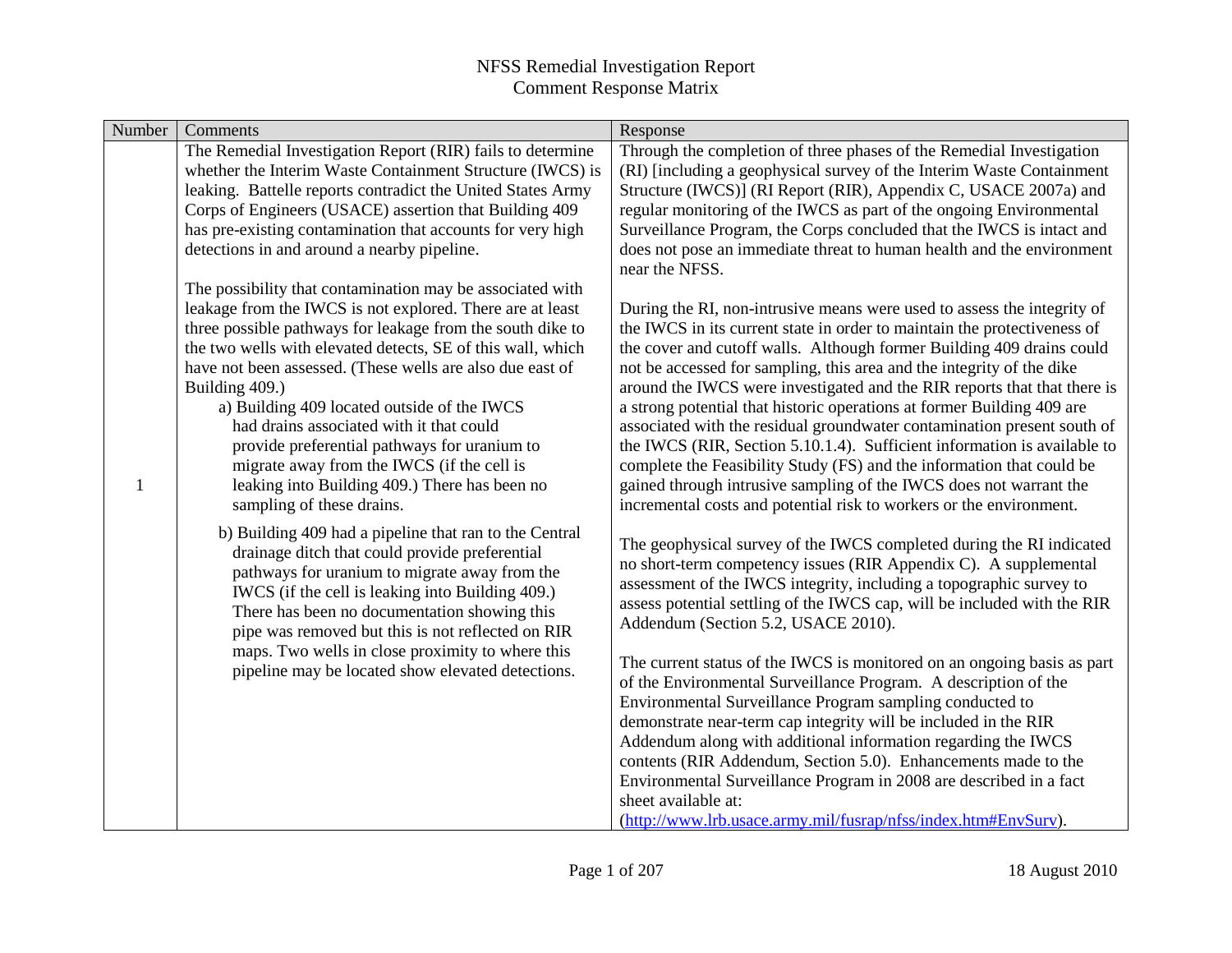| Number  | Comments                                                                                                                                                                                                                                                                                                | Response                                                                                                                                                                                                                                                                                                                                                                                                                                                                                                     |
|---------|---------------------------------------------------------------------------------------------------------------------------------------------------------------------------------------------------------------------------------------------------------------------------------------------------------|--------------------------------------------------------------------------------------------------------------------------------------------------------------------------------------------------------------------------------------------------------------------------------------------------------------------------------------------------------------------------------------------------------------------------------------------------------------------------------------------------------------|
| (cont.) | c) The clay installed to cover the sand beneath the<br>south dike could have breached with the sand<br>providing a pathway toward the two contaminated<br>wells. The absence of wells between the south dike<br>wall and the two contaminated wells precludes<br>evidence that the cell is not leaking. | Former Building 409, whose foundation is currently located south of the<br>IWCS, was a secondary water reservoir (i.e., Building 411 was the<br>primary water reservoir) associated with the former Lake Ontario<br>Ordnance Works (LOOW) fresh water treatment plant (RIR, Section<br>5.6.3). Treated slurry water from various bays in Building 411 was<br>pumped to Building 409 for additional settling prior to being pumped to<br>Ponds 3 and 4. Building 409 was also used for the storage of uranium |
|         | The bottom of the IWCS cannot be assessed or reliably<br>monitored.<br><b>Comment Details:</b>                                                                                                                                                                                                          | scrap metals. In October 1985, after removal of a kind of uranium<br>concentrate powder known as 'yellow cake', that had accumulated<br>during use of Building 409 as an intermediate settling basin, the building<br>underwent a decontamination operation to remove the most obvious                                                                                                                                                                                                                       |
|         | The RIR fails to determine whether the IWCS is leaking.<br>The possibility that contamination may be associated with<br>leakage from the IWCS is not explored. The use of                                                                                                                               | contamination using a high pressure wash. Following decontamination,<br>Building 409 was demolished and the rubble filled with fillcrete, and<br>covered with backfill to a minimum depth of two feet.                                                                                                                                                                                                                                                                                                       |
|         | indirect measurements and theoretical calculations do not<br>provide the data necessary for evaluation of IWCS<br>integrity. Where indirect measurements do suggest a<br>potential problem, such as the detection of elevated levels<br>of uranium immediately outside of the IWCS, the RI              | Operations conducted at former Building 409, as well as the gross<br>decontamination method used prior to building demolition, may have<br>contributed to the higher concentrations of radionuclides now evident in<br>soil and groundwater in the vicinity of former Building 409.                                                                                                                                                                                                                          |
|         | failed to investigate. The RI assumes the contamination is<br>pre-existing despite contradictory statements from<br>Battelle which follows these RIR excerpts:                                                                                                                                          | The Building 409 drains were not sampled by the Department of Energy<br>prior to building demolition and they are now buried under building<br>debris which makes sampling very difficult. However, the South Dike                                                                                                                                                                                                                                                                                           |
|         | RIR Page 5-75, Paragraph 2. "Plumes of dissolved uranium<br>were found around the northern section of the IWCS and in<br>the area south-southeast of the IWCS [Exposure Units 7, 10<br>and 11]. These plumes are likely the result of site activities<br>prior to the construction of the IWCS."        | Piping Plan and Schedule indicates that pipelines leaving Building 409,<br>towards the Central Drainage Ditch, were to be plugged or partially<br>removed (RIR Addendum, Appendix 5-B). Also, there are several wells<br>located in the vicinity of former Building 409 which are monitored as<br>part of the Environmental Surveillance Program. Contamination from<br>the IWCS has not been identified in the Central Drainage Ditch, or in the<br>upper or lower water bearing zones.                     |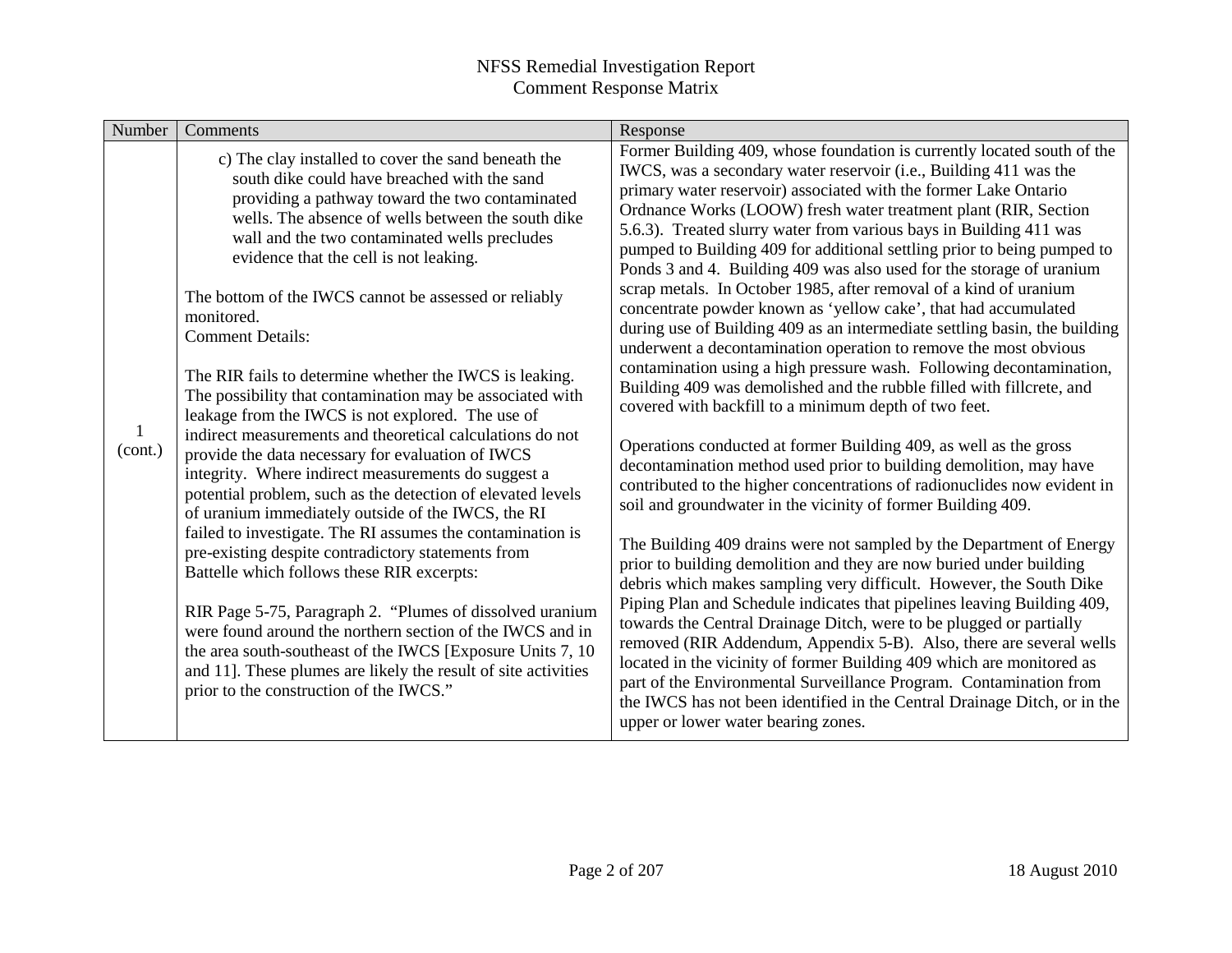| Number       | Comments                                                                                                           | Response                                                                                                                               |
|--------------|--------------------------------------------------------------------------------------------------------------------|----------------------------------------------------------------------------------------------------------------------------------------|
|              | RIR Page 5-75. Paragraph 4. "The Comprehensive                                                                     | Since the RIR was released, new information regarding the shape and                                                                    |
|              | Characterization and Hazard Assessment of the DOE-                                                                 | extent of the groundwater plume in the vicinity of the former Building                                                                 |
|              | Niagara Falls Storage Site (Battelle 1981) reported                                                                | 409 (which is explained further below) has been reviewed and this                                                                      |
|              | contamination in the fire water reservoir, Building 409.                                                           | information suggests that the configuration of this plume may over                                                                     |
|              | Contamination inside the building was attributed to water                                                          | estimate actual groundwater contamination. The Building 409 plume                                                                      |
|              | seepage through the south wall from the earthen berm                                                               | shown in the RIR was drawn using dissolved total uranium data from                                                                     |
|              | surrounding the reservoir. Low-level soil contamination                                                            | monitoring wells, temporary well points and manhole locations. The                                                                     |
|              | south of Building 409 was listed as the probable source of                                                         | linear plume extending north and east was drawn using uranium                                                                          |
|              | building contamination. In addition, in 1985, as the K-65                                                          | concentrations from one temporary well point (TWP833) and an existing                                                                  |
|              | residues were being transferred to Building 411 from the                                                           | manhole (MH06) on a sanitary pipeline. The plume was drawn                                                                             |
|              | tower, Building 409 was used as a settling tank in the                                                             | assuming that groundwater was following a 10-inch potable water line                                                                   |
|              | treatment of slurry water.                                                                                         | which was left in place. For plume delineation, water in the manhole                                                                   |
|              |                                                                                                                    | was assumed to be in direct contact with groundwater.                                                                                  |
|              | According to unpublished construction reports, treated                                                             |                                                                                                                                        |
|              | slurry water from various bays in Building 411 was pumped                                                          | In researching this plume, it was found that the concentration of                                                                      |
|              | to Building 409 for additional settling prior to being                                                             | dissolved total uranium at the temporary well point (TWP833) in the                                                                    |
|              | pumped to Ponds 3 and 4. Building 409 underwent a gross                                                            | center of this plume had been misreported by the laboratory. The actual                                                                |
|              | decontamination operation using a high pressure wash in                                                            | concentration was ten times lower than what was reported in the RIR.                                                                   |
| $\mathbf{1}$ | October 1985 after removal of the 'yellow cake' that had                                                           | Also, the configuration of the plume is conservative because it was                                                                    |
| (cont.)      | accumulated during its use as an intermediate settling basin.                                                      | drawn assuming that pipeline water was in direct contact with                                                                          |
|              | This information suggests that there is a strong potential for                                                     | groundwater, which does not appear to be the case. If we correct the                                                                   |
|              | the residual groundwater contamination present south of the                                                        | misreported uranium value at the temporary well point, remove manhole                                                                  |
|              | IWCS to be associated with these historical operations."                                                           | data since it is not representative of groundwater, only include data<br>measured in groundwater and include more recent Environmental |
|              |                                                                                                                    | Surveillance Program data, the configuration of the plume is different.                                                                |
|              | Unpublished construction reports noted in the RIR (above)<br>concerning the use of Building 409 as an intermediate | The RIR Addendum will present a revised uranium groundwater plume                                                                      |
|              | settling basin were not provided in an appendix, and                                                               | map based on updated information (RIR Addendum, Section 4.5).                                                                          |
|              | therefore, cannot be commented on.                                                                                 |                                                                                                                                        |
|              |                                                                                                                    | There is currently no indication that contamination is moving out from                                                                 |
|              | However, the RIR records Building 409 as having been                                                               | the IWCS. Environmental Surveillance Program data do not indicate an                                                                   |
|              | decontaminated: RIR Page 1-12 Paragraph 2. "Remedial                                                               | increasing trend in uranium concentrations in groundwater wells near the                                                               |
|              | actions were also performed on Buildings 409 and 401. The                                                          | IWCS that would be indicative of a breach. Instead, only seasonal                                                                      |
|              | superstructure, basement walls and floor slab of Building                                                          | fluctuation of uranium concentrations is noted, which is typical of other                                                              |
|              | 409 were decontaminated after treated water that had been                                                          | on-site wells near areas of past radioactive storage.                                                                                  |
|              | stored in the building was pumped to a surface                                                                     |                                                                                                                                        |
|              | impoundment."                                                                                                      |                                                                                                                                        |
|              |                                                                                                                    |                                                                                                                                        |
|              |                                                                                                                    | Page 3 of 207<br>18 August 2010                                                                                                        |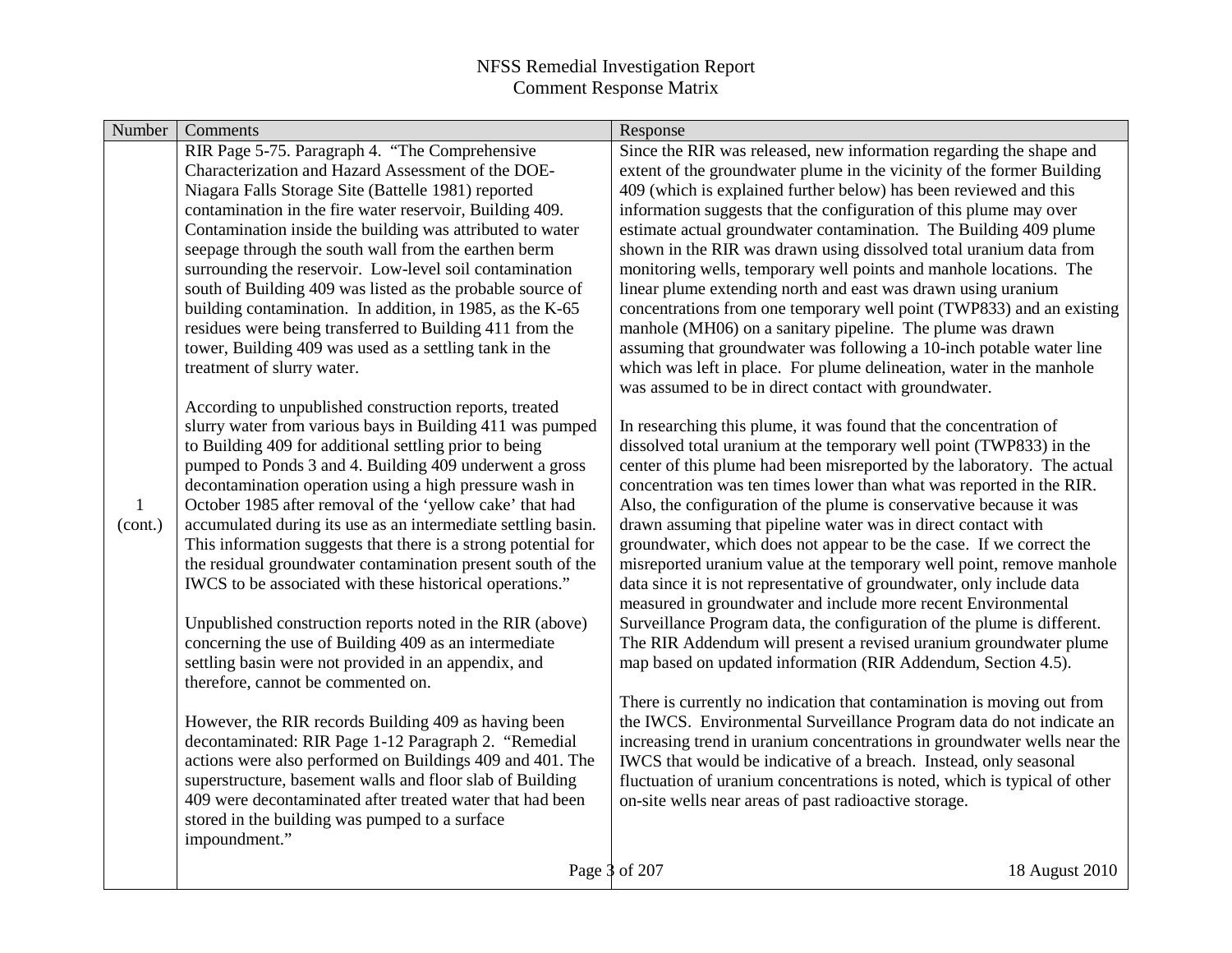| Number  | Comments                                                                                                              | Response                                                                                                                     |
|---------|-----------------------------------------------------------------------------------------------------------------------|------------------------------------------------------------------------------------------------------------------------------|
|         | Battelle 1981, Page 4-13 described pre-existing                                                                       | It is understood that the IWCS is an interim storage structure. Its                                                          |
|         | contamination in Building 409 as minimal: "Several                                                                    | integrity was assessed during the RI and it is maintained and assessed on                                                    |
|         | buildings have minimal contamination and could be reused                                                              | an ongoing basis by weekly inspections and biannual surveillance.                                                            |
|         | with minor remedial actions or demolished. These include                                                              | Additional information regarding the IWCS integrity will be presented                                                        |
|         | the fire water reservoir (Building 409), the surge tank                                                               | in the RIR Addendum (Section 5.0).                                                                                           |
|         | (Building 415), and the most southerly accelerator (Building                                                          |                                                                                                                              |
|         | $412$ ."                                                                                                              | Since the freshwater treatment plant, including Building 409 and 411,                                                        |
|         |                                                                                                                       | were constructed for the LOOW, construction records for the LOOW                                                             |
|         | Battelle 1981, Page 4-11. Connecting Pipes and Drains.<br>"Building 409 has connections both to the canal surrounding | available from the LOOW Completion Report (White Engineering 1943)<br>will be included as Appendix 12-B of the RIR Addendum. |
|         | the surge tank, Building 415, and to the Central Drainage                                                             |                                                                                                                              |
|         | Ditch. However, no contamination was found in the drains                                                              | Cut-off wall excavation profiles from the Bechtel (1986) Geotechnical                                                        |
|         | of Building 409."                                                                                                     | Post-Construction report were reviewed and compared to supplemental                                                          |
|         |                                                                                                                       | cross-sections created to verify the accuracy of the geostatistical analysis                                                 |
|         | Battelle 1981, Page 5-13 described contamination, south of                                                            | of sand lenses. These supplemental cross sections will be provided in                                                        |
|         | Building 409 as "superficial": 'The area south of Building                                                            | the RIR Addendum (Section 12-10 and Appendix 12-J) along with                                                                |
| -1      | 409 was used for surface storage of crucibles, saw blades                                                             | construction reports for Building 409 (Appendix 12-B).                                                                       |
| (cont.) | and other materials from metallurgical operations in the                                                              |                                                                                                                              |
|         |                                                                                                                       |                                                                                                                              |
|         | Niagara region. This area has residual, superficial                                                                   |                                                                                                                              |
|         | contamination remaining $(0.75m)$ , over a 334 sq. m (3600)                                                           |                                                                                                                              |
|         | sq. ft) area.                                                                                                         |                                                                                                                              |
|         |                                                                                                                       |                                                                                                                              |
|         | During discussions with USACE staff about its belief that                                                             |                                                                                                                              |
|         | Building 409 has pre-existing contamination (even though                                                              |                                                                                                                              |
|         | the wells immediately outside this building were not                                                                  |                                                                                                                              |
|         | elevated) they mentioned a theory that perhaps the                                                                    |                                                                                                                              |
|         | Department of Energy (DOE) may have disposed of                                                                       |                                                                                                                              |
|         | contaminated debris in Building 409 while constructing the                                                            |                                                                                                                              |
|         | IWCS - but since the purpose of the IWCS was to house                                                                 |                                                                                                                              |
|         | contaminated debris and residues, this theory would seem                                                              |                                                                                                                              |
|         | unlikely.                                                                                                             |                                                                                                                              |
|         |                                                                                                                       |                                                                                                                              |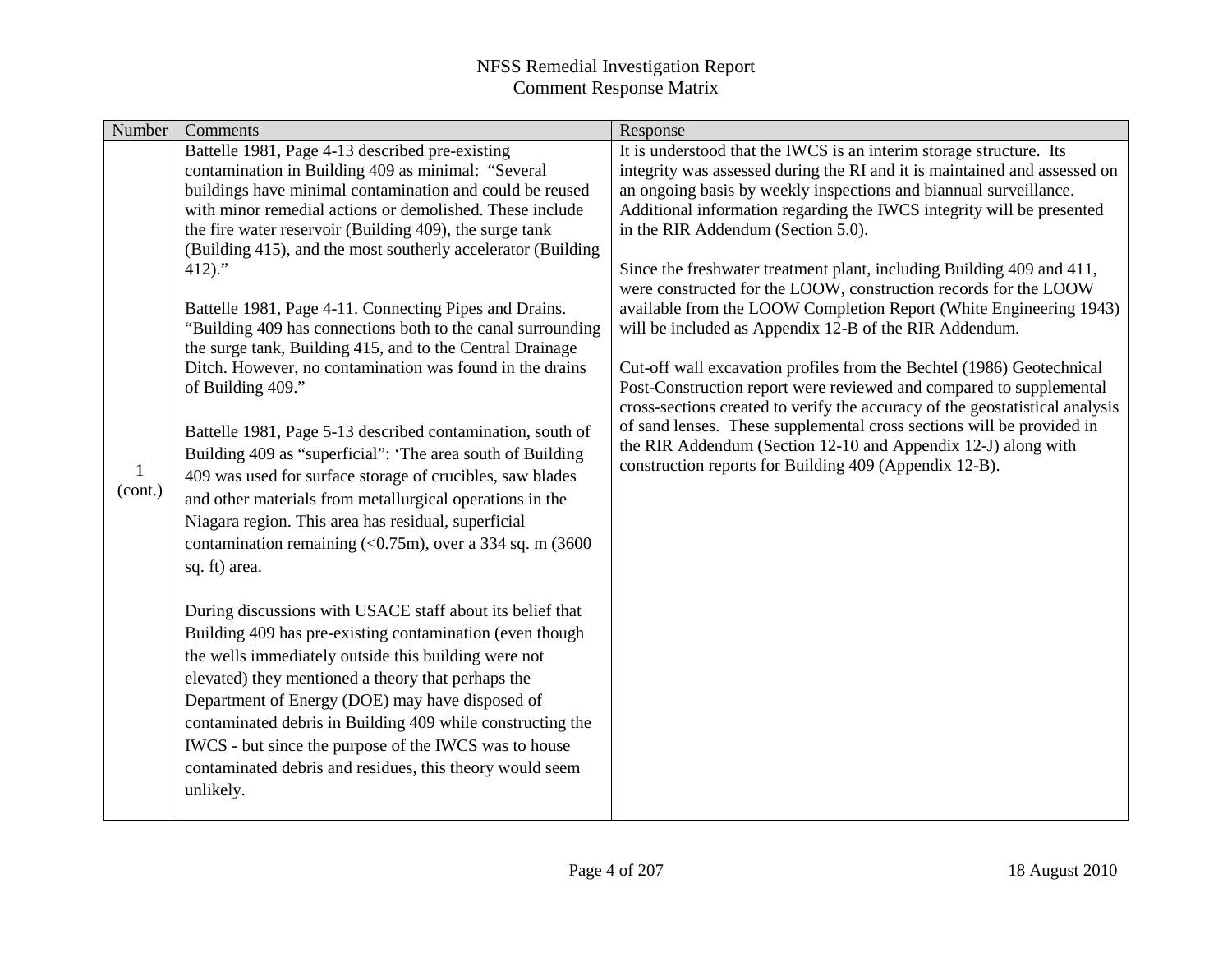| Number  | Comments                                                                                                                  | Response |
|---------|---------------------------------------------------------------------------------------------------------------------------|----------|
|         | Also because the wells immediately outside Building 409                                                                   |          |
|         | did reflect elevated detections, we have not yet seen                                                                     |          |
|         | evidence that the building itself is contaminated - this is why                                                           |          |
|         | sampling the floor drains is recommended to identify one of                                                               |          |
|         | three possible pathways of leakage from the south dike wall.                                                              |          |
|         | USACE should furnish the construction reports used to                                                                     |          |
|         | explain the use of Building 409 as an intermediate settling                                                               |          |
|         | basin for public review.                                                                                                  |          |
|         | Construction Problems: Published records relating to the                                                                  |          |
|         | construction of the IWCS show several problems were                                                                       |          |
|         | encountered in building the clay dike surrounding the                                                                     |          |
|         | IWCS. In particular, the brown sand and gravel unit was                                                                   |          |
|         | found to extend down to bedrock in one area of the southern                                                               |          |
|         | dike.                                                                                                                     |          |
|         |                                                                                                                           |          |
|         | Bechtel Geotechnical Post-Construction Reports Volume 2.                                                                  |          |
|         | South Dike. September-November 1983: "One location                                                                        |          |
| (cont.) | along the southern section (E120 51672), a gray sand pocket                                                               |          |
|         | was encountered near the top of the gray clay unit. As the                                                                |          |
|         | sand was removed, the real extent of the sand pocket spread                                                               |          |
|         | to include both walls of the excavation. The excavation was                                                               |          |
|         | continued in that area until the underlying brown sand and                                                                |          |
|         | gravel unit was reached. It was found that the brown sand                                                                 |          |
|         | and gravel unit extended down to bedrock. It was estimated                                                                |          |
|         | that water was entering the excavation at a rate of 5 gallons                                                             |          |
|         | per minute. After the bedrock was reached, the excavation<br>was backfilled in an uncontrolled manner to the elevation of |          |
|         | the surrounding trench area (elevation 299). The fill was                                                                 |          |
|         | placed in a rapid manner to avoid further undercutting of the                                                             |          |
|         | side slopes due to the presence of running sand. Inspection                                                               |          |
|         | indicated that the sand pocket was dipping downward in this                                                               |          |
|         | area in all directions from the center of the trench. As a                                                                |          |
|         | result of this dip toward the north (inside wall of the                                                                   |          |
|         | excavation) a thin layer of gray clay was exposed on the                                                                  |          |
|         | inside wall.                                                                                                              |          |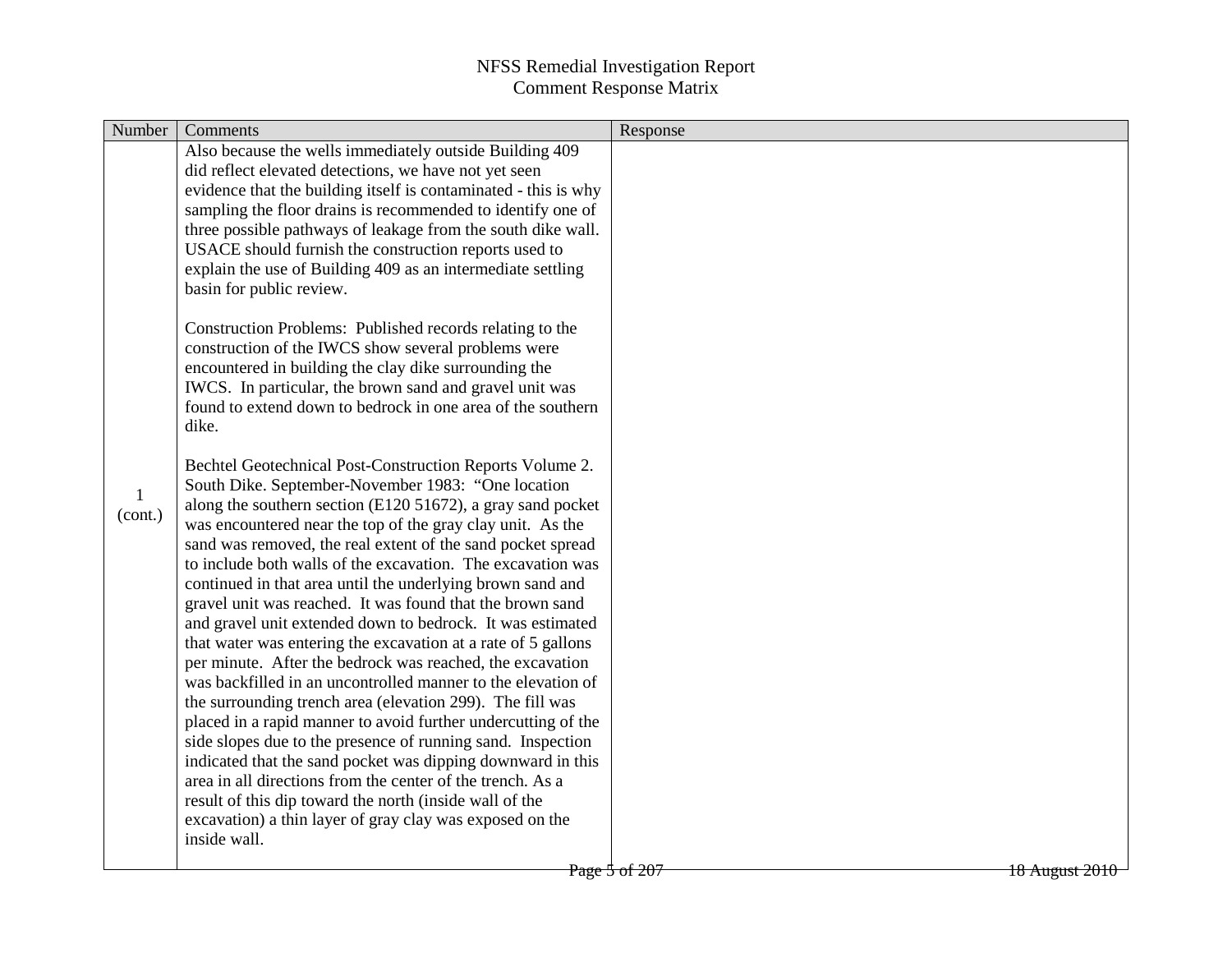| Number  | Comments                                                                                                                                                                                                                                                                                                                                                                                                                                                                                                                                                                                                                                                                                                                                                                                                                                    | Response |
|---------|---------------------------------------------------------------------------------------------------------------------------------------------------------------------------------------------------------------------------------------------------------------------------------------------------------------------------------------------------------------------------------------------------------------------------------------------------------------------------------------------------------------------------------------------------------------------------------------------------------------------------------------------------------------------------------------------------------------------------------------------------------------------------------------------------------------------------------------------|----------|
|         | It was also noted that large cracks had developed in both<br>side slopes due to undercutting of the slopes. The base of<br>the trench was not inspected due to the presence of standing<br>water. It was again estimated that water was entering the<br>excavation at a rate of 5 gallons per minute."                                                                                                                                                                                                                                                                                                                                                                                                                                                                                                                                      |          |
| (cont.) | Detection of high levels of dissolved uranium in and<br>around underground pipes southeast of the southern dike<br>warrant investigation, particularly since Building 409<br>located outside of the IWCS had drains associated with it<br>that could provide preferential pathways for uranium to<br>migrate away from the IWCS. Under these<br>circumstances, existing groundwater wells situated in the<br>area south of the IWCS would not necessarily detect<br>migration of uranium away from the IWCS. As noted in<br>the Summary section above, there are at least three<br>possible pathways for leakage from the south wall to the<br>two wells with elevated detections SE of this wall. These<br>two wells are also due east of Building 409 and in close<br>proximity to the detached pipeline with high uranium<br>detections. |          |
|         | To preclude leakage as an explanation for contamination<br>of the SE wells USACE could consider:<br>Installation of wells along the south dike wall<br>$\bullet$<br>Sampling of the drains of the former Building<br>409 and pipeline to the Central Drainage Ditch.<br>The absence of any soil sampling in this area is<br>also noted.<br>In recent conversation USACE has mentioned it might<br>disturb the IWCS to install wells on a slope outside the<br>southern dike. However, several sets of wells have been<br>installed on the IWCS perimeter slopes post-IWCS<br>construction without any problems noted.                                                                                                                                                                                                                       |          |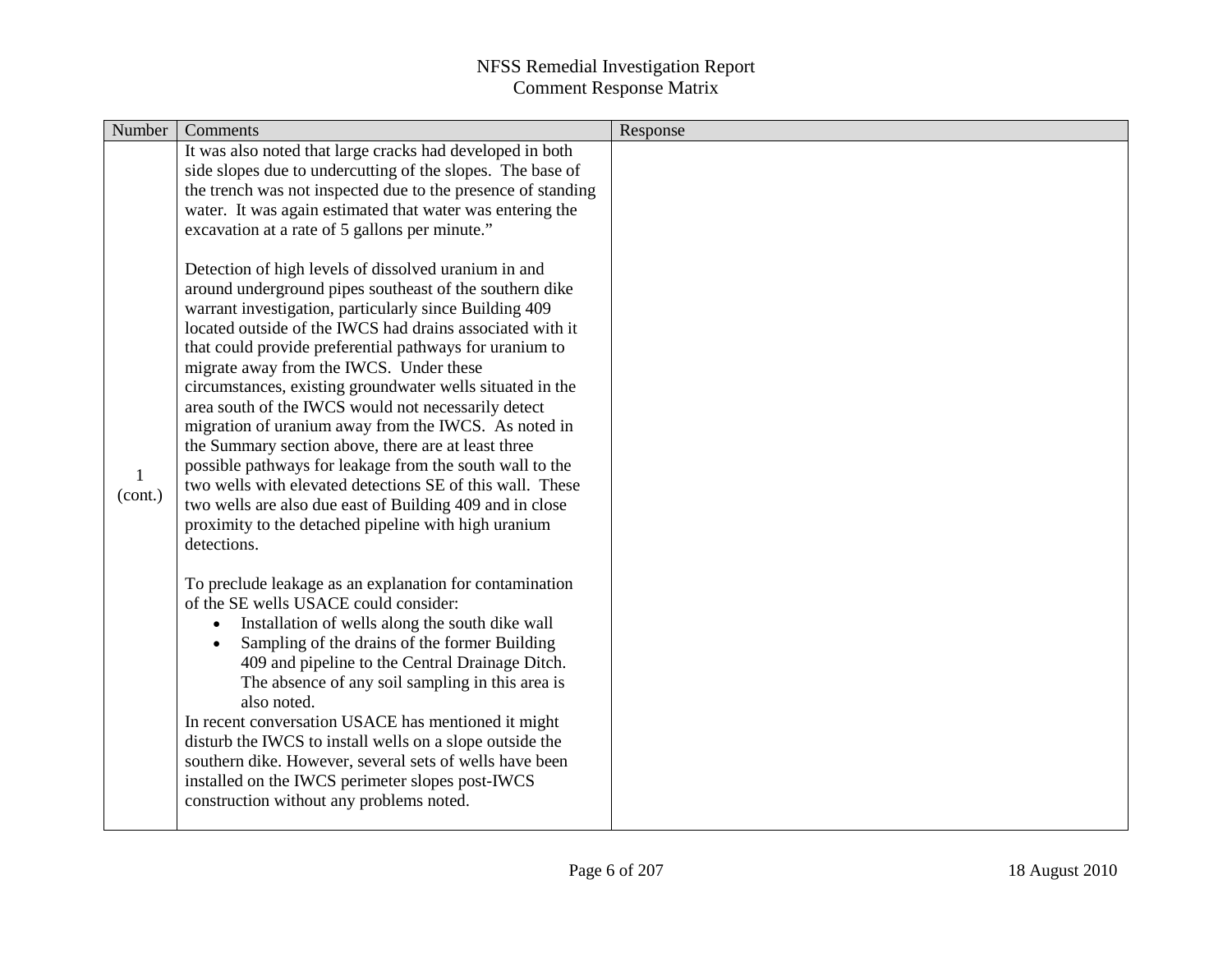| Number         | Comments                                                                                    | Response                                                                                                                                     |
|----------------|---------------------------------------------------------------------------------------------|----------------------------------------------------------------------------------------------------------------------------------------------|
|                | The RIR deliberately excluded certain waste operations                                      | The RIR did not exclude waste operations from its review and includes                                                                        |
|                | from its review of historical documents, such as the                                        | several references to KAPL waste. Additional available historic records                                                                      |
|                | storage and disposal of Knolls Atomic Power                                                 | regarding KAPL waste shipments will be presented in the RIR                                                                                  |
|                | Laboratories (KAPL) nuclear reprocessing waste.                                             | Addendum (Appendix 12-A). Additional information is limited, but it                                                                          |
|                |                                                                                             | was not deliberately excluded from the RIR.                                                                                                  |
|                | Comment Details: Review of historical documents for the                                     |                                                                                                                                              |
|                | RIR was incomplete. Also, the RIR excluded certain past                                     | Insufficiencies and lack of consistency within available historical                                                                          |
|                | site operations from its review of historic documents, such                                 | records regarding KAPL materials cannot be remedied. Personnel at                                                                            |
|                | as the storage and disposal of KAPL nuclear reprocessing                                    | KAPL were contacted and they indicated that they had experienced a<br>fire which resulted in the loss of many historical documents. However, |
|                | waste. The RI claims to have carried out a comprehensive<br>review of historical documents. | all available KAPL records will be included in the RIR Addendum.                                                                             |
|                |                                                                                             |                                                                                                                                              |
|                | RIR Page xxxiv. E. S.3 RI Approach. "The RI began with a                                    | Since cesium-137 was identified as a radionuclide of concern, it will be                                                                     |
|                | records review in order to gain an understanding of historic                                | addressed in the FS. Plutonium and strontium-90 were detected on site,                                                                       |
|                | site operations and how these operations may have                                           | but at levels below that which would pose an unacceptable risk, even                                                                         |
|                | contributed to potential contamination."                                                    | under the most conservative farming scenario. Therefore, plutonium and                                                                       |
| $\overline{2}$ |                                                                                             | strontium-90 were not identified as radionuclides of concern. However,                                                                       |
|                | RIR Page 1-2. 1.3 RI Objectives and Scope. "Through a                                       | the presence of these constituents may affect acceptance of NFSS-                                                                            |
|                | series of scopes of work (SOW) which governed the RI                                        | generated waste at a potential disposal site (even though they may not                                                                       |
|                | tasks and the Technical Project Planning (TPP) process                                      | pose an unacceptable environmental or human health risk), so they will                                                                       |
|                | which guided the program, the following items were                                          | continue to be evaluated during the project. Furthermore, since all of                                                                       |
|                | identified as project objectives: Conduct an historical<br>records search "                 | these radionuclides are associated with KAPL materials, they are very                                                                        |
|                |                                                                                             | likely collocated on site. Therefore, any remedial measures taken based<br>on the presence of cesium-137 would likely remedy other KAPL-     |
|                | RIR Page 2-2 Records Review. 2.2.2. Sources. "Four                                          | associated radionuclides as well.                                                                                                            |
|                | hundred forty-four documents and records were reviewed                                      |                                                                                                                                              |
|                | during the performance of this task. Most of the documents                                  |                                                                                                                                              |
|                | were prepared by the Department of Energy (or Department                                    |                                                                                                                                              |
|                | of Energy contractors) and its predecessor agencies.                                        |                                                                                                                                              |
|                | Documents authored by the U.S. Environmental Protection                                     |                                                                                                                                              |
|                | Agency, USACE and other governmental entities were also                                     |                                                                                                                                              |
|                | reviewed. The documents reviewed are listed and                                             |                                                                                                                                              |
|                | summarized in Appendix D.                                                                   |                                                                                                                                              |
|                |                                                                                             |                                                                                                                                              |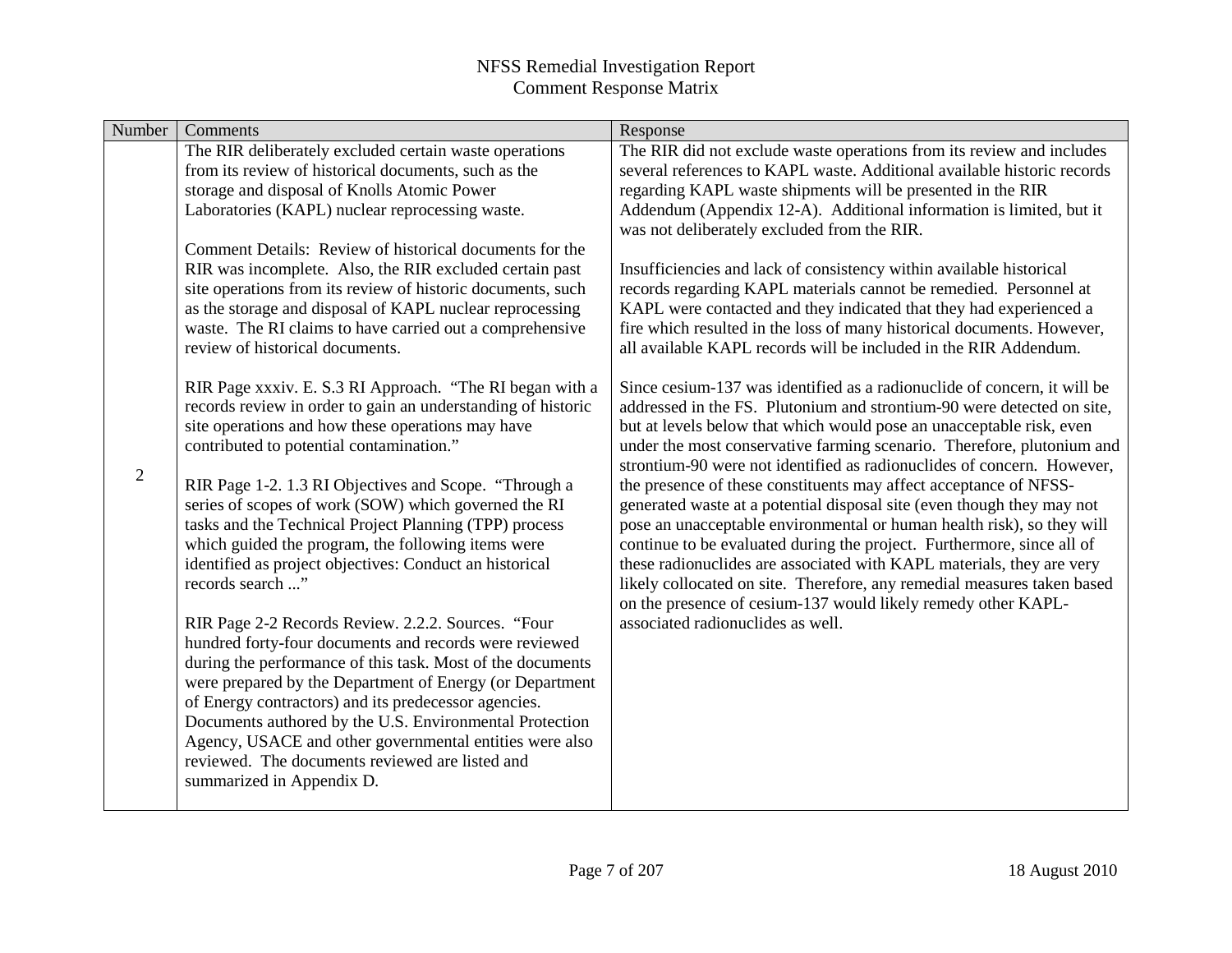| Number                    | Comments                                                                                                                                                                                                                                                                                                                                                                                                                                                                                                                                                                                                                                                                                                                                                                                                                                      | Response |
|---------------------------|-----------------------------------------------------------------------------------------------------------------------------------------------------------------------------------------------------------------------------------------------------------------------------------------------------------------------------------------------------------------------------------------------------------------------------------------------------------------------------------------------------------------------------------------------------------------------------------------------------------------------------------------------------------------------------------------------------------------------------------------------------------------------------------------------------------------------------------------------|----------|
|                           | However, Appendix D contains no documents or records<br>directly relating to KAPL waste. Only after numerous<br>detections of cesium-137, a fission product associated with<br>KAPL waste, were found throughout the NFSS was a review<br>of KAPL documentation considered, four years after the<br>initial records review. No search for historical KAPL<br>records was carried out.<br>Field Sampling Plan Addendum for the Disposal of                                                                                                                                                                                                                                                                                                                                                                                                     |          |
|                           | Abandoned Drums and Collection of Additional Surface<br>and Subsurface Soil Samples, RIR NFSS, July 2003. Page<br>1, paragraph 2: "The activities described in this document<br>are based on the December 2002 Statement of Work. The<br>objectives for this task are to:                                                                                                                                                                                                                                                                                                                                                                                                                                                                                                                                                                     |          |
| $\overline{2}$<br>(cont.) | - Further characterize contamination in the surface and<br>subsurface soils in the Exposure Units at the NFSS and<br>the Niagara Mohawk Property;<br>- Sample and dispose of abandoned drums found at<br>the NFSS and Vicinity Property G and characterize<br>the surface and subsurface soil in the vicinity of the<br>drums;<br>- Manage and dispose of investigation derived<br>waste generated during this task. Review available<br>documentation on the KAPL wastes, gamma<br>spectroscopy results and soil and groundwater RI<br>results to determine if re-analyses of surface soils<br>collected previously should be carried out or if<br>additional samples should be collected. (The re-<br>analysis of samples and the collection of additional<br>samples as a result of this review have been<br>postponed to a later task.) " |          |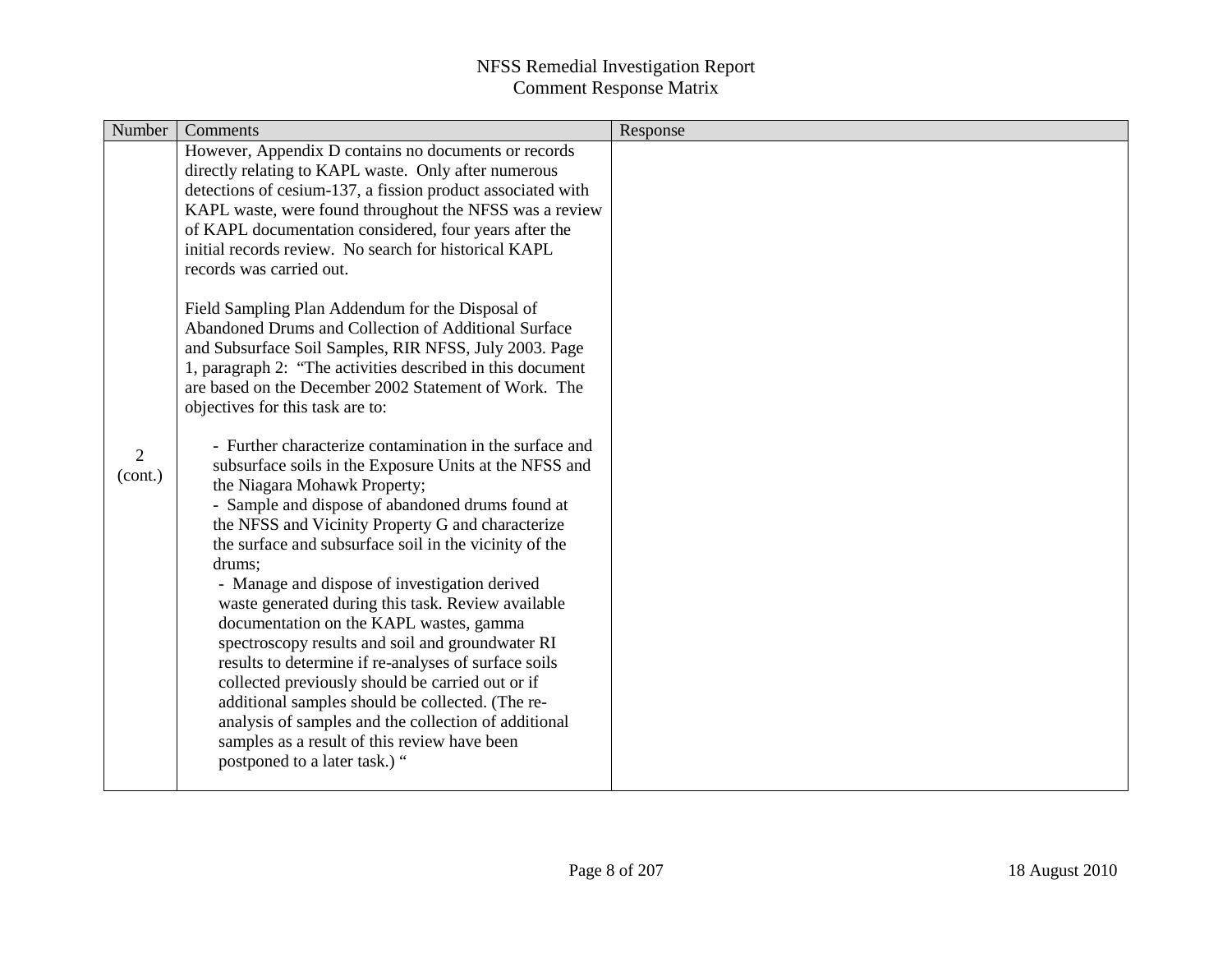| Number       | Comments                                                                                                                                                                                                                                                                                                                                                                                                                                                                                                                                                                                                                                                                                                                                                                                                                                                                                                                                                                                         | Response |
|--------------|--------------------------------------------------------------------------------------------------------------------------------------------------------------------------------------------------------------------------------------------------------------------------------------------------------------------------------------------------------------------------------------------------------------------------------------------------------------------------------------------------------------------------------------------------------------------------------------------------------------------------------------------------------------------------------------------------------------------------------------------------------------------------------------------------------------------------------------------------------------------------------------------------------------------------------------------------------------------------------------------------|----------|
| 2<br>(cont.) | - Review available documentation on the KAPL<br>wastes, gamma spectroscopy results and soil and<br>groundwater RI results to determine if re-analyses<br>of surface soils collected previously should be<br>carried out or if additional samples should be<br>collected. (The re-analysis of samples and the<br>collection of additional samples as a result of this<br>review have been postponed to a later task.) "<br>The "available documentation" refers to a 2005<br>summary memo prepared by KAPL management<br>regarding the 1950's KAPL waste shipments to and<br>from the LOOW site. However, this 2005 summary<br>contained a number of inconsistencies and failed to<br>show that all KAPL waste actually left the LOOW site<br>(for Oak Ridge.) It also did not address the issue of total<br>radioactivity contained in the waste shipments.<br>The failure of the RIR to review all relevant KAPL<br>documents understates the potential KAPL volumes and<br>impact at the site. |          |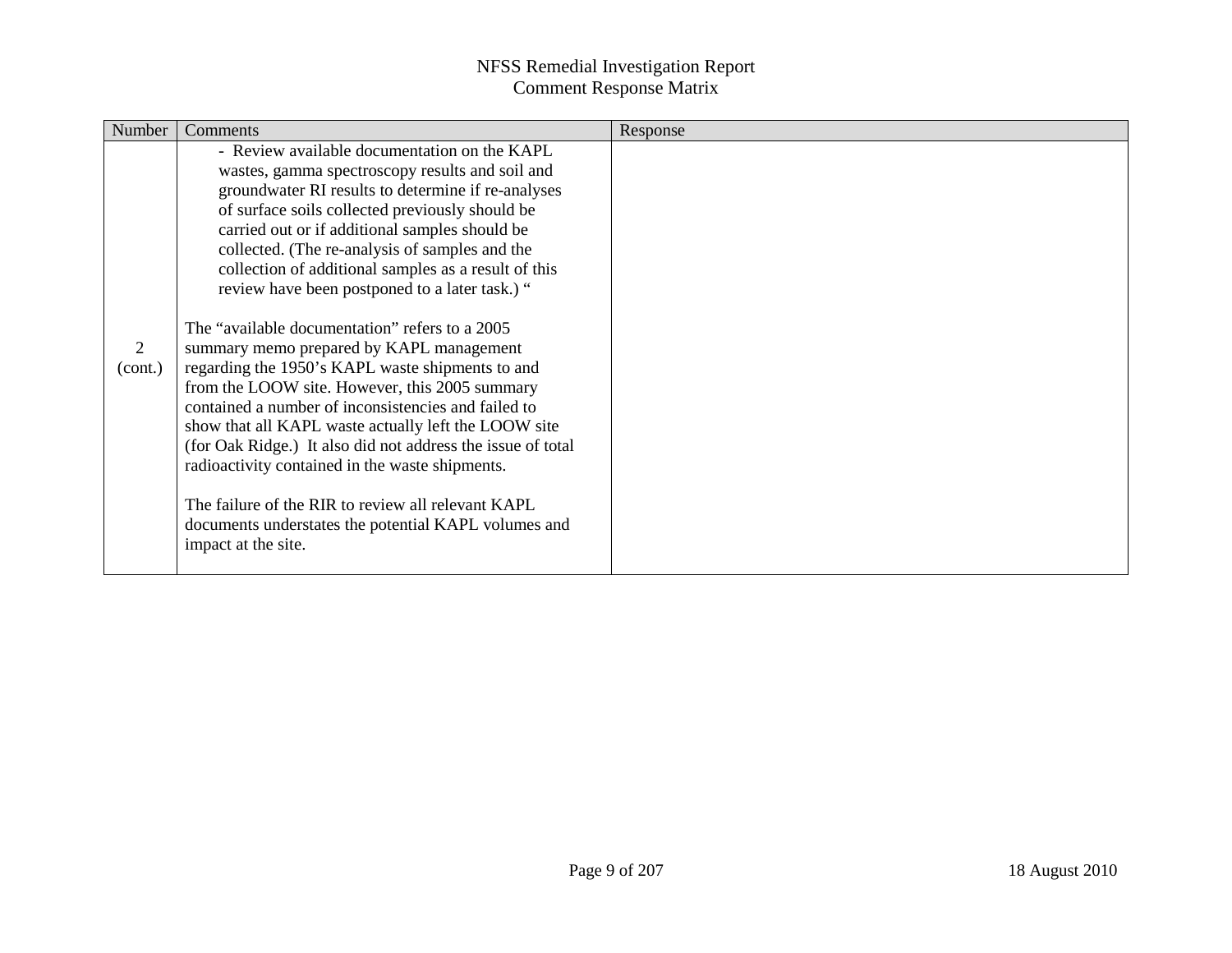| Number | Comments                                                | Response                                                                   |
|--------|---------------------------------------------------------|----------------------------------------------------------------------------|
|        | Background samples were located in areas impacted by    | Background groundwater samples were collected at locations along the       |
|        | Department of Defense (DOD) and Department of Energy    | boundary of the LOOW site and on Modern Landfill property (12 wells        |
|        | activities at the LOOW.                                 | in the upper water-bearing zone and 18 in the lower water-bearing zone)    |
|        |                                                         | (RIR, Section 2.1). The Modern Landfill site was selected to establish     |
|        | <b>Comment Details:</b>                                 | background levels because the wells there are hydraulically upgradient     |
|        |                                                         | (located up slope) of the NFSS and within one mile of the site (assuring   |
|        | Background groundwater samples on Modern                | similar lithology). Since Modern Landfill is hydraulically upgradient      |
|        | landfill are not valid. The RIR erroneously assumed     | from the NFSS, wells located here are upstream from the facility and       |
|        | background samples were taken in areas not              | allow sampling and analysis of groundwater before it has reached the       |
|        | impacted by DOE and or DOD activity,                    | site related contamination. There are also a sufficient number of          |
|        |                                                         | available wells completed in the water-bearing zones of interest.          |
|        | RIR. Page 3-12 3.8.1.2. Background Samples.             | Additionally, well construction and geology were documented for the        |
|        | "Background soil samples collected by EA for            | Modern Landfill site. The feasibility of using other wells located further |
|        | chemical analysis during the LOOW RI were also used     | upgradient from Modern was investigated; however, construction and         |
|        | for this RI. Tetra Tech collected additional background | geologic information for the other wells could not be located so these     |
|        | samples for radiological analysis. Background           | wells were not suitable background wells.                                  |
| 3      | sampling locations were located in the buffer area of   |                                                                            |
|        | the former LOOW. These areas were considered to be      | The collection of background data was planned with input from many.        |
|        | representative background sampling locations since      | The New York State Department of Environmental Conservation                |
|        | they are close to Niagara Falls Storage Site (NFSS) and | (NYSDEC) reviewed the initial Statement of Work and determined that        |
|        | are presumably un-impacted by LOOW or NFSS site-        | the Modern Landfill site was a suitable location for the collection of     |
|        | related activities."                                    | background groundwater samples. The Field Sampling Plan Addendum           |
|        |                                                         | was reviewed by the New York Department of Health, as well as the          |
|        | RIR Page 2-2. Paragraph 1.                              | Buffalo Corps, SAIC, Modern Landfill representatives, and the Tetra        |
|        | "Wells on the adjacent Modern Landfill site were        | Tech                                                                       |
|        | selected for background groundwater sampling. All of    |                                                                            |
|        | the Modern Landfill wells that were designated as       | Independent Technical Review Team also reviewed the Field Sampling         |
|        | background wells are upgradient of the Modern           | Plan Addendum to insure that the samples would be representative of the    |
|        | Landfill disposal cell."                                | background conditions in the vicinity of the NFSS. All review              |
|        |                                                         | comments were resolved prior to the collection of the background           |
|        | Background from Modern is not valid because:            | groundwater samples and the reviewers agreed that Modern Landfill was      |
|        | -The Modern Landfill is adjacent to the NFSS, on the    | an acceptable location for the collection of                               |
|        | Developed part of the LOOW used for DOE and DOD         |                                                                            |
|        | activities.                                             |                                                                            |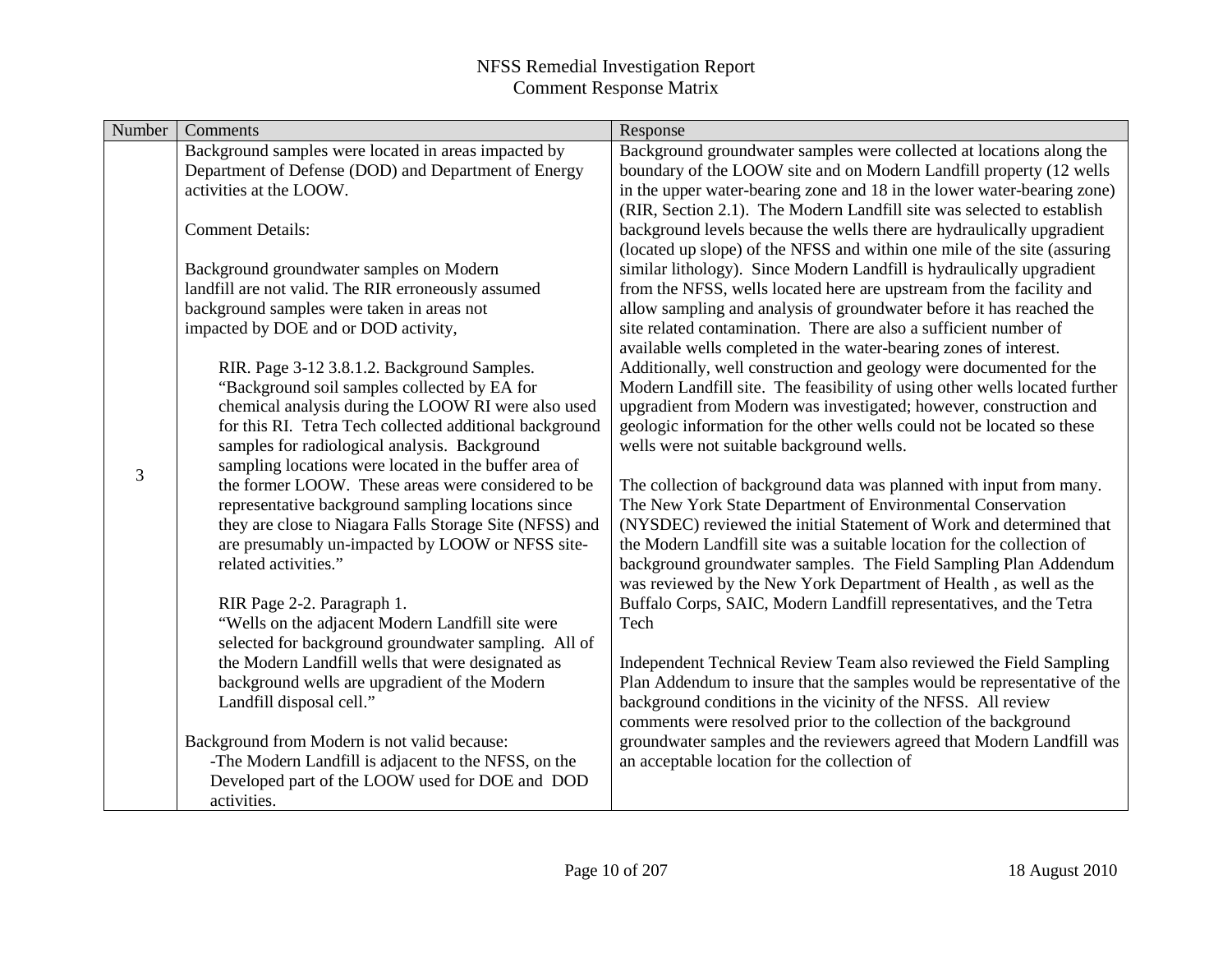| Number       | Comments                                                                                           | Response                                                                                                   |
|--------------|----------------------------------------------------------------------------------------------------|------------------------------------------------------------------------------------------------------------|
|              | -The Modern Landfill is down-gradient of                                                           | background groundwater samples. In addition to numerous studies of                                         |
|              | the former Lewiston Landfill, where                                                                | the NFSS completed by the Department of Energy, the RIR cited two                                          |
|              | chemical contamination has previously                                                              | Modern Landfill studies:                                                                                   |
|              | been identified.                                                                                   | Wehran Engineering 1979. Engineering Report of the Modern<br>$\bullet$                                     |
|              |                                                                                                    | Landfill, Inc. Sanitary Landfill. Prepared for Modern Landfill, Inc.,                                      |
|              | Background samples used in the RIR for surface water                                               | August 1979                                                                                                |
|              | and sediment were taken at the perimeter of the NFSS,                                              | Wehran Engineering 1990. Supplemental Hydrogeologic<br>$\bullet$                                           |
|              | despite the prior history of contamination of the NFSS<br>vicinity properties for both DOD and DOE | Investigation for Modern Landfill, Inc. Report and Plans prepared                                          |
|              | contamination                                                                                      | for Modern Landfill, Inc., April 1990<br>Little documentation showing prior impacts to the Modern Landfill |
|              |                                                                                                    | property due to Department of Defense or Department of Energy                                              |
|              |                                                                                                    | operations was found. A review of archival aerial photos was completed                                     |
| 3<br>(cont.) |                                                                                                    | as part of the historic site assessment and is included in the site history                                |
|              |                                                                                                    | section of the RIR (Section 1.5). Historic aerial photos were used to                                      |
|              |                                                                                                    | locate former operational areas.                                                                           |
|              |                                                                                                    |                                                                                                            |
|              |                                                                                                    | Section 6.0 of the RIR Addendum will include a re-examination and                                          |
|              |                                                                                                    | justification of the NFSS groundwater background data set, along with a                                    |
|              |                                                                                                    | historical survey report based on aerial photos generated by the Corps'                                    |
|              |                                                                                                    | Topographic Engineering Center (Appendix 12-C).                                                            |
|              |                                                                                                    | Background samples used in the RIR for surface water and sediment                                          |
|              |                                                                                                    | were taken at the perimeter of the NFSS in areas where available                                           |
|              |                                                                                                    | historical information did not indicate an impact by Manhattan Engineer                                    |
|              |                                                                                                    | District/Atomic Energy Commission operations (RIR, Section 3.8 and                                         |
|              |                                                                                                    | 3.9). Limited suitable areas for surface water and sediment sampling                                       |
|              |                                                                                                    | exist near the site.                                                                                       |
|              |                                                                                                    |                                                                                                            |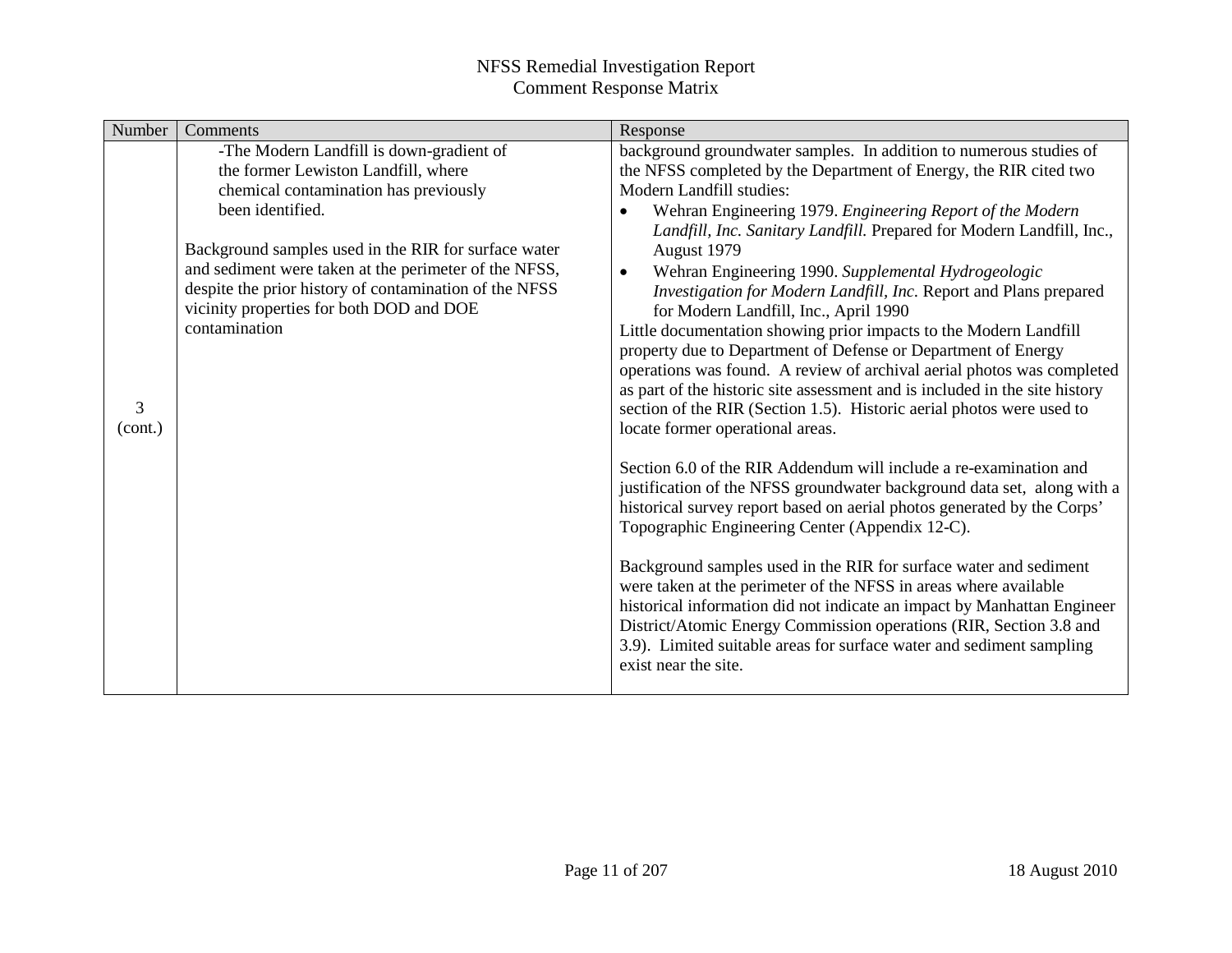| Number  | Comments | Response                                                                                                                                                                                                                                                                                                                                                                                                                                                                                                                                                                                                                                                                                                                |
|---------|----------|-------------------------------------------------------------------------------------------------------------------------------------------------------------------------------------------------------------------------------------------------------------------------------------------------------------------------------------------------------------------------------------------------------------------------------------------------------------------------------------------------------------------------------------------------------------------------------------------------------------------------------------------------------------------------------------------------------------------------|
| (cont.) |          | To further obtain a representative background data set, a statistical<br>outlier test was conducted to test for uniformity in the data set for all<br>background media including groundwater, surface soil, subsurface soil,<br>sediment and surface water. An outlier is an observation that does not<br>follow the pattern established by other observations. Groundwater data<br>from two background wells located near a rail bed on the Modern<br>Landfill property (PZ-21S and PZ-25S) were determined to contain<br>outlier concentrations of uranium and uranium isotope ratios indicative<br>of man-made contamination. Therefore, all data from these two wells<br>were removed from the background data set. |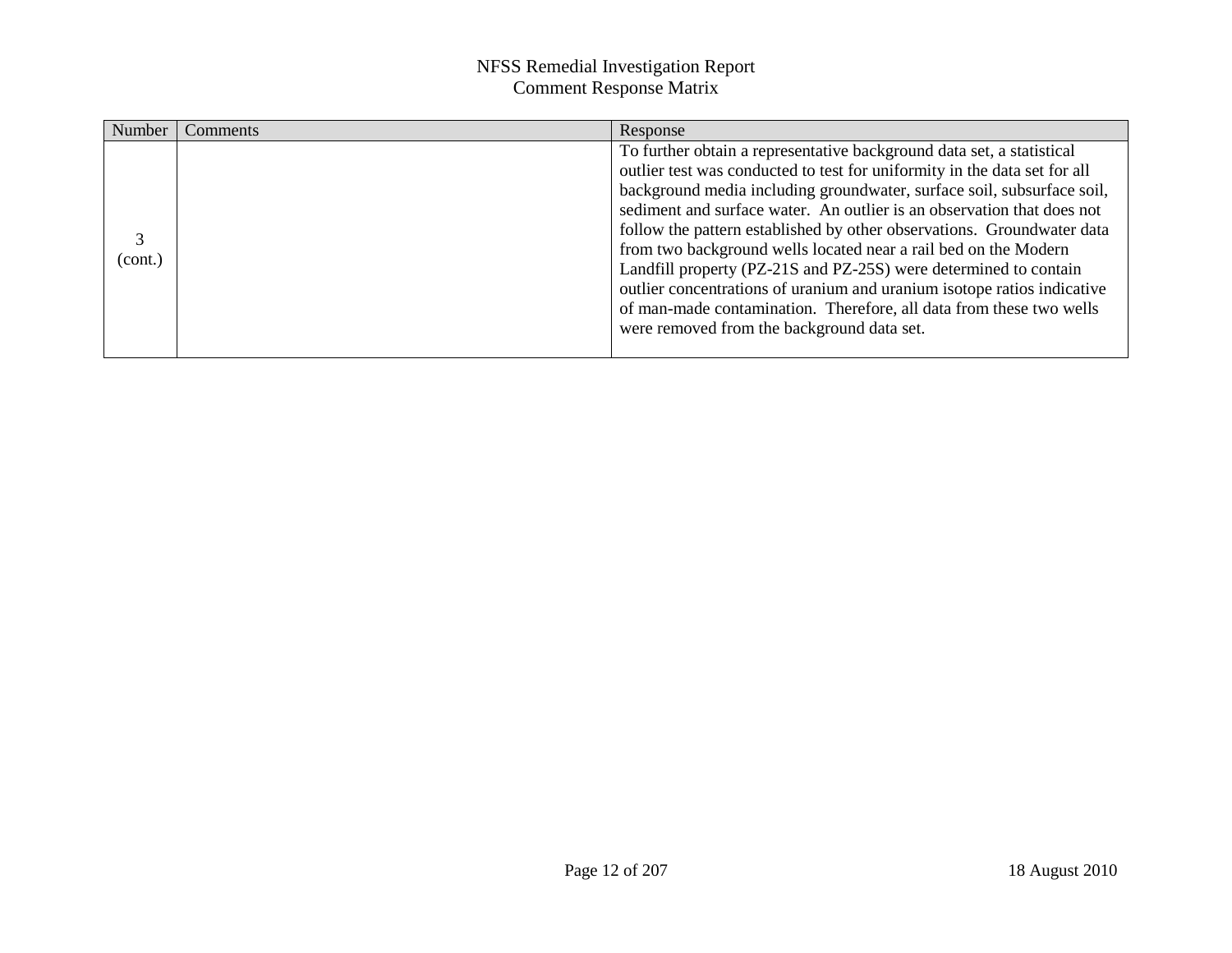| Number | Comments                                                      | Response                                                                  |
|--------|---------------------------------------------------------------|---------------------------------------------------------------------------|
|        | The RIR Groundwater Fate and Transport Model fails to         | The Groundwater Model (USACE 2007c) is a regional model that is           |
|        | account for the impact of the abandoned underground           | focused primarily on predicting long-term contaminant transport beyond    |
|        | utility lines on movement in the upper water-bearing          | the boundaries of the NFSS (Groundwater Model, Section 1.3). It is not    |
|        | zone, although it concludes these pipelines provide           | designed to predict short-distance transport between Exposure Units,      |
|        | potential pathways for migration across the site. Sand        | since the ongoing Environmental Surveillance Program already fulfills     |
|        | lenses are not addressed.                                     | this need by detecting any potential contaminant movement long before     |
|        |                                                               | contaminants could reach the property boundary. The underground           |
|        | Comment Details: The RI Model for Groundwater Fate and        | utility lines noted in the comment have been cut, capped, removed, or     |
|        | Transport fails to account for the impact of the abandoned    | grouted in place. Additionally, the LOOW Underground Utilities            |
|        | underground utility lines on movement in the upper water-     | Remedial Investigation concluded that a majority of the former LOOW       |
|        | bearing zone, although it concludes these pipelines provide   | pipelines and all of the pipelines leaving the NFSS did not have bedding  |
|        | potential pathways for migration across the site. Sand lenses | material. The pipelines are surrounded by clay with extremely low         |
|        | are not addressed.                                            | permeability that inhibits contaminant transport. The modeling report     |
|        |                                                               | does not lead to the conclusion that pipelines provide potential          |
|        | RIR Page xiv Paragraph 2. "it is possible that the            | preferential pathways for groundwater flow. The source term input into    |
|        | pipelines/subsurface utilities and surrounding gravel provide | the model conservatively accounts for contaminated water within the       |
|        | a pathway for site-related constituents to travel between     | pipelines, which is a decision that will be reassessed in the RIR         |
| 4      | Exposure Units and may explain the existence of               | Addendum (Section 4.0). During RI sampling efforts, 26% of the            |
|        | constituents in many of the areas. Also, many manholes are    | pipelines that reside below the groundwater table were dry; indicating    |
|        | damaged and allow surface water to enter the sewer system.    | that unimpeded connection with groundwater may not be prevalent.          |
|        | Finally, given the age and generally poor repair of the       | Additionally the LOOW Underground Utilities Remedial Investigation        |
|        | system, infiltration and exfiltration are likely occurring."  | showed that lines leaving the NFSS (sanitary sewer and acid waste lines)  |
|        | RIR Page xlvii Paragraph 2 "Uranium isotopes are predicted    | were encased in concrete. A summary of pipeline samples collected and     |
|        | to migrate offsite within 1,000 years at concentrations that  | analyses performed is provided in RIR Table 3-20.                         |
|        | exceed the screening levels in Exposure Units 1 and 11."      | The omission of sand lenses as discrete flow components does not          |
|        | The theoretical times calculated for contaminant              | invalidate the model since the long-term (long-distance) transport        |
|        | migration off site are not accurate and should be             | characteristics of the upper water-bearing zone will be governed by the   |
|        | recalculated using an adjusted Groundwater Fate and           | lacustrine-derived brown clay till (as bulk ground mass) that is          |
|        | Transport Model. The model should also be reviewed            | commonly found as depositional sheets throughout Niagara County           |
|        | with respect to the assumption that sand lenses are           | (Groundwater Model, Section 4.4). The presence of isolated higher         |
|        | laterally discontinuous and therefore do not effect           | permeability sand lenses within the till simply increases the "bulk"      |
|        | migration times. Where sands lenses are not                   | hydraulic conductivity of the till. The hydraulic conductivity was        |
|        | continuous they still impact timelines.                       | accounted for using statistics to assign zones of modeled permeability in |
|        |                                                               | the upper water-bearing zone.                                             |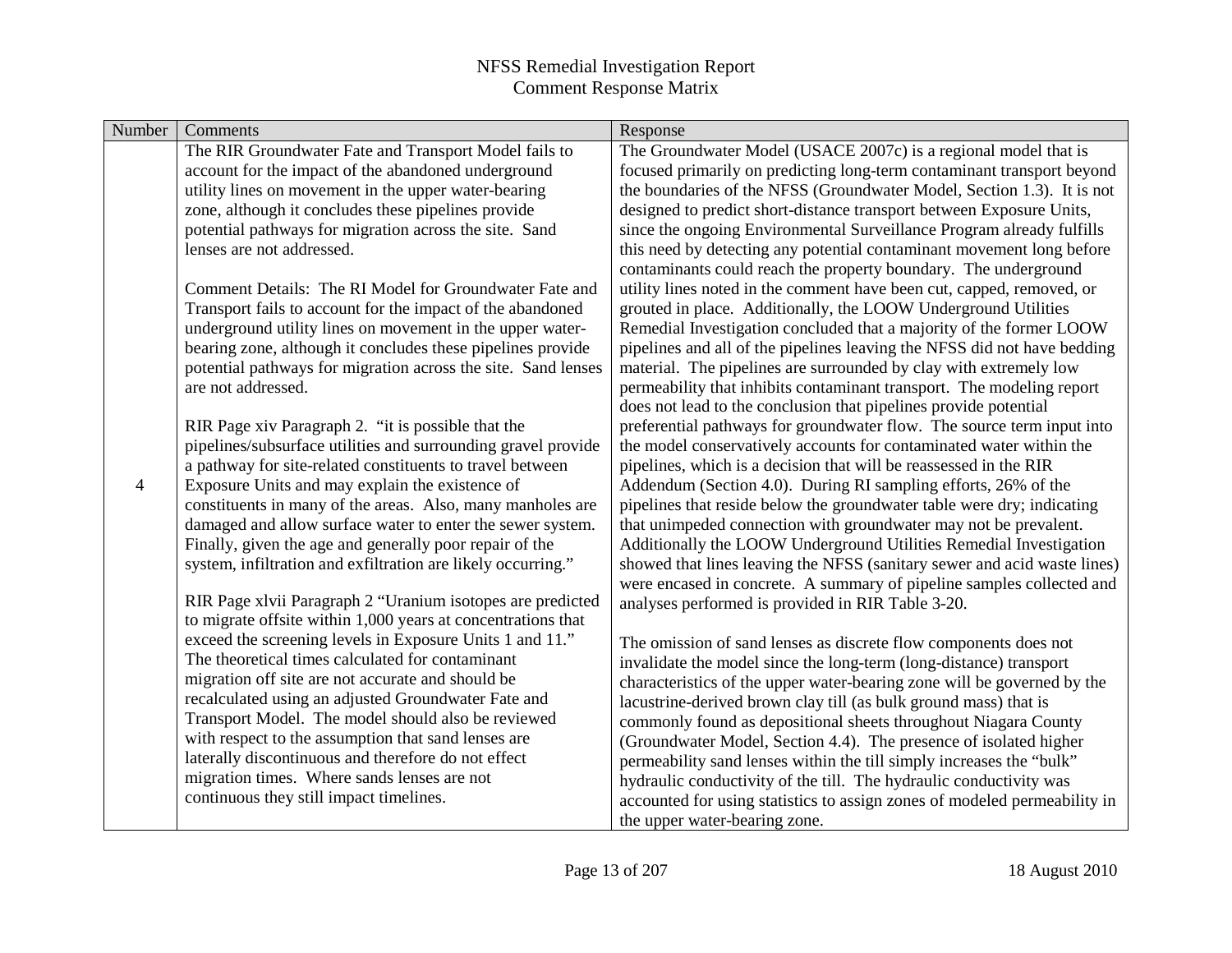| Number<br>Comments                                                                                                                                                                                                                                                                                                                                                                                                                                                                                                                                                                                                                                                                                                                                                                                                                                                                                                                                                                                                                                                                                                                                                                                                                                                                                                                                                                                                                                                                                                                             | Response                                                                                                                                                                                                                                                                                                                                                                                                                                                                                                                                                                                                                                                                                                                                                                                                                                                                                                                                                                                                                                                                                                                                                                                                                                                                                                                                                                                                                                                                                                                                                                                                                                                                                                                                                                                                                                                                                                                                                                                                                                |
|------------------------------------------------------------------------------------------------------------------------------------------------------------------------------------------------------------------------------------------------------------------------------------------------------------------------------------------------------------------------------------------------------------------------------------------------------------------------------------------------------------------------------------------------------------------------------------------------------------------------------------------------------------------------------------------------------------------------------------------------------------------------------------------------------------------------------------------------------------------------------------------------------------------------------------------------------------------------------------------------------------------------------------------------------------------------------------------------------------------------------------------------------------------------------------------------------------------------------------------------------------------------------------------------------------------------------------------------------------------------------------------------------------------------------------------------------------------------------------------------------------------------------------------------|-----------------------------------------------------------------------------------------------------------------------------------------------------------------------------------------------------------------------------------------------------------------------------------------------------------------------------------------------------------------------------------------------------------------------------------------------------------------------------------------------------------------------------------------------------------------------------------------------------------------------------------------------------------------------------------------------------------------------------------------------------------------------------------------------------------------------------------------------------------------------------------------------------------------------------------------------------------------------------------------------------------------------------------------------------------------------------------------------------------------------------------------------------------------------------------------------------------------------------------------------------------------------------------------------------------------------------------------------------------------------------------------------------------------------------------------------------------------------------------------------------------------------------------------------------------------------------------------------------------------------------------------------------------------------------------------------------------------------------------------------------------------------------------------------------------------------------------------------------------------------------------------------------------------------------------------------------------------------------------------------------------------------------------------|
| The radiological groundwater plumes identified in the<br>RI, end at the western NFSS fence line because there<br>was no sampling beyond the fence line and insufficient<br>sampling at the boundary. Groundwater<br>contamination would appear to already extend further<br>west onto the Niagara Mohawk property.<br>Comment Details: Radiological plumes end at the western<br>NFSS fence line because there was no sampling beyond the<br>fence line. Groundwater contamination would appear to<br>already extend further west onto the Niagara Mohawk<br>property.<br>The RIR delineates groundwater plumes surrounding the<br>IWCS as ending at the site boundaries, but a review of the<br>total uranium results for surface water in the West Drainage<br>Ditch on Niagara Mohawk property shows close correlation<br>5<br>with the total uranium groundwater plumes to the west of<br>the IWCS; i.e., the levels of total uranium in surface water in<br>the West Drainage Ditch increase and decrease as the ditch<br>is followed north, according to the increase and decrease in<br>total uranium in groundwater on the adjacent NFSS. See<br>color map below; surface water results for total dissolved<br>uranium are inserted at left.<br>No groundwater samples were taken on the Niagara<br>Mohawk property (a right of entry was in place.)<br>Groundwater samples should be taken between the NFSS<br>fence line and the West Drainage Ditch on Niagara Mohawk<br>property in order to further delineate groundwater plumes. | The Corps concurs that additional samples along the western boundary<br>of the NFSS are needed. To address uncertainty associated with the<br>uranium plume west of the IWCS, three new surface water and sediment<br>locations in the West Drainage Ditch (Exposure Unit 9) were added to<br>the Environmental Surveillance Program in October 2008. The results<br>from these new surface water and sediment locations in the West<br>Drainage Ditch will be reported in an Addendum to the RIR (Section<br>$9.2.5$ ).<br>Although there appears to be some correlation between the levels of total<br>uranium in surface water and groundwater west of the IWCS, several<br>lines of evidence were examined that suggest otherwise including the<br>pattern of uranium distribution in surface water and groundwater and the<br>possibility of other potential uranium sources.<br><b>Pattern of Uranium Distribution</b><br>The concentrations of total uranium measured in West Drainage<br>$\bullet$<br>Ditch surface water are variable along the ditch. Surface water<br>concentrations range from 12.3 $\mu$ g/L to 48.3 $\mu$ g/L with no<br>obvious concentration gradient. This suggests that the uranium<br>could have come from multiple sources rather than a single<br>source with gradually decreasing concentrations moving away<br>from a groundwater seep or some other discreet source.<br>The outer extent of the groundwater contamination along the<br>$\bullet$<br>west side of the IWCS was well characterized and delineated<br>using densely spaced sampling points (both permanent and<br>temporary). The concentrations of dissolved total uranium and<br>total uranium (as well as isotopic uranium) detected in wells and<br>temporary well points between the IWCS and the West Drainage<br>Ditch correspond to low background levels. These background-<br>level uranium concentrations strongly suggest that the source of<br>uranium contamination in the West Ditch is not groundwater<br>seepage. |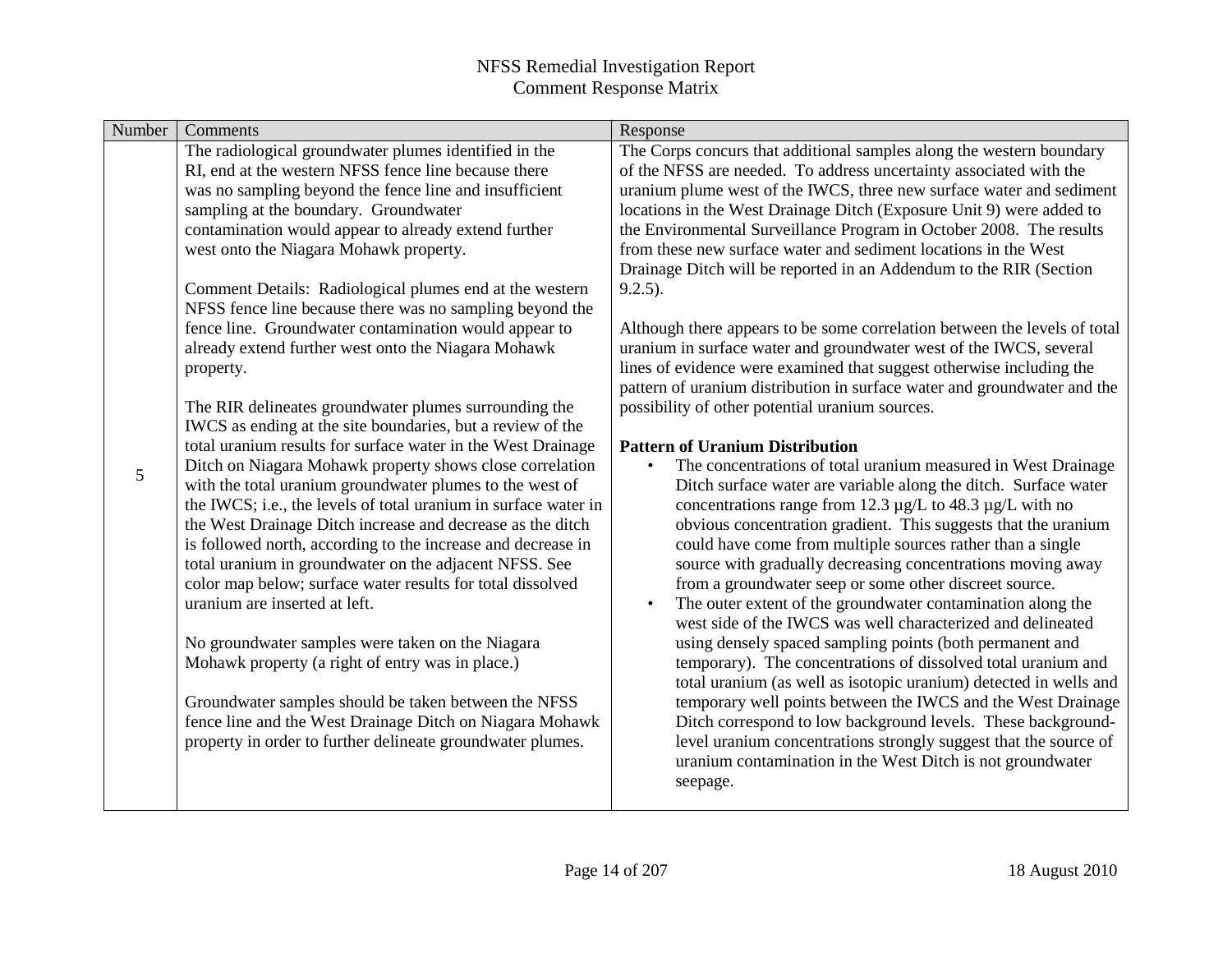| Number       | Comments | Response                                                                                                                                                                                                                                                                                                                                                                                                                                                                                                                                                                                                                                                                                                                                                                                                                                                                                                                                                                                                                                                                                                                                                                                                                                                                                                                                                            |
|--------------|----------|---------------------------------------------------------------------------------------------------------------------------------------------------------------------------------------------------------------------------------------------------------------------------------------------------------------------------------------------------------------------------------------------------------------------------------------------------------------------------------------------------------------------------------------------------------------------------------------------------------------------------------------------------------------------------------------------------------------------------------------------------------------------------------------------------------------------------------------------------------------------------------------------------------------------------------------------------------------------------------------------------------------------------------------------------------------------------------------------------------------------------------------------------------------------------------------------------------------------------------------------------------------------------------------------------------------------------------------------------------------------|
|              |          | The potential for the West Drainage Ditch to receive<br>groundwater influx at the rate needed to get the concentrations<br>observed in surface water is inconsistent with the relative low<br>mobility of uranium and low soil permeability observed at the<br>NFSS.<br>The observed pattern of contaminant distribution does not<br>support the suggestion of groundwater transport to West<br>Drainage Ditch surface water but is more indicative of historical<br>soil erosion and turbid overland flow that entered the West<br>Drainage Ditch from freshly cleared areas of the site during RI<br>mobilization.                                                                                                                                                                                                                                                                                                                                                                                                                                                                                                                                                                                                                                                                                                                                                |
| 5<br>(cont.) |          | <b>Other Potential Uranium Sources</b><br>The radioactive R-10 storage pile was left uncovered and<br>$\bullet$<br>unprotected in this area for a number of years. Wind erosion<br>and surface water runoff likely contributed to the contaminant<br>migration to the west. The R-10 pile is now contained within<br>the IWCS.<br>Since the RI was completed, consistently decreasing<br>concentrations of uranium in the West Drainage Ditch surface<br>water have been observed. By comparison, in the Central<br>Drainage Ditch, which has been monitored over a longer time<br>frame, the concentration of total uranium peaked in 2004, which<br>is also the year that site clearing was done in preparation for RI<br>field investigations. The mobility of uranium in surface runoff<br>may have been enhanced by ground disturbing activities<br>preceding RI field operations and low pH, or acid rainfall. While<br>the RI was being conducted the pH of rainfall varied between<br>4.3 and 4.8 (NYSDEC data), which is low enough to increase<br>the mobility of uranium from overland flow from disturbed soil.<br>Additional investigation of the total uranium groundwater plume located<br>west of the IWCS was conducted in late 2009 as part of the RIR<br>Addendum, including areas on the National Grid property (RIR<br>Addendum, Section 4.5). |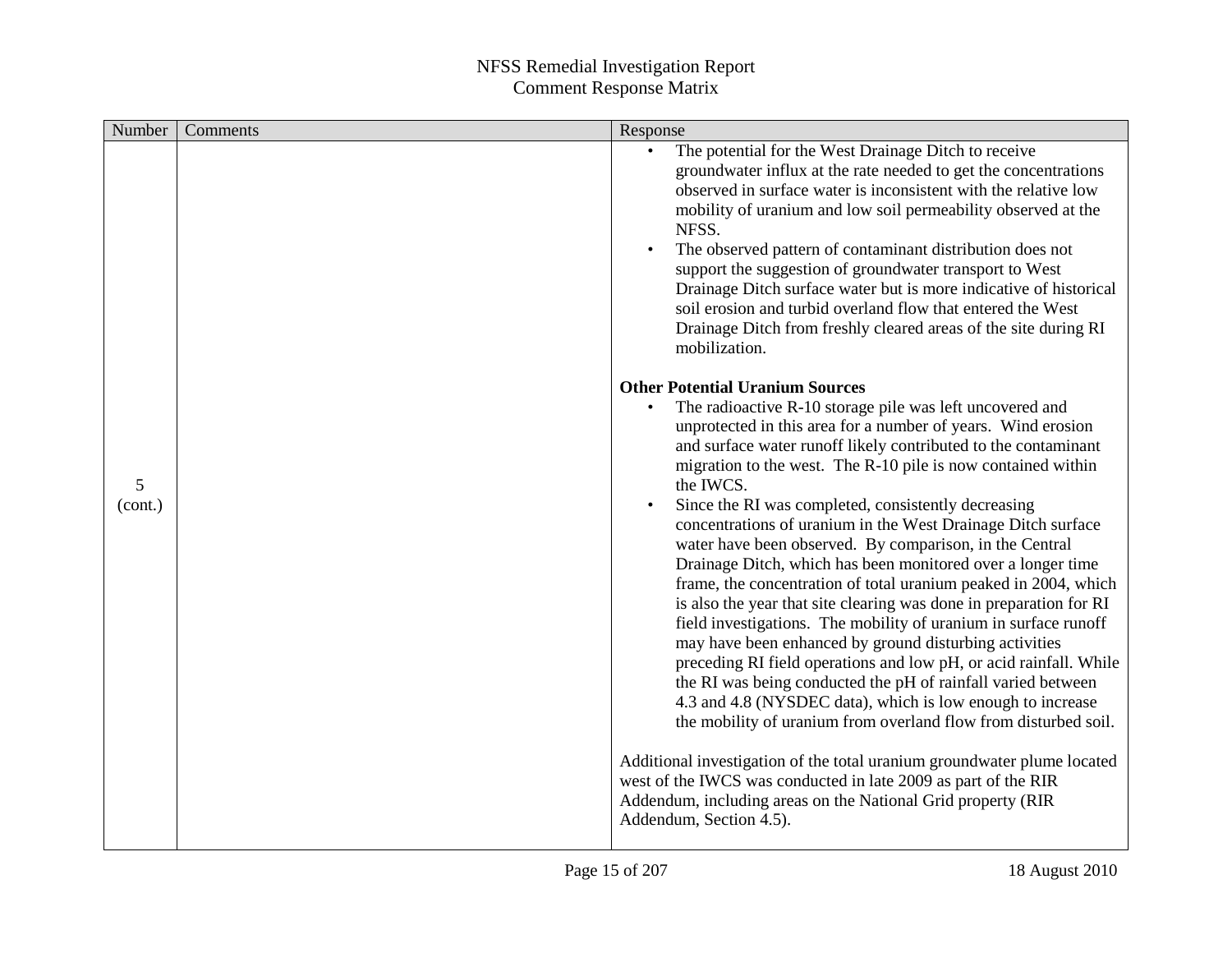| Number       | Comments                                                                                                                                                                                                                                                                                                                                                                                                                                                                                                                                                                                                                                                                                                                                                                                                          | Response                                                                                                                                                                                                                                                                                                                                                                                                                                                                                                                                                                                                                                                                                                                                                                                                                                                                                                                                                                                                                                        |
|--------------|-------------------------------------------------------------------------------------------------------------------------------------------------------------------------------------------------------------------------------------------------------------------------------------------------------------------------------------------------------------------------------------------------------------------------------------------------------------------------------------------------------------------------------------------------------------------------------------------------------------------------------------------------------------------------------------------------------------------------------------------------------------------------------------------------------------------|-------------------------------------------------------------------------------------------------------------------------------------------------------------------------------------------------------------------------------------------------------------------------------------------------------------------------------------------------------------------------------------------------------------------------------------------------------------------------------------------------------------------------------------------------------------------------------------------------------------------------------------------------------------------------------------------------------------------------------------------------------------------------------------------------------------------------------------------------------------------------------------------------------------------------------------------------------------------------------------------------------------------------------------------------|
| 5<br>(cont.) |                                                                                                                                                                                                                                                                                                                                                                                                                                                                                                                                                                                                                                                                                                                                                                                                                   | The objective of this investigation was to define the off-site extent of the<br>total/dissolved uranium plume in groundwater west of the IWCS and<br>east of the West Drainage Ditch, and to determine the potential for<br>interaction from groundwater to surface water in the West Drainage<br>Ditch.                                                                                                                                                                                                                                                                                                                                                                                                                                                                                                                                                                                                                                                                                                                                        |
| 6            | Data for total uranium in surface water in the West Ditch<br>suggests this ditch is receiving groundwater from the<br>UWBZ.<br>Comment Details: There appears to be close correlation<br>between the levels of total uranium in surface water at<br>different sampling points along the ditch and the total<br>uranium upper level groundwater plumes on the adjacent<br>NFSS. USACE noted the phenomenon of discharge of the<br>upper level groundwater to the Central Drainage Ditch but<br>not to the West Ditch.<br>The ability of the upper groundwater to become surface<br>water, whenever the water table is above the level of the<br>bottom of the ditches on the NFSS provides an important<br>additional migration path and should be incorporated into<br>the fate and transport model for the NFSS. | Although there appears to be some correlation between the levels of total<br>uranium in surface water and groundwater west of the IWCS, several<br>lines of evidence were examined that suggest otherwise, including the<br>pattern of uranium distribution in surface water and groundwater and the<br>possibility of other potential uranium sources (RIR Addendum, Section<br>9.2.5). Additional investigation of the total uranium groundwater plume<br>located west of the IWCS was conducted in late 2009 as part of the RIR<br>Addendum, including areas on the National Grid property (RIR<br>Addendum, Section 3.2.3). The objective of this investigation is to<br>define the off-site extent of the total/dissolved uranium plume in<br>groundwater west of the IWCS and east of the West Drainage Ditch, and<br>to determine the potential for interaction from groundwater to surface<br>water in the West Drainage Ditch. The results of this investigation will<br>be presented in the RIR Addendum (RIR Addendum, Section 4.5). |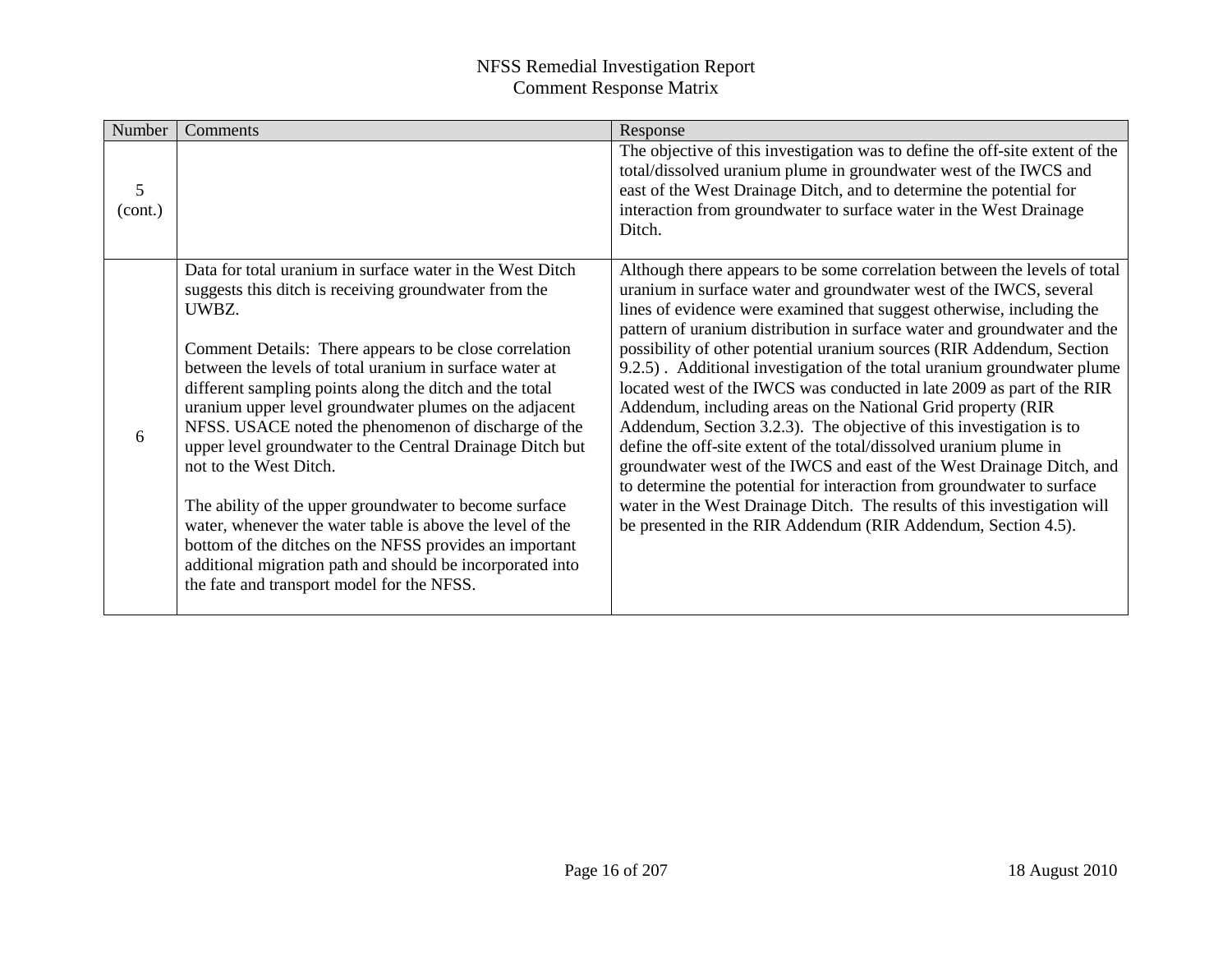| Number | Comments                                                       | Response                                                                                                                                   |
|--------|----------------------------------------------------------------|--------------------------------------------------------------------------------------------------------------------------------------------|
|        | The potential for other fission products and transuranic       | The Corps agrees. Further investigation of available historic records                                                                      |
|        | materials to be present on the NFSS has not been               | regarding potential KAPL waste and the occurrence of transuranics was                                                                      |
|        | adequately investigated and is a significant data gap in the   | conducted and will be documented in the RIR Addendum (Appendix 12-                                                                         |
|        | RIR. Five KAPL waste streams were excluded from                | A and Section 11.0). Officials at KAPL informed the Buffalo District                                                                       |
|        | investigation.                                                 | Corps that many records were lost due to an extensive fire at their                                                                        |
|        |                                                                | facility. To characterize areas potentially impacted with KAPL material,                                                                   |
|        | Comment Details: The RIR identifies Cs-137 as a ROC on         | the RI included biased sampling for plutonium that was conducted                                                                           |
|        | the NFSS, but does not appear to acknowledge the known         | where elevated levels of cesium-137 had been detected. This means that                                                                     |
|        | storage of fission-product contaminated materials on site.     | based on the knowledge that KAPL waste may have contained both                                                                             |
|        | RIR Page 5-64-5.9.1 Transuranic and Fission Product Data       | cesium-137 and plutonium; locations with elevated cesium-137 were<br>also analyzed for plutonium. The RIR also states that the unexpected, |
|        | Review "A review of almost 950 surface soil, subsurface        | rare occurrences of elevated cesium-137, strontium-90, plutonium-                                                                          |
|        | soil and sediment samples was conducted to identify fission    | 239/240 and enriched uranium will be included in the FS evaluation and                                                                     |
| 7      | product cesium-137 and the neutron activation product          | in remedial design efforts.                                                                                                                |
|        | cobalt-60. Both of these radionuclides are produced in         |                                                                                                                                            |
|        | nuclear reactors and are commonly present in radioactive       | Cesium-137 was identified as a radionuclide of concern, so it will be                                                                      |
|        | wastes. Cesium-137 is also a common radionuclide present       | addressed in the FS. Plutonium and strontium-90 were detected on site,                                                                     |
|        | in fallout from aboveground nuclear weapons tests. The         | but at levels below those which would pose an unacceptable risk, even                                                                      |
|        | existence of either of these radionuclides could be an         | under the most conservative resident farming scenario. A re-evaluation                                                                     |
|        | indication that fission-product contaminated materials were    | of plutonium 239/240 was completed as part of the RIR Addendum                                                                             |
|        | stored at NFSS."                                               | (Section 11.0). Based on the low number and concentration of                                                                               |
|        |                                                                | detections, as well as the analytical uncertainties of these findings,                                                                     |
|        | The KAPL in Schenectady sent six different types of nuclear    | plutonium-239/240 data is not believed to warrant additional                                                                               |
|        | reprocessing waste to the site during the 1950s. - only one of | investigation at the NFSS.                                                                                                                 |
|        | these waste streams has been considered, and only as an        |                                                                                                                                            |
|        | afterthought in the RIR.                                       |                                                                                                                                            |
|        |                                                                |                                                                                                                                            |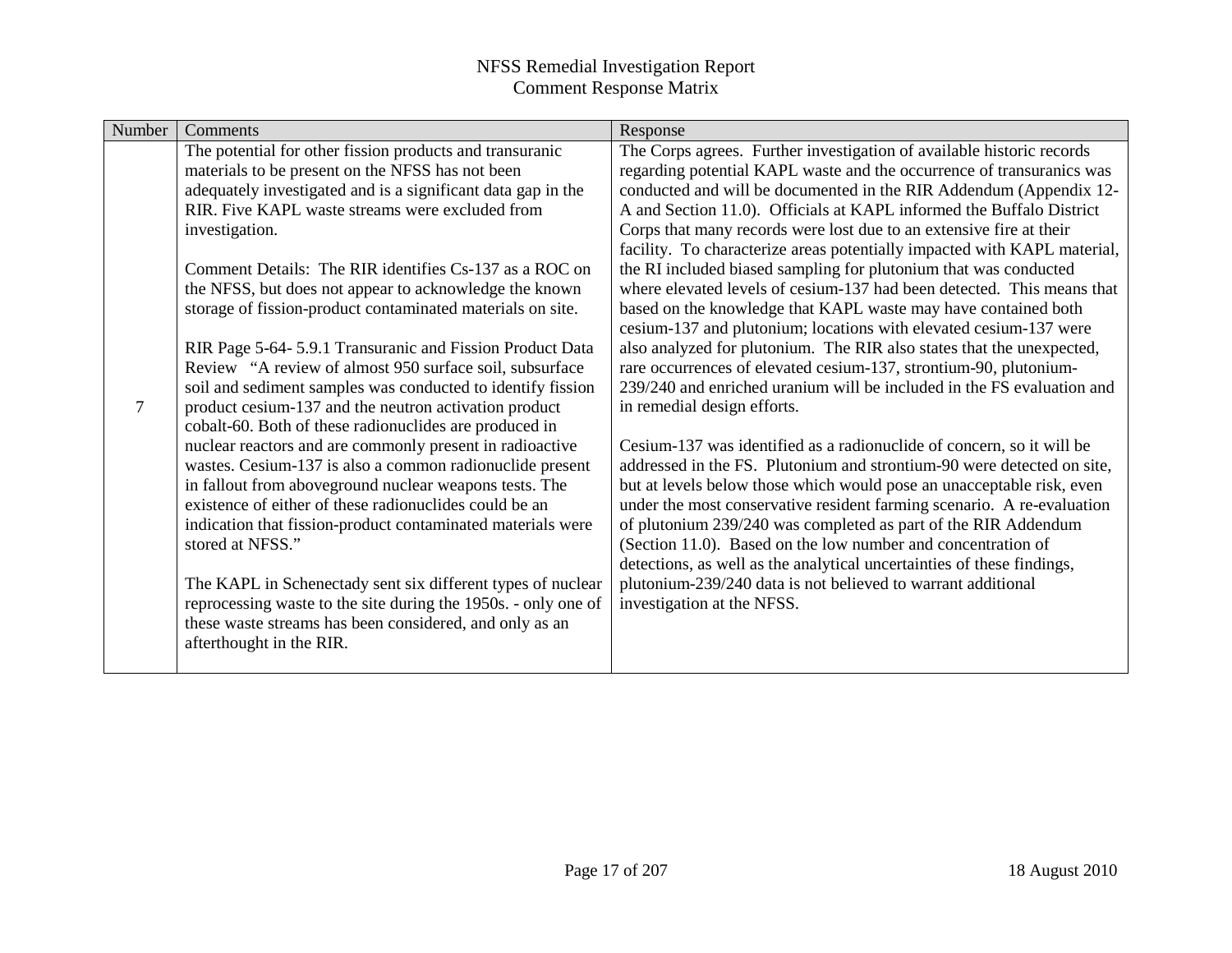| Number | Comments                                                                                                                                                                                                                                                                                                                                                                                                                                                                                                                                                                                                                                                                                                                    | Response                                                                                                                                                                                                                                                                                                                                                                                                                                                                                                                                                                                                                                      |
|--------|-----------------------------------------------------------------------------------------------------------------------------------------------------------------------------------------------------------------------------------------------------------------------------------------------------------------------------------------------------------------------------------------------------------------------------------------------------------------------------------------------------------------------------------------------------------------------------------------------------------------------------------------------------------------------------------------------------------------------------|-----------------------------------------------------------------------------------------------------------------------------------------------------------------------------------------------------------------------------------------------------------------------------------------------------------------------------------------------------------------------------------------------------------------------------------------------------------------------------------------------------------------------------------------------------------------------------------------------------------------------------------------------|
| 8      | The RIR omitted previously reported radium-226 sample<br>data registering $856,000$ pCi/g.<br>Comment Details: RIR Page 5-55, paragraph 1<br>"The radium-226 concentration in sample SS203-003,<br>collected approximately 80 feet south of Building 401<br>in Exposure Unit 13, was $1,140 \text{ pCi/g}$ - the highest<br>radium-226 concentration measured at the NFSS. The<br>gamma radiation at this location measured 200,000<br>counts per minute. This sample consisted of a single<br>nugget, which accounted for almost the entirety of the<br>gamma radiation measured at this location."<br>The maximum detection for radium-226 in surface soil on<br>the NFSS was 856,000 pCi/g at the June 2003 TPP Meeting. | The radium-226 sample registering $856,000$ pCi/g was the 'hot rock' or<br>'nugget' found at SS203-003 (RIR, Section 5.7.1.1). The nugget was<br>removed from the soil sample and the remaining sample contained 1,140<br>pCi/g of radium-226. The nugget was omitted from the RI data set and<br>not further discussed in the RIR text because it was removed from the<br>site when it was discovered.<br>This rock was not representative of adjacent soils and was effectively<br>removed through sampling. The site-wide gamma walkover survey was<br>used to locate gamma-emitting radionuclides such as those found in the<br>hot rock. |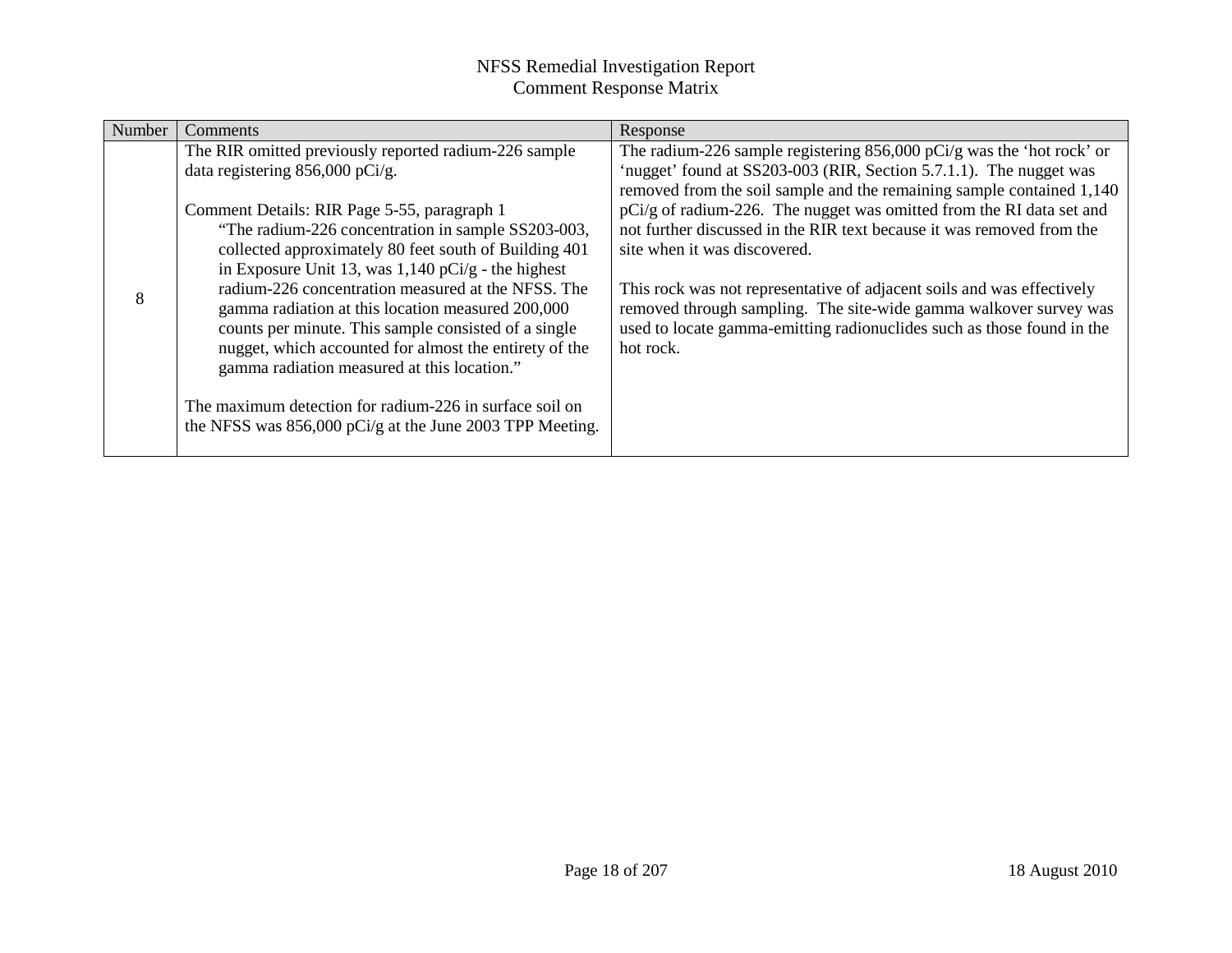| Number | Comments                                                                                                                                                                                                                                                                                                                                                                                                                                                                                                                                                                                                                 | Response                                                                                                                                                                                                                                                                                                                                                                                                                                                                                                                                                                                                                                                                                                                                                                          |
|--------|--------------------------------------------------------------------------------------------------------------------------------------------------------------------------------------------------------------------------------------------------------------------------------------------------------------------------------------------------------------------------------------------------------------------------------------------------------------------------------------------------------------------------------------------------------------------------------------------------------------------------|-----------------------------------------------------------------------------------------------------------------------------------------------------------------------------------------------------------------------------------------------------------------------------------------------------------------------------------------------------------------------------------------------------------------------------------------------------------------------------------------------------------------------------------------------------------------------------------------------------------------------------------------------------------------------------------------------------------------------------------------------------------------------------------|
|        | The RIR fails to establish background values for all relevant<br>media and excludes data (ex. plutonium-239) on this basis.                                                                                                                                                                                                                                                                                                                                                                                                                                                                                              | Samples of railroad ballast, building materials and road cores were<br>collected and analyzed during the RI. A data summary for railroad                                                                                                                                                                                                                                                                                                                                                                                                                                                                                                                                                                                                                                          |
|        | The exclusion of positive detections of contaminants in this                                                                                                                                                                                                                                                                                                                                                                                                                                                                                                                                                             | ballast and building and road core samples is provided in Table 4.2 of                                                                                                                                                                                                                                                                                                                                                                                                                                                                                                                                                                                                                                                                                                            |
|        | way leads to false conclusions about contamination on site.                                                                                                                                                                                                                                                                                                                                                                                                                                                                                                                                                              | the RIR.                                                                                                                                                                                                                                                                                                                                                                                                                                                                                                                                                                                                                                                                                                                                                                          |
| 9      | <b>Comment Details:</b><br>A core sample from Building 401 was analyzed and found to<br>contain 5.7 pCi/g of plutonium-239. The RIR does not<br>include this detection of plutonium-239 in its site-wide<br>evaluation of transuranic and fission product data.                                                                                                                                                                                                                                                                                                                                                          | The results were not evaluated in the RIR or the Baseline Risk<br>Assessment because there was no representative background level for<br>comparison and also because exposure to these media are not typically<br>evaluated in a CERCLA risk assessment, which focuses on exposure to<br>environmental media. The building is not occupied and is slated for                                                                                                                                                                                                                                                                                                                                                                                                                      |
|        | RIR Page 55-66<br>"The conclusion based on available data is that<br>americium-241, which has not been identified as a<br>radionuclide of concern in the Baseline Risk<br>Assessment, is not a contaminant, thus, it is unlikely<br>that other transuranics are present in significant<br>concentrations or are widespread in NFSS soils/<br>sediment. This is further supported by a review of<br>transuranic detections at the site. For example, there<br>were only three very low detections of plutonium<br>239/240 in soil out of 34 samples analyzed. These<br>detections occurred in Exposure Units 8, 11 and at | demolition. Current and future exposures to any contamination in the<br>building materials are limited to construction workers who will be<br>working under a radiation projection plan; therefore, including these<br>data in the CERCLA Baseline Risk Assessment serves no purpose for<br>the FUSRAP project. Background levels for building cores, roadways<br>and railroad ballast were not established because these features do not<br>occur in natural areas, so there are no naturally-occurring background<br>levels for these media.<br>However, to be thorough in establishing nature and extent of<br>contamination on the site, these samples will be screened against surface<br>soil background levels and risk-based limits in the RIR Addendum<br>(Section 8.0). |
|        | concentrations of 0.322, 0.129 and 0.536 pCi/g,<br>respectively."<br>The RIR excludes this plutonium-239 detection<br>because no RI background level was established:<br>RIR Page 4-2. Section 4.3.1.2. "Because no suitable<br>background data sets for the cores or railroad ballast<br>media were available, it was not possible to<br>determine if any parameter in these samples<br>exceeded background. For this reason, site-related<br>constituents were not determined for these media."                                                                                                                        |                                                                                                                                                                                                                                                                                                                                                                                                                                                                                                                                                                                                                                                                                                                                                                                   |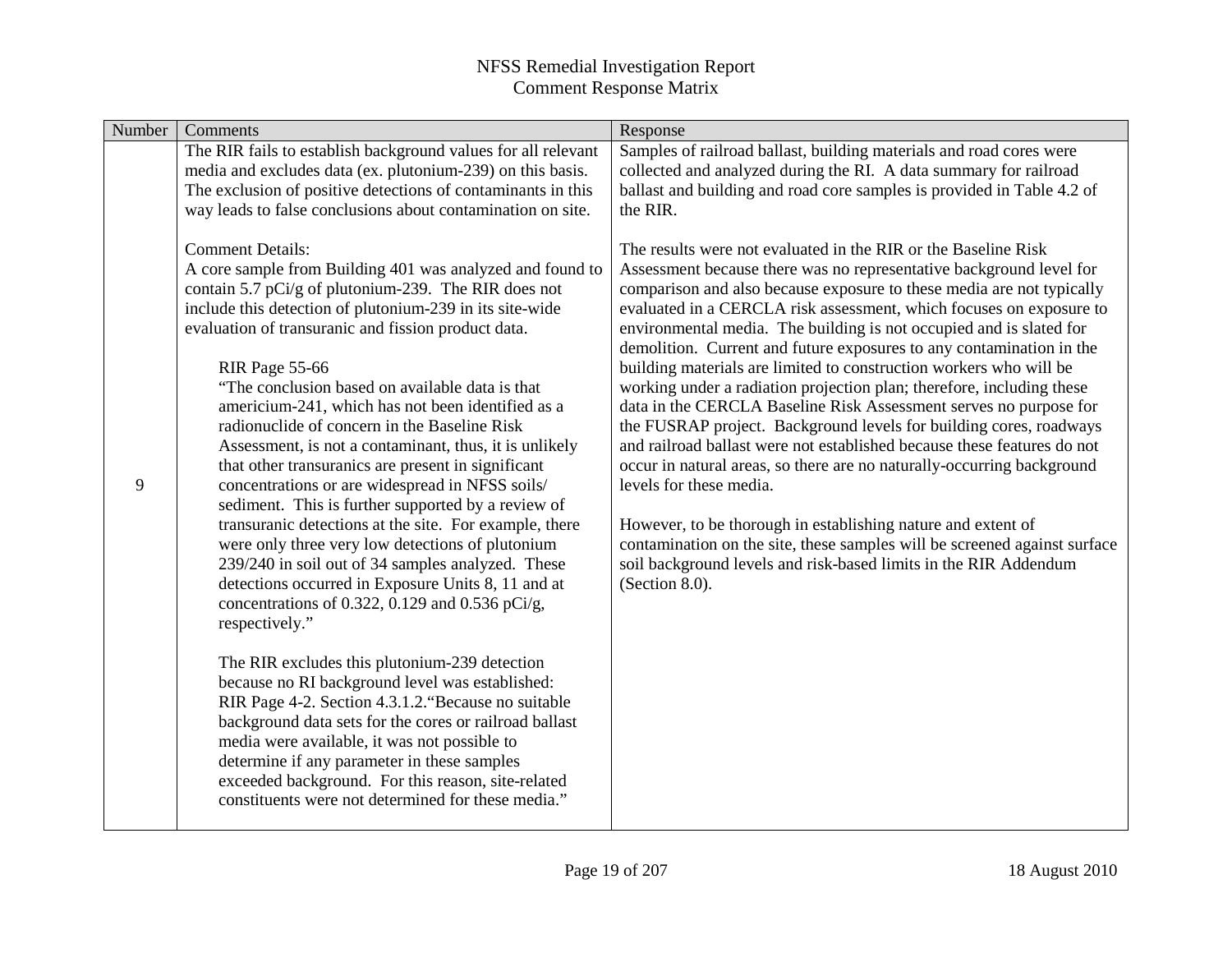| Number | Comments                                                                                                                                                                                                                                                                                                                                                                                                                                                                                                                                                                                                                                                                                                                                                                                                                                                                                                                                                       | Response                                                                                                                                                                                                                                                                                                                                                                                                                                                                                                                                                                                                                                                                                                                                                                     |
|--------|----------------------------------------------------------------------------------------------------------------------------------------------------------------------------------------------------------------------------------------------------------------------------------------------------------------------------------------------------------------------------------------------------------------------------------------------------------------------------------------------------------------------------------------------------------------------------------------------------------------------------------------------------------------------------------------------------------------------------------------------------------------------------------------------------------------------------------------------------------------------------------------------------------------------------------------------------------------|------------------------------------------------------------------------------------------------------------------------------------------------------------------------------------------------------------------------------------------------------------------------------------------------------------------------------------------------------------------------------------------------------------------------------------------------------------------------------------------------------------------------------------------------------------------------------------------------------------------------------------------------------------------------------------------------------------------------------------------------------------------------------|
| 10     | The RIR reports on the discovery of several abandoned<br>drums on the NFSS and the neighboring Vicinity Property<br>G. One of the two drums on the NFSS contained radioactive<br>process material.<br><b>Comment Details:</b><br>The RIR reports on the discovery of several abandoned<br>drums on the NFSS and the neighboring Vicinity<br>Property G. One of the two drums on the NFSS<br>contained americium, likely to be associated with KAPL<br>waste. (Vicinity Property G drums were too deteriorated<br>to sample.) The discovery of drums, despite prior DOE<br>ground penetrating radar surveys, shows that ground<br>penetrating radar can not be relied upon to detect buried<br>drums in the NFSS clay soils.<br>The RIR analyzed the drum contents and found one drum<br>contained Uranium residues along with Americium-241.<br>Since Americium-241 would not be present in a natural<br>uranium product, is the source of this material KAPL? | The abandoned drums referred to in the RIR were not buried, but were<br>found on the ground surface; therefore, ground penetrating radar was not<br>necessary in this instance (RIR, Section 7.3.2). The source of the<br>abandoned drums is not known, but given that one drum contains<br>americium, it could be associated with KAPL waste.<br>Drum removal activities on the Vicinity Property G were performed in<br>July 2003 (Tetra Tech 2009). During this effort nine drums from three<br>locations were characterized, containerized and removed from the<br>Vicinity Property G. During drum removal some of the surrounding soil<br>was also containerized. These drums were moved to Building 401 on<br>the NFSS and await disposal at an appropriate facility. |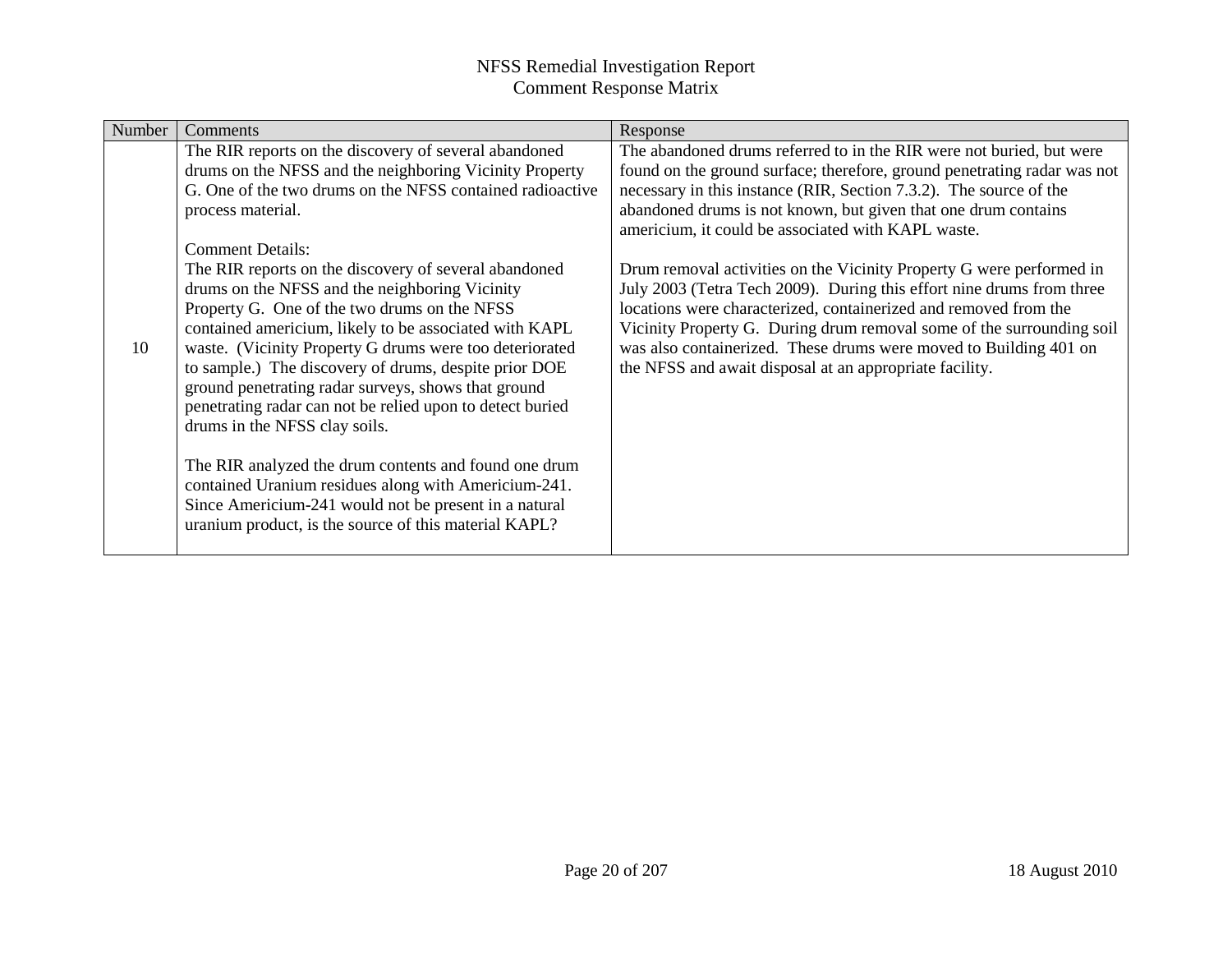| Number | Comments                                                                                                         | Response                                                                                                                                |
|--------|------------------------------------------------------------------------------------------------------------------|-----------------------------------------------------------------------------------------------------------------------------------------|
|        | The Phase 2 RIR reported that gamma surveys failed to                                                            | Gamma walkover surveys were used at the NFSS because they provide                                                                       |
|        | detect elevated levels of uranium and radium. The                                                                | good coverage of surface soils (RIR, Section 3.5). The results of the                                                                   |
|        | contractor cited reverse correlations in comparing gamma                                                         | gamma walkover survey were used to guide subsequent soil, road/pad                                                                      |
|        | survey work to soil sample results.                                                                              | coring, sediment, and groundwater sampling efforts. Scan data in counts                                                                 |
|        |                                                                                                                  | per minute may not always be correlated to pCi/g values, especially                                                                     |
|        | <b>Comment Details:</b>                                                                                          | when there is a mixture of contaminants. A mixture of radionuclides is                                                                  |
|        | The Phase 2 RI indicates gamma surveys could fail to<br>detect elevated levels of uranium and radium. The report | expected at the NFSS and some radionuclides (e.g.thorium-230) cannot<br>be identified through field gamma measurements without a proven |
|        | cites reverse correlations in comparing gamma survey                                                             | surrogate (which is a marker compound whose measurement correlates                                                                      |
|        | work to actual soil sample results.                                                                              | closely with the compound of interest). Walkover surveys were used at                                                                   |
|        |                                                                                                                  | the NFSS because they are economical and provide good coverage of                                                                       |
|        | Does this change Data Quality Objectives for the sampling                                                        | surface soils. Results of the gamma walkover survey were used to guide                                                                  |
|        | in the RI? i.e., could areas requiring remediation be                                                            | subsequent soil, road/pad coring, sediment, and groundwater sampling                                                                    |
|        | materially understated?                                                                                          | efforts. Historical operations data also were used to guide sampling                                                                    |
|        |                                                                                                                  | efforts.                                                                                                                                |
| 11     | Field Sampling Plan Addendum Revision 1, Phase 11 R1 at                                                          |                                                                                                                                         |
|        | the NFSS, page 5. 2.3 Gamma Walkover Surveys and                                                                 |                                                                                                                                         |
|        | Resulting Phase 11 Data Needs.                                                                                   |                                                                                                                                         |
|        | "During Phase 1, gamma walkover surveys were used                                                                |                                                                                                                                         |
|        | to screen the areas surrounding each planned surface                                                             |                                                                                                                                         |
|        | soil and sediment sample collection location to identify                                                         |                                                                                                                                         |
|        | local "hotspots" where samples were collected. The                                                               |                                                                                                                                         |
|        | edges of ditches and nearby areas were similarly                                                                 |                                                                                                                                         |
|        | screened prior to collection of each sediment sample.                                                            |                                                                                                                                         |
|        | Gamma readings ranged from 7,000 counts per minute                                                               |                                                                                                                                         |
|        | to 126,000 counts per minute. There does not appear to                                                           |                                                                                                                                         |
|        | be a good correlation between the walkover survey                                                                |                                                                                                                                         |
|        | results and the results of radiological analysis of<br>corresponding samples.                                    |                                                                                                                                         |
|        |                                                                                                                  |                                                                                                                                         |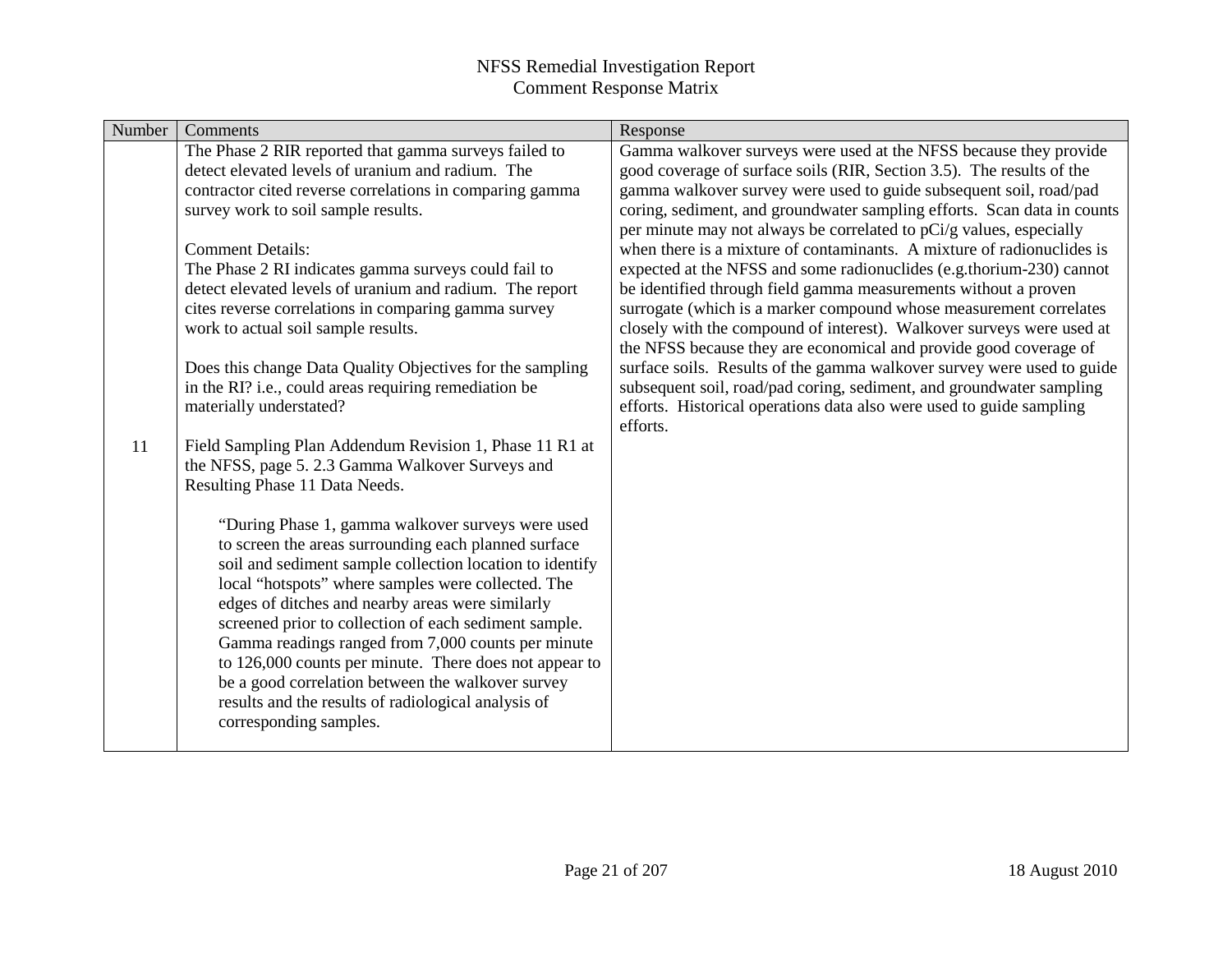|                                                                                                                                                                                                                                                                                                                                                                                                                                                                                                                                                                                                                                                                                                                                                                                                                                                                                                                                                                                                                                                                                                                          | Response |
|--------------------------------------------------------------------------------------------------------------------------------------------------------------------------------------------------------------------------------------------------------------------------------------------------------------------------------------------------------------------------------------------------------------------------------------------------------------------------------------------------------------------------------------------------------------------------------------------------------------------------------------------------------------------------------------------------------------------------------------------------------------------------------------------------------------------------------------------------------------------------------------------------------------------------------------------------------------------------------------------------------------------------------------------------------------------------------------------------------------------------|----------|
| The correlation fails in two ways. The first failure is that a<br>single reading from the gamma walkover survey exhibits<br>multiple concentrations from an individual constituent, some<br>of which exceed the screening value. As an example, for the<br>11,000 counts per minute gamma survey reading, radium226<br>concentrations ranged from 0.734 pCi/g to 9.49 pCi/g.<br>Some of these concentrations are above the 2.7 $pCi/g$<br>screening value. The second failure is that some gamma<br>walkover values exhibit a reverse correlation (i.e., at 9,000)<br>11<br>counts per minute uranium-238 has a value of 120 pCi/g and<br>(cont.)<br>at $126,000$ counts per minute the uranium-238 value is 1.8<br>$pCi/g$ ). This is probably due to the alpha particle<br>disintegration of some of the isotopes (i.e. uranium-238)<br>instead of gamma ray emissions. In a walkover survey,<br>detection of alpha particles would be reduced by shielding<br>effects (e.g., distance, soil water and vegetation), whereas<br>the gamma radiation penetrates the ground cover and would<br>be more readily detected." |          |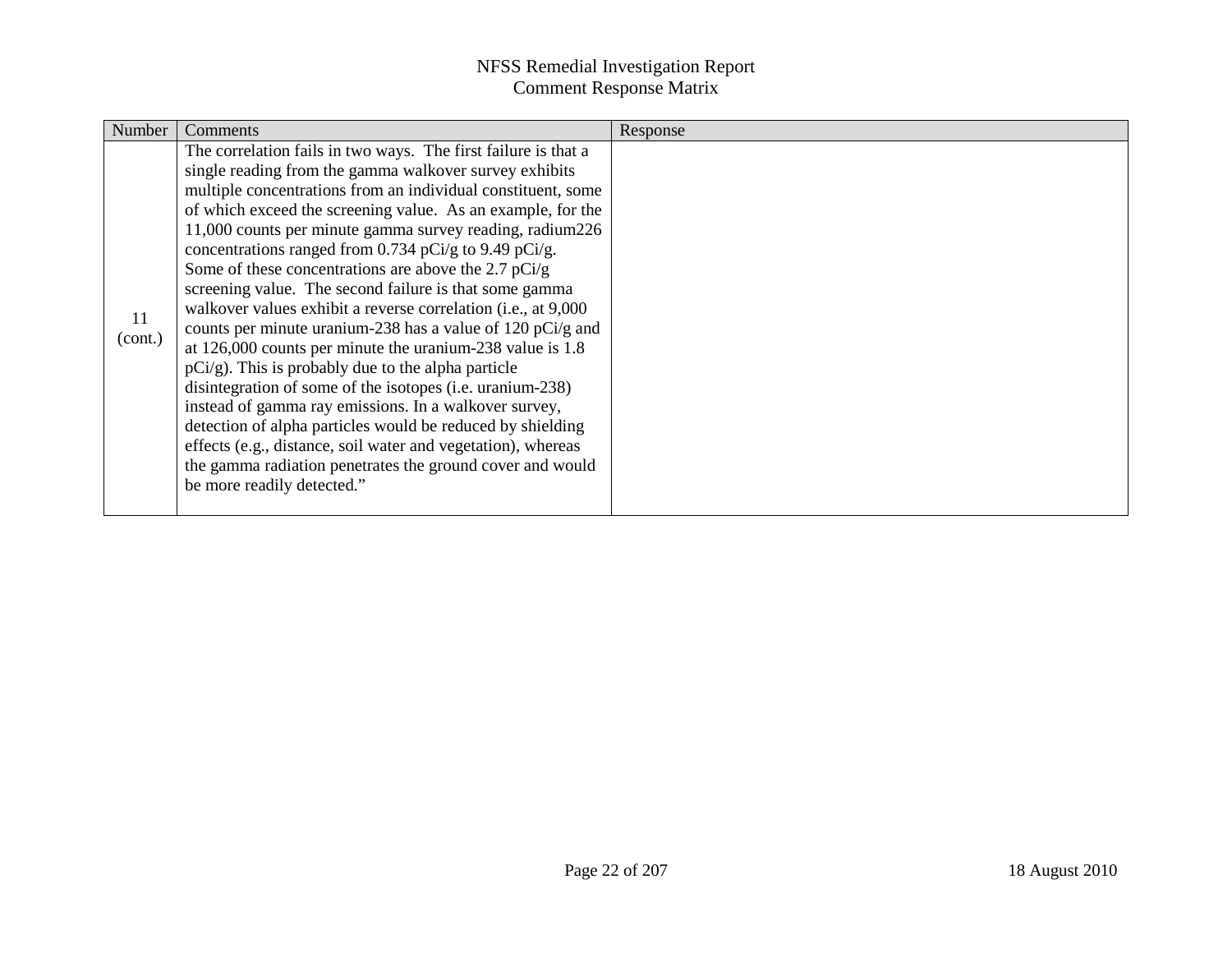| Number | Comments                                                                                              | Response                                                                                                                                            |
|--------|-------------------------------------------------------------------------------------------------------|-----------------------------------------------------------------------------------------------------------------------------------------------------|
|        | The RIR confirms the results of the IWCS Environmental                                                | The NFSS Groundwater Flow and Contaminant Transport model                                                                                           |
|        | Surveillance Program, carried out over a twenty year period                                           | employed a multi-step approach to simulate source releases and                                                                                      |
|        | that dissolved uranium in the upper water-bearing zone is                                             | unsaturated zone transport within the IWCS and elsewhere at the NFSS                                                                                |
|        | highly mobile. The groundwater modeling used for the RI                                               | (Groundwater Model, Section 4.0). This approach utilized separate                                                                                   |
|        | fails to address the chemistry of the upper and lower water-                                          | modeling codes to estimate the water flux through the IWCS; and predict                                                                             |
|        | bearing zones and the impact this has on contaminant                                                  | vertical transport of contaminants through the unsaturated zone. The                                                                                |
|        | solubility, notably radium, thorium and uranium.                                                      | model predicts that uranium-238, uranium-234, uranium-235, cis-1, 2-                                                                                |
|        |                                                                                                       | dichloroethene, and vinyl chloride will exceed their respective screening                                                                           |
|        | The use of dissolved uranium in the upper groundwater                                                 | levels within the NFSS property after 1,000 years. The model also                                                                                   |
|        | should be evaluated as an indicator of radium and thorium                                             | predicts that uranium-238 and uranium-235 will exceed their screening                                                                               |
|        | subsurface contamination.                                                                             | level at the NFSS property boundary after 1,000 years.                                                                                              |
|        | <b>Comment Details:</b>                                                                               | NFSS-specific groundwater chemistry was taken into consideration by                                                                                 |
|        | Several groundwater plumes of dissolved uranium have                                                  | the Geochemical Equilibria in Water Model, known as MINTEQ                                                                                          |
|        | been identified on the NFSS. However, the RI fails to                                                 | modeling, that was performed as part of the geochemistry analysis                                                                                   |
|        | consider the geochemical issues of solubility of                                                      | (Groundwater Model, Section 3.0 and 4.4.3.5). An in-depth description                                                                               |
|        | radionuclides in the upper and lower water-bearing zones, in                                          | of the geochemical analysis is presented in Appendix D of the                                                                                       |
|        | the context of the upper groundwater being a dilute                                                   | Groundwater Flow and Contaminant Transport Modeling Report. In                                                                                      |
| 12     | sodium/calcium/magnesium sulfate solution, while the lower                                            | addition, the MINTEQ-estimated solubility of IWCS-related COCs were                                                                                 |
|        | groundwater is much more concentrated in sodium                                                       | accounted for in the IWCS leaching model, which used a solubility                                                                                   |
|        | chloride/sulfate. The effect of groundwater chemistry on                                              | limited contaminant release function to ensure proper recalcitrance of                                                                              |
|        | solubility and migration should be reviewed for uranium,                                              | the source terms and associated geochemical release.                                                                                                |
|        | radium and thorium and the findings incorporated in the RIR                                           |                                                                                                                                                     |
|        | groundwater fate and transport model. Since uranium is                                                | A distribution coefficient, or $K_d$ , is the ratio of the concentration of a                                                                       |
|        | present along with radium and thorium in the NFSS<br>residues, elevated uranium in the UWBZ should be | substance in the aqueous or liquid phase, to the concentration bound to<br>soil or in the solid phase. The $K_d$ is used to model the mobility of a |
|        | evaluated as a useful indicator of subsurface radium and                                              | substance in groundwater. Initially, the K <sub>d</sub> value for uranium, which is                                                                 |
|        | thorium contamination.                                                                                | more easily transported in groundwater than other radionuclides of                                                                                  |
|        |                                                                                                       | concern, was conservatively estimated to be low $(3.6 \text{ L/kg})$ compared to                                                                    |
|        | RIR Page 5-75                                                                                         | available literature values (Groundwater Model, Section 4.3.2.1). The                                                                               |
|        | "Plumes of dissolved uranium were found around the                                                    | analysis of a collocated soil and groundwater sample was used to better                                                                             |
|        | northern section of the IWCS and in the area south south-                                             | bracket the site soil $K_d$ values in the upper water-bearing zone. This                                                                            |
|        | southeast of the IWCS (Exposure Units 7, 10 and 11).                                                  | analysis showed the $K_d$ values for the upper water-bearing zone brown                                                                             |
|        |                                                                                                       | clay till are higher than initially used in the RI model, geometrically                                                                             |
|        |                                                                                                       | averaging about 122 L/kg rather than the initial $3.6$ L/kg value from the                                                                          |
|        |                                                                                                       | limited literature used to develop that value.                                                                                                      |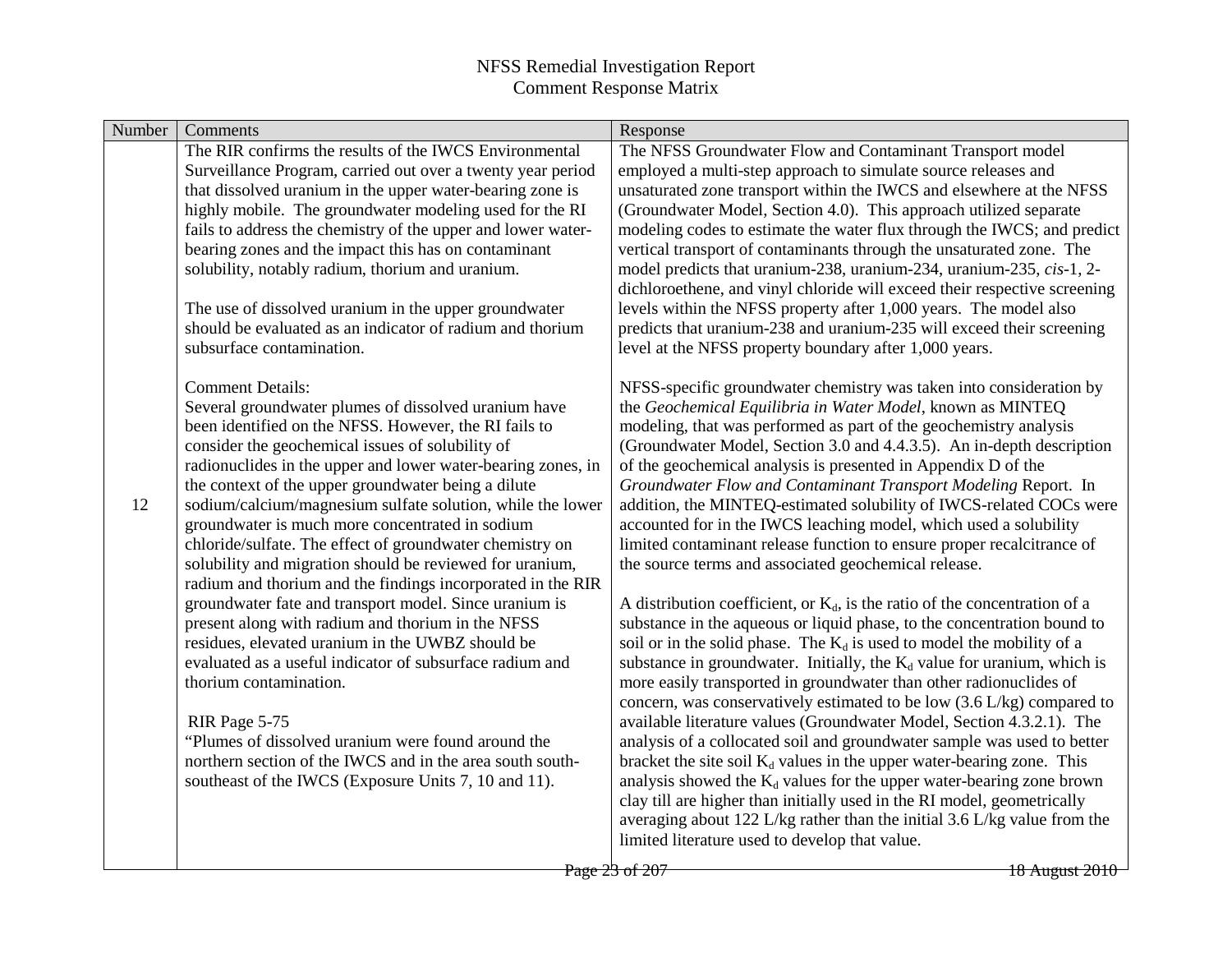| Number  | Comments                                                                                                  | Response                                                                                                                                |
|---------|-----------------------------------------------------------------------------------------------------------|-----------------------------------------------------------------------------------------------------------------------------------------|
|         | These plumes are likely the result of site activities prior to                                            | The initial $K_d$ of 3.6 L/kg used in the groundwater model was derived                                                                 |
|         | the construction of the IWCS. The issue of radium and                                                     | from site-specific studies. The $K_d$ value used to assess uranium in                                                                   |
|         | uranium sorption in the clay soils of the NFSS has been                                                   | groundwater will be reassessed during development of the FS.                                                                            |
|         | investigated in the past and a number of conclusions                                                      |                                                                                                                                         |
|         | drawn, but thorium does not appear to have been<br>evaluated.                                             | A distribution of thorium in the upper water-bearing zone groundwater<br>was evaluated in the RIR. Figure 5-7 shows dissolved plumes of |
|         | Geochemical Information for Sites Contaminated with Low                                                   | thorium-230 in the upper water-bearing                                                                                                  |
|         | Level Radioactive Wastes: I - Niagara Falls Storage Site, F.                                              |                                                                                                                                         |
|         | G. Seeley and A. D. Kelmers. Oak Ridge, 1984. Abstract                                                    |                                                                                                                                         |
|         | Page 9 Paragraph 4, Page 2 Paragraphs 9 & 2. "Poor                                                        |                                                                                                                                         |
|         | uranium sorption was exhibited by all soil/groundwater                                                    |                                                                                                                                         |
|         | systems; maximum sorption ratios ranged from 3.9 to 9.0                                                   |                                                                                                                                         |
|         | L/kg at the lowest uranium solution concentrations tested                                                 |                                                                                                                                         |
|         | and decreased to 1 L/kg at higher concentrations. One                                                     |                                                                                                                                         |
| 12      | sample of soil at the 13.7m (45 ft) depth (just above                                                     |                                                                                                                                         |
| (cont.) | bedrock) showed high uranium sorption. Uranium was very                                                   |                                                                                                                                         |
|         | soluble in soil/groundwater systems; the apparent<br>concentration limit was greater than 6 g/L. The high |                                                                                                                                         |
|         | solubility was shown to be due to the formation of the                                                    |                                                                                                                                         |
|         | soluble uranyl tricarbonate anionic complex. Very high                                                    |                                                                                                                                         |
|         | radium sorption ratios (up to 11,200 L/kg) were obtained."                                                |                                                                                                                                         |
|         | "The results suggest that any uranium which is in solution in                                             |                                                                                                                                         |
|         | the groundwater at the NFSS may be poorly retarded due to                                                 |                                                                                                                                         |
|         | the low uranium sorption ratio values and high solubility                                                 |                                                                                                                                         |
|         | measured. Further, appreciable concentrations of uranium in                                               |                                                                                                                                         |
|         | groundwater could be attained from soluble wastes. Release                                                |                                                                                                                                         |
|         | of uranium via migration could be a significant release                                                   |                                                                                                                                         |
|         | pathway. Solubilized radium would be expected to be                                                       |                                                                                                                                         |
|         | effectively retarded by soil at the NFSS as a result of the                                               |                                                                                                                                         |
|         | very high radium sorption ratios observed."                                                               |                                                                                                                                         |
|         |                                                                                                           |                                                                                                                                         |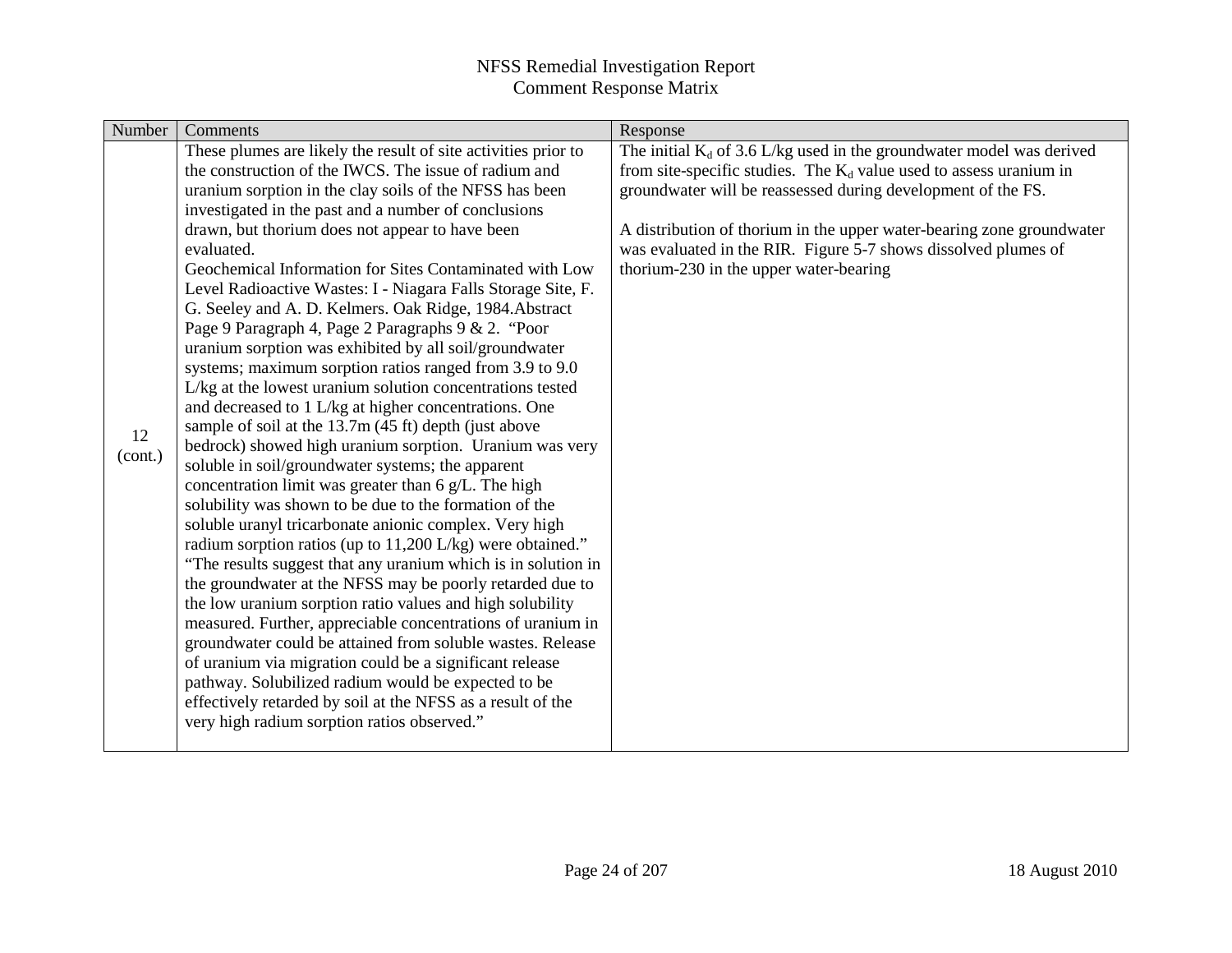| Number | Comments                                                                                                                                                                                                                                                                                                                                                                                                                                                                                                                   | Response                                                                                                                                                                                                                                                                                                                                                                                                                                                                                                                                                                                                                                                                                                                                                                                                       |
|--------|----------------------------------------------------------------------------------------------------------------------------------------------------------------------------------------------------------------------------------------------------------------------------------------------------------------------------------------------------------------------------------------------------------------------------------------------------------------------------------------------------------------------------|----------------------------------------------------------------------------------------------------------------------------------------------------------------------------------------------------------------------------------------------------------------------------------------------------------------------------------------------------------------------------------------------------------------------------------------------------------------------------------------------------------------------------------------------------------------------------------------------------------------------------------------------------------------------------------------------------------------------------------------------------------------------------------------------------------------|
|        | Historically, background concentrations of total uranium<br>in the upper groundwater at the LOOW site were<br>measured off site and found to be consistently less than 3<br>pCi/L. (NFSS Environmental Surveillance Reports 1982-<br>1986.)<br>The offsite groundwater sampling locations were two<br>residential wells north of the LOOW site, as shown in Fig<br>3-3, Appendix A1, (NFSS Environmental Surveillance<br>Report, 1986.) Table 3-8, Appendix A1, "Annual<br>Average Concentrations of Uranium in NFSS Water | Historically the background concentrations of uranium in the upper<br>water-bearing zone at the LOOW vicinity has not consistently been less<br>than 3 pCi/L, even though this conclusion can be reached using the<br>information given in Table 3-8 of the 1986 Environmental Surveillance<br>Technical Memorandum documenting the findings of the Environmental<br>Surveillance Program as noted in this comment. The Department of<br>Energy originally used 3 offsite background locations (identified as<br>locations 17, 18 and 19), and later only used 2 (locations 17 and 19). It<br>is not known why location 18 was dropped in 1986, nor why these<br>values were not included in the compilation referred to in this comment<br>in the 1986 Environmental Surveillance Technical Memorandum. Also, |
|        | Samples, 1982-1986", shows on site groundwater<br>monitoring results also support the 3pCi/l background<br>value as being correct – several on site wells show<br>concentrations of total uranium below 3pCi/L.                                                                                                                                                                                                                                                                                                            | the Department of Energy used a conversion factor of 0.667 pCi/ $\mu$ g to<br>convert uranium concentrations given in mass to the corresponding<br>concentration in activity. We are currently using a conversion factor of<br>$0.9$ pCi/ $\mu$ g based on more recent information for drinking water supplies<br>developed by the U.S. Environmental Protection Agency.                                                                                                                                                                                                                                                                                                                                                                                                                                       |
| 13a    |                                                                                                                                                                                                                                                                                                                                                                                                                                                                                                                            | If we use all of the information reported in the individual Environmental<br>Surveillance Technical Memorandums for the three original background<br>locations and use a consistent conversion factor of $0.9$ pCi/ $\mu$ g to convert<br>from mass to activity (for the 1982 and 1983 Environmental<br>Surveillance Technical Memorandums) and adjust the values for the<br>1984 through 1986 Environmental Surveillance Technical<br>Memorandums (which were calculated using a conversion factor of<br>$0.667$ pCi/ $\mu$ g), we obtain the following information.                                                                                                                                                                                                                                          |
|        |                                                                                                                                                                                                                                                                                                                                                                                                                                                                                                                            | <b>Uranium Concentration (pCi/L)</b><br><b>Location</b><br><u>1983</u><br><u>1982</u><br><u>1984</u><br><u>1985</u><br><u>1986</u><br>$\overline{11.7}$<br><4.5<br>4.1<br>< 4.1<br>17<br>4.1<br><4.5<br>18<br>9<br>9.5<br>4.1<br>$\blacksquare$<br><4.5<br><4.5<br>19<br>4.1<br>< 4.1<br>$\equiv$                                                                                                                                                                                                                                                                                                                                                                                                                                                                                                              |
|        |                                                                                                                                                                                                                                                                                                                                                                                                                                                                                                                            | Based solely on this more complete and consistent compilation, it is seen<br>that there is a wide variation in the results reported for the 3 background<br>wells.                                                                                                                                                                                                                                                                                                                                                                                                                                                                                                                                                                                                                                             |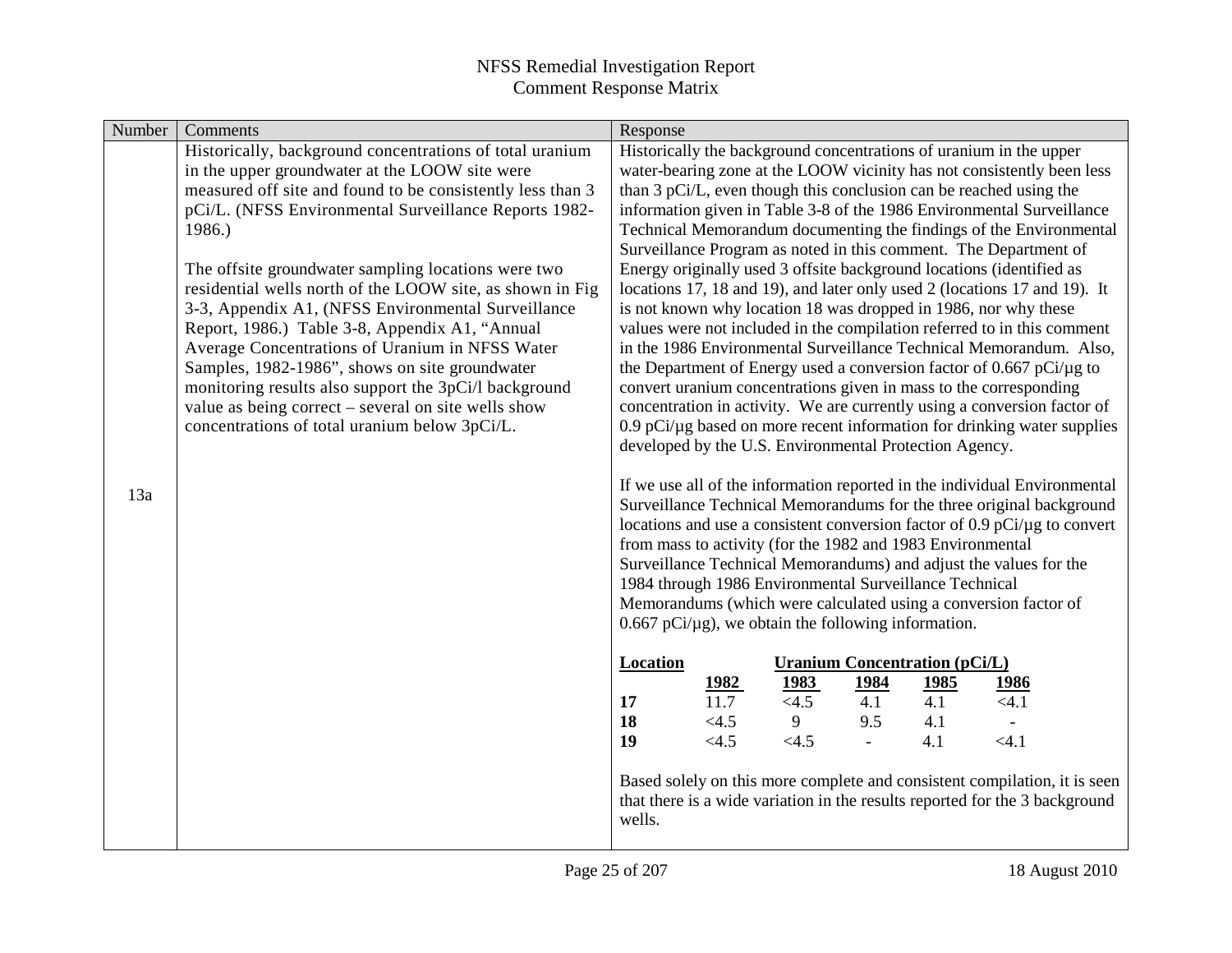| Number  | Comments | Response                                                                                                                                                                                                                                                                                                                                                                                                                                                                                                                                                                                                                                                                                                                                                                                                                                                                                                                                                  |
|---------|----------|-----------------------------------------------------------------------------------------------------------------------------------------------------------------------------------------------------------------------------------------------------------------------------------------------------------------------------------------------------------------------------------------------------------------------------------------------------------------------------------------------------------------------------------------------------------------------------------------------------------------------------------------------------------------------------------------------------------------------------------------------------------------------------------------------------------------------------------------------------------------------------------------------------------------------------------------------------------|
| 13a     |          | However, it is clear that the compilation given in Table 3-8, as cited in<br>this comment, over-simplifies the results. It does not include location 18<br>and is based on a conversion factor that is lower than what is currently<br>being used to convert uranium mass to activity.                                                                                                                                                                                                                                                                                                                                                                                                                                                                                                                                                                                                                                                                    |
|         |          | The onsite background wells that have uranium concentrations below 3<br>pCi/L in the 1986 ESTM are generally in the lower water bearing zone<br>(the wells are designated as "BH"). For the RI, several upgradient wells<br>were sampled to establish a background level of naturally occurring<br>constituents in groundwater, as opposed to the single upgradient well<br>used in the Environmental Surveillance Technical Memorandum. For<br>the NFSS background, wells were located in both the upper and lower<br>water-bearing zones. The naturally occurring concentrations of uranium<br>and other metals and ions may vary among groundwater zones.                                                                                                                                                                                                                                                                                              |
| (cont.) |          | The background groundwater from the upper water-bearing zone<br>averages 5.61 pCi/L for dissolved uranium-234 and 4.09 pCi/L for<br>dissolved uranium-238 (with an average isotopic ratio of 1.38); this<br>omits outlier data from piezometer-21S and piezometer-25S. The<br>corresponding lower water-bearing zone data average is 2.12 pCi/L for<br>dissolved uranium-234 and 1.23 pCi/L for dissolved uranium-238, with<br>an isotopic ratio of 1.92. The summed averages (uranium-234 $+$<br>uranium-235 + uranium-238) approximate 10.08 pCi/L and 3.52 pCi/L,<br>respectively. Using the 0.9 conversion factor gives respective total<br>uranium values of 11.2 $\mu$ g/L and 3.9 $\mu$ g/L, which are coincident with<br>upper water-bearing zone well B02W20S data and modified Department<br>of Energy results shown above. The current background dataset is<br>therefore applied correctly and represents the range of natural<br>conditions. |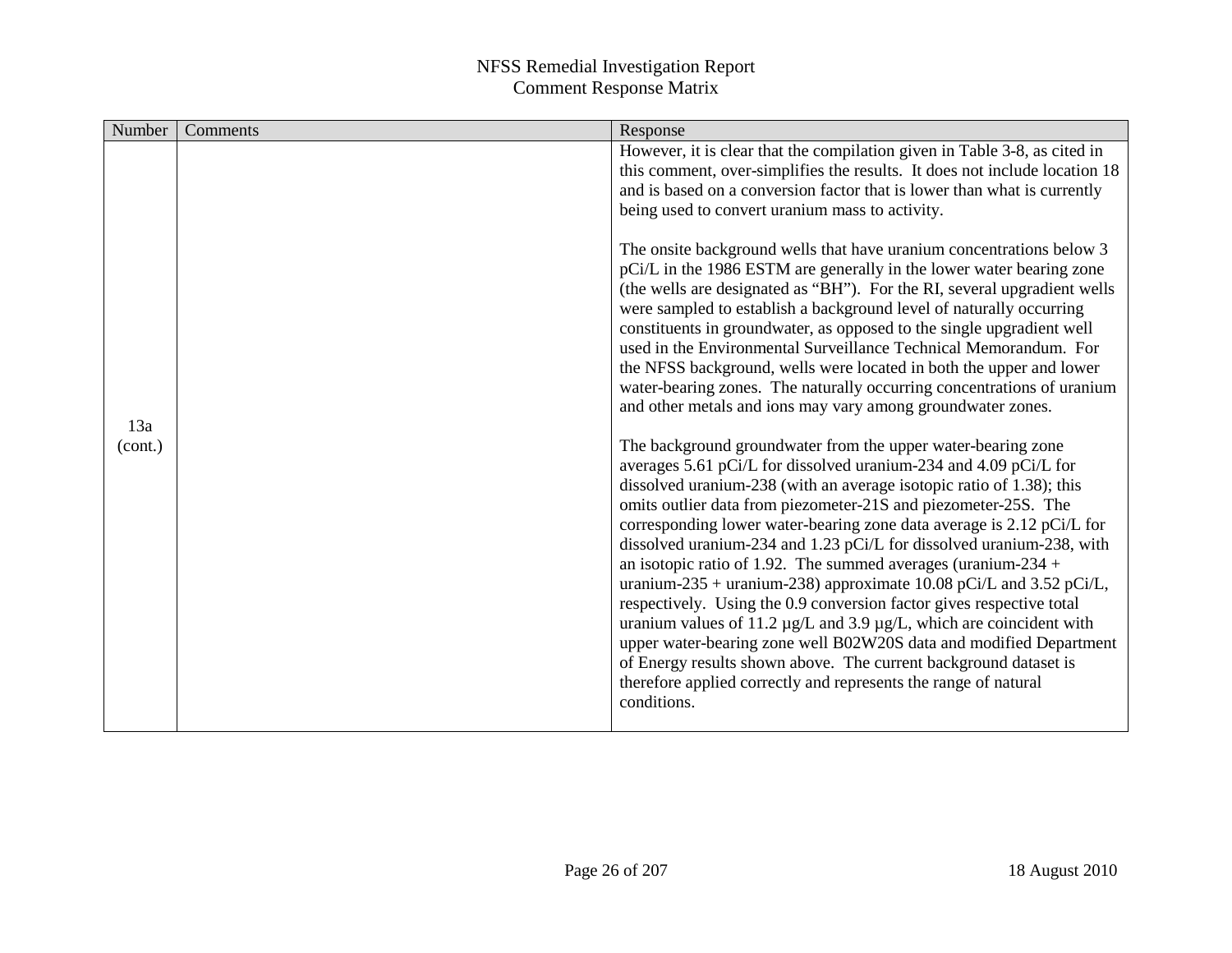| The "background" concentration of total uranium in the<br>Historically the background concentrations of uranium in the upper<br>upper groundwater at the LOOW site was artificially<br>water-bearing zone at the LOOW vicinity have not consistently been<br>increased when the NFSS Environmental Surveillance<br>Program was altered and background samples were no<br>longer measured at off site locations. In 1987, sampling of<br>domestic water supply wells was terminated after first<br>in Table 3-8, as cited in this comment, over-simplifies the results. It<br>quarter results were obtained, since the concentrations of<br>uranium and radium had not exceeded 3.0 pCi/L and 0.3<br>does not include one of the background locations originally used by the | Number | Comments                        | Response                                                                |
|-----------------------------------------------------------------------------------------------------------------------------------------------------------------------------------------------------------------------------------------------------------------------------------------------------------------------------------------------------------------------------------------------------------------------------------------------------------------------------------------------------------------------------------------------------------------------------------------------------------------------------------------------------------------------------------------------------------------------------------------------------------------------------|--------|---------------------------------|-------------------------------------------------------------------------|
|                                                                                                                                                                                                                                                                                                                                                                                                                                                                                                                                                                                                                                                                                                                                                                             |        |                                 |                                                                         |
|                                                                                                                                                                                                                                                                                                                                                                                                                                                                                                                                                                                                                                                                                                                                                                             |        |                                 |                                                                         |
|                                                                                                                                                                                                                                                                                                                                                                                                                                                                                                                                                                                                                                                                                                                                                                             |        |                                 | less than 3 pCi/L, even though this conclusion can be reached using the |
|                                                                                                                                                                                                                                                                                                                                                                                                                                                                                                                                                                                                                                                                                                                                                                             |        |                                 | information given in Table 3-8 of the 1986 Environmental Surveillance   |
|                                                                                                                                                                                                                                                                                                                                                                                                                                                                                                                                                                                                                                                                                                                                                                             |        |                                 | Technical Memorandum documenting the findings of the Environmental      |
|                                                                                                                                                                                                                                                                                                                                                                                                                                                                                                                                                                                                                                                                                                                                                                             |        |                                 | Surveillance Program as noted in this comment. The compilation given    |
|                                                                                                                                                                                                                                                                                                                                                                                                                                                                                                                                                                                                                                                                                                                                                                             |        |                                 |                                                                         |
|                                                                                                                                                                                                                                                                                                                                                                                                                                                                                                                                                                                                                                                                                                                                                                             |        |                                 |                                                                         |
|                                                                                                                                                                                                                                                                                                                                                                                                                                                                                                                                                                                                                                                                                                                                                                             |        | pCi/L respectively, since 1983. | Department of Energy (location 18) and is used on a conversion factor   |
|                                                                                                                                                                                                                                                                                                                                                                                                                                                                                                                                                                                                                                                                                                                                                                             |        |                                 | that is lower than what is currently being used to convert uranium mass |
| Table 3-3, Appendix A2, (NFSS Environmental                                                                                                                                                                                                                                                                                                                                                                                                                                                                                                                                                                                                                                                                                                                                 |        |                                 | to activity. The results cited in this comment for well B02W20S are     |
| Surveillance Report, 1987.) - For 1987, 1988 and 1989 the<br>generally somewhat higher than those given for other background                                                                                                                                                                                                                                                                                                                                                                                                                                                                                                                                                                                                                                                |        |                                 |                                                                         |
| background concentration of total uranium in the upper<br>wells in the preceding response, but are not so much higher as to                                                                                                                                                                                                                                                                                                                                                                                                                                                                                                                                                                                                                                                 |        |                                 |                                                                         |
| water-bearing zone was not measured, since a background                                                                                                                                                                                                                                                                                                                                                                                                                                                                                                                                                                                                                                                                                                                     |        |                                 | invalidate this well as representing site background concentrations     |
| of less than 3.0pCi/L had been established for total uranium.<br>for the purposes of the Environmental Surveillance Program. The                                                                                                                                                                                                                                                                                                                                                                                                                                                                                                                                                                                                                                            |        |                                 |                                                                         |
| In 1990 a new on site background monitoring well, 20S, was<br>concentrations of uranium in upgradient wells used to establish                                                                                                                                                                                                                                                                                                                                                                                                                                                                                                                                                                                                                                               |        |                                 |                                                                         |
| drilled on the NFSS in the location shown in Appendix A3                                                                                                                                                                                                                                                                                                                                                                                                                                                                                                                                                                                                                                                                                                                    |        |                                 | background groundwater concentrations for NFSS are comparable with      |
| 13 <sub>b</sub><br>and the background for total uranium immediately increased<br>naturally occurring concentrations of uranium in groundwater, as                                                                                                                                                                                                                                                                                                                                                                                                                                                                                                                                                                                                                           |        |                                 |                                                                         |
| to 8 pCi/l from the formerly recognized value of $\langle 3 \text{ pCi/L.} \rangle$<br>indicated in surveys of drinking water sources cited by U.S.                                                                                                                                                                                                                                                                                                                                                                                                                                                                                                                                                                                                                         |        |                                 |                                                                         |
| Environmental Protection Agency in promulgating the uranium                                                                                                                                                                                                                                                                                                                                                                                                                                                                                                                                                                                                                                                                                                                 |        |                                 |                                                                         |
| Table 3.8 and Figure 3-4, Appendix A3, (NFSS)<br>Maximum Contaminant Level for drinking water sources and are                                                                                                                                                                                                                                                                                                                                                                                                                                                                                                                                                                                                                                                               |        |                                 |                                                                         |
| Environmental Surveillance Report, 1992.). - In 1993 total                                                                                                                                                                                                                                                                                                                                                                                                                                                                                                                                                                                                                                                                                                                  |        |                                 | believed to be protective of human health and the environment. For the  |
| purposes of the RI, several off-site wells were sampled.<br>uranium measured 13 pCi/L in well 20S. In 1996 a historical                                                                                                                                                                                                                                                                                                                                                                                                                                                                                                                                                                                                                                                     |        |                                 |                                                                         |
| average value for background total uranium in the upper                                                                                                                                                                                                                                                                                                                                                                                                                                                                                                                                                                                                                                                                                                                     |        |                                 |                                                                         |
| groundwater was calculated as 7.59 pCi/L using the data                                                                                                                                                                                                                                                                                                                                                                                                                                                                                                                                                                                                                                                                                                                     |        |                                 | The background concentration of uranium in groundwater would be         |
| from well 20S (now referred to as B02W20S) from 1992-<br>expected to have seasonal and location-based variations. The                                                                                                                                                                                                                                                                                                                                                                                                                                                                                                                                                                                                                                                       |        |                                 |                                                                         |
| 1996. In 1997 the historical average background for total                                                                                                                                                                                                                                                                                                                                                                                                                                                                                                                                                                                                                                                                                                                   |        |                                 | concentrations cited in this comment are very consistent over time, as  |
| uranium was 7.60 pCi/L (measured in 1997 as 7.68 pCi/L.)<br>would be expected for a background well. The movement of the                                                                                                                                                                                                                                                                                                                                                                                                                                                                                                                                                                                                                                                    |        |                                 |                                                                         |
| location of the background monitoring well on to property that is                                                                                                                                                                                                                                                                                                                                                                                                                                                                                                                                                                                                                                                                                                           |        |                                 |                                                                         |
| currently controlled by the Corps was not done to "artificially                                                                                                                                                                                                                                                                                                                                                                                                                                                                                                                                                                                                                                                                                                             |        |                                 |                                                                         |
| increase" the background uranium concentration, but rather to                                                                                                                                                                                                                                                                                                                                                                                                                                                                                                                                                                                                                                                                                                               |        |                                 |                                                                         |
|                                                                                                                                                                                                                                                                                                                                                                                                                                                                                                                                                                                                                                                                                                                                                                             |        |                                 | maintain greater ease of well control access issues over the well. The  |
| current background well is believed to accurately represent                                                                                                                                                                                                                                                                                                                                                                                                                                                                                                                                                                                                                                                                                                                 |        |                                 |                                                                         |
| background concentrations for this area.                                                                                                                                                                                                                                                                                                                                                                                                                                                                                                                                                                                                                                                                                                                                    |        |                                 |                                                                         |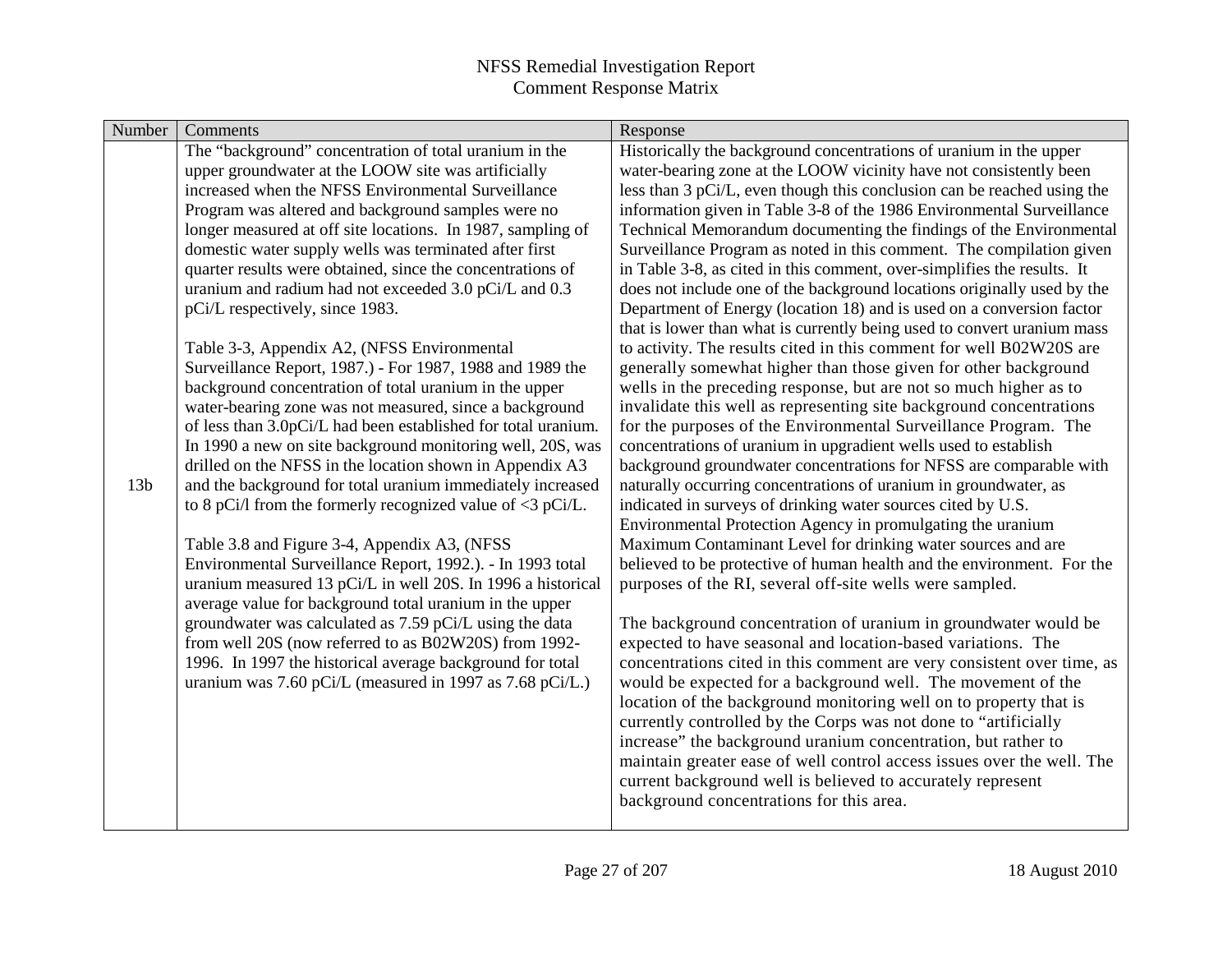| Number          | Comments                                                                                                             | Response                                                                                                                |
|-----------------|----------------------------------------------------------------------------------------------------------------------|-------------------------------------------------------------------------------------------------------------------------|
|                 | The total uranium background as measured in well                                                                     | Note also, that the concentrations of uranium in upgradient wells                                                       |
|                 | B02W20S was recorded annually as:                                                                                    | used to establish background groundwater concentrations for NFSS                                                        |
|                 | 9.95 pCi/L in 1998                                                                                                   | RI are comparable with naturally occurring concentrations of                                                            |
|                 | 8.2 pCi/L 1999                                                                                                       | uranium in groundwater, as indicated in surveys of drinking water                                                       |
|                 | 8.67 pCi/L in 2000                                                                                                   | sources cited by U.S. EPA in promulgating the uranium Maximum                                                           |
|                 | 9.37 pCi/L in 2001                                                                                                   | Contaminant Level for drinking water sources. Please see the                                                            |
|                 | 10.30 pCi/L in 2002                                                                                                  | Technical Support Document found at this webpage                                                                        |
|                 | 10.60 pCi/L in 2003                                                                                                  | http://www.epa.gov/ogwdw000/radionuclides/regulation.html.                                                              |
|                 | 8.83 pCi/L in 2004                                                                                                   |                                                                                                                         |
|                 | 9.81 pCi/L in 2005                                                                                                   | The background screening level used for NFSS for uranium in                                                             |
|                 | 8.20 pCi/L in 2006                                                                                                   | groundwater is also below the uranium Maximum Contaminant Level,                                                        |
|                 | From 2002 onward background was determined by                                                                        | and so is protective of human health.                                                                                   |
|                 | averaging the results from well B02W20S for the period                                                               |                                                                                                                         |
| 13 <sub>b</sub> | $1992 - 1997.$                                                                                                       | In addition, the background values for total uranium in groundwater                                                     |
| (cont.)         |                                                                                                                      | were used only to identify site-related constituents and to determine                                                   |
|                 | According to the 2006 NFSS Environmental Monitoring                                                                  | whether the NFSS was responsible for groundwater impacts, which is                                                      |
|                 | Report (page 18) "Background concentrations for the upper                                                            | positively declared in the RIR (i.e., identify site-related compounds).                                                 |
|                 | water-bearing zone were determined by averaging analytical                                                           | The background value does not dictate risk or potential cleanup goals,<br>which will drive FS-based remedial decisions. |
|                 | results from 1992 through 1997 for the appropriate                                                                   |                                                                                                                         |
|                 | constituents at monitoring well B02W20S. This well was                                                               |                                                                                                                         |
|                 | selected to represent background because it is distal from                                                           |                                                                                                                         |
|                 | and not down gradient of the IWCS. Additional background<br>groundwater was sampled in 2003 from wells hydraulically |                                                                                                                         |
|                 | up gradient from operations at the adjacent property of                                                              |                                                                                                                         |
|                 | Modern Landfill. Since this data, compiled for the RI, was                                                           |                                                                                                                         |
|                 | comparable to historic groundwater concentrations from                                                               |                                                                                                                         |
|                 | B02W20, this well was verified to be representative of                                                               |                                                                                                                         |
|                 | background conditions."                                                                                              |                                                                                                                         |
|                 |                                                                                                                      |                                                                                                                         |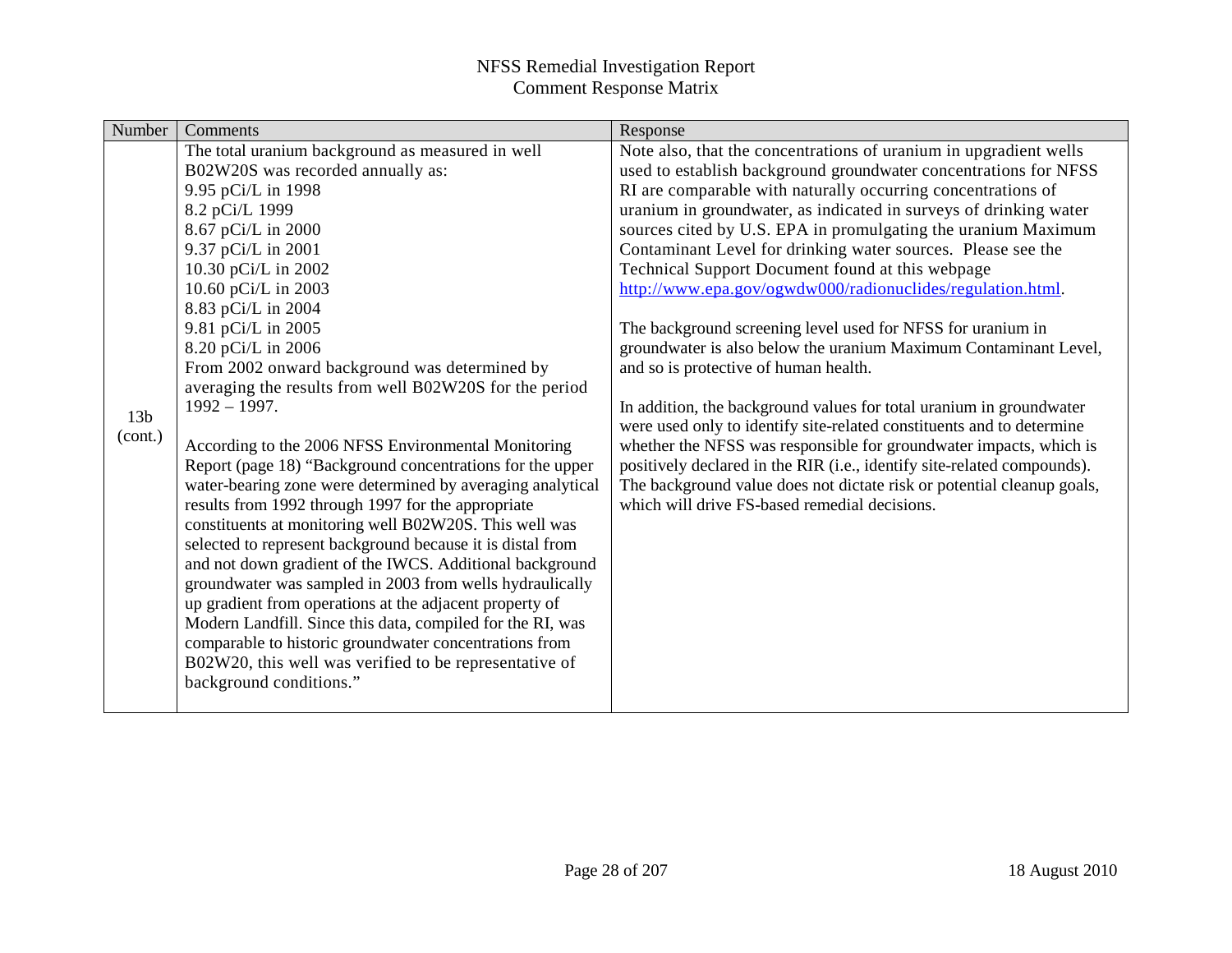| Number | Comments                                                      | Response                                                                                                                                            |
|--------|---------------------------------------------------------------|-----------------------------------------------------------------------------------------------------------------------------------------------------|
|        | "Background" groundwater monitoring wells used for the        | Groundwater contamination is present at the NFSS and the extent of this                                                                             |
|        | NFSS RI are sited on Modern Landfill, a former NFSS           | contamination was documented in the RIR based on the characterization                                                                               |
|        | Vicinity Property which is known to have been previously      | data obtained to date (RIR, Section 4.9 and 5.1.2). It is correct that                                                                              |
|        | impacted by both Department of Defense and Department         | Modern Landfill is a former NFSS Vicinity Property. However, it is not                                                                              |
|        | of Energy operations, including outside storage of            | correct to conclude that since groundwater data from Modern Landfill                                                                                |
|        | thousands of drums of K65. What is the basis for the          | are comparable to that for NFSS well B02W20S, that widespread                                                                                       |
|        | assertion that Modern Landfill property is believed to be un- | groundwater contamination exists in this area. Rather, it serves to                                                                                 |
|        | impacted by site operations? The fact that groundwater        | confirm that groundwater at Modern Landfill is currently not                                                                                        |
|        | data from Modern Landfill is comparable to that from          | contaminated by activities formerly conducted at NFSS. Since wells at                                                                               |
|        | NFSS well B02W2S, does not verify that well B02W2S is         | Modern Landfill are upgradient from the NFSS wells, the only way they                                                                               |
|        | representative of background conditions, but instead          | could be contaminated from Manhattan Engineer District material would                                                                               |
|        | serves to illustrate how widespread groundwater               | be if extensive storage of Manhattan Engineer District waste was done in                                                                            |
|        | contamination is on both the NFSS and the surrounding         | their vicinity at Modern Landfill. Modern was a vicinity property, but                                                                              |
| 13c    | areas of the former LOOW site.                                | there is little evidence that radiological materials were stored in this area                                                                       |
|        |                                                               |                                                                                                                                                     |
|        |                                                               | All available analytical, well construction and water level data for the<br>wells located within the portion of the Modern Landfill site covered by |
|        |                                                               | the right-of-entry were tabulated and evaluated. None of the available                                                                              |
|        |                                                               | analytical data suggested that the groundwater at Modern Landfill had                                                                               |
|        |                                                               | been impacted by past activities. All twelve wells screened in the upper                                                                            |
|        |                                                               | water-bearing zone and eighteen wells screened in the lower water-                                                                                  |
|        |                                                               | bearing zone were selected for sampling, though three of the lower                                                                                  |
|        |                                                               | water-bearing zone wells were later found to be damaged and unsuitable                                                                              |
|        |                                                               | for sampling. For both water-bearing units, wells were selected to                                                                                  |
|        |                                                               | provide a good spatial representation of the area covered by the right-of-                                                                          |
|        |                                                               | entry. The selected wells were also finished screened in subsurface                                                                                 |
|        |                                                               | materials that were similar to what was encountered at the NFSS.                                                                                    |
|        |                                                               |                                                                                                                                                     |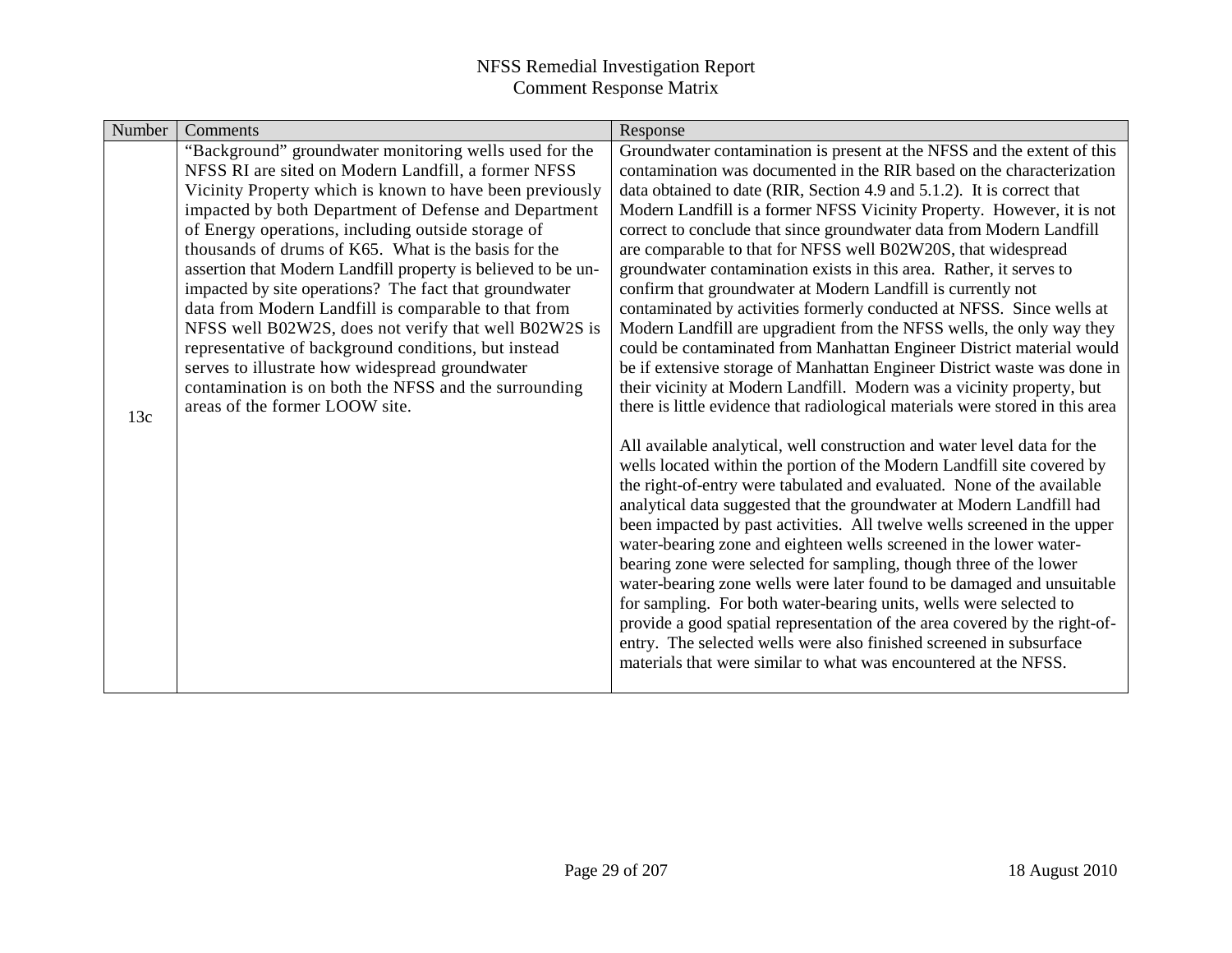| Number  | Comments | Response                                                                                                                                                                                                                                                                                                                                                                                                                                                                                                                                                                                     |
|---------|----------|----------------------------------------------------------------------------------------------------------------------------------------------------------------------------------------------------------------------------------------------------------------------------------------------------------------------------------------------------------------------------------------------------------------------------------------------------------------------------------------------------------------------------------------------------------------------------------------------|
|         |          | All background groundwater samples were analyzed for the following                                                                                                                                                                                                                                                                                                                                                                                                                                                                                                                           |
|         |          | parameters:                                                                                                                                                                                                                                                                                                                                                                                                                                                                                                                                                                                  |
|         |          | • Radiological Parameters,                                                                                                                                                                                                                                                                                                                                                                                                                                                                                                                                                                   |
|         |          | • Gross Alpha/Beta,                                                                                                                                                                                                                                                                                                                                                                                                                                                                                                                                                                          |
|         |          | · Total Uranium,                                                                                                                                                                                                                                                                                                                                                                                                                                                                                                                                                                             |
|         |          | • Metals,                                                                                                                                                                                                                                                                                                                                                                                                                                                                                                                                                                                    |
|         |          | • Volatile Organic Compounds,                                                                                                                                                                                                                                                                                                                                                                                                                                                                                                                                                                |
|         |          | • Polyaromatic Hydrocarbons,                                                                                                                                                                                                                                                                                                                                                                                                                                                                                                                                                                 |
|         |          | • Semi-Volatile Organic Compounds,                                                                                                                                                                                                                                                                                                                                                                                                                                                                                                                                                           |
|         |          | • Pesticides/Polychlorinated Biphenyls, and                                                                                                                                                                                                                                                                                                                                                                                                                                                                                                                                                  |
| 13c     |          | · Nitroaromatic Compounds.                                                                                                                                                                                                                                                                                                                                                                                                                                                                                                                                                                   |
| (cont.) |          | Background concentrations for radiological parameters, gross<br>alpha/beta, total uranium, and metals were later statistically determined.<br>Groundwater samples collected from two wells were later excluded from<br>the background data set because the radiological results indicated that<br>the groundwater in those wells may have been impacted by past<br>activities at the NFSS.<br>The other parameters were evaluated to determine if historic operations<br>at the Modern Landfill site may have impacted the samples. This<br>evaluation found no evidence of man-made impact. |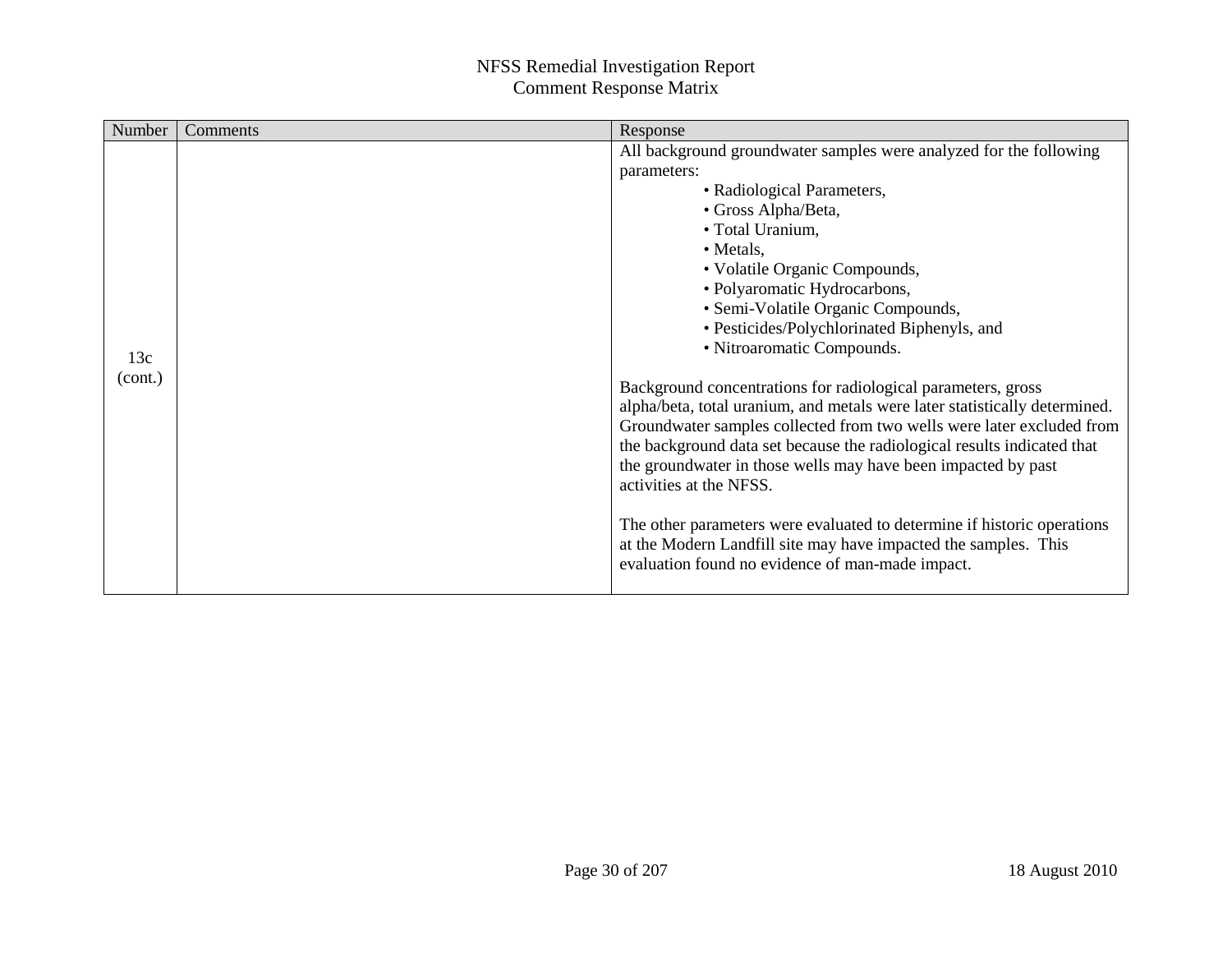| Number | Comments                                                                                                                                                                                                                                                                                                                                                                                                                                                                                                                                                                                                                                                                                                                                                                                                                                                                                                     | Response                                                                                                                                                                                                                                                                                                                                                                                                                                                                                                                                                                                                                                                                                                                                                                                                                                                                                                                                                                                                                                                                                              |
|--------|--------------------------------------------------------------------------------------------------------------------------------------------------------------------------------------------------------------------------------------------------------------------------------------------------------------------------------------------------------------------------------------------------------------------------------------------------------------------------------------------------------------------------------------------------------------------------------------------------------------------------------------------------------------------------------------------------------------------------------------------------------------------------------------------------------------------------------------------------------------------------------------------------------------|-------------------------------------------------------------------------------------------------------------------------------------------------------------------------------------------------------------------------------------------------------------------------------------------------------------------------------------------------------------------------------------------------------------------------------------------------------------------------------------------------------------------------------------------------------------------------------------------------------------------------------------------------------------------------------------------------------------------------------------------------------------------------------------------------------------------------------------------------------------------------------------------------------------------------------------------------------------------------------------------------------------------------------------------------------------------------------------------------------|
| 13d    | It is important to establish an accurate value for<br>background uranium in groundwater at the NFSS (and<br>LOOW site) since this may impact future remediation<br>efforts.<br>According to the Army Corps of Engineers, in a recent<br>paper, "Utilizing Isotopic Uranium Ratios in<br>Groundwater Evaluations at NFSS", 2006, "Evaluating<br>the background concentration of uranium in groundwater<br>at NFSS is central to both determining the nature and<br>extent of site contamination and supporting assessments<br>of human health and ecological risks." "Cleanup<br>decisions for groundwater can have substantial cost<br>implications, so the ability to distinguish between ambient<br>and those reflecting site contamination is crucial."<br>The designated background for uranium has tripled since<br>1989, as a direct result of siting "background" wells in<br>contaminated locations. | The Corps concurs with the need to establish an accurate value for<br>background uranium in groundwater at NFSS.<br>The collection of background data was planned with input from many.<br>The New York State Department of Environmental Conservation<br>reviewed the initial Statement of Work and determined that the Modern<br>Landfill site was a suitable location for the collection of background<br>groundwater samples (RIR, Section 2.1). The New York State<br>Department of Health reviewed the Field Sampling Plan Addendum.<br>The Corps- Buffalo, USACE- Corps Baltimore, SAIC, Modern Landfill<br>representatives, and the Tetra Tech Independent Technical Review Team<br>also reviewed the Field Sampling Plan Addendum to insure that the<br>samples would be representative of the background conditions in the<br>vicinity of the NFSS. All review comments were resolved prior to the<br>collection of the background groundwater samples and the reviewers<br>agreed that Modern Landfill was an acceptable location for the<br>collection of background groundwater samples. |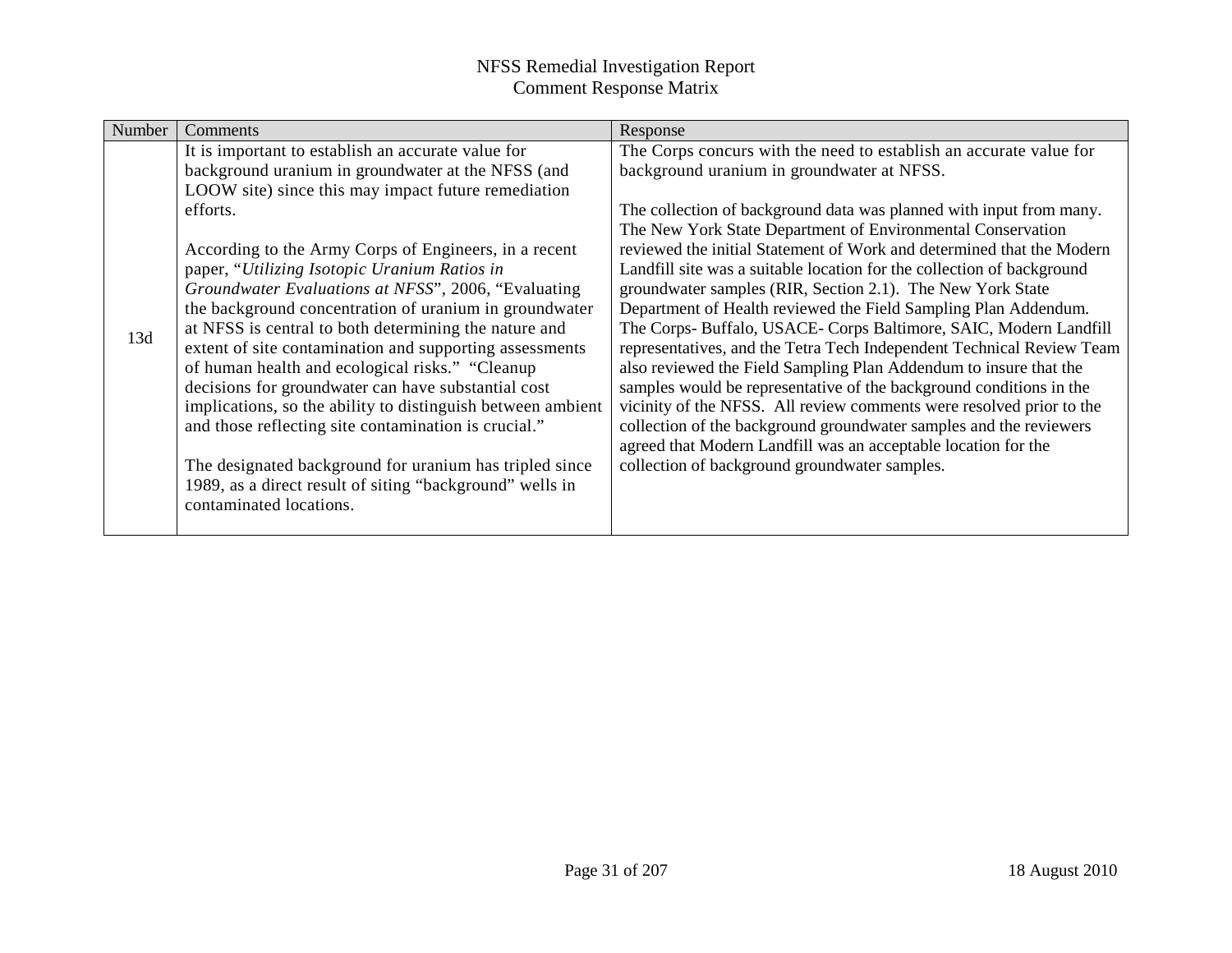| Number<br>Comments<br>Response                                                                                                                                                                                                                                                                                                                                                                                                                                                                                                                                                                                                                                                                                                                                                                                                                                                                                                                                                                                                                                                                                                                                                                                                                                                                                                                                                                                                                                                                                                                                                                                                                                                                                                                                                                                                                                                                                                                                                                                                                                                                                                                                                                                                                                                                                                                                      |  |
|---------------------------------------------------------------------------------------------------------------------------------------------------------------------------------------------------------------------------------------------------------------------------------------------------------------------------------------------------------------------------------------------------------------------------------------------------------------------------------------------------------------------------------------------------------------------------------------------------------------------------------------------------------------------------------------------------------------------------------------------------------------------------------------------------------------------------------------------------------------------------------------------------------------------------------------------------------------------------------------------------------------------------------------------------------------------------------------------------------------------------------------------------------------------------------------------------------------------------------------------------------------------------------------------------------------------------------------------------------------------------------------------------------------------------------------------------------------------------------------------------------------------------------------------------------------------------------------------------------------------------------------------------------------------------------------------------------------------------------------------------------------------------------------------------------------------------------------------------------------------------------------------------------------------------------------------------------------------------------------------------------------------------------------------------------------------------------------------------------------------------------------------------------------------------------------------------------------------------------------------------------------------------------------------------------------------------------------------------------------------|--|
| Long-term trends in the Environmental Surveillance Program data<br>Uranium has been shown to be very soluble in the<br>groundwater of the UWBZ at the NFSS (LOOW) site.<br>indicate that the IWCS is performing as designed. The uranium<br>Uranium in solution is also poorly retarded by the clay soils,<br>groundwater plume south of the IWCS is believed to be associated with<br>which contrasts with radium on site, which has been shown<br>historic operations and methods used during the decontamination of<br>to be retarded by the NFSS (LOOW) clay soils.<br>former Building 409 along with nearby residue storage activities<br>conducted prior to the construction of the IWCS cut-off wall. A review<br>of the data for locations associated with this plume (TWP-833, OW-6A,<br>The committee believes that the first indication of<br>OW-11B, and manhole MH06) will be as presented in the RIR<br>contamination leaching out of the IWCS is likely to be<br>elevated levels of uranium in groundwater. The uranium<br>Addendum (Section 4.1.2 and 4.5).<br>groundwater plumes in the upper water-bearing zone,<br>immediately outside the IWCS, are therefore of great<br>In addition to the Groundwater Flow and Contaminant Transport Model,<br>concern, particularly the plumes south of the IWCS, where<br>which was used to predict contaminant migration under baseline<br>the uranium levels are very high and the integrity of the clay<br>(current) and three worst-case scenario conditions (Groundwater Model,<br>14<br>cut-off wall is questionable.<br>Section 4.5), Environmental Surveillance Program monitoring is<br>conducted regularly around the perimeter of the IWCS. Environmental<br>Surveillance Program monitoring indicates seasonal fluctuation of<br>uranium concentrations in groundwater, not an increasing trend over the<br>past several years. (See Figure 26 of the 2007 Environmental<br>Surveillance Technical Memorandum at<br>http://www.lrb.usace.army.mil/fusrap/nfss/index.htm#EnvSurv).<br>Although the prevalent flow of groundwater at the NFSS is to the<br>northwest, additional wells were installed south of the IWCS to delineate<br>the Building 409 groundwater plume located south of the IWCS. The<br>results of this analysis will be presented in the RIR Addendum (Section<br>$4.5$ ). |  |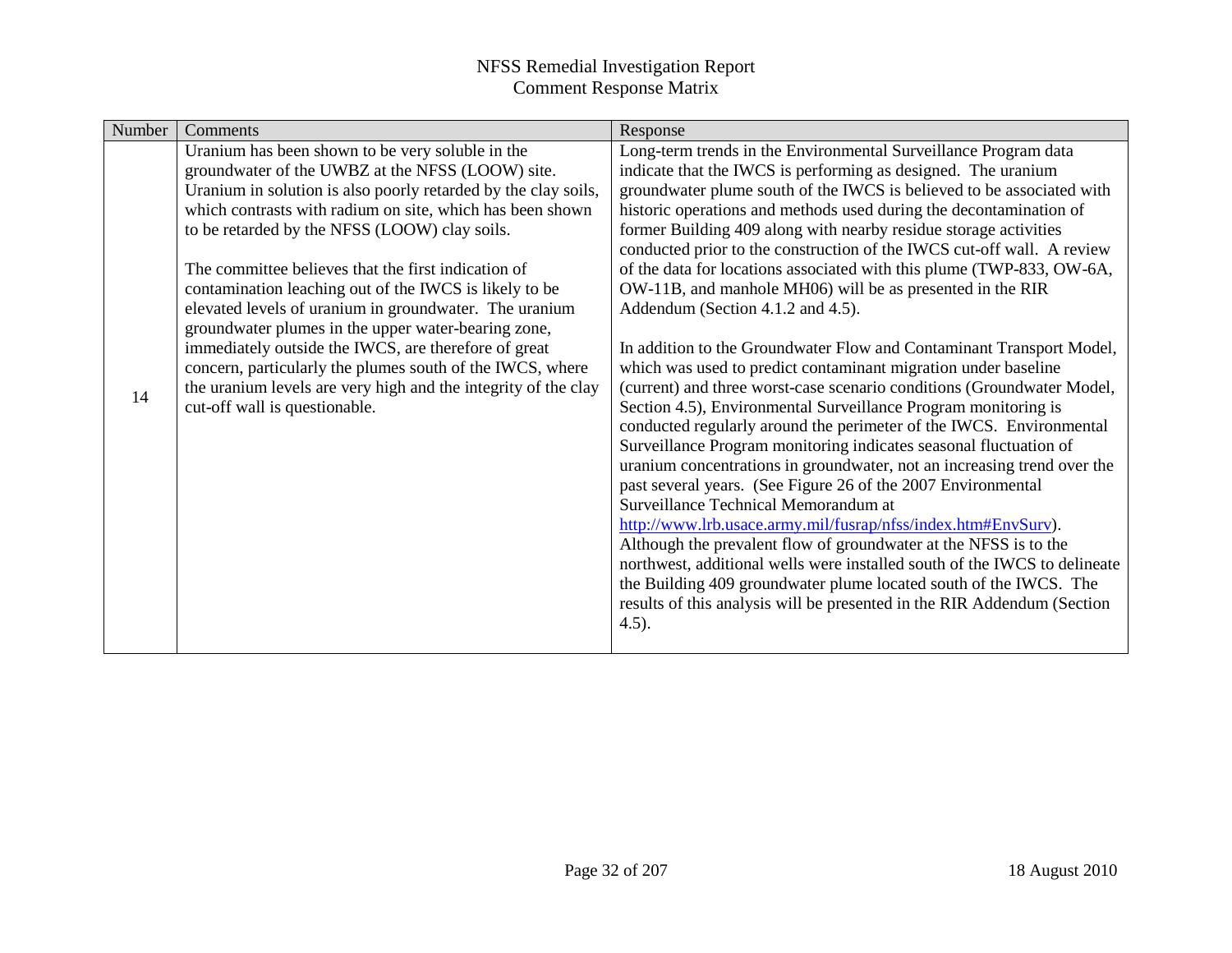| Number<br>Response<br>Comments                                                                                                                                                                                                                                                                                                                                                                                                                                                                                                                                                                                                                                                                                                                                                                                                                                                                                                                                                                                                                                                                                                                                                                                                                                                                                                                                                                                                                                                  |  |
|---------------------------------------------------------------------------------------------------------------------------------------------------------------------------------------------------------------------------------------------------------------------------------------------------------------------------------------------------------------------------------------------------------------------------------------------------------------------------------------------------------------------------------------------------------------------------------------------------------------------------------------------------------------------------------------------------------------------------------------------------------------------------------------------------------------------------------------------------------------------------------------------------------------------------------------------------------------------------------------------------------------------------------------------------------------------------------------------------------------------------------------------------------------------------------------------------------------------------------------------------------------------------------------------------------------------------------------------------------------------------------------------------------------------------------------------------------------------------------|--|
| In researching the dissolved uranium plume it was found that the<br>In regards to the "total uranium" groundwater plume<br>immediately south of the IWCS, the committee requests<br>concentration of dissolved total uranium at temporary well point<br>clarification of the analytical data for temporary well point<br>TWP833 in the center of the plume located south of the IWCS (RIR<br>Figure 5-4), had been misreported by the laboratory. The reported<br>TWP833. The 2007 NFSS RIR documents sample GW-<br>concentration of 9,580 µg/L at TWP833 is incorrect. The actual<br>TWP833-3511 as having a concentration of 9580 $\mu$ g/L of<br>total dissolved uranium. This value does not correlate with<br>concentration (958 $\mu$ g/L) is 10 times lower than what was reported in the<br>RIR but still well above the dissolved total uranium background<br>the analytical data given for the individual uranium isotopes<br>15<br>in the same sample. Is this a typographic error? Will<br>concentration of 16.7 $\mu$ g/L. A discussion of the incorrect concentration<br>USACE release a Correction Sheet? Regardless of this<br>reported for TWP833 will be included in an RIR Addendum (Section<br>discrepancy, uranium concentrations in sample GW-<br>4.5), and the uranium plumes will be redrawn to reflect the lower<br>concentration and omission of pipeline data from the plume delineation<br>TWP833-3511 are very high.<br>(RIR Addendum Figure 4-5). |  |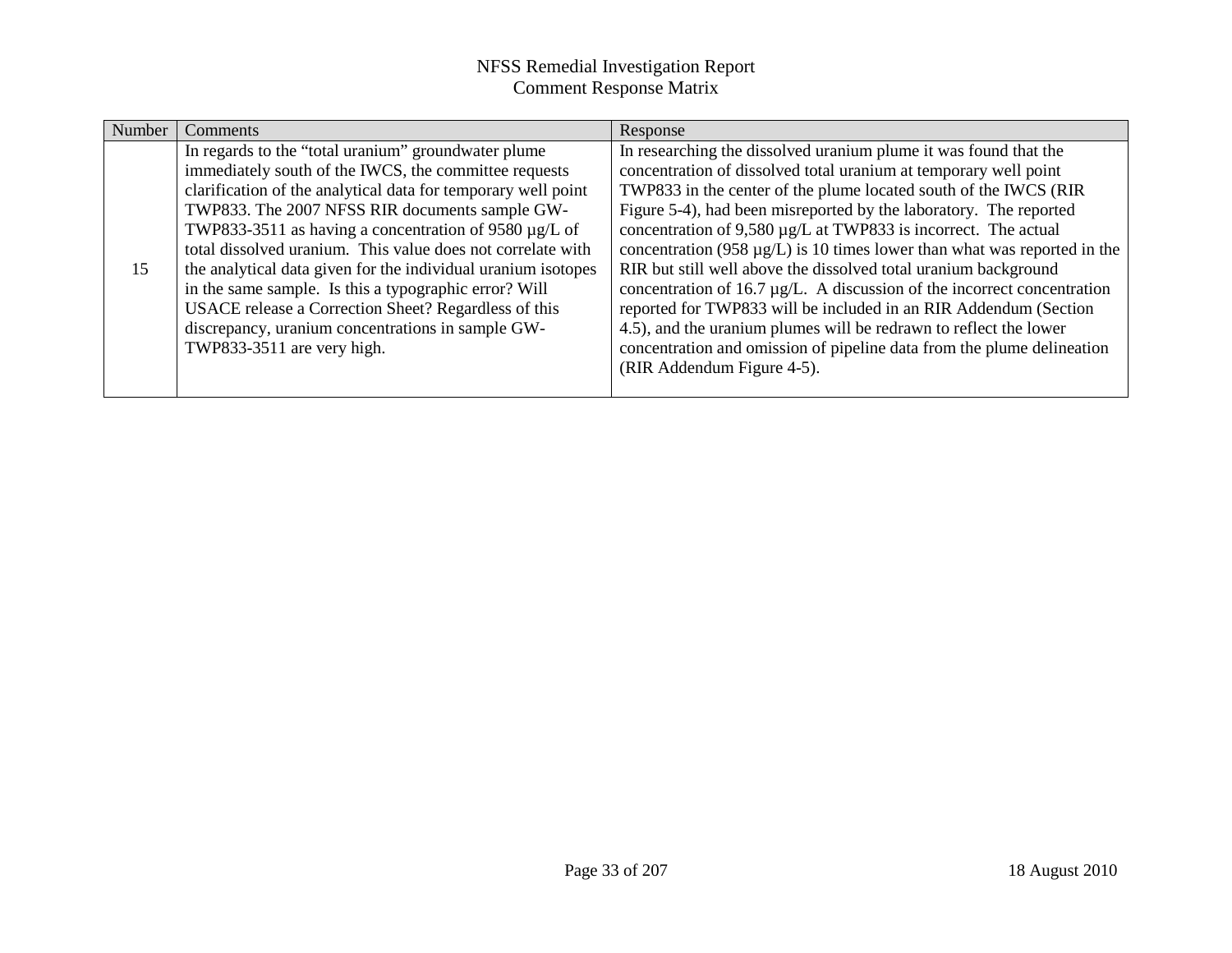| Number | Comments                                                       | Response                                                                   |
|--------|----------------------------------------------------------------|----------------------------------------------------------------------------|
|        | Review of the groundwater samples taken south of the           | The uranium contamination in temporary well point TWP833 is believed       |
|        | IWCS and the rationale given for these samples, indicates      | to be associated with the former Building 409 groundwater plume,           |
|        | that five temporary well points were sampled to evaluate the   | which was derived from both Building 409 operations and nearby             |
|        | integrity of the subsurface clay dike near the southern        | radioactive materials storage. In researching the dissolved uranium        |
|        | perimeter of the IWCS and another six temporary well           | plume it was found that the concentration of dissolved total uranium at    |
|        | points were sampled to investigate the presence or absence     | temporary well point TWP833 in the center of the plume located south       |
|        | of radiological and non-radiological compounds in the          | of the IWCS (RIR Figure 5-4), had been misreported by the laboratory.      |
|        | groundwater associated with Building 409. (3)                  | The reported concentration of $9,580 \mu g/L$ at TWP833 is incorrect. The  |
|        |                                                                | actual concentration (958 $\mu$ g/L) is 10 times lower than what was       |
|        | Sample GW-TWP833-3511, one of the samples taken to             | reported in the RIR but still well above the dissolved total uranium       |
|        | evaluate the integrity of the southern clay dike, was found to | background concentration of 16.7 $\mu$ g/L. A discussion of the incorrect  |
|        | contain high levels of uranium, casting doubt on the           | concentration reported for TWP833 will be included in an RIR               |
|        | integrity of the dike at this location and opening up the      | Addendum (Section 4.5), and the uranium plumes will be redrawn to          |
|        | possibility of contamination beginning to move out of the      | reflect the lower concentration and removal of pipeline data from the      |
|        | IWCS.                                                          | plume delineation (RIR Addendum Figure 4-5).                               |
|        | Building 409 has been identified as a potential source of the  | A review of the data for locations associated with this plume (TWP-833,    |
|        | high levels of uranium in groundwater south of the IWCS,       | OW-6A, OW-11B, and MH06) indicate that historic use of the pipelines       |
|        | notably that found in sample GW-TWP833-3511. However,          | was the primary cause of contamination in MH06, rather than infiltration   |
| 16     | the six groundwater samples taken specifically to investigate  | from surrounding materials. During development of plume figures for        |
|        | radiological contamination associated with Building 409 do     | the 2007 RIR, water samples collected from subsurface utilities,           |
|        | not support this theory: uranium concentrations were all       | including manholes and pipelines, were used to interpret plume             |
|        | relatively low.                                                | configuration because it was believed that the manholes and pipelines      |
|        |                                                                | were in direct contact with the groundwater and that bedding material      |
|        | The committee would like documentation on all further          | placed adjacent to the pipelines could have served to increase flow of     |
|        | investigations that are planned concerning the issue of        | groundwater around the pipelines (RIR Addendum, Section 4.1.2).            |
|        | potential leakage of the IWCS along the southern dike.         | Recent review of pipeline installation details have revealed that bedding  |
|        |                                                                | material was typically not used during pipeline installations. Also, there |
|        | Further, what other data gaps have USACE identified in the     | is no evidence to assume that manholes and pipelines are in constant       |
|        | course of their RI for the NFSS and what plans are there to    | contact with groundwater. Therefore, using water sampling results          |
|        | address these data gaps?                                       | collected from manholes and pipelines to interpret plume configuration     |
|        |                                                                | is now believed to be an overly conservative approach that inaccurately    |
|        |                                                                | characterizes site groundwater conditions and results in a                 |
|        |                                                                | misrepresentation of the nature and extent of groundwater contamination    |
|        |                                                                | at the NFSS. Thus, water collected from subsurface manholes and            |
|        |                                                                | pipelines will be excluded from the development of groundwater plume       |
|        |                                                                | Page 34 of 207<br>18 August 2010                                           |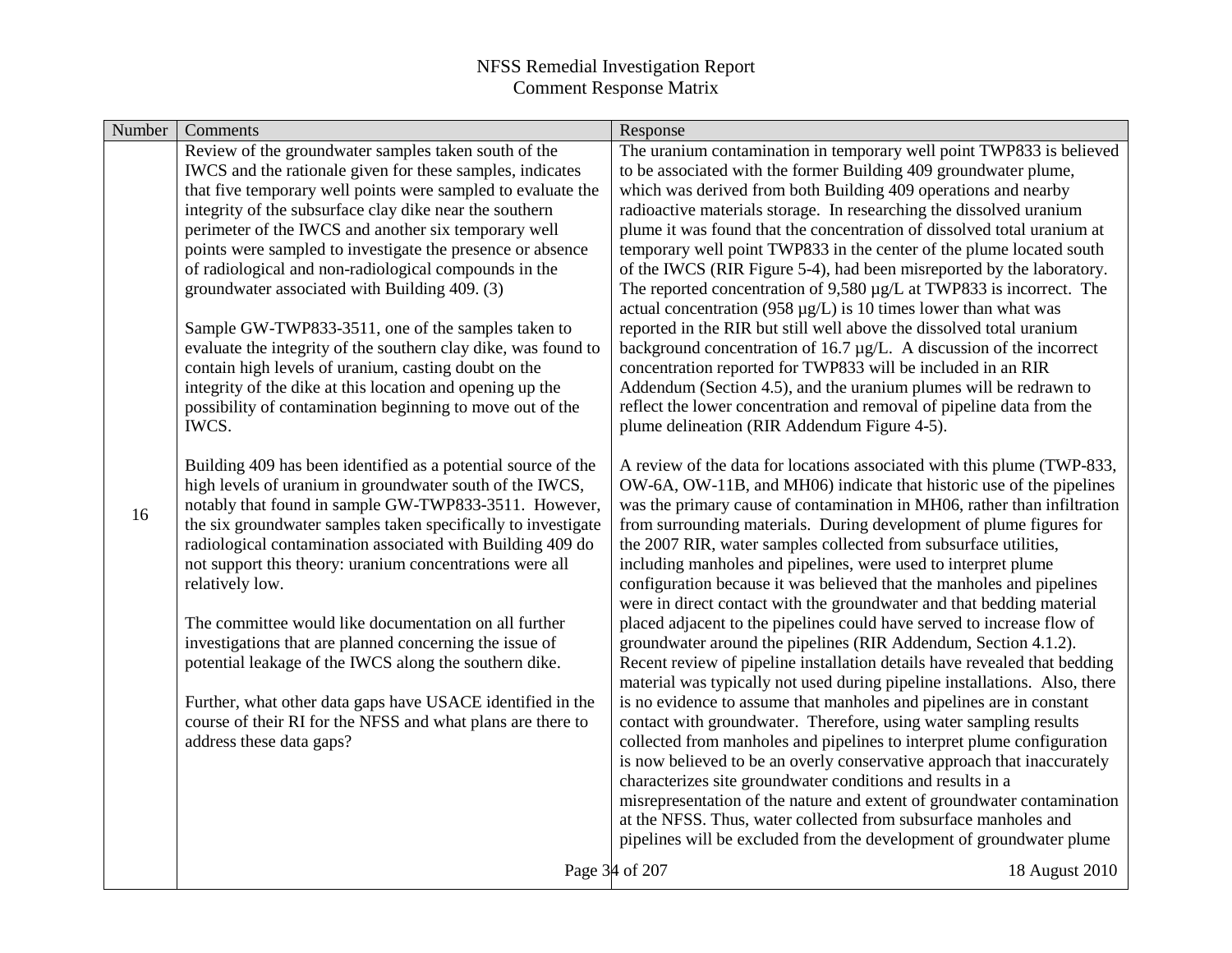| Number  | Comments                                                                                                                                                                                                                                                                                                                                  | Response                                                                                                                                                                                                                                                                                                                                                                                                                                                                                                                                                                                                                                                                                                                                                                                                                                                                                                                                                                                                                                                                                                                                                                                                                                                     |
|---------|-------------------------------------------------------------------------------------------------------------------------------------------------------------------------------------------------------------------------------------------------------------------------------------------------------------------------------------------|--------------------------------------------------------------------------------------------------------------------------------------------------------------------------------------------------------------------------------------------------------------------------------------------------------------------------------------------------------------------------------------------------------------------------------------------------------------------------------------------------------------------------------------------------------------------------------------------------------------------------------------------------------------------------------------------------------------------------------------------------------------------------------------------------------------------------------------------------------------------------------------------------------------------------------------------------------------------------------------------------------------------------------------------------------------------------------------------------------------------------------------------------------------------------------------------------------------------------------------------------------------|
|         |                                                                                                                                                                                                                                                                                                                                           | configuration for the RIR Addendum (Section 4.1.2).                                                                                                                                                                                                                                                                                                                                                                                                                                                                                                                                                                                                                                                                                                                                                                                                                                                                                                                                                                                                                                                                                                                                                                                                          |
| 16      |                                                                                                                                                                                                                                                                                                                                           | Low uranium concentrations in groundwater samples collected in the                                                                                                                                                                                                                                                                                                                                                                                                                                                                                                                                                                                                                                                                                                                                                                                                                                                                                                                                                                                                                                                                                                                                                                                           |
| (cont.) |                                                                                                                                                                                                                                                                                                                                           | vicinity of the former Building 409 location allow for more precise                                                                                                                                                                                                                                                                                                                                                                                                                                                                                                                                                                                                                                                                                                                                                                                                                                                                                                                                                                                                                                                                                                                                                                                          |
|         |                                                                                                                                                                                                                                                                                                                                           | delineation of the existing plume but give little information regarding                                                                                                                                                                                                                                                                                                                                                                                                                                                                                                                                                                                                                                                                                                                                                                                                                                                                                                                                                                                                                                                                                                                                                                                      |
|         |                                                                                                                                                                                                                                                                                                                                           | the source of the plume.                                                                                                                                                                                                                                                                                                                                                                                                                                                                                                                                                                                                                                                                                                                                                                                                                                                                                                                                                                                                                                                                                                                                                                                                                                     |
|         | The committee found the 2007 and partial 2008 surveillance                                                                                                                                                                                                                                                                                | Noted.                                                                                                                                                                                                                                                                                                                                                                                                                                                                                                                                                                                                                                                                                                                                                                                                                                                                                                                                                                                                                                                                                                                                                                                                                                                       |
|         | data on the new Buffalo District Website. These data are                                                                                                                                                                                                                                                                                  |                                                                                                                                                                                                                                                                                                                                                                                                                                                                                                                                                                                                                                                                                                                                                                                                                                                                                                                                                                                                                                                                                                                                                                                                                                                              |
| 17      | being reviewed and incorporated into existing time-line                                                                                                                                                                                                                                                                                   |                                                                                                                                                                                                                                                                                                                                                                                                                                                                                                                                                                                                                                                                                                                                                                                                                                                                                                                                                                                                                                                                                                                                                                                                                                                              |
|         | analyses.                                                                                                                                                                                                                                                                                                                                 |                                                                                                                                                                                                                                                                                                                                                                                                                                                                                                                                                                                                                                                                                                                                                                                                                                                                                                                                                                                                                                                                                                                                                                                                                                                              |
|         | The timing of the FS recommendations was discussed again.                                                                                                                                                                                                                                                                                 | The Corps recognizes the importance of early, constant, and responsive                                                                                                                                                                                                                                                                                                                                                                                                                                                                                                                                                                                                                                                                                                                                                                                                                                                                                                                                                                                                                                                                                                                                                                                       |
| 18      | The outcome was the action to question USACE about the<br>opportunity to present the Committee recommendations on<br>the scope of alternatives to evaluate. (One day later the<br>Buffalo District announced plans and an outline of the FS.<br>This announcement implies that a contractor has been hired<br>and the process has begun.) | relations with communities affected by the NFSS and welcomes<br>community input and recommendations regarding the FS. The objective<br>of the RI/FS process is to gather information sufficient to support an<br>informed risk management decision regarding which remedy appears to<br>be most appropriate for a given site. The appropriate level of analysis to<br>meet this objective can only be reached through constant strategic<br>thinking and careful planning concerning the essential data needed to<br>reach a remedy selection decision. As hypotheses are tested and either<br>rejected or confirmed, adjustments or choices as to the appropriate<br>course for further investigations and analyses are required. These<br>choices, like the remedy selection itself, involve the balancing of a wide<br>variety of factors and the exercise of best professional judgment. The<br>Corps will continue to gather information and meet regularly both<br>internally and with the public to assess potential remedial actions<br>feasible for the site. The current plan for the FS involves the<br>development of interim deliverables that will be made publicly available<br>for comment to ensure public input throughout the FS process. |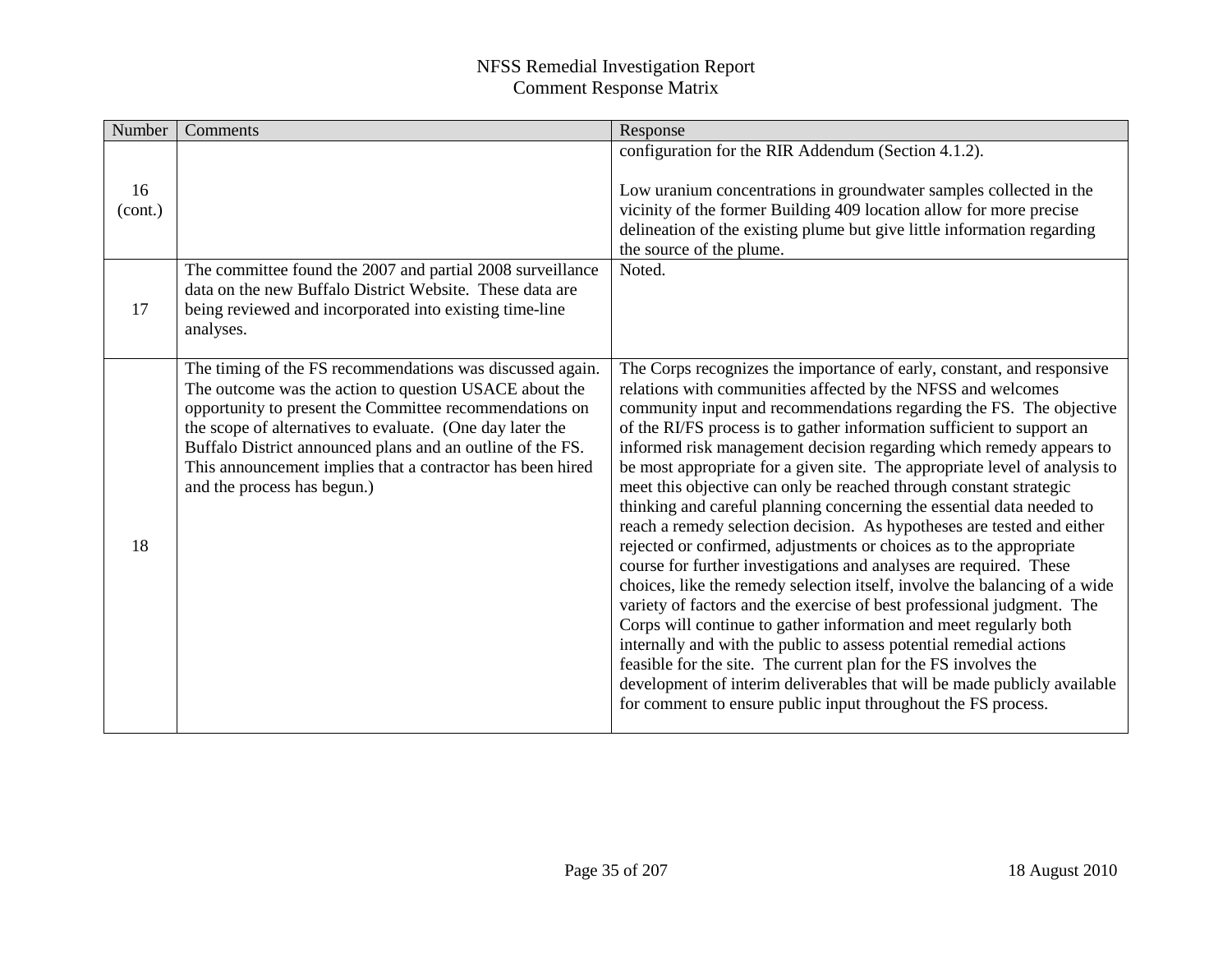| Number | Comments                                                                                                                                                                                                                                                                                                                           | Response                                                                                                                                                                                                                                                                                                                                                                                                                                            |
|--------|------------------------------------------------------------------------------------------------------------------------------------------------------------------------------------------------------------------------------------------------------------------------------------------------------------------------------------|-----------------------------------------------------------------------------------------------------------------------------------------------------------------------------------------------------------------------------------------------------------------------------------------------------------------------------------------------------------------------------------------------------------------------------------------------------|
|        | "Report on the Documentation and Data Gaps Relevant to<br>the Containment of Radioactive Residues in the IWCS"<br>(2008, USACE: Letters 4-11 to 5-4-2008). Letters attached.                                                                                                                                                       | The Corps concurs that current information regarding the physical<br>condition of pipeline seals is unavailable, but, as stated in the cited letter,<br>this is likely a long term issue since hydraulic heads are not expected to<br>force groundwater movement within the IWCS for 200-300 years.                                                                                                                                                 |
|        | Escape From The Residues In Buildings 411, 413 And 414<br>1) Failure of plugs and or leakage due to poor surface<br>preparation and<br>2) Infiltration of rainwater and irrigation water into<br>residues will produce additional leachate and<br>3) Failure to repair piezometers to monitor hydraulic<br>conditions in residues. | Contamination from the IWCS has not been identified in the Central<br>Drainage Ditch, upper water-bearing zone or the lower water-bearing<br>zone (RIR, Section 5.6.1). Available records indicate that legacy piping<br>was truncated within the IWCS, and no information has been identified<br>to refute this finding.                                                                                                                           |
|        | "It's understood that the sealing of subsurface<br>pipelines associated with the former LOOW<br>water treatment plant is a concern to the<br>community. However, the pipe seal<br>competence is likely longer term issues since                                                                                                    | An RIR Addendum is being prepared that will discuss/include:<br>Reference to LOOW Underground Utilities Remedial Investigation<br>$\bullet$<br>for offsite pipelines (RIR Addendum, Section 10.2)<br>South Dike Piping Plan and Schedule (RIR Addendum, Appendix 5-<br>$B$ ).                                                                                                                                                                       |
| 19     | hydraulic heads are not expected to force<br>movement for 200-300 years." (USACE: Letter<br>$4-30-08$ , p.2)                                                                                                                                                                                                                       | Further documentation regarding the configuration of pipes and drains in<br>the former LOOW water treatment and distribution system (Buildings<br>409-415) is provided in Section 4.2 of the Comprehensive                                                                                                                                                                                                                                          |
|        | The premise is that the model estimates of the Hydraulic<br>heads inside the 411 foundation can be trusted without<br>reinstallation of piezometers to validate the model.<br>Also question posed by the Radiation Committee at the 09-                                                                                            | Characterization and Hazard Assessment of the DOE-Niagara Falls<br>Storage Site (Battelle 1981). This report includes a summary of pipes<br>and connections between the residue storage buildings, as well as the 42<br>inch supply line, along with documentation regarding the condition of<br>the pipeline (i.e. functional, sealed, severed, plate sealed, etc.). This<br>report notes that the 42-inch water line originally designed to bring |
|        | 10-08 USCAE Public meeting:<br>"Will the piezometer well inside the Building 411be                                                                                                                                                                                                                                                 | water from the Niagara River had been severed by the Town of<br>Lewiston, near Pletcher Road, during the summer of 1979.                                                                                                                                                                                                                                                                                                                            |
|        | repaired or replaced? We need the data to determine the<br>ground water level inside the residue storage buildings<br>and whether there is evidence of rainwater<br>accumulation and/or seasonal variations produced by<br>flow into and out of the structure."                                                                    | Invasive investigations into the IWCS are not planned and this data gap<br>will be accounted for in the FS using conservative assumptions<br>regarding internal IWCS conditions derived from the geophysical<br>surveys.                                                                                                                                                                                                                            |
|        |                                                                                                                                                                                                                                                                                                                                    |                                                                                                                                                                                                                                                                                                                                                                                                                                                     |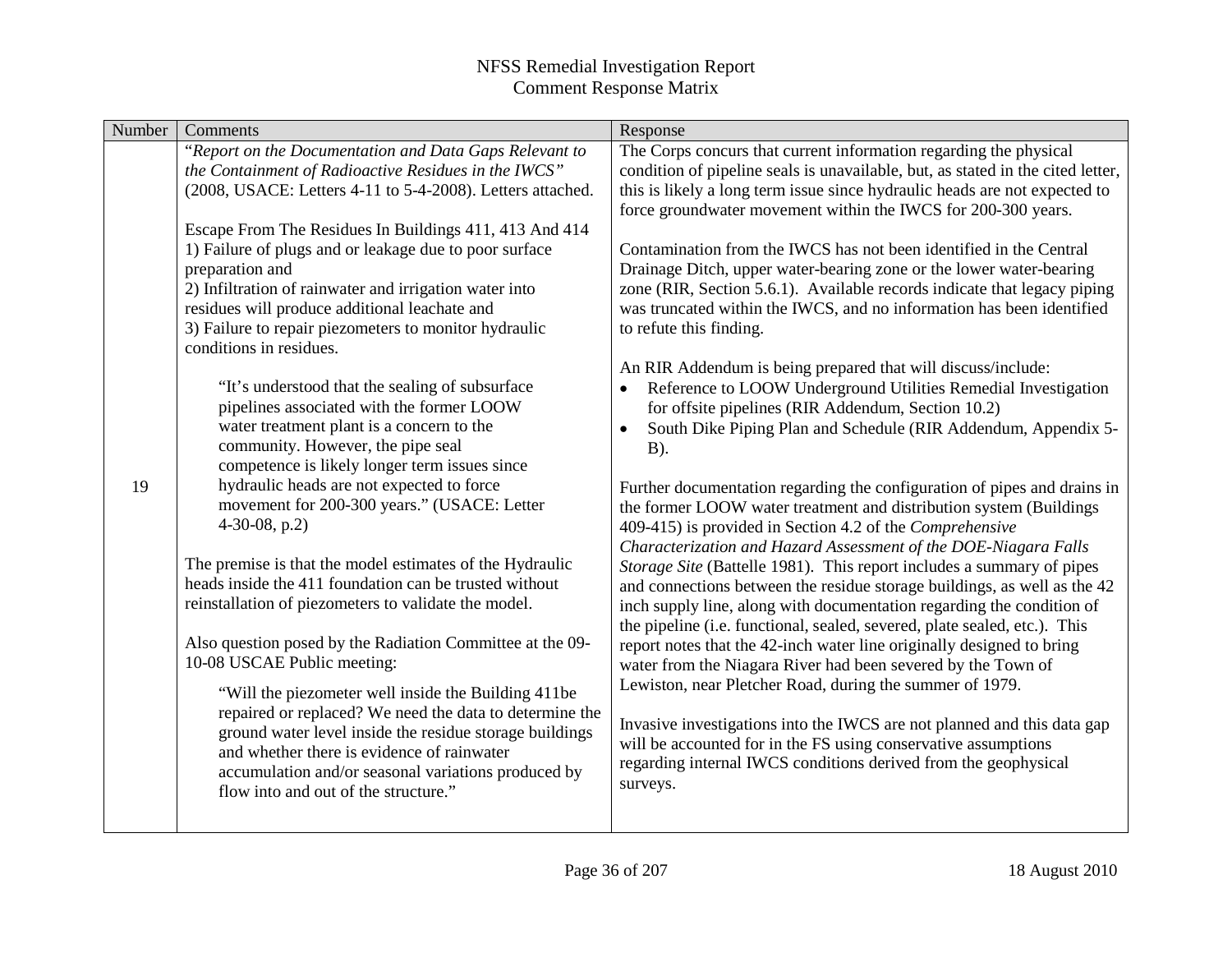| Number        | Comments                                                                                                                                                                                                                                                                                                                                                                                                                                                                                                                                                                                                                                                                                                                 | Response                                                                                                                                                                                                                                                                                                                                                                                                                                                                                                                                                                                    |
|---------------|--------------------------------------------------------------------------------------------------------------------------------------------------------------------------------------------------------------------------------------------------------------------------------------------------------------------------------------------------------------------------------------------------------------------------------------------------------------------------------------------------------------------------------------------------------------------------------------------------------------------------------------------------------------------------------------------------------------------------|---------------------------------------------------------------------------------------------------------------------------------------------------------------------------------------------------------------------------------------------------------------------------------------------------------------------------------------------------------------------------------------------------------------------------------------------------------------------------------------------------------------------------------------------------------------------------------------------|
| 19<br>(cont.) |                                                                                                                                                                                                                                                                                                                                                                                                                                                                                                                                                                                                                                                                                                                          | In 1986, 13 vibrating-wire pressure transducers were installed to monitor<br>pressure changes within the IWCS. Not long afterwards, this system<br>was destroyed by lightning. At this time it is believed that the costs and<br>potential risks to workers and the environment from breaching the<br>containment system to install and sample piezometers in the IWCS is not<br>justified based on the information that could be gained. Currently, there<br>are 22 nested well pairs in the immediate vicinity of the IWCS that are<br>used to measure water levels adjacent to the IWCS. |
| 20            | "Report on the Documentation and Data Gaps Relevant to<br>the Containment of Radioactive Residues in the IWCS"<br>(2008, USACE: Letters 4-11 to 5-4-2008). Letters attached.<br>Escape From The Residues In Buildings 411, 413 And 414<br>Concrete failures at location of cracks, leaks and produced<br>by excessive loading.<br>"Additionally, wick drains were installed in<br>the bays to dewater the residues to the extent<br>possible and the encapsulation of the buried<br>buildings should not produce significant<br>structural differentials and cracking since they<br>are removed from aerial exposure and<br>somewhat in dynamic equilibrium with<br>ambient geology." (USACE Letter 4-30-08,<br>$p.2$ ). | The geophysical studies of the IWCS indicated that Building 411's outer<br>walls were reinforced and are still competent (RIR, Appendix C).<br>Encapsulation of the buried buildings should not produce significant<br>structural differentials and cracking since void spaces were filled with<br>concrete to prevent settling and the building was removed from aerial<br>exposure. The building is currently believed to be in a continuous state<br>of balance with the surrounding geology lending to its continued<br>competency.                                                     |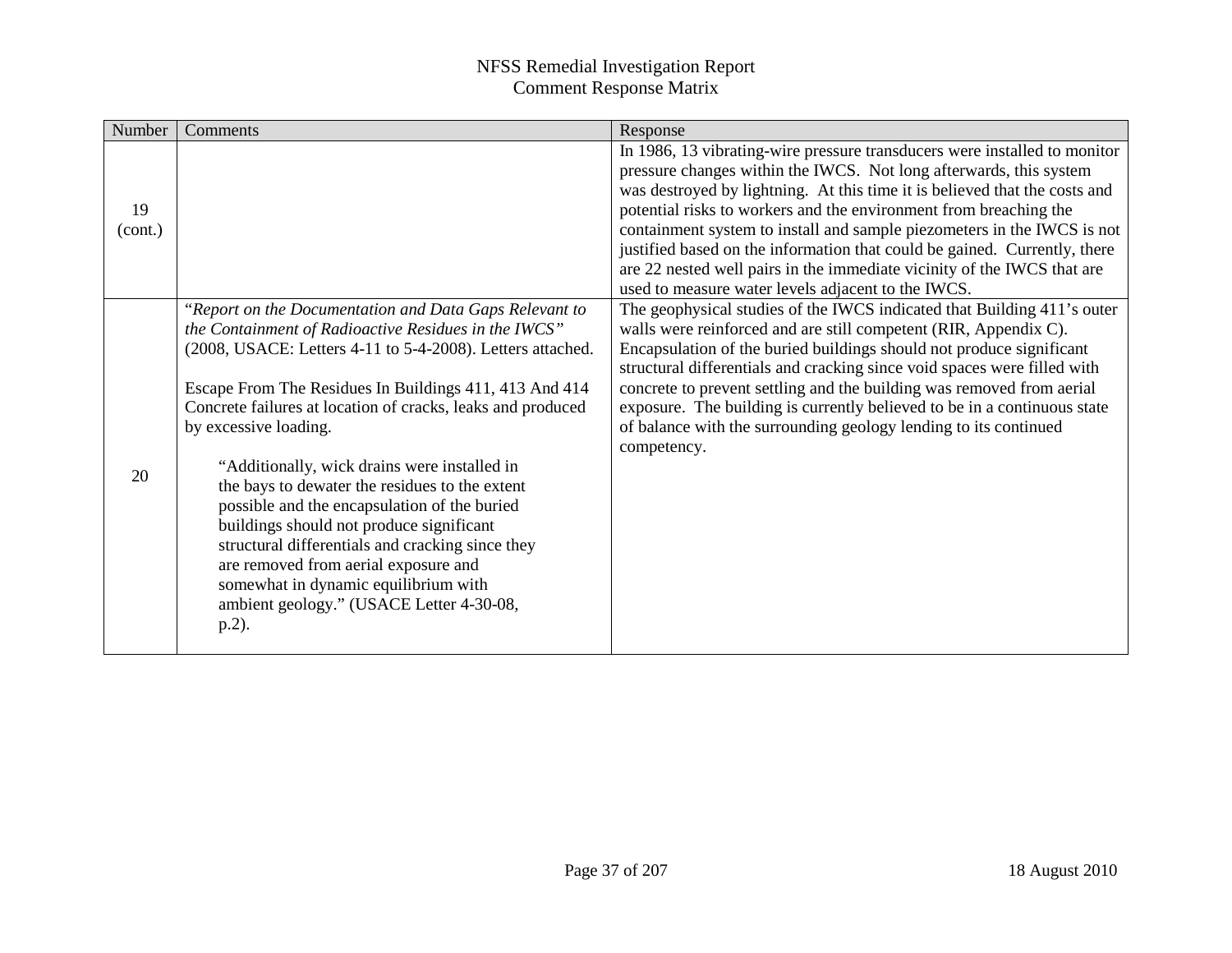| Number | Comments                                                    | Response                                                                    |
|--------|-------------------------------------------------------------|-----------------------------------------------------------------------------|
|        | "Report on the Documentation and Data Gaps Relevant to      | The statements that the Building 411 foundation fill is not a sand lens is  |
|        | the Containment of Radioactive Residues in the IWCS"        | based on observations of the layback and fill around Building 411,          |
|        | (2008, USACE: Letters 4-11 to 5-4-2008). Letters attached.  | which is indicative of a slab concrete foundation and not vertical          |
|        |                                                             | excavation with steel piles. Steel would have been in high demand           |
|        | Escape From The Residues in Buildings 411, 413 and 414      | during the wartime construction of Building 411 and the Glacio-             |
|        | Flow into and along foundation bedding under buildings:     | Lacustrine Clay surrounding the structure would have molded around          |
|        |                                                             | the foundation with time. In addition, the ongoing Environmental            |
|        | "The Building 411 foundation fill described in the          | Surveillance Program monitors changes in groundwater quality. In the        |
|        | cut-off wall log is not a sand lens." (USACE Letter         | event that concrete structures which contain the waste residues were        |
|        | $4-30-08$ , p.2)                                            | breached, the Environmental Surveillance Program would likely detect        |
|        |                                                             | leading edge plume concentrations. Currently there is no evidence that      |
|        | There is no data on the fill under Building 411. And        | such a breach has occurred or that waste residues are migrating from        |
| 21     |                                                             | beneath the IWCS.                                                           |
|        | "The team looks forward to more closely                     |                                                                             |
|        | focusing on items that the Radiation Committee              | The technical challenges associated with the demolition and excavation      |
|        | has included in their assessment as it relates to           | of radiologically contaminated materials is noted. If, during the FS, it is |
|        | the short and long-term effectiveness in the                | determined that additional information regarding the contents or            |
|        | Feasibility Study." (USACE Letter 4-30-08, p.3)             | performance of the IWCS is needed, appropriate steps will be taken to       |
|        | When radioactivity liquids flow under the buildings the     | gather the needed information.                                              |
|        | scope of demolition and excavation dramatically increases   |                                                                             |
|        | the cost of remediation. It will be necessary to sample the |                                                                             |
|        | ground water near the residue building foundations for      |                                                                             |
|        | radioactive contamination before preparing any Feasibility  |                                                                             |
|        | Studies.                                                    |                                                                             |
|        |                                                             |                                                                             |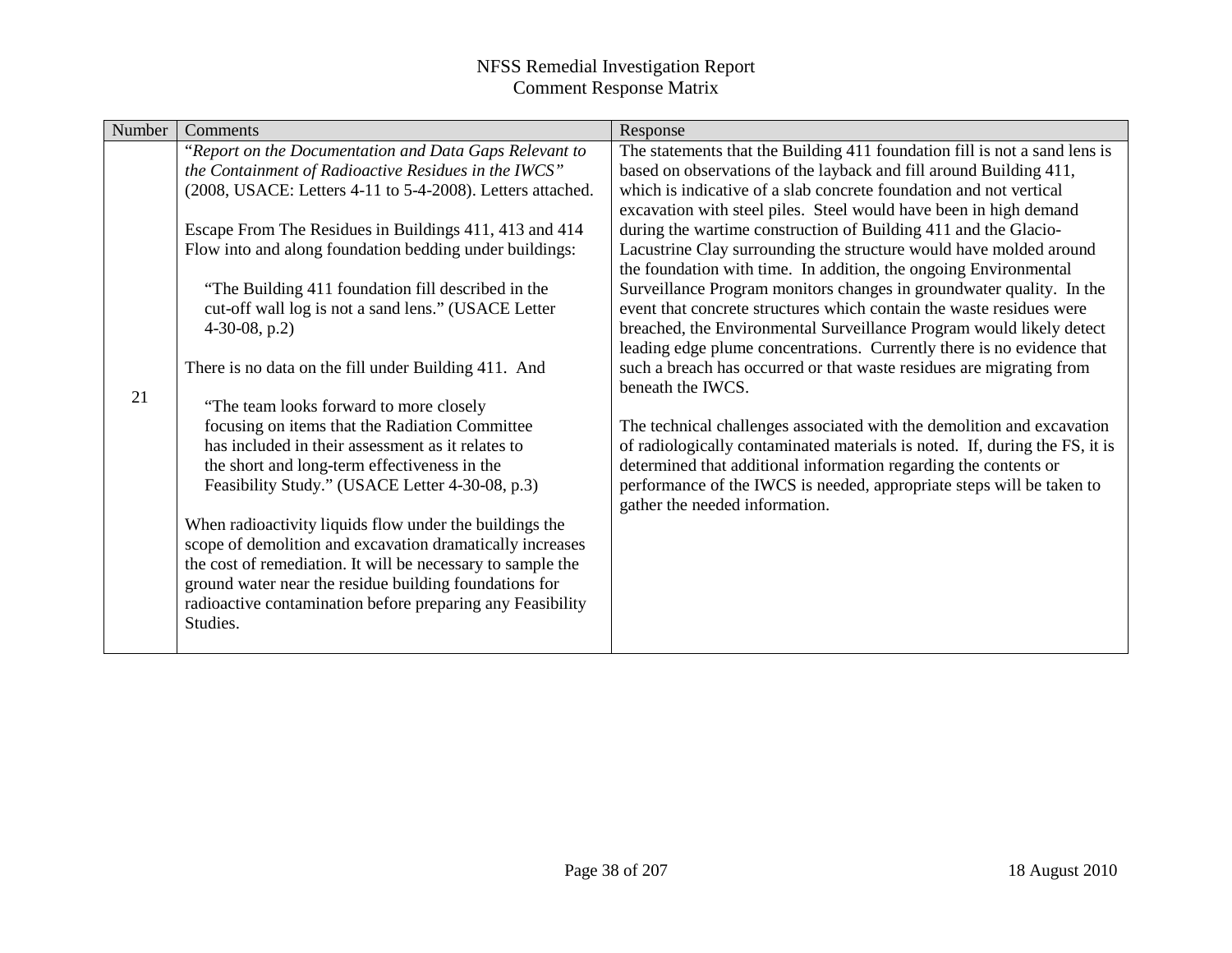| "Report on the Documentation and Data Gaps Relevant to<br>The quantity of water that will flow through a unit cross-sectional area<br>the Containment of Radioactive Residues in the IWCS"<br>of porous material per unit of time is governed by Darcy's Law: $q = Ki$ , |  |
|--------------------------------------------------------------------------------------------------------------------------------------------------------------------------------------------------------------------------------------------------------------------------|--|
|                                                                                                                                                                                                                                                                          |  |
|                                                                                                                                                                                                                                                                          |  |
| where "K" is the hydraulic conductivity of the porous medium and "i" is<br>(2008, USACE: Letters 4-11 to 5-4-2008). Letters attached.                                                                                                                                    |  |
| the gradient. Exploring plausible values of hydraulic conductivity $(K)$                                                                                                                                                                                                 |  |
| and gradient $(i)$ as pertaining to former Buildings 411, 413 and 414<br>Escape from the Residues in Buildings 411, 413 and 414                                                                                                                                          |  |
| Flow into the residues from below during the spring and<br>suggest that vertical upward flow into the waste residues is unlikely                                                                                                                                         |  |
| flow out during the dry season consequently raising and<br>during seasonal events that cause an upward gradient.                                                                                                                                                         |  |
| lowering the saturated zone inside Building 411                                                                                                                                                                                                                          |  |
| With respect to hydraulic conductivity $(K)$ , the concrete walls and                                                                                                                                                                                                    |  |
| flooring of former Buildings 411, 413 and 414 are assumed to be intact<br>"High groundwater levels in the LWBZ will slow<br>downward transport by "seasonally perching" the<br>and of low permeability; much lower than the native material                              |  |
| IWCS material, as driven by upward pressures in<br>surrounding former Buildings 411, 413 and 414. If sustained upward                                                                                                                                                    |  |
| the Glacio-Lacustrine clay (GLC) (from the alluvial<br>gradients were to occur, then groundwater leakance upward into the                                                                                                                                                |  |
| sand and gravel and fractured Queenston shale<br>IWCS-enclosed upper water-bearing zone still would not be under                                                                                                                                                         |  |
| 22<br>bedrock units). A weak vertical (downward)<br>lateral migration potentials due to cut-off wall containment, meaning                                                                                                                                                |  |
| transport from possibly degraded concrete structures would be limited to<br>gradient through the GLC was assigned in the                                                                                                                                                 |  |
| numerical model to conservatively accounts for this<br>the proximate building area for 200 years.                                                                                                                                                                        |  |
| seasonal hydrodynamic effect (i.e., the downward                                                                                                                                                                                                                         |  |
| gradient assumed all year long); again we're forcing<br>With respect to gradient $(i)$ , as stated in Section 2.5.1 of the                                                                                                                                               |  |
| transport in the model due to the "buttoned up" or<br>Groundwater Model Report, the low hydraulic conductivity of the                                                                                                                                                    |  |
| contained nature of the IWCS." (USACE Letter 4-<br>Glacio-Lacustrine clay ensures that the actual flow rates through the clay                                                                                                                                            |  |
| will be minimal for even the highest gradients observed. It has not been<br>$30-08$ , p.2)                                                                                                                                                                               |  |
| confirmed that upward gradients exist below the IWCS.                                                                                                                                                                                                                    |  |
| As well as                                                                                                                                                                                                                                                               |  |
|                                                                                                                                                                                                                                                                          |  |
| "vertical gradients vary with season, with 2/3<br>of the year being upward or equilibrated"                                                                                                                                                                              |  |
| (USACE Letter 4-30-08, p.2)                                                                                                                                                                                                                                              |  |
|                                                                                                                                                                                                                                                                          |  |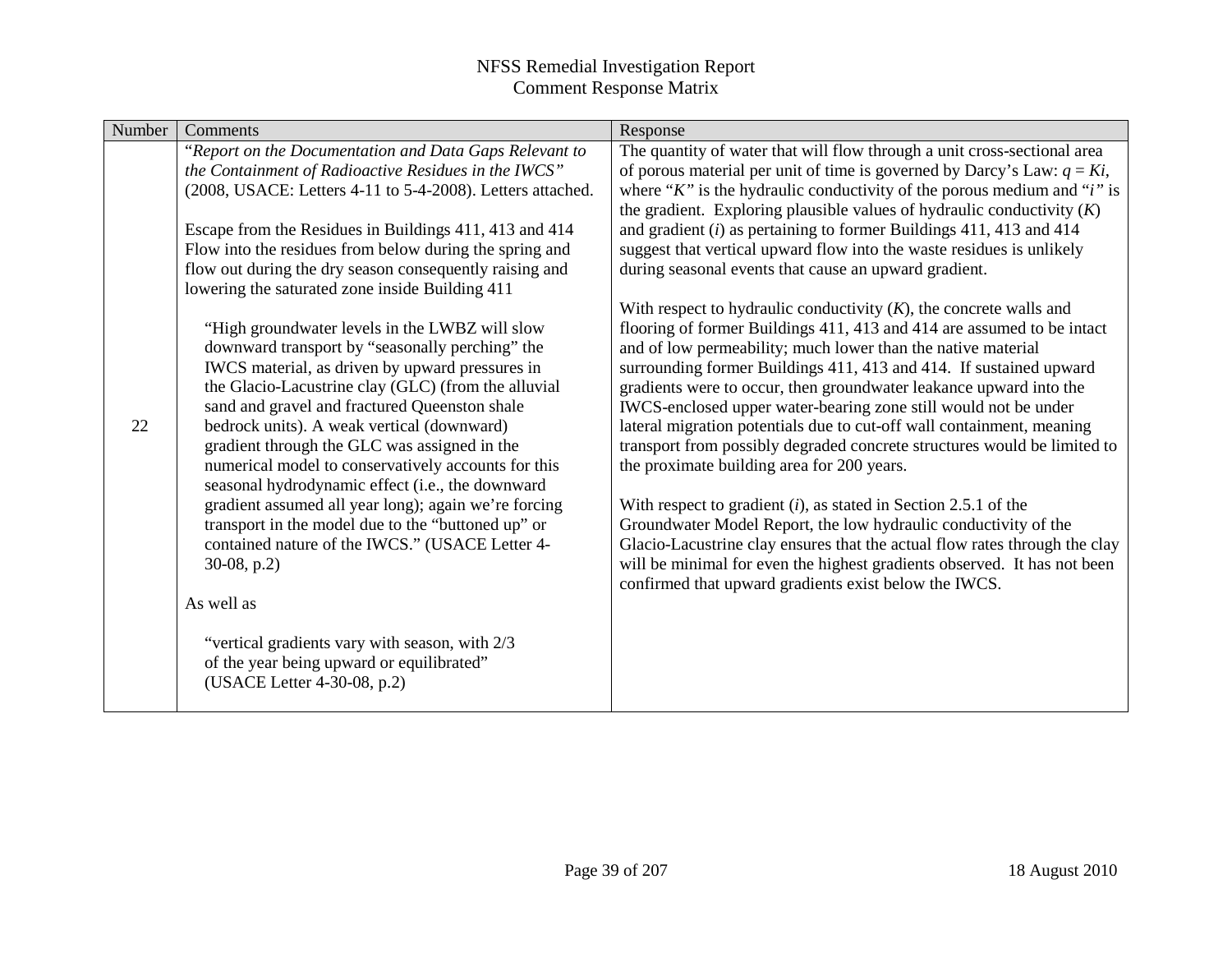| Number | Comments                                                   | Response                                                                                                                                          |
|--------|------------------------------------------------------------|---------------------------------------------------------------------------------------------------------------------------------------------------|
|        | "Report on the Documentation and Data Gaps Relevant to     | The observed lithology of the Glacio-Lacustrine Clay is homogeneous                                                                               |
|        | the Containment of Radioactive Residues in the IWCS"       | with intermittent sand pockets, which is consistent with its depositional                                                                         |
|        | (2008, USACE: Letters 4-11 to 5-4-2008). Letters attached. | origin: a low energy glacio-lacustrine environment (Groundwater                                                                                   |
|        |                                                            | Model, Section 2.3.1). During the RI, hundreds of geologic logs for                                                                               |
|        | Downward Leakage Past The GLC                              | monitoring wells or boreholes installed at the NFSS that fully penetrate                                                                          |
|        | Sand pockets that penetrate the GLC                        | the upper clay till were used to construct three-dimensional structure<br>maps of the glacial deposits. These subsurface structure maps provide a |
|        | "Groundwater modeling (which assumed no cutoff             | visual profile of glacial deposits at depth. In addition to the subsurface                                                                        |
|        | wall/dike existed) indicates that the sand lenses on-      | profiles, a geostatistical study of these borings was conducted and                                                                               |
|        | site are both vertically and laterally discontinuous       | concluded that the sand lenses are not interconnected over distances                                                                              |
|        | and leaching beneath Building 411 will occur (i.e.         | greater than 15 to 20 feet horizontally and over 4 to 5 feet vertically.                                                                          |
|        | uranium will leach above background levels)                | After the RI was completed, it was discovered that the Phase 3 soil                                                                               |
|        | within a 200 year timeframe." (USACE: Letter 4-            | boring logs had been omitted from the calculation of sand lens inter-                                                                             |
|        | $30-08$ , p.2)."                                           | connectivity. Recalculation of the sand lens inter-connectivity                                                                                   |
|        |                                                            | incorporating these boring logs will be included in the RIR Addendum                                                                              |
|        |                                                            | (Section 12-10 and Appendix 12-J).                                                                                                                |
| 23     |                                                            | The sand lenses were not discretely modeled in the upper clay till                                                                                |
|        |                                                            | because they are not expected to transport IWCS-based chemicals of                                                                                |
|        |                                                            | concern farther, in the long term, than the low permeability upper clay                                                                           |
|        |                                                            | till will allow. Higher hydraulic conductivity values from wells with<br>larger sand lenses contribute to the overall K values used in the model  |
|        |                                                            | and provide statistical conservatism in select zones of the model.                                                                                |
|        |                                                            | Hydraulic conductivity, symbolized as K, is a property of soil or rock                                                                            |
|        |                                                            | that describes the ease with which water can move through pore spaces                                                                             |
|        |                                                            | or fractures. It depends on the intrinsic permeability of the material and                                                                        |
|        |                                                            | on the degree of saturation.                                                                                                                      |
|        |                                                            |                                                                                                                                                   |
|        |                                                            | Over 200 groundwater samples were collected from temporary and                                                                                    |
|        |                                                            | permanent wells at the NFSS. Because the Glacio-Lacustrine Clay acts                                                                              |
|        |                                                            | as an aquitard, separating the upper water-bearing zone from the lower                                                                            |
|        |                                                            | water-bearing zone, groundwater plumes containing radionuclides,                                                                                  |
|        |                                                            | metals and organic compounds were identified in the upper water-<br>bearing zone, and not in the lower water-bearing zone.                        |
|        |                                                            |                                                                                                                                                   |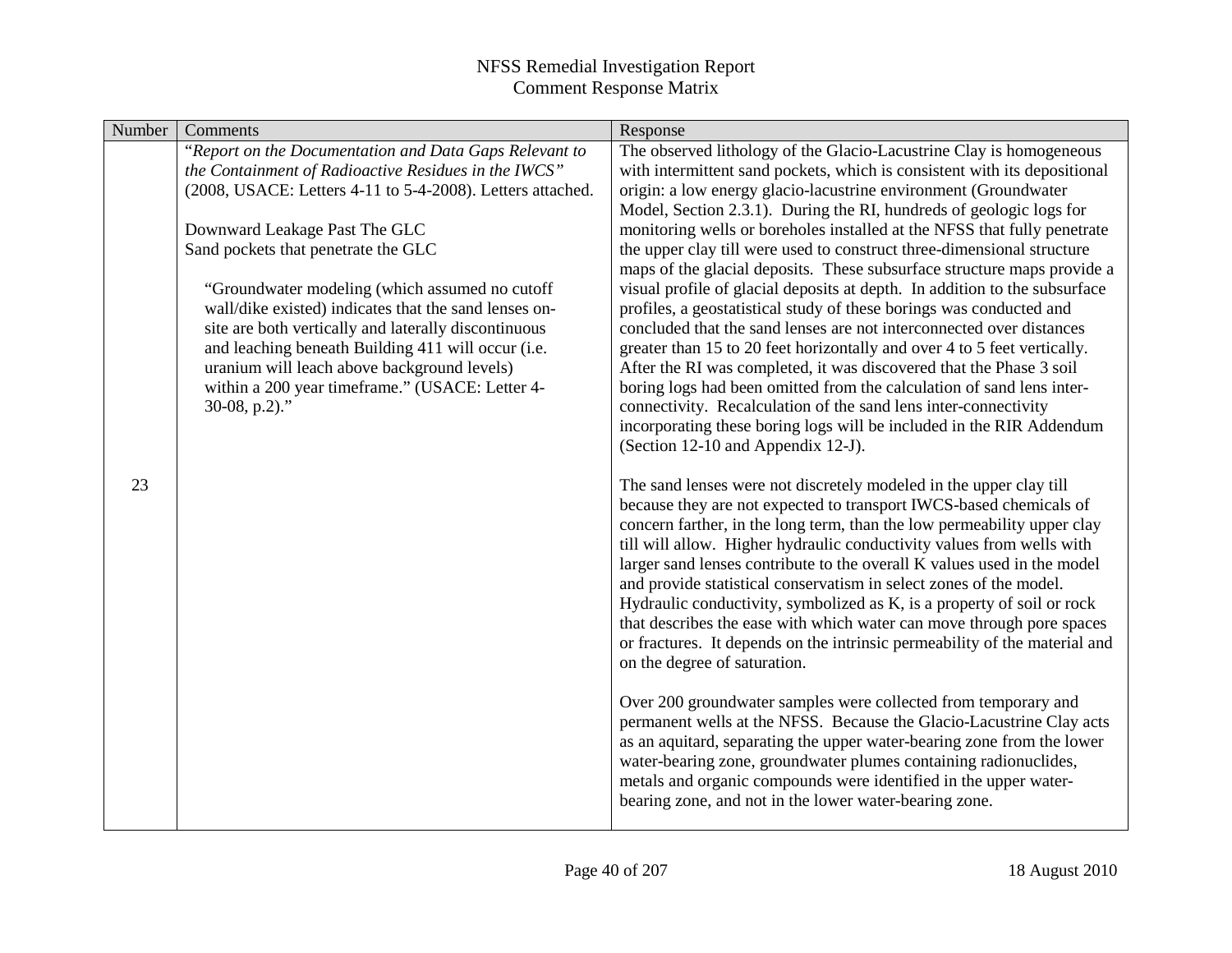| Number | Comments                                                                                                                                                                                                                                                                                                                                                                                                                                                                                                                                                                                                                                                             | Response                                                                                                                                                                                                                                                                                                                                                                                                                                                                                                                                     |
|--------|----------------------------------------------------------------------------------------------------------------------------------------------------------------------------------------------------------------------------------------------------------------------------------------------------------------------------------------------------------------------------------------------------------------------------------------------------------------------------------------------------------------------------------------------------------------------------------------------------------------------------------------------------------------------|----------------------------------------------------------------------------------------------------------------------------------------------------------------------------------------------------------------------------------------------------------------------------------------------------------------------------------------------------------------------------------------------------------------------------------------------------------------------------------------------------------------------------------------------|
| 24     | Downward Leakage Past The GLC<br>Test borings and/or pilings under buildings prior to original<br>building construction<br>"The layback and fill around 411 is indicative of<br>slab concrete foundation and not vertical<br>excavation with piles (steel would have been too<br>precious at that time to spend on un-needed piles -<br>the GLC would have molded around them with<br>time and vertical gradients vary with season, with<br>2/3 of the year being upward or equilibrated)."<br>(2008, USACE: Letters 4-11 to 5-4-2008, p.3).                                                                                                                         | There is no evidence that the Glacio-Lacustrine Clay is penetrated by a<br>piling placed prior to Building 411 construction.                                                                                                                                                                                                                                                                                                                                                                                                                 |
| 25     | Horizontal Leakage to and Past Clay Cutoff Walls<br>Lack of evidence that all pipes intercepting the clay cutoff<br>walls were sealed at the wall interface<br>"It's understood that the sealing of subsurface pipelines<br>associated with the former LOOW water treatment plant<br>is a concern to the community. However, the pipe seal<br>competence is likely a longer term issues since hydraulic<br>heads are not expected to force movement for 200-300<br>years. Additionally, the piping to the Central Drainage<br>Ditch is truncated by the cut-off wall that is down to $\sim$ 305<br>ft in elevation." (2008, USACE: Letters 4-11 to 5-4-2008,<br>p.3) | The south dike piping plan and schedule illustrates the plan for removal<br>and plugging of the pipelines with non-shrinking concrete before<br>construction of the dikes. This document will be included in the RIR<br>Addendum (Appendix 5-B). Although it is true that current information<br>regarding the physical condition of pipeline seals is unavailable, the<br>Corps believes, as stated, that this is likely a longer term issue, since<br>hydraulic heads are not expected to force groundwater movement for<br>200-300 years. |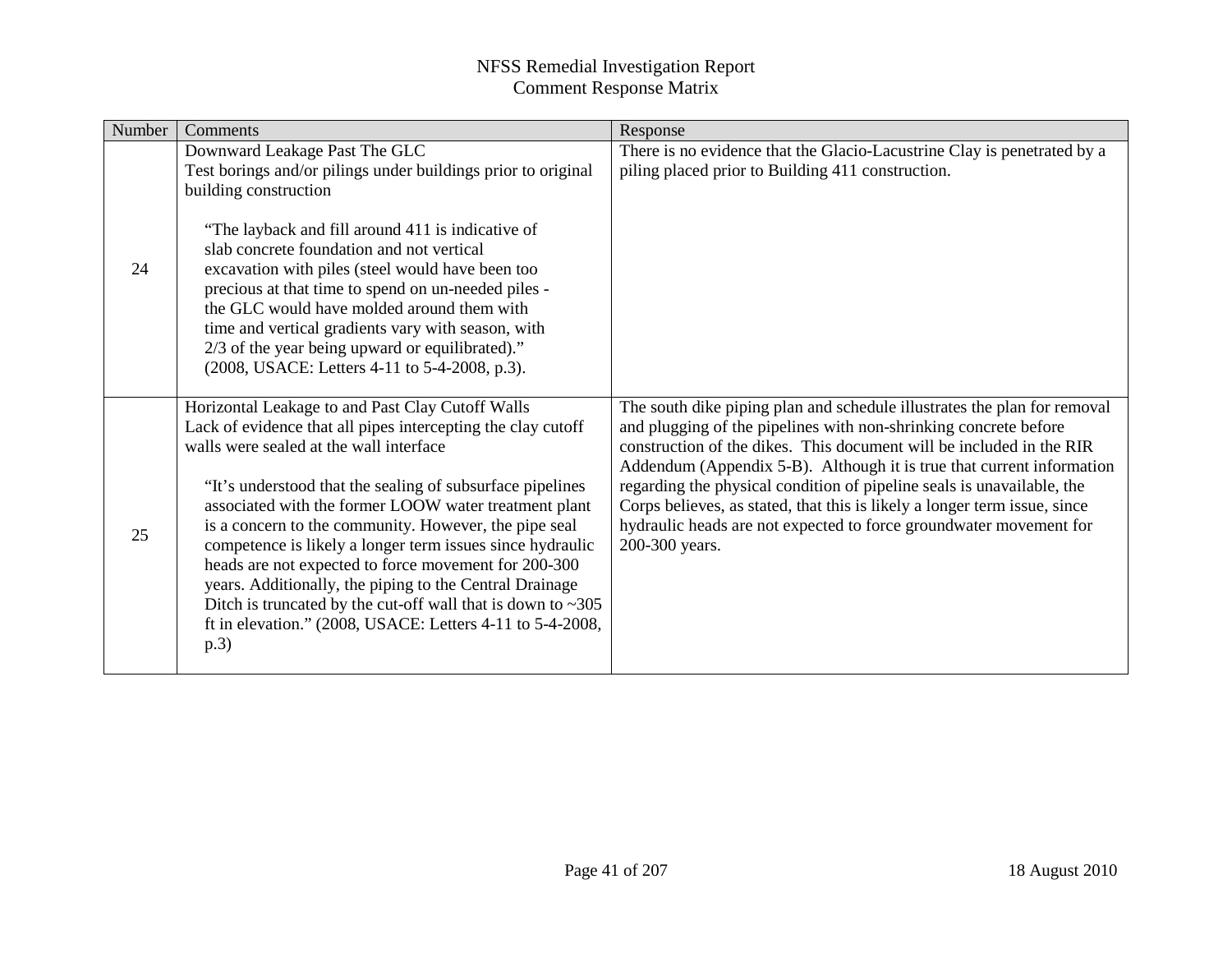| Number | <b>Comments</b>                                                                                                                                                                                                                                                                                                                                                                                                                                                                                                                                                                                                                                                                                                                                                                                                                                                                                                                                                                        | Response                                                                                                                                                                                                                                                                                                                                                                                                                                                                                                                                                                                                                                                                                                                                                                                                                                                                                                                                                                                                                           |
|--------|----------------------------------------------------------------------------------------------------------------------------------------------------------------------------------------------------------------------------------------------------------------------------------------------------------------------------------------------------------------------------------------------------------------------------------------------------------------------------------------------------------------------------------------------------------------------------------------------------------------------------------------------------------------------------------------------------------------------------------------------------------------------------------------------------------------------------------------------------------------------------------------------------------------------------------------------------------------------------------------|------------------------------------------------------------------------------------------------------------------------------------------------------------------------------------------------------------------------------------------------------------------------------------------------------------------------------------------------------------------------------------------------------------------------------------------------------------------------------------------------------------------------------------------------------------------------------------------------------------------------------------------------------------------------------------------------------------------------------------------------------------------------------------------------------------------------------------------------------------------------------------------------------------------------------------------------------------------------------------------------------------------------------------|
| 26     | Horizontal Leakage to and Past Clay Cutoff Walls<br>Lack of geophysical investigation of the cutoff wall south,<br>east and west of Building 411<br>"The Geophysical Survey of the IWCS indicates"<br>no short-term competency issues (e.g. cap<br>settling, cutoff wall/dike failure, seismic<br>vulnerabilities, etc.) within the IWCS. USACE<br>acknowledges that there are limitations<br>associated with this survey methodology. These<br>limitations were leveraged to the extent possible<br>by integrating other geophysical survey methods.<br>This investigation was not a stand alone integrity<br>assessment, but used as an additional weight of<br>evidence in our integrity investigation." (2008,<br>USACE: Letters 4-11 to 5-4-2008, p.3)<br>Also question posed by the RAD Radiation Committee at<br>the USCAE Public meeting<br>What technology will USACE use to verify the integrity<br>of the clay wall between Building 411 and the Central<br>drainage Ditch? | The geophysical survey of the IWCS included in the RI and the ongoing<br>Environmental Surveillance Program indicate no short-term competency<br>issues (RIR, Appendix C). Non-intrusive means were used in the RI to<br>assess the integrity of the IWCS in its current state in order to maintain<br>the protectiveness of the cover. Since sufficient information is available<br>to complete the FS, no additional in-field survey technologies are<br>planned to assess the contents of the IWCS or the clay cutoff wall<br>integrity.<br>The Central Drainage Ditch and select feeder ditches are sampled<br>routinely under Environmental Surveillance Program for a large suite of<br>analytes. Results of this sampling continue to show low to non-<br>detectable levels of radionuclides. To further address the integrity of the<br>IWCS, the RIR Addendum will include a detailed description of how the<br>Environmental Surveillance Program is used to demonstrate cap and<br>cutoff wall integrity (Section 5.0). |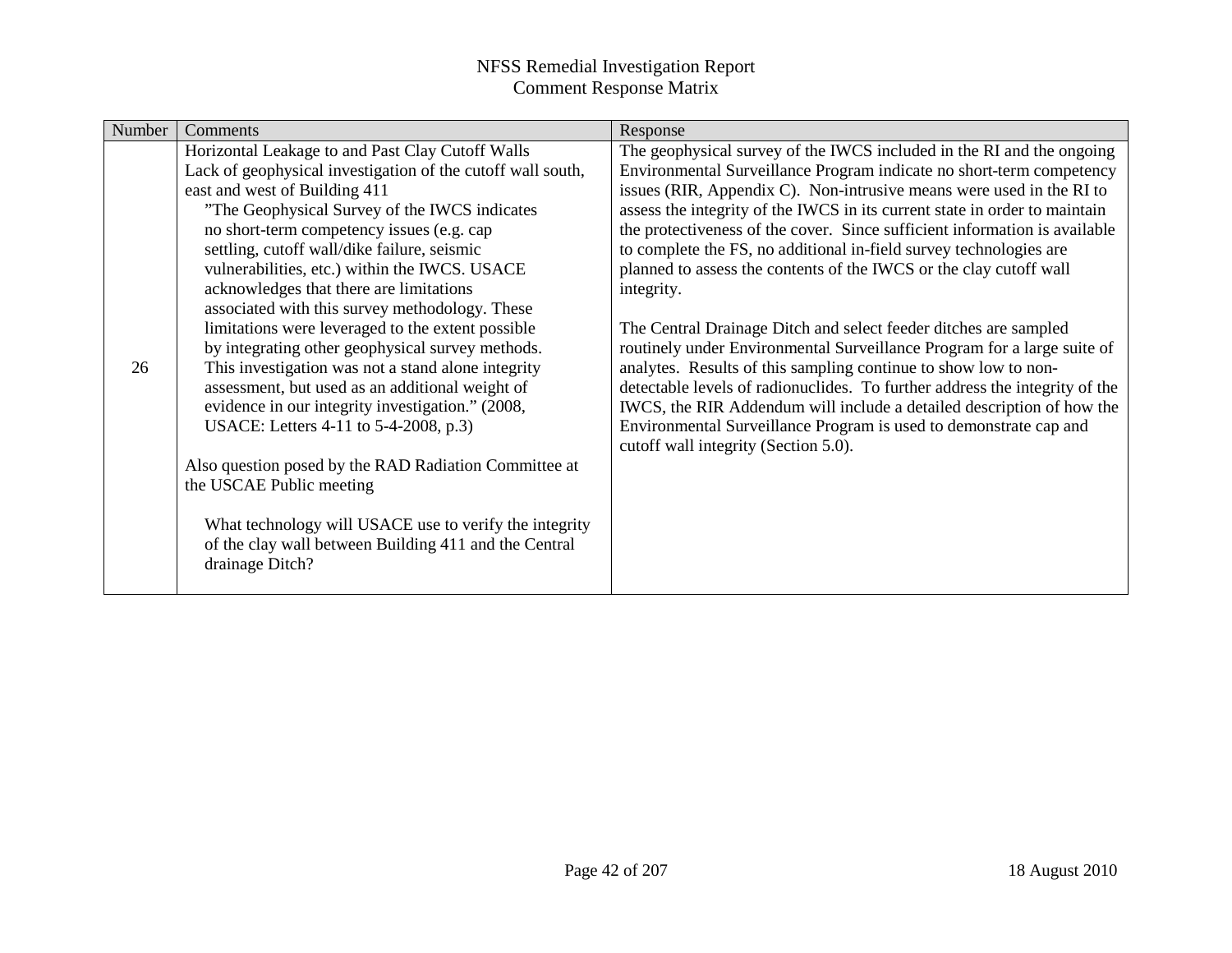| Number | Comments                                         | Response                                                                 |
|--------|--------------------------------------------------|--------------------------------------------------------------------------|
|        | Horizontal Leakage To and Past Clay Cutoff Walls | The lack of evidence for seepage from the IWCS should not be             |
|        | Poorly located monitoring wells                  | attributed to poorly located monitoring wells. Monitoring well locations |
|        |                                                  | have been reviewed by the New York State Department of                   |
|        | "Lastly, contamination from seepage of the       | Environmental Conservation and U.S. Environmental Protection Agency      |
|        | IWCS has not been identified in the Central      | since the inception of the Environmental Surveillance Program in 1981,   |
|        | Drainage Ditch, or upper and lower               | and there have been no concerns expressed regarding well placement.      |
|        | groundwater-bearing zones, further indicating    | Moreover, the absence of seepage from the IWCS is documented by a        |
|        | that legacy piping is truncated within the       | combination of study results from the RI and the extensive monitoring    |
|        | IWCS; and any remnant external piping should     | regularly conducted under the surveillance program, not from results of  |
|        | not affect the long-term competency of the       | the RI alone. The objectives of groundwater investigations conducted at  |
| 27     | cell." (2008, USACE: Letters 4-11 to 5-4-2008,   | the NFSS were to define the nature and extent of chemical and            |
|        | p.3)                                             | radiological contamination, evaluate the potential release of            |
|        |                                                  | contamination from the IWCS to the groundwater and investigate the       |
|        |                                                  | potential for groundwater to infiltrate into the IWCS. To achieve these  |
|        |                                                  | objectives, groundwater was characterized using a phased approach and    |
|        |                                                  | initial characterization activities were used to optimize well placement |
|        |                                                  | and subsequent investigative efforts. In addition, the Central Drainage  |
|        |                                                  | Ditch and select feeder ditches are sampled routinely under the          |
|        |                                                  | Environmental Surveillance Program for a large suite of analytes.        |
|        |                                                  | Results of this sampling continue to show low to non-detectable          |
|        |                                                  | radionuclide levels in the Central Drainage Ditch.                       |
|        |                                                  |                                                                          |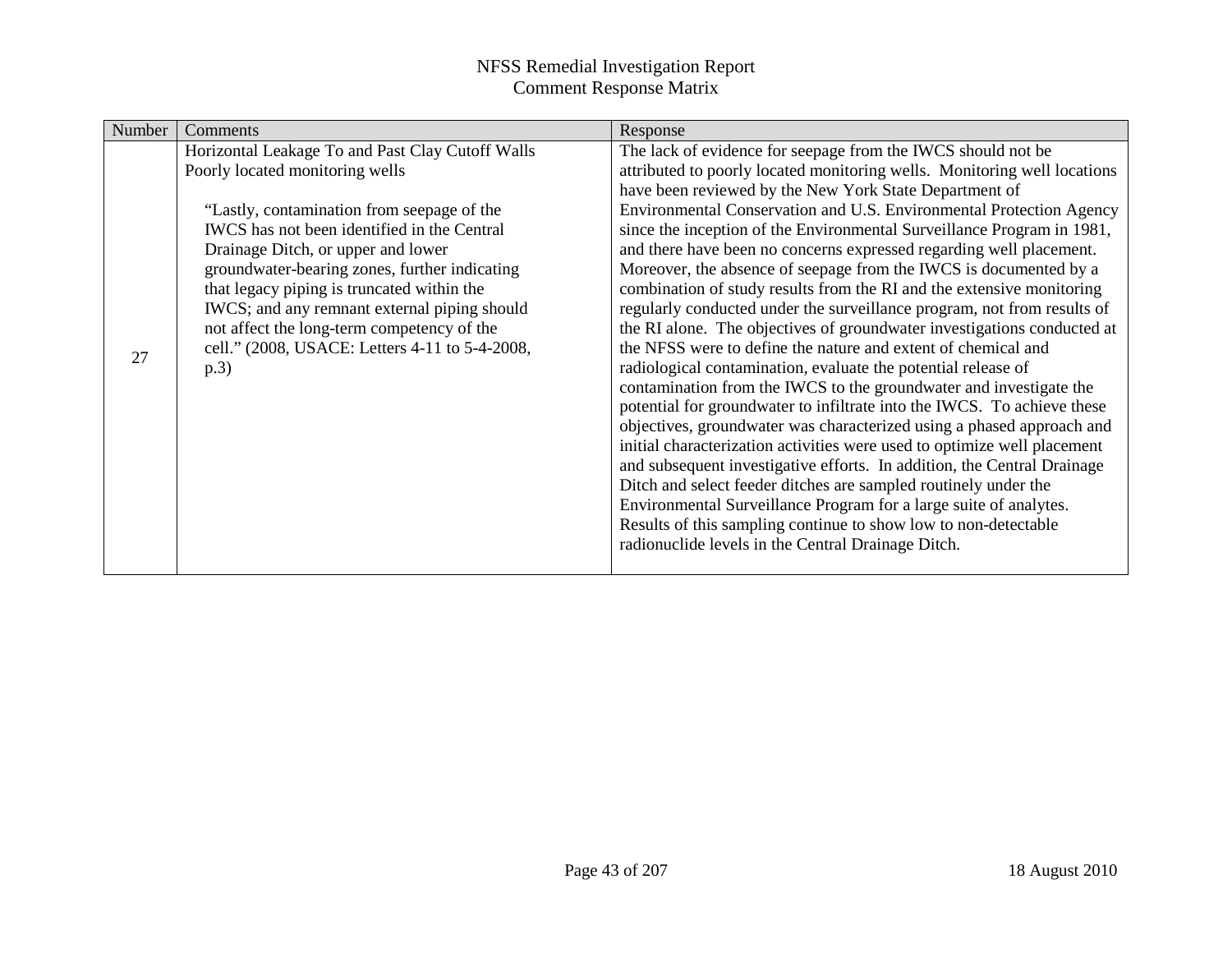| Number | Comments                                                                                                                                                                                                                                                                                                                                                                                                                                                                                                                 | Response                                                                                                                                                                                                                                                                                                                                                                                                                                                                                                                                                                                                                                                                                                                                                                                                                                                                                                                                                                                                                                                                                                                                                                                                                                                                                                                                  |
|--------|--------------------------------------------------------------------------------------------------------------------------------------------------------------------------------------------------------------------------------------------------------------------------------------------------------------------------------------------------------------------------------------------------------------------------------------------------------------------------------------------------------------------------|-------------------------------------------------------------------------------------------------------------------------------------------------------------------------------------------------------------------------------------------------------------------------------------------------------------------------------------------------------------------------------------------------------------------------------------------------------------------------------------------------------------------------------------------------------------------------------------------------------------------------------------------------------------------------------------------------------------------------------------------------------------------------------------------------------------------------------------------------------------------------------------------------------------------------------------------------------------------------------------------------------------------------------------------------------------------------------------------------------------------------------------------------------------------------------------------------------------------------------------------------------------------------------------------------------------------------------------------|
| 28     | Horizontal Leakage To and Past Clay Cutoff Walls<br>Hydrological model treats only the<br>bulk properties of the soils and clay<br>layers.<br>Also question posed by the RAD<br>Radiation Committee at the USCAE<br>Public meeting:<br>Will USACE refine the computer groundwater model with<br>fine scale details of the wall of the buried buildings, the<br>pipeline locations and the clay wall? The result may be<br>dramatically different and demonstrate the sensitivity of the<br>output to initial conditions. | The Corps has no plans to refine the groundwater model. The model is<br>not intended for high-resolution simulation of small scale features. The<br>model is designed to provide predictions on the order of years, decades<br>and millennia (Groundwater Model, Section 1.3). Predictions are based<br>on assigned values of bulk hydraulic conductivity for the various<br>hydrostratigraphic units and physical systems. Localized variations in<br>permeability due to isolated sand lenses or abandoned and sealed<br>pipelines embedded in a low-permeability matrix will not have a<br>material effect on large-scale contaminant transport from a proximal<br>array of point sources.                                                                                                                                                                                                                                                                                                                                                                                                                                                                                                                                                                                                                                             |
| 29     | Horizontal Leakage To and Past Clay Cutoff Walls<br>No explanation for the above average radon flux<br>measurements in the southeast and southwest corners of the<br>IWCS as reported in the 2006 NFSS Environmental<br>Surveillance Technical Memorandum.                                                                                                                                                                                                                                                               | Radon fluxes at any given location on the IWCS cover can vary from<br>year to year for a number of reasons. The main point is that all values<br>are well below the 20 $pCi/m^2/s$ standard, and are not increasing. The<br>measured radon fluxes on the IWCS cover are comparable to those for<br>native soils in the area. Radon-222 concentrations in air have been<br>measured at the IWCS perimeter and NFSS perimeter for many years,<br>and these concentrations have consistently been comparable to those for<br>nearby background locations. Radon results are reported annually in the<br>Environmental Surveillance Technical Memorandum.<br>Radon 222 will be evaluated further during the FS when developing<br>alternatives that involve removal of the residues and wastes from the<br>IWCS. However, current radon concentrations at the site are not<br>elevated and not a significant concern for the remainder of the site,<br>which was the focus of the RI. The presence of radon isotopes was<br>addressed in the RI by reporting of information for the two parent<br>radionuclides, radium-226 and radium-228. The Corps is currently<br>developing a radon assessment technical memorandum as part of the FS<br>process to address potential exposure concerns to radon gases and their<br>short-lived progeny. |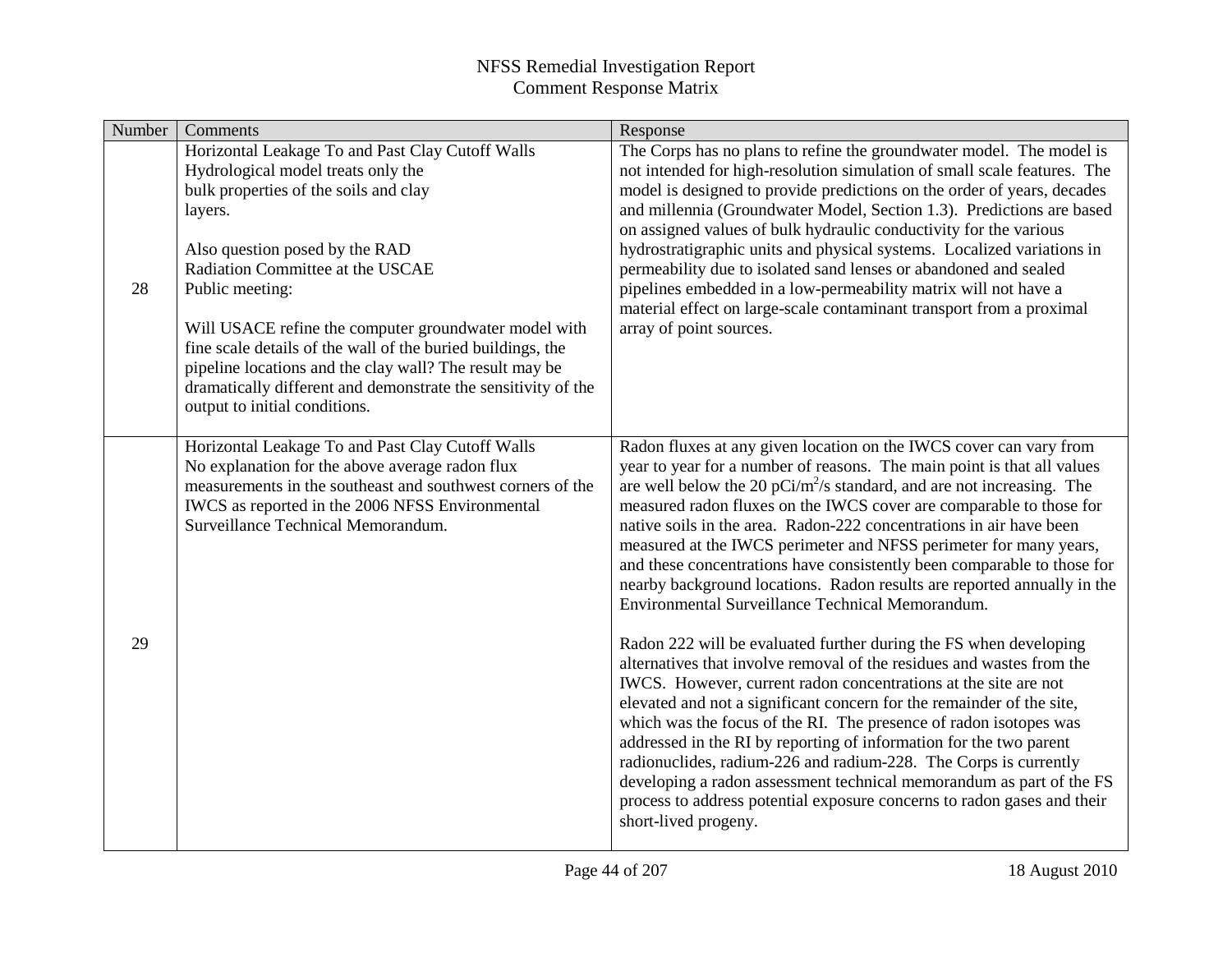| Number | Comments                                                                                                                                                                                                                                                                                                                                                                                        | Response                                                                                                                                                                                                                                                                                                                                                                                                                                                                                                 |
|--------|-------------------------------------------------------------------------------------------------------------------------------------------------------------------------------------------------------------------------------------------------------------------------------------------------------------------------------------------------------------------------------------------------|----------------------------------------------------------------------------------------------------------------------------------------------------------------------------------------------------------------------------------------------------------------------------------------------------------------------------------------------------------------------------------------------------------------------------------------------------------------------------------------------------------|
| 30     | Page 1-10 The fact that there were no criteria for uranium or<br>cesium-137 until 1988, which is after most of the previous<br>NFSS cleanup was done, is troubling and raises questions<br>about the adequacy of previous cleanups. The apparent<br>widespread presence of surficial contamination and some<br>subsurface contamination found at NFSS supports this<br>concern.                 | Concern regarding lack of standards during the execution of remedial<br>activities at the NFSS is noted. However, the FS is being conducted to<br>address any remaining contamination from past site activities using<br>current remedial standards consistent with the CERCLA process.                                                                                                                                                                                                                  |
| 31     | Department of Health Page 1-11 The underdrain from<br>Building 411 (currently storing radioactive residues) must<br>have drained somewhere and should have been sealed. This<br>should be documented and an indication provided that<br>exterior drains were sealed adequately in order to last for the<br>duration of the facilities life and that monitoring of potential<br>leaks can occur. | Unpublished construction reports from 1986 indicate that the off-gas and<br>dewatering system in Building 411 was dismantled. The building<br>(including the bays and dewatering wells) was also filled with fillcrete<br>and/or bentonite at this time. The South Dike Piping Plan and Schedule,<br>which shows the plan for pipeline removal and sealing, and the LOOW<br>Completion Report with Building 411 construction drawings will be<br>included in the RIR Addendum (Appendices 5-B and 12-B). |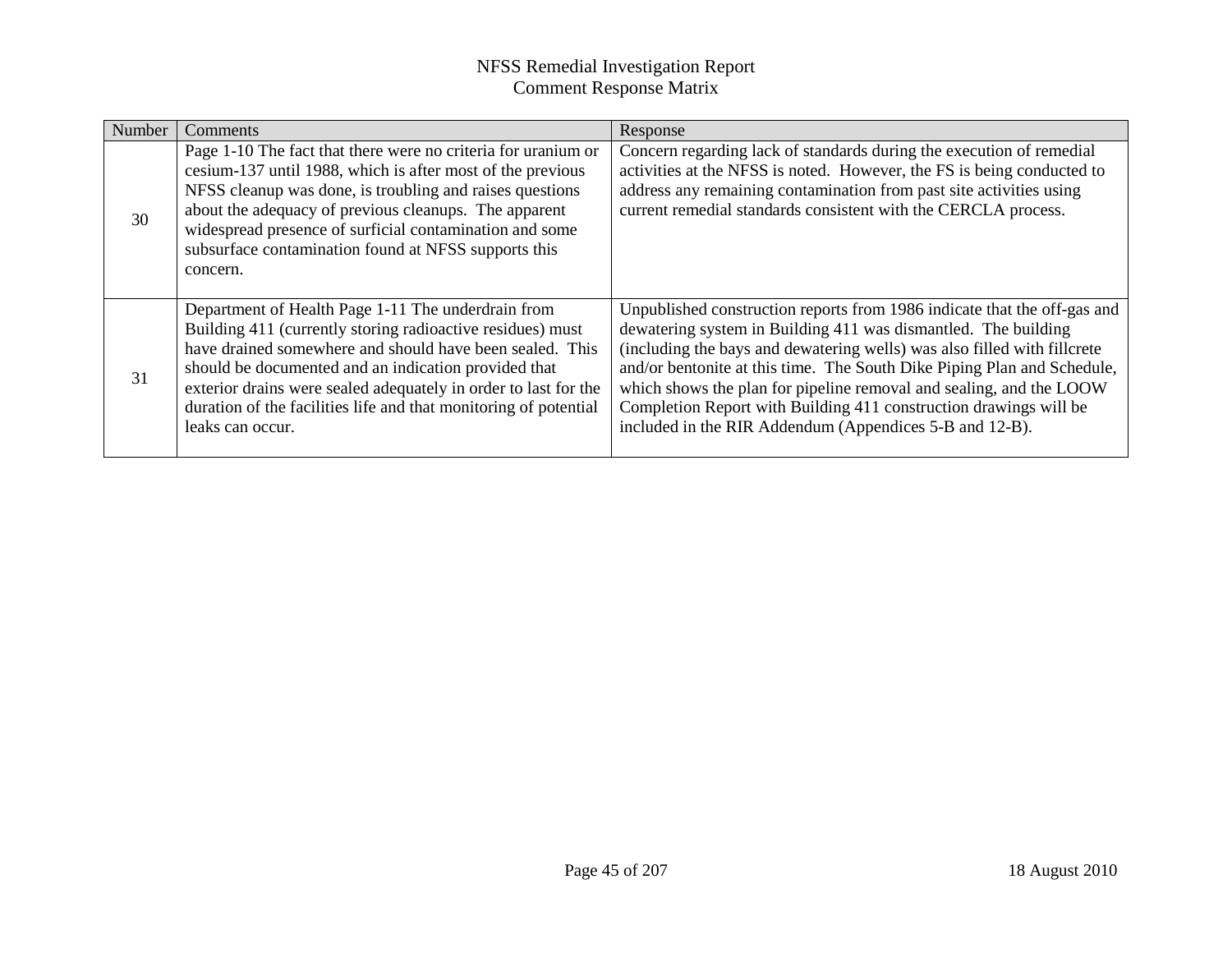| Number | Comments                                                                                                                                                                                                                                                                                                                                                                                                                                                     | Response                                                                                                                                                                                                                                                                                                                                                                                                                                                                                                                                                                                                                                                                                                                                                                                                                                                                                                                                                                                                                                                                                                                                                                                                                                                                                                                                                                                                   |
|--------|--------------------------------------------------------------------------------------------------------------------------------------------------------------------------------------------------------------------------------------------------------------------------------------------------------------------------------------------------------------------------------------------------------------------------------------------------------------|------------------------------------------------------------------------------------------------------------------------------------------------------------------------------------------------------------------------------------------------------------------------------------------------------------------------------------------------------------------------------------------------------------------------------------------------------------------------------------------------------------------------------------------------------------------------------------------------------------------------------------------------------------------------------------------------------------------------------------------------------------------------------------------------------------------------------------------------------------------------------------------------------------------------------------------------------------------------------------------------------------------------------------------------------------------------------------------------------------------------------------------------------------------------------------------------------------------------------------------------------------------------------------------------------------------------------------------------------------------------------------------------------------|
| 32     | Department of Health Page 2-6 The fact that deposits of<br>sand and gravel up to 20 feet in thickness occur in the<br>Brown Clay Unit is important, as that nears the total<br>thickness of the unit. This reduces potential low-<br>permeability protection of this layer.                                                                                                                                                                                  | Occasional thicker units of sand and gravel may occur within the Brown<br>Clay Unit, but this is not generally the case (Groundwater Model,<br>Section, 2.2.2.3). Of more than 100 sand lens occurrences identified<br>during the groundwater modeling process, the average sand lens<br>thickness was determined to be 3.8 ft, with a maximum of 17 ft.<br>Furthermore, the sand lenses are not evenly distributed throughout the<br>subsurface at the NFSS. The intermittent sand lenses are generally<br>vertically and horizontally discontinuous and likely do not represent a<br>continuous water-bearing zone or aquifer. Geostatistical analyses<br>indicate that the sand lenses cannot be correlated over horizontal<br>distances greater than about 20 ft. Water levels observed in wells<br>screened across sand lenses do not appear to be correlated which<br>suggests that the sand lenses are not hydraulically connected (RIR<br>Addendum, Section 12.8).<br>In the RIR Addendum, the occurrence of sand lenses will be studied in<br>closer detail to determine if there is a higher density of sand lenses near<br>the IWCS (RIR Addendum, Section 12.10 and Appendix 12-J). To do<br>this, the Corps will update plots of wells with and without sand lenses<br>and incorporate data from the visual logs, or cross-sections recorded<br>during construction of the IWCS cut-off wall. |
| 33     | Department of Health Page 2-11 Climate data used for<br>NFSS monitoring and analyses should be collected on site.<br>Use of data from Niagara Falls Air Force Base located seven<br>miles southeast and above the Niagara Escarpment is<br>inappropriate and is a significant data gap. The incremental<br>cost of installing a basic meteorological station at NFSS is<br>negligible compared to the cost of ongoing maintenance and<br>value of site data. | We appreciate the concern raised in this comment and have looked at<br>using meteorological data from stations closer to the site. However,<br>there are a number of concerns with these data including quality control<br>and assurance. There does not seem to be a need for an onsite<br>meteorological station at this time, but this concern will continue to be<br>evaluated. This is mainly an issue during the remedial action period,<br>especially if a decision is be made to remove the high activity residues<br>from the site.<br>For the NFSS Groundwater Flow and Contaminant Transport Modeling<br>monthly precipitation rates were measured in Lewiston, NY, which is<br>approximately 1.5 miles from the site and is sufficiently close to predict<br>on-site meteorological conditions (Groundwater Model, Section 2.1.1).                                                                                                                                                                                                                                                                                                                                                                                                                                                                                                                                                             |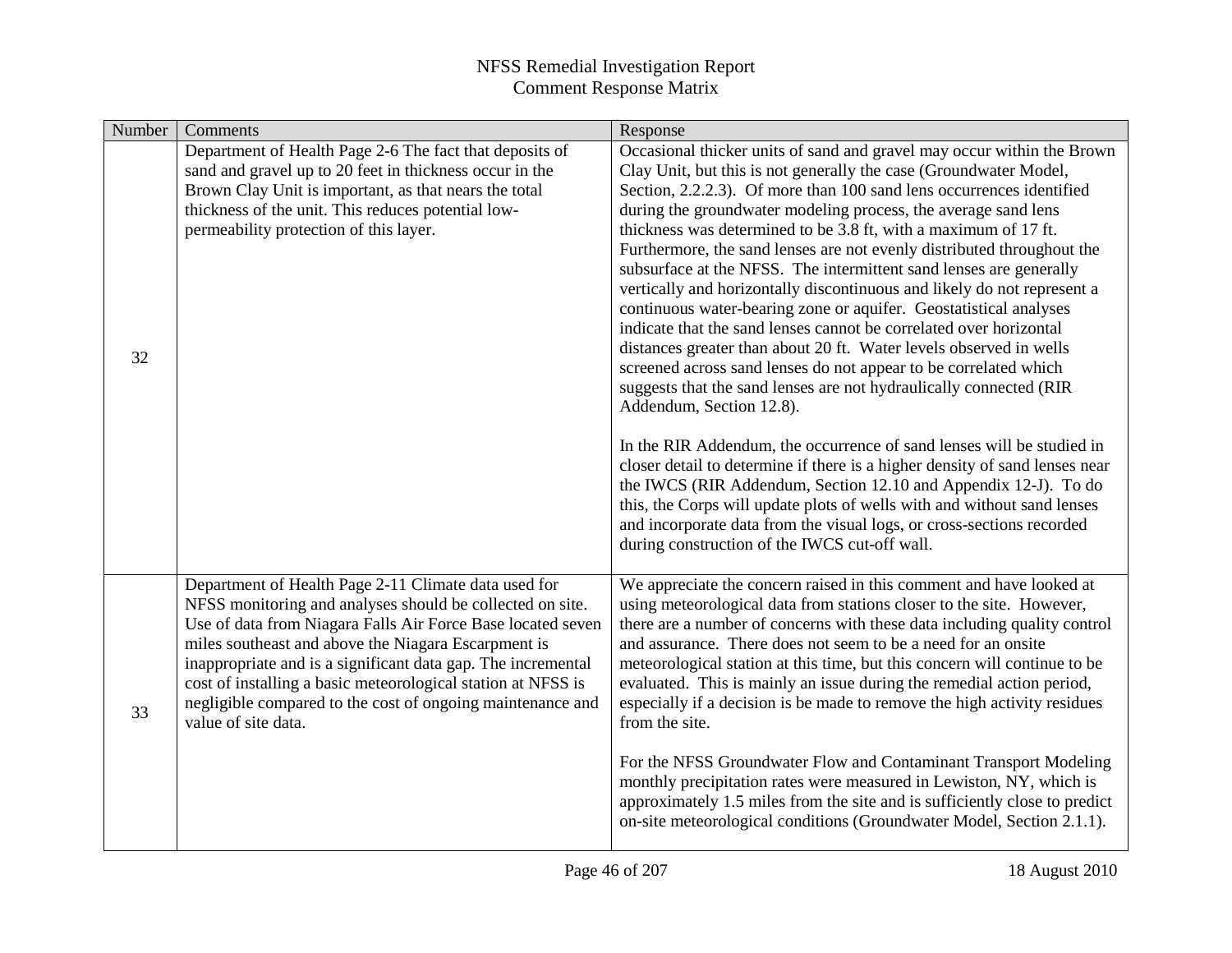| Number | Comments                                                                                                                                                                                                                                                                                                                                                                                                                                                                                                                                                           | Response                                                                                                                                                                                                                                                                                                                                                                                                                                                                                                                                                                                                                                                                                                                                                                                                                                                                                                                                                                                                                                                                                                                                                                                                                                      |
|--------|--------------------------------------------------------------------------------------------------------------------------------------------------------------------------------------------------------------------------------------------------------------------------------------------------------------------------------------------------------------------------------------------------------------------------------------------------------------------------------------------------------------------------------------------------------------------|-----------------------------------------------------------------------------------------------------------------------------------------------------------------------------------------------------------------------------------------------------------------------------------------------------------------------------------------------------------------------------------------------------------------------------------------------------------------------------------------------------------------------------------------------------------------------------------------------------------------------------------------------------------------------------------------------------------------------------------------------------------------------------------------------------------------------------------------------------------------------------------------------------------------------------------------------------------------------------------------------------------------------------------------------------------------------------------------------------------------------------------------------------------------------------------------------------------------------------------------------|
| 34     | Department of Health Page 3-3 The annual dose limit of 100<br>mrem/yr above background for the public is the DOE<br>primary standard (DOE Order 54005), and applies to all<br>exposures pathways. For NFSS, which contains a fenced<br>storage area, some public exposure could occur only through<br>airborne emissions. In that case, the exposure should be<br>limited to only 10 mrem/year. If NFSS is a disposal facility,<br>then the appropriate dose would be 25 mrem/yr. The<br>rationale as to why the dose limit is 100 mrem/yr should be<br>explained. | As noted in this comment, a dose limit of 100 mrem/yr is the<br>Department of Energy's primary standard for the public and applies to<br>all exposure pathways. Potential airborne releases from the site are<br>evaluated annually as part of the Environmental Surveillance Program,<br>and the data are compared to the National Emission Standards for<br>Hazardous Air Pollutants (NESHAP) annual dose limit of 10 mrem/yr,<br>as noted in this comment. It is also correct that if this site were a<br>Nuclear Regulatory Commission-licensed low-level waste disposal site<br>(which is not the case), the appropriate standard would be 25 mrem/yr.<br>A dose limit of 100 mrem/yr is used as a reference value for a general<br>comparison to the estimated overall annual radiation dose to an off-site<br>worker and a resident near NFSS. Since DOE had responsibility for this<br>site for many years, and will again following the completion of any<br>necessary remedial actions, this standard was felt to provide a reasonable<br>point of reference in the RIR. Potential Applicable or Relevant and<br>Appropriate Regulations, including those that specify dose-based<br>cleanup standards, will be examined in the FS. |
| 35     | Department of Health Page 3-6 The fact that Outfall 2 was a<br>banded wooden pipe suggests that there were other wooden<br>pipes installed at the time of LOOW plant construction. The<br>inevitable loss of integrity of the wooden pipes is a concern<br>due to the likelihood of enhancing subsurface migration.                                                                                                                                                                                                                                                | Concur that loss of integrity of wooden pipes is a potential concern.<br>However, this storm sewer outfall and the main water intake (42-inch<br>pipeline) are believed to be the only wood encased pipelines on-site<br>based on historical documents and as-built construction drawings (RIR<br>Addendum, Appendix 12-B). There are more than 21,000 feet of fresh<br>water lines reported as being made of cast iron (RIR, Section 3.5.2).<br>The composition of the storm water, sanitary and acid sewer lines is<br>reported as vitreous clay pipe. The LOOW Underground Utilities<br>Remedial Investigation provides information regarding pipe conditions<br>and construction, both of which show generally good pipe competency<br>(and an ability to house contamination as evident on both sites). The<br>LOOW Underground Utilities Remedial Investigation also revealed that<br>pipelines leaving the NFSS (sanitary sewer and acid waste lines) are<br>encased in concrete. Additional information regarding offsite transport<br>of contamination via pipelines will be presented in the RIR Addendum<br>(Section 10.5).                                                                                                        |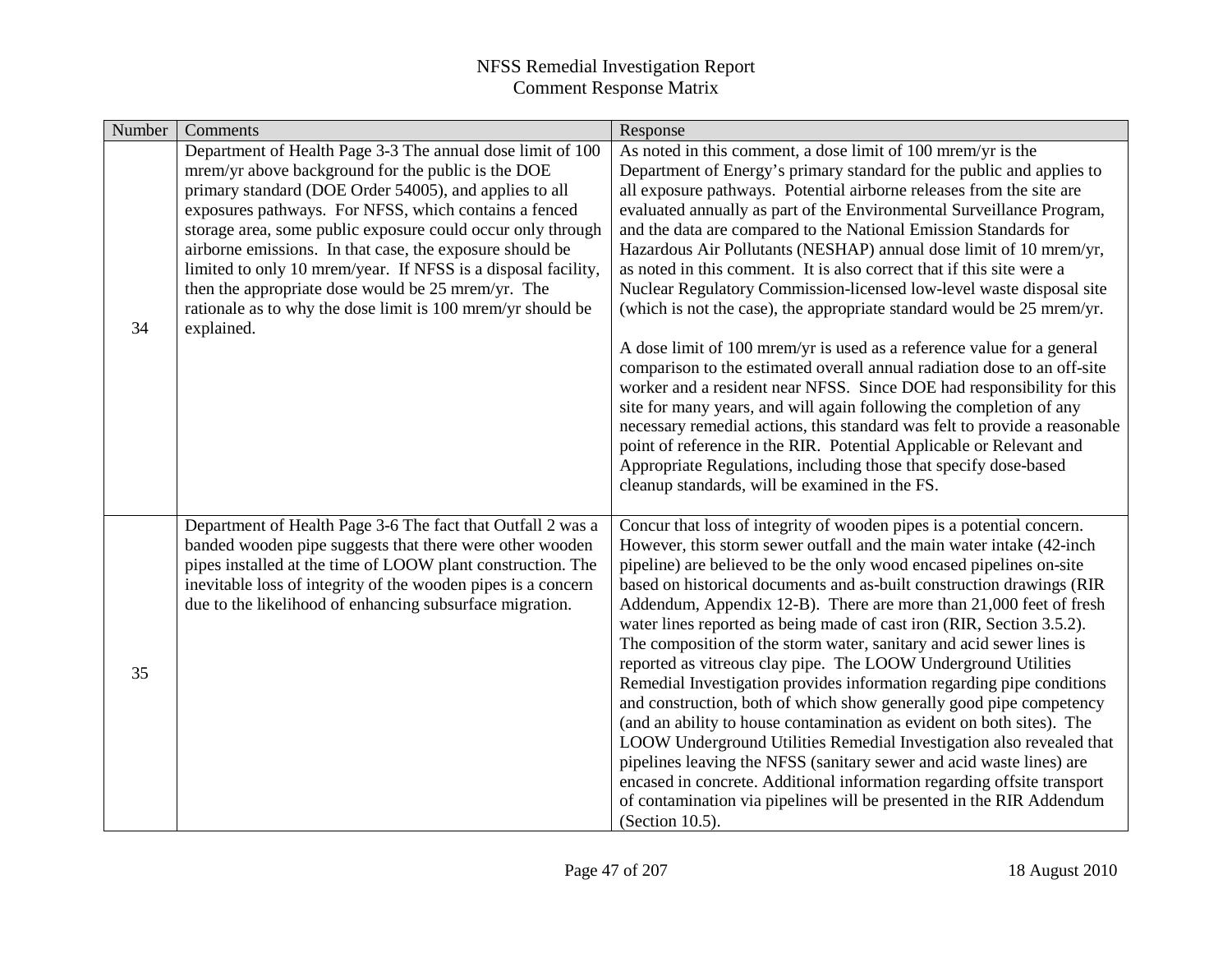| Number | Comments                                                                                                                                                                                                                                                                                                                                      | Response                                                                                                                                                                                                                                                                                                                                                                                                                                                                                                                                                                                                                                                                                                                                                                                                                                                                                                                                                                                                                                                                                                                                                                                                |
|--------|-----------------------------------------------------------------------------------------------------------------------------------------------------------------------------------------------------------------------------------------------------------------------------------------------------------------------------------------------|---------------------------------------------------------------------------------------------------------------------------------------------------------------------------------------------------------------------------------------------------------------------------------------------------------------------------------------------------------------------------------------------------------------------------------------------------------------------------------------------------------------------------------------------------------------------------------------------------------------------------------------------------------------------------------------------------------------------------------------------------------------------------------------------------------------------------------------------------------------------------------------------------------------------------------------------------------------------------------------------------------------------------------------------------------------------------------------------------------------------------------------------------------------------------------------------------------|
| 36     | Department of Health Page 3-7 It is stated that enough<br>unbiased samples were collected to ensure adequate data<br>coverage for each constituent and media in each Exposure<br>Unit for risk assessment purposes. It is not clear how the<br>number and locations of samples were determined.                                               | The total number of samples taken was determined on an Exposure Unit<br>basis to ensure that enough samples were collected from each Exposure<br>Unit to complete a statistically valid evaluation (RIR, Section 3.1).<br>RI sampling was conducted in a phased, generally biased approach.<br>Phase 1 sample locations were selected using information gained from a<br>review of historical site information and previous studies performed by<br>other contractors (RIR, Section 1.4). Things taken into account for<br>sample location selection included:<br>site history,<br>site topography,<br>locations of former buildings and slabs,<br>results of gamma walk-over surveys,<br>Photo-ionizing Detector and TNT screening results,<br>site drawings,<br>knowledge of former site activities and processes,<br>presence or evidence of potential contamination, and<br>need to provide representative sampling throughout each<br>Exposure Unit of the site.<br>Phase 2 and 3 sampling was performed to fill data gaps, confirm<br>previous results and provide sufficient and representative data to<br>characterize the subsurface soil at NFSS and support the Baseline Risk<br>Assessment. |
| 37     | Department of Health Page 3-8 There is a discrepancy<br>between the down hole gamma logging (Appendix K) and<br>the borehole logs in Appendix N. For example, Boring<br>211 has a depth of 15 feet bgs, but the gamma log profile<br>shows a depth to $> 131$ ft. Also, SB 214. The gamma log for<br>SB811 indicates a depth of 231 feet bgs. | It was noted that numerous depths of the boring logs included in<br>Appendix K were incorrectly recorded. The graphs will be corrected<br>and included in the RIR Addendum (Appendix 3-B).                                                                                                                                                                                                                                                                                                                                                                                                                                                                                                                                                                                                                                                                                                                                                                                                                                                                                                                                                                                                              |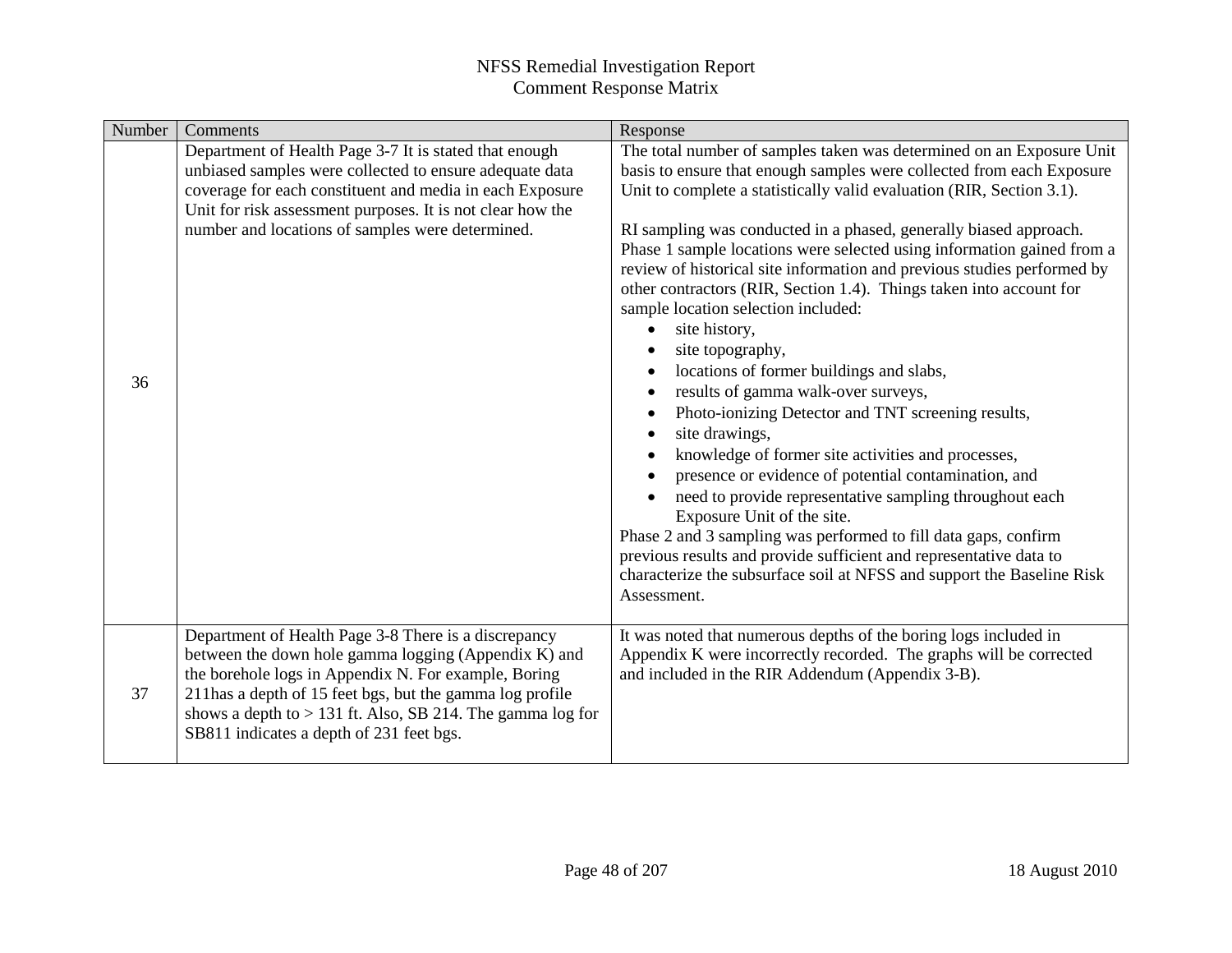| Number | Comments                                                                                                                                                                                                                        | Response                                                                                                                                                                                                                                                                                                                                                                                                                                                                                                                                                                                                                                                                                                                                                                                                                                                                                                                                                                                                                                                                                                                                                                                                                                                                    |
|--------|---------------------------------------------------------------------------------------------------------------------------------------------------------------------------------------------------------------------------------|-----------------------------------------------------------------------------------------------------------------------------------------------------------------------------------------------------------------------------------------------------------------------------------------------------------------------------------------------------------------------------------------------------------------------------------------------------------------------------------------------------------------------------------------------------------------------------------------------------------------------------------------------------------------------------------------------------------------------------------------------------------------------------------------------------------------------------------------------------------------------------------------------------------------------------------------------------------------------------------------------------------------------------------------------------------------------------------------------------------------------------------------------------------------------------------------------------------------------------------------------------------------------------|
| 38     | Department of Health Page 3-9 Selection of Lew-Port<br>school and Army National Guard Weekend Training Site as<br>background locations for gamma radiation raises concerns<br>since both properties were once part of the LOOW. | Background soil samples collected by EA for chemical analysis during<br>the LOOW RI were also used for the NFSS RI (RIR, Section 3.6.1.2).<br>Tetra Tech collected additional background samples for radiological<br>analysis. Background sampling locations were located in the buffer area<br>of the former LOOW. These areas were considered to be representative<br>background sampling locations, since they are close to NFSS and show<br>no evidence of being impacted by LOOW or NFSS site-related<br>activities. There is no known information that indicates either DOD or<br>Manhattan Engineer District/Atomic Energy Commission activities<br>occurred on these sites. The NFSS RIR Table 3-5 provides a summary<br>of background surface soil samples, the approximate distance of the<br>background locations to the closest NFSS border, and the rationale for<br>sample location and analysis. An outlier evaluation was performed on<br>all the background data to confirm that no DOD or DOE-related<br>contamination was evident in the background sampling location. Please<br>see Section 4.4.1 of the RIR.<br>The RIR Addendum will include a comparison of NFSS background<br>data United States and New York area soil background levels (Sections |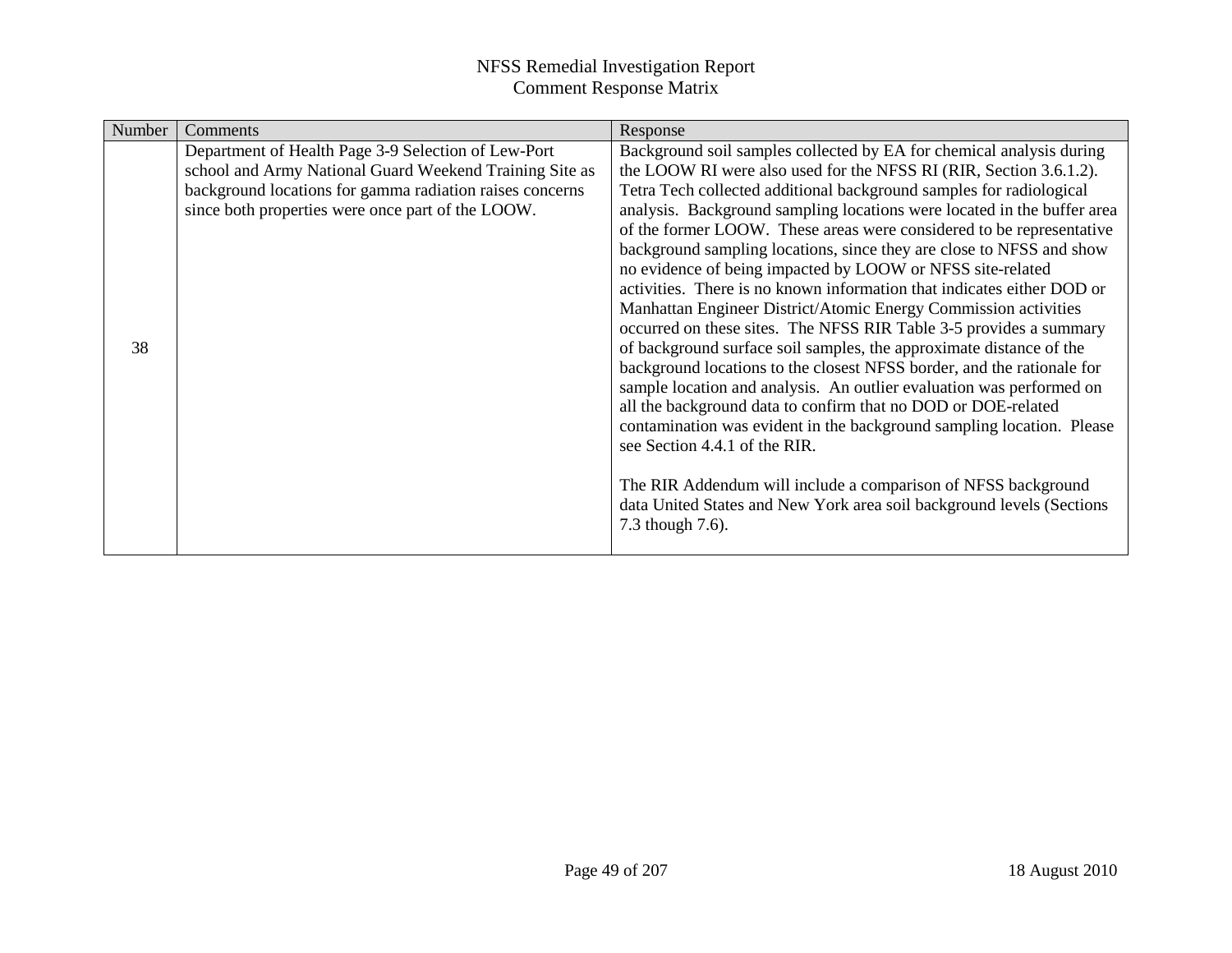| Number | Comments                                                                                                                                                                                                                                                                                                                                                                                                                                                                                                                                                                                                                                                                                                                                                                   | Response                                                                                                                                                                                                                                                                                                                                                                                                                                                                                                                                                                                                                                                                                                                                                                                                                                                                                                                                                                                                                                                                                                                                                                 |
|--------|----------------------------------------------------------------------------------------------------------------------------------------------------------------------------------------------------------------------------------------------------------------------------------------------------------------------------------------------------------------------------------------------------------------------------------------------------------------------------------------------------------------------------------------------------------------------------------------------------------------------------------------------------------------------------------------------------------------------------------------------------------------------------|--------------------------------------------------------------------------------------------------------------------------------------------------------------------------------------------------------------------------------------------------------------------------------------------------------------------------------------------------------------------------------------------------------------------------------------------------------------------------------------------------------------------------------------------------------------------------------------------------------------------------------------------------------------------------------------------------------------------------------------------------------------------------------------------------------------------------------------------------------------------------------------------------------------------------------------------------------------------------------------------------------------------------------------------------------------------------------------------------------------------------------------------------------------------------|
| 39     | Department of Health Page 3-14 The choice of background<br>location BKGD-8 appears inappropriate since although it<br>was in buffer areas, it was actually very close to roads and<br>infrastructure associated with the TNT explosives storage<br>and AFP-38 incinerator, railway and a drum storage area.<br>There would seem to be other locations that could have been<br>selected that were isolated from known activity areas. Use of<br>Modern landfill groundwater wells as background also<br>raises doubts since the Modern property was formerly<br>associated with transport and unloading of materials in the<br>LOOW and there was a former waste disposal area (Town of<br>Lewiston landfill) which was not constructed to modern<br>containment standards. | A review of historical documents was performed prior to selection of all<br>background locations and rationale for the selection of background<br>sample locations is presented in Section 4.4.1 of the RIR. For a data set<br>to accurately portray background conditions, the data must be free from<br>other contaminant sources. Elevated concentrations at a background<br>location (e.g., failing a statistical outlier analysis) would suggest the<br>potential for other impacts and, as such, would have been eliminated<br>from the background data set. Without other sources of contamination,<br>analytical results for a background data set are expected to be fairly<br>uniform. Statistical outlier tests were performed to evaluate background<br>data uniformity. These tests led to the deletion of two background wells<br>located near a rail bed on the Modern Landfill property due to elevated<br>uranium (PZ-21S and PZ-25S). All data from these two wells were<br>removed from the background data set. The same approach was used for<br>all other background media including surface soil, subsurface soil,<br>sediment and surface water. |
| 40     | Department of Health Page 3-24 In 2000, the well<br>development protocol was changed to maximize water<br>clarity and reduce development time. It is hard to understand<br>how reducing the number of well volumes removed would<br>result in better development. However, the 2003<br>development criteria was appropriate in determining<br>representative groundwater was sampled.                                                                                                                                                                                                                                                                                                                                                                                      | The development criteria were revised to maximize the clarity of the<br>groundwater in wells that produce little water and take some time to<br>recover after water is removed (RIR, Section 3.10.2.4). Development<br>criteria used prior to 2000 required removal of five times the standing<br>borehole volume; however, removal of this volume of groundwater may<br>not have been possible at wells with limited recharge. Part of the<br>revised development criteria required the removal of a maximum of<br>three well volumes and pumping a well dry on three separate days. This<br>method most sufficiently addressed the development of wells installed in<br>low permeability units that commonly constrain well recharge. The<br>Corps believes the wells were adequately developed.                                                                                                                                                                                                                                                                                                                                                                       |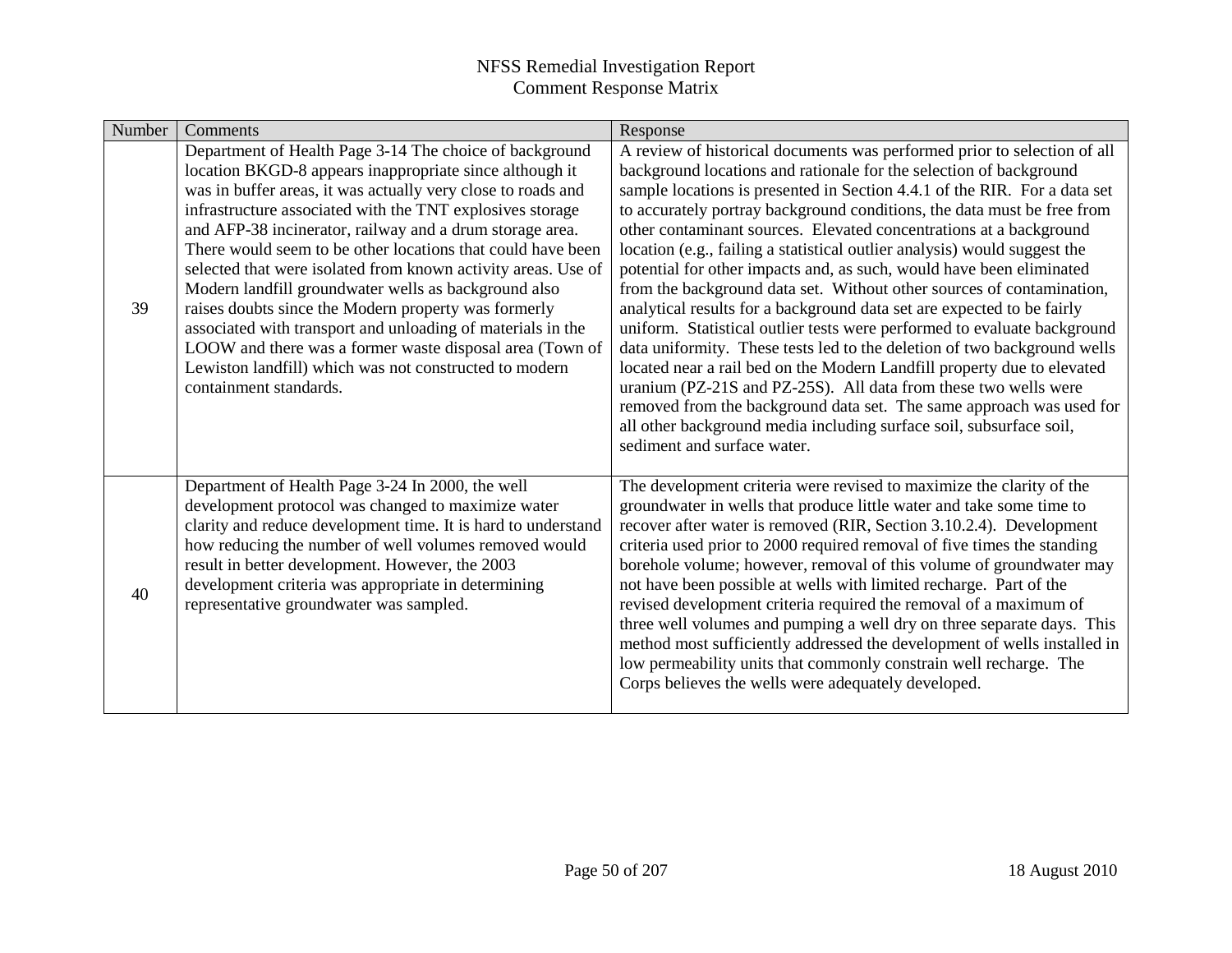| Department of Health Page 3-27 The groundwater sampling<br>to be analyzed for volatile organic compounds is less desirable than<br>protocols used were generally appropriate, however, the<br>choice of using a bailer for volatile organic compounds<br>collection is puzzling as it is the device with most variability<br>dependent upon the hydraulic conditions in the permanent groundwater<br>monitoring well or temporary well point to be sampled. In general,<br>and negative sampling bias.<br>during Phase 1 sampling in late 1999 and early 2000, the preferred                                                                                                                                                                                                                                                                                                                                                                                                                                                                                             | Number | Comments | Response                                                                                                                                                                                                                                                                                           |
|--------------------------------------------------------------------------------------------------------------------------------------------------------------------------------------------------------------------------------------------------------------------------------------------------------------------------------------------------------------------------------------------------------------------------------------------------------------------------------------------------------------------------------------------------------------------------------------------------------------------------------------------------------------------------------------------------------------------------------------------------------------------------------------------------------------------------------------------------------------------------------------------------------------------------------------------------------------------------------------------------------------------------------------------------------------------------|--------|----------|----------------------------------------------------------------------------------------------------------------------------------------------------------------------------------------------------------------------------------------------------------------------------------------------------|
| sampling technique. This technique was established through a Standard<br>Operating Procedure approved by the Buffalo District. In wells with<br>depths greater than approximately 25 ft, peristaltic pumps are<br>impractical due to the force of gravity, and in this case a submersible<br>pump was used, if possible.<br>41<br>At the initiation of Phase 2 sampling in September 2000, the preferred<br>method of collection of samples, including volatile organic compound<br>samples, was changed to the use of submersible pumps. This change<br>was documented in a Standard Operating Procedure approved by<br><b>Buffalo District Corps.</b><br>the well would be completely drawn down before any water could be<br>pumped to the surface. Also, due to turbidity, submersible pumps<br>adjusted to slow sample collection rates tended to clog. In these cases,<br>use of bailers, rather than pumps, was necessary. Currently,<br>groundwater samples are collected using peristaltic pumps, and this<br>technique will continue to be used in the future. |        |          | The Corps acknowledges that using a bailer for the collection of samples<br>other methods (RIR, Section 3.10.3.1). The choice of sampling tool was<br>method of sampling was the use of peristaltic pump and a low flow<br>In many of the temporary well points, recharge rates were very slow and |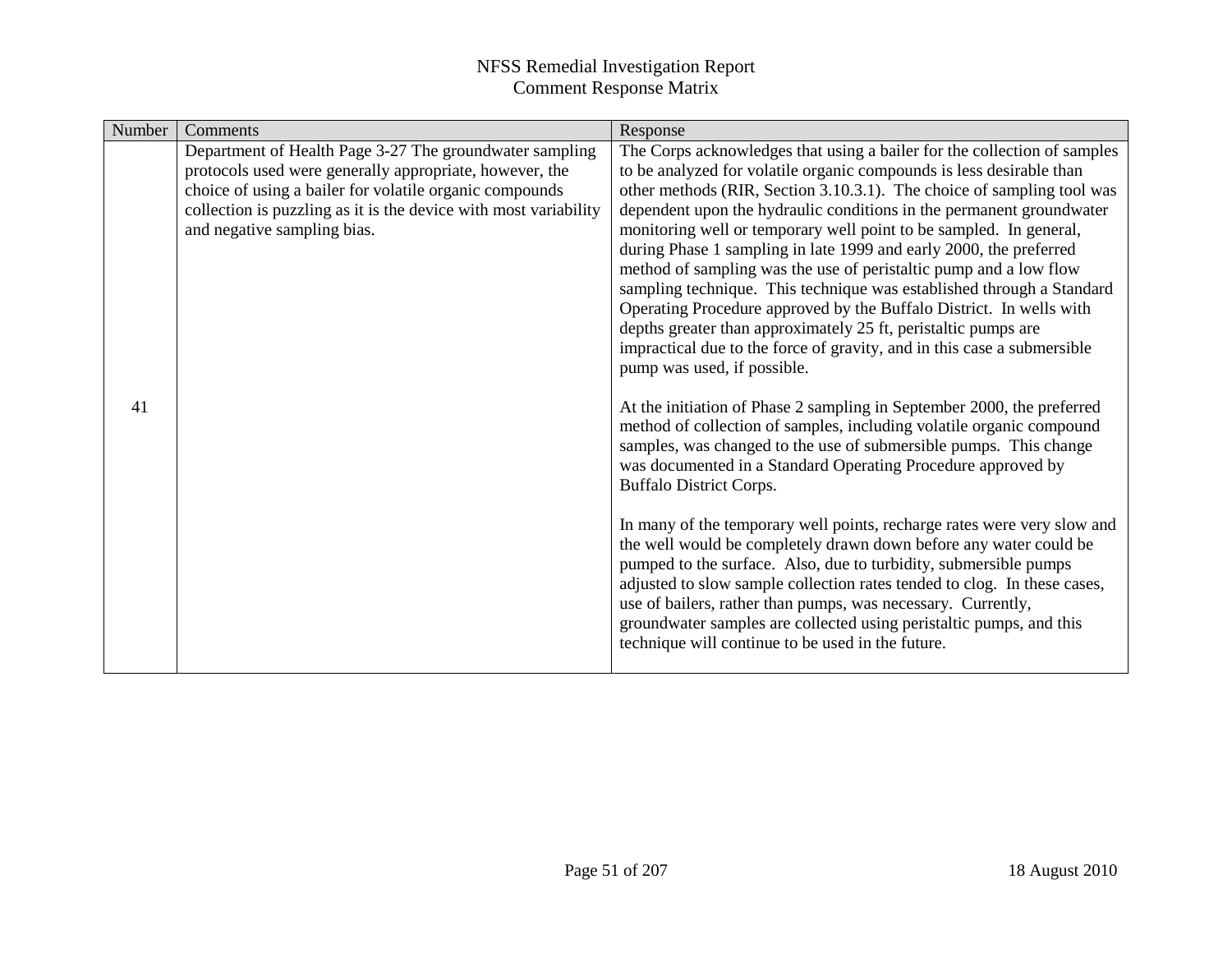| Number | Comments                                                                                                                                                                                                                                                                                                                                                                                                                                                                                                                                                                                                               | Response                                                                                                                                                                                                                                                                                                                                                                                                                                                                                                                                                                                                                                                                                                                                                                                                                                                                                                                                                                              |
|--------|------------------------------------------------------------------------------------------------------------------------------------------------------------------------------------------------------------------------------------------------------------------------------------------------------------------------------------------------------------------------------------------------------------------------------------------------------------------------------------------------------------------------------------------------------------------------------------------------------------------------|---------------------------------------------------------------------------------------------------------------------------------------------------------------------------------------------------------------------------------------------------------------------------------------------------------------------------------------------------------------------------------------------------------------------------------------------------------------------------------------------------------------------------------------------------------------------------------------------------------------------------------------------------------------------------------------------------------------------------------------------------------------------------------------------------------------------------------------------------------------------------------------------------------------------------------------------------------------------------------------|
| 42     | Department of Health Page 3-38 Ten drums of investigation<br>derived waste contained sufficient fission products that they<br>required separate disposal. The locations where the material<br>in the ten drums that contained Pu-239/240 and Sr-90<br>originated is not noted here. The presence of these<br>compounds at the LOOW is significant, and efforts to<br>determine where the material came from should be pursued.                                                                                                                                                                                         | Specific locations where the material in the ten drums of investigation<br>derived waste came from are not known. The presence of plutonium-<br>239/240 and strontium-90 at the NFSS is most likely attributable to the<br>storage of KAPL residues in buildings formerly located in the Baker-<br>Smith area (Exposure Units 1 and 2) as well as in Building 401 RIR,<br>Section 1.5.2). KAPL wastes were later transferred to Oak Ridge<br>National Laboratory for disposal. The site-wide evaluation of<br>transuranic and fission product data included in the RIR (Section 5.9)<br>investigates those areas where fission products such as strontium-90 and<br>transuranic radionuclides such as plutonium-239/240 may be located<br>onsite.<br>KAPL records (manifests) will be included in an RIR Addendum<br>(Section 12.1). Additional radiological analysis to be conducted on<br>investigative derived waste will also be presented in the RIR Addendum<br>(Section 11.0). |
| 43     | Department of Health Page 4-5 Including potential outliers<br>of radium-226 and thorium-230 at SDBKGD-2 in the<br>sediment background data set requires further explanation.<br>This location is at the upgradient portion of the West<br>Drainage Ditch on NFSS, yet had the maximum sediment<br>concentration values for radium-226 and thorium-230 found<br>at NFSS and is located only 300 feet west of elevated<br>radium-226 in soil (67.9 pCi/g). It would seem reasonable to<br>conclude that this area had been affected by activities at<br>NFSS and would not be considered to be background<br>conditions. | Radium-226 and thorium-230 concentrations at SDBKG-2 were not<br>removed as outliers from the background sediment data set (RIR,<br>Section 4.4.1). An outlier is an observation that does not follow the<br>pattern established by other observations. The highest concentration of<br>radium-226 in the background sediment data set was found at<br>SDBKGD-2 at a level of 2.43 pCi/g. Although this concentration was<br>statistically identified as an outlier, it was not removed from the<br>sediment data set since it was not out of range of values reported for<br>natural radium-226 in soil and sediment at other sites. In addition, it was<br>also only slightly higher than the outlier threshold of 1.957 pCi/g.<br>Furthermore, the statistical outlier test did not identify thorium-230 as an<br>outlier, so it was retained in the sediment data set.                                                                                                            |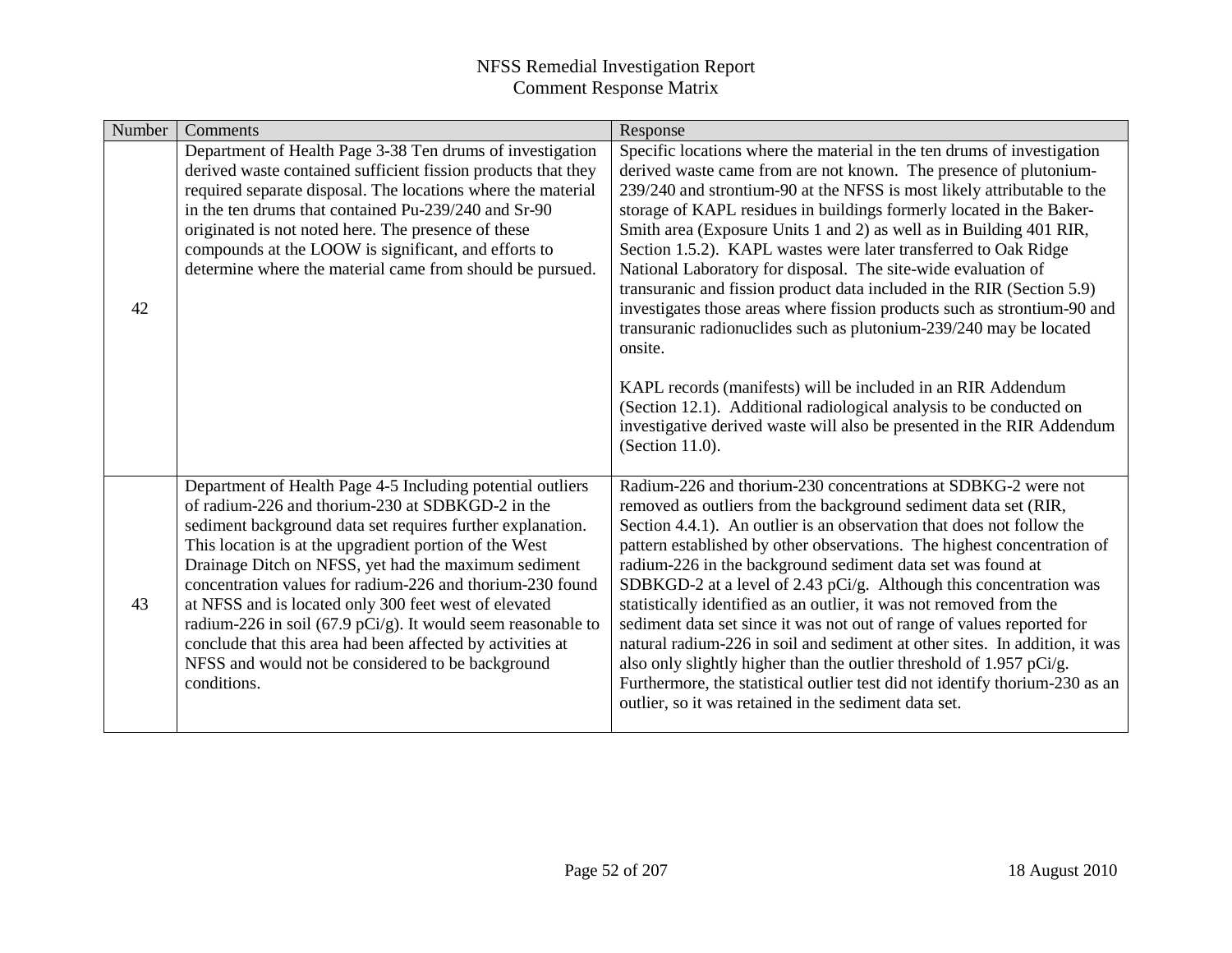| Number | Comments                                                                                                                                                                                                                                                                                                                                                                                                                                                                                                                                                                                                                                                                                                                                                        | Response                                                                                                                                                                                                                                                                                                                                                                                                                                                                                                                                                                                                                                                                                                                                                                                                                                                                                                                                   |
|--------|-----------------------------------------------------------------------------------------------------------------------------------------------------------------------------------------------------------------------------------------------------------------------------------------------------------------------------------------------------------------------------------------------------------------------------------------------------------------------------------------------------------------------------------------------------------------------------------------------------------------------------------------------------------------------------------------------------------------------------------------------------------------|--------------------------------------------------------------------------------------------------------------------------------------------------------------------------------------------------------------------------------------------------------------------------------------------------------------------------------------------------------------------------------------------------------------------------------------------------------------------------------------------------------------------------------------------------------------------------------------------------------------------------------------------------------------------------------------------------------------------------------------------------------------------------------------------------------------------------------------------------------------------------------------------------------------------------------------------|
| 44     | Department of Health Page 4-7 The methodology for<br>determination of site-related constituents (does not) appear<br>to include any description of, or review of historical<br>activities and likely contaminants that might have been<br>associated with those activities. This should be a key<br>element of any attempt to identify site-related contaminants.                                                                                                                                                                                                                                                                                                                                                                                               | A description of the records review conducted as part of the NFSS RI is<br>included in Section 2.2 of the RIR. The RI included a historical review<br>that preceded selection of site-wide constituents and sampling locations.<br>Based on the review, samples were analyzed for constituents believed to<br>be associated with site operations in that area. All analytical data was<br>then compiled and statistically evaluated to determine the final site-<br>related constituents.                                                                                                                                                                                                                                                                                                                                                                                                                                                  |
| 45     | Department of Health Page 4-11 Use of groundwater<br>monitor wells on Modern Landfill property because they are<br>upgradient and east of NFSS is not entirely appropriate. In<br>particular five monitor wells (PZ-21D, M and S, PZ-25S,<br>MW-17) were chosen that are located within an area known<br>as the LOOW classification yard, and is identified as a DOD<br>area of concern in the DERP-FUDS investigations.<br>Radiological contamination of surficial soil did occur on the<br>property now occupied by Modern landfill and has been<br>remediated ((Bechtel National Inc., 1983; Bechtel National<br>Inc., 1986; Keller E. L., 1981; Stukenbroeker, 1981). It<br>seems more judicious selection of background locations<br>could have been made. | Background groundwater samples were collected at locations along the<br>boundary of the LOOW site and on Modern Landfill property (12 wells<br>in the upper water-bearing zone and 18 in the lower water-bearing zone)<br>(RIR, Section 4.9). The Modern Landfill site was selected to establish<br>background levels because the wells there are hydraulically upgradient<br>(located up slope) of the NFSS and within one mile of the site (assuring<br>similar lithology). There are also a sufficient number of available wells<br>completed in the water-bearing zones of interest. Additionally, well<br>construction and geology were documented for the Modern Landfill site.<br>The feasibility of using other wells located further upgradient from<br>Modern was investigated; however, construction and geologic<br>information for the other wells could not be located so these wells were<br>not suitable background wells. |
| 46     | Department of Health Page 4-20 Fig 4-20 Very few of the<br>groundwater locations in either the upper water-bearing zone<br>or lower water-bearing zone do not have an exceedance of a<br>site-related constituents.                                                                                                                                                                                                                                                                                                                                                                                                                                                                                                                                             | Figure 4-20 of the RIR identifies locations where site-related<br>constituents were detected in unfiltered samples collected from the<br>upper-water bearing zone groundwater. Figure 4-18 shows the same<br>information for the lower water-bearing zone. A comparison of these<br>two figures shows that far fewer site-related constituents were identified<br>for the lower water-bearing zone suggesting that the Glacio-Lacustrine<br>Clay does act as an aquitard limiting vertical contaminant migration. It<br>is important to note that sampling locations were biased toward areas<br>were contamination was most likely to be found and that site-related<br>constituents are defined as chemicals present at concentrations that are<br>statistically greater than background concentrations. Site-related<br>constituents do not necessarily present an unacceptable risk.                                                   |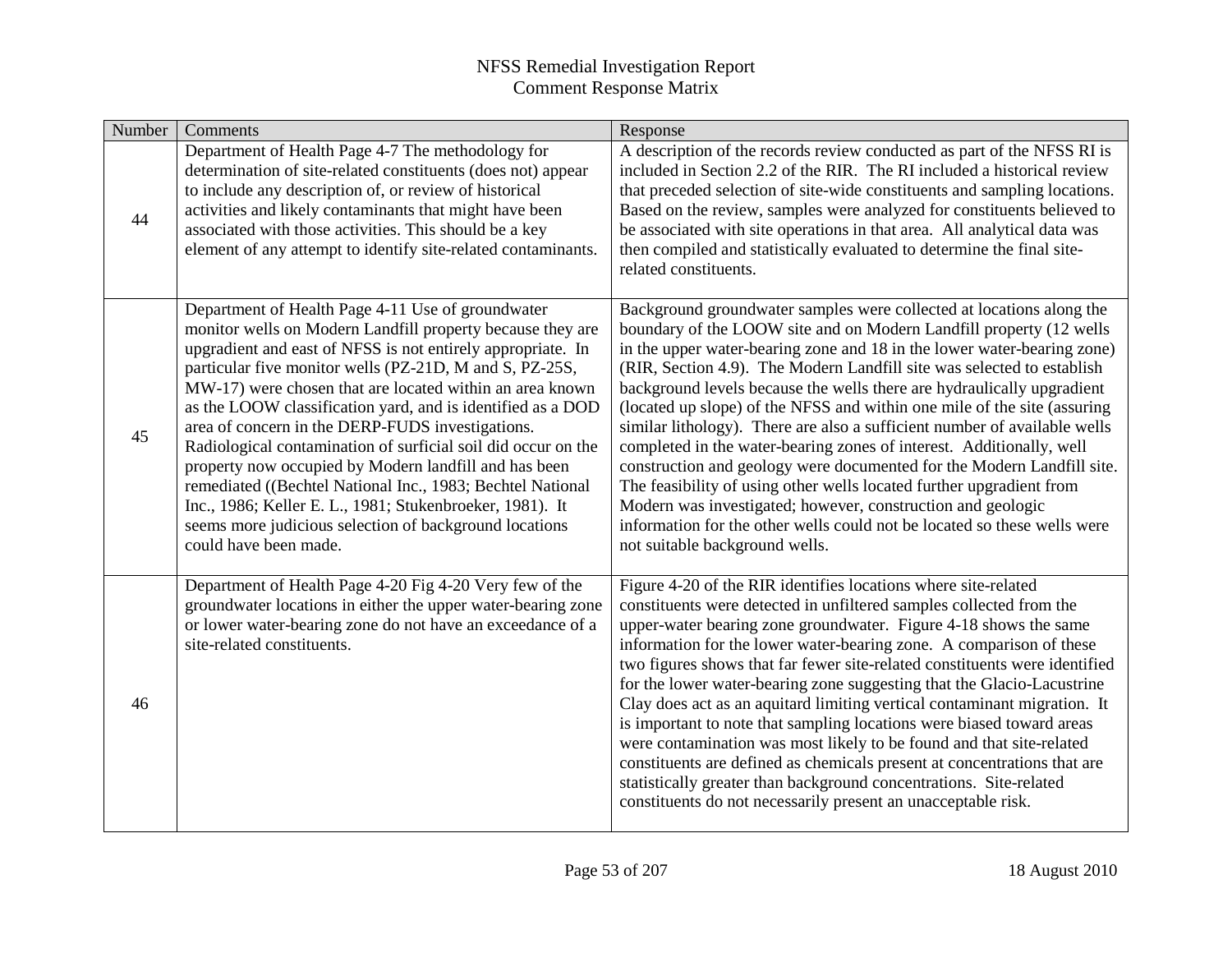| Number | Comments                                                                                                                                                                                                                                                                                                                                                                                                                                                                                                                                                                               | Response                                                                                                                                                                                                                                                                                                                                                                                                                                                                                                                                                                                                                                                                                                                                                                                                                                                                                                                                                                                                                                                                                                                                                                                                                         |
|--------|----------------------------------------------------------------------------------------------------------------------------------------------------------------------------------------------------------------------------------------------------------------------------------------------------------------------------------------------------------------------------------------------------------------------------------------------------------------------------------------------------------------------------------------------------------------------------------------|----------------------------------------------------------------------------------------------------------------------------------------------------------------------------------------------------------------------------------------------------------------------------------------------------------------------------------------------------------------------------------------------------------------------------------------------------------------------------------------------------------------------------------------------------------------------------------------------------------------------------------------------------------------------------------------------------------------------------------------------------------------------------------------------------------------------------------------------------------------------------------------------------------------------------------------------------------------------------------------------------------------------------------------------------------------------------------------------------------------------------------------------------------------------------------------------------------------------------------|
| 47     | Department of Health Page 4-25 Fig 4-25a No soil samples<br>are shown below 5' depth.                                                                                                                                                                                                                                                                                                                                                                                                                                                                                                  | Concur. No soil samples were taken below a depth of 5 feet in Exposure<br>Unit 9 because there were no historic buildings or activity in this area<br>(RIR, Section 4.12). Sampling in Exposure Unit 9 included surface soil,<br>sediment and groundwater.                                                                                                                                                                                                                                                                                                                                                                                                                                                                                                                                                                                                                                                                                                                                                                                                                                                                                                                                                                       |
| 48     | Department of Health The presentation of the data is<br>organized around the 18 Exposure Units which were defined<br>for the BRA. However, it is unclear if the designation of the<br>Exposure Units occurred before or after the investigation.<br>Further clarification should be made as to the role of<br>historical information to guide the investigation and then to<br>divide the site into Exposure Units after review of the data.                                                                                                                                           | Prior to investigation, the site was divided into investigation areas which<br>were based on historic activities. These areas were further refined and<br>defined as Exposure Units as the RI and Baseline Risk Assessment<br>progressed. Please see Section 2.2.2.2 of the Baseline Risk Assessment<br>(USACE 2007b) for further explanation of how the Exposure Units were<br>developed.                                                                                                                                                                                                                                                                                                                                                                                                                                                                                                                                                                                                                                                                                                                                                                                                                                       |
| 49     | Department of Health Page 5-3 The essential human<br>nutrients listed (Fe, Mg, Ca, K, Na) are also significant<br>elements in minerals, and are considered major cations<br>which make up the geochemistry of groundwater and<br>surface water. Therefore, their importance goes beyond<br>nutrition as they are also important in understanding<br>groundwater conditions and processes affecting subsurface<br>contaminant fate and transport. The statements made are not<br>incorrect, but to imply that these elements as only of<br>concern as human nutrients is inappropriate. | The RI data set contains 25 groundwater samples analyzed for the<br>various groundwater quality parameters, including alkalinity, cation<br>exchange capacity, chloride, cyanide, ethane, ethene, fluoride, methane,<br>nitrogen, orthophosphate, phosphorus, sulfate, sulfide, oxygen demand,<br>percent moisture, total dissolved solids, total suspended solids, and total<br>organic carbon (RIR, Section 5.1.1). In soil science, cation exchange<br>capacity is the capacity of a soil for ion exchange of cations between the<br>soil and the soil solution. Cation exchange capacity is used as a measure<br>of fertility, nutrient retention capacity, and the capacity to protect<br>groundwater from cationic, or positively charged, contamination.<br>Although not identified as site-related constituents, these analytes were<br>done to qualitatively evaluate groundwater conditions at the NFSS.<br>These data were used to assess NFSS-specific groundwater chemistry<br>and provide input to the MINTEQ geochemical model compiled for the<br>site (Groundwater Model, Section 4.3.2.1). Groundwater conditions and<br>processes affecting subsurface contaminant fate and transport were not<br>overlooked. |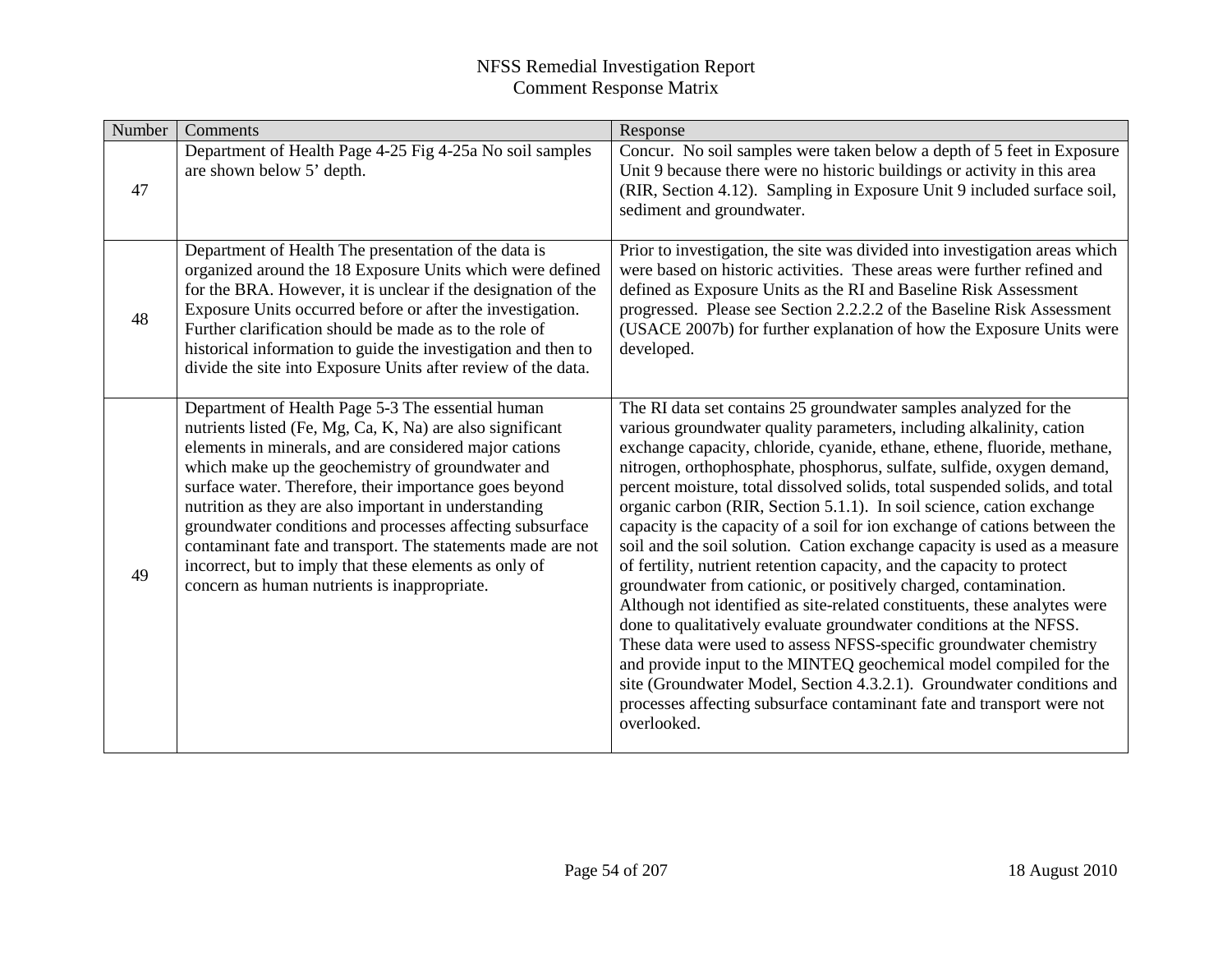| Number | Comments                                                                                                                                                                                                                                                                                                                                                                                                                                                                                                                                                                                                                                                                                                                                                                                                                                                                                                                                          | Response                                                                                                                                                                                                                                                                                                                                                                                                                                                                                                                                                                                                                                                                                                                                                                                                                                                                                                                                                                                                                                                                                                                                                                                                                                                                 |
|--------|---------------------------------------------------------------------------------------------------------------------------------------------------------------------------------------------------------------------------------------------------------------------------------------------------------------------------------------------------------------------------------------------------------------------------------------------------------------------------------------------------------------------------------------------------------------------------------------------------------------------------------------------------------------------------------------------------------------------------------------------------------------------------------------------------------------------------------------------------------------------------------------------------------------------------------------------------|--------------------------------------------------------------------------------------------------------------------------------------------------------------------------------------------------------------------------------------------------------------------------------------------------------------------------------------------------------------------------------------------------------------------------------------------------------------------------------------------------------------------------------------------------------------------------------------------------------------------------------------------------------------------------------------------------------------------------------------------------------------------------------------------------------------------------------------------------------------------------------------------------------------------------------------------------------------------------------------------------------------------------------------------------------------------------------------------------------------------------------------------------------------------------------------------------------------------------------------------------------------------------|
| 50     | Department of Health Page 5-4 The discussion regarding<br>contaminated groundwater and plumes is reasonable. It is a<br>difficult thing to draw delineated plume maps in the shallow<br>groundwater as the site contains many complicating factors.<br>For example, the presence of buried pipelines or<br>infrastructure, vertical fractures in the upper clay till,<br>unknown distribution of surface releases, groundwater-<br>surface water interaction at ditches, non-uniform sand lens<br>distribution may all affect the flow of groundwater and<br>hence the migration of contaminants leading to a<br>complicated distribution. The site hydrogeologic conceptual<br>model should reflect the complex and difficult to monitor<br>conditions. The plume maps that are shown only place lines<br>around the locations where contamination was discovered,<br>and it should be recognized that this may be incomplete and<br>simplistic. | The extent of groundwater plumes was estimated from point<br>measurements of constituent concentrations in groundwater and in<br>pipeline water. The Corps concurs that the approach used for plume<br>map delineation was simplistic and conservative: groundwater between<br>and adjacent to observed contamination was assumed to be part of a<br>continuous plume (RIR, Section 5.1.2). This approach likely<br>overestimated the plume extent and continuity, but presents the most<br>reasonable definition of plumes given the data available. This method<br>for groundwater plume delineation was considered appropriate since it<br>conservatively estimates, or overestimates, the actual extent of<br>groundwater contamination. This conservatism was used to account for<br>uncertainty associated with the distribution of data points and to ensure<br>that risks are not underestimated. The inherent complexities of the<br>subsurface system listed in the comment are acknowledged, and<br>balanced against the conservative approach that was used to complete<br>the modeling analysis. Information regarding contaminant transport via<br>groundwater is available in the NFSS Groundwater Flow and<br>Contaminant Transport Model (Section 4.0). |
| 51     | Department of Health Page 5-5 The uncertainty around the<br>location of the radium storage vault suggests that a grid<br>based soil sampling plan would have been more appropriate<br>to determine if contamination is present from this historical<br>activity.                                                                                                                                                                                                                                                                                                                                                                                                                                                                                                                                                                                                                                                                                  | Based on readings from the gamma walkover survey (which was used to<br>detect ground-level radium), numerous surface and subsurface soil<br>samples were taken in the area believed to have been the location of the<br>former radium storage vault (note: the exact location has not been<br>identified) (RIR, Section 5.2).                                                                                                                                                                                                                                                                                                                                                                                                                                                                                                                                                                                                                                                                                                                                                                                                                                                                                                                                            |
| 52     | Department of Health Page 5-6 The presence of volatile<br>organic compounds, metals and radionuclides at depths in<br>soil greater than 10 feet invites explanation. If radionuclides<br>had the sorption coefficient assigned by the modeling [HGL<br>2007, Science Applications International Corporation<br>(SAIC) 2007a] and actually migrated downward from the<br>surface over a period of only 60 years, this would exceed<br>expected travel times. This comment also applies to the<br>presence of cesium-137 found in groundwater in Exposure<br>Unit 1.                                                                                                                                                                                                                                                                                                                                                                                | Subsurface soil contamination is most likely attributed to historical land<br>disturbances. Throughout its operational lifetime, large areas of soil at<br>the NFSS have been disturbed for TNT plant construction, road<br>construction, the installation of underground pipelines, construction of<br>the IWCS, drainage ditch maintenance, etc. The widespread use of<br>treatment ponds for the residue transfer process also may have resulted<br>in subsurface contamination (RIR, Section 1.5.3.2).                                                                                                                                                                                                                                                                                                                                                                                                                                                                                                                                                                                                                                                                                                                                                               |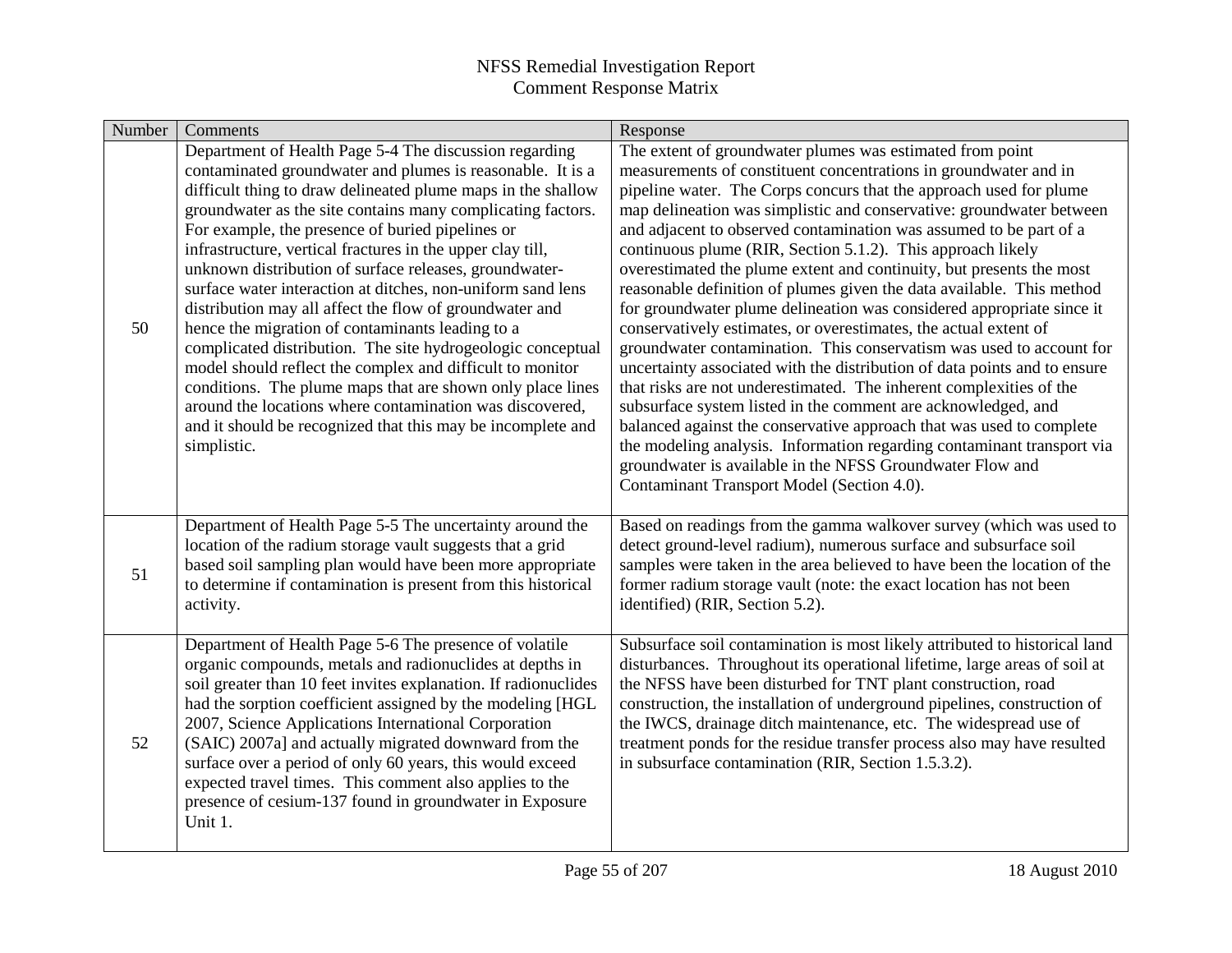| Number | Comments                                                                                                  | Response                                                                                                                                      |
|--------|-----------------------------------------------------------------------------------------------------------|-----------------------------------------------------------------------------------------------------------------------------------------------|
|        | Department of Health Fig 5-1 to 5-4 The inferred uranium                                                  | Figures 5-1 through 5-4 of the RIR show several discrete areas of                                                                             |
|        | plumes shown in these figures indicate that the presence of                                               | dissolved uranium contamination in the upper water-bearing zone.                                                                              |
|        | uranium in shallow groundwater is widespread across the                                                   | a. Although groundwater contamination exists in discrete areas, the                                                                           |
|        | NFSS (with exception of northeast portion.                                                                | available data was interpreted using the most conservative approach,                                                                          |
|        | a. The plumes are not fully delineated and could be much                                                  | delineating continuous plumes where isolated groundwater impacts may                                                                          |
|        | larger than shown.                                                                                        | exist.                                                                                                                                        |
|        | b. Elevated uranium occurs in shallow groundwater near the                                                | b. Based upon RI findings, additional groundwater investigation was                                                                           |
|        | boundaries of the NFSS indicating either potential offsite                                                | conducted at three locations during the fall of 2009 to better delineate                                                                      |
|        | (northwest) or onsite (from south or east) migration.                                                     | potential off-site contaminant migration (RIR Addendum, Section 3).                                                                           |
|        | c. There is a clear presence of uranium in groundwater along<br>the west and north boundaries of the IWCS | These areas include the area northwest of the NFSS property where the<br>uranium plume appears to cross the site boundary onto the Town of    |
|        | d. The interpreted elevated uranium along buried pipelines                                                | Lewiston property (former LOOW wastewater treatment plant). Off-site                                                                          |
|        | southeast of the IWCS is likely correct, indicating the                                                   | testing in this area is needed to define the extent of the uranium plume.                                                                     |
|        | importance of buried utilities as potential groundwater                                                   | The second area of interest concerns the potential for an interconnection                                                                     |
|        | pathways.                                                                                                 | between groundwater to the west of the IWCS and surface water in the                                                                          |
| 53     |                                                                                                           | West Drainage Ditch on the National Grid property. The third area is                                                                          |
|        |                                                                                                           | along the northern boundary of Exposure Unit 4.                                                                                               |
|        |                                                                                                           | c. The presence of uranium in groundwater along the west and northwest                                                                        |
|        |                                                                                                           | side of the IWCS will be further investigated and the results will be                                                                         |
|        |                                                                                                           | presented in the RIR Addendum (Section 4.0).                                                                                                  |
|        |                                                                                                           | d. Since the RIR was released, new information regarding the shape and                                                                        |
|        |                                                                                                           | extent of the groundwater plume southeast of the IWCS has been                                                                                |
|        |                                                                                                           | reviewed and this information suggests that the configuration of this                                                                         |
|        |                                                                                                           | plume may be overly conservative. The RIR Addendum (Section 4.0)                                                                              |
|        |                                                                                                           | will include a revised uranium groundwater plume map for this area that                                                                       |
|        |                                                                                                           | will correct the concentration of dissolved total uranium at the                                                                              |
|        |                                                                                                           | temporary well point (TWP833). This concentration in the center of the                                                                        |
|        |                                                                                                           | plume was misreported by the laboratory. The RIR Addendum will also<br>remove manhole data since it is not representative of groundwater; and |
|        |                                                                                                           | include more recent Environmental Surveillance Program data.                                                                                  |
|        |                                                                                                           |                                                                                                                                               |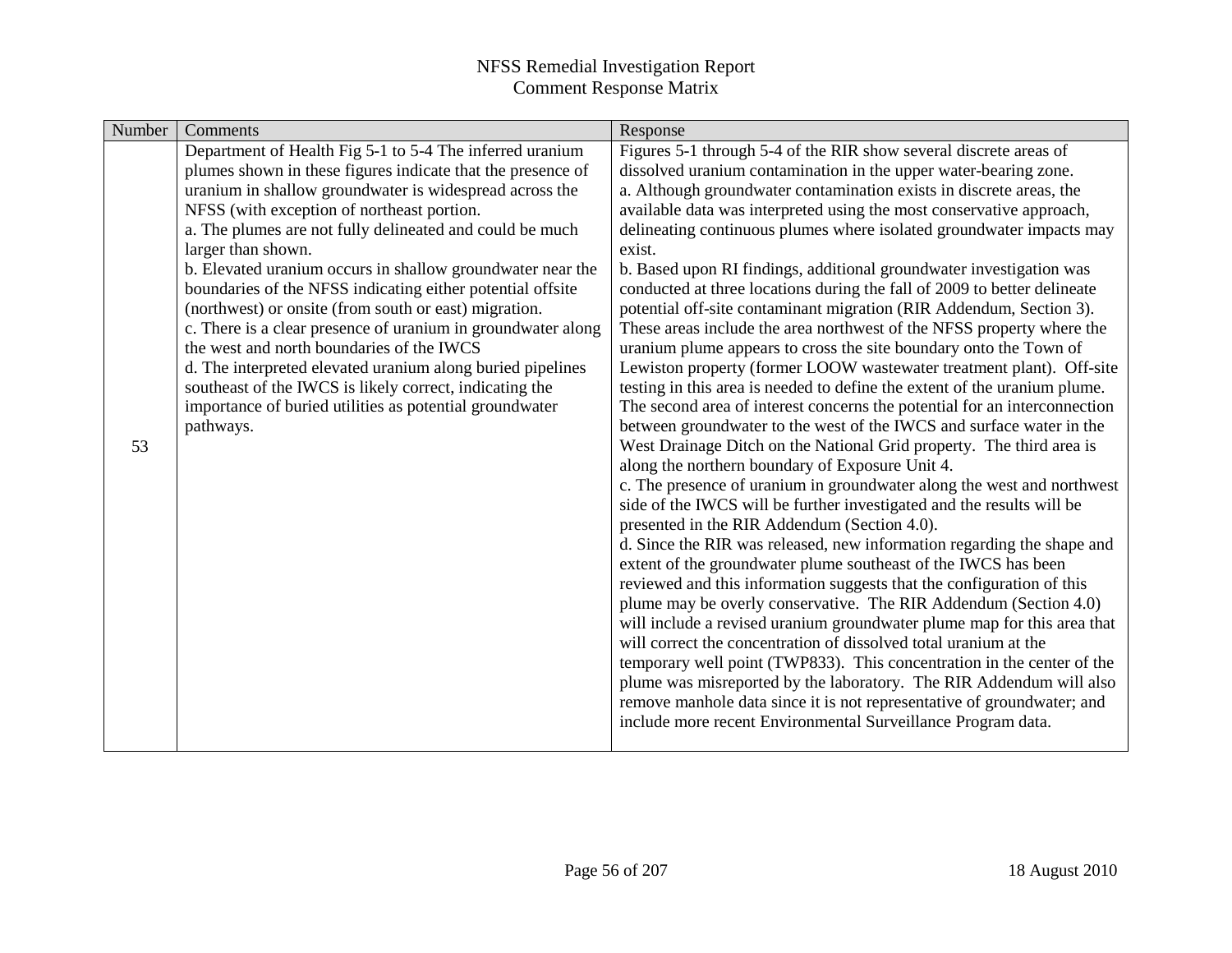| Number | Comments                                                                                                                                                                                                                                                                                                                                                                                      | Response                                                                                                                                                                                                                                                                                                                                                                                                                                                                                                                                                                                                                                                                                                                                                                                                                                                                                                                                                                                                                                                               |
|--------|-----------------------------------------------------------------------------------------------------------------------------------------------------------------------------------------------------------------------------------------------------------------------------------------------------------------------------------------------------------------------------------------------|------------------------------------------------------------------------------------------------------------------------------------------------------------------------------------------------------------------------------------------------------------------------------------------------------------------------------------------------------------------------------------------------------------------------------------------------------------------------------------------------------------------------------------------------------------------------------------------------------------------------------------------------------------------------------------------------------------------------------------------------------------------------------------------------------------------------------------------------------------------------------------------------------------------------------------------------------------------------------------------------------------------------------------------------------------------------|
| 54     | Department of Health Page 5-13 The fact that a former<br>sellite manufacturing area was present should have been<br>included in the discussion of whether sodium was a site<br>related contaminant (and not just a nutrient). Sellite is<br>sodium sulfite.                                                                                                                                   | Sediment was sampled from manhole MH29, located in Exposure Unit 2<br>southwest of the former sellite plant (RIR, Section 5.2.1.5.). Sodium in<br>manhole sediments ranged from 147 mg/kg at MH29 to 338 mg/kg at<br>MH02. Sodium in Exposure Unit 2 soil ranged between 38.3 and 2,410<br>mg/kg. These results indicate that the concentration of sodium in the<br>vicinity of the former sellite plant was not extraordinarily high. Because<br>sodium is an essential human element that is commonly found in the<br>environment and toxic only at very high doses, it is not likely to be<br>hazardous to humans and was not considered a site-related constituent.                                                                                                                                                                                                                                                                                                                                                                                                |
| 55     | Department of Health Page 5-19 The presence of slag or<br>gravel (around pipelines) and the resulting groundwater<br>infiltration that inhibited further excavation indicates the<br>importance of either natural or manmade deposits of coarse<br>grained materials as groundwater pathways which could<br>affect the migration of groundwater and contamination in a<br>non-uniform manner. | The Corps concurs that porous bedding material, such as sand or gravel,<br>would enhance the likelihood that pipelines would act as preferential<br>pathways for contaminant migration. However, during pipeline<br>construction, pipeline trenches were most often backfilled with native<br>material and no porous bedding material was observed around pipelines<br>leaving the NFSS. This is documented in the LOOW Underground<br>Utilities Remedial Investigation Report (EA Engineering, Science, and<br>Technology, Inc. [EA ES&T] 2008) available on the internet at:<br>http://www.lrb.usace.army.mil/derpfuds/loow/index.htm.<br>Furthermore, the groundwater plume maps, conservatively drawn for the<br>NFSS, assumed that pipeline contents were in direct contact with<br>groundwater, which accounts for the linear plume drawn southeast of the<br>IWCS. This conservative approach is being revisited in select areas of<br>the site where groundwater plumes will be delineated using only well<br>and well point data (RIR Addendum, Section 4.0). |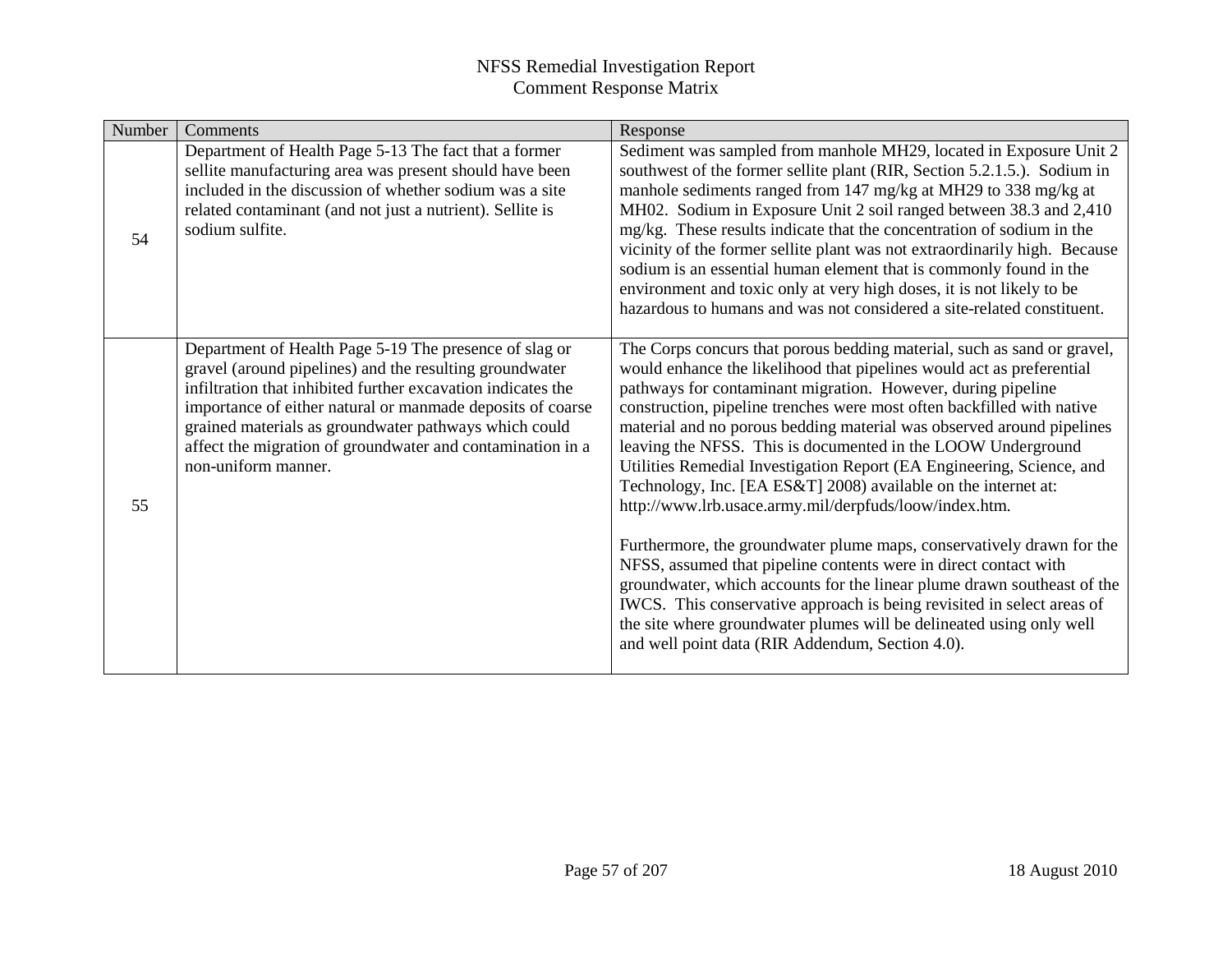| Number | Comments                                                                                                                                                                                                                                                                                                                                                                                                                                                                                                                                                                                           | Response                                                                                                                                                                                                                                                                                                                                                                                                                                                                                                                                                                                                                                                                                                                                                                                                                                                                                                                                                                                                                                                                                                        |
|--------|----------------------------------------------------------------------------------------------------------------------------------------------------------------------------------------------------------------------------------------------------------------------------------------------------------------------------------------------------------------------------------------------------------------------------------------------------------------------------------------------------------------------------------------------------------------------------------------------------|-----------------------------------------------------------------------------------------------------------------------------------------------------------------------------------------------------------------------------------------------------------------------------------------------------------------------------------------------------------------------------------------------------------------------------------------------------------------------------------------------------------------------------------------------------------------------------------------------------------------------------------------------------------------------------------------------------------------------------------------------------------------------------------------------------------------------------------------------------------------------------------------------------------------------------------------------------------------------------------------------------------------------------------------------------------------------------------------------------------------|
| 56     | Department of Health Page 5-20 The presence of enriched<br>uranium at a depth of 5.5 feet should be further investigated.<br>The implications that such material is a) present and b)<br>could have migrated or been buried to that depth is<br>significant as it represents a different class of nuclear waste<br>than typically associated with this site.                                                                                                                                                                                                                                       | The sample in question was collected from exploratory Trench 414<br>excavated in Exposure Unit 4 (RIR, Section 5.3.1.1). The sample was<br>collected from the wet ash-like material at a depth of 5.5 feet. To<br>explore the possibility of enriched uranium contamination at the NFSS, a<br>total of 147 isotopic uranium results were evaluated, all with detected<br>uranium-234 concentrations above $2 pCi/g$ . Inspection of the uranium<br>enrichment probability plot and histogram, presented in Section 5.9.4.4<br>of the RIR, shows that the remaining results can be interpreted as being<br>within the normal range for un-enriched uranium. Attempts were made<br>to tie this single result with historical activities. It was noted, however,<br>that the total activity is relatively small compared to what might be<br>expected for enriched uranium contamination and the result represents<br>only about 0.7% of the entire data set.                                                                                                                                                      |
| 57     | Department of Health Section 5.3.1.4 The figures<br>summarizing the occurrence of site-related constituents in<br>groundwater are Figures 4-18 and 4-19, not as shown.                                                                                                                                                                                                                                                                                                                                                                                                                             | Typographic error is noted, however, this revision has no substantive<br>impact on the conclusion of RIR.                                                                                                                                                                                                                                                                                                                                                                                                                                                                                                                                                                                                                                                                                                                                                                                                                                                                                                                                                                                                       |
| 58     | Department of Health Page 5-21 The presence of elevated<br>manganese or iron in groundwater does not need to be<br>justified by the presence of elevated manganese or iron in<br>soil. Reductive dissolution of iron and manganese from soil<br>is a common process that can cause elevated manganese and<br>iron in groundwater. The manganese plume is poorly<br>defined since it is defined by only two locations (Fig 5-5).<br>A more likely explanation that should be investigated is the<br>potential presence of organic matter in the subsurface soils,<br>or released organic compounds. | It is agreed that the presence of organic matter could promote reducing<br>soil conditions favoring reductive dissolution of iron and manganese<br>from soil which might be the source of manganese detected in Exposure<br>Unit 3 groundwater. It is also agreed that the manganese plume in<br>Exposure Unit 3 groundwater is poorly defined by just two locations<br>(RIR, Section 5.3.1.4). The dissolution/solubility of iron and manganese<br>increase with declining redox potential, as is normally seen in areas<br>where plumes of volatile organic compounds are undergoing reductive<br>dechlorination or the ambient groundwater is teetering on the<br>oxic/anoxic line. Redox potential is a measure of the tendency of a<br>chemical species to acquire electrons and thereby be reduced and form a<br>new chemical species. The increased solubility and presence in<br>groundwater of these two metals will trail behind the loss of nitrate<br>converting to low-solubility nitrite, which leads to lesser nitrate in the<br>groundwater (an indicator of the onset of reducing conditions). |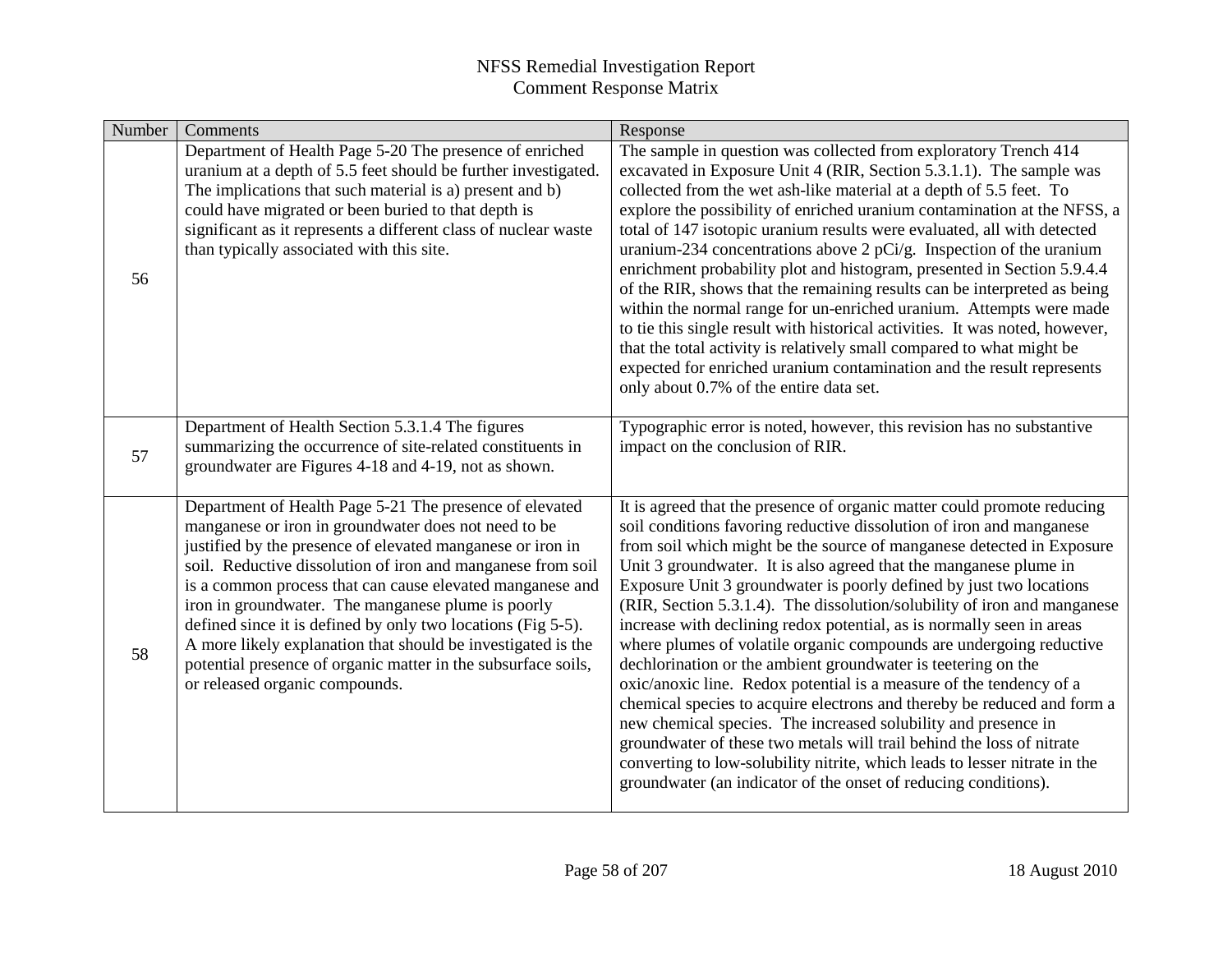| Number | Comments                                                                                                            | Response                                                                                                                                      |
|--------|---------------------------------------------------------------------------------------------------------------------|-----------------------------------------------------------------------------------------------------------------------------------------------|
|        | Department of Health Figures 5-8 to 5-12 show groundwater                                                           | Concur; the groundwater modeling addresses tetrachloroethene and                                                                              |
|        | plumes for chlorinated ethenes and vinyl chloride. The                                                              | other volatile organic compounds within Exposure Unit 4 in the                                                                                |
|        | compounds are part of the degradation chain of                                                                      | dissolved phase only. Further investigation of this contamination in both                                                                     |
|        | tetrachloroethane which occurs under reducing conditions in                                                         | the dissolved and dense non-aqueous phase liquid forms was conducted                                                                          |
|        | groundwater. The presence of methane in groundwater at                                                              | in the fall of 2009 and will be reported in the RIR Addendum (Section                                                                         |
|        | MW 415A confirms that reducing conditions exist. The                                                                | $4.3$ ).                                                                                                                                      |
|        | plume isopleths as drawn are merely interpretations as there                                                        |                                                                                                                                               |
|        | is insufficient delineation of the plume to be confident of its                                                     | Additional groundwater and soil sampling was completed in Exposure                                                                            |
|        | extent. However, of more important significance for these<br>volatile organic compound plumes is that the dissolved | Unit 4, near the vicinity of monitoring well MW415A, to better define<br>the extent of the dense non-aqueous phase liquid source and          |
|        | concentrations are at a level indicating the potential presence                                                     | degradation-product plumes. The results of this investigation will be                                                                         |
|        | of a tetrachloroethene (PCE) fluid in the subsurface.                                                               | presented in the RIR Addendum (Section 4.3). There are no plans for                                                                           |
|        | Tetrachloroethane, a chlorinated solvent, behaves as a dense                                                        | lower water bearing zone wells for this area, as it is believed that the                                                                      |
|        | non-aqueous phase liquid in groundwater and the observed                                                            | Glacio-Lacustrine clay layer is acting to restrict contaminate movement,                                                                      |
|        | concentration of 103.3 mg/L is approaching 50 % of the                                                              | both dissolved and dense non-aqueous phase liquid.                                                                                            |
|        | solubility of PCE in water. The likely presence of a dense                                                          |                                                                                                                                               |
|        | non-aqueous phase liquid L source and dissolved plume                                                               | The RIR identified tetrachloroethene, trichloroethene, cis-1,2-                                                                               |
| 59     | should be further investigated in both the upper water-                                                             | dichloroethene, trans-1,2-dichloroethene, and vinyl chloride                                                                                  |
|        | bearing zone and, because it is a dense non-aqueous phase                                                           | groundwater plumes in Exposure Unit 4 at a depth of approximately 10                                                                          |
|        | liquid, the lower water-bearing zone as well. Contrary to the                                                       | to 15 ft bgs where tetrachloroethene and trichloroethene (dense non-                                                                          |
|        | fate and transport modeling discussed in section 7.3.4, the                                                         | aqueous phase liquids) sources may exist (RIR, Section 5.3.1.4).                                                                              |
|        | modeling only addresses dissolved phases and does not                                                               | Groundwater modeling results indicate that only minor dispersion of this                                                                      |
|        | account for dense non-aqueous phase liquid transport.                                                               | volatile organic compound plume occurs due to low soil permeability                                                                           |
|        |                                                                                                                     | (Groundwater Model, Section 4.5). As biodegradation occurs,                                                                                   |
|        |                                                                                                                     | tetrachloroethene and trichloroethene concentrations gradually decline,                                                                       |
|        |                                                                                                                     | while degradation products (cis-1,2-dichloroethene and vinyl chloride)<br>increase slightly in the first 50 years (Groundwater Model, Section |
|        |                                                                                                                     | 4.4.3). Tetrachloroethene, trichloroethene, cis-1,2-dichloroethene, and                                                                       |
|        |                                                                                                                     | vinyl chloride are all expected to degrade to levels less than the                                                                            |
|        |                                                                                                                     | screening values within 300 years in the Brown Clay Till. The modeling                                                                        |
|        |                                                                                                                     | then shows these volatile organic compounds migrating downward into                                                                           |
|        |                                                                                                                     | the Glacio-Lacustrine clay. Trichloroethene and vinyl chloride further                                                                        |
|        |                                                                                                                     | migrate to the Alluvial Sand and Gravel and Queenston Formation in the                                                                        |
|        |                                                                                                                     | first 150 years. Vinyl chloride is predicted to degrade to below screening                                                                    |
|        |                                                                                                                     | levels within 200 years.                                                                                                                      |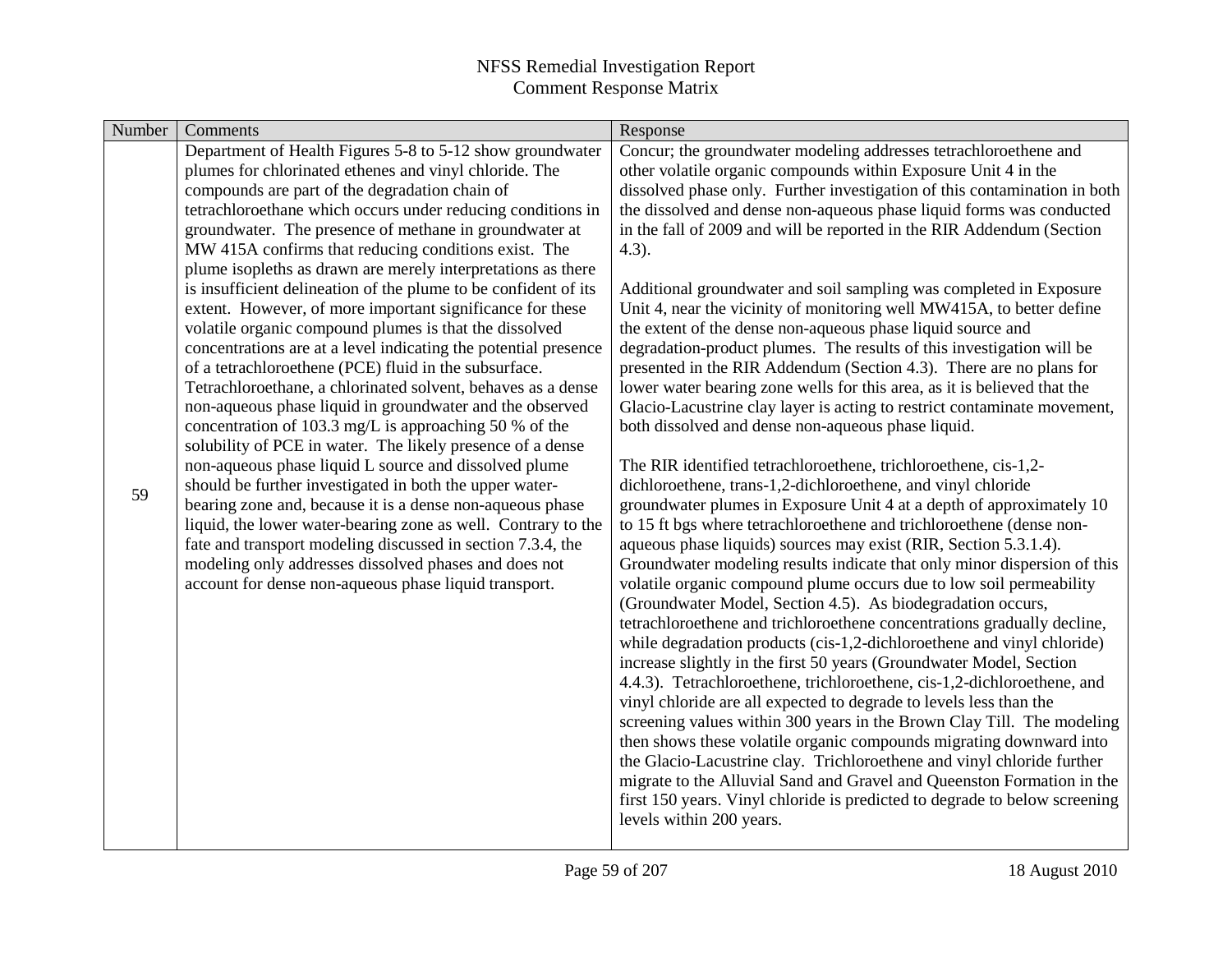| Number | Comments                                                                                                                                                                                                               | Response                                                                                                                                                                                                                                                                                                                                                              |
|--------|------------------------------------------------------------------------------------------------------------------------------------------------------------------------------------------------------------------------|-----------------------------------------------------------------------------------------------------------------------------------------------------------------------------------------------------------------------------------------------------------------------------------------------------------------------------------------------------------------------|
| 60     | Department of Health Page 5-26 The compound 1,1,2-TCE<br>is likely meant to be 1,1,2-TCA (i.e. trichloroethene).                                                                                                       | Noted, the text should read 1,1,2-trichloroethane. This typographical<br>error is acknowledged but does not substantially change our<br>understanding of contamination in Exposure Unit 4.                                                                                                                                                                            |
| 61     | Department of Health Page 5-35 Since the lone subsurface<br>soil sample exceeded background upper tolerance limits<br>(UTLs) for radiological parameters, this indicates the need<br>for further delineation at depth. | Soil boring SB314-415 was the lone subsurface soil sample collected<br>during Phase 2 sampling in Exposure Unit 8; however, additional<br>subsurface soil samples for delineation were collected during Phase 3<br>sampling activities. Analytical results for all RI samples can be found in<br>Appendix AA of the RIR.                                              |
| 62     | Department of Health Page 5-38 The detection of RDX<br>should be further investigated.                                                                                                                                 | Given that an extensive soil sampling has been conducted at the NFSS<br>and the fact that this was a low detection and the only detection of RDX<br>(aka Cyclotrimethylenetrinitramine, an explosive widely used in military<br>and industrial applications) on site, the Corps believes that no further<br>investigation for RDX is warranted(RIR, Section 5.5.1.4). |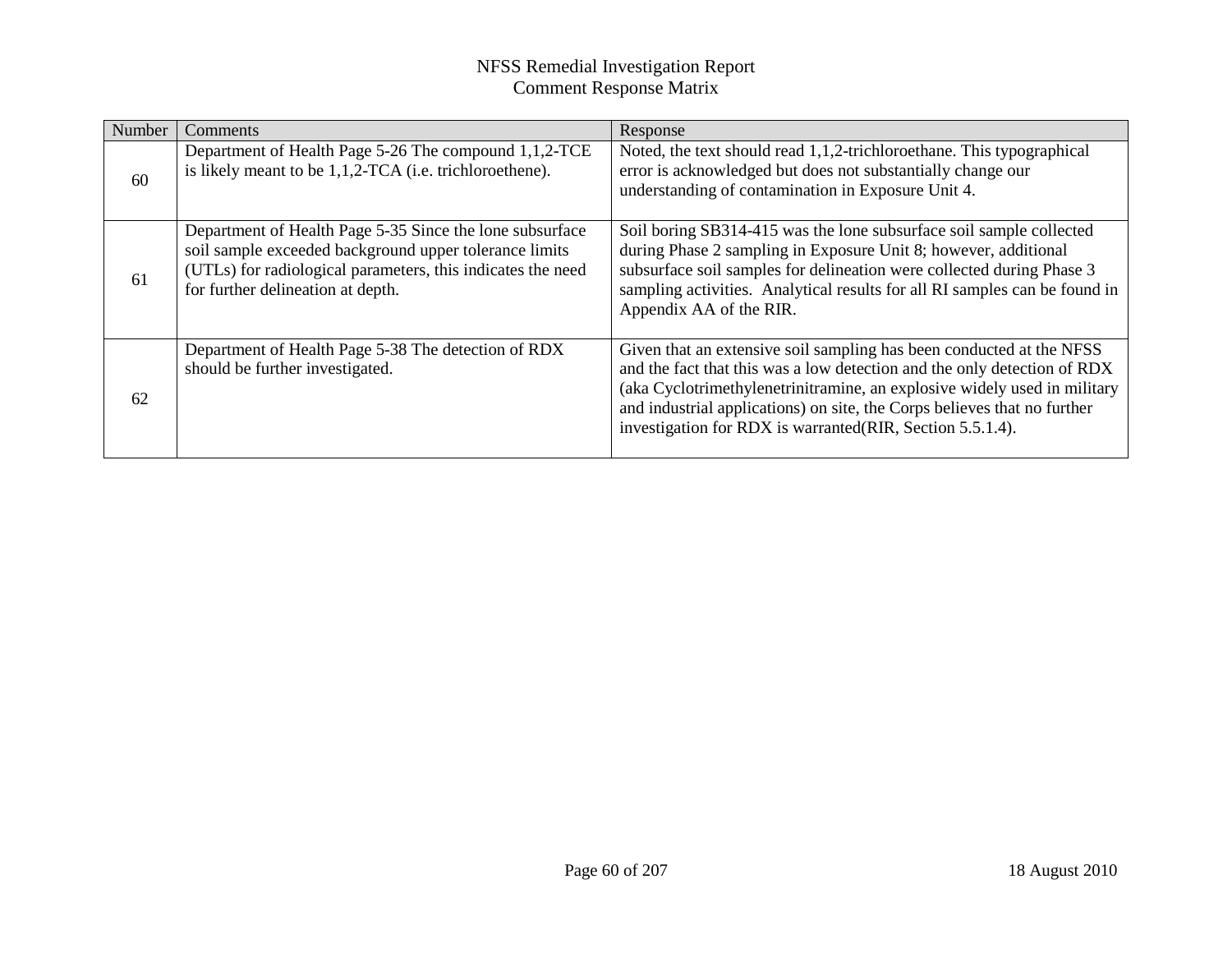| Number | Comments                                                                                                                                                                                                                                                                                                                                                                                                                                                                                                                                                                                                                                       | Response                                                                                                                                                                                                                                                                                                                                                                                                                                                                                                                                                                                                                                                                                                                                                                                                                                                                                                                                                                                                                                                                                                                                                                                                                                                                                                                                                                                                                                                                                                                                                                                                                                                                                                                 |
|--------|------------------------------------------------------------------------------------------------------------------------------------------------------------------------------------------------------------------------------------------------------------------------------------------------------------------------------------------------------------------------------------------------------------------------------------------------------------------------------------------------------------------------------------------------------------------------------------------------------------------------------------------------|--------------------------------------------------------------------------------------------------------------------------------------------------------------------------------------------------------------------------------------------------------------------------------------------------------------------------------------------------------------------------------------------------------------------------------------------------------------------------------------------------------------------------------------------------------------------------------------------------------------------------------------------------------------------------------------------------------------------------------------------------------------------------------------------------------------------------------------------------------------------------------------------------------------------------------------------------------------------------------------------------------------------------------------------------------------------------------------------------------------------------------------------------------------------------------------------------------------------------------------------------------------------------------------------------------------------------------------------------------------------------------------------------------------------------------------------------------------------------------------------------------------------------------------------------------------------------------------------------------------------------------------------------------------------------------------------------------------------------|
| 63     | Department of Health Page 5-49 The significance of cesium-<br>137 in groundwater appears to have been minimized since it<br>was observed in wells below the derived maximum<br>contaminant level (MCL). However, what is not addressed is<br>that cesium-137, a radiogenic isotope often associated with<br>atmospheric fallout or nuclear fission and the KAPL waste<br>was found in groundwater. If the cesium-137 came from<br>atmospheric fallout (perhaps Chernobyl in 1986?) and<br>recharged to groundwater, then it usefulness as a tracer may<br>be important. Otherwise the presence of fission products at<br>NFSS must be assumed. | Cesium-137 is a fission product with global distribution due to fallout<br>from atmospheric testing of nuclear weapons; however, the<br>concentrations of cesium-137 found at NFSS are higher than regional<br>background and greater at depth than in surface soil (RIR, Section<br>5.6.1). Thus, the concentrations and locations of cesium-137 at the<br>NFSS are not consistent with what would be expected from atmospheric<br>fallout. Therefore, the KAPL waste is assumed to be the source of the<br>cesium-137 contamination; however, the widespread nature of the<br>contamination is being investigated. Although historic documents<br>provide some information about where fission product contaminated<br>materials were stored on-site, it is not known with certainty if the<br>materials remained solely in those identified locations. Although the<br>exact source(s) of cesium-137 are not clear, potential risks due to<br>exposure to cesium-137 were quantified by the Baseline Risk<br>Assessment. Cesium-137 was identified as a radionuclide of concern in<br>several Exposure Units and will be further assessed during the FS.<br>All the significant cesium-137 detections in groundwater were from<br>unfiltered samples, whereas only one filtered groundwater sample, GW<br>103-746-000909, showed cesium-137 in a detectable amount of 2.61<br>pCi/L (a corresponding unfiltered value of 2.07 pCi/L was flagged as<br>unusable). Unfiltered groundwater samples collected during the RI<br>generally had high turbidity, or suspended solids. The cesium detected<br>in unfiltered samples may not be dissolved, but suspended, making it<br>less of a concern for offsite migration. |
| 64     | Department of Health Page 5-50 Actually, higher dissolved<br>oxygen in MH09 would be more conducive to greater<br>solubility and mobility of uranium, contrary to what is stated<br>in the text. The statement in the text should be clarified.                                                                                                                                                                                                                                                                                                                                                                                                | A statement on page 5-50 reads: "The water in manhole MH09 had<br>higher conductivity, DO and pH than the other manholes in this area<br>(RIR, Section 5.6.15). These differences in water chemistry may be<br>suppressing the solubility of uranium compounds in MH09." This<br>statement may be incorrect but does not substantially change our<br>understanding of contamination in manhole water in the vicinity of the<br>IWCS.                                                                                                                                                                                                                                                                                                                                                                                                                                                                                                                                                                                                                                                                                                                                                                                                                                                                                                                                                                                                                                                                                                                                                                                                                                                                                     |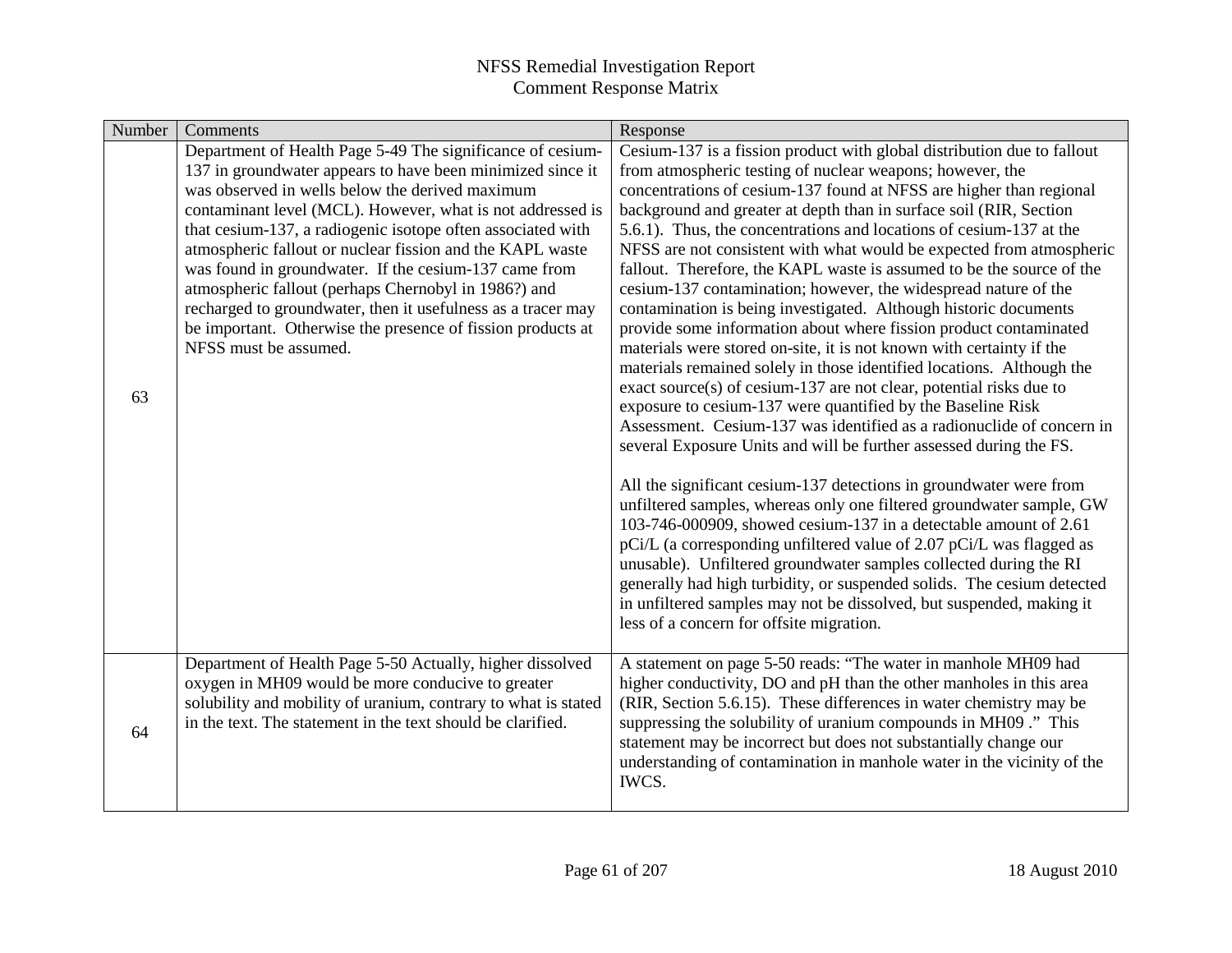| Number | Comments                                                                                                                                                                                                                                                                           | Response                                                                                                                                                                                                                                                                                                                                                                                                                                                                                                                                                                                                                                                                                                                                                                                                                                                                                                                                                                                                                                                                                                                                                                                                                                                                           |
|--------|------------------------------------------------------------------------------------------------------------------------------------------------------------------------------------------------------------------------------------------------------------------------------------|------------------------------------------------------------------------------------------------------------------------------------------------------------------------------------------------------------------------------------------------------------------------------------------------------------------------------------------------------------------------------------------------------------------------------------------------------------------------------------------------------------------------------------------------------------------------------------------------------------------------------------------------------------------------------------------------------------------------------------------------------------------------------------------------------------------------------------------------------------------------------------------------------------------------------------------------------------------------------------------------------------------------------------------------------------------------------------------------------------------------------------------------------------------------------------------------------------------------------------------------------------------------------------|
| 65     | Department of Health Page 5-52 It is noted that there is a<br>lack of soil samples collected to evaluate the high gamma<br>areas noted. This should be investigated further.                                                                                                       | Soil samples collected during Phase 3 were selected based on elevated<br>readings detected during the gamma walkover since there appears to be a<br>correlation between some of the elevated gamma readings and the<br>detection of radionuclides in soil (RIR, Section 5.6.1). Small areas of<br>high gamma walkover readings were observed in the vicinity of the<br>former organic burial area and along the O Street South Ditch west of<br>the Central Ditch in Exposure Unit 7. Several soil samples collected in<br>these areas exhibited elevated levels of radium-226 and thorium-230.<br>However, no soil samples appear to have been taken near elevated<br>gamma readings identified northwest of the IWCS, along the east side of<br>the IWCS and in the southeast corner of Exposure Unit 10. The highest<br>gamma walkover readings within Exposure Unit 11 were directly<br>northwest of former Building 403 and the Hittman Building. The RIR<br>Addendum will include additional investigation of soil and groundwater<br>northwest of the IWCS, however, no additional investigation is planned<br>for east side of the IWCS or near the Hittman building. Results of the<br>additional investigation will be included in the RIR Addendum (Section<br>$3.4$ ). |
| 66     | Department of Health Page 5-53 Exposure Unit 12 may be<br>wooded now, but photographs from the 1940's suggest that<br>most land in this area had been cleared. Can it be confirmed<br>that this area remained wooded and had no activity for the<br>duration of the past 65 years? | Based on a historical document and photo review, no significant historic<br>operations are known to have taken place in Exposure Unit 12. It cannot<br>be confirmed that this area has remained wooded throughout the past 65<br>years; however, prior to 1942, all or some of the site was used for<br>agricultural production which also would have required tree clearing.                                                                                                                                                                                                                                                                                                                                                                                                                                                                                                                                                                                                                                                                                                                                                                                                                                                                                                      |
| 67     | Department of Health Page 5-61 The presence of plutonium-<br>239 in the floor of Building 401 is significant as it confirms<br>the presence of Knolls Atomic Power Laboratories (KAPL)<br>waste and fission products at NFSS.                                                      | Concur. Building 401 was identified in the RIR as an area where Knolls<br>Atomic Power Laboratories (KAPL) wastes were stored (RIR, Section<br>5.7, USACE 2007a).                                                                                                                                                                                                                                                                                                                                                                                                                                                                                                                                                                                                                                                                                                                                                                                                                                                                                                                                                                                                                                                                                                                  |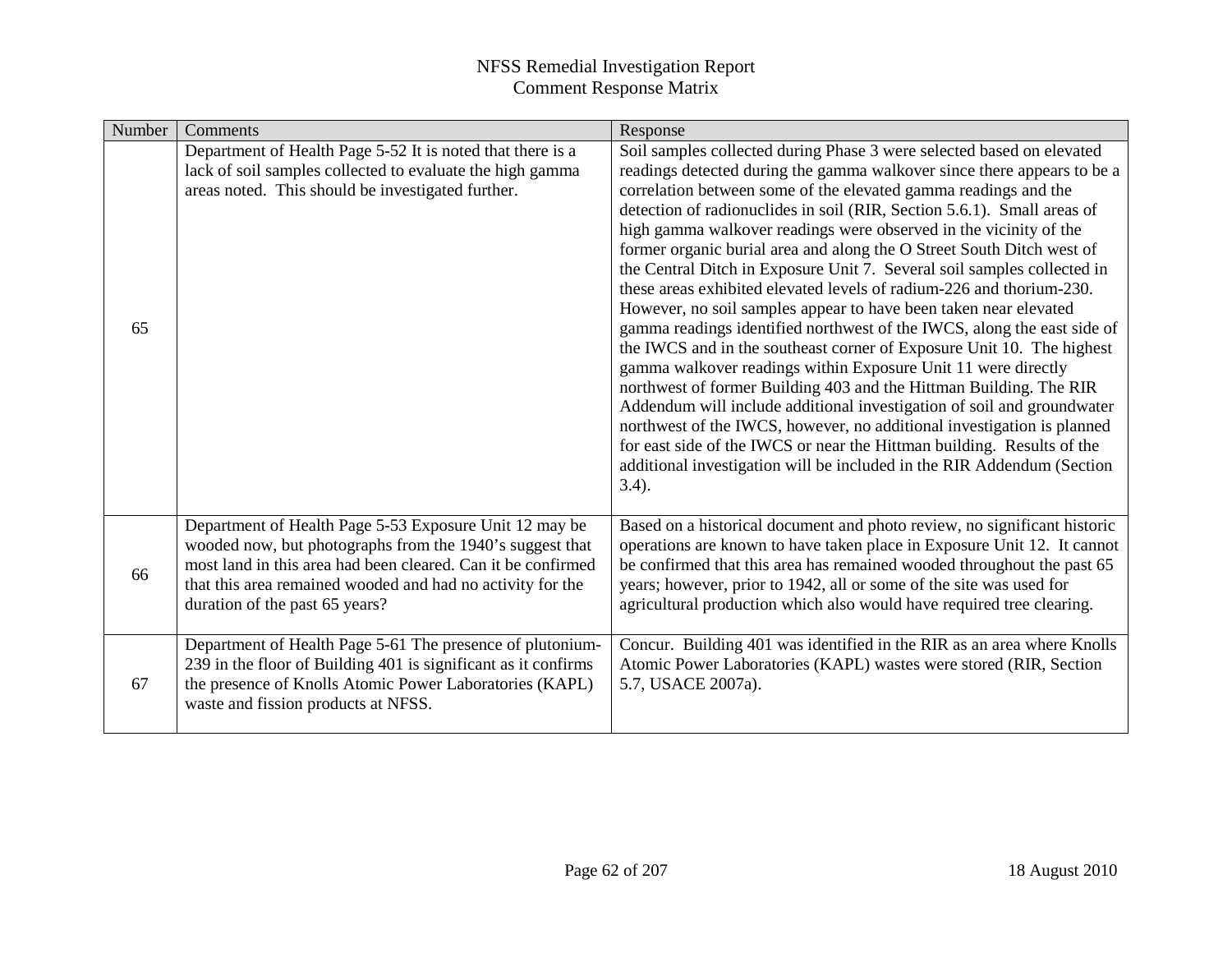| Number | Comments                                                    | Response                                                                    |
|--------|-------------------------------------------------------------|-----------------------------------------------------------------------------|
|        | Department of Health Page 5-63 The presence of              | The conclusion of the site-wide evaluation of transuranic and fission       |
|        | americium-241 in West Drainage Ditch surface water is       | product data is that americium-241 is not a radionuclide of concern at      |
|        | significant. It appears that americium-241 should have been | the NFSS (RIR, Section 5.9.4.1). This conclusion was based on the low       |
|        | part of the analytical program for surface water at NFSS.   | frequency of detection, as well as low detected concentrations.             |
|        |                                                             | Americium-241 was detected in 9 out of 768 soil and sediment samples        |
|        |                                                             | with minimum and maximum detected values of 0.0301 pCi/g and                |
|        |                                                             | $0.636$ pCi/g, respectively. Americium-241 is typically quite insoluble     |
|        |                                                             | and adheres very strongly to soil and sediment; therefore, it would be      |
| 68     |                                                             | most expected to be found in this environmental media. The                  |
|        |                                                             | concentration of dissolved americium-241 in surface water sample            |
|        |                                                             | SW920-2122 was 16. 9pCi/L. However, the uncertainty associated with         |
|        |                                                             | this result, as reported by the laboratory, was nearly as high, 15.2 pCi/L, |
|        |                                                             | and confidence in this result and the significance of this finding are low. |
|        |                                                             | Americium-241 was analyzed for in a total of 48 surface water samples       |
|        |                                                             | collected from ditches and from within pipelines across the site.           |
|        |                                                             | Americium-241 was not detected in any other surface water samples.          |
|        |                                                             |                                                                             |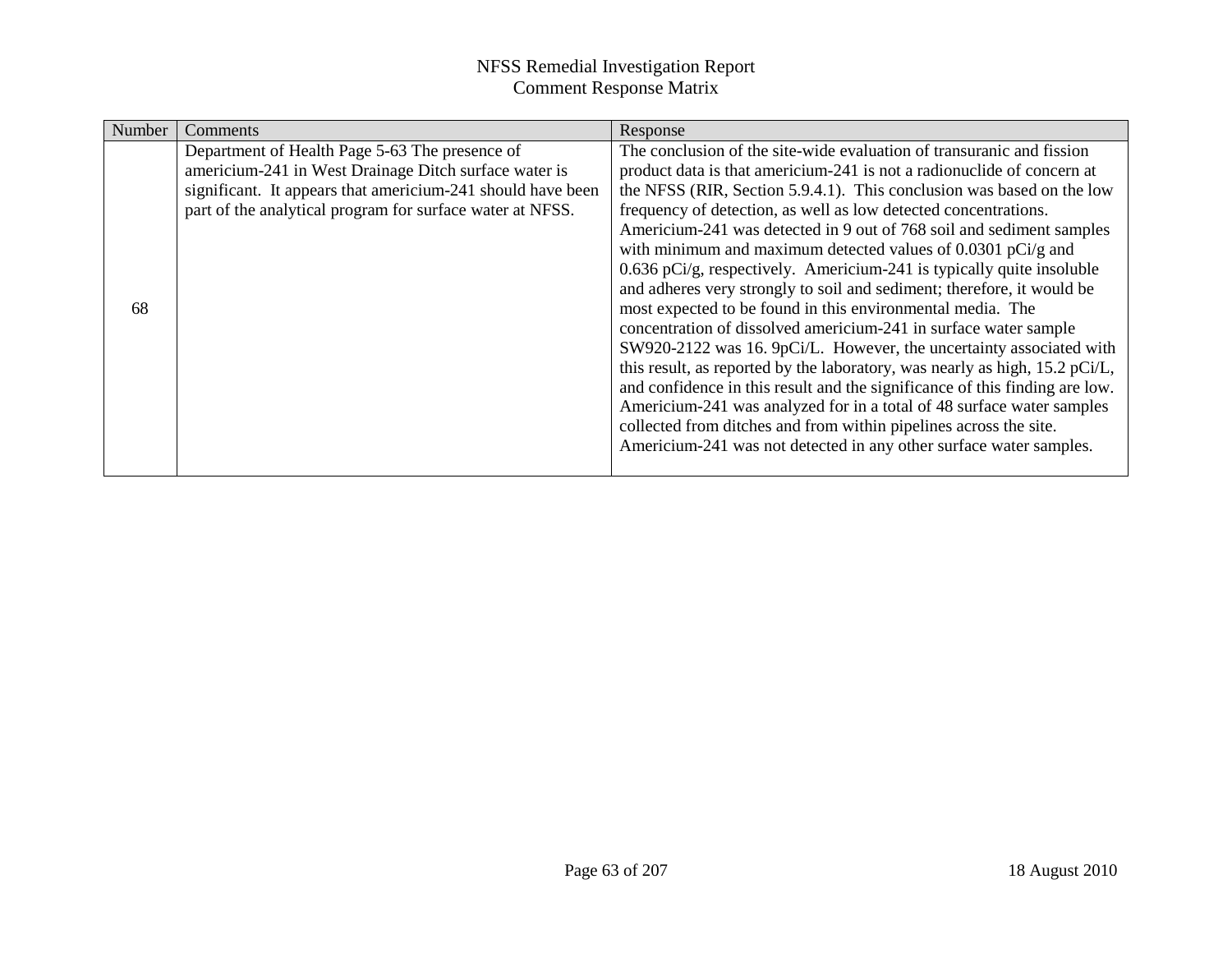| Department of Health Page 5-64 It appears to be a<br>reasonable conclusion that historical operations on NFSS<br>Unit 9 environmental media is likely the result of historical operations.<br>property have caused the impact by metals and radionuclides<br>on the National Grid property (formerly referred to as the<br>contaminated surface soil and erosion from the R-10 pile formerly<br>Niagara Mohawk property).<br>located in Exposure Unit 10, could have been a potential historical<br>source of constituents detected in sediment and surface water in the<br>West Drainage Ditch in Exposure Unit 9.                                                                                                                                                                                                                                                                                                                                                                                                                                                                                                 | Number | Comments | Response                                                                                                                                                                                                                                                                                                                                                                                                                                                         |
|---------------------------------------------------------------------------------------------------------------------------------------------------------------------------------------------------------------------------------------------------------------------------------------------------------------------------------------------------------------------------------------------------------------------------------------------------------------------------------------------------------------------------------------------------------------------------------------------------------------------------------------------------------------------------------------------------------------------------------------------------------------------------------------------------------------------------------------------------------------------------------------------------------------------------------------------------------------------------------------------------------------------------------------------------------------------------------------------------------------------|--------|----------|------------------------------------------------------------------------------------------------------------------------------------------------------------------------------------------------------------------------------------------------------------------------------------------------------------------------------------------------------------------------------------------------------------------------------------------------------------------|
| Recent Environmental Surveillance Program sampling in the West<br>replicated the elevated uranium values seen during the RI (RIR<br>Addendum, Sections 4.5 and 9.2.5, USACE 2010). Environmental<br>Surveillance Program values are ten times, or more, below RI values.<br>Historical surface water runoff and wind erosion likely contributed to<br>migration of contaminants to the west and increased turbidity in the<br>69<br>surface water samples and skewed the RI data upward; no filtered<br>samples were collected, nor were metals analyzed for comparative<br>purposes. Nearby groundwater plumes (between the IWCS and<br>plateau area during the 1960s to early 1970s, which can be seen as soil<br>part of the RIR Addendum activities. This sampling included soil and<br>groundwater samples from the National Grid property which were<br>analyzed for both chemical and radiological parameters to investigate<br>the possibility of off-site contaminant migration via groundwater. The<br>results of this investigation will be included in the RIR Addendum<br>(Sections $3.0$ and $4.0$ ). |        |          | Concur. However, the presence of site-related constituents in Exposure<br>Based on sampling conducted in Exposure Units 9 and 10, it appears that<br>Drainage Ditch on the National Grid property (Exposure Unit 9) has not<br>Exposure Unit 9) are also likely artifacts of the R-10 pile runoff into this<br>staining on aerial photos from that period (RIR Addendum, Section 5.4).<br>Additional soil and groundwater sampling was conducted in late 2009 as |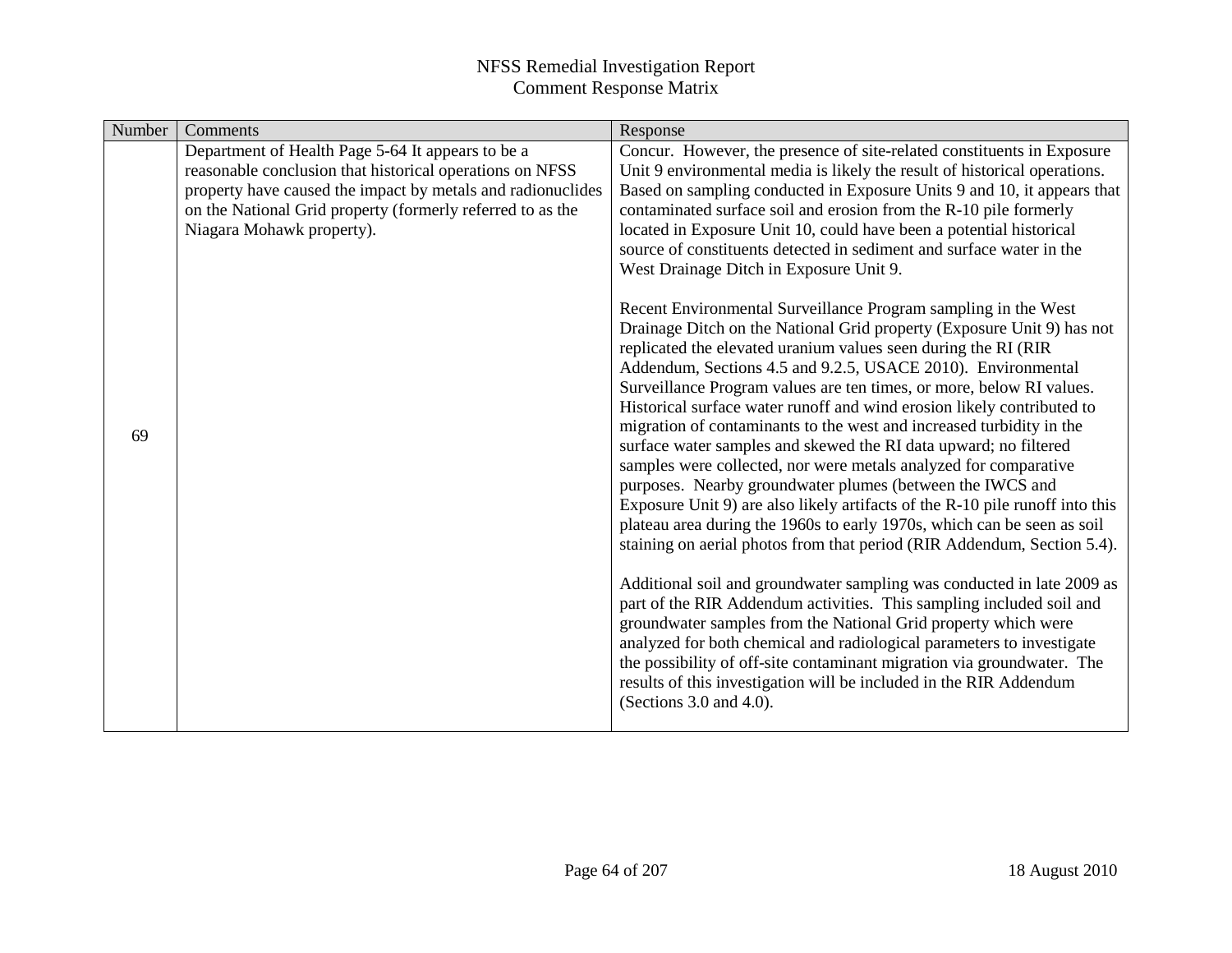| Number | Comments                                                       | Response                                                                 |
|--------|----------------------------------------------------------------|--------------------------------------------------------------------------|
|        | Department of Health Section 5.9 The evaluation of             | A systematic approach for data collection was used for the NFSS RI       |
|        | transuranic and fission product data raises several points for | beginning with a review of historical documentation to identify and      |
|        | discussion. The Corps created strip charts for amercium-       | organize existing site data. Next, three phases of intensive             |
|        | 241, cesium-137 and enriched uranium and identified            | environmental sampling and analyses were conducted starting with site-   |
|        | "outliers." It then intends go back to the sampled locations   | wide comprehensive sampling and narrowing to answer specific             |
|        | and determine the reason for the "outlier" status. This        | questions. A site-wide gamma-walkover survey was done to map the         |
|        | methodology is completely backwards. The preferred and         | presence of surficial gamma-emitting radionuclides (RIR, Section 3.5).   |
|        | more systematic approach by the Environmental Protection       | Environmental sampling of soil, surface water and sediment and a         |
|        | Agency, Nuclear Regulatory Commission (NRC) and                | background gamma walkover survey of the Lewiston-Porter school           |
|        | Department of Energy under MARSSIM is to start from the        | campus were also performed to establish a baseline representing non-     |
|        | historical record, to determine which parts of the NFSS site   | impacted areas in the local community (RIR, Section 3.0).                |
|        | are likely to be contaminated, which parts may be              | Environmental sampling was systematic and biased toward areas where      |
|        | contaminated and which parts had no contamination. Parts       | contamination was more likely to be present.                             |
|        | of the site that were likely contaminated would be             |                                                                          |
| 70     | thoroughly examined, the number of samples and the             | Americium-241 is a by-product of plutonium production activities and     |
|        | gamma survey determined to give a statistically significant    | results from the successive capture of neutrons by uranium and           |
|        | result. Areas with no contamination would be explored in a     | plutonium, so a correlation between the presence of plutonium and        |
|        | more cursory fashion. In this way, the Corps would home in     | americium-241 is plausible. As noted in this comment, americium-241      |
|        | immediately on problem areas.                                  | and plutonium would likely have been largely separated during            |
|        |                                                                | processing activities at KAPL. Also, while plutonium-239 decays to       |
|        | The absence of americium-241 does not imply the absence        | neptunium-237, it should be further noted that plutonium-241 is the      |
|        | of transuranics, such as plutonium-239. This again depends     | parent radionuclide of americium-241. That is, plutonium-241 decays      |
|        | on a review of the historical records. Since the waste from    | by emitting a beta particle with a half-life of about 14 years to become |
|        | Schenectady was due to separation of plutonium from the        | americium-241. Hence, it is reasonable to expect that plutonium could    |
|        | waste materials, one does not expect to have a correlation.    | be collocated with americium-241 at the site.                            |
|        | Americium-241 would generally follow the high-level waste      |                                                                          |
|        | and, to a lesser extent, the uranium product stream.           |                                                                          |
|        | Americium-241 decays to neptunium-237, not plutonium-          |                                                                          |
|        | 239.                                                           |                                                                          |
|        |                                                                |                                                                          |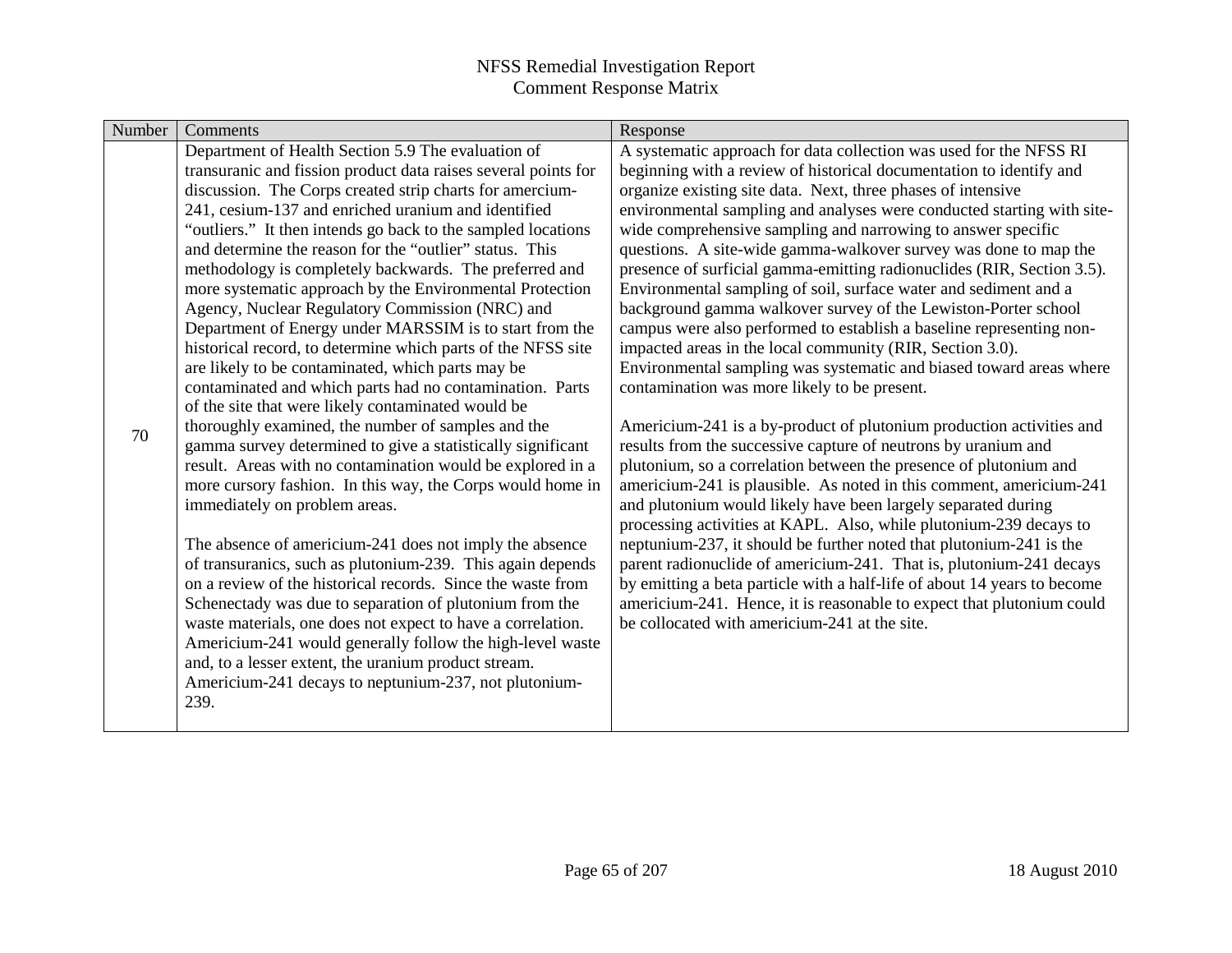| Number | Comments                                               | Response                                                                    |
|--------|--------------------------------------------------------|-----------------------------------------------------------------------------|
|        | Department of Health Page 5-74 The conclusion that the | Concur. To address the uncertainty associated with the uranium plume        |
|        | previous remediation of the West Drainage Ditch was    | west of the IWCS, three new surface water and sediment locations in the     |
|        | incomplete appears correct. Transport of contaminated  | West Drainage Ditch (Exposure Unit 9) were added to the                     |
|        | sediment should be investigated further.               | Environmental Surveillance Program in October 2008. As part of the          |
|        |                                                        | Environmental Surveillance Program, these locations will be sampled         |
|        |                                                        | biannually and the results reported in the annual Environmental             |
|        |                                                        | Surveillance Technical Memorandum. A discussion of the results up to        |
|        |                                                        | date will be included in the RIR Addendum (Sections 4.5 and 9.0).           |
| 71     |                                                        |                                                                             |
|        |                                                        | Additional investigation of the total uranium groundwater plume located     |
|        |                                                        | west of the IWCS is planned as part of the RIR Addendum (Section 4.5).      |
|        |                                                        | The objective of this investigation is to define the off-site extent of the |
|        |                                                        | total/dissolved uranium plume in groundwater west of the IWCS and           |
|        |                                                        | east of the West Drainage Ditch and to determine the potential for          |
|        |                                                        | interaction from groundwater to surface water in the West Drainage          |
|        |                                                        | Ditch.                                                                      |
|        |                                                        |                                                                             |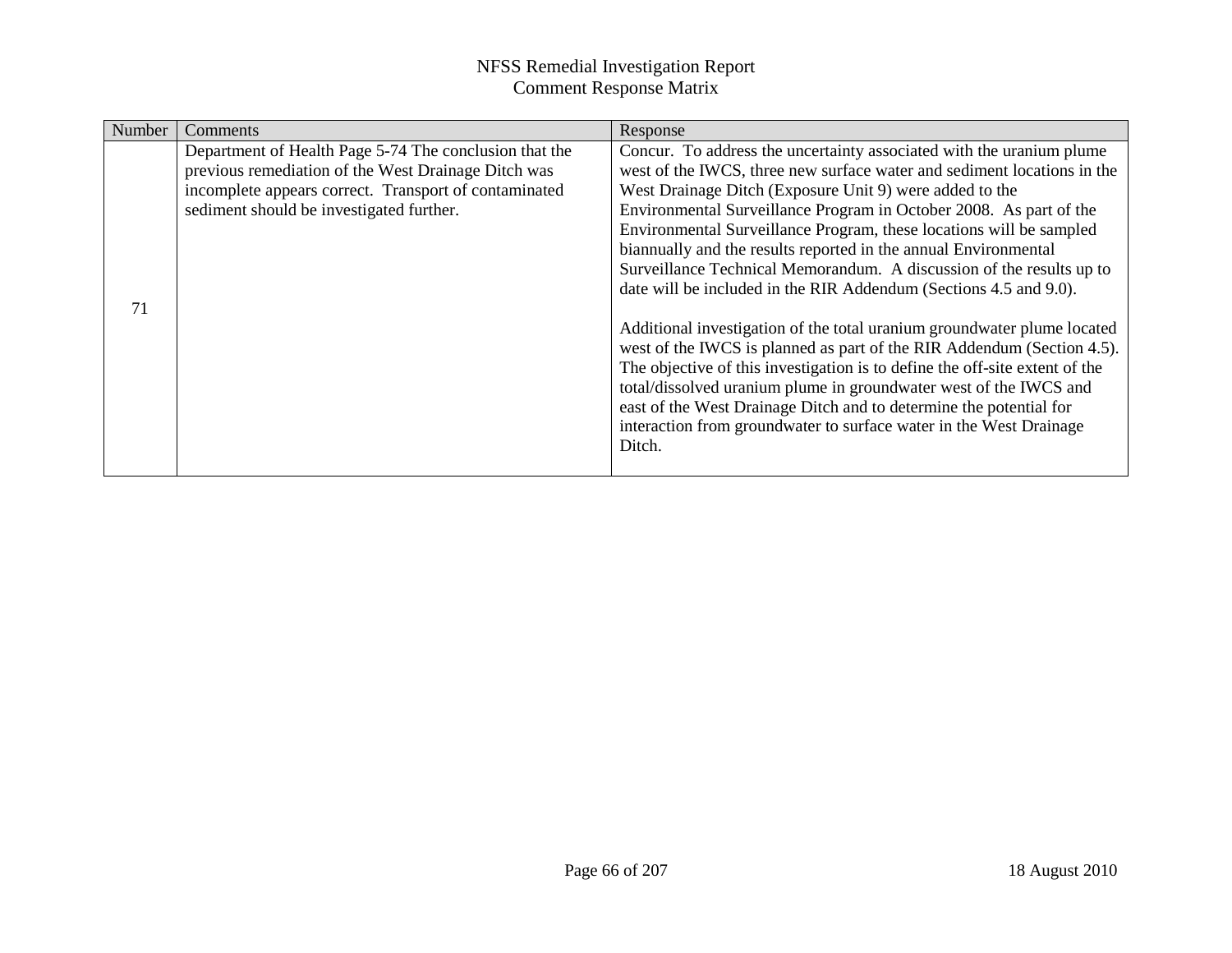| Number | Comments                                                       | Response                                                                    |
|--------|----------------------------------------------------------------|-----------------------------------------------------------------------------|
|        | Department of Health Page 5-76 The presence of                 | Several site-related dissolved metals were identified in the lower water-   |
|        | radiological and other site-related constituents in the lower  | bearing zone at concentrations less than 2 and 5 times their respective     |
|        | water-bearing zone is significant by itself and whether or not | background levels. Site-related dissolved radiological constituents         |
|        | it exceeds its upper tolerance limit (of background) is        | (thorium-228, thorium-230, and radium-228) were identified in four          |
|        | important with respect to exposure. However, the fact that it  | wells at concentrations less than 1.5 times their respective background     |
|        | is present in the lower aquifer suggests that explanations of  | levels. These metals and radionuclides are naturally-occurring              |
|        | how it got there as it is contrary to expectations based on    | substances so their presence in groundwater at the levels identified is not |
|        | information in the RI.                                         | surprising, nor is it necessarily related to site operations. In addition,  |
|        |                                                                | due to its presence and mobility, uranium is the common site indicator      |
|        |                                                                | for radiological transport of contamination in groundwater. The lower       |
| 72     |                                                                | water-bearing zone exhibited relatively high isotopic uranium values        |
|        |                                                                | (when evaluated against the overall lower water-bearing zone data set)      |
|        |                                                                | in wells BH48, A57, and OW03A, although the results generally               |
|        |                                                                | coincide with background levels and natural uranium-234 to uranium-         |
|        |                                                                | 238 ratios near or greater than a background threshold of 1.2 (i.e., ratios |
|        |                                                                | of 1.52, 1.14, and 1.37 respectively). It should be noted that these higher |
|        |                                                                | isotopic uranium values detected in the lower water-bearing zone wells      |
|        |                                                                | were from unfiltered samples, and that dissolved data are more              |
|        |                                                                | indicative of transportable constituents. Corresponding dissolved results   |
|        |                                                                | were either lower than the total fraction results or had results below      |
|        |                                                                | detectible limits.                                                          |
|        |                                                                |                                                                             |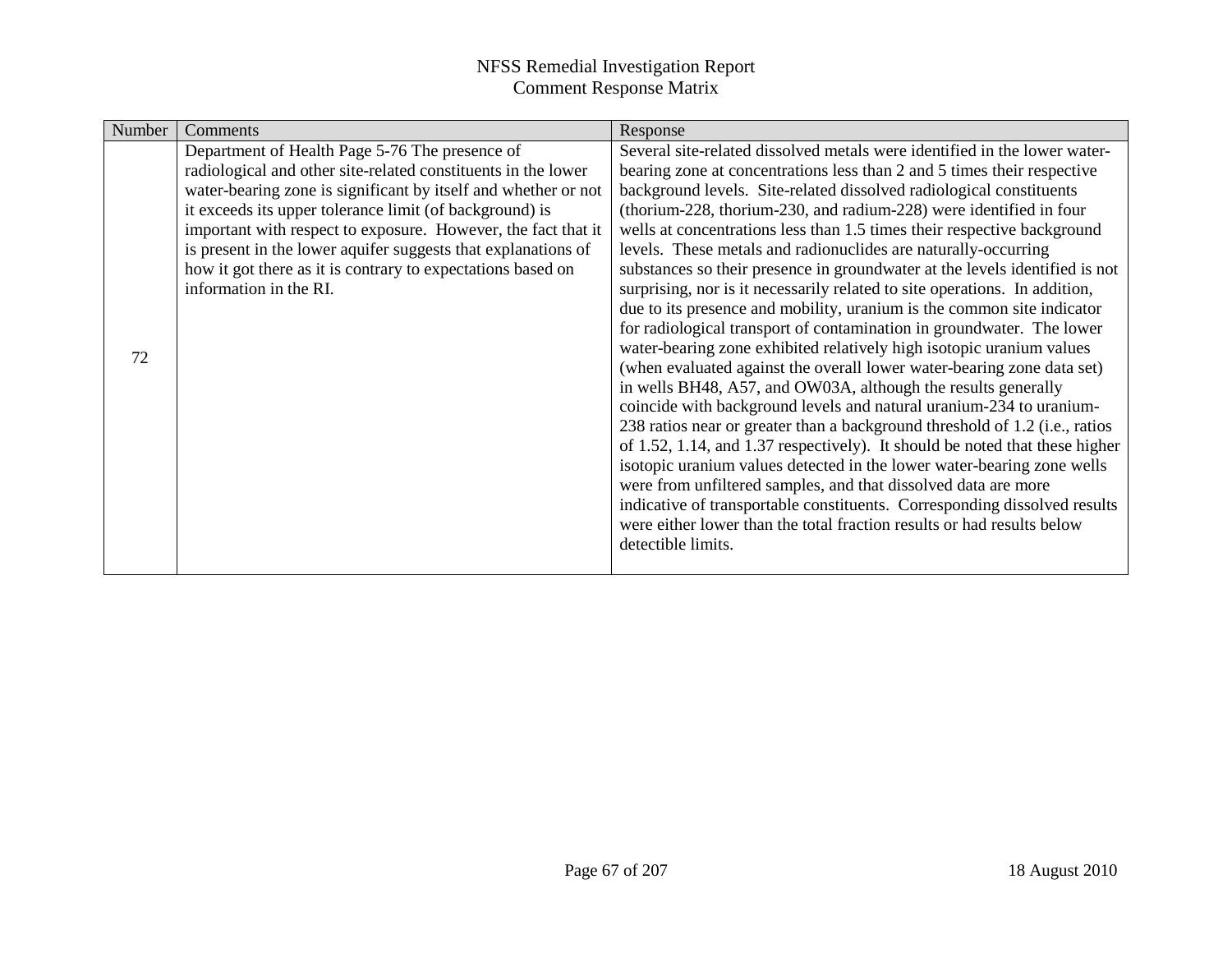| Number | Comments                                                                                                                                                                                                                                                                                                                                            | Response                                                                                                                                                                                                                                                                                                                                                                                                                                                                                                                                                                                                                                                                                                                                                                                                                                                                                                                                                                                                                                                                                                                                                                                                                                                                                                                                                                                                                                                                                                                     |
|--------|-----------------------------------------------------------------------------------------------------------------------------------------------------------------------------------------------------------------------------------------------------------------------------------------------------------------------------------------------------|------------------------------------------------------------------------------------------------------------------------------------------------------------------------------------------------------------------------------------------------------------------------------------------------------------------------------------------------------------------------------------------------------------------------------------------------------------------------------------------------------------------------------------------------------------------------------------------------------------------------------------------------------------------------------------------------------------------------------------------------------------------------------------------------------------------------------------------------------------------------------------------------------------------------------------------------------------------------------------------------------------------------------------------------------------------------------------------------------------------------------------------------------------------------------------------------------------------------------------------------------------------------------------------------------------------------------------------------------------------------------------------------------------------------------------------------------------------------------------------------------------------------------|
| 73     | Department of Health Page 5-77 Ballast by the rail road<br>tracks has a correlation with radium-226. The Corps appears<br>to believe it is due to slag. Another possibility is that the<br>contamination is due to loading and unloading of railroad<br>cars. Again, the historical record and sample locations<br>should shed light on this issue. | The Corps agrees that another possibility for radium in railroad ballast is<br>contamination due to the loading and unloading of railroad cars. The<br>review of historic records has not been definitive as to the elevated<br>radium found in surface soils and railroad beds. However, the use of<br>phosphate slag containing significant quantities of Naturally Occurring<br>Radiological Materials (NORM), including radium-226, for rail road<br>ballast and general construction aggregate is widespread across the<br>Niagara region.<br>The Department of Energy investigated areas of elevated radioactivity in<br>Niagara County and found slag with elevated radioactivity present at 62<br>locations within the county. This was determined to be a phosphate slag<br>material previously identified as cyclowollastonite. This slag material is<br>attributed to the electrochemical production of elemental phosphorus<br>using uranium-bearing raw materials which reportedly originated from<br>the former Oldbury Furnace in Niagara Falls (see the Department of<br>Energy "Results of Radiological Measurements Taken in the Niagara<br>Falls, New York, Area (NF002), November 1986").<br>A data summary for railroad ballast and building and road core samples<br>is provided in Table 4.2 of the RIR. The RIR Addendum will include a<br>comparison of these samples to surface soil background levels and risk-<br>based limits appropriate for soil exposures (RIR Addendum, Section<br>$8.0$ ). |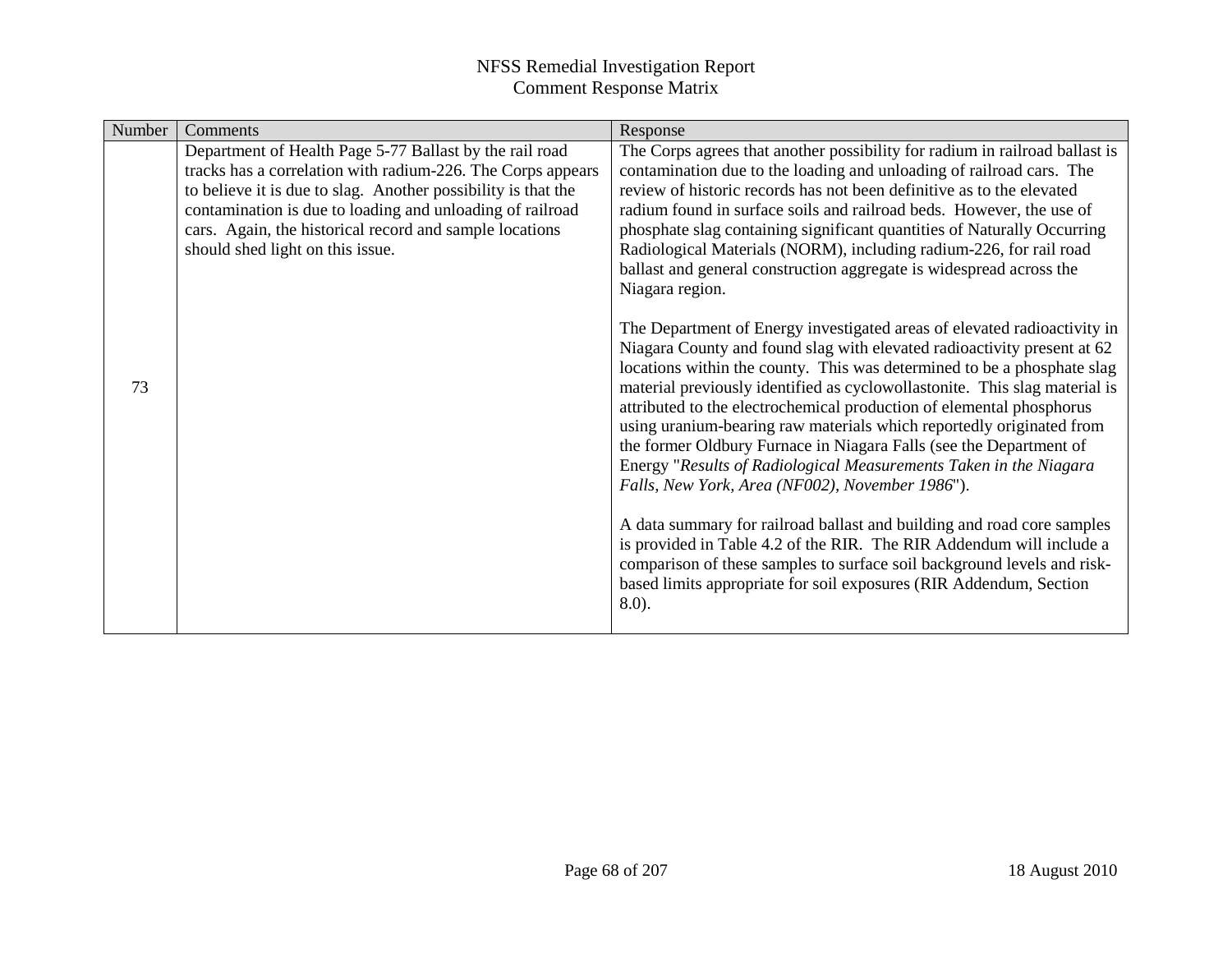| Number | Comments                                                                                                                                                                                                                                                                                                                                                                                                                                                                                                                                                                                                                                                                                                                                                                                                                                                                                                                                                                                                                                                                                                                                                                                                                             | Response                                                                                                                                                                                                                                                                                                                                                                                                                                                                                                                                                                                                                                                                                                                                                                                                                                                                                                                                                                                                                                                                                                                                                                                                                                                                             |
|--------|--------------------------------------------------------------------------------------------------------------------------------------------------------------------------------------------------------------------------------------------------------------------------------------------------------------------------------------------------------------------------------------------------------------------------------------------------------------------------------------------------------------------------------------------------------------------------------------------------------------------------------------------------------------------------------------------------------------------------------------------------------------------------------------------------------------------------------------------------------------------------------------------------------------------------------------------------------------------------------------------------------------------------------------------------------------------------------------------------------------------------------------------------------------------------------------------------------------------------------------|--------------------------------------------------------------------------------------------------------------------------------------------------------------------------------------------------------------------------------------------------------------------------------------------------------------------------------------------------------------------------------------------------------------------------------------------------------------------------------------------------------------------------------------------------------------------------------------------------------------------------------------------------------------------------------------------------------------------------------------------------------------------------------------------------------------------------------------------------------------------------------------------------------------------------------------------------------------------------------------------------------------------------------------------------------------------------------------------------------------------------------------------------------------------------------------------------------------------------------------------------------------------------------------|
| 74     | Department of Health The half-lives presented in Tables 6-1<br>to 6-3 are not site-specific rates of degradation. Many<br>organic compounds degrade in the environment, however,<br>most processes are microbially-mediated and appropriate<br>environmental conditions must be present and maintained<br>for the degradation to occur. For example, there are<br>important differences between degradation rate of a<br>compound in surface water (exposed to oxygen and<br>sunlight) compared to groundwater where conditions would<br>be much different. Therefore if these tabulated values are to<br>be used to infer degradation half-lives at NFSS, then only<br>those half-lives that were determined under field and<br>environmental conditions to be similar to NFSS should be<br>considered. Rates derived from laboratory microcosm<br>studies have only limited applicability to predicting<br>degradation in the field. Similarly, distribution coefficients<br>(Kd) are not necessarily transferable between sites, or<br>laboratory and field. Therefore, results derived from use of<br>these tabulated values should be considered very carefully as<br>they are unlikely to represent true behavior at the NFSS. | Concur. As pointed out in the comment, microbial-mediated<br>degradation will only occur under the appropriate environmental<br>conditions and these conditions must be maintained for the degradation<br>to continue at a given rate. Since environmental conditions suitable for<br>microbial-mediated degradation vary daily, seasonally and regionally,<br>even half-lives determined under field and environmental conditions<br>similar to NFSS would be rough estimates. The half-lives presented in<br>Tables 6-1 through 6-3 are open literature values and are only presented<br>as a qualitative indication of the relative rates of degradability for<br>contaminants present at the NFSS. Similarly, Kd values for metals are<br>from EPA Region IX or Oak Ridge National Laboratory (2001). A<br>distribution coefficient, or $K_d$ , is the ratio of the concentration of a<br>substance in the aqueous or liquid phase, to the concentration bound to<br>soil or in the solid phase. The $K_d$ is used to model the mobility of a<br>substance in groundwater.<br>Site-specific degradation rates and the presence of degradation by-<br>products may be investigated in the FS if this is important in the<br>evaluation of potential remedial action alternatives. |
| 75     | Department of Health Page 6-2 The dismissal of acetone and<br>2-butanone as contaminants of concern due to "tendency to<br>quickly degrade in the atmosphere and to biodegrade<br>easily", and that they are potential laboratory contaminants<br>appears unreasonable. The data was reviewed and verified<br>as being valid. The fact that these compounds were detected<br>decades after operations ceased at the site suggests that the<br>assumption of rapid degradation and low migration concern<br>are doubtful.                                                                                                                                                                                                                                                                                                                                                                                                                                                                                                                                                                                                                                                                                                             | Acetone and butanone were not identified as constituents of concern by<br>the Baseline Risk Assessment because they are generally present only<br>slightly above background levels and potential risk due to exposure to<br>these two compounds was below target risk levels. The compounds<br>were not dismissed but were assessed and found to be present below<br>their levels of concern (BRA, Section 2.0, USACE 2007b).                                                                                                                                                                                                                                                                                                                                                                                                                                                                                                                                                                                                                                                                                                                                                                                                                                                        |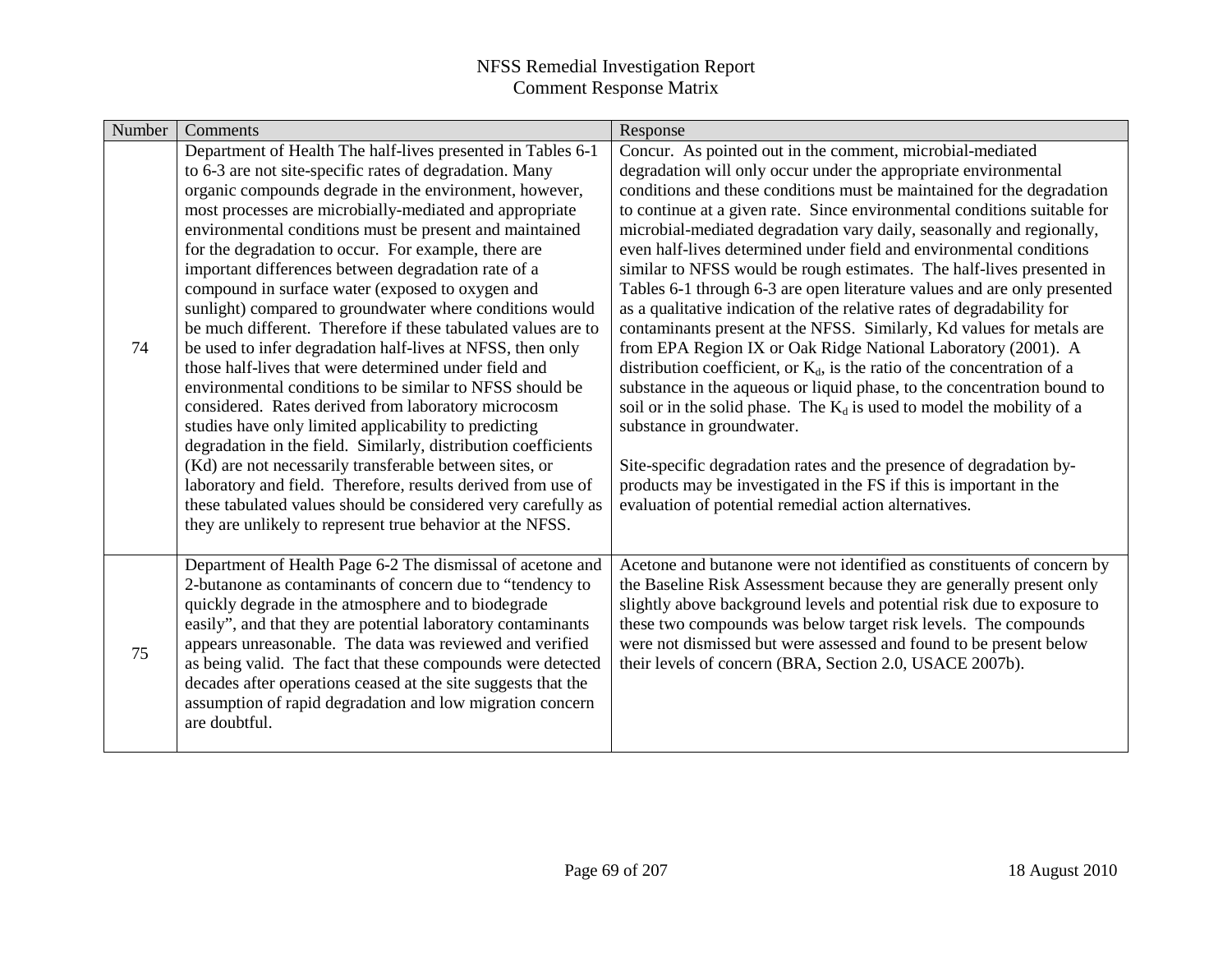| Number | Comments                                                                                                                                                                                                                                                                                             | Response                                                                                                                                                                                                                                                                                                                                                                                                                                                                                                                                              |
|--------|------------------------------------------------------------------------------------------------------------------------------------------------------------------------------------------------------------------------------------------------------------------------------------------------------|-------------------------------------------------------------------------------------------------------------------------------------------------------------------------------------------------------------------------------------------------------------------------------------------------------------------------------------------------------------------------------------------------------------------------------------------------------------------------------------------------------------------------------------------------------|
| 76     | Department of Health Page 6-4 I disagree that a "complete"<br>understanding of the specific metal mobility and chemistry<br>is beyond the scope of this RI". Knowledge of a<br>contaminants site-specific fate and transport characteristics<br>is precisely what the RI is intended to demonstrate. | Site-specific geochemical modeling (MINTEQA2) was performed to<br>provide solubility variables and to understand the chemistry of the site<br>chemicals of concern (Groundwater Model (Section 4.3.2, USACE<br>2007c). More geochemical modeling may be required during the FS to<br>best determine appropriate remedial action strategies but a complete<br>understanding of the highly complex, site-specific chemistry of metals<br>detected in environmental media is not needed to delineate the nature<br>and extent of existing contamination. |
| 77     | Department of Health Section 6.6 A RIR should contain a<br>description of the site conceptual hydrogeologic model, and<br>(this) is missing from this report.                                                                                                                                        | A discussion of the site hydrogeologic model is included in Section 2.0<br>of the Groundwater Flow and Contaminant Transport Modeling report<br>(which is referenced in the RIR) and is presented graphically in Figure<br>2.26 of the same report (USACE 2007c). The groundwater modeling<br>report is available on the web at:<br>http://www.lrb.usace.army.mil/fusrap/nfss/nfss-groundwatermodel-<br>narrative-2007-12.pdf                                                                                                                         |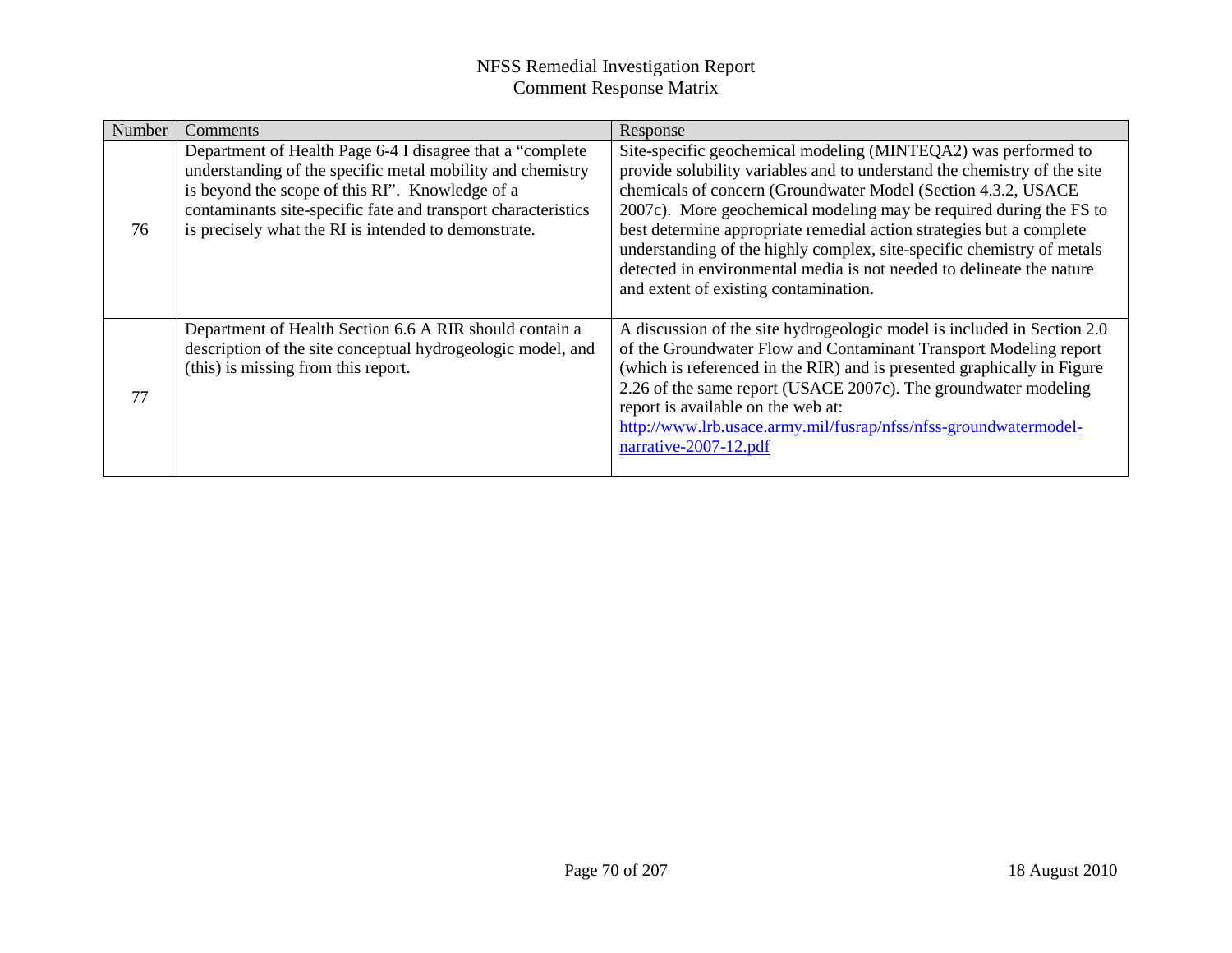| Number | Comments                                                                                                                                                                                                                                      | Response                                                                                                                                                                                                                                                                                                                                                                                                                                                                                                                                                                                                                                                                                                                                                                                                                                                                                                                                                                                                                                                                                                                                                                                                                                                                                                                                                                                                                                                                                                                                                                                                                                                                                                                                                                                                    |
|--------|-----------------------------------------------------------------------------------------------------------------------------------------------------------------------------------------------------------------------------------------------|-------------------------------------------------------------------------------------------------------------------------------------------------------------------------------------------------------------------------------------------------------------------------------------------------------------------------------------------------------------------------------------------------------------------------------------------------------------------------------------------------------------------------------------------------------------------------------------------------------------------------------------------------------------------------------------------------------------------------------------------------------------------------------------------------------------------------------------------------------------------------------------------------------------------------------------------------------------------------------------------------------------------------------------------------------------------------------------------------------------------------------------------------------------------------------------------------------------------------------------------------------------------------------------------------------------------------------------------------------------------------------------------------------------------------------------------------------------------------------------------------------------------------------------------------------------------------------------------------------------------------------------------------------------------------------------------------------------------------------------------------------------------------------------------------------------|
| 78     | The RI does not focus on the IWCS in proportion to the<br>dominating concern for wastes inside and the potentials for<br>their release. This deficiency calls into some doubt the<br>process by which the Army Corps is remediating the NFSS. | The purpose of an RI is to assess fate, transport and risk posed by<br>constituents of concern as they exist in their present concentration and<br>location. The RIR concluded that unless the IWCS is opened and an<br>exposure pathway created, there is negligible risk to human health posed<br>by the IWCS in the near term. The levels of radioactivity inside the<br>IWCS could pose more immediate threats to human health if the cap and<br>cutoff walls were breached and people were directly exposed to<br>radiological residues over the course of a few hours or days. During the<br>RI, non-intrusive means were used to assess the integrity of the IWCS in<br>its current state in order to maintain the protectiveness of the cover and<br>cutoff walls, and to avoid potential risks to workers associated with<br>intrusive sampling (RIR, Section 3.0 and RIR Addendum, Section 5.0).<br>Also, sufficient information is available to complete the FS, so it was not<br>necessary to perform such sampling.<br>Information on the concentrations, volumes, and placement of residues<br>and wastes in the IWCS is already well documented, so the NFSS RIR<br>and Baseline Risk Assessment placed emphasis on risk arising from on-<br>site contamination that is not confined within a protective barrier. The<br>average levels of environmental contamination measured in media<br>outside the IWCS, but within the NFSS, are much lower (about 10,000)<br>times lower) than the average level of radioactivity inside the IWCS.<br>The levels of contamination in environmental media on the site, but<br>outside the IWCS, only have the potential to pose chronic risks to human<br>health (such as an increase in cancer rates) if people occupy the site<br>daily for decades. |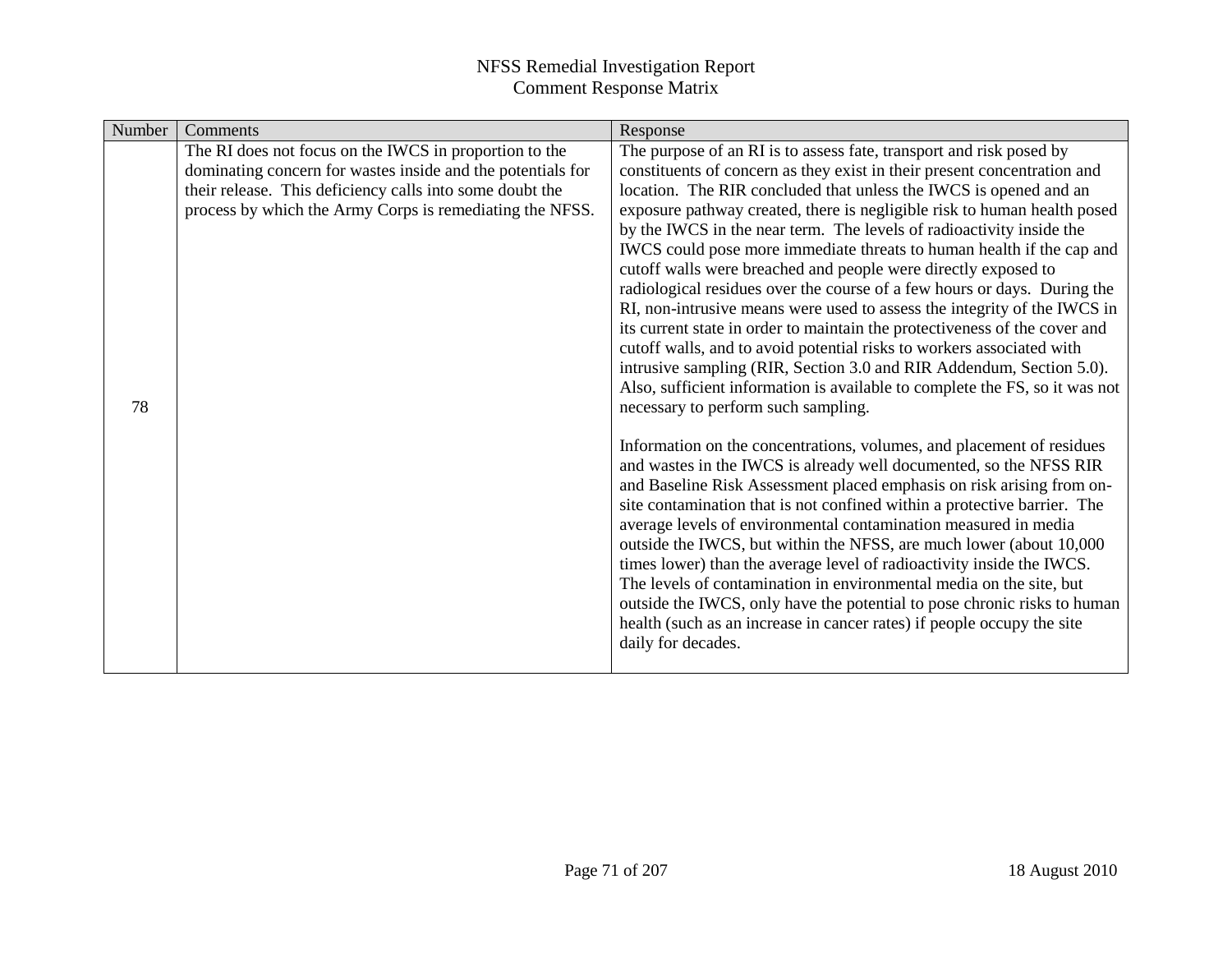| Number | Comments                                                       | Response                                                                 |
|--------|----------------------------------------------------------------|--------------------------------------------------------------------------|
|        | If the RI Step of the NFSS project is itself inadequate, and   | The RIR contains the information needed to proceed with the FS. The      |
|        | corrections are relegated to long-term planning, the requisite | RI/FS process includes some degree of flexibility for characterizing the |
|        | long-term planning should be built explicitly into the         | nature and extent of site contamination at CERCLA sites and for          |
|        | project.                                                       | evaluating potential remedial options. Deciding how best to utilize this |
|        |                                                                | flexibility to conduct an efficient and effective RI/FS can sometimes    |
|        |                                                                | represent a challenge. Although comprehensive investigation, sampling,   |
|        |                                                                | and analysis of environmental media have been conducted for the NFSS,    |
|        |                                                                | some data gaps are evident. When data gaps can be addressed using        |
|        |                                                                | existing information, this will be done. Where needed, additional        |
|        |                                                                | sampling or data collection will be conducted.                           |
| 79     |                                                                | Additional soil and groundwater sampling was conducted in late 2009 as   |
|        |                                                                | part of the RIR Addendum activities (RIR Addendum, Section 3.0).         |
|        |                                                                | Sampling focused on select areas of the site where plume delineation is  |
|        |                                                                | needed or where there is a potential for off-site migration of           |
|        |                                                                | contaminants via groundwater. The information needed to evaluate         |
|        |                                                                | potential remedial action alternatives will be collected as part of FS   |
|        |                                                                | effort, if needed, to support the comparative evaluation of alternatives |
|        |                                                                | and identify a preferred remedy. However, at some point, decisions       |
|        |                                                                | must be made relying on the preponderance of evidence with full          |
|        |                                                                | knowledge and acceptance of the uncertainties that may exist.            |
|        |                                                                |                                                                          |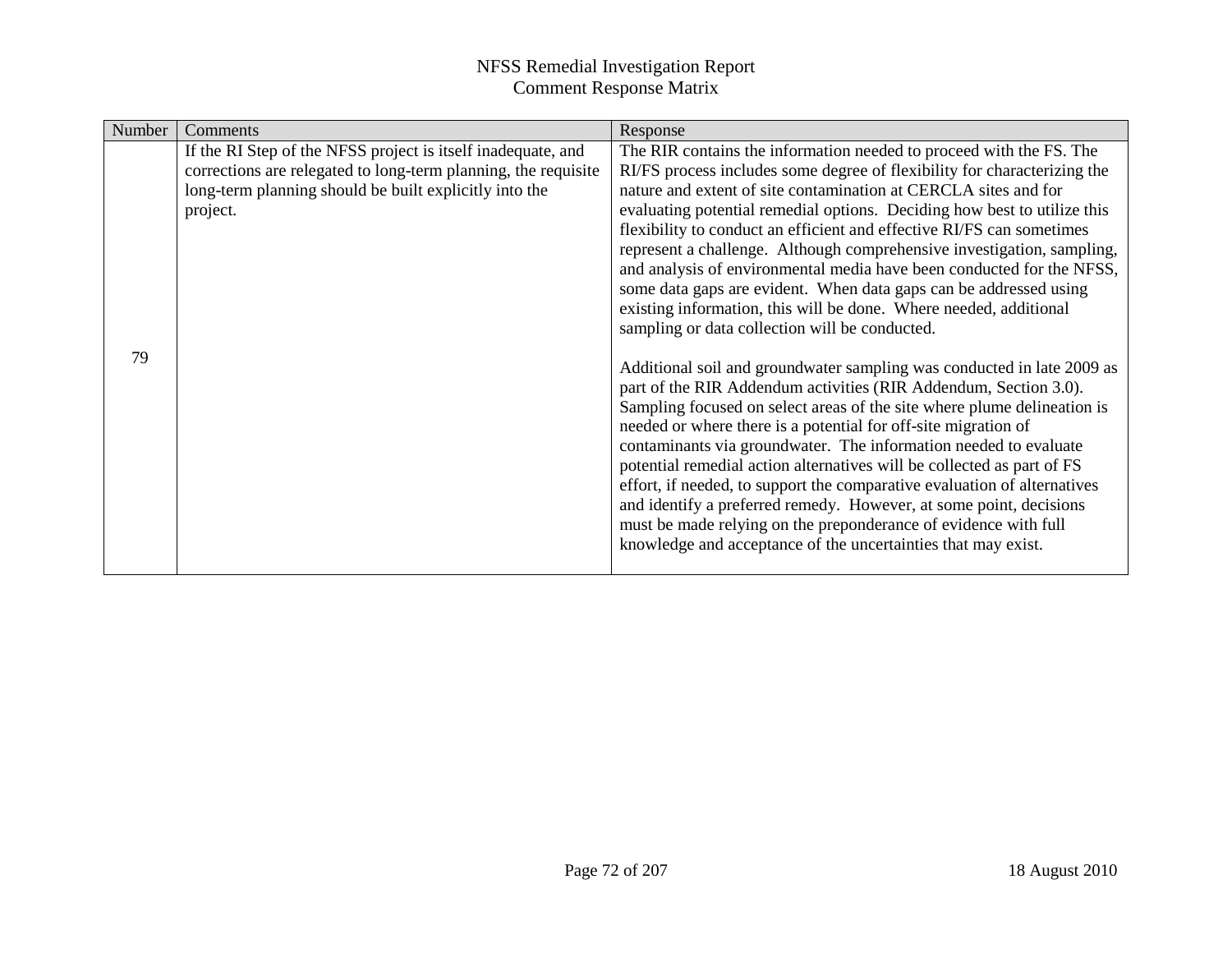| Number | Comments                                                       | Response                                                                                                                                           |
|--------|----------------------------------------------------------------|----------------------------------------------------------------------------------------------------------------------------------------------------|
|        | There is likely about as much strontium-90 as cesium-137 at    | For the NFSS RI, strontium-90 analysis was performed for 2                                                                                         |
|        | the NFSS. Strontium-90 was not detected because its            | groundwater samples, 31 soil samples, 11 sediment samples, and 6                                                                                   |
|        | laboratory detection limits were set too high, about ten times | surface water samples. Although the practical quantitation limit for                                                                               |
|        | as high as for cesium-137.                                     | strontium-90 was 2 pCi/g or 2 pCi/L, depending on the media, the                                                                                   |
|        |                                                                | average detection limit for all analyses was 0.74 pCi/g for solid media                                                                            |
|        |                                                                | and 0.5 pCi/L for liquid media. These limits are not too high and are                                                                              |
|        |                                                                | adequate to compare to screening levels: $1.7$ pCi/g strontium-90 is the<br>Nuclear Regulatory Commission's screening level for surface soils, and |
|        |                                                                | 2 pCi/L is the required regulatory detection limit for strontium-90,                                                                               |
|        |                                                                | according to 40 CFR 141.25.                                                                                                                        |
|        |                                                                |                                                                                                                                                    |
|        |                                                                | While strontium-90 and cesium-137 are both fission products, produced                                                                              |
|        |                                                                | in nearly equal amounts by nuclear fission, with nearly equal half-lives,                                                                          |
|        |                                                                | the processing activities at KAPL could have altered the relative<br>amounts of these two radionuclides in specific waste streams.                 |
|        |                                                                | Therefore, it is premature to conclude that there is likely about equal                                                                            |
|        |                                                                | amounts of strontium-90 and cesium-137 at the site.                                                                                                |
| 80     |                                                                |                                                                                                                                                    |
|        |                                                                | Additional analyses for strontium-90 in groundwater have been<br>conducted during recent Environmental Surveillance Program sampling               |
|        |                                                                | events. This additional sampling was conducted at three wells selected                                                                             |
|        |                                                                | because they previously had high recorded concentrations of cesium-                                                                                |
|        |                                                                | 137. The three wells sampled (OW11B, BH49A and 201A) had less                                                                                      |
|        |                                                                | than detectible levels $(0.06 \text{ pCi/L})$ of strontium-90. The elevated levels                                                                 |
|        |                                                                | of cesium-137 detected in groundwater during the NFSS RI may be due                                                                                |
|        |                                                                | to high turbidity in the total-fraction samples. Subsequent groundwater<br>sampling for strontium-90 and cesium-137 has not replicated the         |
|        |                                                                | elevated RI levels. This data will be presented in the RIR Addendum                                                                                |
|        |                                                                | (Section 9.0).                                                                                                                                     |
|        |                                                                | Additional sampling for strontium-90 will be included in the                                                                                       |
|        |                                                                | investigations to be conducted in support of the RIR Addendum (Section                                                                             |
|        |                                                                | $3.0$ ).                                                                                                                                           |
|        |                                                                |                                                                                                                                                    |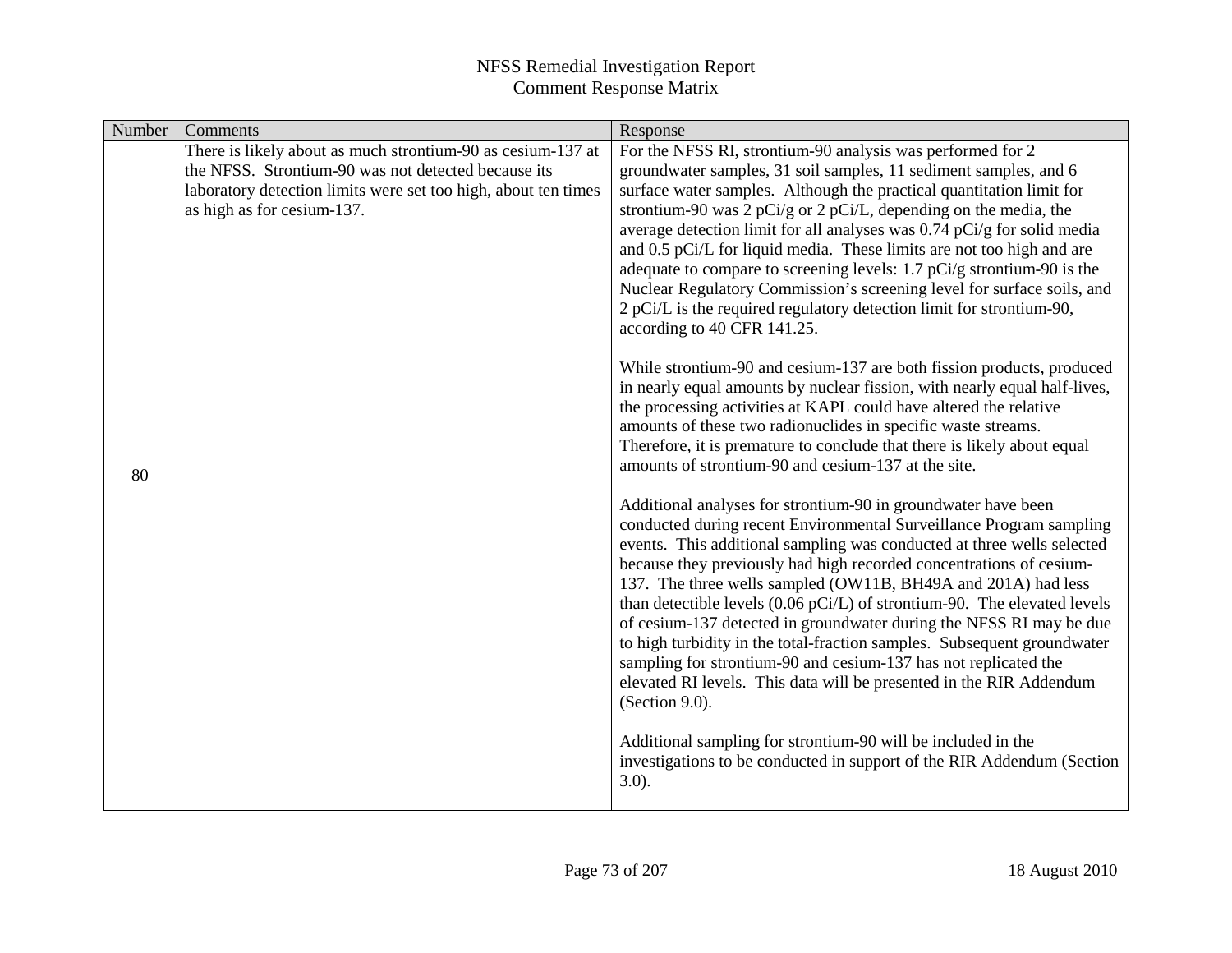| Number | Comments                                                                                                                                                                                                                                                                                                                                                                                                                                                                                                                                                                                                                                                                                                                                                                                                                                                                                                                                                                                                                                                                                                                                                                                                                                                                                                                                                                                                                                                                                                                                   | Response                                                                                                                                                                                                                                                                                                                                                                                                                                                                                                                                                                                                                                                                                                                                                                                                                                                                                                                                                                                                                                                                                                                                                                                                                                              |
|--------|--------------------------------------------------------------------------------------------------------------------------------------------------------------------------------------------------------------------------------------------------------------------------------------------------------------------------------------------------------------------------------------------------------------------------------------------------------------------------------------------------------------------------------------------------------------------------------------------------------------------------------------------------------------------------------------------------------------------------------------------------------------------------------------------------------------------------------------------------------------------------------------------------------------------------------------------------------------------------------------------------------------------------------------------------------------------------------------------------------------------------------------------------------------------------------------------------------------------------------------------------------------------------------------------------------------------------------------------------------------------------------------------------------------------------------------------------------------------------------------------------------------------------------------------|-------------------------------------------------------------------------------------------------------------------------------------------------------------------------------------------------------------------------------------------------------------------------------------------------------------------------------------------------------------------------------------------------------------------------------------------------------------------------------------------------------------------------------------------------------------------------------------------------------------------------------------------------------------------------------------------------------------------------------------------------------------------------------------------------------------------------------------------------------------------------------------------------------------------------------------------------------------------------------------------------------------------------------------------------------------------------------------------------------------------------------------------------------------------------------------------------------------------------------------------------------|
| 81     | The detection level for strontium-90 was about ten times too<br>high to meet the requirements for an appropriate RI at the<br>NFSS.<br>The bottom-line remediation levels allow one excess cancer<br>in a million, which is the risk accepted as default in the Risk<br>Assessment Information System. For this default, the<br>limiting pathway is ingestion of milk produced by cows<br>feeding on vegetation contaminated with up to $0.064$ pCi/g<br>of strontium-90 in soil on the site. The preliminary<br>remediation goal (PRG) would limit strontium-90 to no<br>more than $0.064$ pCi/g in soil. For a RI of a site like the<br>NFSS to be adequate, the minimum detection level for<br>strontium-90 in soil samples would then be chosen as some<br>fraction of 0.064 pCi/g, enough less than 0.064 pCi/g to<br>allow confidence in the remediation. A smaller fraction of<br>this 0.064 pCi/g value would be selected if the actual<br>remediation goal might be set more conservatively, such as a<br>subsistence farming land use scenario. A larger fraction<br>might be selected if the actual remediation goal were less<br>conservative, such as some re residential or industrial land<br>use scenarios. Stakeholders, regulators, and other decision<br>makers would ordinarily be involved in selecting the target<br>land use scenario and risk level for site remediation. Then<br>the RAIS would allow a site-specific remediation goal for<br>on-site contaminants such as strontium-90 in media such as<br>soil. | As noted in this comment, a preliminary remedial goal for strontium-90<br>of 0.064 pCi/g was determined using a resident farmer scenario at the<br>$1x10-6$ cancer risk level with ingestion of milk produced by cows feeding<br>on vegetation as the limiting pathway. This result is reasonable, but it<br>should be noted that this scenario is highly unlikely at NFSS because the<br>groundwater supply at the site that would be needed to water cattle is of<br>naturally poor quality (highly mineralized) and wells are generally low<br>yielding.<br>It should be noted that the dose of natural background radiation<br>accumulated over a lifetime presents a cancer risk estimated to be<br>roughly 1 in 100 (EPA 2007). Also, the use of more realistic cleanup<br>goals, such as an annual dose rate of 25 mrem/yr standard promulgated<br>by the Nuclear Regulatory Commission in 10 CFR 20 Subpart E, would<br>result in preliminary remediation goals that are well above the detection<br>limits used for strontium-90 in the RI. An annual dose of 25 mrem/yr<br>for a lifetime of 70 years would result in a cancer risk that is about 1,000<br>times higher than what was used in the evaluation summarized in this<br>comment. |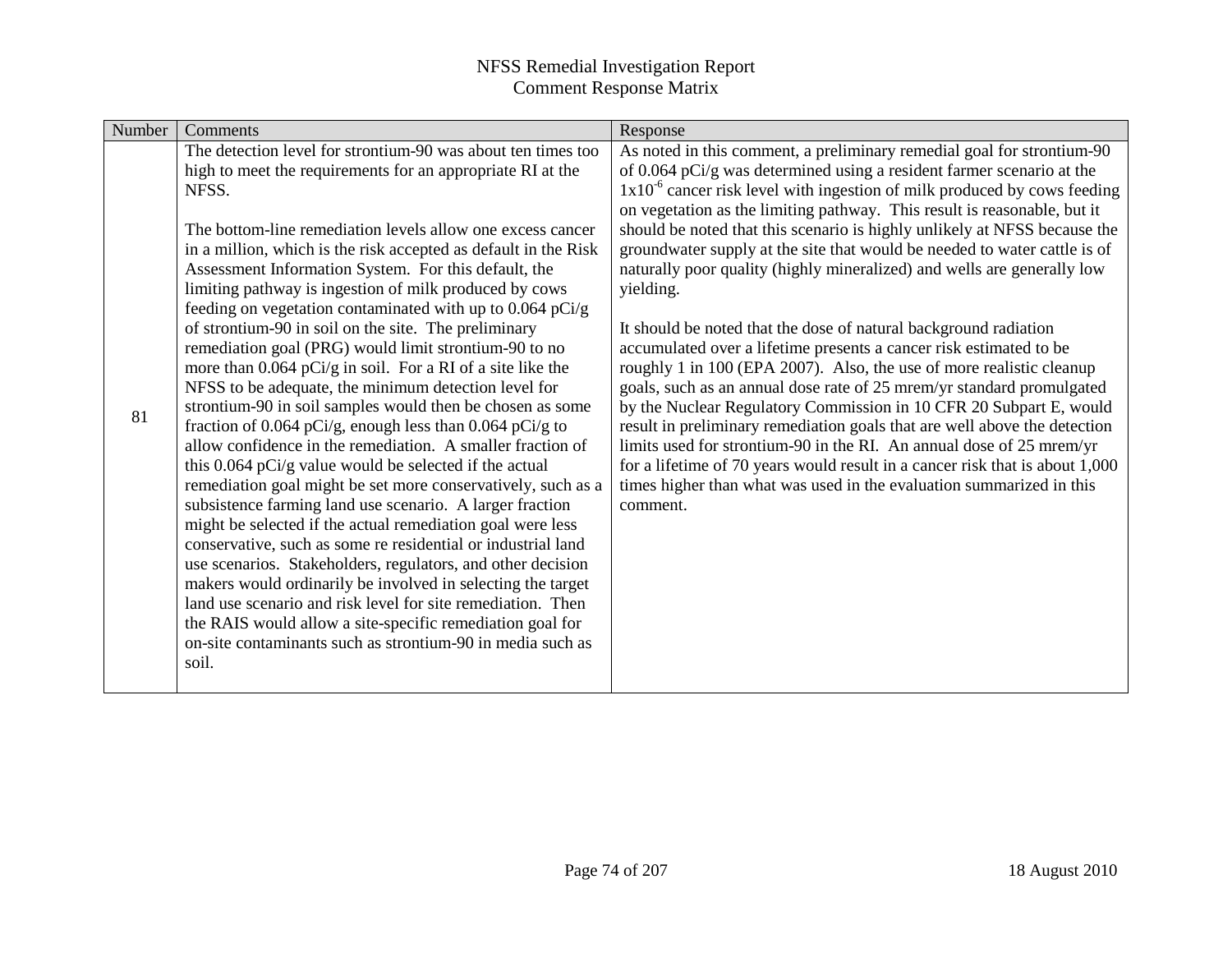| Number | Comments                                                                                                            | Response                                                                                                               |
|--------|---------------------------------------------------------------------------------------------------------------------|------------------------------------------------------------------------------------------------------------------------|
|        | Some of the background sampling locations were probably                                                             | Although the predominant radionuclides of potential concern at the                                                     |
|        | contaminated with site-related materials, including fission                                                         | NFSS include the naturally occurring uranium, thorium and actinium                                                     |
|        | product(s). This contamination of the study background                                                              | decay series, fission products and plutonium associated with past waste                                                |
|        | raised the levels against which site contamination was                                                              | storage activities are also present at low concentrations (RIR, Section                                                |
|        | measured.                                                                                                           | 5.9). Note that cesium-137 and strontium-90 exist at low levels across                                                 |
|        |                                                                                                                     | NFSS and around the world as a result of fallout from past atmospheric                                                 |
|        | This possibility of site-related contamination of samples-                                                          | testing of nuclear weapons. Given the common occurrence of cesium-                                                     |
|        | collected-as background can be evaluated for the purpose of                                                         | 137 in environmental media, its occurrence in background samples is not                                                |
|        | this review by separating the background soil sample                                                                | unexpected.                                                                                                            |
|        | locations for the RI into two categories, based on pre-                                                             |                                                                                                                        |
|        | LOOW land use at the background sampling locations. The                                                             | The calculation of descriptive statistics using four out of 15 (not 16 as                                              |
|        | Army Corps picked 16 locations outside the NFSS as                                                                  | noted in the comments) surface soil background locations selected as                                                   |
| 82     | representative of background for the NFSS, un-impacted by                                                           | "more-assured background" based solely on distance from the site is not                                                |
|        | site-re related contaminants. Sample locations and rationales                                                       | statistically defensible. One of the four locations selected (BK-1) did                                                |
|        | are described for each background location in Table 3-5 of                                                          | not include a surface soil sample and should not have been included in                                                 |
|        | the RIR. The description includes distance and direction                                                            | the data set. Regardless of the method used to determine site-specific                                                 |
|        | from the NFSS and land use prior to establishment of the                                                            | background levels of cesium-137, it was listed as a site-related                                                       |
|        | LOOW. For the purpose of this review, four of those 16                                                              | compound and potential risks from exposure were quantified by the                                                      |
|        | locations were selected on the basis of great distance from                                                         | Baseline Risk Assessment (Section 2.0). Cesium-137 was also                                                            |
|        | likely LOOW influence and land use that might discourage                                                            | identified as a radionuclide of concern for the most conservative                                                      |
|        | storage of LOOW-related materials, or other incidental                                                              | receptor scenario assessed by the Baseline Risk Assessment (farm child)                                                |
|        | LOOW uses. Table 3, on the next page, shows the four<br>background locations designated for this review as more re- | in several exposure units (BRA, Section 3.0). These areas of<br>contamination will be further addressed during the FS. |
|        | assured background:                                                                                                 |                                                                                                                        |
|        |                                                                                                                     |                                                                                                                        |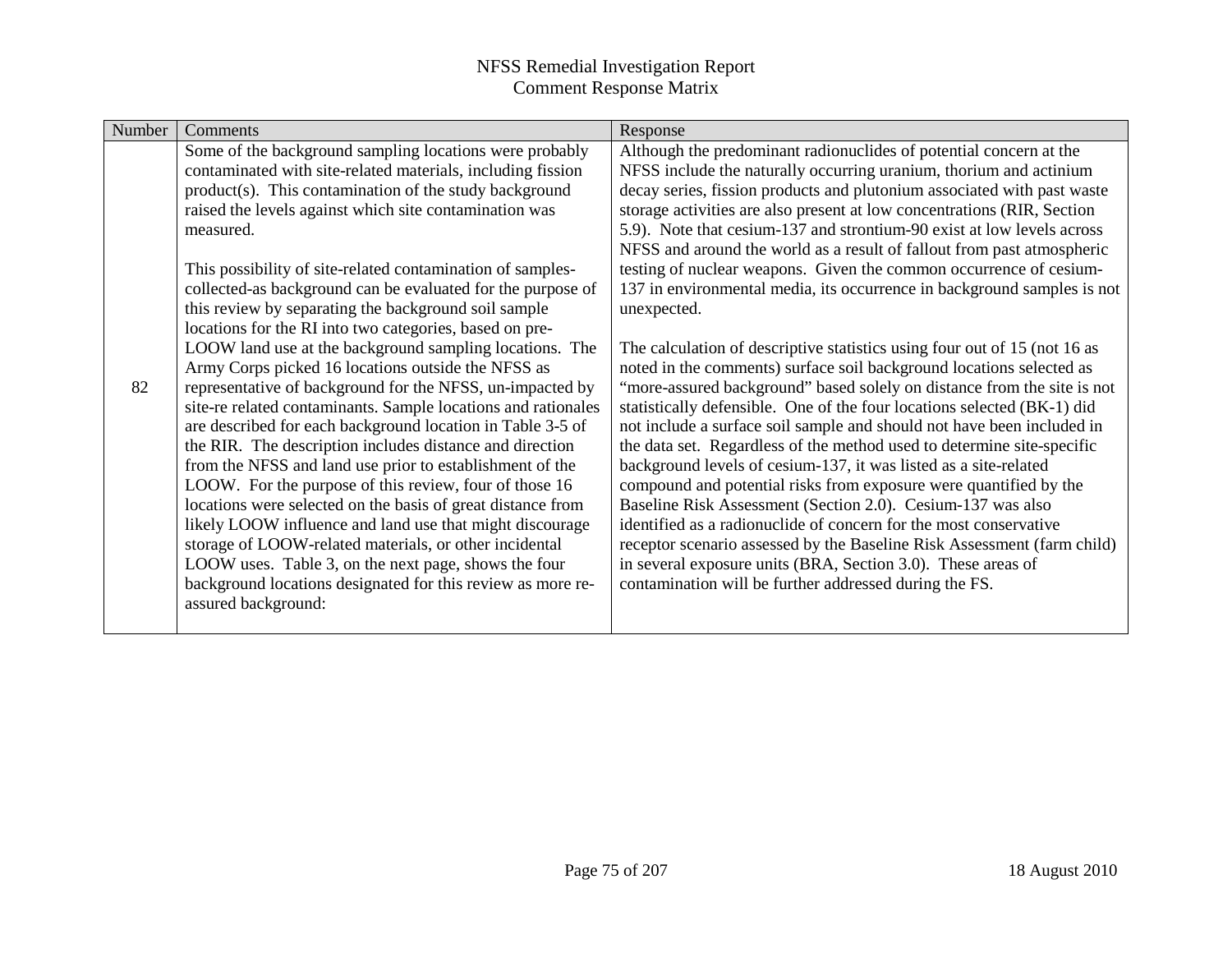| Number  | Comments                                                      | Response |
|---------|---------------------------------------------------------------|----------|
|         | B001 - 1,400 feet west of NFSS, unoccupied fore               |          |
|         | rest in LOOW buffer zone.                                     |          |
|         | B002 - 1,800 feet southwest of NFSS, an orchard rd            |          |
|         | in LOOW buffer zone.                                          |          |
|         | B013 - 16,000 feet west-northwest of NFSS, always             |          |
|         | a residential area.                                           |          |
|         | SBK1 - one mile west of NFSS, "not impacted by                |          |
|         | site-specific operations.                                     |          |
|         | Sample data from these four more-assured background           |          |
|         | locations were compared in Table 3 to the corresponding       |          |
|         | data from the other 12 locations, designated for this review  |          |
| 82      | as less-assured background                                    |          |
| (cont.) | Table 3 is interpreted by radionuclide, as follows:           |          |
|         |                                                               |          |
|         | Cesium-137 - The arithmetic means of the more-assured and     |          |
|         | the less-assured background sample results, and their         |          |
|         | statistical uncertainties, in Table 3 are more-assured        |          |
|         | background: $0.070 \pm 0.012$ pCi/g, less-assured background: |          |
|         | $0.155 \pm 0.010$ pCi/g. The mean cesium-137 in the less-     |          |
|         | assured background samples is a little more than twice the    |          |
|         | mean in the more-assured background samples. The mean of      |          |
|         | the less-assured background samples is 14 standard            |          |
|         | deviations of counting uncertainty above the mean of the      |          |
|         | more-assured background samples.                              |          |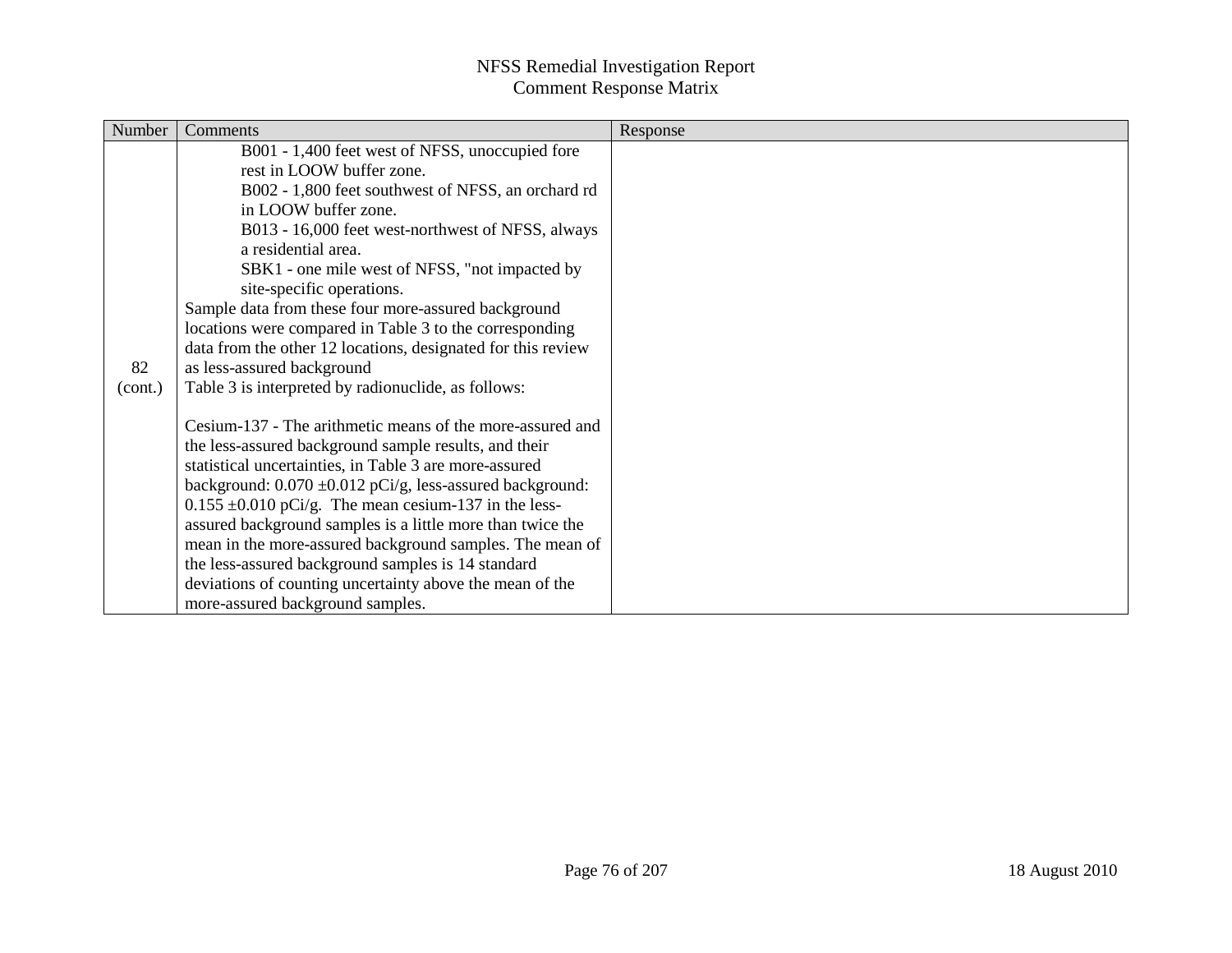| Number | Comments                                                   | Response                                                                   |
|--------|------------------------------------------------------------|----------------------------------------------------------------------------|
|        | The buffer zone of the old LOOW is evidently contaminated  | The conclusion that the LOOW buffer area is contaminated with fission      |
|        | with site-related fission product(s). The activity of this | products released from the NFSS has not been demonstrated in a             |
|        | background contamination is probably important for setting | statistically defensible manner. This conclusion is based entirely on the  |
|        | appropriate remediation goals for the NFSS.                | "more-assured background" statistical analysis of cesium-137 data          |
|        |                                                            | presented in Comment 82. In Comment 82, descriptive statistics for         |
|        |                                                            | background, described as "more-assured background", were calculated        |
|        |                                                            | using four out of 15 surface soil background locations selected as "more-  |
|        |                                                            | assured" based solely on distance from the site. One of the four           |
|        |                                                            | locations selected (BK-1) did not include a surface soil sample and        |
| 83     |                                                            | should not have been included in the data set. This method is not          |
|        |                                                            | statistically defensible. Regardless of the method used to determine site- |
|        |                                                            | specific background levels for cesium-137, it was listed as a site-related |
|        |                                                            | compound and potential risks from exposure were quantified by the          |
|        |                                                            | Baseline Risk Assessment (Section 3.0). Cesium-137 was also                |
|        |                                                            | identified as a radionuclide of concern for the most conservative          |
|        |                                                            | receptor scenario assessed by the Baseline Risk Assessment (farm child)    |
|        |                                                            | in several exposure units. These areas of contamination will be further    |
|        |                                                            | addressed during the FS.                                                   |
|        |                                                            |                                                                            |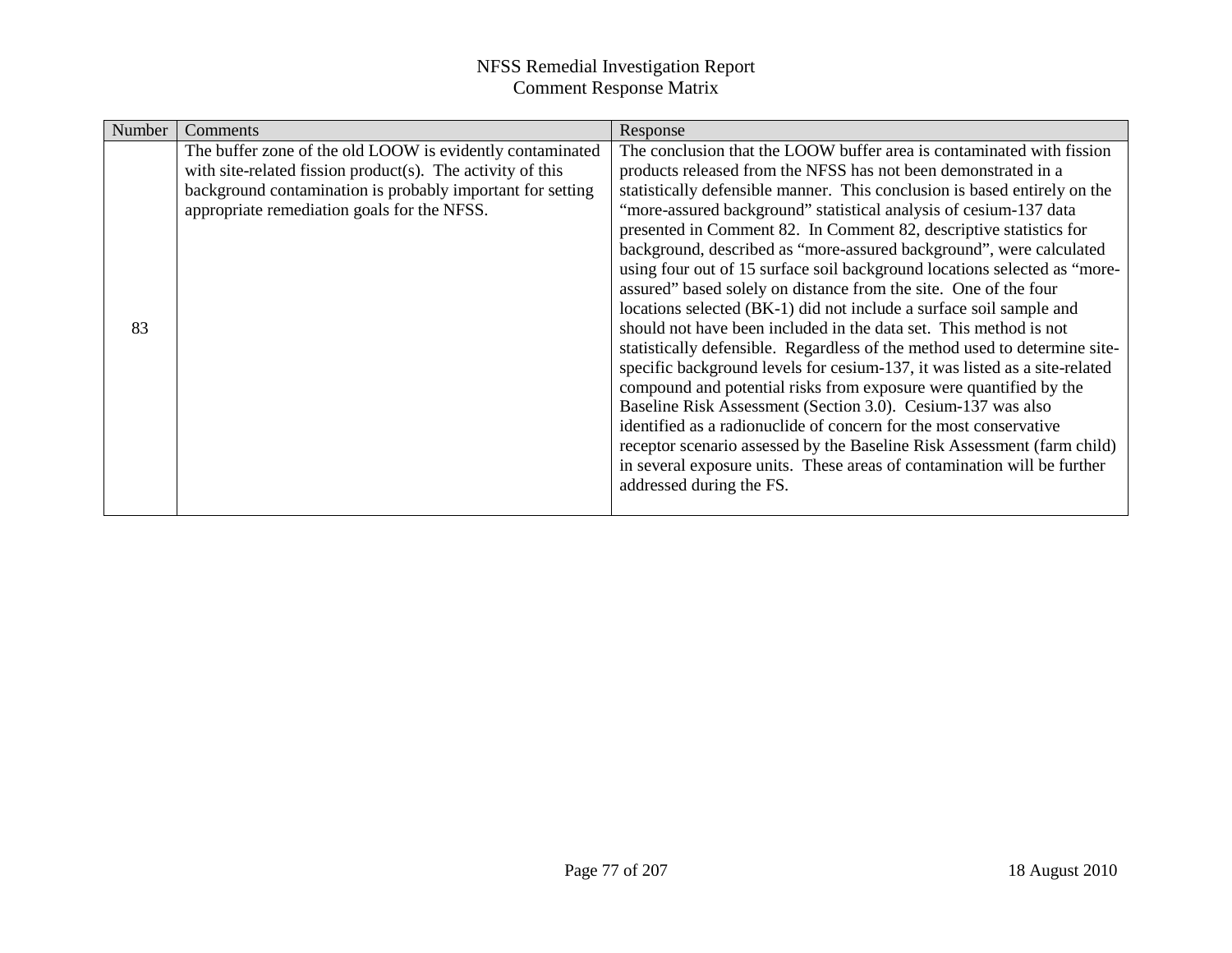| Number | Comments                                             | Response                                                                                                                                                     |
|--------|------------------------------------------------------|--------------------------------------------------------------------------------------------------------------------------------------------------------------|
|        | The RI fails to include radon emissions and airborne | Radon-222 concentrations in air have been measured at the IWCS                                                                                               |
|        | pathways. This failure needs correction.             | perimeter and NFSS perimeter for many years. These concentrations                                                                                            |
|        |                                                      | have consistently been comparable to those for nearby background                                                                                             |
|        |                                                      | locations. In addition, the radon flux from the surface of the IWCS is                                                                                       |
|        |                                                      | monitored and this flux has always been well below the applicable<br>standard of 20 pCi/m <sup>2</sup> /s and representative of that for native soils in the |
|        |                                                      | area. These results are reported annually in the Environmental                                                                                               |
|        |                                                      | Surveillance Technical Memorandum.                                                                                                                           |
|        |                                                      |                                                                                                                                                              |
| 84     |                                                      | Radon-222 is a major concern for alternatives involving removal of the                                                                                       |
|        |                                                      | residues and wastes from the IWCS. However, current radon                                                                                                    |
|        |                                                      | concentrations at the site are not elevated and not a significant concern<br>for the remainder of the site, which was the focus of the RI. The               |
|        |                                                      | presence of radon isotopes was addressed in the RIR in the reporting of                                                                                      |
|        |                                                      | information for the two parent radionuclides, radium-226 and radium-                                                                                         |
|        |                                                      | 228 (Section 5.0). For the FS, the Corps will develop a Radon                                                                                                |
|        |                                                      | Assessment Technical Memorandum to assess potential exposure levels                                                                                          |
|        |                                                      | associated with radon gas and its short-lived breakdown products.                                                                                            |
|        |                                                      |                                                                                                                                                              |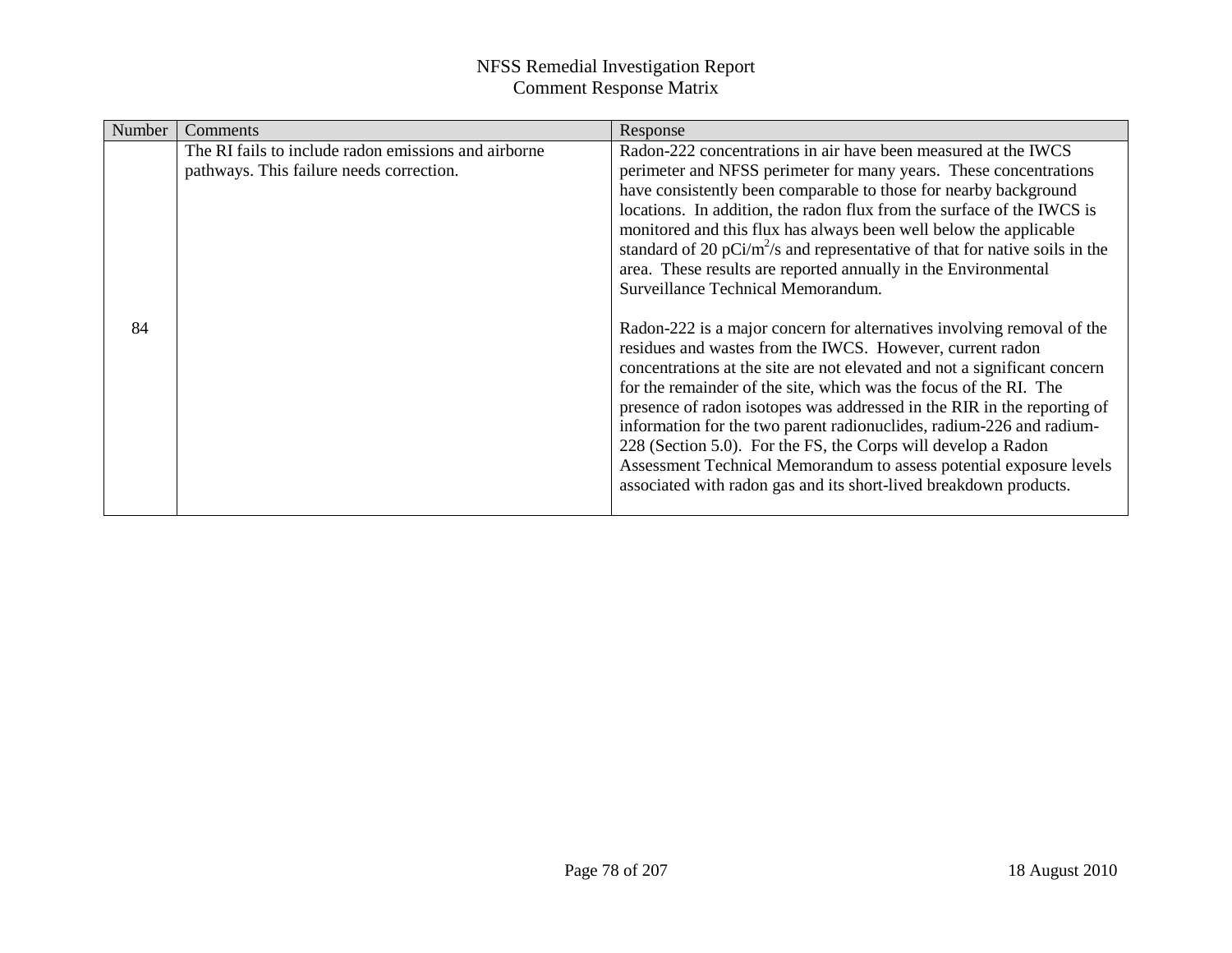| Number | Comments                                                                                                                                                                                        | Response                                                                                                                                                                                                                                                                                                                                                                                                                                                                                                                                                                                                                                                                                                                                                                                                                                                                                                                                                                                                                                                                                                                                                                                                                                      |
|--------|-------------------------------------------------------------------------------------------------------------------------------------------------------------------------------------------------|-----------------------------------------------------------------------------------------------------------------------------------------------------------------------------------------------------------------------------------------------------------------------------------------------------------------------------------------------------------------------------------------------------------------------------------------------------------------------------------------------------------------------------------------------------------------------------------------------------------------------------------------------------------------------------------------------------------------------------------------------------------------------------------------------------------------------------------------------------------------------------------------------------------------------------------------------------------------------------------------------------------------------------------------------------------------------------------------------------------------------------------------------------------------------------------------------------------------------------------------------|
| 85     | With fission products widespread at the NFSS, technetium-<br>99 should be included as an analyte in the RI.                                                                                     | The Preliminary Remedial Goal (at Excess Lifetime Cancer $Risk = 1E-$<br>6) for technetium-99 in residential soil is $(96.3 \text{ pCi/g})$ approximately 4-<br>fold higher than the residential soil Preliminary Remedial Goals for<br>strontium-90 (11.7 pCi/g) or cesium-137 (23.4 pCi/g). Although the<br>concentration for technetium-99 may not be an issue, it does have a low<br>distribution coefficient $(K_d)$ and therefore, low concentrations in soil<br>could be a future groundwater issue. A distribution coefficient, or $K_d$ , is<br>the ratio of the concentration of a substance in the aqueous or liquid<br>phase, to the concentration bound to soil or in the solid phase. The $K_d$ is<br>used to model the mobility of a substance in groundwater.<br>Additional strontium-90, tritium and technetium-99 analysis has been<br>conducted during recent Environmental Surveillance Program sampling<br>events. None of these isotopes were detected in the wells that previously<br>showed RI-based contamination. This data will be presented in the RIR<br>Addendum (Section 9.0). Additional analysis for technetium-99 will be<br>performed during future Environmental Surveillance Program sampling<br>events. |
| 86     | Surficial groundwater (-the unconfined aquifer-) under<br>the NFSS generally flows into the Central (Drainage) Ditch<br>and leaves the site as surface water flowing northward in the<br>ditch. | As noted in the RIR, several ditches onsite collect surface water runoff.<br>Over most of the site, surface water is conveyed through east-west<br>ditches that empty into the Central Drainage Ditch (See RIR Figure 2-1).<br>The Central Drainage Ditch flows north and joins Four Mile Creek about<br>1.5 miles north of the NFSS. Surface water runoff from the western<br>periphery of the site and from the Baker-Smith area in the northwest<br>corner of the site flows to the West Drainage Ditch. The West Drainage<br>Ditch flows north and joins the Central Drainage Ditch approximately<br>0.5 miles north of the NFSS. The hydraulic connection between surface<br>water and the upper water-bearing zone was examined by the<br>groundwater model (USACE 2007c). An evaluation of groundwater and<br>surface water in the West Drainage Ditch and Central Drainage Ditch<br>will also presented in RIR Addendum (Appendix 12-I).                                                                                                                                                                                                                                                                                              |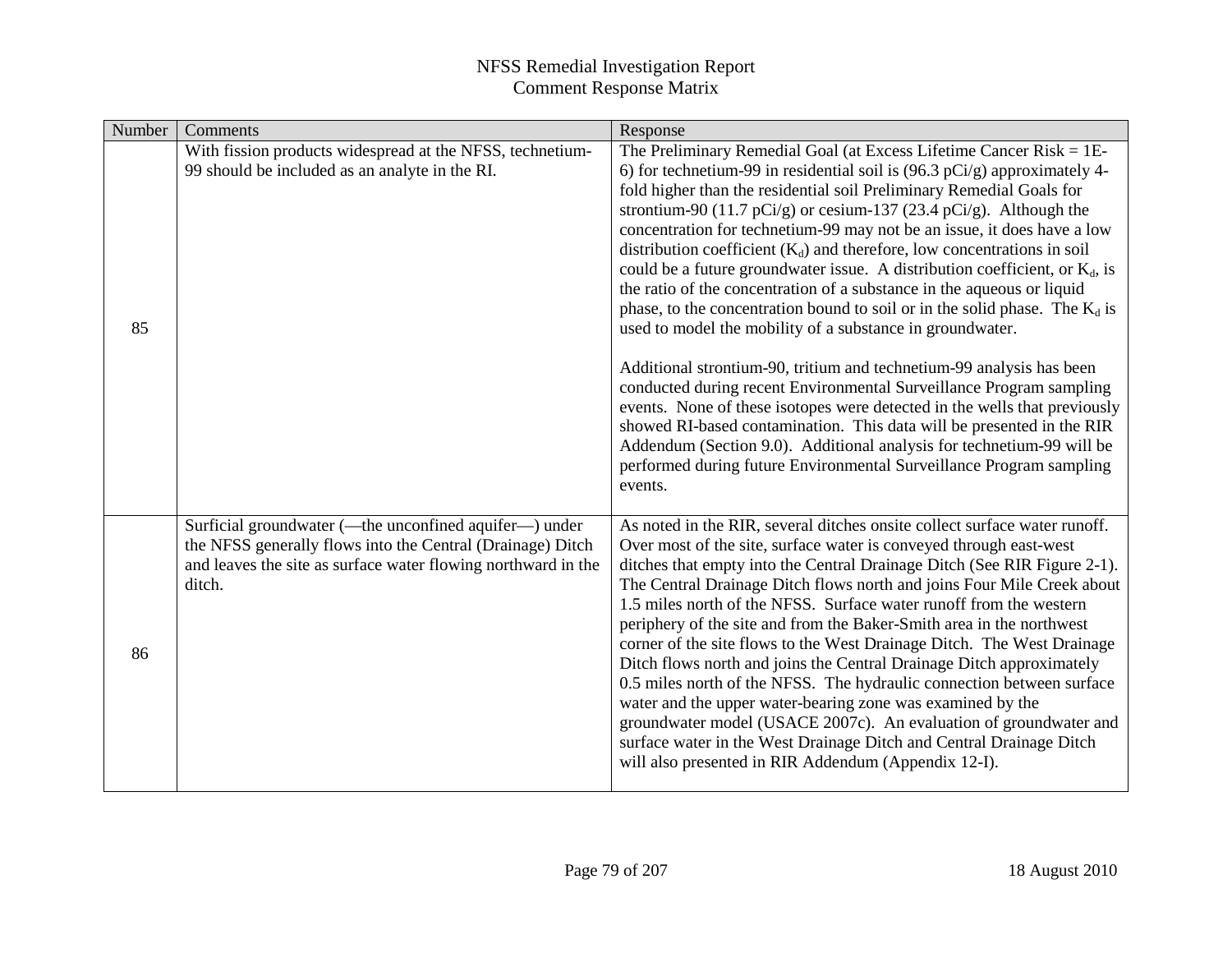| Number | Comments                                                                                                                                                               | Response                                                                                                                                                                                                                                                                                                                                                                                                                                                                                                                                                                                                                                                                                                                                                                                                                                                                                                                                                                                                                                                                                                                                                                                                                                                                                                                                                                                                                                                                                                   |
|--------|------------------------------------------------------------------------------------------------------------------------------------------------------------------------|------------------------------------------------------------------------------------------------------------------------------------------------------------------------------------------------------------------------------------------------------------------------------------------------------------------------------------------------------------------------------------------------------------------------------------------------------------------------------------------------------------------------------------------------------------------------------------------------------------------------------------------------------------------------------------------------------------------------------------------------------------------------------------------------------------------------------------------------------------------------------------------------------------------------------------------------------------------------------------------------------------------------------------------------------------------------------------------------------------------------------------------------------------------------------------------------------------------------------------------------------------------------------------------------------------------------------------------------------------------------------------------------------------------------------------------------------------------------------------------------------------|
| 87     | Flows of surficial water in the area of interest are probably<br>dominated by extended, lineal preferred pathways.                                                     | Agreed, drainage at the NFSS is poor because of the flat terrain and the<br>relatively impermeable nature of surface soils. Much of the NFSS<br>property has the potential to collect and hold standing water for lengthy<br>periods. However, several ditches (lineal preferred pathways) onsite<br>collect surface water runoff.<br>In October 2008 the Environmental Surveillance Program was expanded<br>to include biannual West Drainage Ditch surface water and sediment<br>sampling at three locations, including a northern location where the ditch<br>exits the NFSS in the Baker Smith area.                                                                                                                                                                                                                                                                                                                                                                                                                                                                                                                                                                                                                                                                                                                                                                                                                                                                                                   |
| 88     | Interactions between groundwater and artificial lineal<br>features on the NFSS should be evaluated in order to assess<br>contaminant transport on and off of the site. | A prediction of water and solute discharge into four drainage ditches on<br>the NFSS was conducted and a discussion of the model results will be<br>included in the RIR Addendum (Appendix 12-I). The model was used<br>to predict water and solute discharge into 4 drainage ditches on the<br>NFSS: the Central, West, South 16 and South 31 Drainage Ditches.<br>Salient results include:<br>• Among the 4 drainage ditches, the highest average discharge rate was<br>predicted for the Central Drainage Ditch.<br>• The lowest discharge rate was predicted for the South 16 Drainage<br>Ditch.<br>• Of the four drainage ditches analyzed, the highest diluted uranium-238<br>concentrations are predicted to occur in the South 16 Drainage Ditch,<br>originating from sources in Exposure Units 8, 11 and 12.<br>• Uranium-238 screening level exceedances are predicted to occur in the<br>South 16 and South 31 Drainage Ditches after 350 years.<br>Screening level exceedances, based on diluted flow concentrations, are<br>not predicted to occur in the Central or West Drainage Ditches. In<br>addition to surface water and/or sediment samples regularly collected<br>from the West, Central, South 31 and South 16 Drainage Ditches, as part<br>of the Environmental Surveillance Program, the potential for an<br>interconnection between groundwater and surface water in the West<br>Drainage Ditch will be investigated as part of the RIR Addendum<br>(Sections $4.5$ and $9.0$ ). |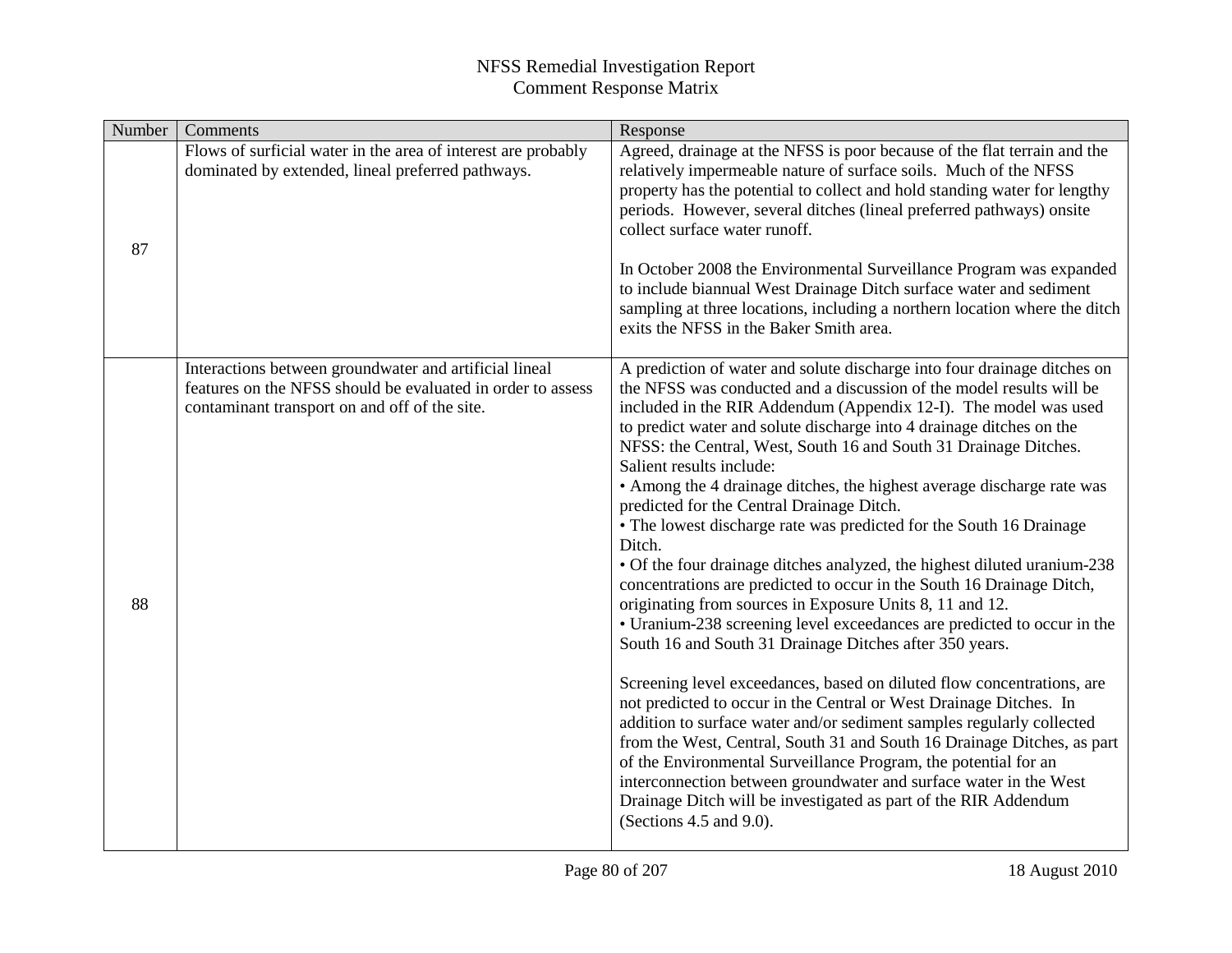| Number | <b>Comments</b>                                                                                                      | Response                                                                                                                                                                                                                                                                                                                                                                                                                                                                                                                                       |
|--------|----------------------------------------------------------------------------------------------------------------------|------------------------------------------------------------------------------------------------------------------------------------------------------------------------------------------------------------------------------------------------------------------------------------------------------------------------------------------------------------------------------------------------------------------------------------------------------------------------------------------------------------------------------------------------|
| 89     | Problems with validation of data restrict the inferences that<br>can be drawn from the analytical results of the RI. | All of the data used in the NFSS RIR were verified and/or validated.<br>Please see RIR Appendices F and G which outline the quality assurance,<br>quality control, and chemical data quality assurance report for the<br>sampling results collected as part of the NFSS RI. These results are<br>summarized in Sections 2.4.2 and 2.4.3 of the report.                                                                                                                                                                                         |
| 90     | There is no explicit basis within the RI to judge its overall<br>validity and realism.                               | Section 2.4 of the RIR discusses the development and achievement of<br>Data Quality Objectives for the NFSS. Data Quality Objectives are<br>qualitative and quantitative statements that are used to develop a<br>scientific and resource-effective sample collection plan. Data Quality<br>Objectives were established during the NFSS Technical Project Planning<br>meetings held during June 1999 and May 2000. They serve as formal<br>documentation of the data quality requirements and indicate the overall<br>validity of the process. |
| 91     | The RI generally does not satisfy the EPA Reviewer<br>Checklist.                                                     | The EPA Reviewer Checklist is intended as a guide to assist the<br>reviewer by identifying items that should not be overlooked. It is not<br>meant to be prescriptive or binding. The results of a more direct review<br>of the NFSS RIR by the EPA are available within this present document;<br>all EPA comments are recorded and responses have been developed.                                                                                                                                                                            |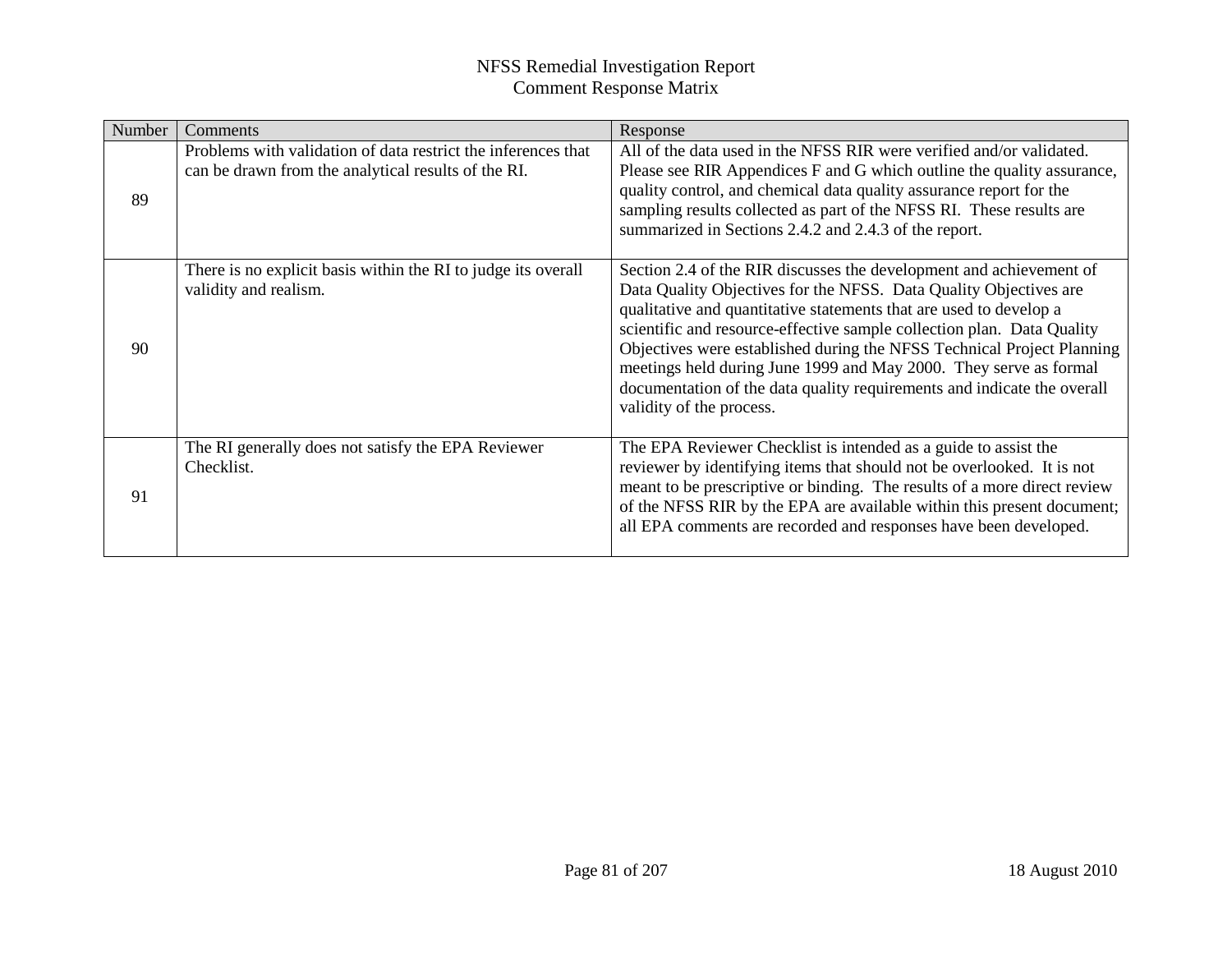| Number | Comments                                                                                                                                                                                                        | Response                                                                                                                                                                                                                                                                                                                                                                                                                                                                                                                                                                                                                                                                                                                                                                                                                                                                                                                                                                                                                                                                                                                                                                                                                                                                                                                                             |
|--------|-----------------------------------------------------------------------------------------------------------------------------------------------------------------------------------------------------------------|------------------------------------------------------------------------------------------------------------------------------------------------------------------------------------------------------------------------------------------------------------------------------------------------------------------------------------------------------------------------------------------------------------------------------------------------------------------------------------------------------------------------------------------------------------------------------------------------------------------------------------------------------------------------------------------------------------------------------------------------------------------------------------------------------------------------------------------------------------------------------------------------------------------------------------------------------------------------------------------------------------------------------------------------------------------------------------------------------------------------------------------------------------------------------------------------------------------------------------------------------------------------------------------------------------------------------------------------------|
| 92     | The Army Corps should have obtained a wider range of<br>interests, viewpoints, and inputs into the remediation<br>process in order to develop an adequate Sampling and<br>Analysis Plan for the RI at the NFSS. | The Sampling and Analysis Plans are more than adequate for the site<br>and were developed through the efforts of a large and diverse group of<br>individuals. Prior to initiation of the Project Work Plans, the Corps<br>Buffalo District held a Technical Project Planning Meeting, attended by<br>approximately 20 individuals including Buffalo District personnel,<br>representatives of the Corps Center of Expertise in Omaha, Nebraska,<br>technical experts from various Corps of Engineers Districts and<br>contractor and subcontractor representatives. Draft project work plans<br>were reviewed by independent technical reviewers, including experts<br>with no other project responsibilities. Two additional Technical Project<br>Planning meetings have been held since where plans for development of<br>Sampling and Analysis Plans for future project phases were discussed.<br>Representatives of the Department of Energy, New York State<br>Department of Environmental Conservation, New York Department of<br>Health, Environmental Protection Agency, Region 2, the Corps<br>Baltimore District, Modern Landfill, and former NFSS cleanup<br>contractors provided opinions and or written comments concerning draft<br>project plans. All of the comments and responses were integrated into<br>the final sampling plans. |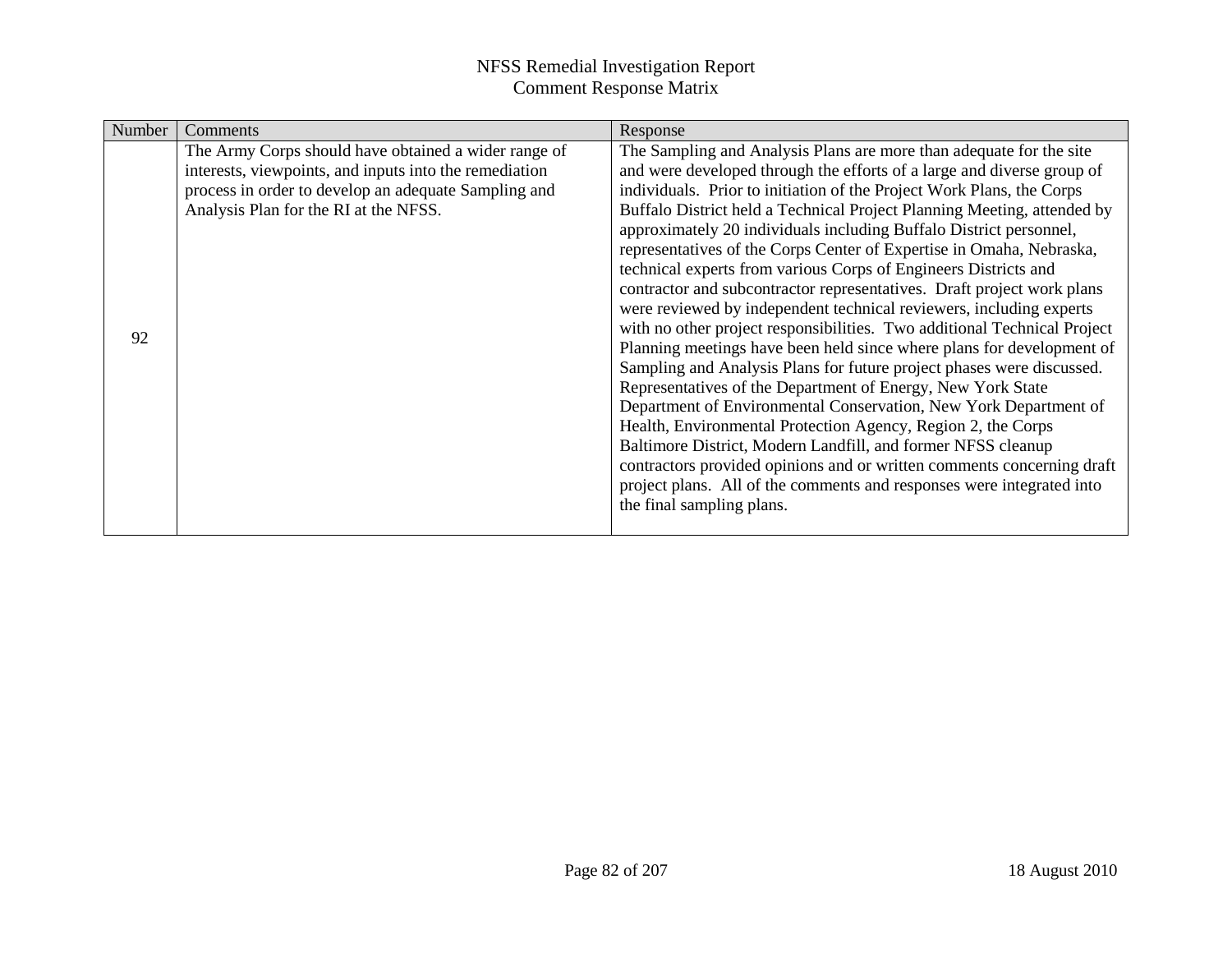| Number | Comments                                                                                                                | Response                                                                                                                                        |
|--------|-------------------------------------------------------------------------------------------------------------------------|-------------------------------------------------------------------------------------------------------------------------------------------------|
|        | (EPA) The IWCS has a design life of 25-50 years. In 1984,                                                               | Through the completion of three phases of the RI (including a                                                                                   |
|        | DOE proposed a ten-year timeframe in which to review the                                                                | geophysical survey of the IWCS) and regular monitoring of radon levels                                                                          |
|        | integrity of the IWCS and to implement modifications as                                                                 | near the IWCS as part of the ongoing Environmental Surveillance                                                                                 |
|        | required. To date, approximately 26 years have elapsed.                                                                 | Program, it has been determined that the IWCS is not currently leaking                                                                          |
|        | What are the Corps' plans for periodic review of the IWCS's<br>integrity and for any modifications to the IWCS? Besides | and does not pose an immediate threat to human health and the<br>environment near the NFSS.                                                     |
|        | the geophysical surveys performed by the Corps to evaluate                                                              |                                                                                                                                                 |
|        | the integrity of the IWCS, is the Corps considering physical                                                            | During the RI, non-intrusive means were used to assess the integrity of                                                                         |
|        | inspections of the IWCS barriers (e.g., via partial trenches)                                                           | the IWCS in its current state in order to maintain the protectiveness of                                                                        |
|        | to evaluate the integrity and confirm the geophysical                                                                   | the cover and cutoff walls, and to avoid potential risks to workers                                                                             |
|        | findings?                                                                                                               | associated with intrusive sampling (RIR, Section 3.0). Since sufficient                                                                         |
|        |                                                                                                                         | information is available on the IWCS and its contents to complete the                                                                           |
|        |                                                                                                                         | FS, there is no reason to expend additional resources to investigate this                                                                       |
|        |                                                                                                                         | structure further at this time. The geophysical survey of the IWCS                                                                              |
| 93     |                                                                                                                         | indicated no short-term competency issues (RIR, Appendix C). The<br>Corps acknowledges that there are limitations associated with the survey    |
|        |                                                                                                                         | geophysical techniques used, but these limitations were leveraged, to the                                                                       |
|        |                                                                                                                         | extent possible, by using a variety of geophysical survey methods.                                                                              |
|        |                                                                                                                         |                                                                                                                                                 |
|        |                                                                                                                         | The groundwater modeling results also serve to allay concerns that                                                                              |
|        |                                                                                                                         | residues in the IWCS pose an imminent threat to groundwater quality                                                                             |
|        |                                                                                                                         | on, or around, the NFSS. The model provides predictions of                                                                                      |
|        |                                                                                                                         | groundwater quality in areas where groundwater monitoring is difficult,                                                                         |
|        |                                                                                                                         | if not impossible, such as below the IWCS. The predicted concentration<br>of waste exiting the IWCS is very low and model results indicate that |
|        |                                                                                                                         | there is not an immediate threat to human health and groundwater                                                                                |
|        |                                                                                                                         | quality. In fact for IWCS-based sources, property boundary                                                                                      |
|        |                                                                                                                         | exceedances are not predicted to occur within the first 1,000 years                                                                             |
|        |                                                                                                                         | (Groundwater Model, Section 5.1).                                                                                                               |
|        |                                                                                                                         |                                                                                                                                                 |
|        |                                                                                                                         |                                                                                                                                                 |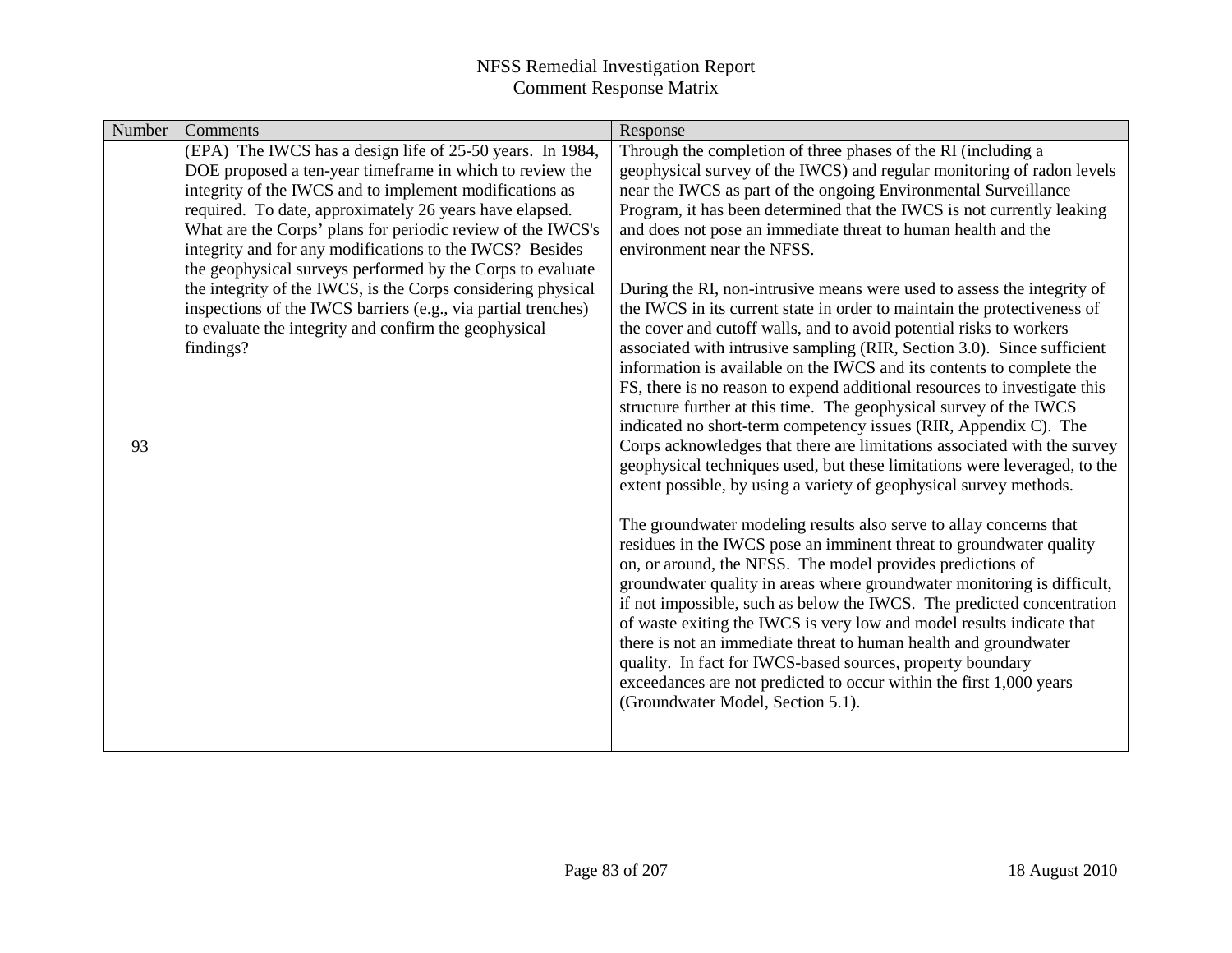| Number  | Comments                                                                                                                                                                                                                      | Response                                                                                                                                                                                                                                                                                                                                                                                                                                                                                                                                                                                                                                                                                                                                                                                                                                                                                                                                                                                                                                                                                                                                                                                                                                                                                                                                                                                                                                                                                                                                        |
|---------|-------------------------------------------------------------------------------------------------------------------------------------------------------------------------------------------------------------------------------|-------------------------------------------------------------------------------------------------------------------------------------------------------------------------------------------------------------------------------------------------------------------------------------------------------------------------------------------------------------------------------------------------------------------------------------------------------------------------------------------------------------------------------------------------------------------------------------------------------------------------------------------------------------------------------------------------------------------------------------------------------------------------------------------------------------------------------------------------------------------------------------------------------------------------------------------------------------------------------------------------------------------------------------------------------------------------------------------------------------------------------------------------------------------------------------------------------------------------------------------------------------------------------------------------------------------------------------------------------------------------------------------------------------------------------------------------------------------------------------------------------------------------------------------------|
| 93      |                                                                                                                                                                                                                               | The current status of the IWCS is monitored on an ongoing basis as part<br>of the Environmental Surveillance Program. A description of the<br>Environmental Surveillance Program sampling conducted to<br>demonstrate near-term cap integrity will be included in the RIR<br>Addendum along with additional information regarding the IWCS                                                                                                                                                                                                                                                                                                                                                                                                                                                                                                                                                                                                                                                                                                                                                                                                                                                                                                                                                                                                                                                                                                                                                                                                      |
| (cont.) |                                                                                                                                                                                                                               | contents (RIR Addendum, Section 5.0). Enhancements made to the<br>Environmental Surveillance Program in 2008 are described in a fact<br>sheet available at:<br>(http://www.lrb.usace.army.mil/fusrap/nfss/index.htm#EnvSurv).                                                                                                                                                                                                                                                                                                                                                                                                                                                                                                                                                                                                                                                                                                                                                                                                                                                                                                                                                                                                                                                                                                                                                                                                                                                                                                                   |
| 94      | (EPA) The groundwater radiological conditions and<br>modeling should consider the total and dissolved phase of<br>the radionuclides. Figures showing groundwater plumes of<br>the total phase need to be included in the RIR. | For metal and radionuclide site-related constituents, both total and<br>dissolved concentrations were used to assess the existence of<br>groundwater plumes. However, only the dissolved concentrations were<br>used to define the iso-concentrations used in the groundwater model that<br>are presented in the RIR (Sections 5.1.2). This is partly due to the fact<br>that RI groundwater samples were predominantly collected from<br>temporary well points which, by nature, can exhibit high turbidity.<br>Samples for dissolved analysis were filtered in the field at the time of<br>collection, removing much of the turbidity. Dissolved concentrations<br>were also used to define plumes during this RI because portions of a<br>constituent in an unfiltered sample can be sorbed onto particulate matter<br>rather than be dissolved in the groundwater. Hence, dissolved fractions<br>of constituents are likely to be more mobile in groundwater than non-<br>dissolved fractions (i.e., the brown clay till is not conducive to colloidal<br>transport). However, it should be noted that the Baseline Risk<br>Assessment evaluated dose and risk from exposure to total<br>concentrations of constituents in groundwater to ensure a more<br>conservative assessment of risk to human health and to comply with<br>specifications included in Risk Assessment Guidance for Superfund<br>(EPA 1989). Maps showing the locations of total phase radionuclides in<br>groundwater were developed for use in discussions with EPA. |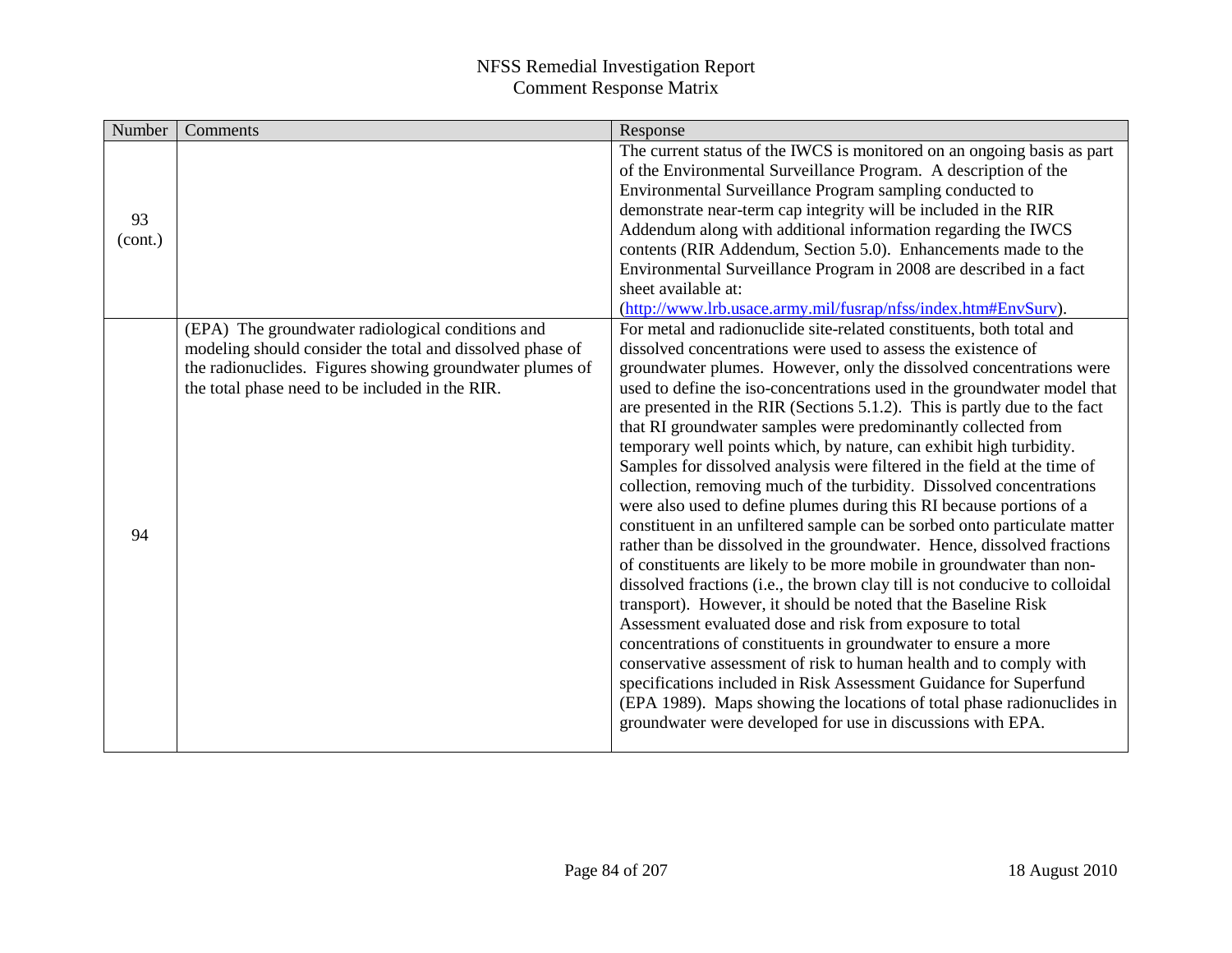| Number | Comments                                                                                                                                                                                                                                                                                                                                                                                                                                                                                                 | Response                                                                                                                                                                                                                                                                                                                                                                                                                                                                                                                                                                           |
|--------|----------------------------------------------------------------------------------------------------------------------------------------------------------------------------------------------------------------------------------------------------------------------------------------------------------------------------------------------------------------------------------------------------------------------------------------------------------------------------------------------------------|------------------------------------------------------------------------------------------------------------------------------------------------------------------------------------------------------------------------------------------------------------------------------------------------------------------------------------------------------------------------------------------------------------------------------------------------------------------------------------------------------------------------------------------------------------------------------------|
|        | (EPA) The source of cesium-137 in groundwater is not well<br>determined: possibly because of insufficient availability of<br>historical information vis-à-vis site operations and waste<br>handling. There may be a potential cesium-137 groundwater<br>plume centered along/near the Central (Drainage) Ditch and<br>extending from Exposure Unit 11 to Exposure Unit 2. The<br>location, of this potential plume needs further evaluation.<br>Also, further evaluation of plutonium-239 is recommended | Although the source(s) of cesium-137 at the NFSS at specific locations<br>are not known with certainty, it is important to keep in mind that<br>cesium-137 is a fission product with global distribution due to fallout<br>from atmospheric testing of nuclear weapons. Potential risks due to<br>exposure to cesium-137 were quantified by the Baseline Risk<br>Assessment and cesium-137 was identified as a radionuclide of concern<br>in several exposure units (RIR, Section 7.0). The method used to<br>evaluate the existence of fission products, including cesium-137, is |
| 95     | at least in areas containing cesium-137.                                                                                                                                                                                                                                                                                                                                                                                                                                                                 | described in Section 5.9 of the RIR.<br>In subsequent groundwater sampling, cesium-137 has been below<br>detection limits, which might indicate that the unfiltered groundwater<br>samples used for the RI produced artificially elevated levels of cesium-<br>137 due to sample turbidity. Additional groundwater sampling and<br>analysis for cesium-137 is planned and the results will be presented in<br>the RIR Addendum (Section 9.0).                                                                                                                                      |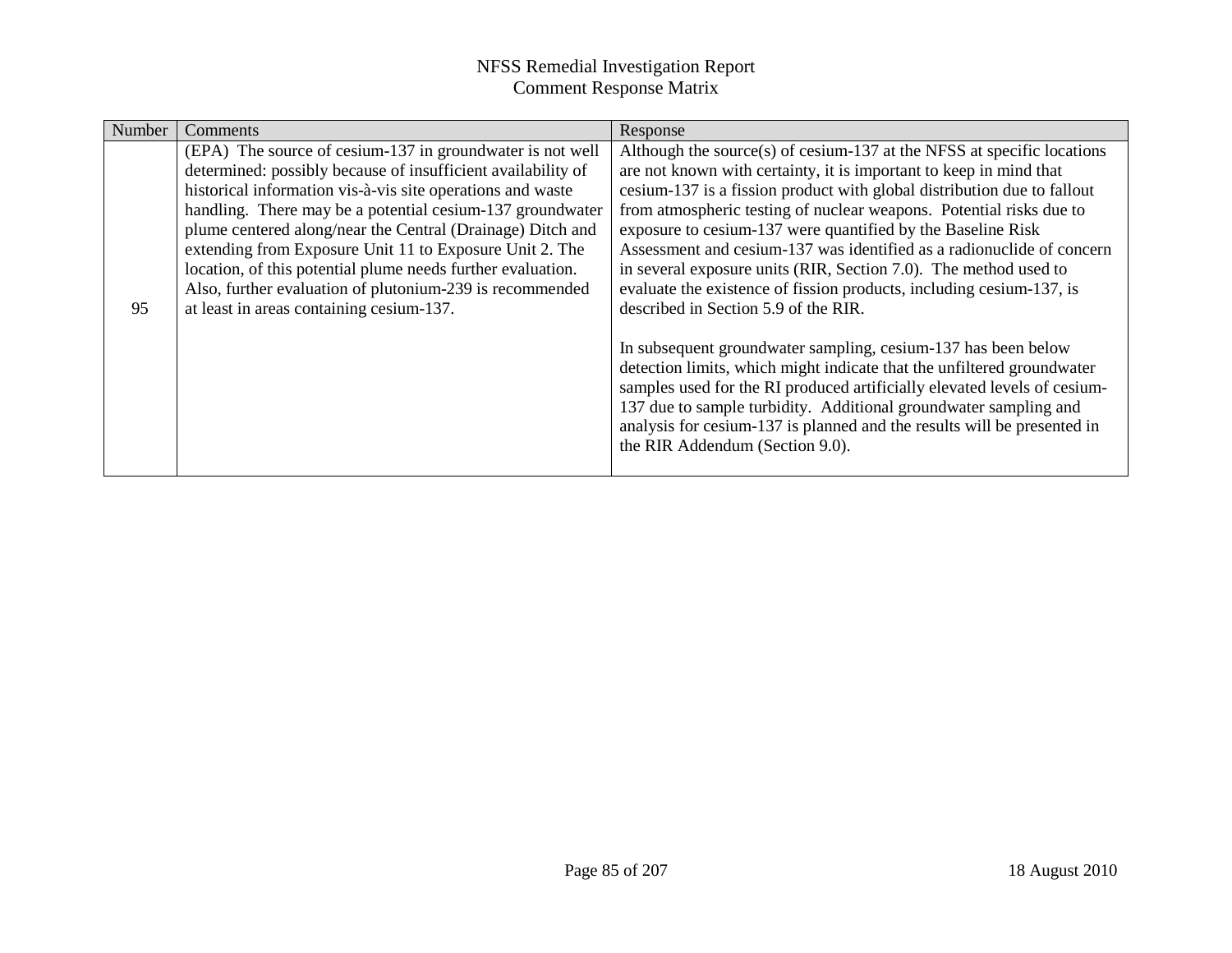| Number | Comments                                                      | Response                                                                                                                       |
|--------|---------------------------------------------------------------|--------------------------------------------------------------------------------------------------------------------------------|
|        | (EPA) It seems that the objectives of the DOE previous        | The Department of Energy did not remediate the Niagara Falls Storage                                                           |
|        | remedial actions are less stringent than those of the Corps.  | Site or Vicinity Properties E, E' and G. These properties remain within                                                        |
|        | This seems evident because the Corps remedial-                | the authorized scope of the Corps' NFSS Formerly Utilized Sites                                                                |
|        | investigations concluded the elevated levels of radioactivity | Remedial Action Program (FUSRAP) and will be thoroughly                                                                        |
|        | still exist within the area previously remediated by DOE.     | characterized and remediated by the Corps to meet cleanup criteria and                                                         |
|        | As such, it is prudent that the Corps re-investigate vicinity | obtain regulatory closure.                                                                                                     |
|        | properties. If this is not possible because of pre-existing   |                                                                                                                                |
|        | agreements between the Corps and DOE at the time of           | The Department of Energy is responsible for determining the eligibility                                                        |
|        | FUSRAP responsibility transfer, then other means are          | of a vicinity property for the FUSRAP. Following regulatory closure of                                                         |
|        | needed to assure vicinity properties and any other off site   | a vicinity property by the Corps, the Department of Energy provides                                                            |
|        | areas potentially impacted from former operations of the      | necessary long-term care as needed. The Department of Energy has                                                               |
|        | LOOW site are properly remedied.                              | responsibility for 23 completed vicinity properties near the NFSS.                                                             |
|        |                                                               | During a community workshop in December 2009 the Department of                                                                 |
|        |                                                               | Energy discussed their intent to review land use and assess                                                                    |
| 96     |                                                               | protectiveness at closed NFSS Vicinity Properties Q, R, X, S, T, and W                                                         |
|        |                                                               | (See http://www.lrb.usace.army.mil/derpfuds/loow/loow-ws-<br>presentation-doe-2009-12.pdf). The Department of Energy explained |
|        |                                                               | that these properties were selected for re-evaluation because of questions                                                     |
|        |                                                               | raised by local citizens and because the properties are either accessible                                                      |
|        |                                                               | to the public or adjacent to NFSS drainage ditches. The Department of                                                          |
|        |                                                               | Energy recently completed "NFSS Vicinity Properties, New York:                                                                 |
|        |                                                               | Review of Radiological Conditions at Six Vicinity Properties and Two                                                           |
|        |                                                               | Drainage Ditches" (DOE 2010), which reviews of all the work that has                                                           |
|        |                                                               | been done on the closed vicinity properties. This document is available                                                        |
|        |                                                               | on the internet at:                                                                                                            |
|        |                                                               | http://www.lm.doe.gov/Niagara/Vicinity/Documents.aspx. Public input                                                            |
|        |                                                               | or questions concerning all closed NFSS vicinity properties should be                                                          |
|        |                                                               | directed to Bob Darr, Public Affairs Specialist at (720)377-9672 or                                                            |
|        |                                                               | bob.darr@LM.doe.gov.                                                                                                           |
|        |                                                               |                                                                                                                                |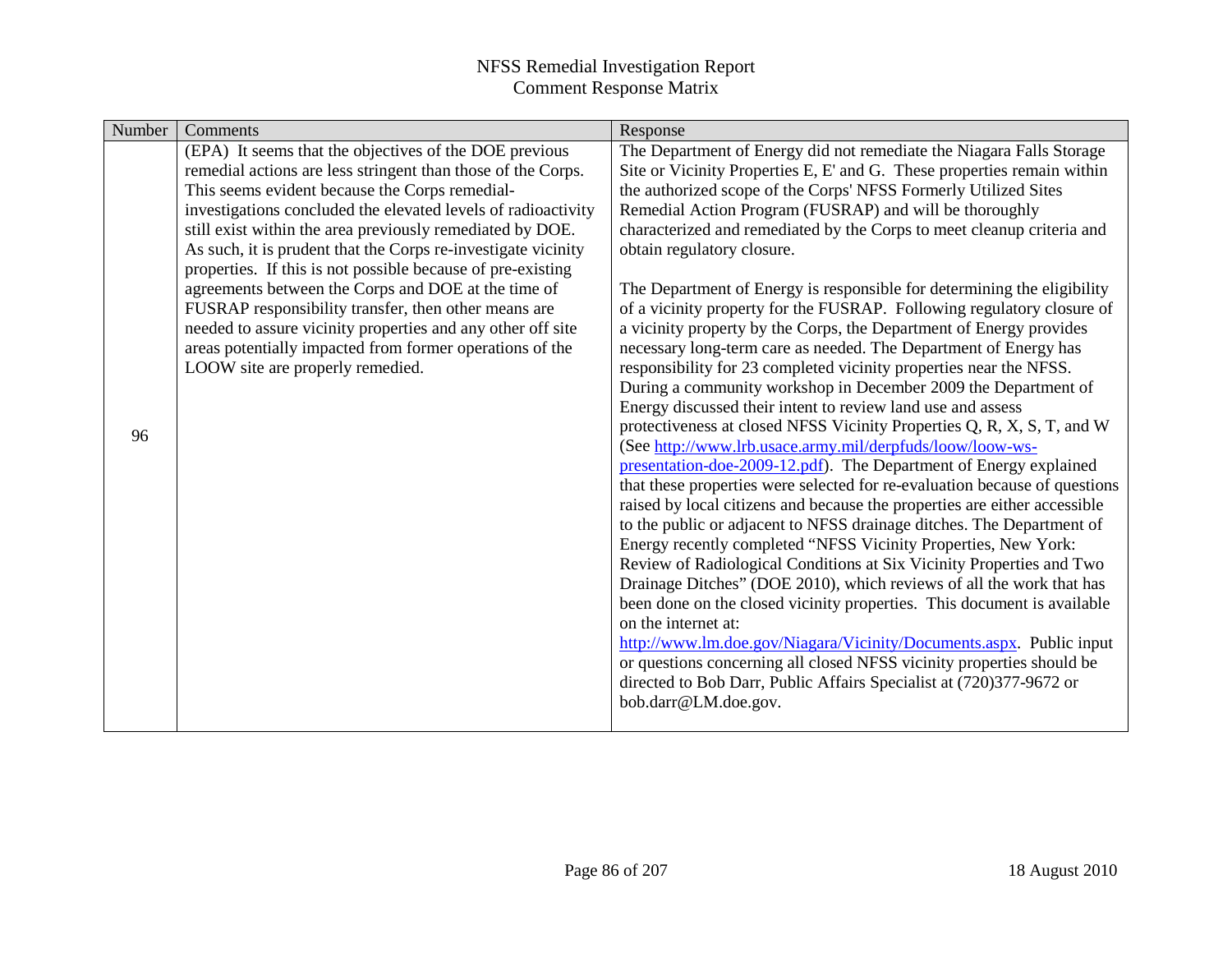| Number | Comments                                                                                                                                                                                                                                                                                        | Response                                                                                                                                                                                                                                                                                                                                                                                                                                                                                                                                                                                                                                                                                                                                                                                                                                                                                                                                                                                                                                                                                                                                                                                                                                                                                                                                             |
|--------|-------------------------------------------------------------------------------------------------------------------------------------------------------------------------------------------------------------------------------------------------------------------------------------------------|------------------------------------------------------------------------------------------------------------------------------------------------------------------------------------------------------------------------------------------------------------------------------------------------------------------------------------------------------------------------------------------------------------------------------------------------------------------------------------------------------------------------------------------------------------------------------------------------------------------------------------------------------------------------------------------------------------------------------------------------------------------------------------------------------------------------------------------------------------------------------------------------------------------------------------------------------------------------------------------------------------------------------------------------------------------------------------------------------------------------------------------------------------------------------------------------------------------------------------------------------------------------------------------------------------------------------------------------------|
| 97     | (EPA) Given the fact that radioactivity is still found in<br>surface water and sediment samples, it is prudent that the<br>Corps investigates off-site sediment and surface water<br>bodies that could have been impacted by historical<br>discharges, including the outfalls at Niagara River. | Exposure Unit 15 included on-site surface water and sediment in the<br>main ditch system including Central Ditch, South 16 Ditch, South 31<br>Ditch and Modern Ditch. No radionuclides of concern were identified in<br>surface water or sediments in these ditches.<br>Based on RI sampling conducted in the West Drainage Ditch, it appears<br>that contaminated surface soil on the NFSS could have been a potential<br>source of radiological constituents detected in sediment and surface<br>water in the West Drainage Ditch. Site clearing prior to RI sampling<br>likely disturbed surface soil and sediment near the West Drainage Ditch<br>and may have affected sample results (i.e., caused turbid water samples<br>and sediment redistributions). Environmental Surveillance Program<br>sampling of West Drainage Ditch sediment and surface water conducted<br>after the RI was completed indicate lower levels of radiological<br>constituents. The potential for the interconnection between groundwater<br>and surface water in the West Drainage Ditch will be investigated as part<br>of the RIR Addendum effort.<br>Offsite radiological sampling of the West Drainage Ditch was conducted<br>during the LOOW Phase IV RI (former LOOW Waste Water Treatment<br>Plant). The results for this investigation will be forthcoming. |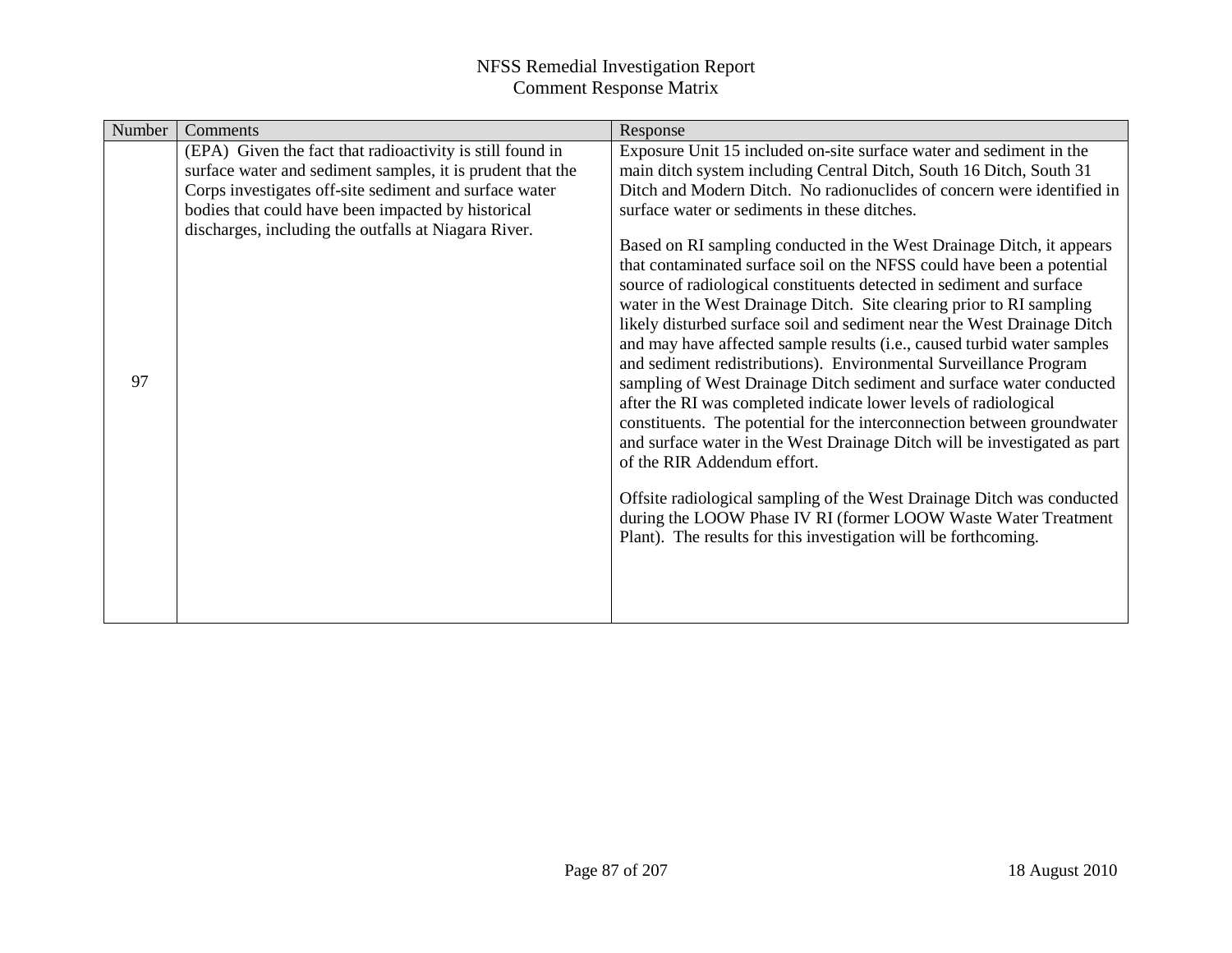| Number  | Comments | Response                                                                |
|---------|----------|-------------------------------------------------------------------------|
|         |          | The Remedial Investigation of Underground Utilities completed for the   |
|         |          | LOOW investigated underground lines and outfalls and found that the     |
|         |          | deepest and most heavily chemically contaminated pipelines were the     |
|         |          | acid waste and sanitary sewer lines as they approach the wastewater     |
|         |          | treatment plant north of the NFSS (EA Engineering, Science, and         |
|         |          | Technology, Inc. [ES&T] November 2008). This report can be found at:    |
|         |          | http://www.lrb.usace.army.mil/derpfuds/loow/index.htm. One sanitary     |
|         |          | line and two acid waste lines extend off the NFSS to the north. All of  |
|         |          | these lines were sealed at the property boundary and the Remedial       |
|         |          | Investigation of Underground Utilities indicates that no bedding        |
| 97      |          | material, which could act as a preferential pathway for contaminant     |
| (cont.) |          | migration, was present around the pipelines leaving the NFSS (EA        |
|         |          | ES&T, November 2008). Sanitary sewer and acid waste lines are not to    |
|         |          | be confused with the main 42-inch water intake pipeline. Sanitary sewer |
|         |          | and acid waste lines ran northward to the LOOW waste water treatment    |
|         |          | plant. At the waste water treatment plant, sanitary sewer water was     |
|         |          | combined with the TNT and acid process wastewaters. The combined        |
|         |          | wastewaters were then discharged to the Niagara River through two       |
|         |          | outfalls. The Remedial Investigation of Underground Utilities did       |
|         |          | document radiological contamination in these lines. The fact sheet that |
|         |          | discusses the results of this investigation can be found at             |
|         |          | http://www.lrb.usace.army.mil/derpfuds/loow/loow-fs-uuri-2009-05.pdf.   |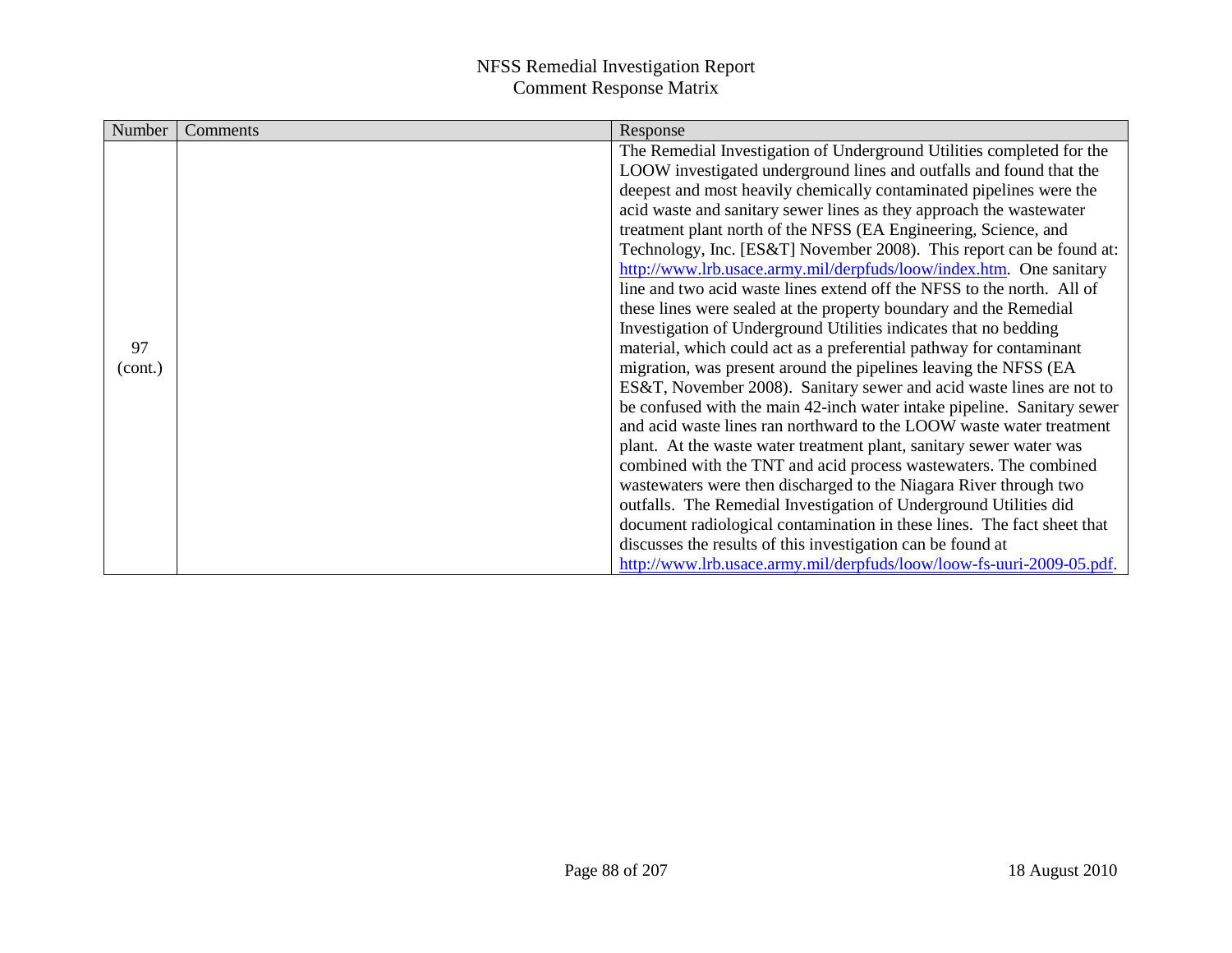| Number | Comments                                                                                                                                                                                                                                                                                                                                                 | Response                                                                                                                                                                                                                                                                                                                                                                                                                                                                                                                                                                                                                                                                                                                                                                                                                                                                                                                                                                                                                                                                                                                              |
|--------|----------------------------------------------------------------------------------------------------------------------------------------------------------------------------------------------------------------------------------------------------------------------------------------------------------------------------------------------------------|---------------------------------------------------------------------------------------------------------------------------------------------------------------------------------------------------------------------------------------------------------------------------------------------------------------------------------------------------------------------------------------------------------------------------------------------------------------------------------------------------------------------------------------------------------------------------------------------------------------------------------------------------------------------------------------------------------------------------------------------------------------------------------------------------------------------------------------------------------------------------------------------------------------------------------------------------------------------------------------------------------------------------------------------------------------------------------------------------------------------------------------|
| 98     | (EPA) Groundwater modeling indicates that a groundwater<br>plume is migrating off-site. As such, we recommend that<br>off-site groundwater monitoring wells be installed and<br>monitored along with on-site wells routinely in quarterly<br>bases to account for seasonal variation, including the<br>monitoring of private wells downgradient of NFSS. | Based upon RI findings, additional groundwater sampling is planned for<br>three locations to better delineate potential off-site contaminant<br>migration. The first area is northwest of the NFSS property where the<br>uranium plume appears to cross the site boundary onto the Town of<br>Lewiston property (former LOOW wastewater treatment plant). Off-site<br>testing in this area is needed to define the extent of the uranium plume.<br>The second area of interest concerns the potential for an interconnection<br>between groundwater to the west of the IWCS and surface water in the<br>West Drainage Ditch on the National Grid property. The third area is<br>along the northern boundary of Exposure Unit 4.<br>Additional groundwater sampling in these three areas of interest was<br>conducted as part of the RIR Addendum field work. Results of this<br>sampling will be presented in the RIR Addendum (Sections 3.0 and 4.0).<br>The scope of the routine monitoring conducted for the Environmental<br>Surveillance Program will be modified based on the findings from these<br>three investigative areas. |
| 99     | (EPA) The presence of elevated levels of total radium-226<br>and radium-228 in groundwater is not fully addressed in the<br>RIR. This needs to be addressed and plume maps provided<br>showing data of total and dissolved phases.                                                                                                                       | A review of the dissolved concentration data for radium-228 and<br>radium-226 shows no plumes present in the upper water-bearing zone.<br>Total concentration data for radium-226 shows sporadic detections<br>above background levels and no distinguishable plume. Total<br>concentration data for radium-228 suggests the possibility of two<br>groundwater plumes near the IWCS. However the radium-226 and<br>radium-228 values are relatively low with few exceedances of the<br>drinking water standard for these radionuclides (5 pCi/L for radium-226<br>and radium-228 combined). Radium-226 and radium-228 detection<br>maps were developed and provided to the EPA.<br>The groundwater plume figures were developed using soluble results to<br>illustrate the worst case of groundwater movement and potential<br>contaminant impacts.                                                                                                                                                                                                                                                                                   |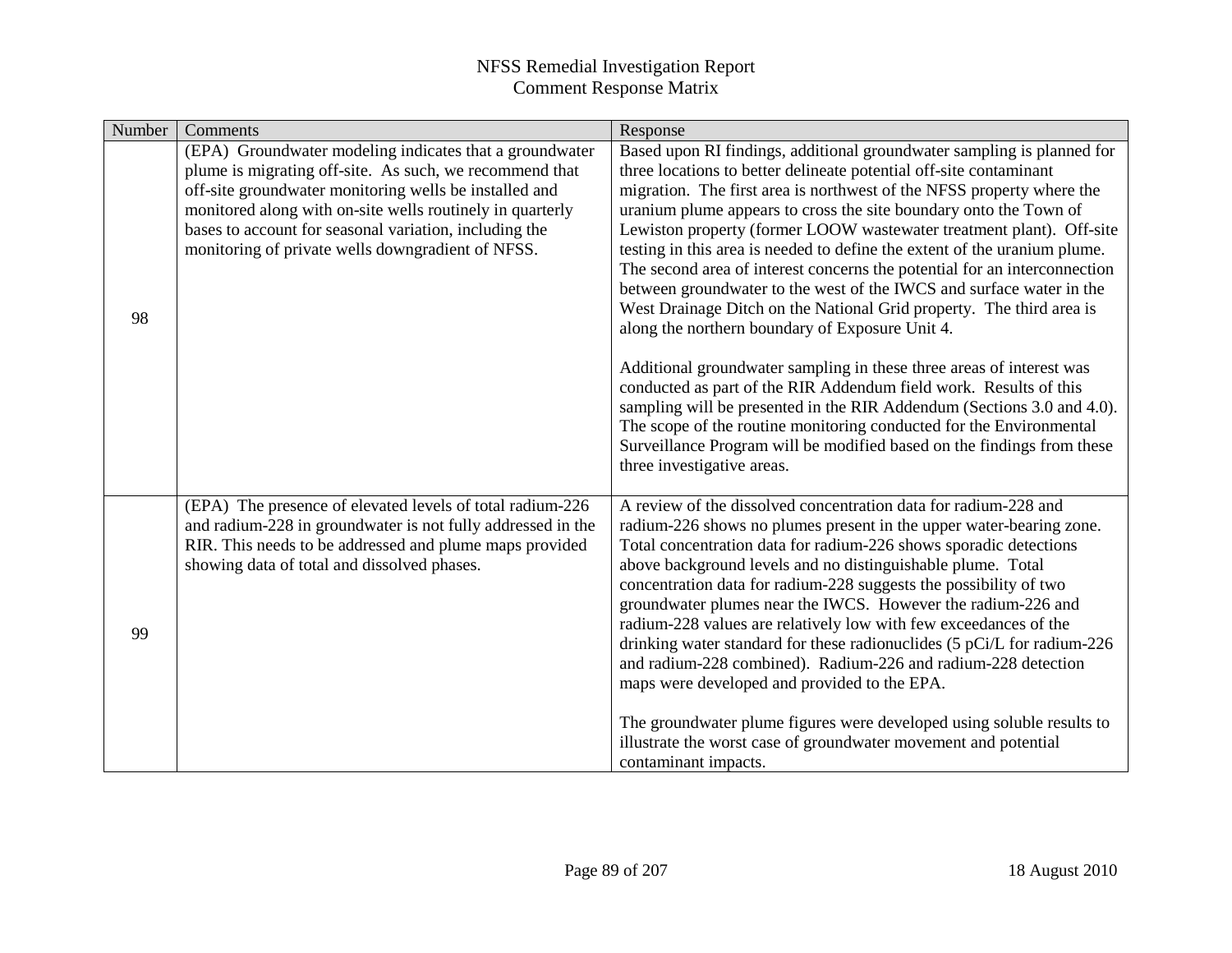| Number | Comments                                                                                                     | Response                                                                                                                                          |
|--------|--------------------------------------------------------------------------------------------------------------|---------------------------------------------------------------------------------------------------------------------------------------------------|
|        | (EPA) At times the Corps attempts to link the source of                                                      | The RI began with a records review in order to gain an understanding of                                                                           |
|        | contamination found with previous site operations and                                                        | historic site operations and how these operations may have contributed                                                                            |
|        | storage of waste, while at other times the source of                                                         | to potential contamination. Where possible, links were made between                                                                               |
|        | contamination in certain areas remains undetermined (e.g.,                                                   | existing contamination and previous site operations. Following the                                                                                |
|        | the source of the groundwater uranium plumes on the north                                                    | records review, site reconnaissance was conducted to identify areas                                                                               |
|        | and west sides of the IWCS, the source of radium-226 and                                                     | potentially impacted by site operations. Field activities were then                                                                               |
|        | radium-228 in groundwater near the IWCS, the source of                                                       | conducted using a phased approach to refine the understanding of the                                                                              |
|        | cesium-137 in certain exposure units, etc.). Can the source                                                  | nature and extent of contamination at the NFSS and their relationships to                                                                         |
|        | of the plumes near the IWCS be due to the materials stored<br>inside the IWCS? Determining the source of the | exposures, risks, and remedial alternatives. A description of the project                                                                         |
|        | contaminants will provide a better understanding of the site                                                 | approach is presented in Section 2.1 of the RIR Since the geophysical<br>survey that was performed during the RI found the IWCS to be sound, it   |
|        | conditions and consequently aid in the FS and remedial                                                       | is believed that the groundwater plumes around the IWCS are associated                                                                            |
|        | action phases.                                                                                               | with historic construction activities and remnant pipelines rather than                                                                           |
|        |                                                                                                              | emanating from the IWCS (RIR, Appendix C).                                                                                                        |
|        |                                                                                                              |                                                                                                                                                   |
|        |                                                                                                              | The previously open R-10 storage pile located north of Bldg 411 was                                                                               |
|        |                                                                                                              | subject to leaching and erosion, which created groundwater plumes west                                                                            |
|        |                                                                                                              | and possibly north of the current IWCS (i.e., K-65 residue slurry                                                                                 |
|        |                                                                                                              | treatment lagoons are proximal to the northern plume area). Former                                                                                |
|        |                                                                                                              | Building 409, whose foundation is currently located south of the IWCS,                                                                            |
| 100    |                                                                                                              | was a secondary water reservoir. Operations conducted at former                                                                                   |
|        |                                                                                                              | Building 409, as well as the decontamination method used to remove the<br>most obvious contamination prior to building demolition, may have       |
|        |                                                                                                              | contributed to the higher concentrations of radionuclides now evident in                                                                          |
|        |                                                                                                              | this area. The Corps believes that the groundwater plumes evident in                                                                              |
|        |                                                                                                              | this area were developed before the IWCS was constructed and were                                                                                 |
|        |                                                                                                              | subsequently truncated by IWCS construction activities.                                                                                           |
|        |                                                                                                              |                                                                                                                                                   |
|        |                                                                                                              | The IWCS is currently believed to be adequately containing the                                                                                    |
|        |                                                                                                              | contamination stored within the structure. Environmental Surveillance                                                                             |
|        |                                                                                                              | Data collected over the past 28 years supports this conclusion.                                                                                   |
|        |                                                                                                              | Environmental Surveillance Program data do not indicate an increasing                                                                             |
|        |                                                                                                              | trend in uranium concentrations in groundwater wells near the IWCS                                                                                |
|        |                                                                                                              | that would be indicative of a breach. Instead, only seasonal fluctuation<br>of uranium concentrations is noted, which is typical of other on-site |
|        |                                                                                                              | wells near areas of past radioactive storage.                                                                                                     |
|        |                                                                                                              |                                                                                                                                                   |
|        |                                                                                                              | Page 90 of 207<br>mformation supporting the integrity of the IWCS will be presented in<br>10                                                      |
|        |                                                                                                              | the RIR Addendum (Section 5.0). Additional information regarding the                                                                              |
|        |                                                                                                              | IWCS contents and integrity will also be presented in Technical                                                                                   |
|        |                                                                                                              | Memoranda to be prepared in support of the FS.                                                                                                    |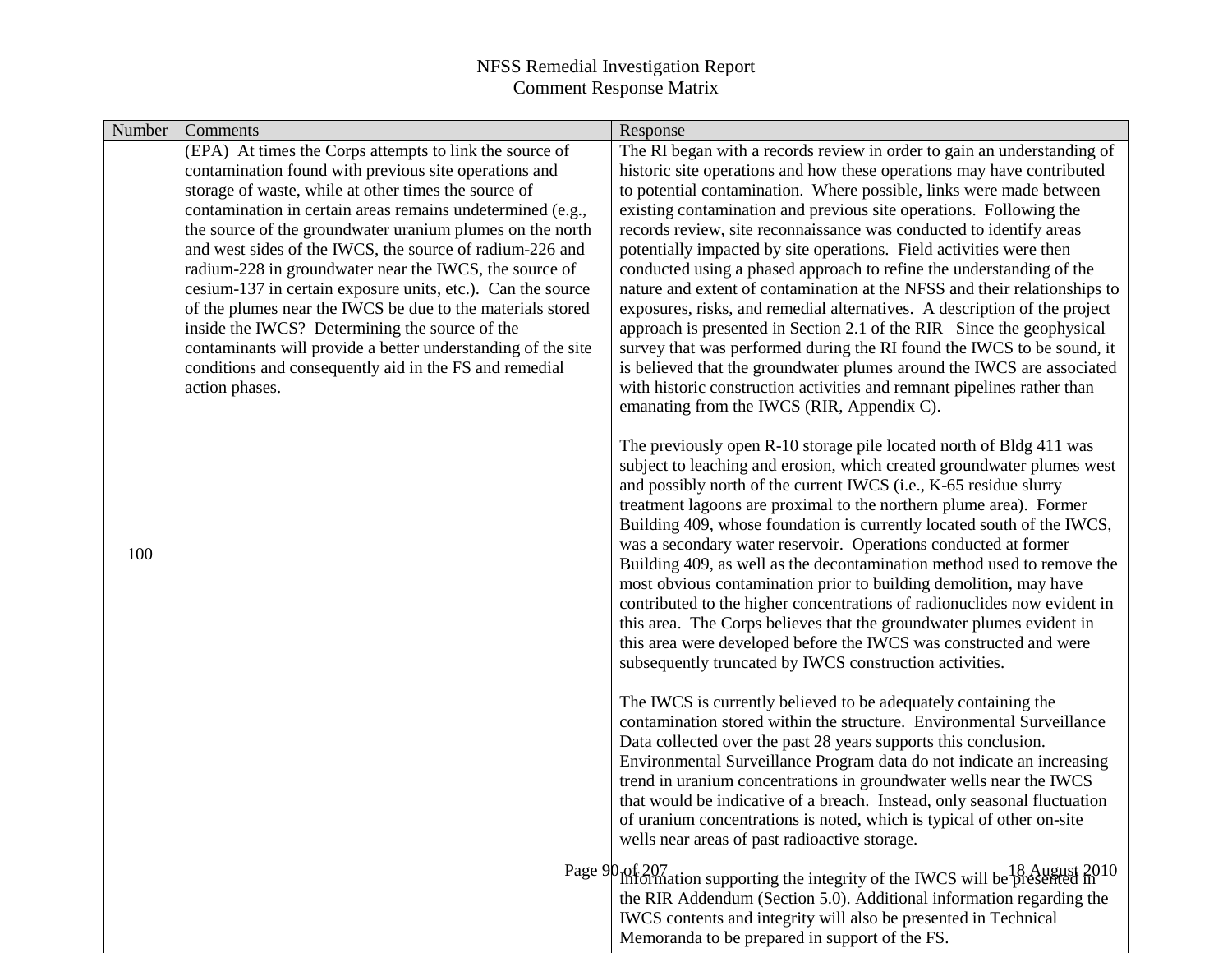| Number | Comments                                                                                                                                                                                                                                                                                                                                                                                                                                                                                                                      | Response                                                                                                                                                                                                                                                                                                                                                                                                                                                                                                                                                                                                                                                                                                                                                                                                                                                                                                                                                                                                                                                                                                                                                                                                                                                                                                                                                                                                                      |
|--------|-------------------------------------------------------------------------------------------------------------------------------------------------------------------------------------------------------------------------------------------------------------------------------------------------------------------------------------------------------------------------------------------------------------------------------------------------------------------------------------------------------------------------------|-------------------------------------------------------------------------------------------------------------------------------------------------------------------------------------------------------------------------------------------------------------------------------------------------------------------------------------------------------------------------------------------------------------------------------------------------------------------------------------------------------------------------------------------------------------------------------------------------------------------------------------------------------------------------------------------------------------------------------------------------------------------------------------------------------------------------------------------------------------------------------------------------------------------------------------------------------------------------------------------------------------------------------------------------------------------------------------------------------------------------------------------------------------------------------------------------------------------------------------------------------------------------------------------------------------------------------------------------------------------------------------------------------------------------------|
| 101    | (EPA) The metals analyses method used to assess total-<br>uranium seems to underestimate the total-uranium<br>concentrations when the contaminant levels are elevated. As<br>such, when metals analyses are performed to assess total-<br>uranium $(\mu g/L)$ , the Corps should give consideration to also<br>use the specific activities for each uranium isotope to obtain<br>total uranium in $\mu$ g/L and compare the results of both<br>methods to identify any potential errors, overestimates, or<br>underestimates. | Upon further evaluation, the Corps found that, on a site-wide basis, a<br>close relationship exists between uranium concentrations estimated<br>using the metals analytical method and uranium concentrations obtained<br>using specific activities for each uranium isotope. As such, it is<br>appropriate to use the total uranium concentrations using the metal<br>analytical method to support remedial action decisions for the site.                                                                                                                                                                                                                                                                                                                                                                                                                                                                                                                                                                                                                                                                                                                                                                                                                                                                                                                                                                                   |
| 102    | (EPA) It is prudent that the Corps investigates off site areas<br>that could have been impacted from historical discharges via<br>run-off, pipelines, underground utilities, previous usage, and<br>groundwater plumes.                                                                                                                                                                                                                                                                                                       | During the RI, surface water samples were collected from Exposure<br>Units 7, 10, and 11 in Phases 1 and 3 to assess runoff from the IWCS,<br>the organic burial area, and the storm-water ponds. Additional<br>investigation of the total uranium groundwater plume located west of the<br>IWCS is planned as part of the RIR Addendum, including areas on the<br>National Grid property (Exposure Unit 9). The objective of this<br>investigation is to define the off-site extent of the total/dissolved<br>uranium plume in groundwater west of the IWCS and east of the West<br>Drainage Ditch, and to determine the potential for interaction from<br>groundwater to surface water in the West Drainage Ditch. The results of<br>this investigation will be presented in the RIR Addendum (Sections 4.0)<br>and 9.0).<br>The Corps collected offsite radiological samples from the West Drainage<br>Ditch during the LOOW Phase IV Remedial Investigation (former<br>LOOW wastewater treatment plant). This data will be forthcoming.<br>The LOOW Underground Utilities Remedial Investigation (EA, ES&T,<br>2008) contains additional data on the presence, fate and transport of<br>contaminants in the former LOOW pipelines, including the acid waste<br>and sanitary sewer lines that run offsite from the NFSS. Radiological<br>sampling of the pipelines will be analyzed in the RIR Addendum<br>(Section 10.0). |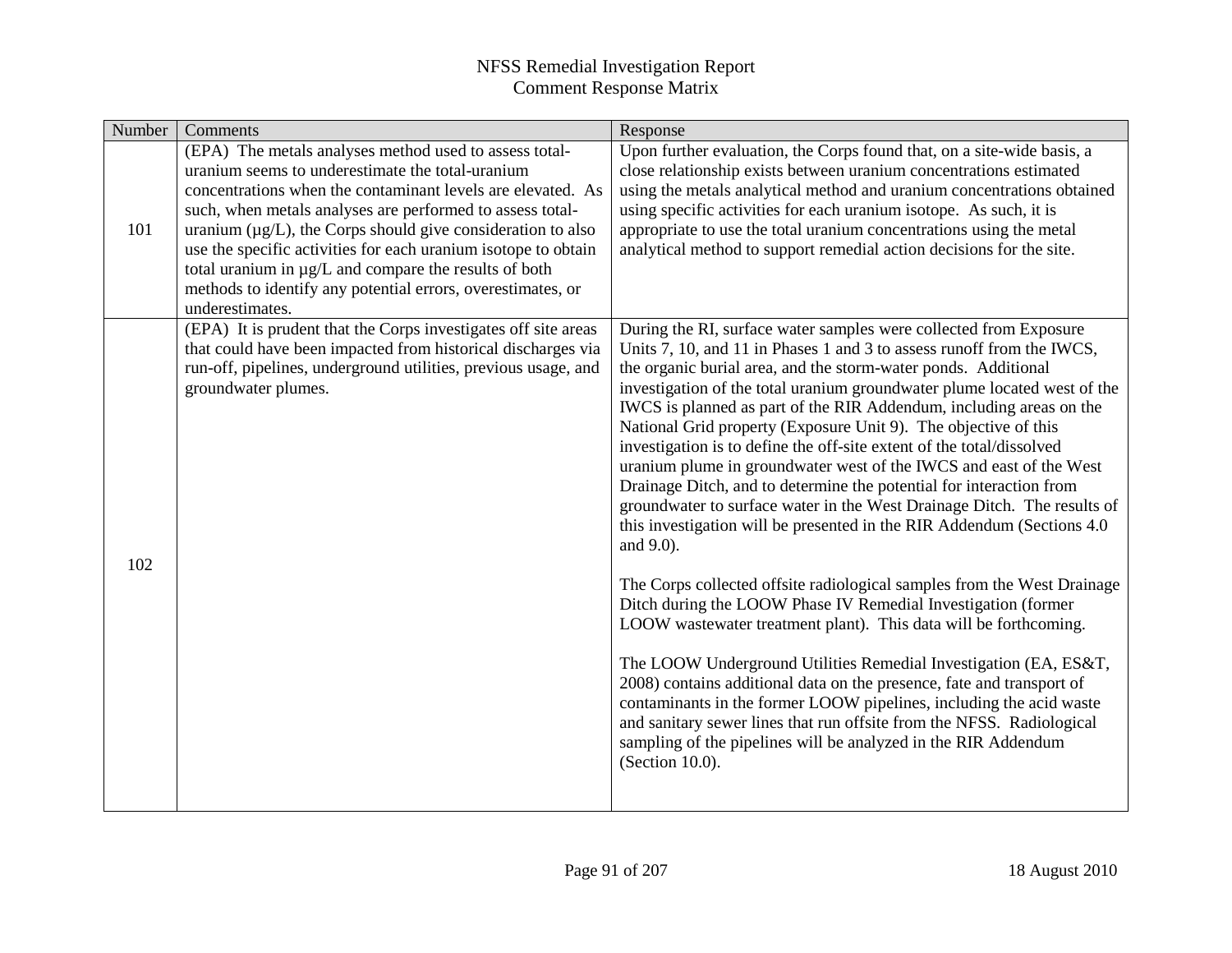| Number | Comments                                                       | Response                                                                  |
|--------|----------------------------------------------------------------|---------------------------------------------------------------------------|
| 103    | (EPA) Given that fact that the Corps still needs to re-        | An RIR Addendum will be prepared to address any data gaps that may        |
|        | investigate vicinity properties (e.g., groundwater, private    | affect the evaluation of alternatives in the FS. Limited additional       |
|        | wells, surface water, sediment, outfalls, underground          | sampling may be conducted to eliminate specific RI data gaps.             |
|        | utilities etc.) and address potential on-site data gaps (e.g., | However, unless new findings deviate substantially from what is already   |
|        | contaminants in groundwater and possibly intrusive             | known based on the current data set, revisions to the Baseline Risk       |
|        | inspection of the IWCS), the Corps should evaluate the new     | Assessment, the Screening-Level Ecological Risk Assessment (SLERA)        |
|        | findings and determine the need for revising the Baseline      | and the Groundwater Fate and Contaminant Transport Model will not be      |
|        | and Ecological Risk Assessments and groundwater                | performed, as they have met the RI-based Data Quality Objectives for      |
|        | modeling.                                                      | this CERCLA phase.                                                        |
|        | (EPA) EPA believes that the groundwater investigations         | The Corps will fully address the final groundwater conditions, on-site    |
|        | performed by the Corps to date, especially in the UWBZ are     | and off-site, after any necessary remedial actions at the site are        |
|        | interim investigations to gain some understanding of the       | completed, i.e., the removal of contaminant sources in surface and        |
|        | contaminant conditions in groundwater. EPA anticipates         | subsurface soil, underground utilities, and other structures. Groundwater |
|        | that the Corps will fully address the final groundwater        | currently monitored as part of the Environmental Surveillance Program     |
|        | conditions, on-site and off-site, after the removal of         | and additional groundwater investigation is planned to explore the        |
|        | contaminant sources in surface and subsurface soil,            | potential off-site migration of contaminated groundwater and to           |
|        | underground utilities, and other structures.                   | delineate the nature and extent of groundwater contamination. Results     |
| 104    |                                                                | of additional investigative activities will be presented in the RIR       |
|        |                                                                | Addendum (Section 4.0) The results of Environmental Surveillance          |
|        |                                                                | Program monitoring are reported annual in the Environmental               |
|        |                                                                | Surveillance Technical Memorandum available on the internet at:           |
|        |                                                                | http://www.lrb.usace.army.mil/fusrap/nfss/index.htm. The Corps plans      |
|        |                                                                | to address the need for groundwater remedial action in a separate         |
|        |                                                                | Proposed Plan, after remedial action decisions have been made             |
|        |                                                                | regarding the IWCS and the Balance of Plant soils and other solid         |
|        |                                                                | media.                                                                    |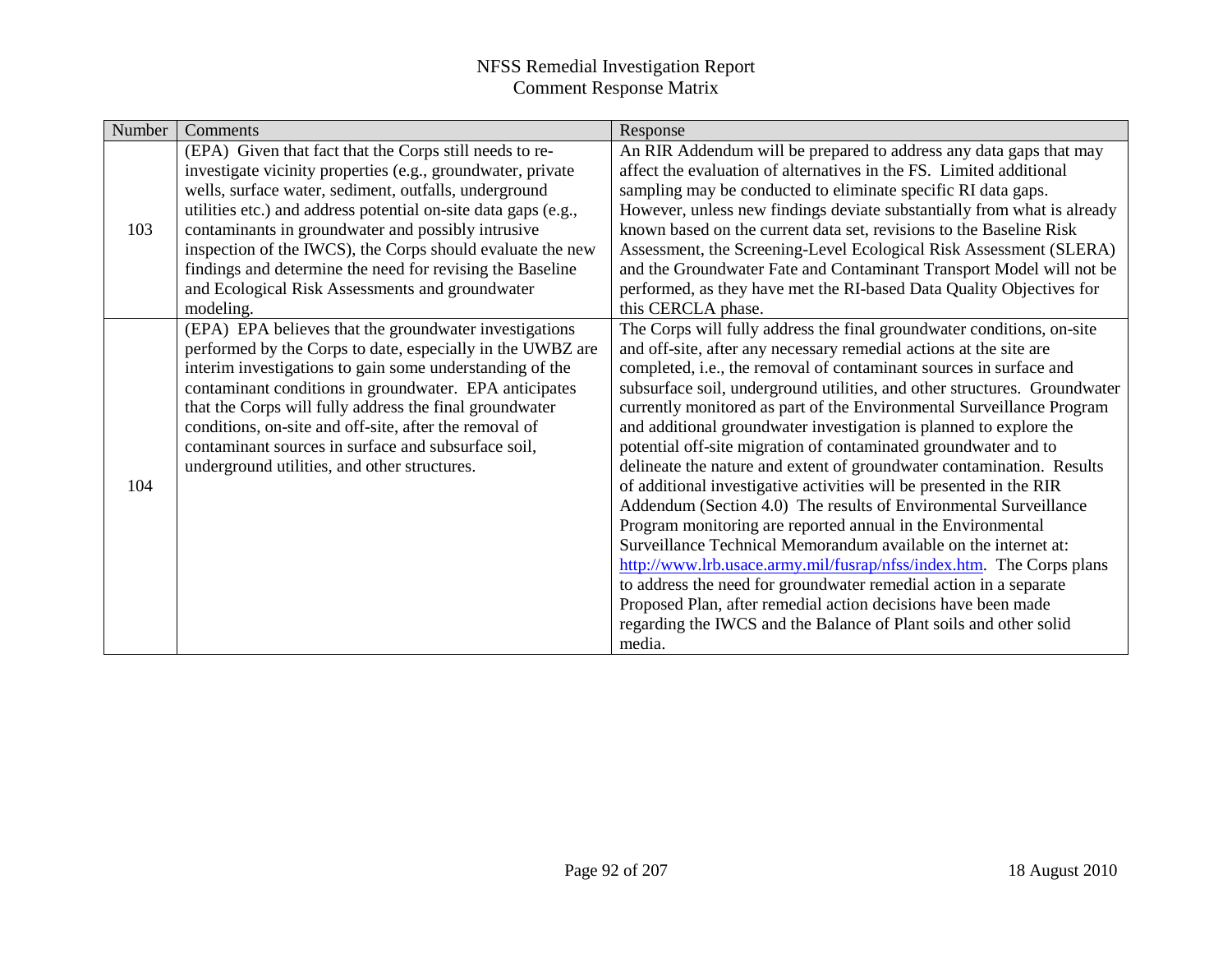| Number | Comments                                                                                                               | Response                                                                                                                                       |
|--------|------------------------------------------------------------------------------------------------------------------------|------------------------------------------------------------------------------------------------------------------------------------------------|
|        | (EPA) Section ES.4, Page xxxv, Site Description: The text                                                              | The description of the regional land use reflects current conditions, but it                                                                   |
|        | indicates that "the surrounding area land use consists<br>primarily of row-crops and orchards, abandoned agricultural  | is noted that regional land use does fluctuate over time. Current zoning<br>maps may be included in the FS; however, a tax map that identifies |
|        | fields, and second-growth forests". This appears to be<br>inaccurate as there is considerable public interest in the   | individual property owners is even more susceptible to change and could<br>be considered an invasion of privacy.                               |
|        | NFSS, particularly because the NFSS is near a growing                                                                  |                                                                                                                                                |
| 105    | population. Although Figure 1-7 shows the surrounding<br>land use, it doesn't show where individual residences are     | Regional population trends for Niagara County show a 1.7% decline<br>from 2000 to 2006, although the area immediately surrounding the          |
|        | located. Consistent with this comment, it can be noted that                                                            | NFSS property appears to be stable (i.e., no significant rezoning or                                                                           |
|        | the greenery that appears toward the east and north of the<br>site in Figure 1-12, consists of the Modern Landfill and | residential pressures). A Future Land Use Checklist is being prepared<br>for the entire former Lake Ontario Ordnance Works which will identify |
|        | CWM properties. Perhaps a tax map could be provided                                                                    | residential areas surrounding the NFSS.                                                                                                        |
|        | which would show the density of residential properties                                                                 |                                                                                                                                                |
|        | within the private land shown on Figure 1-7.                                                                           |                                                                                                                                                |
|        | (EPA) Section ES.5, Page xxxvii, Exposure Unit 3 and<br>Exposure Unit 4. Acid Area and Vicinity: Were the acids        | Specific information concerning the use of acids in this area is not<br>known with certainty, but the Corps believes the acid lines were       |
|        | only used in support of the TNT operations or were they                                                                | specifically used only for LOOW TNT operations. There is no                                                                                    |
| 106    | also used in radiological operations such as pickling of<br>nuclear fuel?                                              | indication that acids were used in any processing activities involving<br>radioactive wastes such as spent nuclear fuel. The LOOW Completion   |
|        |                                                                                                                        | Report (White Engineering 1943) will be included in the RIR                                                                                    |
|        |                                                                                                                        | Addendum to provide additional information (RIR Addendum,<br>Appendix 12-B).                                                                   |
|        |                                                                                                                        |                                                                                                                                                |
|        | (EPA) Section ES.7: Did the BRA include the toxicity risk<br>from the uranium isotopes? If not, then the toxicity risk | The Baseline Risk Assessment looked at the chemical toxicity of<br>uranium independent of its radiological carcinogenicity. Assessment of      |
| 107    | assessment should be included.                                                                                         | the non-carcinogenic (chemical toxicity) properties of uranium is found                                                                        |
|        |                                                                                                                        | in Section 2 of the Baseline Risk Assessment.                                                                                                  |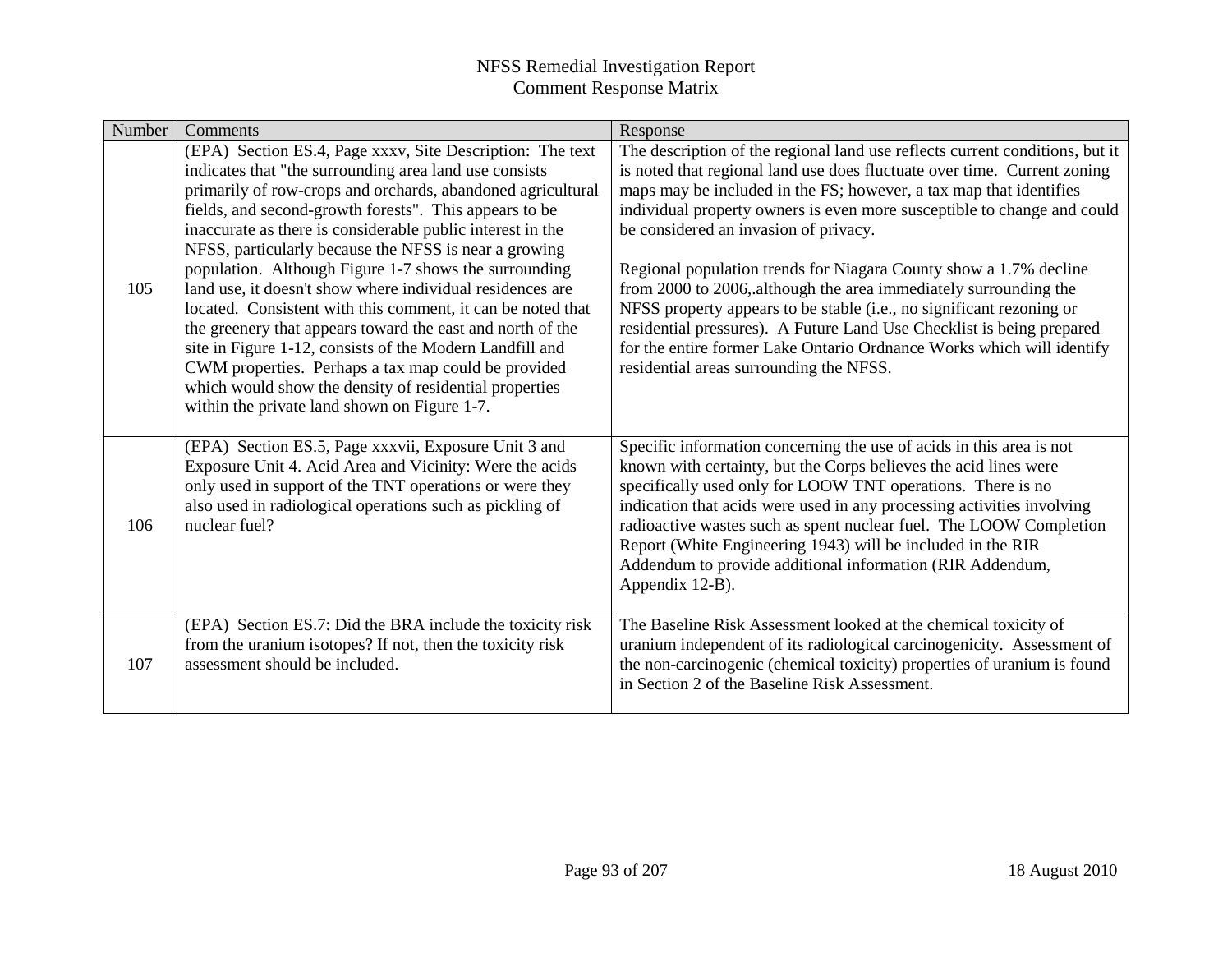| Number | Comments                                                                                                                                                                                                                                                                                                                                                                                                                                                      | Response                                                                                                                                                                                                                                                                                                                                                                                                                                                                                                                                                                                                                                 |
|--------|---------------------------------------------------------------------------------------------------------------------------------------------------------------------------------------------------------------------------------------------------------------------------------------------------------------------------------------------------------------------------------------------------------------------------------------------------------------|------------------------------------------------------------------------------------------------------------------------------------------------------------------------------------------------------------------------------------------------------------------------------------------------------------------------------------------------------------------------------------------------------------------------------------------------------------------------------------------------------------------------------------------------------------------------------------------------------------------------------------------|
| 108    | (EPA) Section ES.7, Page xlvi, $1st$ paragraph. The risk to<br>the subsistence farmer from pipeline and subsurface utilities<br>assumes limited exposure time. This may change in the<br>future scenario should contaminants within such utilities be<br>relocated in the future due to construction or disturbance of<br>such lines. Therefore, exposure of subsistence farmer to<br>contaminants identified in such utilities may need to be<br>considered. | The decision not to assess subsistence farmer exposure to pipeline<br>contents was based on the assumption that exposure to pipelines is more<br>likely to be a short-term exposure during removal of the lines rather than<br>an on-going exposure. Also, pipelines closer to ground surface with the<br>greater likelihood for direct exposure are the cleaner potable lines rather<br>than the more contaminated sanitary and acid waste lines. Site-specific<br>remedial goals established during the FS will address short-term<br>exposure to pipeline contents by a resident gardener as well as ingestion<br>of local deer meat. |
| 109    | (EPA) Section: ES.7, Page xlvi $1st$ paragraph: Even when<br>contaminants in groundwater may meet the human health<br>risk criteria, the Corps should address the presence of<br>contaminants in groundwater to meet the MCLs set forth in<br>the Safe Drinking Water Act.                                                                                                                                                                                    | The need for remedial action at NFSS will be fully evaluated in the FS.<br>The FS will draw upon the Baseline Risk Assessment and also will<br>consider Applicable or Relevant and Appropriate Requirements<br>(ARARs) such as the Safe Drinking Water Act and other federal or state<br>policies, guidelines, or rules developed to address potential risks at sites<br>such as NFSS.                                                                                                                                                                                                                                                   |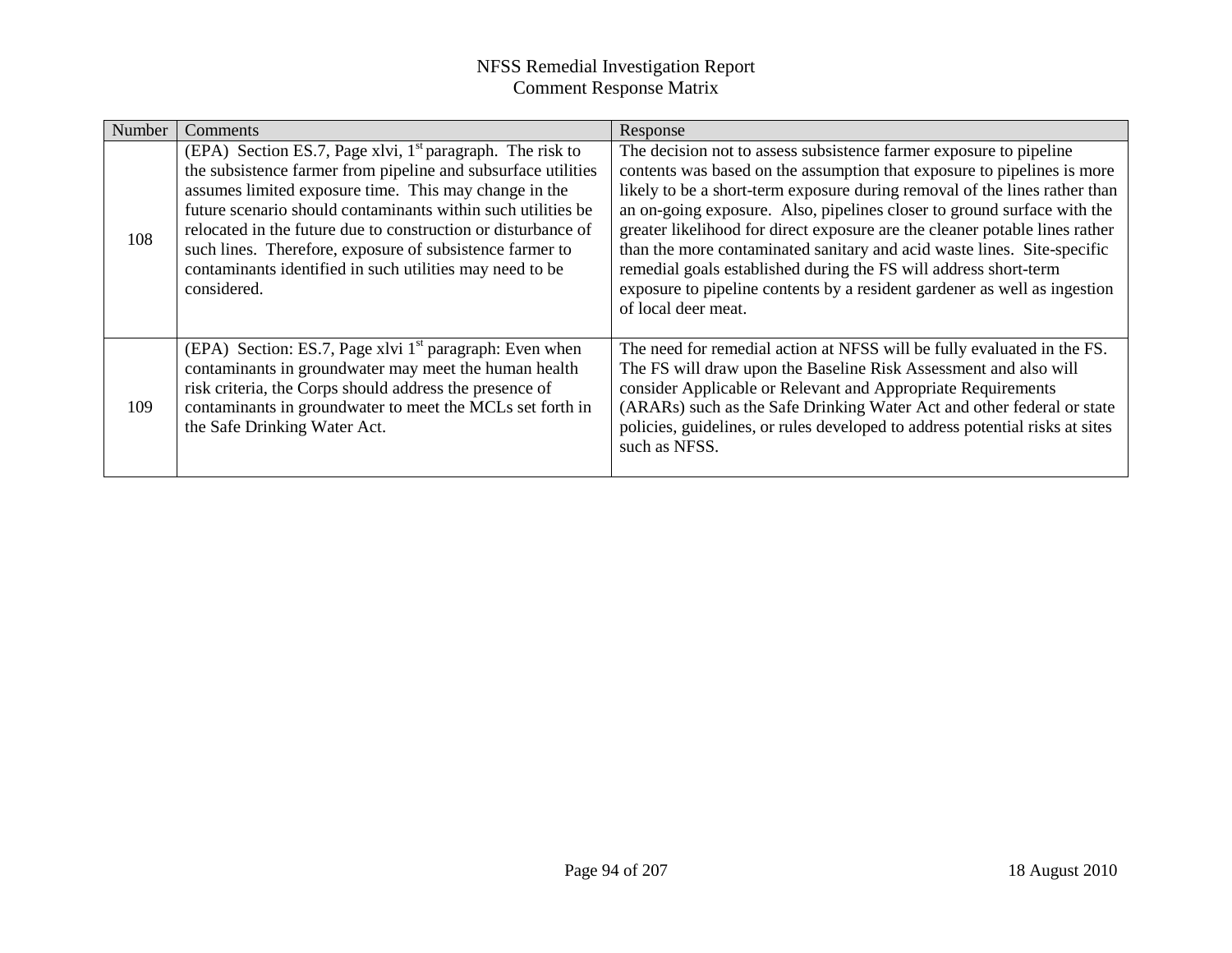| Number | Comments                                                              | Response                                                                                                                                  |
|--------|-----------------------------------------------------------------------|-------------------------------------------------------------------------------------------------------------------------------------------|
|        | (EPA) Section ES.9, Paragraph xlvii, 2 <sup>nd</sup> paragraph: It is | No monitoring wells were installed in Exposure Unit 9 due to restricted                                                                   |
|        | unclear why groundwater samples were not collected from               | property access. To address the uncertainty associated with the uranium                                                                   |
|        | Exposure Unit 9. Please explain given that there is a                 | plume west of the IWCS, three new surface water and sediment                                                                              |
|        | groundwater plume near the western boundary of Exposure               | locations in the West Drainage Ditch were added to the Environmental                                                                      |
|        | Unit 7 that abuts the eastern boundary of Exposure Unit 9             | Surveillance Program in October 2008. The results from these new                                                                          |
|        | and that radiological contamination was found on the banks            | surface water and sediment locations in the West Drainage Ditch                                                                           |
|        | of the West Ditch that is located in Exposure Unit 9. Future          | showed non-detectable levels of radionuclides. The results of this                                                                        |
|        | groundwater sampling in Exposure Unit 9 should be                     | analysis will be reported in the RIR Addendum (Sections 4.5 and 9.0).                                                                     |
|        | considered.                                                           | The RIR Addendum will also include the results from additional                                                                            |
|        |                                                                       | monitoring wells to be installed in this area to explore the potential for                                                                |
|        |                                                                       | an interconnection between groundwater west of the IWCS and surface<br>water in the West Drainage Ditch (RIR Addendum, Sections 3.0 and   |
|        |                                                                       | (4.5).                                                                                                                                    |
|        |                                                                       |                                                                                                                                           |
|        |                                                                       | It should be noted that the concentrations of dissolved total uranium and                                                                 |
|        |                                                                       | other radioactive isotopes detected in Exposure Units 7 and 10                                                                            |
|        |                                                                       | groundwater decrease moving west away from the IWCS. The                                                                                  |
| 110    |                                                                       | concentrations of total uranium and other radioactive isotopes detected                                                                   |
|        |                                                                       | in several wells and temporary well points located along the western                                                                      |
|        |                                                                       | boundaries of Exposure Units 7 and 10 are in the lower end of the                                                                         |
|        |                                                                       | background levels bounding the plume to the west. Furthermore, the                                                                        |
|        |                                                                       | concentrations of total uranium measured in West Drainage Ditch<br>surface water are variable along the ditch suggesting that the uranium |
|        |                                                                       | may have come from several sources rather than a single discrete source                                                                   |
|        |                                                                       | such as a groundwater seep (which would have to have been an                                                                              |
|        |                                                                       | extremely contaminated seep to produce the surface water                                                                                  |
|        |                                                                       | concentrations seen during the RI). Also, the R-10 storage pile of                                                                        |
|        |                                                                       | radioactive materials was previously left uncovered and unprotected in                                                                    |
|        |                                                                       | this area for a number of years. Wind erosion and surface water runoff                                                                    |
|        |                                                                       | appeared to have contributed to contaminant migration. The R-10 pile is                                                                   |
|        |                                                                       | now contained within the IWCS and, since the RIR was completed,                                                                           |
|        |                                                                       | consistently decreasing concentrations of uranium have been measured                                                                      |
|        |                                                                       | in West Drainage Ditch surface water (RIR Addendum, Sections 4.5 and                                                                      |
|        |                                                                       | $9.0$ ).                                                                                                                                  |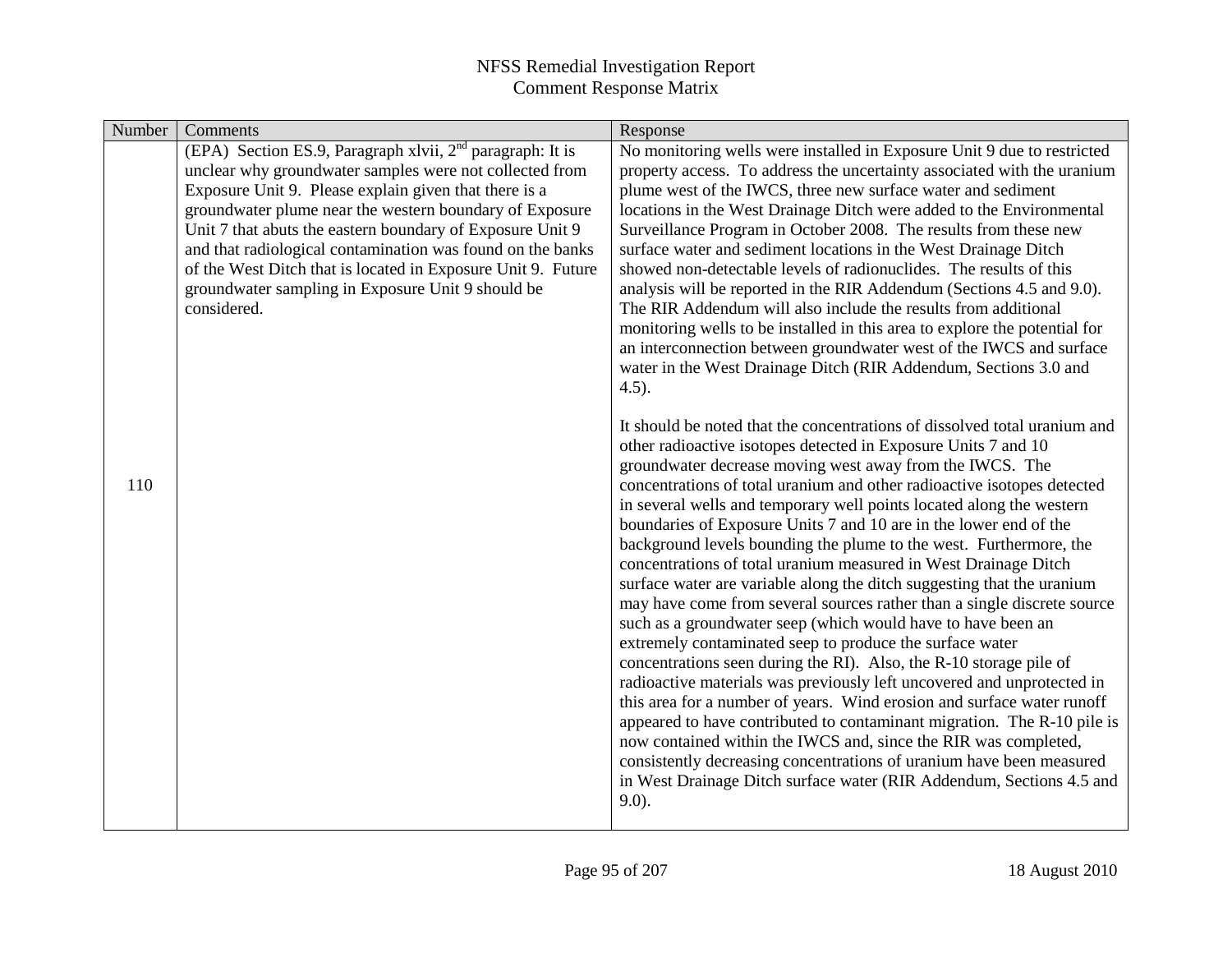| Number | Comments                                                                                                                                                                                                                                                                                                                                                                                                                                                                                                                                                                                                                                  | Response                                                                                                                                                                                                                                                                                                                                                                                                                                                                                                                                                                                                                                                                                                                                                                                                                                                                                                                                                                                                                                                                                                                                                                                                                                                                                                                                                                                                                                                                                                                                                                                                                                                                                                                                                                                                                                                                                                          |
|--------|-------------------------------------------------------------------------------------------------------------------------------------------------------------------------------------------------------------------------------------------------------------------------------------------------------------------------------------------------------------------------------------------------------------------------------------------------------------------------------------------------------------------------------------------------------------------------------------------------------------------------------------------|-------------------------------------------------------------------------------------------------------------------------------------------------------------------------------------------------------------------------------------------------------------------------------------------------------------------------------------------------------------------------------------------------------------------------------------------------------------------------------------------------------------------------------------------------------------------------------------------------------------------------------------------------------------------------------------------------------------------------------------------------------------------------------------------------------------------------------------------------------------------------------------------------------------------------------------------------------------------------------------------------------------------------------------------------------------------------------------------------------------------------------------------------------------------------------------------------------------------------------------------------------------------------------------------------------------------------------------------------------------------------------------------------------------------------------------------------------------------------------------------------------------------------------------------------------------------------------------------------------------------------------------------------------------------------------------------------------------------------------------------------------------------------------------------------------------------------------------------------------------------------------------------------------------------|
| 111    | (EPA) Section 1.5, Page 1-4, $2nd$ paragraph: The paragraph<br>states, in part, "Radioactively contaminated soil from a<br>vicinity property was excavated and placed on the R-10 pile<br>in 1981. "The DOE remedial objectives of 1981 may not<br>meet the current Corps objectives that are set to meet<br>CERCLA standards. As such, the RIR needs to specify<br>which vicinity property is referred to in this paragraph and<br>the Corps should consider revisiting such property, re-assess<br>the radiological conditions, and take the necessary actions to<br>ensure the protection of the public health and the<br>environment. | The Department of Energy did not remediate the Niagara Falls Storage<br>Site or Vicinity Properties E, E' and G. These properties remain within<br>the authorized scope of the Corps' NFSS Formerly Utilized Sites<br>Remedial Action Program (FUSRAP) and will be thoroughly<br>characterized and remediated by the Corps to meet cleanup criteria and<br>obtain regulatory closure.<br>The Department of Energy is responsible for determining the eligibility<br>of a vicinity property for the FUSRAP. Following regulatory closure of<br>a vicinity property by the Corps, the Department of Energy provides<br>necessary long-term care as needed. The Department of Energy has<br>responsibility for 23 completed vicinity properties near the NFSS.<br>During a community workshop in December 2009 the Department of<br>Energy discussed their intent to review land use and assess<br>protectiveness at closed NFSS Vicinity Properties Q, R, X, S, T, and W<br>(See http://www.lrb.usace.army.mil/derpfuds/loow/loow-ws-<br>presentation-doe-2009-12.pdf). The Department of Energy explained<br>that these properties were selected for re-evaluation because of questions<br>raised by local citizens and because these properties are either accessible<br>to the public or adjacent to NFSS drainage ditches. The Department of<br>Energy recently completed "NFSS Vicinity Properties, New York:<br>Review of Radiological Conditions at Six Vicinity Properties and Two<br>Drainage Ditches" (DOE 2010), which reviews of all the work that has<br>been done on the closed vicinity properties. This document is available<br>on the internet at:<br>http://www.lm.doe.gov/Niagara/Vicinity/Documents.aspx. Public input<br>or questions concerning all closed NFSS vicinity properties should be<br>directed to Bob Darr, Public Affairs Specialist at (720)377-9672 or<br>bob.darr@LM.doe.gov. |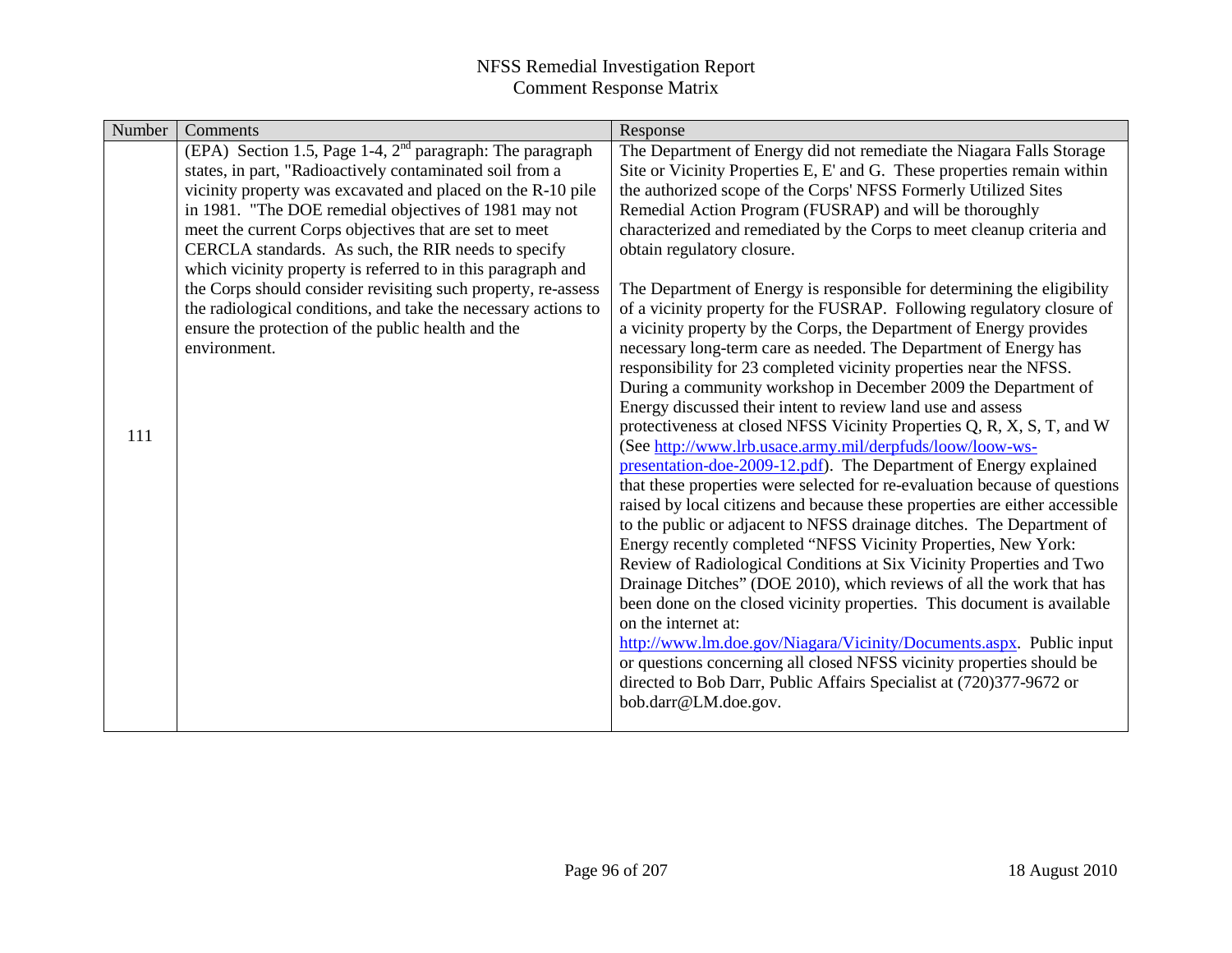| Number | <b>Comments</b>                                                                                                                                                                                                                                                                                                                                                                                                                                                                                                         | Response                                                                                                                                                                                                                                                                                                                                                                                                                                                                                                                                                                                                                                                                                                                                                                                                                                                                                                                                                                                                                                                                                            |
|--------|-------------------------------------------------------------------------------------------------------------------------------------------------------------------------------------------------------------------------------------------------------------------------------------------------------------------------------------------------------------------------------------------------------------------------------------------------------------------------------------------------------------------------|-----------------------------------------------------------------------------------------------------------------------------------------------------------------------------------------------------------------------------------------------------------------------------------------------------------------------------------------------------------------------------------------------------------------------------------------------------------------------------------------------------------------------------------------------------------------------------------------------------------------------------------------------------------------------------------------------------------------------------------------------------------------------------------------------------------------------------------------------------------------------------------------------------------------------------------------------------------------------------------------------------------------------------------------------------------------------------------------------------|
| 112    | (EPA) Section 1.5, Page 1-4, $4th$ paragraph,: The paragraph<br>states, in part, "The residues containing low levels of<br>radioisotopes (K-65, L-30, and F-32) were placed into the<br>IWCS "It's unclear what is meant by the term "low levels"<br>in this sentence when historical data indicates radium-226<br>concentrations as high as $500,000$ pCi/g, especially when in<br>the remainder of the RIR refers to sampling results of much<br>lower concentrations as elevated levels. Please explain or<br>revise | As noted in this comment, it is probably not correct to state that the<br>concentrations of radionuclides in the residues were at "low levels."<br>This is especially true for the K-65 residues which have a concentration<br>of radium-226 of about 500,000 pCi/g. The term "low level" as used<br>here refers to the Nuclear Regulatory Commission's designation of two<br>broad classifications of radioactive waste: high-level or low-level waste.<br>High-level radioactive waste can be either spent nuclear fuel (i.e.,<br>nuclear fuel that is no longer effective in sustaining a nuclear chain<br>reaction) or the liquid wastes from reprocessing this spent nuclear fuel.<br>Low-level wastes are generally defined as radioactive wastes other than<br>high-level and wastes from uranium recovery operations. Low-level<br>wastes are commonly disposed of in near-surface facilities rather than in<br>a geologic repository that is required for high-level wastes. The<br>radioactivity of low level waste can range from just above background<br>levels to much higher levels. |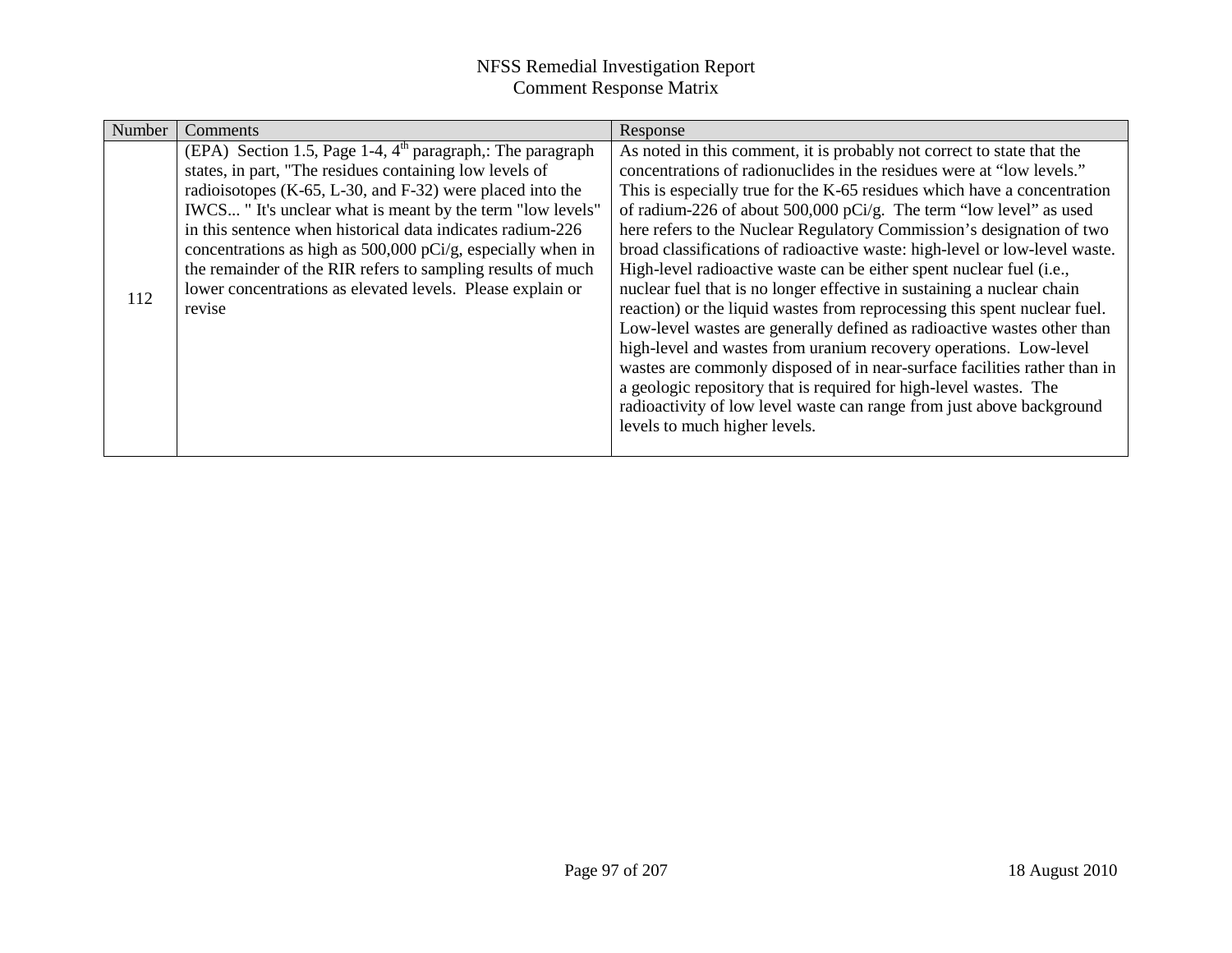| Number | Comments                                                      | Response                                                                                                                                        |
|--------|---------------------------------------------------------------|-------------------------------------------------------------------------------------------------------------------------------------------------|
|        | (EPA) Section 1.5.3.1, Page 1-9: The radiological surveys     | The Department of Energy did not remediate the Niagara Falls Storage                                                                            |
|        | performed by AEC in 1970 within the LOOW boundary             | Site or Vicinity Properties E, E' and G. These properties remain within                                                                         |
|        | were conducted by using a sodium iodide gamma detector        | the authorized scope of the Corps' NFSS Formerly Utilized Sites                                                                                 |
|        | held at a height of one meter above the ground surface.       | Remedial Action Program (FUSRAP) and will be thoroughly                                                                                         |
|        | Such surveying method is inefficient to identify              | characterized and remediated by the Corps to meet cleanup criteria and                                                                          |
|        | contamination in surface soil; and mostly ineffective to      | obtain regulatory closure.                                                                                                                      |
|        | identify contamination in, subsurface soil. Therefore, the    |                                                                                                                                                 |
|        | Corps should consider re-investigating the former AEC;        | The Department of Energy is responsible for determining the eligibility                                                                         |
|        | surveyed areas and; if necessary, conduct a historical site   | of a vicinity property for the FUSRAP. Following regulatory closure of                                                                          |
|        | assessment for all suspect area, that are located outside the | a vicinity property by the Corps, the Department of Energy provides                                                                             |
|        | current NFSS site boundary. Given that the Corps identified   | necessary long-term care as needed. The Department of Energy has                                                                                |
|        | elevated levels of contamination in previously remediated     | responsibility for 23 completed vicinity properties near the NFSS.                                                                              |
|        | areas within the NFSS, it is more likely to identify          | During a community workshop in December 2009 the Department of                                                                                  |
|        | contamination in previously remediated areas outside the      | Energy discussed their intent to review land use and assess                                                                                     |
| 113    | NFSS.                                                         | protectiveness at closed NFSS Vicinity Properties Q, R, X, S, T, and W                                                                          |
|        |                                                               | (See http://www.lrb.usace.army.mil/derpfuds/loow/loow-ws-                                                                                       |
|        |                                                               | presentation-doe-2009-12.pdf). The Department of Energy explained                                                                               |
|        |                                                               | that these properties were selected for re-evaluation because of questions                                                                      |
|        |                                                               | raised by local citizens and because these properties are either accessible                                                                     |
|        |                                                               | to the public or adjacent to NFSS drainage ditches. The Department of                                                                           |
|        |                                                               | Energy recently completed "NFSS Vicinity Properties, New York:                                                                                  |
|        |                                                               | Review of Radiological Conditions at Six Vicinity Properties and Two                                                                            |
|        |                                                               | Drainage Ditches" (DOE 2010), which reviews of all the work that has<br>been done on the closed vicinity properties. This document is available |
|        |                                                               | on the internet at:                                                                                                                             |
|        |                                                               | http://www.lm.doe.gov/Niagara/Vicinity/Documents.aspx.<br>Public                                                                                |
|        |                                                               | input or questions concerning all closed NFSS vicinity properties should                                                                        |
|        |                                                               | be directed to Bob Darr, Public Affairs Specialist at (720)377-9672 or                                                                          |
|        |                                                               | bob.darr@LM.doe.gov.                                                                                                                            |
|        |                                                               |                                                                                                                                                 |
|        |                                                               |                                                                                                                                                 |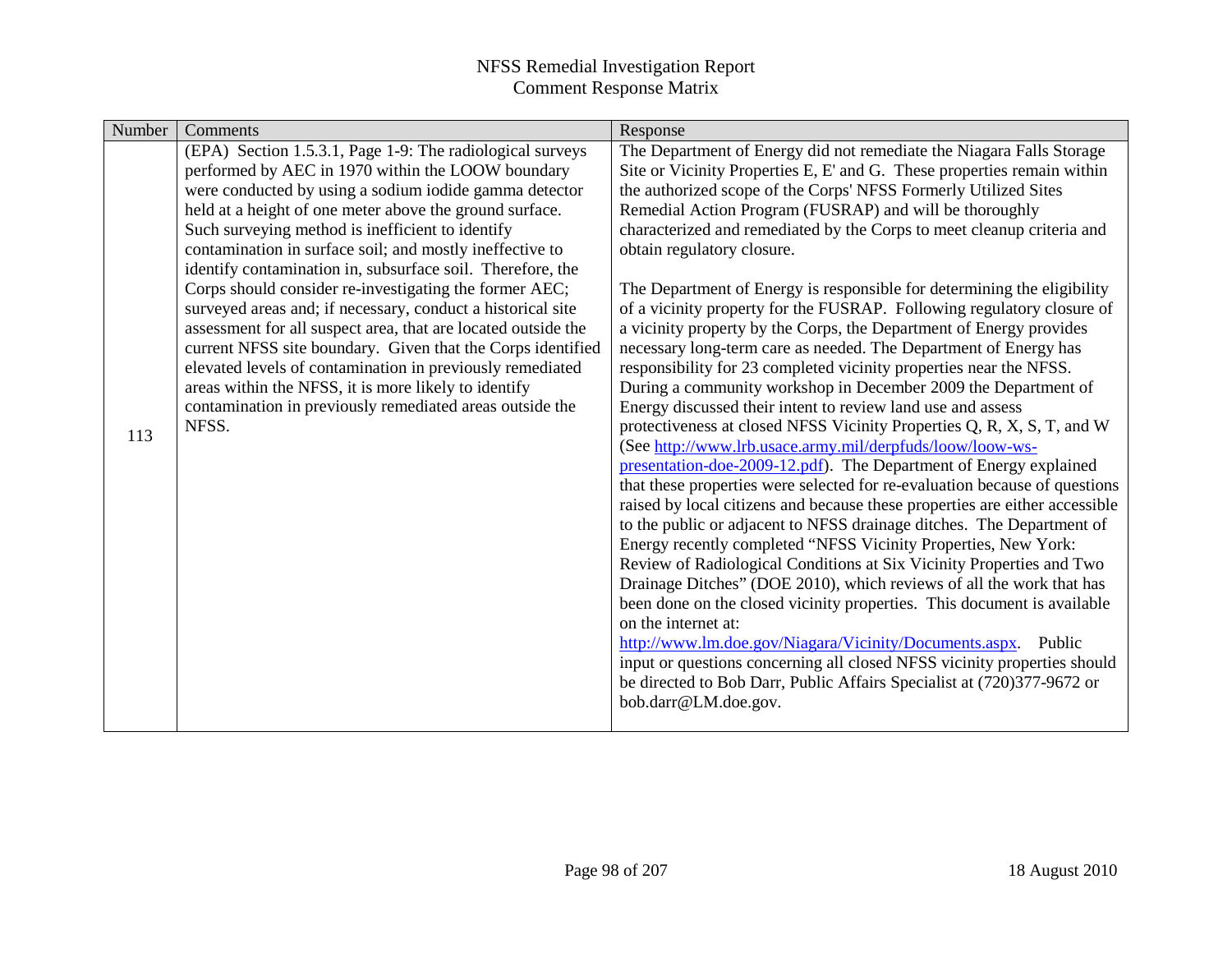| Number | Comments                                                         | Response                                                                  |
|--------|------------------------------------------------------------------|---------------------------------------------------------------------------|
|        | (EPA) Section 1.5.3.2, Page 1-9: It is unclear if the DOE        | Specific questions on the procedures previously used by the Department    |
|        | considered a review of archive aerial photographs as part of     | of Energy to determine the presence of fill areas should be directed to   |
|        | their study of the NFSS to identify any potential fill areas. It | that agency. A review of archival aerial photos was completed by the      |
|        | seems that the Corps based their historical site assessment      | Corps as part of the historic site assessment and is included in the site |
|        | (HSA) on previous work and records obtained from the             | history section of the RIR (Section 1.5). Historic aerial photos were     |
|        | Department of Energy and it is unclear if a review of archive    | used to locate operational areas during development of the geographic     |
| 114    | aerial photographs was part of the HSA. If the HSA did not       | information system for the site. An additional historical survey report   |
|        | include a review of archive aerial photograph; then such a       | based on aerial photos will be generated by the US Army Geospatial        |
|        | review is recommended to identify any potential                  | Center. The Niagara Falls Storage Site Historical Photographic            |
|        | undocumented areas: - Otherwise, the Corps should state          | Analysis (USACE 2009) will be presented in the RIR Addendum               |
|        | that the HSA included a review of archival aerial                | (Appendix 12-C).                                                          |
|        | photographs and discuss the findings.                            |                                                                           |
|        |                                                                  |                                                                           |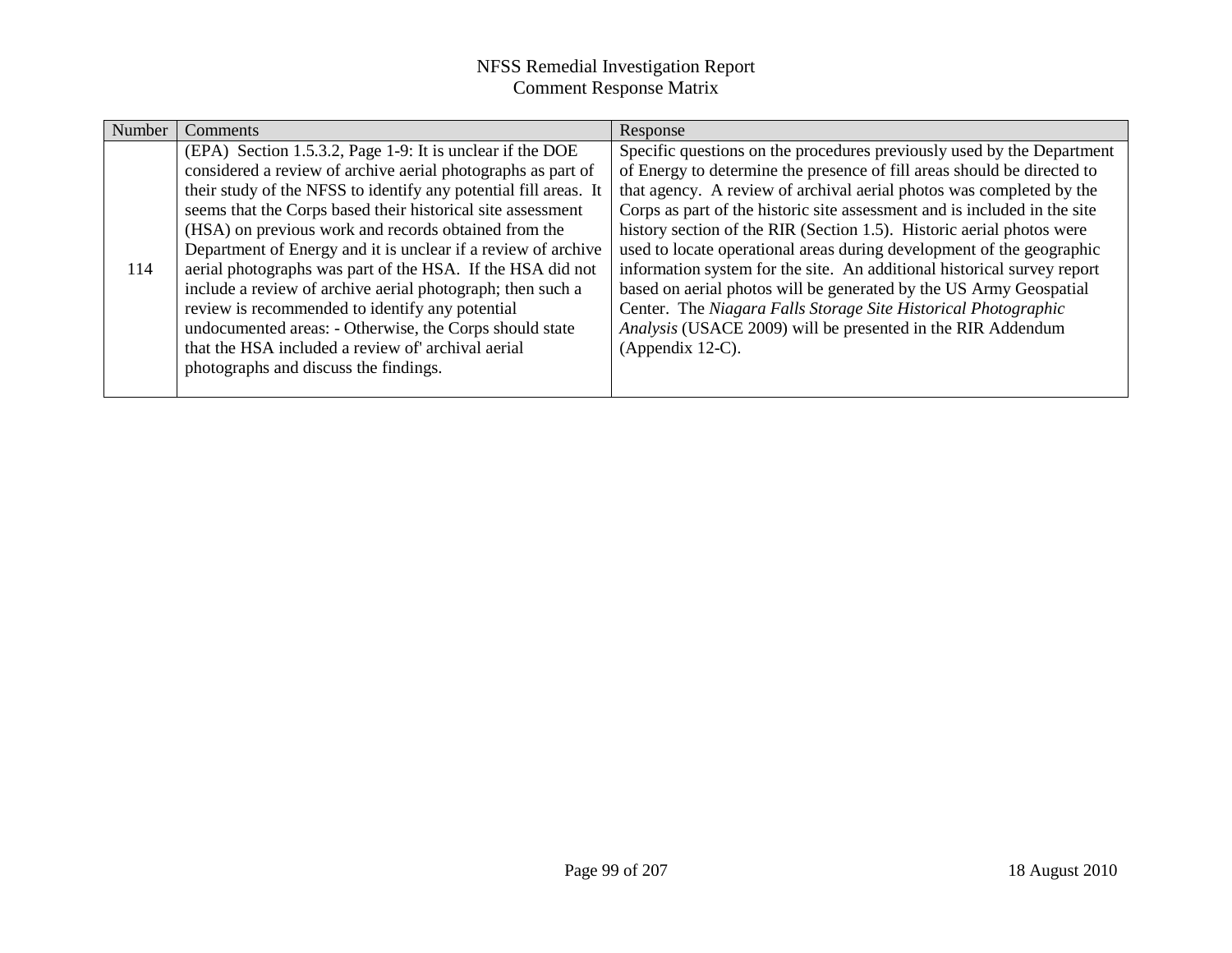| (EPA) Section 1.5.3.2, Page 1-11, $2nd$ paragraph: Previous<br>remedial actions performed by DOE seem to be conducted<br>the authorized scope of the Corps' NFSS Formerly Utilized Sites<br>under the objective of meeting only general dose rate action<br>levels attributed to external radiation. This can be supported<br>Remedial Action Program (FUSRAP) and will be thoroughly<br>by the Corps RIs, which concluded that elevated levels of<br>radioactivity still exist in previously remediated areas within<br>obtain regulatory closure.<br>the NFSS. As such, the Corps should consider re-<br>investigating all vicinity properties previously remediated by<br>DOE to meet the Corps remedial action objectives. | Number | Comments | Response                                                                                                                                                                                                                                                                                                                                                                                                                                                                                                                                                                                                                                                                                                                                                                                                                                                                                                                                                                                                                                                                                                                                                                                                                                                                                                                                                                    |
|--------------------------------------------------------------------------------------------------------------------------------------------------------------------------------------------------------------------------------------------------------------------------------------------------------------------------------------------------------------------------------------------------------------------------------------------------------------------------------------------------------------------------------------------------------------------------------------------------------------------------------------------------------------------------------------------------------------------------------|--------|----------|-----------------------------------------------------------------------------------------------------------------------------------------------------------------------------------------------------------------------------------------------------------------------------------------------------------------------------------------------------------------------------------------------------------------------------------------------------------------------------------------------------------------------------------------------------------------------------------------------------------------------------------------------------------------------------------------------------------------------------------------------------------------------------------------------------------------------------------------------------------------------------------------------------------------------------------------------------------------------------------------------------------------------------------------------------------------------------------------------------------------------------------------------------------------------------------------------------------------------------------------------------------------------------------------------------------------------------------------------------------------------------|
| responsibility for 23 completed vicinity properties near the NFSS.<br>Energy discussed their intent to review land use and assess<br>115<br>(See http://www.lrb.usace.army.mil/derpfuds/loow/loow-ws-<br>Energy recently completed "NFSS Vicinity Properties, New York:<br>on the internet at:<br>http://www.lm.doe.gov/Niagara/Vicinity/Documents.aspx.<br>bob.darr@LM.doe.gov.                                                                                                                                                                                                                                                                                                                                               |        |          | The Department of Energy did not remediate the Niagara Falls Storage<br>Site or Vicinity Properties E, E' and G. These properties remain within<br>characterized and remediated by the Corps to meet cleanup criteria and<br>The Department of Energy is responsible for determining the eligibility<br>of a vicinity property for the FUSRAP. Following regulatory closure of<br>a vicinity property by the Corps, the Department of Energy provides<br>necessary long-term care as needed. The Department of Energy has<br>During a community workshop in December 2009 the Department of<br>protectiveness at closed NFSS Vicinity Properties Q, R, X, S, T, and W<br>presentation-doe-2009-12.pdf). The Department of Energy explained<br>that these properties were selected for re-evaluation because of questions<br>raised by local citizens and because these properties are either accessible<br>to the public or adjacent to NFSS drainage ditches. The Department of<br>Review of Radiological Conditions at Six Vicinity Properties and Two<br>Drainage Ditches" (DOE 2010), which reviews of all the work that has<br>been done on the closed vicinity properties. This document is available<br>Public<br>input or questions concerning all closed NFSS vicinity properties should<br>be directed to Bob Darr, Public Affairs Specialist at (720)377-9672 or |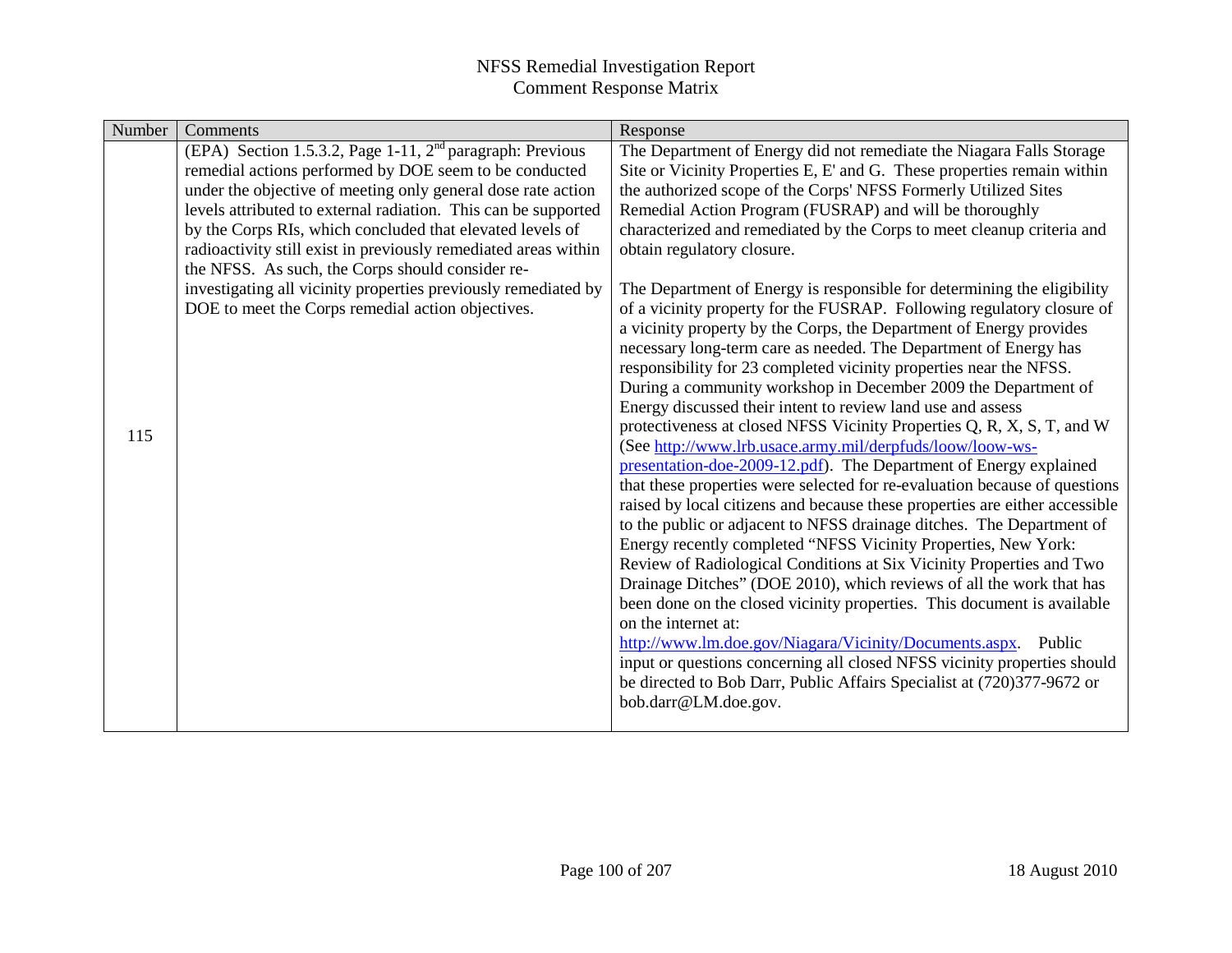| Number | Comments                                                                                                                                                                                                                                              | Response                                                                                                                                                                                                                                                                                                                                                                                                                                                                                                                                                    |
|--------|-------------------------------------------------------------------------------------------------------------------------------------------------------------------------------------------------------------------------------------------------------|-------------------------------------------------------------------------------------------------------------------------------------------------------------------------------------------------------------------------------------------------------------------------------------------------------------------------------------------------------------------------------------------------------------------------------------------------------------------------------------------------------------------------------------------------------------|
| 116    | (EPA) Section 3.1, Page 3-4, $1st$ paragraph: Given that the<br>ditches are inundated 50% of the year, were the inaccessible<br>areas investigated? If not, inaccessible areas should be<br>investigated in future field activities.                  | Sediment and surface water samples were collected from the areas that<br>were inundated. The NFSS Baseline Risk Assessment database includes<br>analytical results for 115 sediment samples, and 98 surface water<br>samples. For defining environmental media within exposure units,<br>sediments were operationally defined as being in ditches that are<br>submerged (wet) for at least six months of the year (i.e., 50 percent of<br>the year). Only Exposure Units 5, 9, 15, 16, and 17 contain surface<br>water and sediment (BRA, Section 2.2.2.2). |
| 117    | (EPA) Section 3.4.3.3, Page 3-9: While sampling, pebbles<br>were removed from the sample. At times, the radioactive<br>material could be in the form of chunks of slag. After<br>removing the pebbles, were they scanned prior to discarding<br>them? | Yes, all samples collected were scanned prior to disposal. Normally, the<br>pebbles did not exhibit activity and were omitted from the remaining<br>mass of the sample.                                                                                                                                                                                                                                                                                                                                                                                     |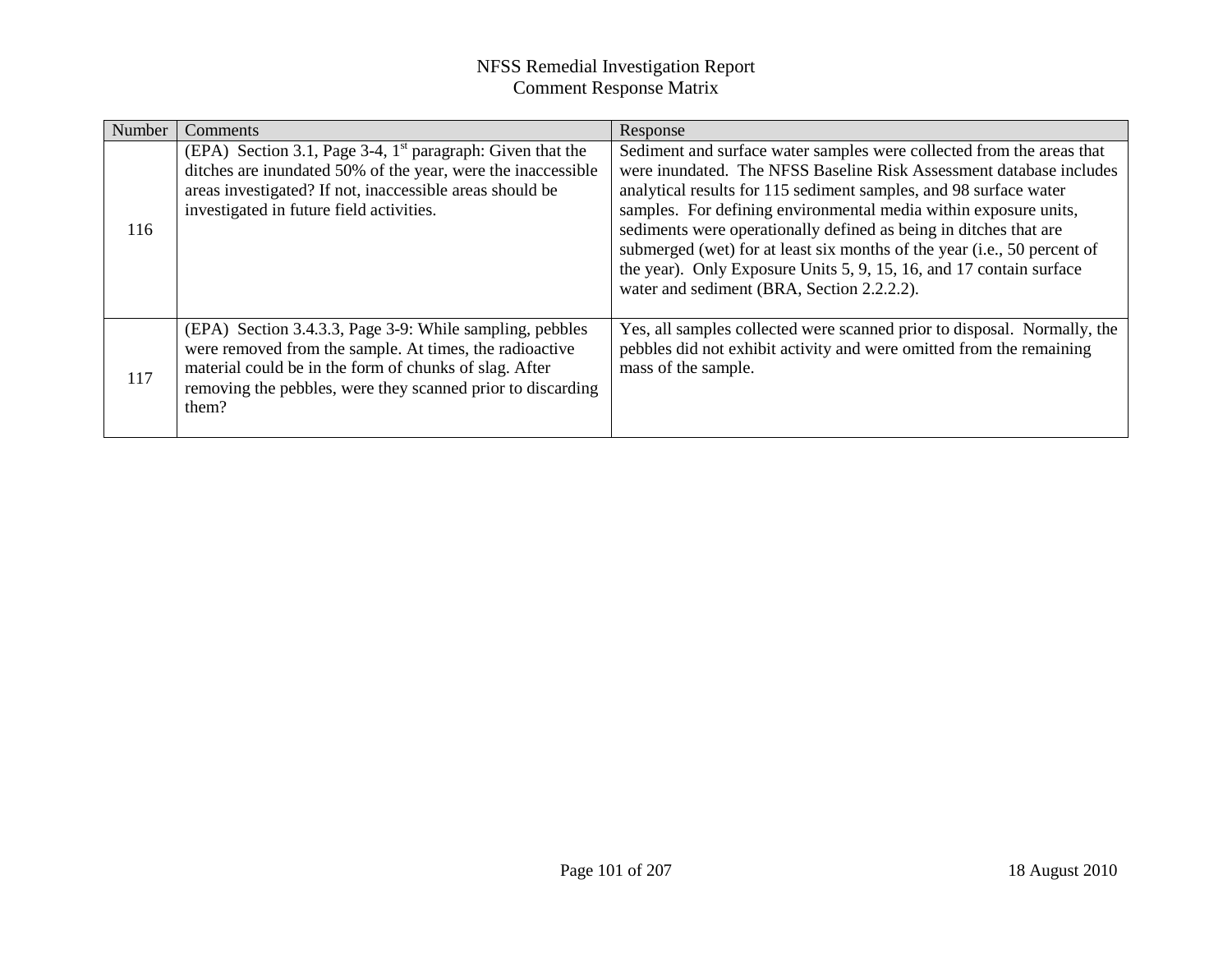| Number | Comments                                                                                                                                                                                                                                                                                                | Response                                                                                                                                                                                                                                                                                                                                                                                                                                                                                                                                                                                                                                                                                                                                                                                                                                                                                                                                                                                                                                                                                                                                                                                                                                                                                                                                                                                                                                                                                                                                                                                                                                                                                                                                |
|--------|---------------------------------------------------------------------------------------------------------------------------------------------------------------------------------------------------------------------------------------------------------------------------------------------------------|-----------------------------------------------------------------------------------------------------------------------------------------------------------------------------------------------------------------------------------------------------------------------------------------------------------------------------------------------------------------------------------------------------------------------------------------------------------------------------------------------------------------------------------------------------------------------------------------------------------------------------------------------------------------------------------------------------------------------------------------------------------------------------------------------------------------------------------------------------------------------------------------------------------------------------------------------------------------------------------------------------------------------------------------------------------------------------------------------------------------------------------------------------------------------------------------------------------------------------------------------------------------------------------------------------------------------------------------------------------------------------------------------------------------------------------------------------------------------------------------------------------------------------------------------------------------------------------------------------------------------------------------------------------------------------------------------------------------------------------------|
| 118    | (EPA) Section 3.12.2.3, Page 3-31: Given the previous site<br>operational history, the outfalls at Niagara River need to be<br>investigated.                                                                                                                                                            | Between August and October of 2006, the Corps collected a total of 60<br>samples for radiological analysis from within or adjacent to underground<br>utility lines on the former LOOW site including the 30-inch outfall to<br>the Niagara River. Samples were analyzed for radiological constituents<br>including, but not limited to, isotopic uranium, isotopic thorium, radium-<br>226, and radium-228. The results of this sampling were reported in a<br>FUSRAP Fact Sheet available online at<br>http://www.lrb.usace.army.mil/derpfuds/loow-nfss/loow-fs-radundgutil-<br>2007-10.pdf. Further evaluation will be included in the RIR Addendum<br>(Section 10.0).<br>The sanitary sewer and acid lines extending from the NFSS to CWM<br>were plugged by the Corps in 2006. In addition, the LOOW acid waste<br>sewer and sanitary sewer lines were plugged in the area just north of M<br>Street as part of the consent order issued by NYSDEC in 1978 to SCA,<br>(the predecessor of CWM). The LOOW Underground Utilities<br>Remedial Investigation, to be provided as Appendix 12-E in the RIR<br>Addendum, confirmed that the pipelines leaving the NFSS did not have<br>bedding material and were grouted to avoid potential transport of<br>radiological contamination offsite. However, the discharge line, referred<br>to as the 30-inch outfall, from the former LOOW wastewater treatment<br>plant to the Niagara River was retrofitted by the Town of Lewiston for<br>use in their public sanitary sewer system. Although the line did not<br>prove adequate for use as a sanitary sewer, the Town of Lewiston<br>currently uses a portion of the line west of the southwest drainage ditch<br>as a stormwater sewer. |
| 119    | (EPA) Chapter 4, Tables: A footnote needs to be included<br>for all applicable tables associated with Chapter 4 to explain<br>the meaning of the dashed lines "-". Do the dashed lines<br>mean the ROC or COC wasn't detected or wasn't analyzed<br>for? Please define the meaning of the dashed lines. | Noted. The dashed line implies that the constituent was not detected. .                                                                                                                                                                                                                                                                                                                                                                                                                                                                                                                                                                                                                                                                                                                                                                                                                                                                                                                                                                                                                                                                                                                                                                                                                                                                                                                                                                                                                                                                                                                                                                                                                                                                 |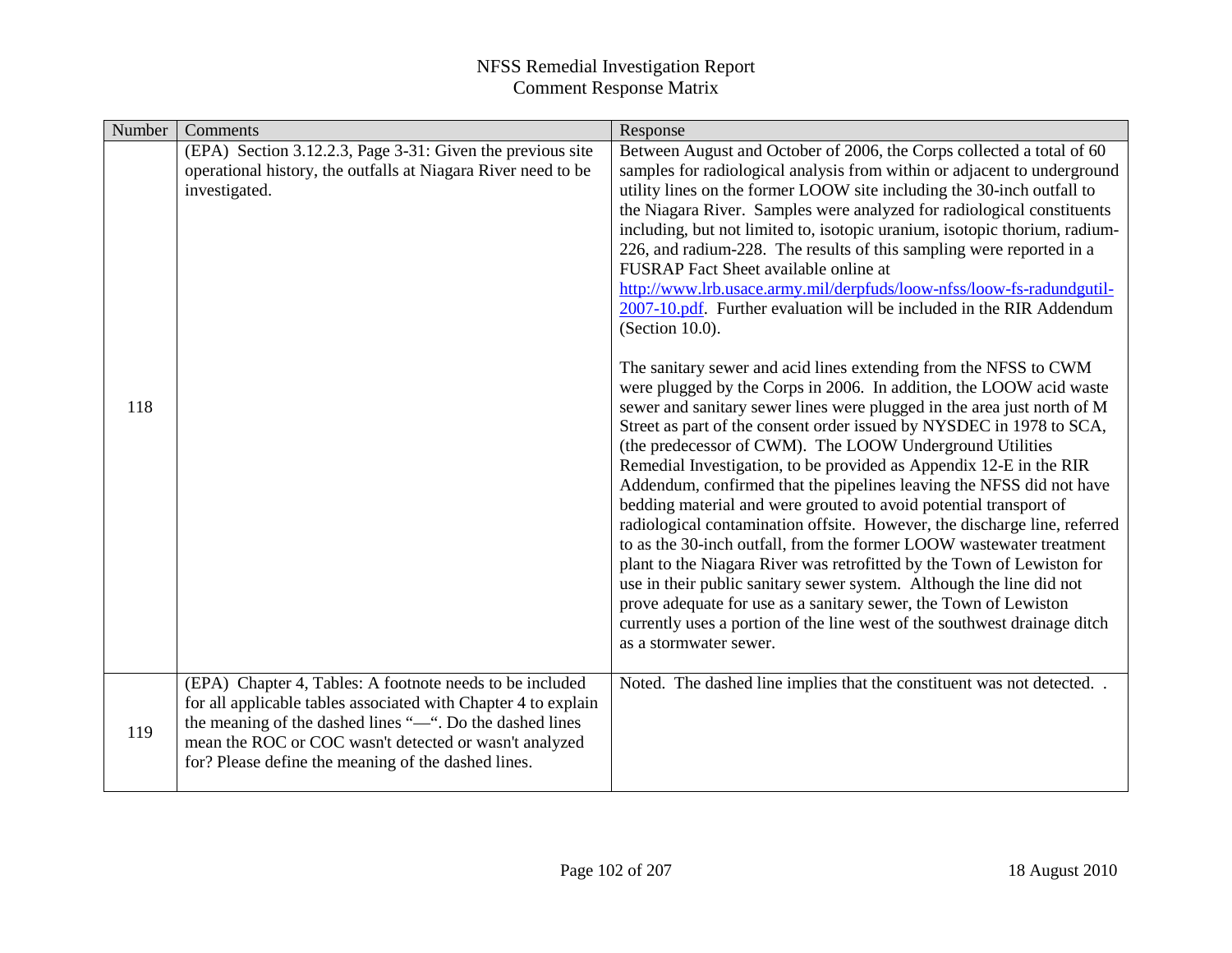| Number | Comments                                                                                                                                                                                                                                                                                                                                                                                                                                                                                                                                                                                                                                                                                                                                                                                                                                                                                                                                                                                                                                                                                                                    | Response                                                                                                                                                                                                                                                                                                                                                                                                                                                                                                                                                                                                                                                                                                                                                                                                                                                                                                                                                                                                                                                                                                                                                                                                                                                                                                                                                                                                              |
|--------|-----------------------------------------------------------------------------------------------------------------------------------------------------------------------------------------------------------------------------------------------------------------------------------------------------------------------------------------------------------------------------------------------------------------------------------------------------------------------------------------------------------------------------------------------------------------------------------------------------------------------------------------------------------------------------------------------------------------------------------------------------------------------------------------------------------------------------------------------------------------------------------------------------------------------------------------------------------------------------------------------------------------------------------------------------------------------------------------------------------------------------|-----------------------------------------------------------------------------------------------------------------------------------------------------------------------------------------------------------------------------------------------------------------------------------------------------------------------------------------------------------------------------------------------------------------------------------------------------------------------------------------------------------------------------------------------------------------------------------------------------------------------------------------------------------------------------------------------------------------------------------------------------------------------------------------------------------------------------------------------------------------------------------------------------------------------------------------------------------------------------------------------------------------------------------------------------------------------------------------------------------------------------------------------------------------------------------------------------------------------------------------------------------------------------------------------------------------------------------------------------------------------------------------------------------------------|
| 120    | (EPA) Chapter 4, Tables: The tables associated with the<br>surface soil results include surface soils collected from a<br>depth 0-0.5'. While the tables associated with subsurface<br>soil include all surface and surface soil samples collected<br>from a depth of 0-10'. This provides an overlap of data<br>presentation. Although this type of presentation may be<br>beneficial for the Baseline Risk Assessment, the data should<br>be provided separately in the RIR (e.g., surface soil includes<br>data for samples collected from 0-0.5', and subsurface soil<br>includes data for samples collected from 0.5-10') to aid in<br>identifying the source of the groundwater plume. More<br>importantly, the depth of contamination is essential for the<br>purpose of groundwater modeling and the way the data is<br>presented makes it difficult for others to reuse the data in<br>groundwater modeling efforts. The soil data should be<br>separated accordingly without an overlap of the results. It<br>would be very beneficial if a table is provided indicating the<br>depth of every individual sample. | Noted. The RI database is available from the Corps in an electronic<br>format, and data sorting and segregation can be done to meet the needs<br>of various end users. Given the amount of soil data currently available<br>for the NFSS, a table with the requested information would be large and<br>unwieldy. However the information is available through a Freedom of<br>Information Act (FOIA) request. A FOIA request can be made by<br>completing the form available on the web at:<br>http://www.lrb.usace.army.mil/derpfuds/loow-<br>nfss/FOIA%20request%20form.pdf<br>The completed form should be submitted to the Buffalo District FOIA<br>Coordinator listed on the form.<br>Regarding the groundwater model results and use, the SESOIL modeling<br>of Balance of Plant soil accounts for exposure unit-specific vertical<br>profiles of contamination and associated loading (leaching) to the<br>underlying groundwater. The SESOIL leaching areas are broadly<br>defined within each exposure unit for conservatism (assumes non-point<br>distributions); the extents are based on contiguous soil contamination.<br>The SESOIL output was then input to the 3-D MODFLOW-SURFACT<br>model as contaminant loads to the water table in the upper water-bearing<br>zone. The modeling animations and Appendices E and F of the<br>Groundwater Model provide the SESOIL and MODFLOW-SURFACT<br>results. |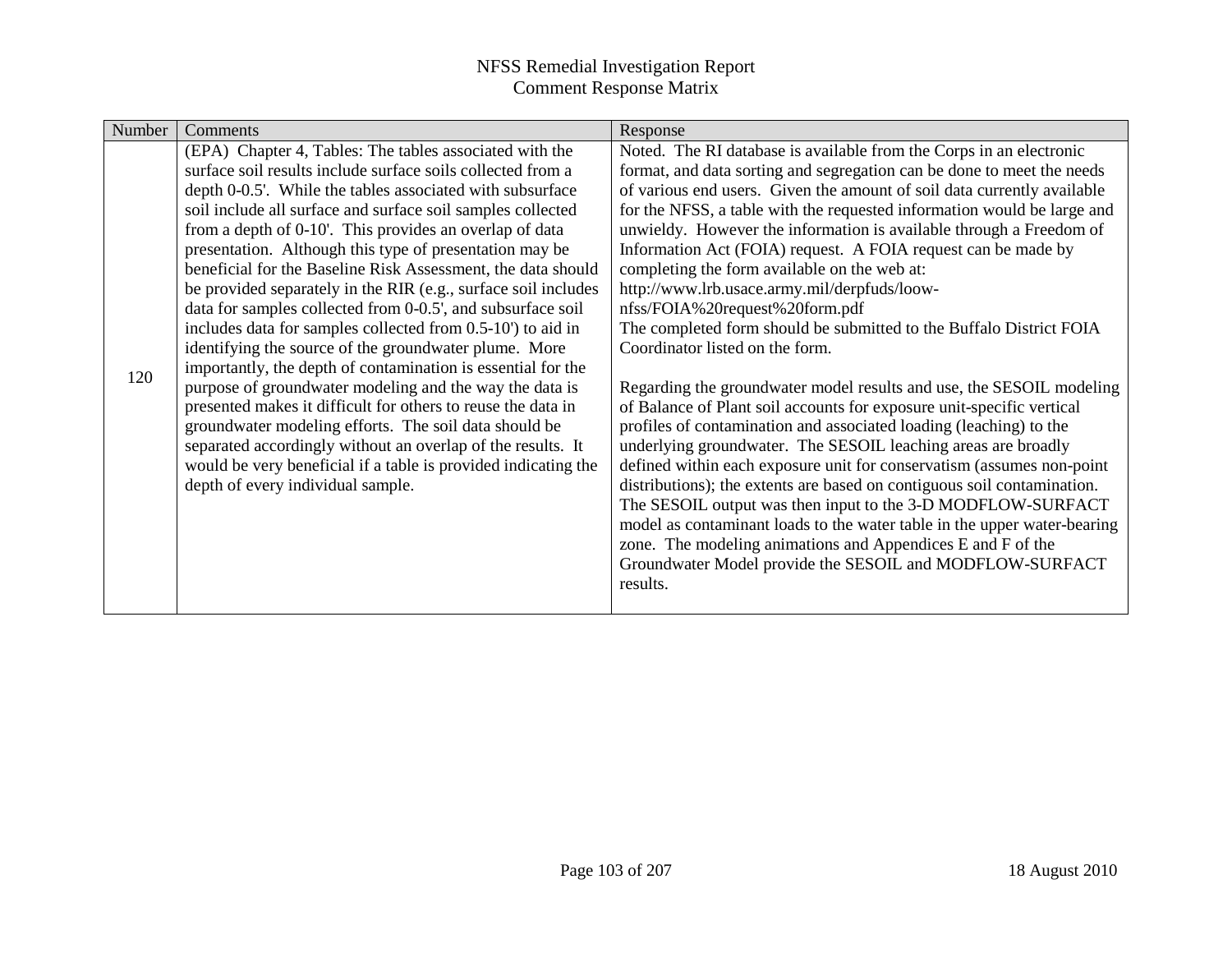| Number | Comments                                                                                                                                                                                                                                                                                                                                                                                                                                                                                                                                                                                                                                                                                                                                                                                                                                                                                                                                                                                                                                                                                                                                                                              | Response                                                                                                                                                                                                                                                                                                                                                                                                                                                                                                                                                                                                                                                                                                                                                                                                                                                                                                                                                                                                                                                                                                                                                                                                                                                                                                                                                                                                                                                                                                                                                                                                                                                                                                                                                                                                             |
|--------|---------------------------------------------------------------------------------------------------------------------------------------------------------------------------------------------------------------------------------------------------------------------------------------------------------------------------------------------------------------------------------------------------------------------------------------------------------------------------------------------------------------------------------------------------------------------------------------------------------------------------------------------------------------------------------------------------------------------------------------------------------------------------------------------------------------------------------------------------------------------------------------------------------------------------------------------------------------------------------------------------------------------------------------------------------------------------------------------------------------------------------------------------------------------------------------|----------------------------------------------------------------------------------------------------------------------------------------------------------------------------------------------------------------------------------------------------------------------------------------------------------------------------------------------------------------------------------------------------------------------------------------------------------------------------------------------------------------------------------------------------------------------------------------------------------------------------------------------------------------------------------------------------------------------------------------------------------------------------------------------------------------------------------------------------------------------------------------------------------------------------------------------------------------------------------------------------------------------------------------------------------------------------------------------------------------------------------------------------------------------------------------------------------------------------------------------------------------------------------------------------------------------------------------------------------------------------------------------------------------------------------------------------------------------------------------------------------------------------------------------------------------------------------------------------------------------------------------------------------------------------------------------------------------------------------------------------------------------------------------------------------------------|
| 121    | (EPA) Sections 4.4.2, Page 4-7, Step 1: The paragraph<br>states "the frequency of detection for each parameter in each<br>data set was determined. Parameters that were not detected<br>in at least 5 percent of the samples in each exposure<br>unit/medium were dropped from further evaluation and were<br>not considered to be site-related constituents ". Screening<br>site-related constituents based on the frequency of detection<br>may be an acceptable method only when sufficient sampling<br>locations are considered to define the extent of<br>contamination. EPA believes that additional sampling<br>locations need to be installed to define groundwater plumes<br>in on-site and off-site areas. Therefore, it may be premature<br>to eliminate contaminants from the list of site-related<br>constituents when more data is needed, especially the<br>deletion of radium-226 and radium-228, which are the<br>primary on-site contaminants and are found at elevated<br>concentrations on Exposure Unit 4, Exposure Unit 10 and<br>Exposure Unit 11. Further, the Corps should give<br>consideration to mitigating contaminants found in point-<br>source areas. | The RI was an 8-year effort, which included 3 phases of field<br>investigation. During the RI, more than 1,400 samples were collected<br>and more than 150,000 analytical results were recorded. With this<br>amount of data, the Corps does not feel that it was premature to screen<br>site-related constituents based on frequency of detection. Note also that<br>radium-226 and radium-228 were identified as radionuclides of concern<br>for the residential scenarios for site-wide groundwater. Total and<br>dissolved radium-226 and radium-228 detection maps were submitted to<br>EPA, however, the location of positive detection points were scattered<br>so no plumes could be drawn.<br>To further define groundwater plumes, additional on-site and off-site<br>sampling was conducted in three areas of interest during the RIR<br>Addendum field activities. The first area, northwest of the NFSS<br>property, is where the uranium plume appears to cross the site boundary.<br>Off-site testing in this area was needed to define the extent of the<br>uranium plume. The second area of interest concerns Exposure Units 7,<br>9, 10 and 11, for which further sampling was conducted to define<br>plumes north, west and south of the IWCS and to investigate the<br>potential for the interconnection between groundwater and surface water<br>in the West Drainage Ditch. The third area is Exposure Unit 4 where<br>further delineation of organic solvents is needed. Results of additional<br>sampling conducted in these areas will be presented in the RIR<br>Addendum (Sections 3.0 and 4.0)<br>As the FS commences, it may be possible to more closely define the<br>extent of the groundwater plumes around smaller source areas, which<br>would provide a better planning dataset. |
| 122    | (EPA) Chapter 5: The total-uranium sediment/soil sample<br>results are reported in units of $\mu$ g/g. While EPA<br>understands the purpose of reporting the total-uranium<br>groundwater sample results in $\mu$ g/L, it is unclear of what is<br>the benefit of reporting soil/sediment samples results in units<br>of $\mu$ g/g.                                                                                                                                                                                                                                                                                                                                                                                                                                                                                                                                                                                                                                                                                                                                                                                                                                                   | The units for total-uranium in solid matrices were the same units as<br>those used by the analytical laboratory. Since $\mu$ g/g is equivalent to the<br>more traditional units of mg/kg, reporting soil and sediment results in<br>$\mu$ g/g has no effect on conclusions drawn from this data.                                                                                                                                                                                                                                                                                                                                                                                                                                                                                                                                                                                                                                                                                                                                                                                                                                                                                                                                                                                                                                                                                                                                                                                                                                                                                                                                                                                                                                                                                                                     |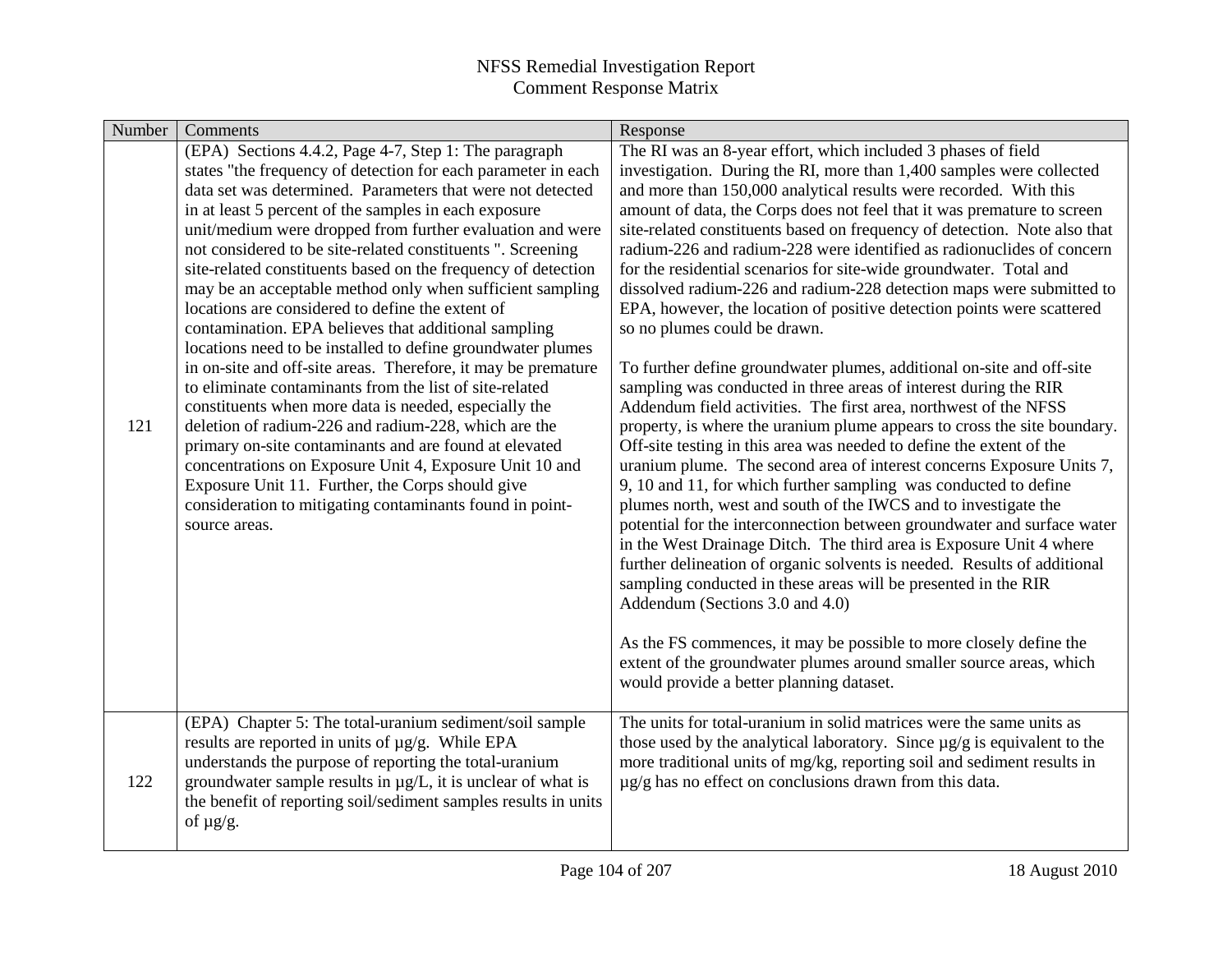| Number | Comments                                                                                                                     | Response                                                                                                                               |
|--------|------------------------------------------------------------------------------------------------------------------------------|----------------------------------------------------------------------------------------------------------------------------------------|
|        | (EPA) Section 5.1.1, Page 5-3, $3rd$ paragraph: This                                                                         | The comment notes that EPA performed a comparison between uranium                                                                      |
|        | paragraph talks about the use of total uranium in $\mu$ g/L rather                                                           | results obtained via the metals analytical method and those calculated by                                                              |
|        | than the sum of the uranium isotopes in pCi/L. We                                                                            | using the specific activities for each uranium isotope to determine the                                                                |
|        | understand that the total uranium results in µg/L reported in                                                                | appropriateness of the metals analytical method. EPA concluded that                                                                    |
|        | the RIR were obtained via the metals analytical method                                                                       | overall the analytical method seems to be an appropriate method to                                                                     |
|        | instead of obtaining it by using the specific activities for                                                                 | estimate total uranium with a few exceptions, which were noted in the                                                                  |
|        | each uranium isotope to convert the total uranium from                                                                       | comment. The results of the EPA comparisons were included in an                                                                        |
|        | pCi/L to µg/L. We also understand that the conversion                                                                        | attachment to the comments as Table 1. In evaluating the results                                                                       |
|        | factor of 0.9 to convert the total uranium from $pCi/L$ to $\mu g/L$                                                         | presented in Table 1, it appears that the maximum concentrations within                                                                |
|        | as stated in the Drinking Water Act can't be used because                                                                    | each exposure unit for each uranium isotope were used to estimate the                                                                  |
|        | this factor only applies to natural uranium, whereas the                                                                     | total uranium concentrations (ug/L) for both dissolved and total                                                                       |
|        | uranium at NFSS is not natural and thus the isotopic                                                                         | fractions. These estimated total uranium concentrations were then                                                                      |
|        | uranium ratios differ. EPA performed a comparison                                                                            | compared to the maximum total uranium results obtained from the                                                                        |
|        | between total uranium results obtained via the metals                                                                        | metals analytical method. The maximum values for the isotopic                                                                          |
|        | analytical method and those calculated by using the specific                                                                 | uranium and the total uranium estimates may all be from different                                                                      |
| 123    | activities for each uranium isotope to determine the                                                                         | samples collected at different locations within an exposure unit. For                                                                  |
|        | appropriateness of the metals analytical method. The results<br>are included in Table 1, which is attached at the end of the | example, the maximum uranium-238 result may be from a different<br>sample and location than either the maximum uranium-234 or uranium- |
|        | comments. Overall the metals analytical method seems to                                                                      | 235 result or the maximum total uranium result.                                                                                        |
|        | be an appropriate method to estimate total-uranium with                                                                      |                                                                                                                                        |
|        | some comments, which are listed below.                                                                                       | The Corps re-evaluated data for each sample result where all three                                                                     |
|        | The total total-uranium results for Exposure Unit 6<br>$\overline{\phantom{a}}$                                              | isotopes were detected and determined the total uranium result for each                                                                |
|        | seem to be underestimated by approximately 30%.                                                                              | sample using the isotopic concentrations and their associated specific                                                                 |
|        | We recommend using the individual uranium                                                                                    | activities. This estimated total uranium result was then compared to the                                                               |
|        | specific activities to calculate total uranium when                                                                          | total uranium result obtained using the metals analytical method for that                                                              |
|        | there is a significant difference between the results.                                                                       | same sample. The Corps found that the average site-wide ratio                                                                          |
|        |                                                                                                                              | calculated by comparing the metals methodology results to the isotopic                                                                 |
|        |                                                                                                                              | methodology results was 0.95 for dissolved uranium and approximately                                                                   |
|        |                                                                                                                              | 1.03 for total (unfiltered) uranium. Below is an example of a sample                                                                   |
|        |                                                                                                                              | evaluation performed by the Corps.                                                                                                     |
|        |                                                                                                                              |                                                                                                                                        |
|        |                                                                                                                              |                                                                                                                                        |
|        |                                                                                                                              |                                                                                                                                        |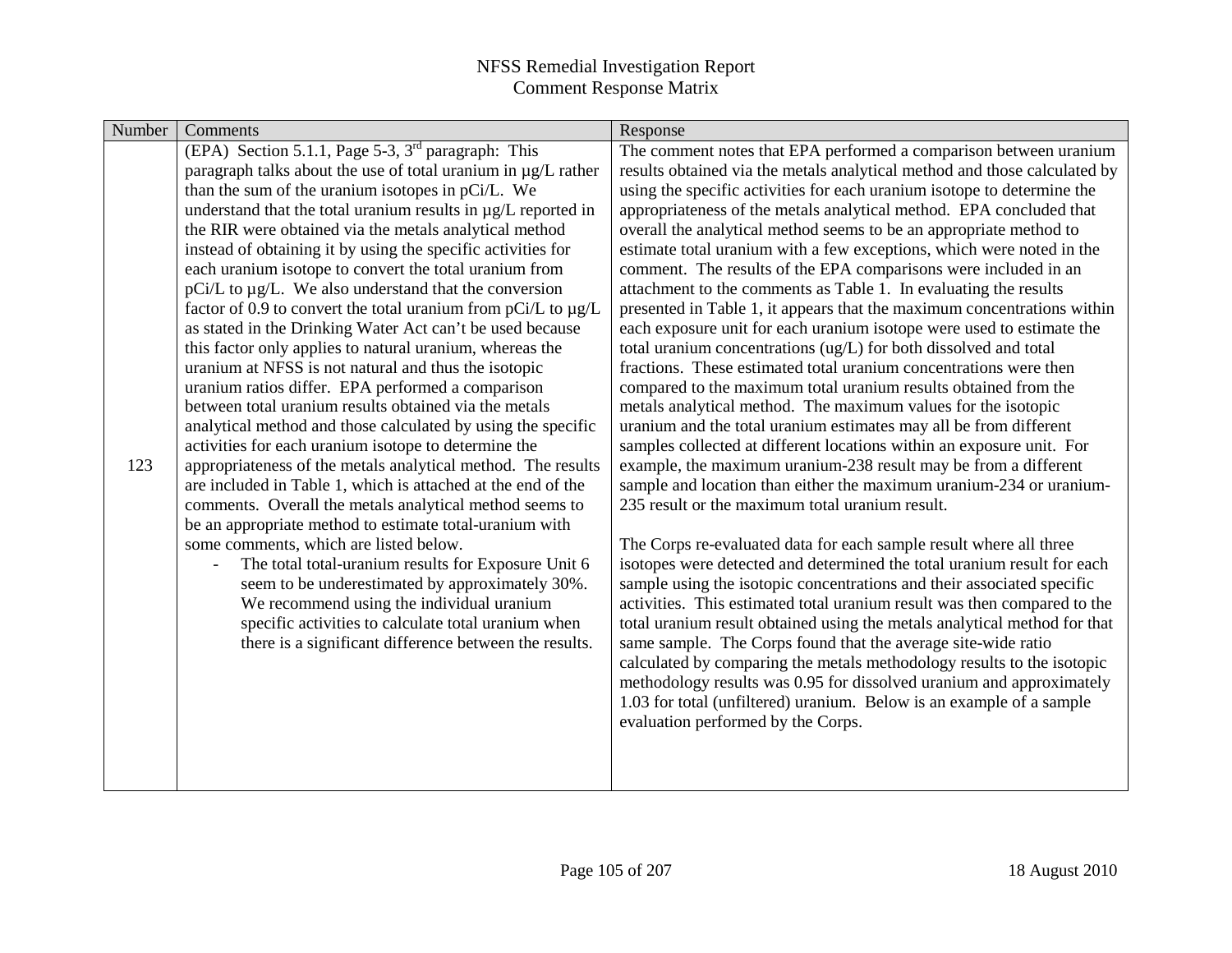| Number  | Comments                                                                                     | Response                                                                                                                            |
|---------|----------------------------------------------------------------------------------------------|-------------------------------------------------------------------------------------------------------------------------------------|
|         | The maximum detected dissolved total-uranium<br>$\blacksquare$                               | In Exposure Unit 11, the maximum dissolved total uranium                                                                            |
|         | result for Exposure Unit 10 appears to be entered                                            | concentration obtained from the metals analytical method was 51                                                                     |
|         | incorrectly (Table 4-104). This number may need to                                           | $\mu$ g/L. The corresponding uranium-234, -235, and -238 activities                                                                 |
|         | be 958 µg/L instead of the reported value of 9580                                            | in this sample were 23.6 pCi/L, 0.901 pCi/L, and 18 pCi/L. The                                                                      |
|         | $\mu$ g/L. Please check the number and revise if                                             | estimated dissolved total uranium concentration obtained using the                                                                  |
|         | necessary. If there is a significant underestimate                                           | specific activities for these three radionuclides along with these                                                                  |
|         | between the revised number and the calculated                                                | measured concentrations is 54.31 $\mu$ g/L, which is very similar to                                                                |
|         | number, then the calculated number should be used.                                           | the estimated concentration of 51 µg/L obtained from the metals                                                                     |
|         | Note that the dissolved total-uranium result of 9580                                         | analytical method. The resulting comparison ratio for the two                                                                       |
|         | $\mu$ g/L is also reported in Table 4-118.                                                   | concentrations is 0.94. This ratio demonstrates a fairly close 1:1                                                                  |
|         | The total total-uranium results for Exposure Unit 10                                         | relationship between dissolved total uranium concentrations                                                                         |
|         | seem to be underestimated by approximately 60%.<br>We recommend using the individual uranium | obtained from the metals analytical method and from use of<br>isotope-specific activities. This is in contrast to the ratio of 0.37 |
|         | specific activities to calculate total uranium when                                          | shown on Table 1 attached to this comment.                                                                                          |
|         | there is a significant underestimate between the                                             |                                                                                                                                     |
| 123     | results.                                                                                     | Recalculation of comparison ratios using specific activities from a                                                                 |
| (cont.) | The dissolved total uranium results for Exposure                                             | discreet sample resulted in a comparison ratio of 1.14 for total uranium                                                            |
|         | Unit 11 seem to be underestimated by                                                         | in Exposure Unit 6, an increase from 0.69 as presented in Table 1.                                                                  |
|         | approximately 63%. We recommend using the                                                    |                                                                                                                                     |
|         | individual uranium specific activities to calculate                                          | The database for Exposure Unit 10 included a maximum detected value                                                                 |
|         | total uranium when there is a significant                                                    | for dissolved total uranium that was incorrectly reported as 10 times                                                               |
|         | underestimate between the results.                                                           | higher than the actual value. When this number is corrected to the actual                                                           |
|         | The dissolved total-uranium results for Exposure                                             | value of 958 µg/L, the ratio between the metals analytical method and                                                               |
|         | Unit 13 seem to be underestimated by                                                         | the specific activity method for Exposure Unit 10 decreases to 1.04.                                                                |
|         | approximately 21%. We recommend using the                                                    |                                                                                                                                     |
|         | individual uranium specific activities to calculate                                          | As stated previously, the Corps found that the site-wide average ratio                                                              |
|         | total uranium when there is a significant                                                    | calculated by comparing the metals methodology results to the isotopic                                                              |
|         | underestimate between the results.                                                           | methodology results was 0.95 for dissolved uranium and approximately                                                                |
|         |                                                                                              | 1.03 for total (unfiltered) uranium. These ratios suggest that, on a site-                                                          |
|         |                                                                                              | wide basis, a close relationship exists between uranium concentrations<br>estimated using both methods.                             |
|         |                                                                                              |                                                                                                                                     |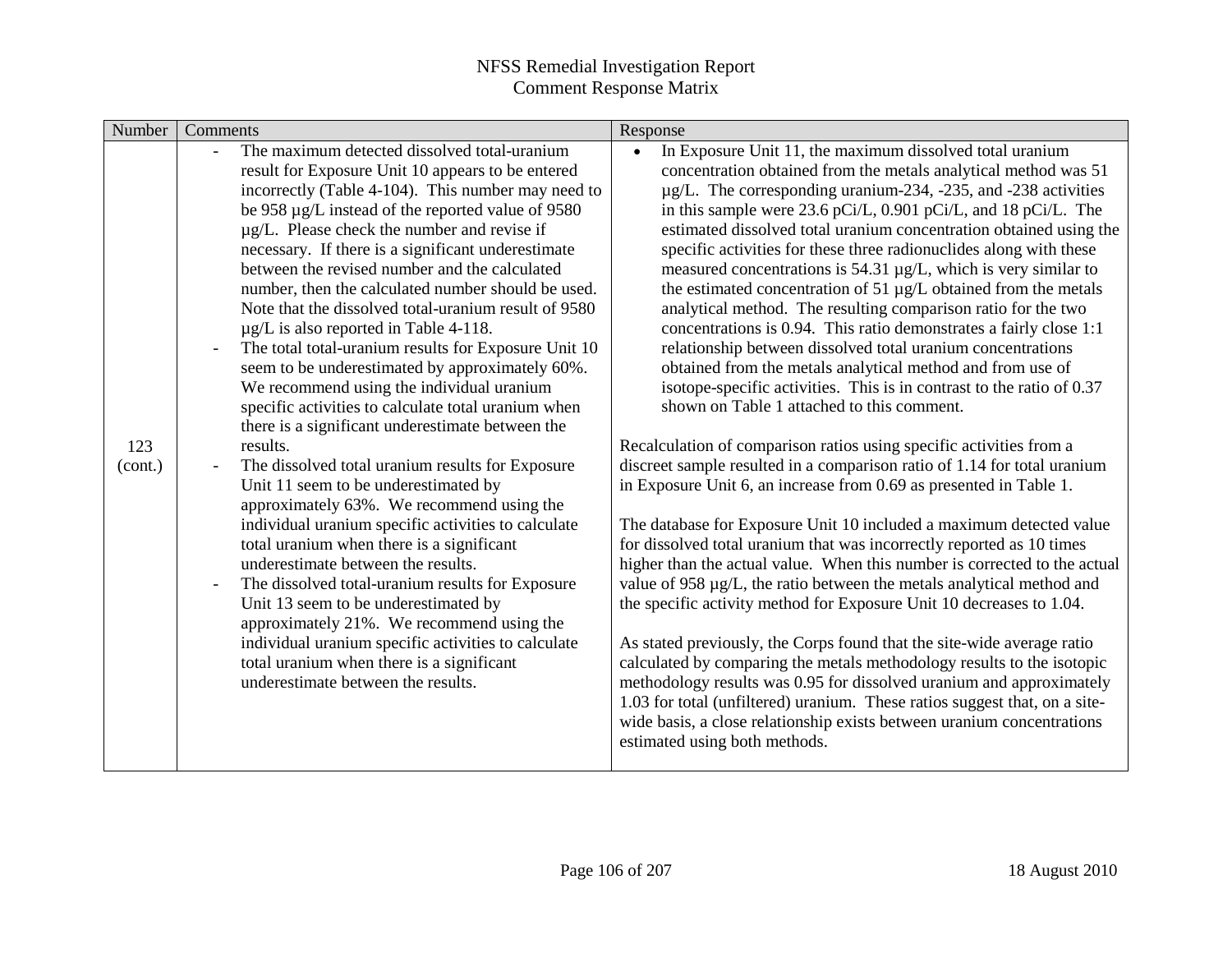| Number | Comments                                                                            | Response                                                                                                                                      |
|--------|-------------------------------------------------------------------------------------|-----------------------------------------------------------------------------------------------------------------------------------------------|
|        | (EPA) Section 5.1.1, Page 5-3, last paragraph: This                                 | For metal and radionuclide site-related compounds, both total and                                                                             |
|        | paragraph talks about the use of total and dissolved                                | dissolved concentrations were used to evaluate the existence of a                                                                             |
|        | radionuclide concentrations in groundwater plumes and                               | groundwater plume (RIR, Section 5.1.1). Only dissolved concentrations                                                                         |
|        | modeling. It is unclear why the total radionuclide                                  | were used to define the iso-concentrations (i.e., the shape and extent of                                                                     |
|        | concentrations were only used to define the plume and were                          | the plumes) used in the groundwater model. Three "source terms" were                                                                          |
|        | excluded from the groundwater modeling. The Corps has                               | used to represent initial conditions in the model: (1.) The results of                                                                        |
|        | collected data on the groundwater chemistry (i.e., carbonate,                       | Hydrologic Evaluation of Landfill Performance (HELP) and one                                                                                  |
|        | sulfate, phosphate, fluoride, chloride, silicate, pH, etc) that                     | dimensional (1-D) MODFLOW-SURFACT modeling were applied to                                                                                    |
|        | can influence the solubility and insolubility of radionuclides                      | the IWCS to estimate vertical transport of contaminants assuming IWCS                                                                         |
|        | in groundwater. As such, both total and dissolved data                              | contents were unsaturated; (2.) SESOIL model results were used to                                                                             |
|        | along with the groundwater chemistry should be used in the<br>groundwater modeling. | estimate leachate concentrations predicted to reach the upper water-<br>bearing zone within the 1,000-year timeframe considered in the RI/FS; |
|        |                                                                                     | and (3) Existing plume maps were used to identify areas on-site where                                                                         |
|        |                                                                                     | current groundwater concentrations exceed background levels, as                                                                               |
|        |                                                                                     | appropriate(Groundwater Model, Sections 4.2 through 4.4).                                                                                     |
|        |                                                                                     |                                                                                                                                               |
|        |                                                                                     | Total fraction samples from new or temporary well points at the NFSS                                                                          |
| 124    |                                                                                     | were commonly turbid, so filtered samples better represent                                                                                    |
|        |                                                                                     | advective/dispersive/adsorptive groundwater transport rather than a                                                                           |
|        |                                                                                     | colloidal condition that would not occur in the hydraulically tight (low                                                                      |
|        |                                                                                     | K) upper water-bearing zone.                                                                                                                  |
|        |                                                                                     | A MINTEQA2 geochemical evaluation conducted to evaluate                                                                                       |
|        |                                                                                     | constituent solubility is included in Appendix D of the Groundwater                                                                           |
|        |                                                                                     | Flow and Contaminant Transport Modeling Report. NFSS-specific                                                                                 |
|        |                                                                                     | groundwater chemistry was taken into consideration for the MINTEQ                                                                             |
|        |                                                                                     | modeling that was performed as part of the geochemical analysis. The                                                                          |
|        |                                                                                     | MINTEQ results were used in the IWCS leaching model that employed                                                                             |
|        |                                                                                     | a solubility limiting function to ensure recalcitrance of IWCS sources,                                                                       |
|        |                                                                                     | and thus a more accurate transport scenario. The solubility results also<br>were used in the SESOIL modeling of Balance of Plant soil sources |
|        |                                                                                     | (BRA, Section 2.2.3.2 and Appendix E).                                                                                                        |
|        |                                                                                     |                                                                                                                                               |
|        |                                                                                     |                                                                                                                                               |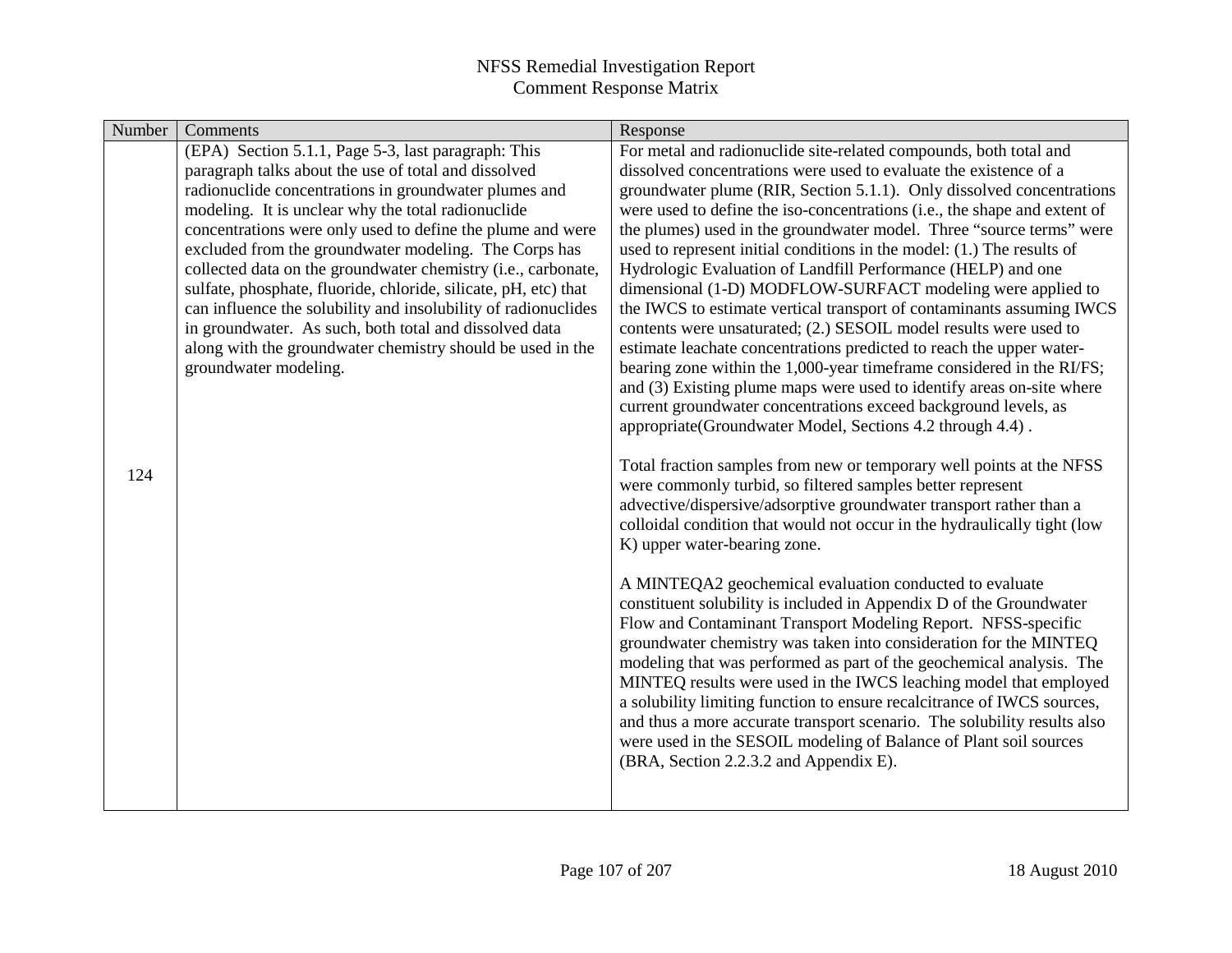| Number  | Comments                                                                                               | Response                                                                                                                                          |
|---------|--------------------------------------------------------------------------------------------------------|---------------------------------------------------------------------------------------------------------------------------------------------------|
|         |                                                                                                        | Please note that the Baseline Risk Assessment did utilize the                                                                                     |
| 124     |                                                                                                        | concentrations of metals and radionuclides measured in the total                                                                                  |
| (cont.) |                                                                                                        | (unfiltered) groundwater fraction to develop exposure point                                                                                       |
|         |                                                                                                        | concentrations for a hypothetical future farmer who might use the                                                                                 |
|         |                                                                                                        | groundwater as a drinking water source (BRA, Section 2.5.1).                                                                                      |
|         | (EPA) Section 5.2 (Exposure Units 1 and 2), Page 5-4:                                                  | To characterize areas potentially impacted with KAPL material, the RI                                                                             |
|         | Certain soil samples collected from Exposure Unit 1                                                    | included biased sampling for plutonium where elevated levels of                                                                                   |
|         | exhibited trace amounts of Cs-137 which may be attributed                                              | cesium-137 were detected. Since there is documentation to support the                                                                             |
|         | to the storage of KAPL waste in this exposure unit.                                                    | storage of KAPL waste in the Baker Smith Area (Exposure Unit 1),                                                                                  |
|         | Therefore, because KAPL waste also included plutonium,                                                 | cesium-137 was analyzed for in Exposure Unit 1 surface soil at 52                                                                                 |
|         | then the soil in this exposure unit should be investigated for<br>the potential presence of plutonium. | locations and plutonium was analyzed for in one soil location. Cesium-<br>137 was identified as a radionuclide of concern for Exposure Unit 1 but |
|         |                                                                                                        | plutonium was not (RIR, Section 7.3.1). After the RIR was complete it                                                                             |
|         |                                                                                                        | was discovered that an additional 17 surface soil sampling points for                                                                             |
|         |                                                                                                        | plutonium were inadvertently left out of the RI data set. The                                                                                     |
|         |                                                                                                        | inadvertently omitted data will be included in the RIR Addendum                                                                                   |
|         |                                                                                                        | (Section 11.0), however, the sample results were non-detects or low-                                                                              |
| 125     |                                                                                                        | level detects and therefore, would not change the conclusions on nature                                                                           |
|         |                                                                                                        | and extent and risk already discussed in the NFSS RI/Baseline Risk                                                                                |
|         |                                                                                                        | Assessment Reports.                                                                                                                               |
|         |                                                                                                        |                                                                                                                                                   |
|         |                                                                                                        | Plutonium was detected on site, but at levels below those that would                                                                              |
|         |                                                                                                        | pose an unacceptable risk, even under the most conservative farming                                                                               |
|         |                                                                                                        | scenario. Therefore, plutonium was not identified as a radionuclide of                                                                            |
|         |                                                                                                        | concern. However, since the presence of plutonium may affect                                                                                      |
|         |                                                                                                        | acceptance of NFSS-generated waste at a potential disposal site (even                                                                             |
|         |                                                                                                        | though they may not pose an unacceptable environmental or human                                                                                   |
|         |                                                                                                        | health risks), it will continue to be evaluated during the project.                                                                               |
|         |                                                                                                        |                                                                                                                                                   |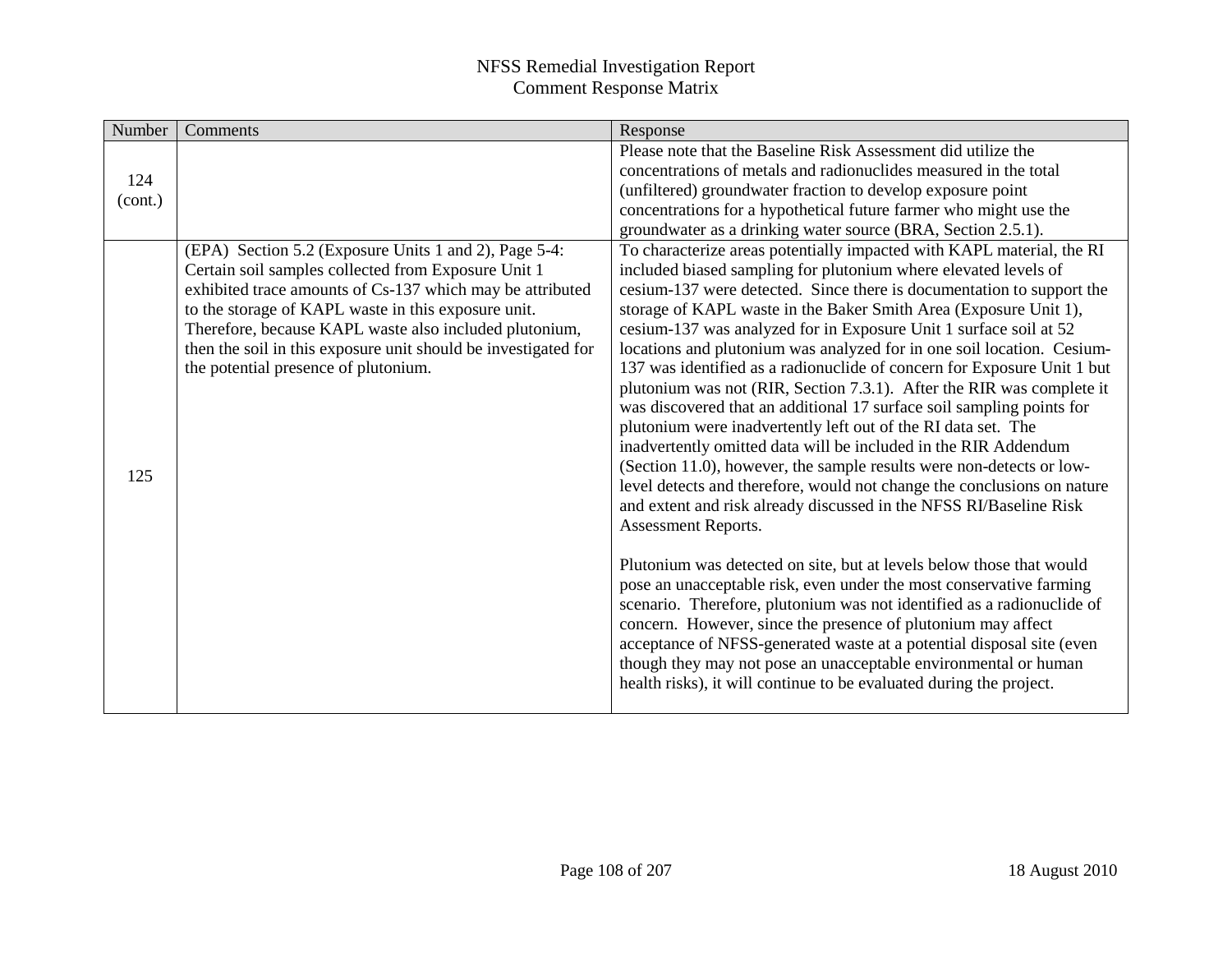| Number | Comments                                                                                                                                                                                                                                                                                                                                                                                                                                                                                                                                                                                                                         | Response                                                                                                                                                                                                                                                                                                                                                                                                                                                                                                                                                                                                                                                                                                                                                                                                                                                                                                                                                                                                                                  |
|--------|----------------------------------------------------------------------------------------------------------------------------------------------------------------------------------------------------------------------------------------------------------------------------------------------------------------------------------------------------------------------------------------------------------------------------------------------------------------------------------------------------------------------------------------------------------------------------------------------------------------------------------|-------------------------------------------------------------------------------------------------------------------------------------------------------------------------------------------------------------------------------------------------------------------------------------------------------------------------------------------------------------------------------------------------------------------------------------------------------------------------------------------------------------------------------------------------------------------------------------------------------------------------------------------------------------------------------------------------------------------------------------------------------------------------------------------------------------------------------------------------------------------------------------------------------------------------------------------------------------------------------------------------------------------------------------------|
| 126    | (EPA) Section 5.2 (Exposure Unit 1 and 2), Page 5-4: It is<br>unclear whether groundwater samples collected from<br>Exposure Unit 1 were analyzed for Cs-137 and plutonium<br>isotopes (Table 4-96). Given that there is a groundwater<br>plume migrating from Exposure Unit 2 towards Exposure<br>Unit 1 and the fact that Cs-137 was identified in Exposure<br>Unit 2 groundwater at a maximum concentration of 61.5<br>pCi/L, groundwater samples collected from Exposure Unit 1<br>should be analyzed for both Cs-137 and Pu-239 and those<br>collected from Exposure Unit 2 should also include the<br>analyses for Pu-239. | As indicated in Table 4-96 of the RIR, dissolved cesium-137 was<br>analyzed for in four groundwater samples collected from Exposure Unit<br>1. No plutonium data is available for Exposure Unit 1 groundwater.<br>In October 2008, the Environmental Surveillance Program was<br>expanded to include wells previously showing detectable levels of<br>cesium-137, most of which were from total fraction samples with high<br>turbidity that might account for the detections. The one-time, more<br>recent sampling results did not replicate the cesium-137 detections.<br>Based upon RI findings, additional groundwater sampling was<br>conducted in late 2009 at Exposure Unit 1 and the area northwest of the<br>NFSS property where the uranium plume appears to cross the site<br>boundary onto the Town of Lewiston property (former LOOW<br>wastewater treatment plant). This investigation included analysis for<br>cesium-137 and plutonium and the results will be presented in the RIR<br>Addendum (Sections 3.0 and 11.0). |
| 127    | (EPA) Section 5.2 (Exposure Units 1 and 2), Page 5-4:<br>Given the fact that there is a plume along the northern<br>boundary of Exposure Unit 1, off-site monitoring wells<br>north of Exposure Unit 1 are necessary to identify and<br>delineate a potential off-site plume.                                                                                                                                                                                                                                                                                                                                                    | Concur. Additional groundwater sampling was conducted in late 2009 at<br>Exposure Unit 1 and the area northwest of the NFSS property where the<br>uranium plume appears to cross the site boundary. This investigation<br>will help to further define the extent of the uranium plume and the<br>results will be presented in the RIR Addendum (Sections 3.0 and 4.2).                                                                                                                                                                                                                                                                                                                                                                                                                                                                                                                                                                                                                                                                    |
| 128    | (EPA) Section 5.3 (Exposure Units 3 and 4), Page 5-14: It<br>is unclear why the dissolved analyses for all radionuclides<br>are not reported in Table 4-98 for Exposure Unit 3. Please<br>include such results or explain why the dissolved analyses<br>were not performed/included.                                                                                                                                                                                                                                                                                                                                             | All available analytical results for Exposure Unit 3 groundwater are<br>reported in RIR Table 4-98. During the RI, three temporary well points<br>(TWP407, TWP409 and C5-AC-BP3) in Exposure Unit 3 were sampled<br>to investigate the presence or absence of radiological and chemical<br>compounds in the groundwater near the former railroad lines and the<br>property boundary, and to investigate previously identified compounds<br>in soil near this area (RIR, Section 5.3). Based on process knowledge,<br>the principle focus of the Exposure Unit 3 investigation of groundwater<br>was total and dissolved metals. Since radionuclides were not the<br>principle focus of this investigation, analysis for radionuclides was run<br>for only for the total fraction (unfiltered) samples.                                                                                                                                                                                                                                    |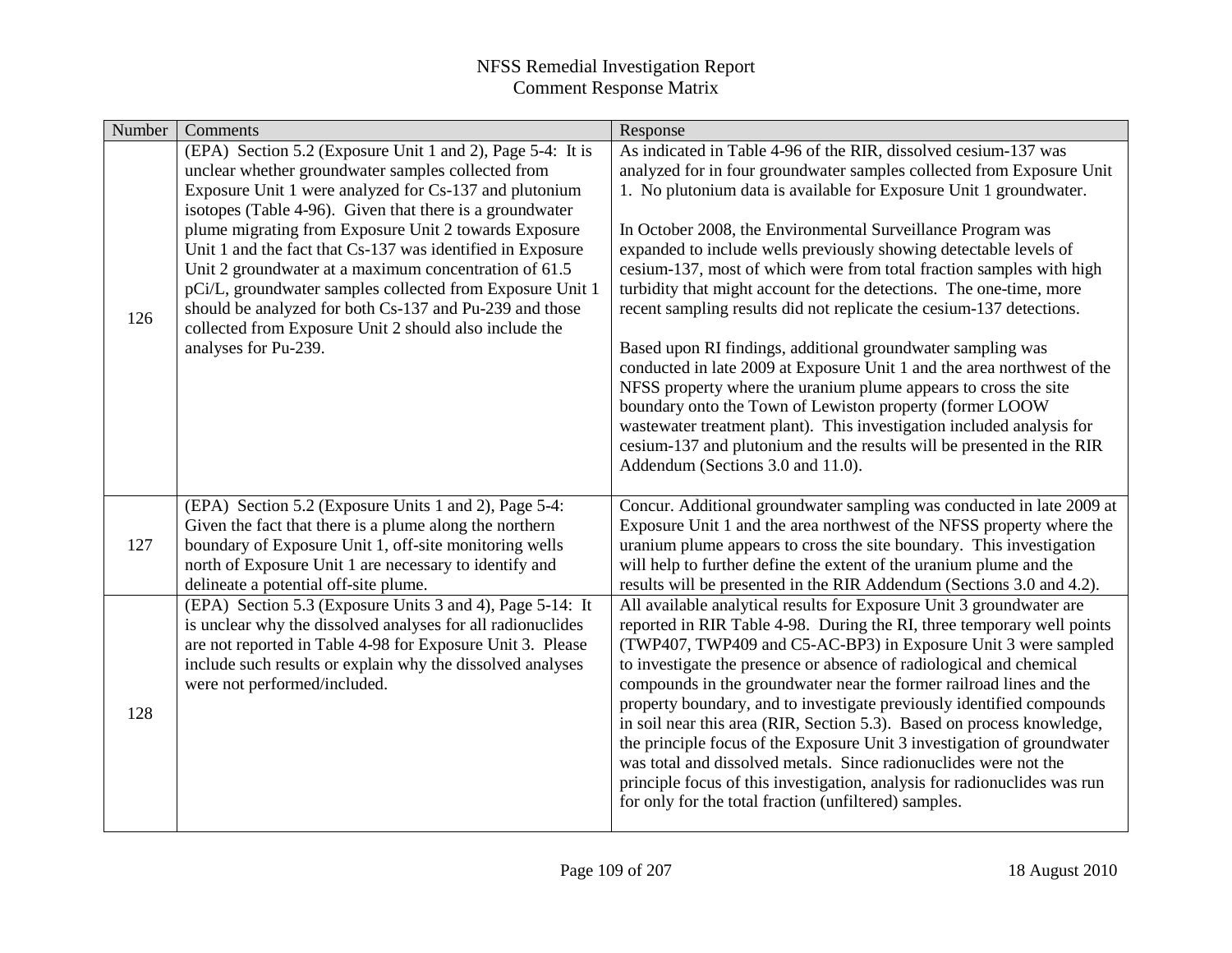| Number | Comments                                                                                                                                                                                                                                                                                                                                                                                                                                                                                                                                           | Response                                                                                                                                                                                                                                                                                                                                                                                                                                                                                                                                                                                                                                                                                                                                                                                                                                                                                                                                                                                                                                                                                                                                |
|--------|----------------------------------------------------------------------------------------------------------------------------------------------------------------------------------------------------------------------------------------------------------------------------------------------------------------------------------------------------------------------------------------------------------------------------------------------------------------------------------------------------------------------------------------------------|-----------------------------------------------------------------------------------------------------------------------------------------------------------------------------------------------------------------------------------------------------------------------------------------------------------------------------------------------------------------------------------------------------------------------------------------------------------------------------------------------------------------------------------------------------------------------------------------------------------------------------------------------------------------------------------------------------------------------------------------------------------------------------------------------------------------------------------------------------------------------------------------------------------------------------------------------------------------------------------------------------------------------------------------------------------------------------------------------------------------------------------------|
| 129    | (EPA) Section 5.3 (Exposure Units 3 and 4), Page 5-14:<br>Cs-137 was identified in surface soil and in groundwater<br>while it was not identified in subsurface soil. Therefore,<br>there is a chance that Cs-137 was either missed in<br>subsurface soil or the Cs-137 in surface soil is isolated from<br>that identified in groundwater, thus raising the possibility of<br>a Cs-137 groundwater plume entering exposure unit from<br>another exposure unit. Further evaluation for potential Cs-<br>137 plume in groundwater may be necessary. | Cesium-137 was identified as a site-related compound in subsurface soil<br>in Exposure Units 3 and 4. Cesium-137 was detected above the<br>background level in 2 out of 40 subsurface soil samples in Exposure<br>Unit 3 and 27 out of 69 subsurface soil samples in Exposure Unit 4.<br>Cesium-137 was detected in 1 out of 12 groundwater samples collected<br>in the area, so no cesium-137 groundwater plume was identified (RIR,<br>Section 5.3).                                                                                                                                                                                                                                                                                                                                                                                                                                                                                                                                                                                                                                                                                  |
| 130    | (EPA) Section 5.3 (Exposure Units 3 and 4), Page 5-14: A<br>maximum concentration of total radium-226 and total<br>radium-228 of 10.7 pCi/L and 70.4 pCi/L, respectively, are<br>identified in the groundwater of Exposure Unit 4. It is<br>unclear why a figure to show a radium plume for Exposure<br>Unit 4 is not provided in the RIR. Such figure should be<br>provided.                                                                                                                                                                      | For radium-228, there was a single elevated concentration value in<br>groundwater, which does not indicate the presence of a groundwater<br>plume. For radium-226, there were only two Exposure Unit 4 locations<br>where groundwater concentrations exceeded background levels. The<br>maximum total and dissolved groundwater concentrations for radium-<br>226, radium-228, thorium-230 and thorium-232 in site-wide<br>groundwater are all less than their respective drinking water standards.<br>While the concentrations of radium-226 and radium-228 could increase<br>in the future due to ingrowth from thorium, it is highly unlikely that this<br>ingrowth would result in concentrations exceeding the 5 pCi/L drinking<br>water standard for radium-226 and radium-228 combined.<br>Please note that the Baseline Risk Assessment did utilize the<br>concentrations of metals and radionuclides measured in the total<br>(unfiltered) groundwater fraction to develop exposure point<br>concentrations for a hypothetical future farmer who might use the<br>groundwater as a drinking water source (BRA, Section 2.5.1). |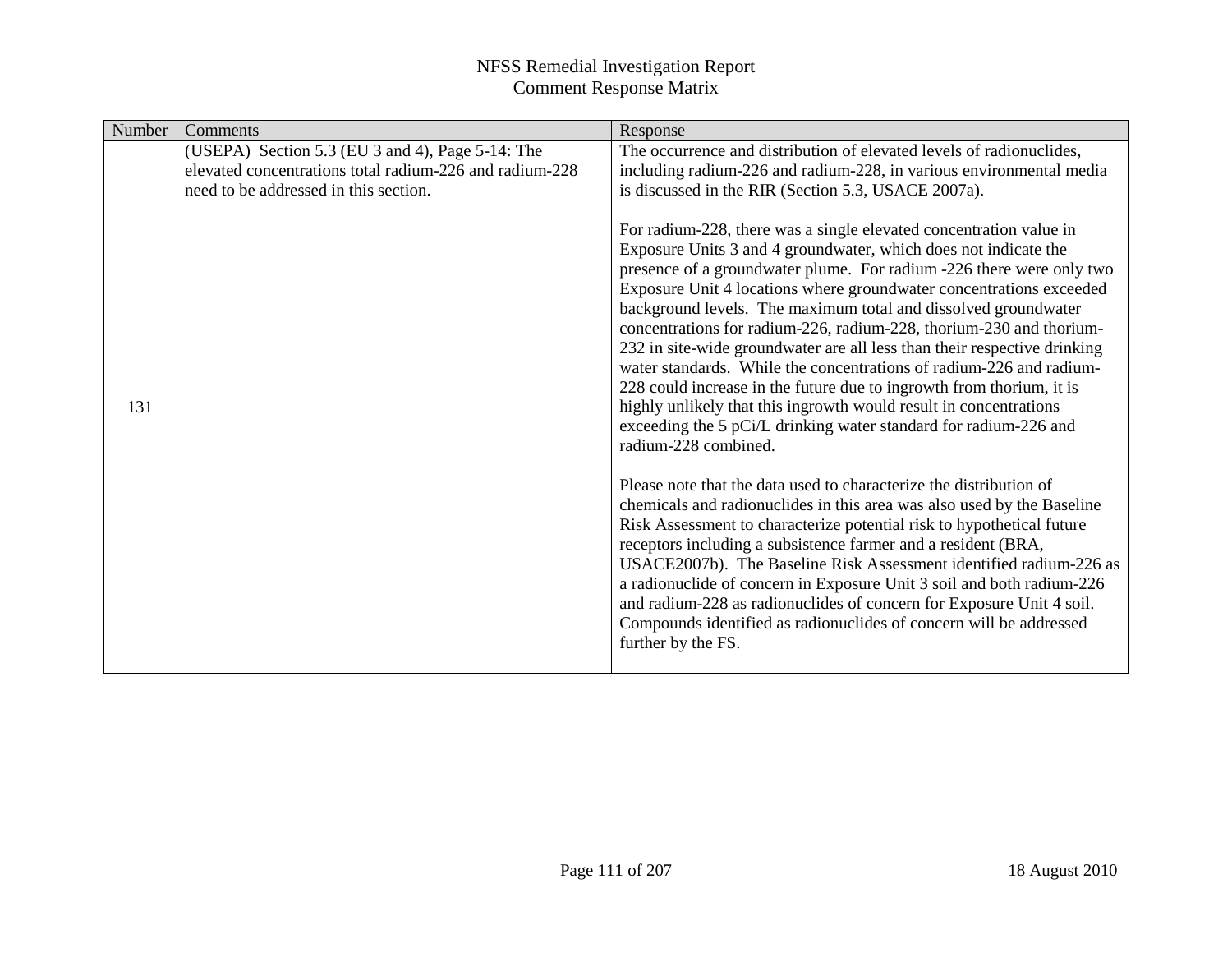| Number | Comments                                                   | Response                                                                                                                                             |
|--------|------------------------------------------------------------|------------------------------------------------------------------------------------------------------------------------------------------------------|
|        | (USEPA) Section 5.5.1.4 (EU 8), Page 5-38: In addition to  | Two thorium-230 plumes located near the site boundary (one in                                                                                        |
|        | the uranium plume in groundwater, there is a potential to  | Exposure Unit 4 and one in Exposure Unit 7/10) were evaluated for                                                                                    |
|        | have a radium plume. That is, the sum of thorium-230 and   | future risks due to ingrowth because it is feasible that radium                                                                                      |
|        | thorium 232 may slightly exceed 5 pCi/L. Because both of   | concentrations in groundwater could increase the presence of parent                                                                                  |
|        | the aforementioned thorium isotopes are parents to radium- | thorium isotopes: thorium-230 for radium-226 and thorium-232 for                                                                                     |
|        | 226 and radium-228, respectively, there is a potential     | radium-228. The maximum total and dissolved groundwater                                                                                              |
|        | ingrowth of radium that may exceed the MCL in the future.  | concentrations for radium-226, radium-228, thorium-230 and thorium-                                                                                  |
|        | Further groundwater sampling of thorium may be needed in   | 232 are all less than the respective drinking water standard (Maximum                                                                                |
|        | this EU.                                                   | Contaminant Level or MCL). While the concentrations of radium-226                                                                                    |
|        |                                                            | and radium-228 could increase in the future, it is highly unlikely that this<br>ingrowth would result in concentrations exceeding the drinking water |
|        |                                                            | standard, or MCL, of 5 pCi/L for radium-226 and radium-228 combined.                                                                                 |
|        |                                                            |                                                                                                                                                      |
|        |                                                            | Radionuclide ingrowth occurs as a function of the daughter                                                                                           |
|        |                                                            | radionuclide's half-life (the half-life of radium-226 is 1,600 years and                                                                             |
| 132    |                                                            | the half-life of radium-228 is 5.8 years). This means that radium-228                                                                                |
|        |                                                            | will come into secular equilibrium with thorium-232 in several decades,                                                                              |
|        |                                                            | but it will take several thousands of years for significant ingrowth of                                                                              |
|        |                                                            | radium-226 to occur. Any increase in the concentration of these two                                                                                  |
|        |                                                            | radium isotopes due to radionuclide ingrowth will be more than offset by                                                                             |
|        |                                                            | dilution and attenuation within the groundwater system. It was                                                                                       |
|        |                                                            | concluded that since the reported radium concentrations in the Exposure<br>Units 4 and 7/10 plumes are currently less than the drinking water        |
|        |                                                            | standard (considering both total and dissolved results) that ingrowth                                                                                |
|        |                                                            | would not result in an exceedance of the drinking water standard over                                                                                |
|        |                                                            | the next 1,000 years without the introduction of a secondary source of                                                                               |
|        |                                                            | contamination.                                                                                                                                       |
|        |                                                            |                                                                                                                                                      |
|        |                                                            | Total and dissolved radium-226 and radium-228 detection maps were                                                                                    |
|        |                                                            | submitted to EPA, however, the location of positive detection points                                                                                 |
|        |                                                            | were scattered so no plumes could be drawn.                                                                                                          |
|        |                                                            |                                                                                                                                                      |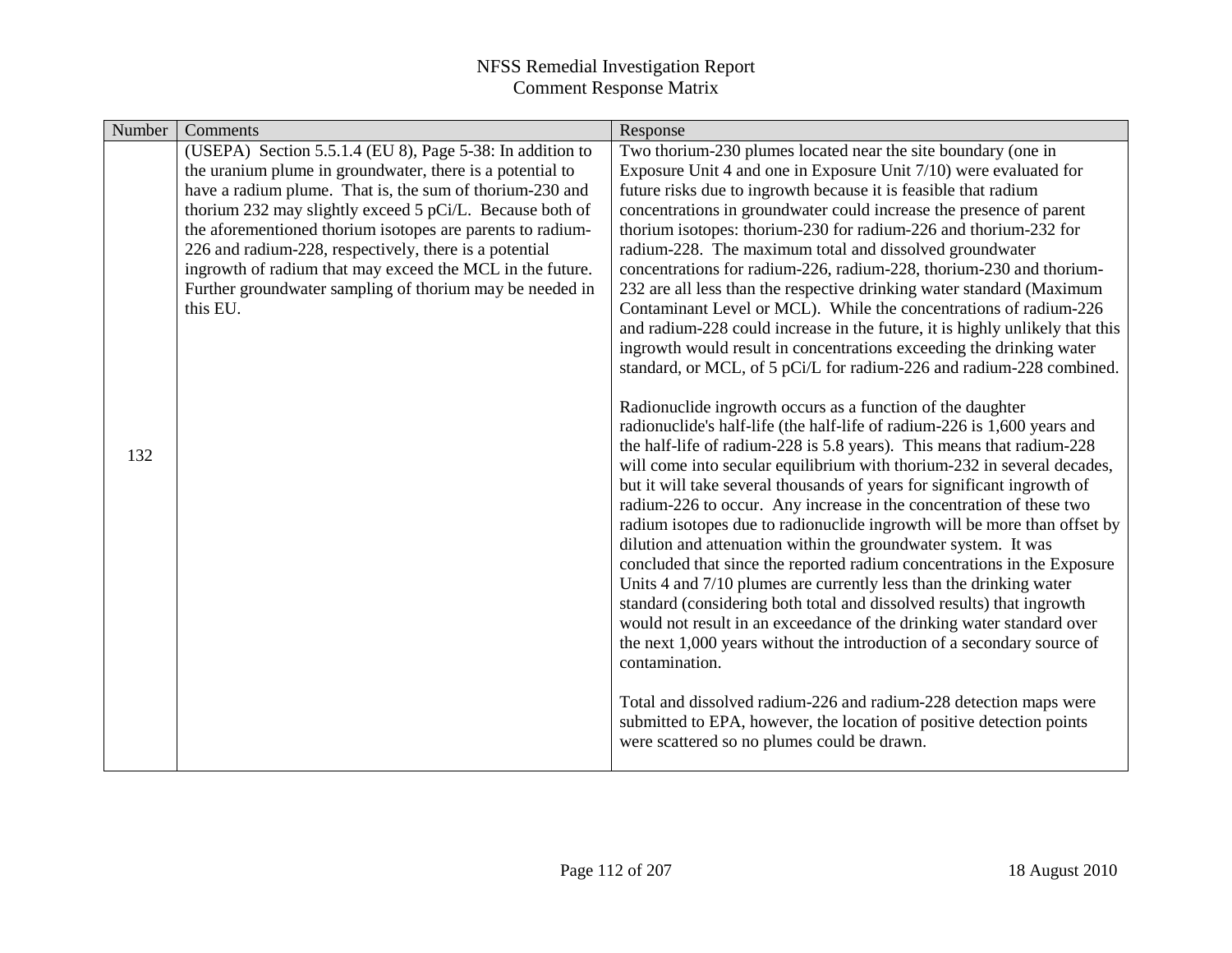| Number | Comments                                                                                                                                                                                                                                                                                                                                                                                                                                                                                                                                                                                                                                                                                                                                                                                                                                                                                                                                                                                                                                                       | Response                                                                                                                                                                                                                                                                                                                                                                                                                                                                                                                                                                                                                                                                                                                                                                                                                                                                                                                                                                                                      |
|--------|----------------------------------------------------------------------------------------------------------------------------------------------------------------------------------------------------------------------------------------------------------------------------------------------------------------------------------------------------------------------------------------------------------------------------------------------------------------------------------------------------------------------------------------------------------------------------------------------------------------------------------------------------------------------------------------------------------------------------------------------------------------------------------------------------------------------------------------------------------------------------------------------------------------------------------------------------------------------------------------------------------------------------------------------------------------|---------------------------------------------------------------------------------------------------------------------------------------------------------------------------------------------------------------------------------------------------------------------------------------------------------------------------------------------------------------------------------------------------------------------------------------------------------------------------------------------------------------------------------------------------------------------------------------------------------------------------------------------------------------------------------------------------------------------------------------------------------------------------------------------------------------------------------------------------------------------------------------------------------------------------------------------------------------------------------------------------------------|
| 133    | (USEPA) Section 5.6.1.4, $2nd$ bullet (EU 7, 10 and 11), Page<br>5-49: The uranium plume found on the south side of the<br>IWCS may be associated with the sanitary sewer and water<br>lines, while the uranium plumes found on the north and west<br>sides of the IWCS are not associated with any source. The<br>source of such plume needs to be identified and reported in<br>the RIR.                                                                                                                                                                                                                                                                                                                                                                                                                                                                                                                                                                                                                                                                     | The groundwater plume located southeast of the IWCS is believed to be<br>associated with operations conducted at former Building 409, located<br>south of the IWCS and used as a secondary water reservoir associated<br>with the LOOW fresh water treatment plant. The source of the<br>groundwater plumes located north and west of the IWCS is believed to<br>be historical activities and runoff from the R-10 pile. A discussion of<br>the former Building 409 and the R-10 pile as potential sources for the<br>groundwater contamination found adjacent to the IWCS is further<br>discussed in RIR Section 5.6.3.                                                                                                                                                                                                                                                                                                                                                                                      |
| 134    | (USEPA) Section 5.6.1.4, (EU 7, 10 and 11), Page 5-49: In<br>Table 4-118, the total and dissolved radium-226<br>concentrations collected from monitoring well<br>GWTWP851-3565 are 2.59 and 2.75 pCi/L, respective. The<br>"equality" in such results suggests that radium-226 may be<br>present in a soluble form. Yet, four other wells exhibiting<br>total radium-226 concentrations ranging from 4.58 to 11.3<br>pCi/L, don't have reported results for dissolved radium-226.<br>Similarly, a total of seven monitoring wells exhibiting<br>elevated concentrations of total radium-228 ranging from<br>8.59 to 126 pCi/L did not have dissolved radium-228 data<br>reported in the RIR. Please explain if whether groundwater<br>samples exhibiting elevated concentrations of total radium-<br>226 and radium-228 were also analyzed for dissolved<br>radium-226 and radium-228. Analyses on dissolved radium-<br>226 and radium-228 must be performed on those samples<br>that exhibited elevated concentrations of total radium-226<br>and radium-228. | The inclusion of analysis for dissolved radionuclides in groundwater,<br>such as dissolved radium, changed over the course of the remedial<br>investigation project. Initially, when many of the samples were<br>collected from temporary well points, analysis for both total and<br>dissolved radionuclides for each groundwater sample was conducted to<br>evaluate the impact of suspended solids introduced into the water sample<br>due to construction of the temporary well point and/or sampling<br>procedures. Later, it was decided that samples would be analyzed for<br>dissolved radionuclides only when the total result exceeded specified<br>risk-based values. Analysis of dissolved samples was omitted during<br>some sampling efforts, primarily because dissolved values are not<br>comparable to regulatory limits. Dissolved groundwater results were<br>included in the RIR database but only total groundwater results were<br>used to assess risk in the Baseline Risk Assessment. |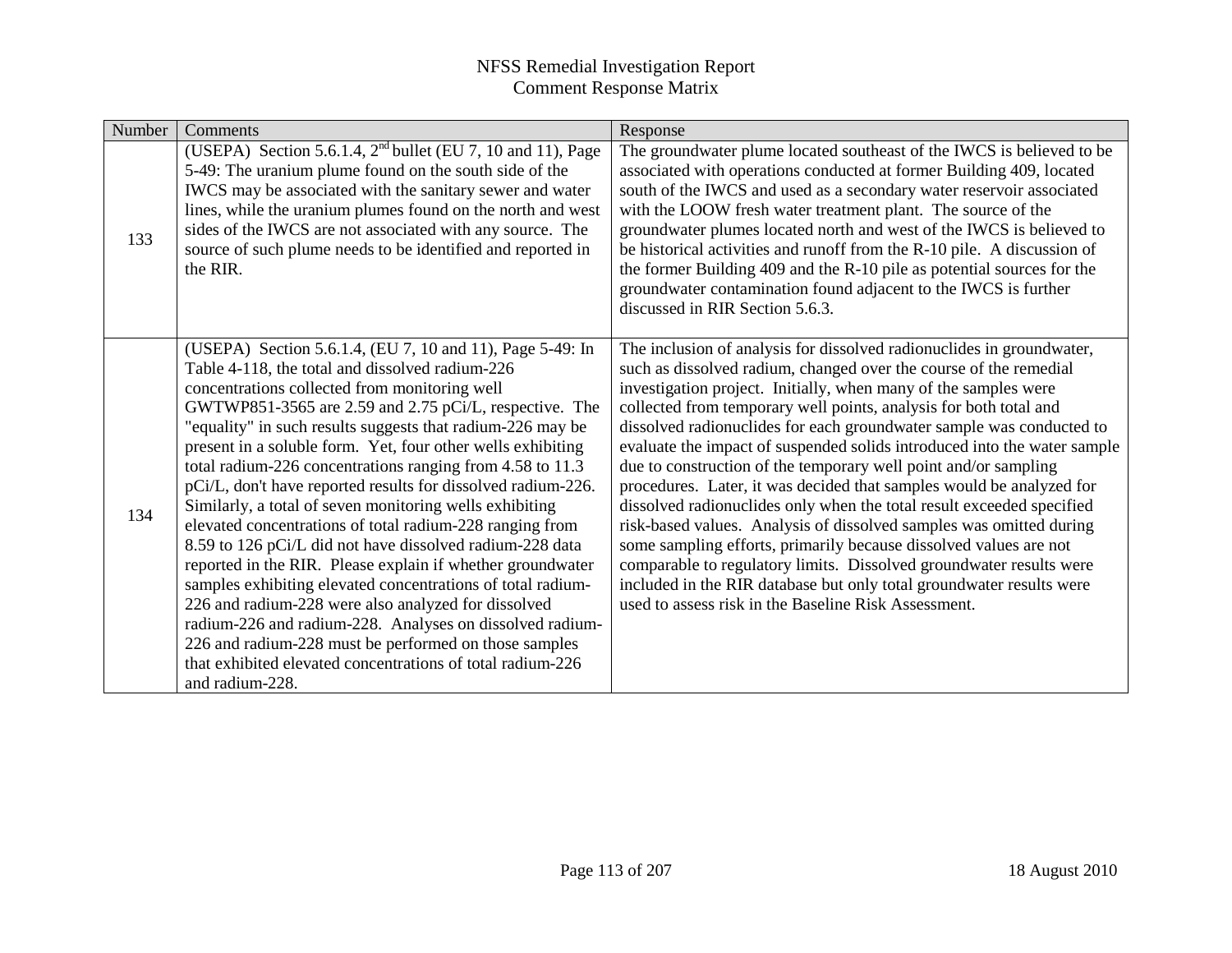| Number | Comments                                                                                                                                                                                                                                                                                                                                                                                                 | Response                                                                                                                                                                                                                                                                                                                                                                                                                                                                                                                                                                                                                                                                                                                                                                                                                                                                                                                                                                                                                                                |
|--------|----------------------------------------------------------------------------------------------------------------------------------------------------------------------------------------------------------------------------------------------------------------------------------------------------------------------------------------------------------------------------------------------------------|---------------------------------------------------------------------------------------------------------------------------------------------------------------------------------------------------------------------------------------------------------------------------------------------------------------------------------------------------------------------------------------------------------------------------------------------------------------------------------------------------------------------------------------------------------------------------------------------------------------------------------------------------------------------------------------------------------------------------------------------------------------------------------------------------------------------------------------------------------------------------------------------------------------------------------------------------------------------------------------------------------------------------------------------------------|
| 135    | (USEPA) Section 5.6.1.4, $4^{\text{th}}$ bullet (EU 7, 10 and $\overline{11}$ ), Page<br>5-49: This paragraph discusses the detection of elevated<br>concentrations of Cs-137 in EU 10 during the phase 2<br>sampling activities and then Cs-137 was not detected during<br>the phase 3 sampling activities. The reasoning of such<br>behavior and the source of Cs-137 in EU 10 should be<br>discussed. | Although the occurrence of cesium-137 noted in the $4th$ bullet on page 5-<br>49 does seem odd, the next bullet explains that the data were evaluated<br>in the Baseline Risk Assessment and not found to pose an unacceptable<br>risk, even when assuming water containing these concentrations was<br>consumed (such as in the farming scenario). As described in the RIR<br>Section 5.2.1.4, the Phase 2 detections of cesium-137 were below a<br>derived drinking water standard (Maximum Contaminant Level) (110<br>pCi/L). Furthermore, in October 2008 the Environmental Surveillance<br>Program was expanded at wells that had exhibited elevated cesium<br>concentrations in the past. The elevated levels of cesium-137 detected<br>in groundwater during the NFSS RI could not be replicated and may be<br>due to high turbidity in the total-fraction samples. Additional sampling<br>for cesium-137 in groundwater was conducted in the fall of 2009 and the<br>results will be reported in the RIR Addendum (Section 3.4, USACE<br>2010). |
| 136    | (USEPA) Section 5.6.1.4 (EU 7, 10 and 11), Page 5-49:<br>Elevated concentrations of radium-226 and radium-228 were<br>identified in EU 10 groundwater samples, yet neither the<br>results nor the source were discussed in this section. The<br>results and the source of the elevated radium concentrations<br>need to be addressed in this section.                                                    | A discussion of the presence of radiological constituents in Exposure<br>Units 7, 10 and 11 groundwater and potential sources due to past use is<br>presented in Section 5.6.3 of the RIR. Radium-226 and radium-228<br>detection maps were forwarded to EPA; however, the location of<br>positive detection points were scattered so no plumes could be drawn.                                                                                                                                                                                                                                                                                                                                                                                                                                                                                                                                                                                                                                                                                         |
| 137    | (USEPA) Section 5.6.1.4 (EU 7, 10 and 11), Page 5-49: A<br>sufficient number of wells exhibiting total radium-226 and<br>radium-228 in excess of the MCL in EU 10 and at least two<br>wells in EU 11 we identified. Yet no figures were provided<br>to show the plumes for radium-226 and radium-228. Such<br>figures need to be included in the RIR.                                                    | Total and dissolved radium-226 and radium-228 detection maps were<br>forwarded to EPA; however, the location of positive detection points<br>were scattered so no plumes could be drawn.                                                                                                                                                                                                                                                                                                                                                                                                                                                                                                                                                                                                                                                                                                                                                                                                                                                                |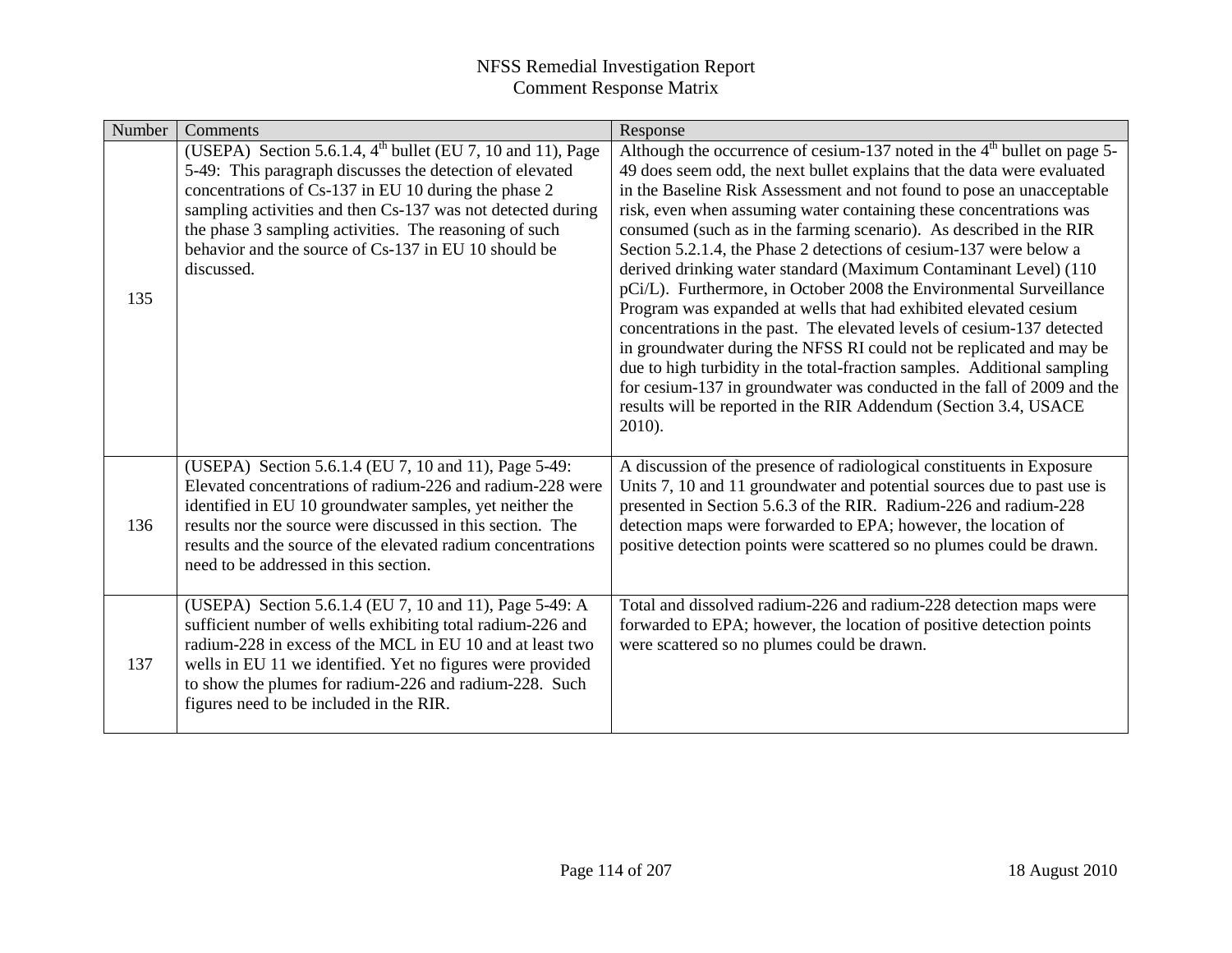| Number | Comments                                                                                                                                                                                                                                                                                                                                                                                                                                                                                                | Response                                                                                                                                                                                                                                                                                                                                                                                                                                                                                                                                                                                                                                                                                                                                                                                                                                                                                         |
|--------|---------------------------------------------------------------------------------------------------------------------------------------------------------------------------------------------------------------------------------------------------------------------------------------------------------------------------------------------------------------------------------------------------------------------------------------------------------------------------------------------------------|--------------------------------------------------------------------------------------------------------------------------------------------------------------------------------------------------------------------------------------------------------------------------------------------------------------------------------------------------------------------------------------------------------------------------------------------------------------------------------------------------------------------------------------------------------------------------------------------------------------------------------------------------------------------------------------------------------------------------------------------------------------------------------------------------------------------------------------------------------------------------------------------------|
| 138    | (USEPA) Section 5.9.4.1, Page 5-66: The paragraph states,<br>in part, "For example, there were only three very low<br>detections for plutonium 239/240 out of 34 samples<br>analyzed. These detections occurred in EU 8, EU 11, and<br>EU 13 at concentrations of '0.322, 0.129, and 0.536 pCi/g,<br>respectively." This section needs to address the plutonium-<br>239 concentration of 5.72 pCi/g that was found in Railroad<br>Ballast and Core Samples, which is listed in Table 4-2 of the<br>RIR. | A data summary of positive detections in railroad ballast and core<br>samples is provided in RIR Table 4.2 and a discussion of these results is<br>provided in Section 5.10.1.6. Section 8.0 of the RIR Addendum will<br>include a comparison of positive detections in railroad ballast and core<br>samples to surface soil background levels and risk-based limits.                                                                                                                                                                                                                                                                                                                                                                                                                                                                                                                            |
| 139    | (USEPA) Section 5.9.5, Page 5-72: Further evaluation of<br>fission products in the UWBZ is recommended, especially<br>Cs-137 and to a lesser extent Pu-239 unless new data reveals<br>significant changes in the levels of plutonium.                                                                                                                                                                                                                                                                   | Total and dissolved cesium-137 detection maps were forwarded to EPA;<br>however, the location of positive detection points were scattered so no<br>plumes could be drawn.<br>In October 2008, the Environmental Surveillance Program was<br>expanded to include wells previously showing detectable levels of<br>cesium-137 in groundwater, most of which were from total fraction<br>samples with high turbidity that might account for the detections. The<br>more recent sampling results did not replicate the cesium-137 detections<br>in groundwater. Also, based upon RI findings, additional groundwater<br>sampling was conducted on site which included groundwater analysis<br>for cesium-137 and plutonium-239. Results from the expanded<br>Environmental Surveillance Program sampling and the RIR Addendum<br>investigations will be presented in the RIR Addendum (Section 9.0). |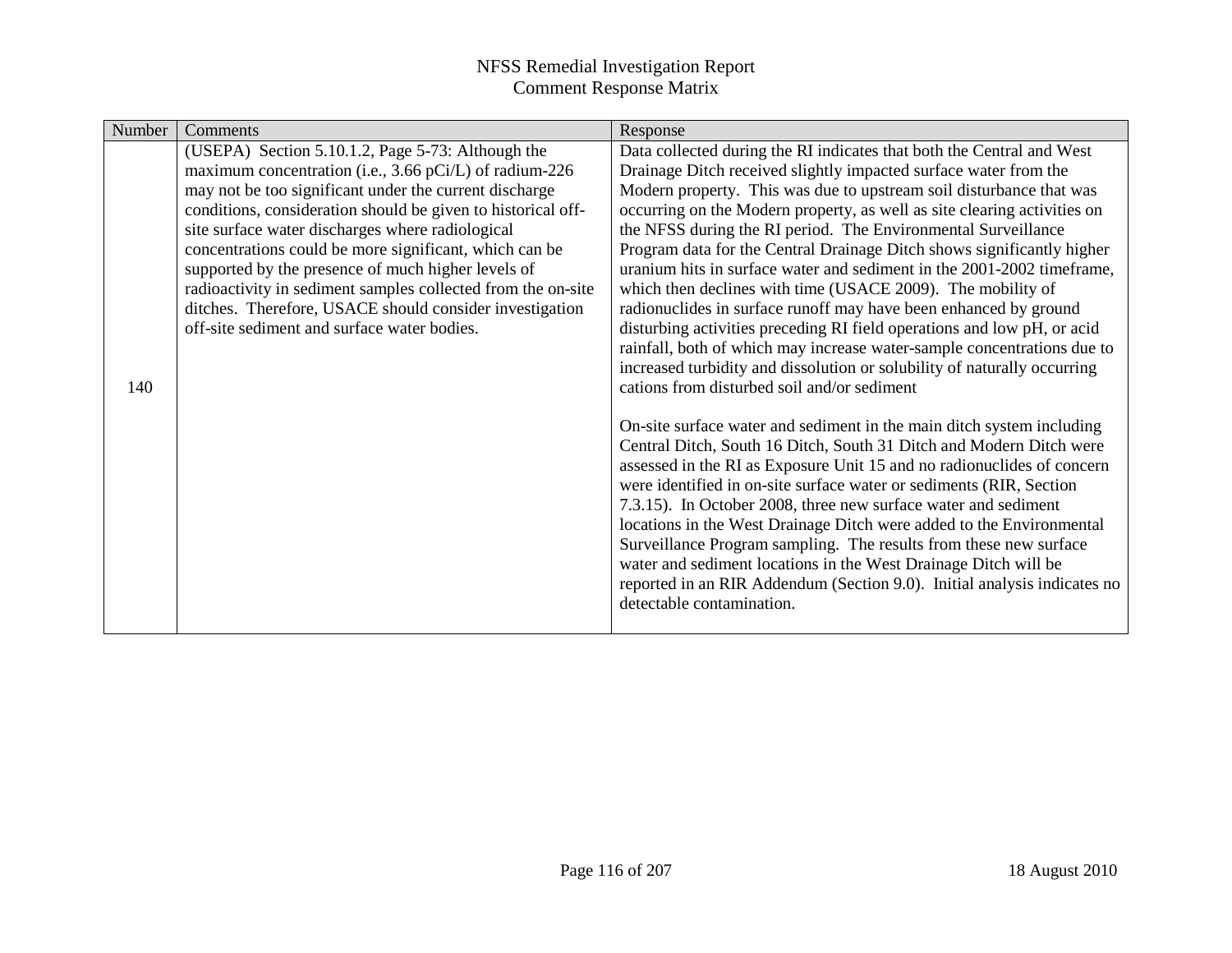| Number | Comments                                                                                                                                                                                                            | Response                                                                                                                                                                                                                                                                                                                                                                                                                                                                                                                                                                                                                                                                                                                                                                                                                                                                                                                                                   |
|--------|---------------------------------------------------------------------------------------------------------------------------------------------------------------------------------------------------------------------|------------------------------------------------------------------------------------------------------------------------------------------------------------------------------------------------------------------------------------------------------------------------------------------------------------------------------------------------------------------------------------------------------------------------------------------------------------------------------------------------------------------------------------------------------------------------------------------------------------------------------------------------------------------------------------------------------------------------------------------------------------------------------------------------------------------------------------------------------------------------------------------------------------------------------------------------------------|
|        | (USEPA) Section 5.10.1.3, Page 5-74: USACE should<br>consider investigating off-site sediment and surface water<br>bodies that could have been potentially impacted by<br>historical off-site discharges.           | As noted in the RIR, several ditches on site collect surface water runoff.<br>Over most of the site, surface water is conveyed through east-west<br>ditches that empty into the Central Drainage Ditch (RIR, Section 2.3.2)<br>and Figure 2-1). The Central Drainage Ditch flows off site to the north<br>and joins Four Mile Creek about 1.5 miles north of the NFSS. Surface<br>water runoff from the western periphery of the site flows to the West<br>Drainage Ditch that flows north and joins the Central Drainage Ditch<br>approximately 0.5 miles north of the NFSS. On site monitoring of<br>surface water and sediment from the West and Central Drainage Ditches<br>is conducted as part of the Environmental Surveillance Program<br>(USACE 2009). This monitoring shows lower levels of uranium than<br>the values reported in the RIR.                                                                                                      |
| 141    |                                                                                                                                                                                                                     | Under the Formerly Utilized Sites Remedial Action Program<br>(FUSRAP), the Corps is authorized to investigate the potential for<br>radiological and chemical contamination due to past government activity<br>on the 191-acre federally-owned NFSS and three open NFSS vicinity<br>properties; Vicinity Property G, Vicinity Property E, and Vicinity<br>Property E'. The investigation of impacts to surface water and sediments<br>at other off site areas, including closed vicinity properties, would have to<br>be conducted by the Department of Energy. The Department of Energy<br>recently completed "NFSS Vicinity Properties, New York: Review of<br>Radiological Conditions at Six Vicinity Properties and Two Drainage<br>Ditches" (DOE 2010), which reviews all of the work that has been done<br>on the closed vicinity properties. This document is available on the<br>internet at: http://www.lm.doe.gov/Niagara/Vicinity/Documents.aspx |
| 142    | (USEPA) Section 5.10.1.4, Page 5-74: The presence of<br>elevated concentrations of radium-226 and radium-228<br>found in many monitoring wells collected from the UWBZ<br>should also be discussed in this section. | Total and dissolved radium-226 and radium-228 detection maps were<br>forwarded by the Corps for submittal and discussion with EPA. Nearly<br>all Ra-226 and -228 detections were from total fraction samples and thus<br>potentially reflect turbidity artifacts.                                                                                                                                                                                                                                                                                                                                                                                                                                                                                                                                                                                                                                                                                          |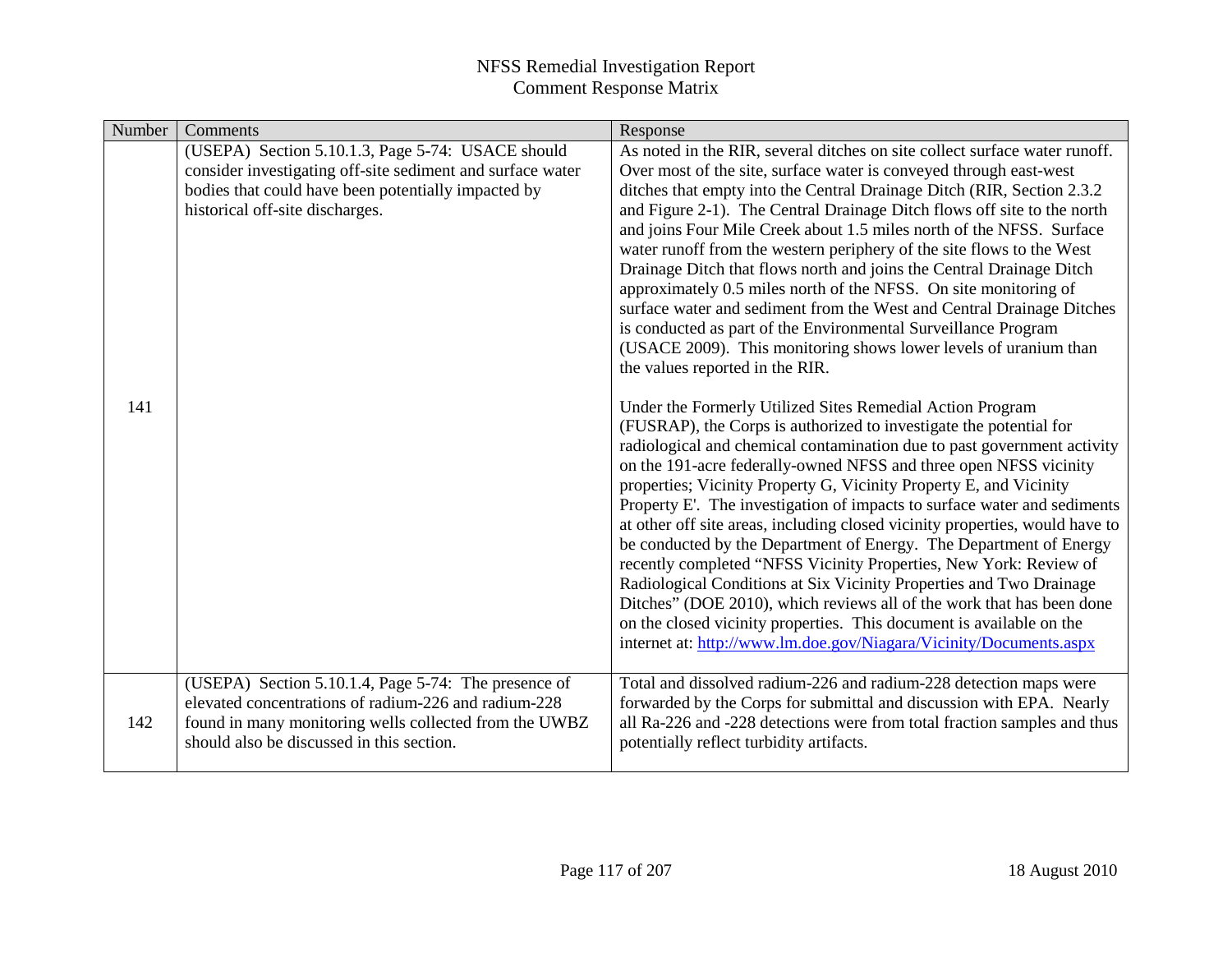| Number<br>Comments                                                                                                                                                                                                                                                                                                                                                                                                                                                              | Response                                                                                                                                                                                                                                                                                                                                                                                                                                                                                                                                                                                                                                                                                                                                                                                                                                                                                                                                                                                                                                                                                                                                                                                                                                                                                                                                            |
|---------------------------------------------------------------------------------------------------------------------------------------------------------------------------------------------------------------------------------------------------------------------------------------------------------------------------------------------------------------------------------------------------------------------------------------------------------------------------------|-----------------------------------------------------------------------------------------------------------------------------------------------------------------------------------------------------------------------------------------------------------------------------------------------------------------------------------------------------------------------------------------------------------------------------------------------------------------------------------------------------------------------------------------------------------------------------------------------------------------------------------------------------------------------------------------------------------------------------------------------------------------------------------------------------------------------------------------------------------------------------------------------------------------------------------------------------------------------------------------------------------------------------------------------------------------------------------------------------------------------------------------------------------------------------------------------------------------------------------------------------------------------------------------------------------------------------------------------------|
| (USEPA) Section 6.3, Page 6-6, $3rd$ paragraph, $1st$ sentence:<br>This may be true under current conditions. Future scenarios<br>where the sediment may be relocated and thus increasing the<br>exposure duration should be considered to assess the risk<br>and the need for remedial action or institutional controls.<br>Also, off-site sediments that could have been impacted by<br>former discharges should be investigated and the associated<br>risks assessed.<br>143 | In the Baseline Risk Assessment, the Exposure Unit 15 analysis<br>examined future risks to several potential receptors from exposure to<br>surface water and sediment in the central ditch and tributary ditches<br>(BRA, Section 2.4.3.15). Even under the most conservative scenario<br>analyzed, resident farm child, no chemicals or radionuclides of concern<br>were identified.<br>Under the Formerly Utilized Sites Remedial Action Program<br>(FUSRAP), the Corps is authorized to investigate the potential for<br>radiological and chemical contamination due to past government activity<br>on the 191-acre federally-owned NFSS and three open NFSS vicinity<br>properties; Vicinity Property G, Vicinity Property E, and Vicinity<br>Property E'. The investigation of impacts to surface water and sediments<br>at other off site areas, including closed vicinity properties, would have to<br>be conducted by the Department of Energy. The Department of Energy<br>recently completed "NFSS Vicinity Properties, New York: Review of<br>Radiological Conditions at Six Vicinity Properties and Two Drainage<br>Ditches" (DOE 2010), which reviews all of the work that has been done<br>on the closed vicinity properties. This document is available on the<br>internet at: http://www.lm.doe.gov/Niagara/Vicinity/Documents.aspx |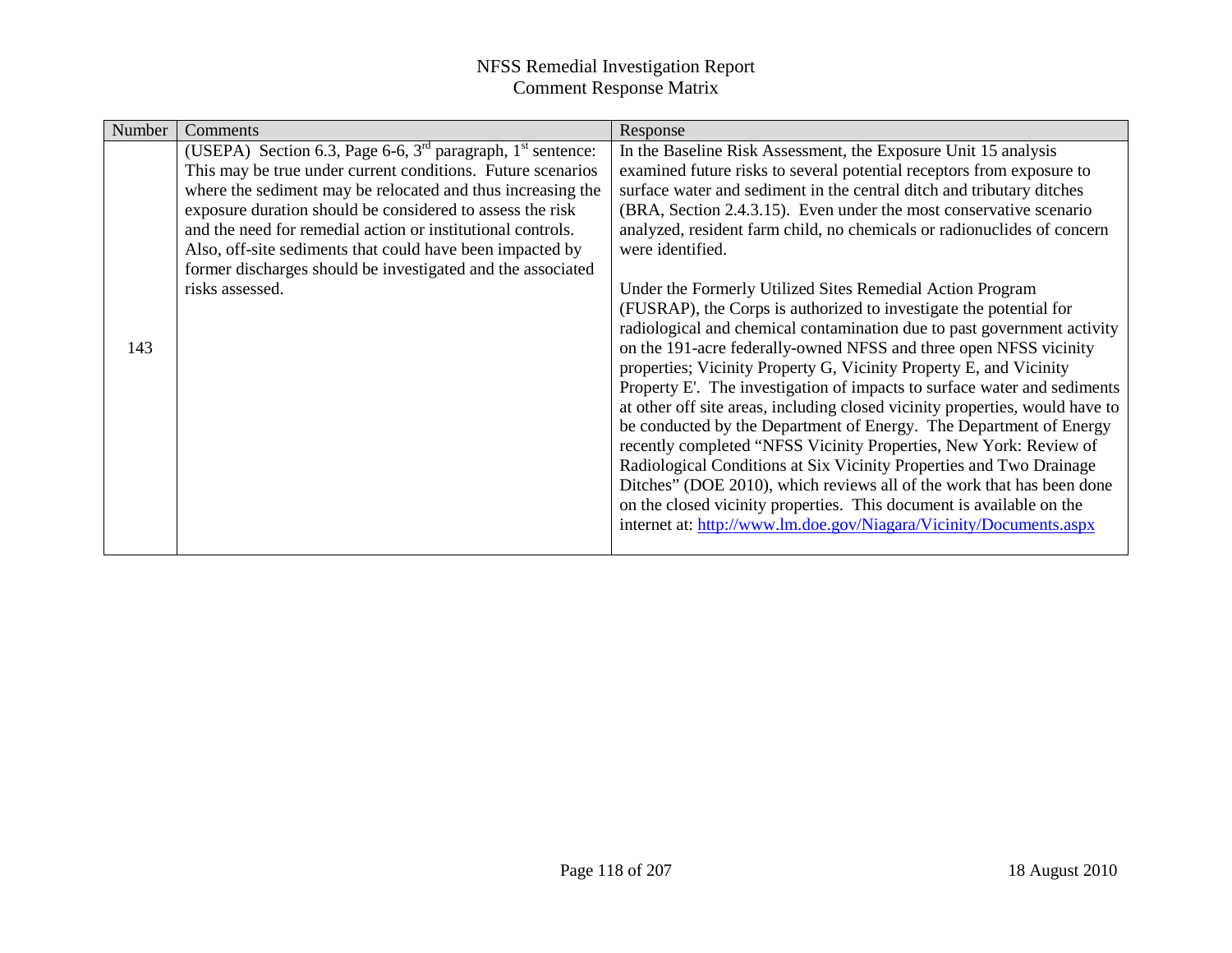| Number | Comments                                                                                                                                                                                | Response                                                                                                                                                                                                                                                                                                                                                                                                                                                                                                                                                                                                                                                                                                                                                                                                                                                                                                                                                                                                                                                                                                                                                                                                                                                                                                                   |
|--------|-----------------------------------------------------------------------------------------------------------------------------------------------------------------------------------------|----------------------------------------------------------------------------------------------------------------------------------------------------------------------------------------------------------------------------------------------------------------------------------------------------------------------------------------------------------------------------------------------------------------------------------------------------------------------------------------------------------------------------------------------------------------------------------------------------------------------------------------------------------------------------------------------------------------------------------------------------------------------------------------------------------------------------------------------------------------------------------------------------------------------------------------------------------------------------------------------------------------------------------------------------------------------------------------------------------------------------------------------------------------------------------------------------------------------------------------------------------------------------------------------------------------------------|
| 144    | $\overline{(USEPA)}$ Section 6.4, Page 6-7, 2 <sup>nd</sup> paragraph, 3 <sup>rd</sup> sentence:<br>Off-site surface water should be investigated and the<br>associated risks assessed. | Offsite surface water and sediment were evaluated west of the IWCS in<br>EU 9. In October 2008, the Environmental Surveillance Program<br>sampling was expanded to include three new surface water and sediment<br>locations in the West Drainage Ditch (EU 9). The results from these<br>new surface water and sediment locations in the West Drainage Ditch<br>will be reported in an RIR Addendum (Section 9.0).<br>Under FUSRAP, the Corps is authorized to investigate the potential for<br>radiological and chemical contamination due to past government activity<br>on the 191-acre federally-owned NFSS and on three open NFSS vicinity<br>properties; Vicinity Property G, Vicinity Property E, and Vicinity<br>Property E'. The investigation of impacts to surface water and sediments<br>at other off site areas, including closed vicinity properties, would have to<br>be conducted by the Department of Energy. The Department of Energy<br>recently completed "NFSS Vicinity Properties, New York: Review of<br>Radiological Conditions at Six Vicinity Properties and Two Drainage<br>Ditches (DOE 2010), which reviews all of the work that has been done<br>on the closed vicinity properties. This document is available on the<br>internet at: http://www.lm.doe.gov/Niagara/Vicinity/Documents.aspx |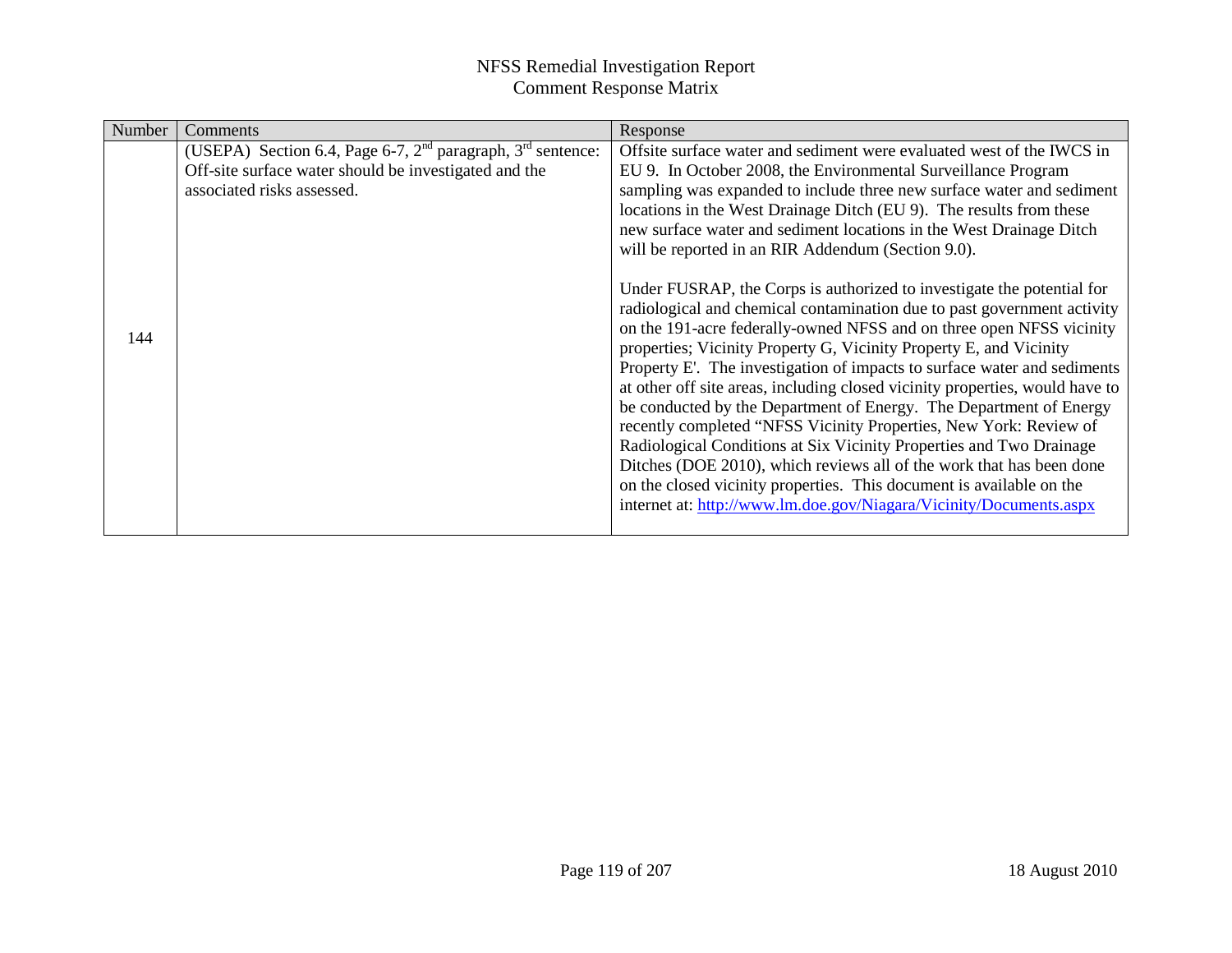| Number | Comments                                                                                                                                                                                                                                                                                                                                                                                                                                      | Response                                                                                                                                                                                                                                                                                                                                                                                                                                                                                                                                                                                                                                                                                                                                                                                                                                                                                                                                                                                                                                                                                                                                                                                                                                                                                                                                                                                                                                                                                                                                                                  |
|--------|-----------------------------------------------------------------------------------------------------------------------------------------------------------------------------------------------------------------------------------------------------------------------------------------------------------------------------------------------------------------------------------------------------------------------------------------------|---------------------------------------------------------------------------------------------------------------------------------------------------------------------------------------------------------------------------------------------------------------------------------------------------------------------------------------------------------------------------------------------------------------------------------------------------------------------------------------------------------------------------------------------------------------------------------------------------------------------------------------------------------------------------------------------------------------------------------------------------------------------------------------------------------------------------------------------------------------------------------------------------------------------------------------------------------------------------------------------------------------------------------------------------------------------------------------------------------------------------------------------------------------------------------------------------------------------------------------------------------------------------------------------------------------------------------------------------------------------------------------------------------------------------------------------------------------------------------------------------------------------------------------------------------------------------|
|        | (USEPA) Section 6.6, Page 6-8, 1 <sup>st</sup> paragraph: USACE<br>should also consider including off-site groundwater<br>monitoring in their annual monitoring report. Figure 4-9 of<br>Appendix E of the RIR shows locations of private wells<br>within a $3\frac{1}{2}$ mile radius of NFSS in 1994. As a safety<br>measure, USACE should also consider monitoring private<br>well #2, which is located north-northwest at a distance of 1 | To further delineate potential offsite impacts to groundwater located<br>near Exposure Units 1, 4, and 9, additional wells were installed during<br>the RIR Addendum field investigations. The location of these wells<br>were optimized by examining existing boring logs to locate potential<br>sand lenses and through the installation of temporary well points in the<br>areas of interest. The results of this investigation will be presented in<br>the RIR Addendum (Section 4.0).                                                                                                                                                                                                                                                                                                                                                                                                                                                                                                                                                                                                                                                                                                                                                                                                                                                                                                                                                                                                                                                                                |
| 145    | $\frac{1}{2}$ miles down gradient of NFSS.                                                                                                                                                                                                                                                                                                                                                                                                    | During the "Private Well Study", conducted in September and October<br>2005 by the Niagara County Department of Health (available on the<br>internet at www.niagaracounty.com/docs/loowrpt.PDF), gross alpha and<br>gross beta measurements were below the objectives established by the<br>regulatory agencies in all samples and all nuclear parameters (uranium-<br>238, thorium-232, potassium-40, ruthenium-106, cesium-134, cesium-<br>137, cobalt-60, radium-226, uranium-235) were below detection limits<br>and the drinking water standard (Maximum Contaminant Limit). All<br>private wells sampled met safe drinking water standards with respect to<br>radiological quality, including private well #2. Potential offsite impacts<br>northeast of the NFSS will be further investigated through the<br>installation of additional monitoring wells that will be included in the<br>Environmental Surveillance Monitoring. Therefore, there is no need to<br>re-visit off-site private drinking wells.<br>Additionally, the extents of plumes on the NFSS with respect to past<br>practices, partial surface-source removal by the Department of Energy,<br>and the timeframes of plume development indicate that the upper water-<br>bearing zone is not permeable enough to provide transport to far off-site<br>receptors (Groundwater Model, Section 4.0, USACE 2007c). Plumes<br>developed from on-site residue storage operations are generally limited<br>to the source areas, with downgradient transport predominantly to the<br>west and northwest. |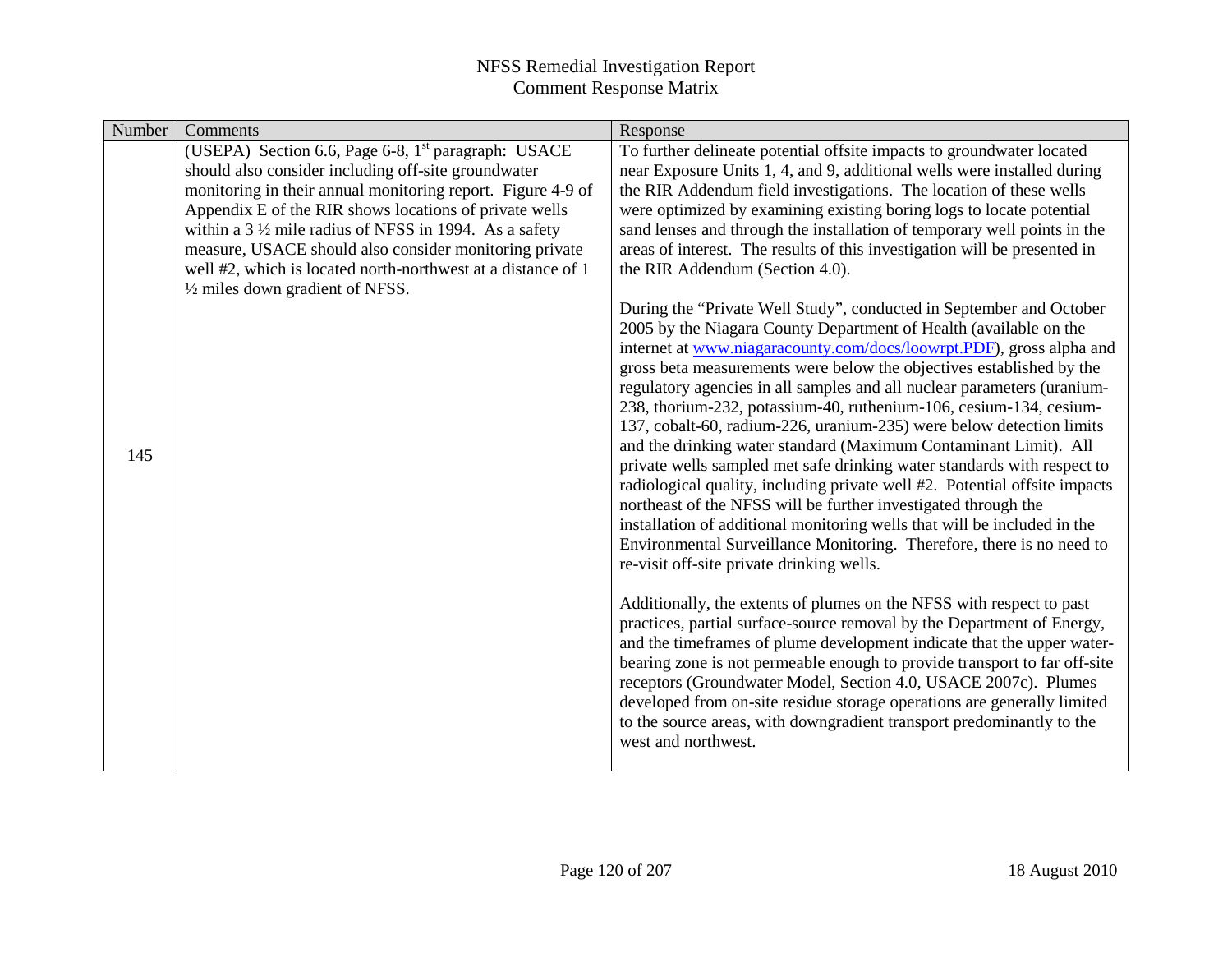| Number | Comments                                                                                                                                                                                                                                                                                                                                                                                                                                                                                                                                                                                                                                                                                                                                                                                                                                                                                                                                                                                                                                                                                                                                                                                                                                                                                                                                                                                        | Response                                                                                                                                                                                                                                                                                                                                                                                                                                                                                                                                                                                                                                                                                                                                                                                                                                                                                                                                                                                                                                                                                                                                                                                                                                                                                                                                                                                                                                                                                                                                                                                                                                                                                                                                                     |
|--------|-------------------------------------------------------------------------------------------------------------------------------------------------------------------------------------------------------------------------------------------------------------------------------------------------------------------------------------------------------------------------------------------------------------------------------------------------------------------------------------------------------------------------------------------------------------------------------------------------------------------------------------------------------------------------------------------------------------------------------------------------------------------------------------------------------------------------------------------------------------------------------------------------------------------------------------------------------------------------------------------------------------------------------------------------------------------------------------------------------------------------------------------------------------------------------------------------------------------------------------------------------------------------------------------------------------------------------------------------------------------------------------------------|--------------------------------------------------------------------------------------------------------------------------------------------------------------------------------------------------------------------------------------------------------------------------------------------------------------------------------------------------------------------------------------------------------------------------------------------------------------------------------------------------------------------------------------------------------------------------------------------------------------------------------------------------------------------------------------------------------------------------------------------------------------------------------------------------------------------------------------------------------------------------------------------------------------------------------------------------------------------------------------------------------------------------------------------------------------------------------------------------------------------------------------------------------------------------------------------------------------------------------------------------------------------------------------------------------------------------------------------------------------------------------------------------------------------------------------------------------------------------------------------------------------------------------------------------------------------------------------------------------------------------------------------------------------------------------------------------------------------------------------------------------------|
| 146    | (USEPA) Section 6.6.1, Page 6-9, $1st$ paragraph: It is<br>unclear if the groundwater modeling considered the scenario<br>where no maintenance is performed on the IWCS and the<br>failure of engineering controls. Such scenario should be<br>considered to determine the impact of the IWCS on the<br>environment and the surrounding community when<br>maintenance of the IWCS stops and engineering controls<br>fail.                                                                                                                                                                                                                                                                                                                                                                                                                                                                                                                                                                                                                                                                                                                                                                                                                                                                                                                                                                       | The RIR focuses on baseline conditions only, which assume perpetual<br>maintenance of the IWCS. However, as stated in Section 6.6.2 of the<br>RIR, three worst-case IWCS failure scenarios were evaluated by the<br>groundwater flow and transport model (Groundwater Model, Section<br>4.5.2). These scenarios can be used to infer results of discontinuing<br>maintenance and failure of the cap. In addition, the Corps is currently<br>developing a failure analysis technical memorandum to address potential<br>releases from the IWCS and will provide a detailed analysis of this 'no<br>action' scenario in the FS.                                                                                                                                                                                                                                                                                                                                                                                                                                                                                                                                                                                                                                                                                                                                                                                                                                                                                                                                                                                                                                                                                                                                |
| 147    | (USEPA) Section 6.6.1, Page 6-10, top of page: It is unclear<br>why only the dissolved concentrations were used to define<br>the isoconcentrations (i.e., the shape and extent of the<br>plume). This may be acceptable for the purpose of the BRA<br>when assuming the water as a drinking water source (filtered<br>water). However, addressing only the dissolved phase may<br>not be sufficient (i.e., when irrigation is considered as an<br>exposure route in the resident farmer scenario). Further,<br>addressing only the dissolved phase may be insufficient to<br>identify and delineate any potential groundwater plume. As<br>such, the BRA should consider both the dissolved and the<br>suspended phase (total) of radionuclides in groundwater.<br>Also, the RIR should include figures to show any potential<br>plumes associated with the suspended phase. It is prudent to<br>understand the groundwater chemistry and explain the<br>behavior of radionuclides in groundwater (e.g., why higher<br>levels of radionuclides are found in the suspended phase<br>than a dissolved phase or vise versa, and how the<br>radionuclide solubility level changes based on the<br>groundwater chemistry). Off-site groundwater monitoring<br>wells may be needed should the findings identify a<br>groundwater plume, whether suspended or dissolved, exiting<br>the site boundary. | For metal and radionuclide site-related constituents, both total and<br>dissolved concentrations were used to evaluate the existence of a<br>groundwater plume (RIR, Section 6.6.1). However, only the dissolved<br>concentrations were used to define iso-concentrations used in the<br>groundwater model and presented in the RIR. This is partly due to the<br>fact that RI groundwater samples were predominantly collected from<br>temporary well points which, by their nature, can exhibit high turbidity.<br>Samples for dissolved analysis were filtered in the field at the time of<br>collection, removing much of the turbidity that apparently affected the<br>total fraction sampling results. Dissolved concentrations were also used<br>to define plumes during the RI because portions of a constituent in an<br>unfiltered sample can be sorbed onto particulate matter rather than be<br>dissolved in the groundwater. Additionally, the site water bearing units<br>are not conducive to colloidal transport due to fine-grained media with<br>low permeability values. Hence, dissolved fractions of constituents are<br>more mobile in site groundwater than non-dissolved fractions.<br>However, it should be noted that the Baseline Risk Assessment<br>evaluated dose and risk from exposure to total concentrations of<br>constituents in groundwater to ensure a more conservative assessment of<br>potential risk to human health and to comply with specifications<br>included in Risk Assessment Guidance for Superfund (EPA 1989).<br>NFSS-specific groundwater chemistry was taken into consideration for<br>the MINTEQ modeling that was performed as part of the geochemistry<br>analysis (Groundwater Model, Appendix D). |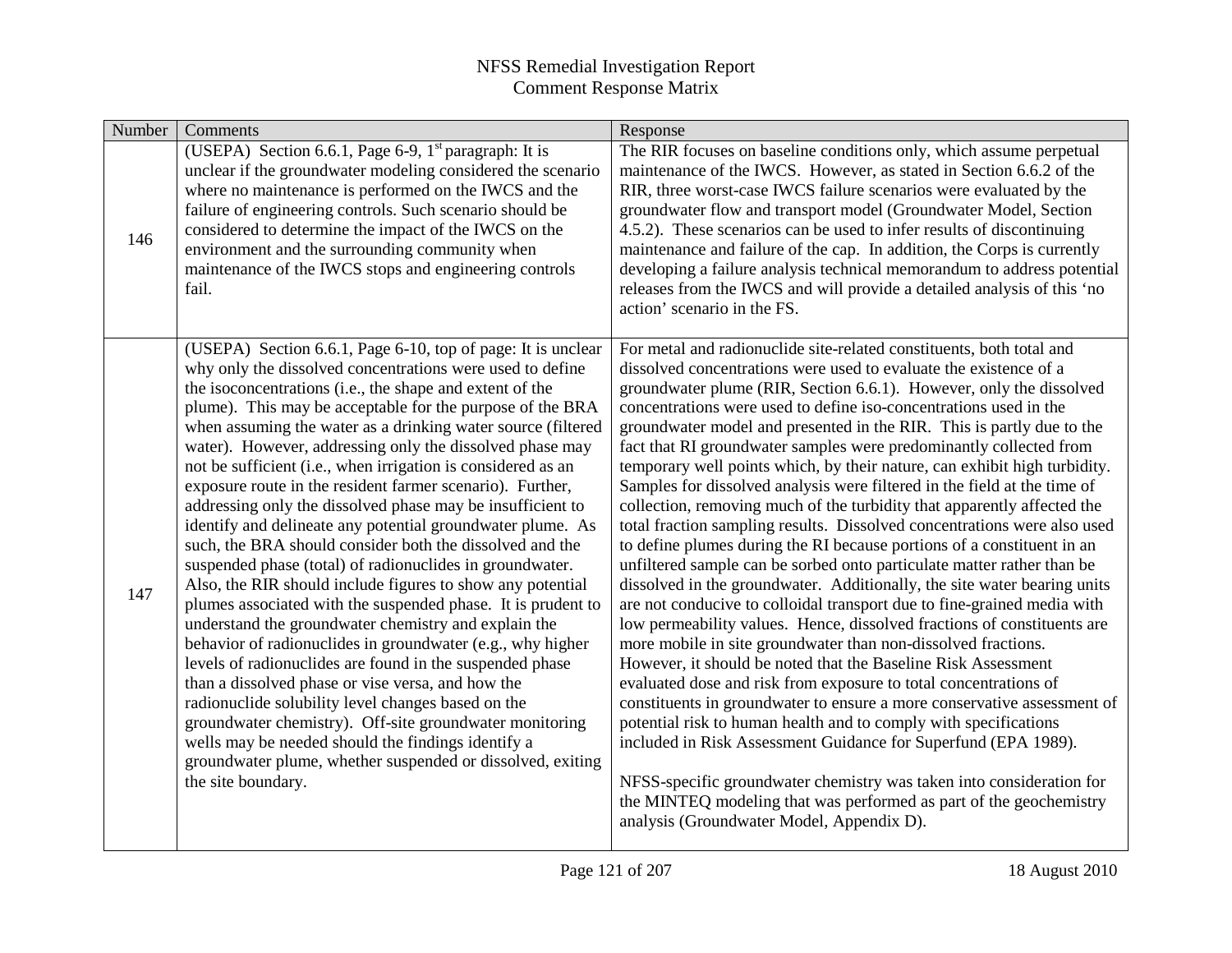| Number | Comments                                                                                                                                                                                                                                                                                                                                                                                                 | Response                                                                                                                                                                                                                                                                                                                                                                                                                                                                                                                                                                                                                                                                                                                                                                                                                                                                                                                                                                                                                                                                                                                                                                                                                                                                                                                                                                                                                                                             |
|--------|----------------------------------------------------------------------------------------------------------------------------------------------------------------------------------------------------------------------------------------------------------------------------------------------------------------------------------------------------------------------------------------------------------|----------------------------------------------------------------------------------------------------------------------------------------------------------------------------------------------------------------------------------------------------------------------------------------------------------------------------------------------------------------------------------------------------------------------------------------------------------------------------------------------------------------------------------------------------------------------------------------------------------------------------------------------------------------------------------------------------------------------------------------------------------------------------------------------------------------------------------------------------------------------------------------------------------------------------------------------------------------------------------------------------------------------------------------------------------------------------------------------------------------------------------------------------------------------------------------------------------------------------------------------------------------------------------------------------------------------------------------------------------------------------------------------------------------------------------------------------------------------|
| 148    | (USEPA) Section 6.6.2, Page 6-10, $1st$ sentence: It would<br>be beneficial if a sentence is added to list the considered four<br>failure scenarios.                                                                                                                                                                                                                                                     | Although a reference to the worst-case IWCS failure scenarios might be<br>helpful, it would not change the conclusions of the report. Results from<br>the worst-case simulations are presented in Section 4.5 of the<br>Groundwater Model.                                                                                                                                                                                                                                                                                                                                                                                                                                                                                                                                                                                                                                                                                                                                                                                                                                                                                                                                                                                                                                                                                                                                                                                                                           |
| 149    | (USEPA) Section 7.1.5, Page 7-3, groundwater: The BRA<br>should also address the toxicity risk from uranium.                                                                                                                                                                                                                                                                                             | The Baseline Risk Assessment looked at the chemical toxicity of<br>uranium independent of its radiological carcinogenicity. Assessment of<br>the non-carcinogenic (chemical toxicity) properties of uranium can be<br>found in Section 2 of the Baseline Risk Assessment.                                                                                                                                                                                                                                                                                                                                                                                                                                                                                                                                                                                                                                                                                                                                                                                                                                                                                                                                                                                                                                                                                                                                                                                            |
| 150    | (USEPA) Section 7.3.4, Page 7-12, groundwater: Total<br>radium-226 (monitoring well GW313-747 exhibited 10.7<br>pCi/L) and radium-228 (monitoring well GW313-747<br>exhibited 70.4 pCi/L) concentrations in excess of the MCL<br>were identified in EU 4 (see Table 4-99 and Table 4-113).<br>This should be discussed in this section of the RIR. Further<br>assessment of radium in EU 4 is necessary. | Total and dissolved radium-226 and radium-228 detection maps were<br>forwarded to EPA, however the location of positive detection points<br>were scattered so no plumes could be drawn.<br>The occurrence and distribution of elevated levels of radionuclides,<br>including radium-226 and radium-228, in various environmental media<br>is discussed in the RIR (Section 5.3). For radium-228, there was a<br>single elevated concentration value in Exposure Unit 3 and 4<br>groundwater, which does not indicate the presence of a groundwater<br>plume. For radium -226 there were only two Exposure Unit 4 locations<br>where groundwater concentrations exceeded background levels. The<br>maximum total and dissolved groundwater concentrations for radium-<br>226, radium-228, thorium-230 and thorium-232 in site-wide<br>groundwater are all less than their respective drinking water standards.<br>While the concentrations of radium-226 and radium-228 could increase<br>in the future due to ingrowth from thorium, it is highly unlikely that this<br>ingrowth would result in concentrations exceeding the 5 pCi/L drinking<br>water standard for radium-226 and radium-228 combined.<br>Further assessment of the nature and extent of groundwater<br>contamination in the EU 4 area was conducted as part of the RIR<br>Addendum field investigations. The results of this investigation will be<br>included in the RIR Addendum (Section 4.4). |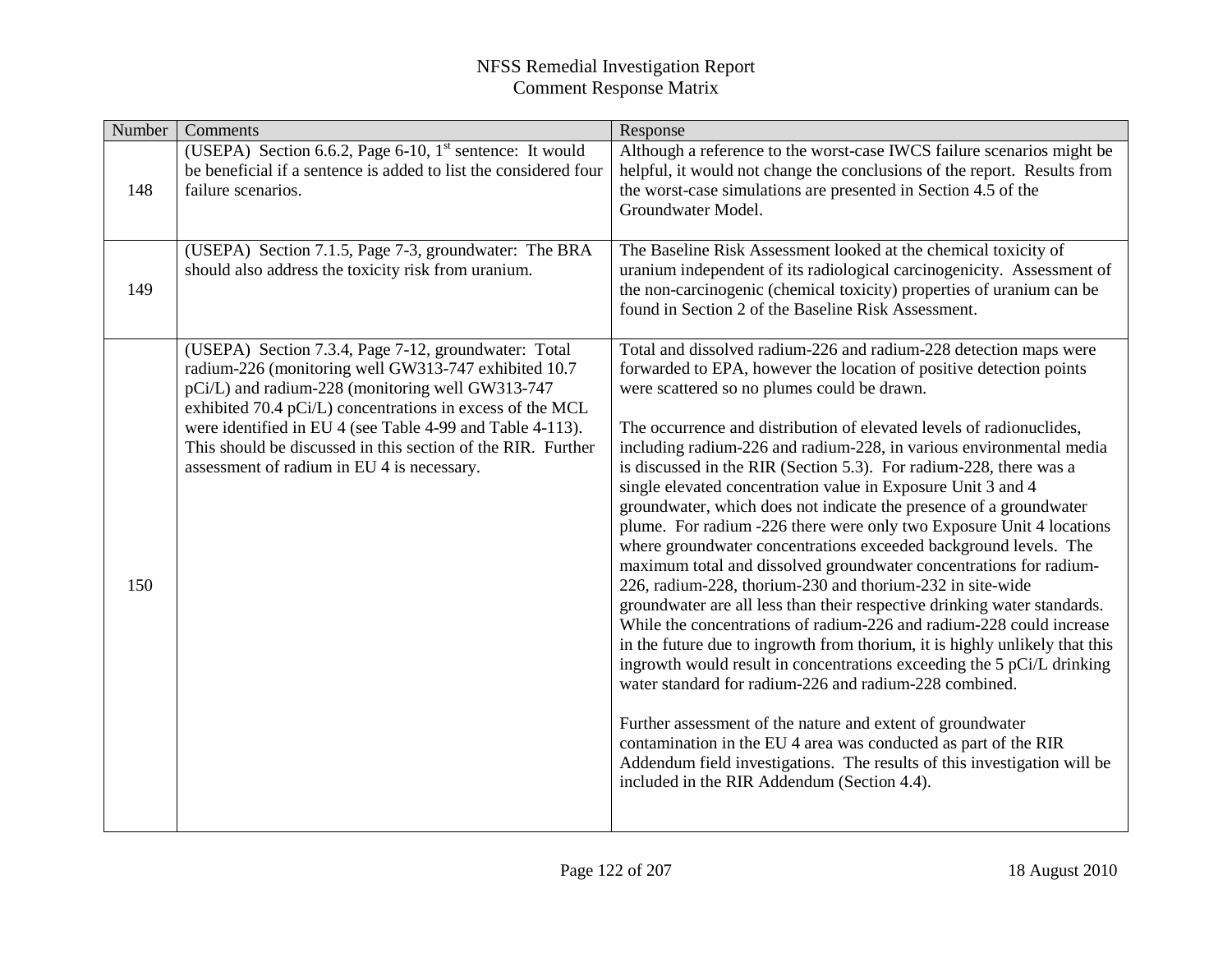| Number | Comments                                                      | Response                                                                   |
|--------|---------------------------------------------------------------|----------------------------------------------------------------------------|
|        | (USEPA) Section 7.3.7, Page 7-21, Groundwater Fate and        | A thorium-230 plume located near the site boundary in Exposure Unit        |
|        | transport Modeling, $2nd$ paragraph: The paragraph states, in | 7/10 was evaluated for future risks due to ingrowth because it is feasible |
|        | part, "It is concluded that existing reported radium          | that radium concentrations in groundwater could increase in the presence   |
|        | concentrations in EU 7/10 plume are less than the MCL now     | of parent thorium isotopes. It was concluded that existing reported        |
|        | (considering both total and dissolved results)". This         | radium concentrations in the Exposure Unit 7/10 plume are less than the    |
|        | statement may not be true as concentrations ranging from      | Maximum Contaminant Level now (considering both total and dissolved        |
|        | 5.35 to 126 pCi/L of total radium-226 and radium-228 were     | results) and the potential for ingrowth would not result in an exceedance  |
| 151    | measured in EU 10. Also, the same consideration (e.g., total  | over the next 1,000 years without the introduction of a secondary source   |
|        | and dissolved) should be given to all radionuclides in all    | of contamination. Radium-226 was identified as a radiological risk         |
|        | EU <sub>s</sub> .                                             | driver by the Baseline Risk Assessment, contributing 50% or more of        |
|        |                                                               | the cancer risk in the modeled adult/child subsistence farmer scenario     |
|        |                                                               | for exposure to soil. The RIT goes on to recommend further evaluation      |
|        |                                                               | of the presence of radionuclides in groundwater during the FS. Total       |
|        |                                                               | and dissolved radium-226 and radium-228 detection maps were                |
|        |                                                               | forwarded to EPA; however, the location of positive detection points       |
|        |                                                               | were scattered so no plumes could be drawn. During the development of      |
|        |                                                               | remedial alternatives for the FS, groundwater concentrations will be       |
|        |                                                               | compared to ARARs.                                                         |
|        |                                                               |                                                                            |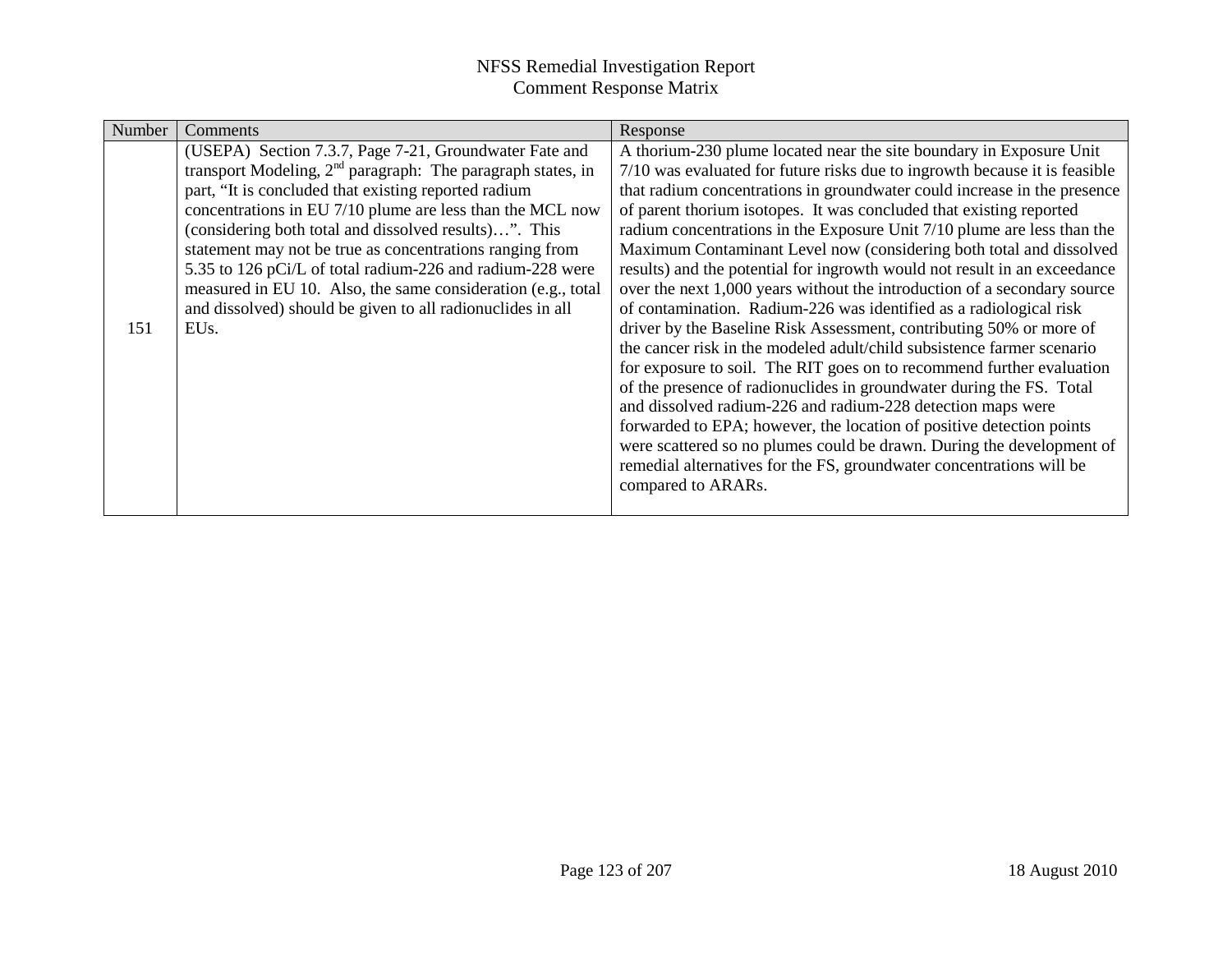| <b>Number</b> | Comments                                                  | Response                                                                 |
|---------------|-----------------------------------------------------------|--------------------------------------------------------------------------|
|               | (USEPA) Section 7.3.10, Page 7-28, groundwater: Total     | Total and dissolved radium-226 and radium-228 detection maps were        |
|               | radium-226 (monitoring well GW-TWP830-3502 exhibited      | forwarded to EPA; however, the location of positive detection points     |
|               | 10 pCi/L, GW-TWP852-3568 exhibited 5.35 pCi/L, and        | were scattered so no plumes could be drawn.                              |
|               | GW-TWP856-3580 exhibited 11.3 pCi/L) and radium-228       |                                                                          |
|               | (monitoring wells GW102-745, GW-TWP830-3502, GW-          | The occurrence and distribution of elevated levels of radionuclides,     |
|               | TWP831-3505, GWTWP853-3571, GW-TWP854-3574,               | including radium-226 and radium-228, in various environmental media      |
|               | GW-TWP856-3580, and GW-TWP858-3586 exhibited              | is discussed in the RIR (Section 5.3).                                   |
|               | concentrations ranging from 8.59 to 126 pCi/L)            |                                                                          |
|               | concentrations in excess of the MCL were identified in EU | For radium-228, there was a single elevated concentration value in       |
|               | 10 (see Table 4-104 and Table 4-118), This should be      | Exposure Unit 3 and 4 groundwater, which does not indicate the           |
| 152           | discussed in this section of the RIR and included in the  | presence of a groundwater plume. For radium -226 there were only two     |
|               | plume figures. Further assessment of radium in EU 10 is   | Exposure Unit 4 locations where groundwater concentrations exceeded      |
|               | necessary.                                                | background levels. The maximum total and dissolved groundwater           |
|               |                                                           | concentrations for radium-226, radium-228, thorium-230 and thorium-      |
|               |                                                           | 232 in site-wide groundwater are all less than their respective drinking |
|               |                                                           | water standards. While the concentrations of radium-226 and radium-      |
|               |                                                           | 228 could increase in the future due to ingrowth from thorium, it is     |
|               |                                                           | highly unlikely that this ingrowth would result in concentrations        |
|               |                                                           | exceeding the 5 pCi/L drinking water standard for radium-226 and         |
|               |                                                           | radium-228 combined.                                                     |
|               |                                                           |                                                                          |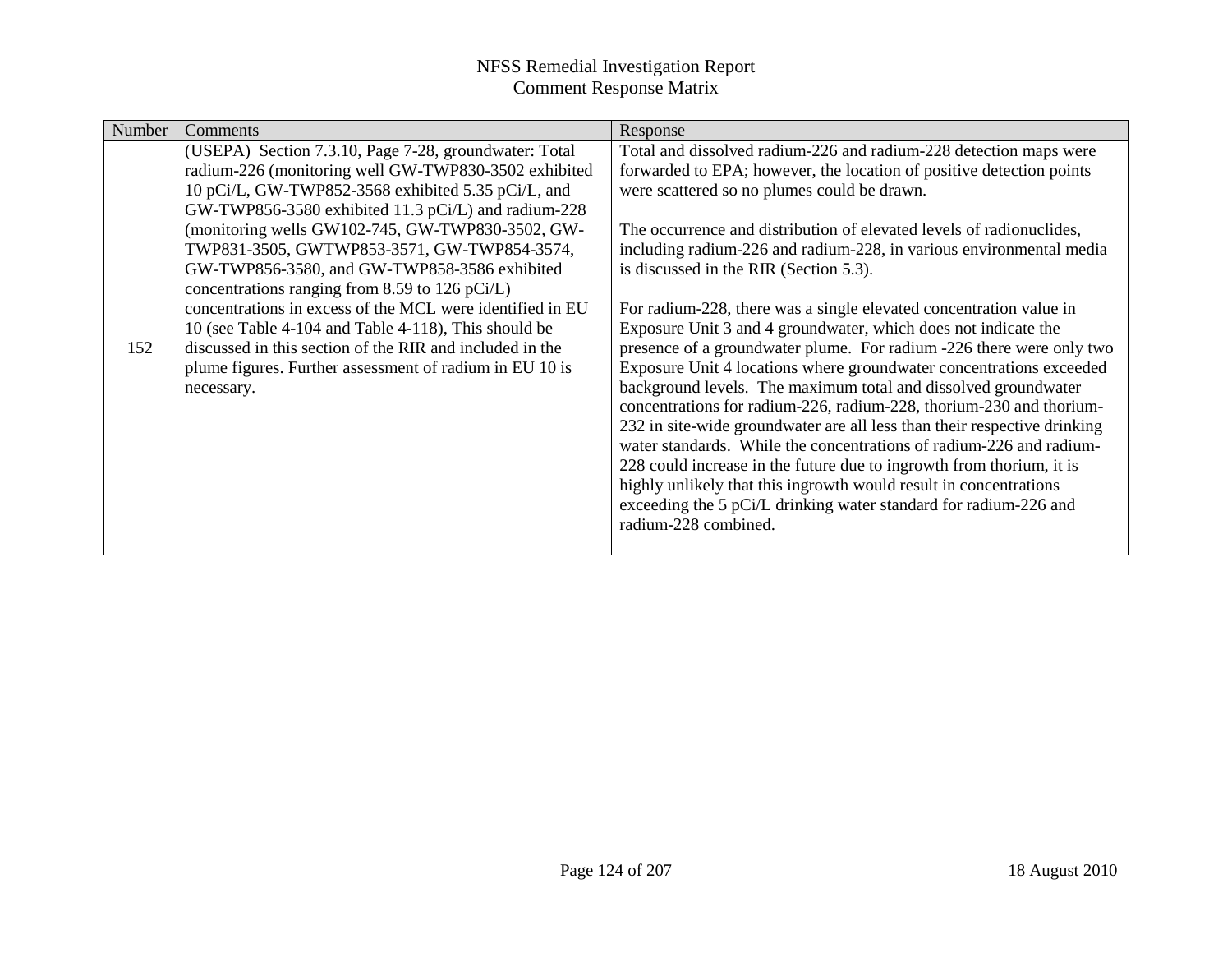| Number | Comments                                                                                                                                                                                                                  | Response                                                                                                                                                                                                                                                                                                                                                                                                                                                                                                                                                                                                                                                                                                                                                                                                                                                                                                                                                                                                                                                                                                                                                                                                                                                                                                                                                                                                                                                                                                                                  |
|--------|---------------------------------------------------------------------------------------------------------------------------------------------------------------------------------------------------------------------------|-------------------------------------------------------------------------------------------------------------------------------------------------------------------------------------------------------------------------------------------------------------------------------------------------------------------------------------------------------------------------------------------------------------------------------------------------------------------------------------------------------------------------------------------------------------------------------------------------------------------------------------------------------------------------------------------------------------------------------------------------------------------------------------------------------------------------------------------------------------------------------------------------------------------------------------------------------------------------------------------------------------------------------------------------------------------------------------------------------------------------------------------------------------------------------------------------------------------------------------------------------------------------------------------------------------------------------------------------------------------------------------------------------------------------------------------------------------------------------------------------------------------------------------------|
| 153    | (USEPA) Section 7.3.10, Page 7-28, Groundwater Fate and<br>Transport Modeling: Be specific as to what will be the basis<br>of using a different Kd during the FS (e.g., measurements to<br>determine a site-specific Kd). | Site-specific values of $K_d$ were obtained from testing soil samples from<br>the R-10 pile and borehole BH-77 as reported in, Geochemical<br>Information for Sites Contaminated with Low-Level Radioactive Wastes<br>(Seeley and Kelmers 1984). A $K_d$ value of 3.6 L/kg for uranium<br>represents the average of the site-specific $K_d$ values. Compared to<br>published literature values of $K_d$ , the site-specific average is low.<br>Consequently, the $K_d$ of 3.6 L/kg is conservative with respect to solute<br>transport (i.e. low sorption). The Seeley and Kelmers report indicates<br>that the testing methodology pertained to samples spiked with<br>groundwater having a high uranium concentration. Therefore, these $K_d$<br>values are most suitable where groundwater concentrations of uranium<br>are high. The recommended approach for the NFSS is to assign the<br>Seeley and Kelmers (1984) site-specific value where uranium<br>concentrations are high, (e.g. within the IWCS); and use available<br>collocated soil and groundwater data to estimate an average $K_d$ value for<br>the remaining portion of the site. There were numerous borings<br>throughout the NFSS where saturated soil samples were collected along<br>with groundwater samples. A $K_d$ value was calculated using<br>groundwater and soil data collected from the same borings. These data<br>were used to calculate an average $K_d$ value of 121 L/kg for uranium<br>(elemental and isotopes) in the upper water-bearing zone. |
| 154    | (USEPA) Section 7.3.11, Page 7-32, Groundwater Fate and<br>Transport Modeling: The modeling results should specify<br>how far out south will the plume migrate off-site.                                                  | Based on the revised model using a new $K_d$ , plume migration does not<br>go south; it goes toward the north and northwest. However, due to the<br>low permeability and low mobility associated with the radionuclides,<br>large scale off site contaminant transport is not predicted by the model<br>(i.e., it remains on site) (Groundwater Model, Section 4.5).                                                                                                                                                                                                                                                                                                                                                                                                                                                                                                                                                                                                                                                                                                                                                                                                                                                                                                                                                                                                                                                                                                                                                                      |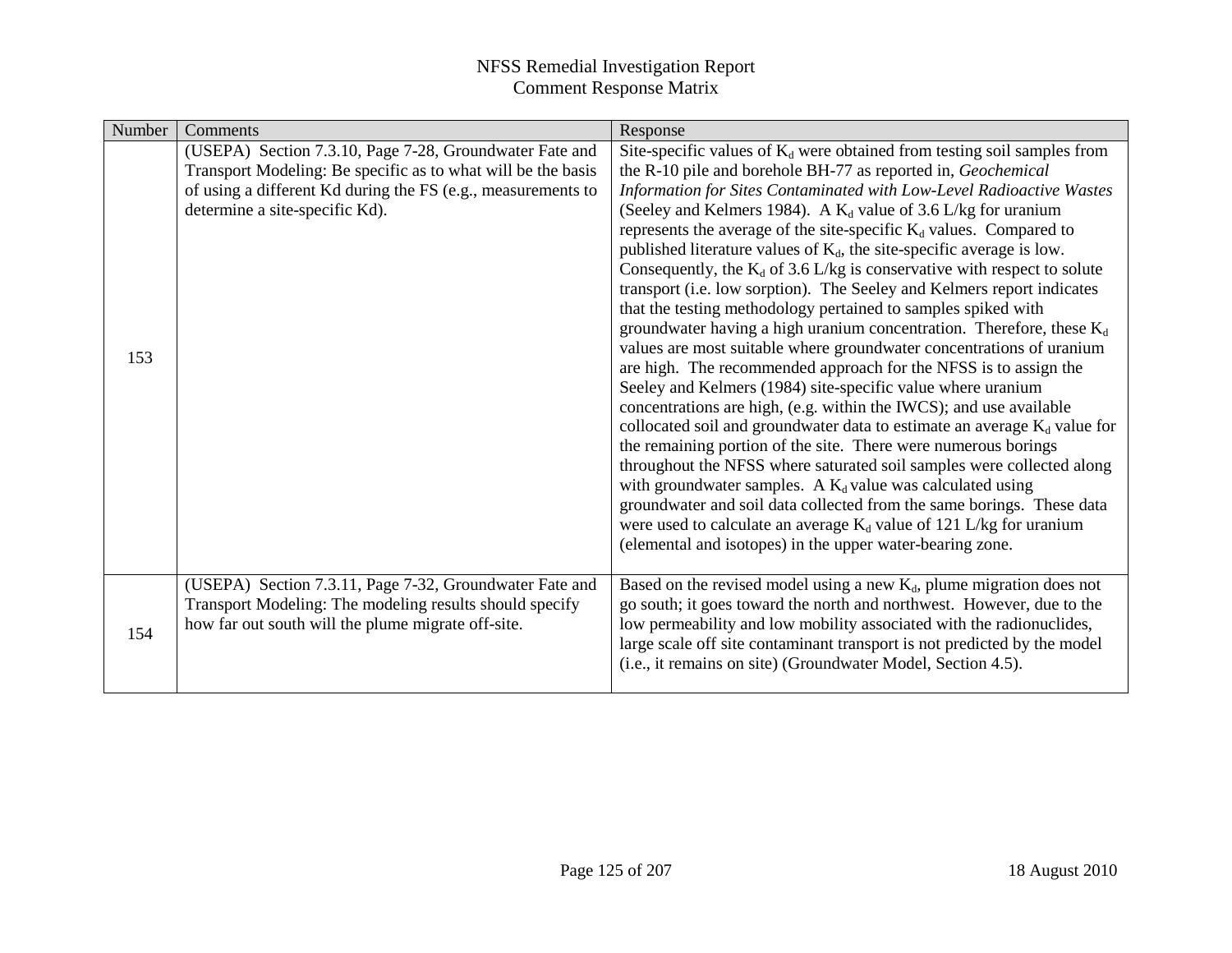| Number | Comments                                                                                                                                                                                                                                                                                                                                                                                                                                                                                                                                                                                                                                                                                                                                               | Response                                                                                                                                                                                                                                                                                                                                                                                                                                                                                                                                                                                                                                                                                                                                                                                                                                                                                                                                                                                                                                                                                                                                                                                                                                                                                |
|--------|--------------------------------------------------------------------------------------------------------------------------------------------------------------------------------------------------------------------------------------------------------------------------------------------------------------------------------------------------------------------------------------------------------------------------------------------------------------------------------------------------------------------------------------------------------------------------------------------------------------------------------------------------------------------------------------------------------------------------------------------------------|-----------------------------------------------------------------------------------------------------------------------------------------------------------------------------------------------------------------------------------------------------------------------------------------------------------------------------------------------------------------------------------------------------------------------------------------------------------------------------------------------------------------------------------------------------------------------------------------------------------------------------------------------------------------------------------------------------------------------------------------------------------------------------------------------------------------------------------------------------------------------------------------------------------------------------------------------------------------------------------------------------------------------------------------------------------------------------------------------------------------------------------------------------------------------------------------------------------------------------------------------------------------------------------------|
| 155    | (USEPA) Section 7.3.17 (EU 17): This is a site wide EU<br>for all media. It is unclear why only the groundwater media<br>is addressed in this section. The remaining media (surface<br>soil, subsurface soil, surface water, sediment, and pipelines<br>are underground utilities) should be included in this section.                                                                                                                                                                                                                                                                                                                                                                                                                                 | For the purpose of the RI and Baseline Risk Assessment, surface soil<br>and subsurface soil, were evaluated on an Exposure Unit basis and were<br>discussed in the summary section for each physical Exposure Unit<br>(BRA, Section 5.4). In addition, in the Baseline Risk Assessment,<br>exposure to all media and concentrations site-wide were also evaluated.<br>The nature and occurrence of contamination found in the sediment and<br>surface water of on-site interconnected drainage ways was evaluated as<br>Exposure Unit 15 and the nature and occurrence of contamination found<br>sediment and surface water in pipelines and subsurface utilities was<br>evaluated in Exposure Unit 16. Groundwater was evaluated on a site-<br>wide basis and was discussed in the Exposure Unit 17 summary section.<br>It was not necessary to discuss the other media in this section as they<br>were already summarized in the previous sections. The site-wide<br>exposure point concentrations in Exposure Unit 17 were generally lower<br>than what was estimated for the individual Exposure Units. Hence, it is<br>more descriptive to draw conclusions about site contamination using the<br>results from the individual Exposure Units, rather than on a site-wide<br>basis. |
| 156    | (USEPA) Chapter 7: Under the "Recommendations"<br>sections of each EU, USACE indicates the medium/media<br>that needs further evaluation in the FS. It is unclear what<br>the "further evaluation" will comprise, that is, does it mean<br>evaluating alternatives of Action, No Action, and so on, or<br>does the evaluation also include further investigations prior<br>to evaluating the alternatives. Certain media (groundwater<br>as an example), areas (on-site and off-site), and certain<br>parameters (radium-226, radium-228, Cs-137, and Pu-239)<br>need further assessment prior to evaluating alternatives in<br>the FS. EPA recommends that USACE address such data<br>gaps prior to evaluating the associated alternatives in the FS. | Following the review of comments received on the 2007 RIR, the Corps<br>made the decision to produce an RIR Addendum that would address<br>concerns and data gaps identified by written comments and in<br>discussions held between the Corps and the public during public<br>information workshops. RIR Addendum field activities focused on the<br>collection of soil and groundwater data to refine the nature and extent of<br>radiological and chemical groundwater plumes near the NFSS property<br>boundary and in the vicinity of the IWCS. Additional tasks completed<br>for the RIR Addendum will be explained in Section 2.2 of the RIR<br>Addendum.                                                                                                                                                                                                                                                                                                                                                                                                                                                                                                                                                                                                                         |
| 157    | (USEPA) Chapter 7: It would help if the "Nature of<br>Occurrence" sections for each EU, differentiated between<br>chlorinated and non-chlorinated VOCs.                                                                                                                                                                                                                                                                                                                                                                                                                                                                                                                                                                                                | No differentiation was made between chlorinated and non-chlorinated<br>volatile organic compounds and it is not clear how this would be helpful<br>in a discussion of the nature and occurrence of contamination at the site.                                                                                                                                                                                                                                                                                                                                                                                                                                                                                                                                                                                                                                                                                                                                                                                                                                                                                                                                                                                                                                                           |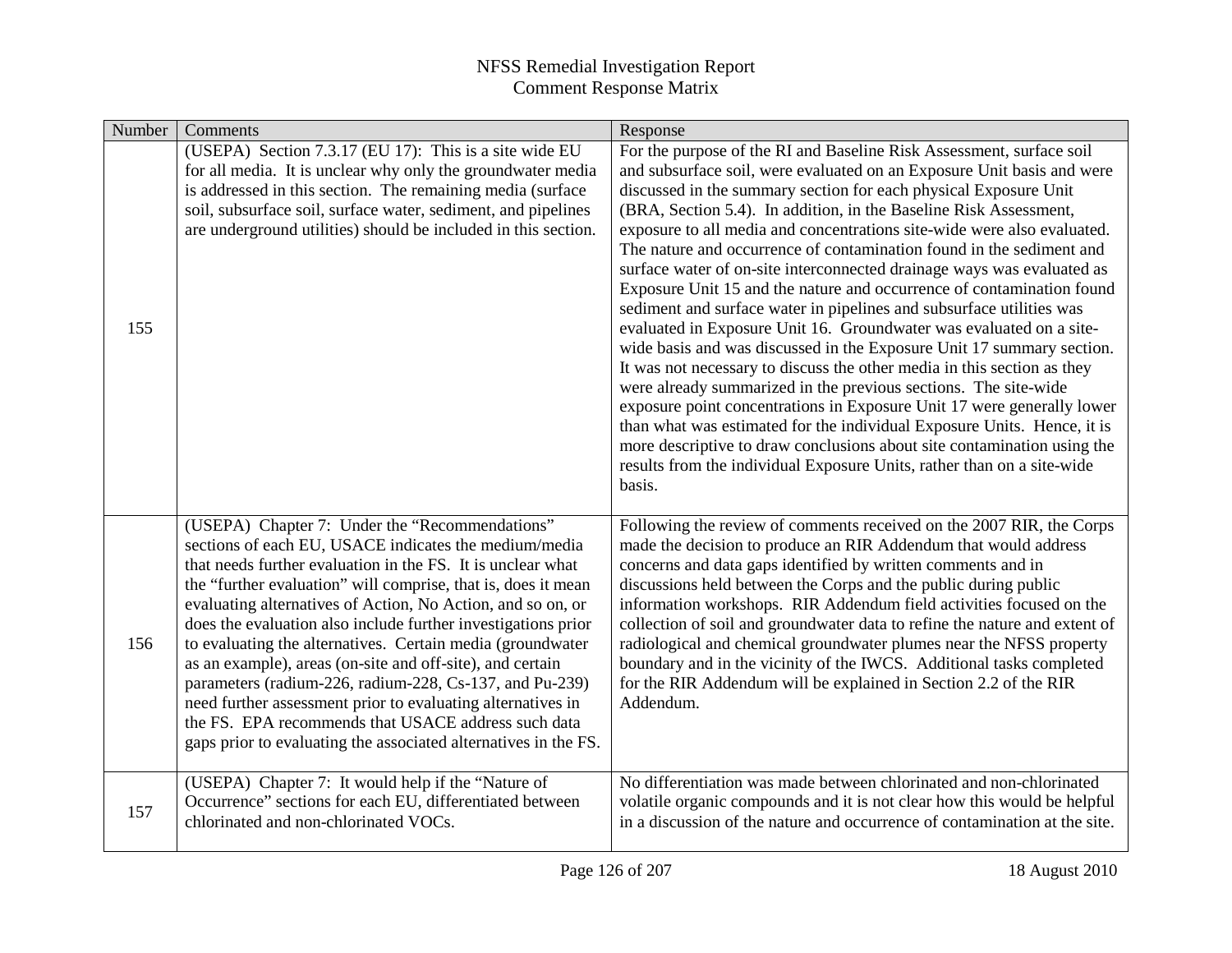| Number | Comments                                                                                                                                                                                                                                                                                                                                                                                                                                                                                                                                                              | Response                                                                                                                                                                                                                                                                                                                                                                                                                                                                                                                                                                                                                                                                                                                                                                                                                                                                                                                                                                                                                                                                                                                                                                                                                                                                                                                                       |
|--------|-----------------------------------------------------------------------------------------------------------------------------------------------------------------------------------------------------------------------------------------------------------------------------------------------------------------------------------------------------------------------------------------------------------------------------------------------------------------------------------------------------------------------------------------------------------------------|------------------------------------------------------------------------------------------------------------------------------------------------------------------------------------------------------------------------------------------------------------------------------------------------------------------------------------------------------------------------------------------------------------------------------------------------------------------------------------------------------------------------------------------------------------------------------------------------------------------------------------------------------------------------------------------------------------------------------------------------------------------------------------------------------------------------------------------------------------------------------------------------------------------------------------------------------------------------------------------------------------------------------------------------------------------------------------------------------------------------------------------------------------------------------------------------------------------------------------------------------------------------------------------------------------------------------------------------|
| 158    | (USEPA) Section 7.3.17, Page 7-48, $1st$ paragraph: The<br>paragraph talks about the plumes located northwest and<br>southwest of the IWCS. The plumes on the north and west<br>of the IWCS should be addressed as well.                                                                                                                                                                                                                                                                                                                                              | All plumes in the vicinity of the IWCS were discussed in Section 7.3.17<br>of the RIR. The text refers to plumes to the north-northwest and to the<br>south-southeast of the IWCS which includes all of the plumes<br>surrounding the IWCS, not just those to the northwest and southwest.                                                                                                                                                                                                                                                                                                                                                                                                                                                                                                                                                                                                                                                                                                                                                                                                                                                                                                                                                                                                                                                     |
| 159    | (USEPA) Section 7.3.17, Page 7-49, Groundwater Fate and<br>transport Modeling, last paragraph: The paragraph states, in<br>part, "It is concluded that existing reported radium<br>concentrations in EU 7/10 plume are less than the MCL now<br>(considering both total and dissolved results) ". This<br>statement may not be true as concentrations ranging from<br>5.35 to 126 pCi/L of total radium-226 and radium-228 were<br>measured in EU 10. Also, the same consideration (e.g., total<br>and dissolved) should be given to all radionuclides in all<br>EUs. | A thorium-230 plume located near the site boundary in Exposure Unit<br>7/10 was evaluated for future risks due to ingrowth because it is feasible<br>that radium concentrations in groundwater could increase in the presence<br>of parent thorium isotopes. It was concluded that existing reported<br>radium concentrations in the Exposure Unit 7/10 plume are less than the<br>Maximum Contaminant Level now (considering both total and dissolved<br>results) and the potential for ingrowth would not result in an exceedance<br>over the next 1,000 years without the introduction of a secondary source<br>of contamination. Radium-226 was identified as a radiological risk<br>driver by the Baseline Risk Assessment, contributing 50% or more of<br>the cancer risk in the modeled adult/child subsistence farmer scenario<br>for exposure to soil. The RIR goes on to recommend further evaluation<br>of the presence of radionuclides in groundwater during the FS.<br>Total and dissolved radium-226 and radium-228 detection maps were<br>forwarded to EPA; however, the location of positive detection points<br>were scattered so no plumes could be drawn. During the development of<br>remedial alternatives for the FS groundwater concentrations will be<br>compared to "Applicable or Relevant and Appropriate" limits. |
| 160    | (USEPA) Editorial- Page xxxviii, EU 12, 2 <sup>nd</sup> line: Replace<br>"central portion this EU" with "central portion of this<br>EU".                                                                                                                                                                                                                                                                                                                                                                                                                              | Text revision refers to description for Exposure Unit 11, not Exposure<br>Unit 12 as stated. Revision noted.                                                                                                                                                                                                                                                                                                                                                                                                                                                                                                                                                                                                                                                                                                                                                                                                                                                                                                                                                                                                                                                                                                                                                                                                                                   |
| 161    | (USEPA) Editorial- Section ES. 9, Page xlvii, last<br>paragraph: Delete the extra period "." at the end of the<br>paragraph.                                                                                                                                                                                                                                                                                                                                                                                                                                          | Editorial change noted.                                                                                                                                                                                                                                                                                                                                                                                                                                                                                                                                                                                                                                                                                                                                                                                                                                                                                                                                                                                                                                                                                                                                                                                                                                                                                                                        |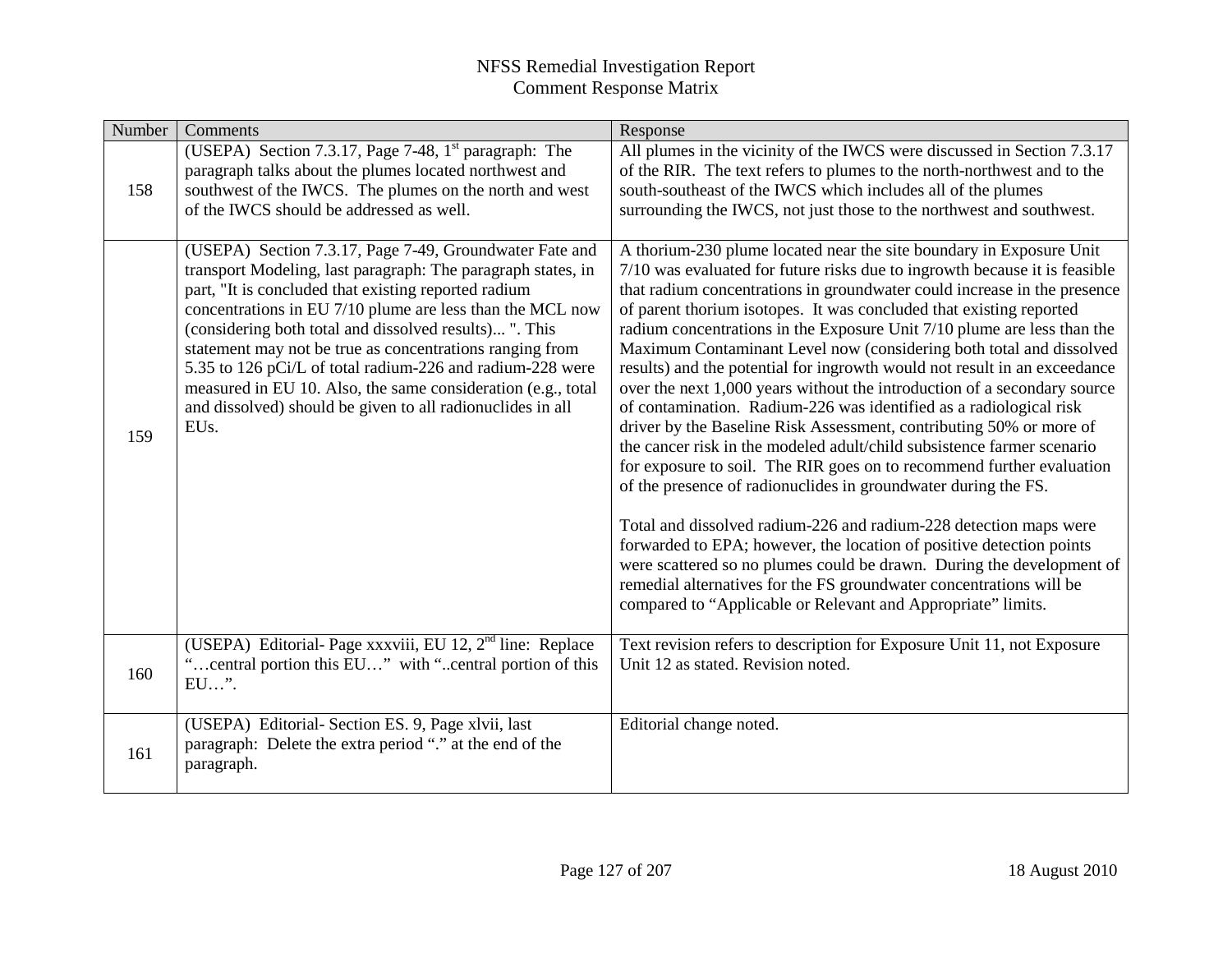| Number | Comments                                                                                                                                                                                                                          | Response                                                                                                                                                                        |
|--------|-----------------------------------------------------------------------------------------------------------------------------------------------------------------------------------------------------------------------------------|---------------------------------------------------------------------------------------------------------------------------------------------------------------------------------|
| 162    | (USEPA) Editorial-Section 2.3, Page 1-2, $8th$ bullet: The<br>more appropriate acronym for "Screening-Level Ecological<br>Risk Assessment" is SLERA. Consider replacing SERA<br>with SLERA.                                       | Agree. Both terms are used in ecological risk assessments. While the<br>term SERA will be retained in the RIR, the SLERA will be used in the<br>future document such as the FS. |
| 163    | (USEPA) Editorial-Page 3-3, 4 <sup>th</sup> paragraph: Replace<br>"extend" with "extent".                                                                                                                                         | Editorial change noted.                                                                                                                                                         |
| 164    | (USEPA) Editorial- Page 3-3, Section 3.2, $1st$ paragraph:<br>Replace "horizontal and vertical datums" with "horizontal<br>and vertical data". Also, replace "surface and vertical<br>datum" with "surface and a vertical datum". | Editorial change noted.                                                                                                                                                         |
| 165    | (USEPA) Editorial- Page 5-28, $2nd$ line of $2nd$ paragraph:<br>Replace "gamma walkover or were random samples"<br>with "gamma walkover or where random samples"                                                                  | Editorial change noted.                                                                                                                                                         |
| 166    | (USEPA) Editorial-Page 6-8, Section 6.6.1, subsection 1:<br>Delete extra period "." at the end of the paragraph.                                                                                                                  | Editorial change noted.                                                                                                                                                         |
| 167    | (USEPA) Editorial- Section 7.1.5, Page 7-3, last paragraph:<br>The more appropriate acronym for "Screening-Level<br>Ecological Risk Assessment" is SLERA. Consider<br>replacing SERA with SLERA.                                  | Editorial change noted.                                                                                                                                                         |
| 168    | (USEPA) Editorial- Section 7.2.2, page 7-4, 2 <sup>nd</sup> paragraph:<br>Replace "strontium-190" with "strontium-90".                                                                                                            | Editorial change noted.                                                                                                                                                         |
| 169    | (USEPA) Editorial-Section 7.3.16, Page 44, Relation to<br>history: Replace "that would were" with "that<br>were".                                                                                                                 | Editorial change noted.                                                                                                                                                         |
| 170    | (USEPA) Editorial-Table 3-7 and 3-18: Under the<br>"Analyses" column, replace "exposives" with "explosives".                                                                                                                      | Editorial change noted.                                                                                                                                                         |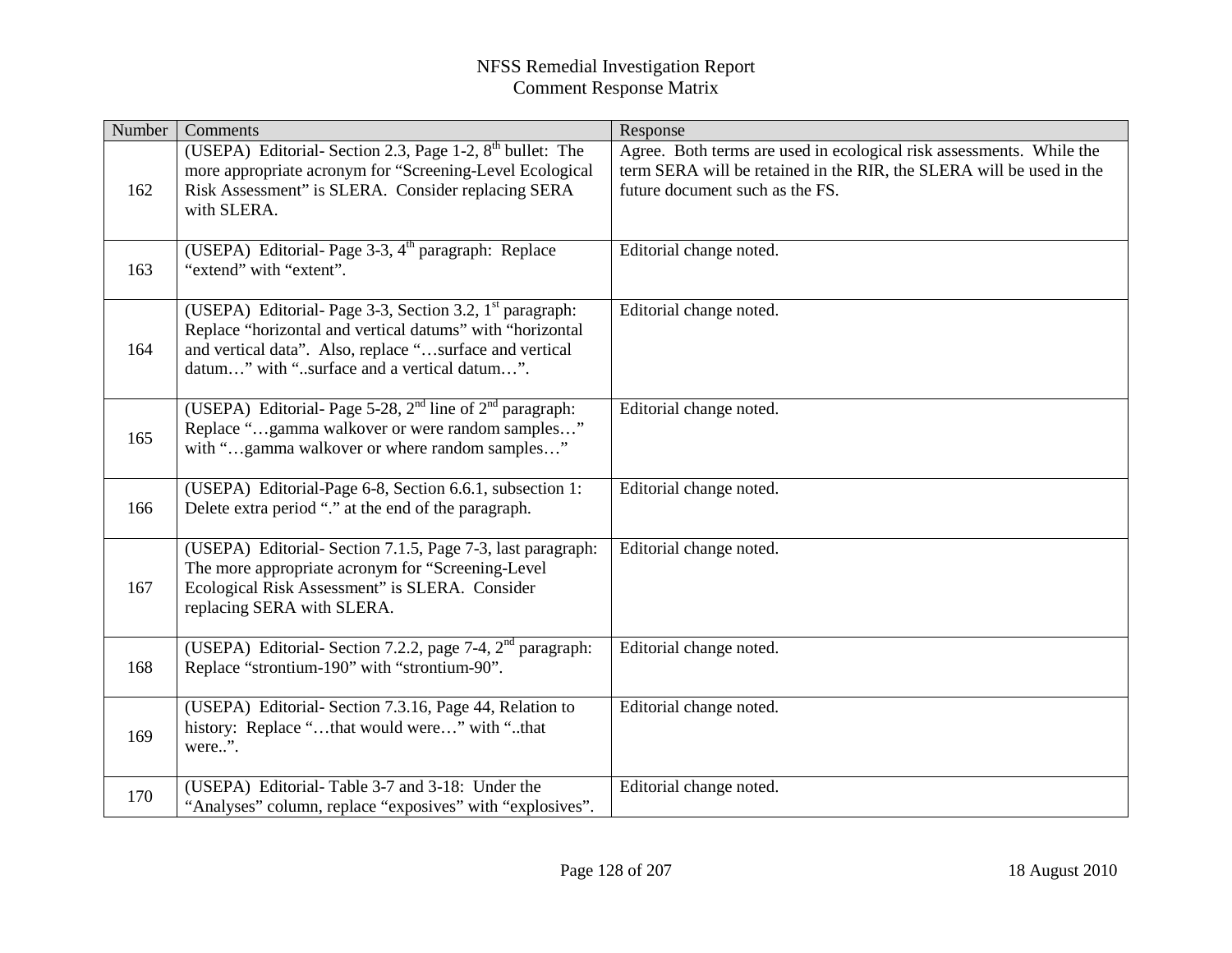| Number | Comments                                                                                                                                                                                                                                                                                                                                                                                                                                                                                                                                                                                                                                                                                                                                                                                                                     | Response                                                                                                                                                                                                                                                                                                                                                                                                                                                                                                                                                                                                                                                                                                                                                                                                  |
|--------|------------------------------------------------------------------------------------------------------------------------------------------------------------------------------------------------------------------------------------------------------------------------------------------------------------------------------------------------------------------------------------------------------------------------------------------------------------------------------------------------------------------------------------------------------------------------------------------------------------------------------------------------------------------------------------------------------------------------------------------------------------------------------------------------------------------------------|-----------------------------------------------------------------------------------------------------------------------------------------------------------------------------------------------------------------------------------------------------------------------------------------------------------------------------------------------------------------------------------------------------------------------------------------------------------------------------------------------------------------------------------------------------------------------------------------------------------------------------------------------------------------------------------------------------------------------------------------------------------------------------------------------------------|
| 171    | (USEPA) It is inappropriate in the BRA to compare the<br>detected contaminant concentrations to background<br>concentrations when identifying site-related constituents.<br>Recommended risk assessment policy does not provide for<br>background comparison as a method to select contaminants<br>of concern (COCs) in the human health or ecological risk<br>assessment. The EPA recommended policy is to include all<br>radionuclides and chemicals that exceed human health and<br>ecological risk-based screening values in the risk assessment<br>and discuss any comparisons to background in the<br>Uncertainty Section of the report. This could result in the<br>addition of radionuclides or chemicals to the list of site-<br>related constituents and potentially increase the calculated<br>values of the BRA. | Although the EPA-recommended policy does not include a screen<br>against background levels, EPA does not require clean up to below<br>background levels. If the exposure point concentration of a chemical or<br>radionuclide (defined as the lower of the 95% Upper Confidence Limit<br>of the data set and the maximum detected value) is below the upper<br>tolerance limit of background, the background level is likely to be<br>considered as a remedial goal and no further cleanup would be required.                                                                                                                                                                                                                                                                                             |
| 172    | (USEPA) The drinking water exposure parameters for the<br>subsistence adult and child and the resident adult and child<br>of 2.3 and 0.5 L/day are not recommended by EPA Region<br>2. An adult drinking water ingestion rate of 2 L/day and a<br>child's ingestion rate of 1 L/day are the recommended<br>values. The use of these values in the risk assessment<br>calculations will change the cancer risk and non-cancer<br>hazard index (HI) values (which are already greater than<br>target levels) for the receptors potentially exposed to<br>groundwater.                                                                                                                                                                                                                                                          | The Reasonable Maximum Exposure and Central Tendency Exposure<br>drinking water ingestion values used by the Baseline Risk Assessment<br>are based on 90 <sup>th</sup> percentile and average water intake rates listed in<br>Table 1.2 of the Exposure Factors Handbook (EPA 1997). These values<br>were selected to bracket actual consumption rates and are not single<br>point estimates. Since groundwater at the NFSS is of poor quality and<br>low yield, groundwater is unlikely to be usable as a potable water<br>supply, so it is likely that whatever value is selected to quantify intake<br>from groundwater would overestimate actual exposures. In the FS, EPA<br>recommended exposure values can be considered during any necessary<br>refinements to our preliminary remediation goals. |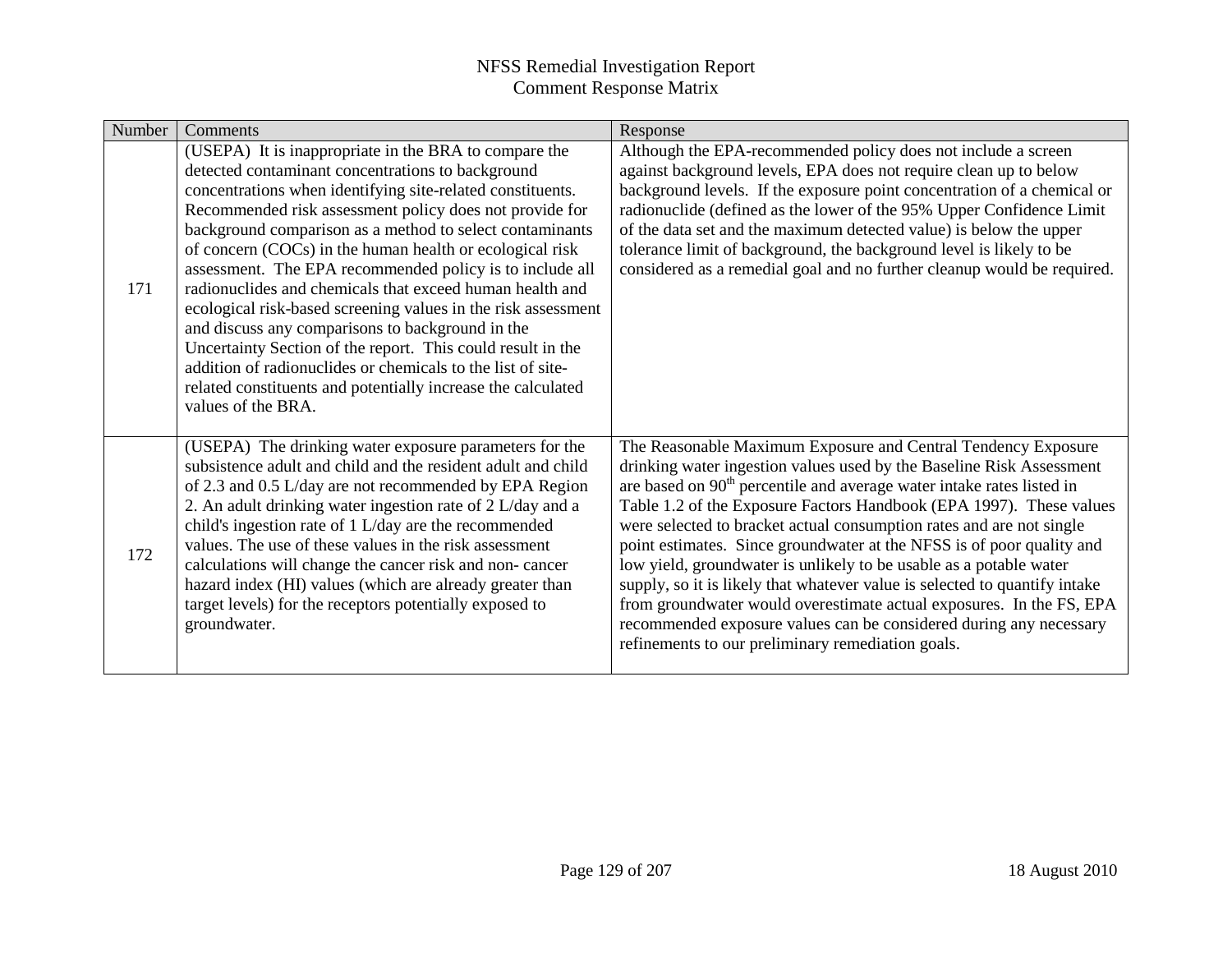| Number | Comments                                                                                                                                                                                                                                                                                                                                                                                                                                                                                                                                                                                                                                                                                                                                                                                      | Response                                                                                                                                                                                                                                                                                                                                                                                                                                                                                                                                                                                                                                                                                                                                                                                                                                                                                                                                                                                                                                                                                                                                                                                                                                                         |
|--------|-----------------------------------------------------------------------------------------------------------------------------------------------------------------------------------------------------------------------------------------------------------------------------------------------------------------------------------------------------------------------------------------------------------------------------------------------------------------------------------------------------------------------------------------------------------------------------------------------------------------------------------------------------------------------------------------------------------------------------------------------------------------------------------------------|------------------------------------------------------------------------------------------------------------------------------------------------------------------------------------------------------------------------------------------------------------------------------------------------------------------------------------------------------------------------------------------------------------------------------------------------------------------------------------------------------------------------------------------------------------------------------------------------------------------------------------------------------------------------------------------------------------------------------------------------------------------------------------------------------------------------------------------------------------------------------------------------------------------------------------------------------------------------------------------------------------------------------------------------------------------------------------------------------------------------------------------------------------------------------------------------------------------------------------------------------------------|
| 173    | (USEPA) The equation for the calculation of the PRGs for<br>the subsistence farmer could not be found in the appendices<br>of the BRA. EPA would like to check this equation so that a<br>spot check of the PRGs can be performed.                                                                                                                                                                                                                                                                                                                                                                                                                                                                                                                                                            | The chemical risk-based Preliminary Remedial Goals were calculated<br>according to the general methodology described in U.S. EPA's Risk<br>Assessment Guidance for Superfund (RAGS), Volume I: Human Health<br>Evaluation Manual (Part B, Development of Risk-based Preliminary<br>Remediation Goals (EPA 1991). The general form of the equation for<br>cancer and non-cancer based PRGs is presented in Section 6.2 of the<br><b>Baseline Risk Assessment.</b><br>The PRG spreadsheets and exposure assumption tables were provided to<br>the EPA for additional review.                                                                                                                                                                                                                                                                                                                                                                                                                                                                                                                                                                                                                                                                                       |
| 174    | (USEPA) For illustration purposes only, the upper water-<br>bearing zone groundwater chemical concentrations should<br>be compared to surface water screening criteria in the<br>ecological risk assessment to determine if any potential<br>exceedances may exist.                                                                                                                                                                                                                                                                                                                                                                                                                                                                                                                           | Since surface water data was compared to surface water screening<br>criteria, it is not clear what a comparison of upper water-bearing zone<br>groundwater to surface water criteria would illustrate. At the NFSS<br>discharge of groundwater to surface water would only occur under<br>saturated conditions when any groundwater that was discharged would<br>be quickly diluted.                                                                                                                                                                                                                                                                                                                                                                                                                                                                                                                                                                                                                                                                                                                                                                                                                                                                             |
| 175    | (USEPA) The SLERA contains 'a Weight of Evidence<br>Assessment (Section 4.6) that attempts to understand the<br>contexts of the risks based on various pieces of evidence and<br>aims to "extend the separate findings from risk assessment<br>towards the holistic view of risk management." Risk<br>management is something that needs to be presented in a<br>separate; document (e.g. Technical Memo or the FS) where<br>the risk assessment results and other considerations<br>(economic, future land use, community acceptance, etc.) are<br>discussed and weighed to determine if remedial actions are<br>necessary. Since this Weight of Evidence Assessment<br>presents information for use in risk management decisions,<br>it should be removed from this risk assessment report. | The Screening Level Ecological Risk Assessment results are intended to<br>facilitate decision-making relative to the protection of the habitats and<br>ecological receptors at the NFSS. A Scientific Management Decision<br>Point is an important part of the Screening Level Ecological Risk<br>Assessment. Given that it is a screening level process, it may not be<br>conclusive regarding remedial actions. However, risk managers may use<br>the Screening Level Ecological Risk Assessment information in<br>conjunction with the human health risk assessment to determine if a<br>weight-of-evidence evaluation of the screening results should be carried<br>out. The weight-of-evidence assessment evaluates the technical<br>information common to risk assessments in the context of broader topics<br>such as significance of ecological resources, human-dominated land use,<br>and trade-offs for chemical risk and physical or remedial risk. Eight<br>weight-of-evidence elements were developed to weigh the NFSS<br>Screening Level Ecological Risk Assessment quantitative results and<br>other evidence. Together, the weight-of-evidence elements provide a<br>holistic view and understanding of the ecological risk situation at NFSS. |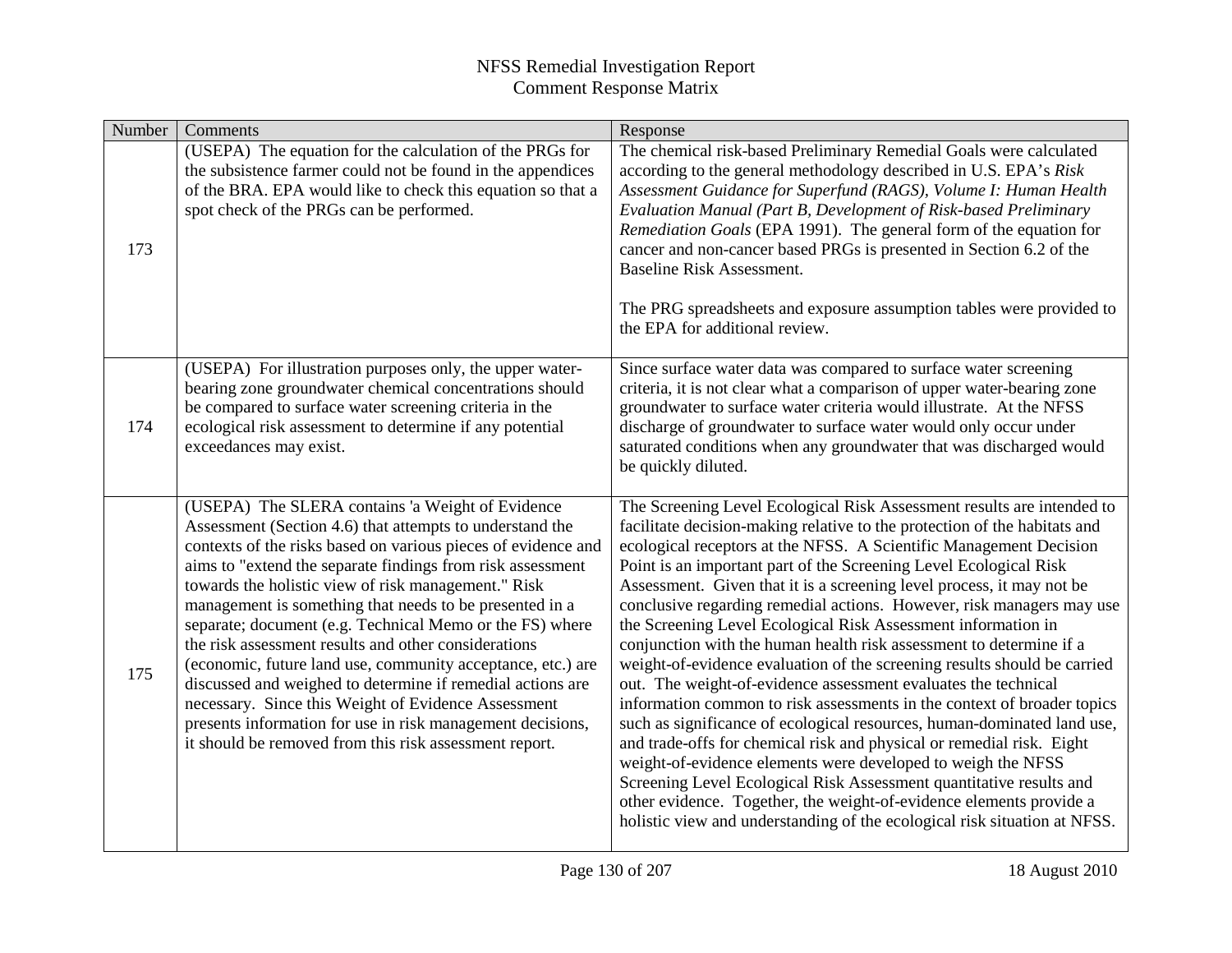| Number | Comments                                                                                                                                                                                                                                                                                                                                                                                                                                                                                               | Response                                                                                                                                                                                                                                                                                                                                                                                                                                                                                                                                                                                                                                                                                                                                                                                                                                                                                                                                                                                                        |
|--------|--------------------------------------------------------------------------------------------------------------------------------------------------------------------------------------------------------------------------------------------------------------------------------------------------------------------------------------------------------------------------------------------------------------------------------------------------------------------------------------------------------|-----------------------------------------------------------------------------------------------------------------------------------------------------------------------------------------------------------------------------------------------------------------------------------------------------------------------------------------------------------------------------------------------------------------------------------------------------------------------------------------------------------------------------------------------------------------------------------------------------------------------------------------------------------------------------------------------------------------------------------------------------------------------------------------------------------------------------------------------------------------------------------------------------------------------------------------------------------------------------------------------------------------|
| 176    | (USEPA) There should be an explanation in the ecological<br>risk assessment as to why carnivorous fish are not included<br>as receptors of concern. It seems that the aquatic habitats at<br>the site may not be suitable for fish survival but it is not<br>stated specifically.                                                                                                                                                                                                                      | The discussion of human receptors (Section 2.2.2.1) states that fish<br>consumption is not considered a complete exposure pathway because<br>NFSS does not contain bodies of water capable of supporting game fish<br>populations. This should have been repeated in the Screening Level<br>Ecological Risk Assessment.                                                                                                                                                                                                                                                                                                                                                                                                                                                                                                                                                                                                                                                                                         |
| 177    | (USEPA) The statements presented in Section 4.2.1.1<br>Terrestrial Habitats need to be verified. The section states<br>that areas of the site exhibit wetlands characteristics but their<br>federal jurisdictional status has not been determined. The<br>conclusion of the section is that " no federally designated<br>wetlands exist on NFSS (NYSDEC 2004)." It seems that<br>wetlands delineation is necessary for the site to determine if<br>federally regulated wetlands are present or absent. | Although the federal jurisdictional status of the onsite wetland areas has<br>not been determined, a review of the Ransomville, New York<br>Quadrangle NWI was conducted (BRA, Section 4.2.1.1). The New<br>York Freshwater Wetlands Act of 1975 regulates wetlands 12.4 acres or<br>larger in size. Smaller wetlands may be subject to protection if they are<br>considered to be of unusual local importance. No wetland areas that<br>meet the Wetlands Act of 1975 criteria were identified during a review<br>of a wetland map. To follow up on this the Corps visited onsite wetlands<br>and ditches in 2006 and scored them low, but noted that they are still<br>functioning. It is important to note that the disturbed habitats in some<br>NFSS areas are the result of past physical disturbance rather than the<br>consequences of chemical or radiological contamination. While<br>wetlands are present, they exhibit low scores because of their small size<br>or physically degraded conditions. |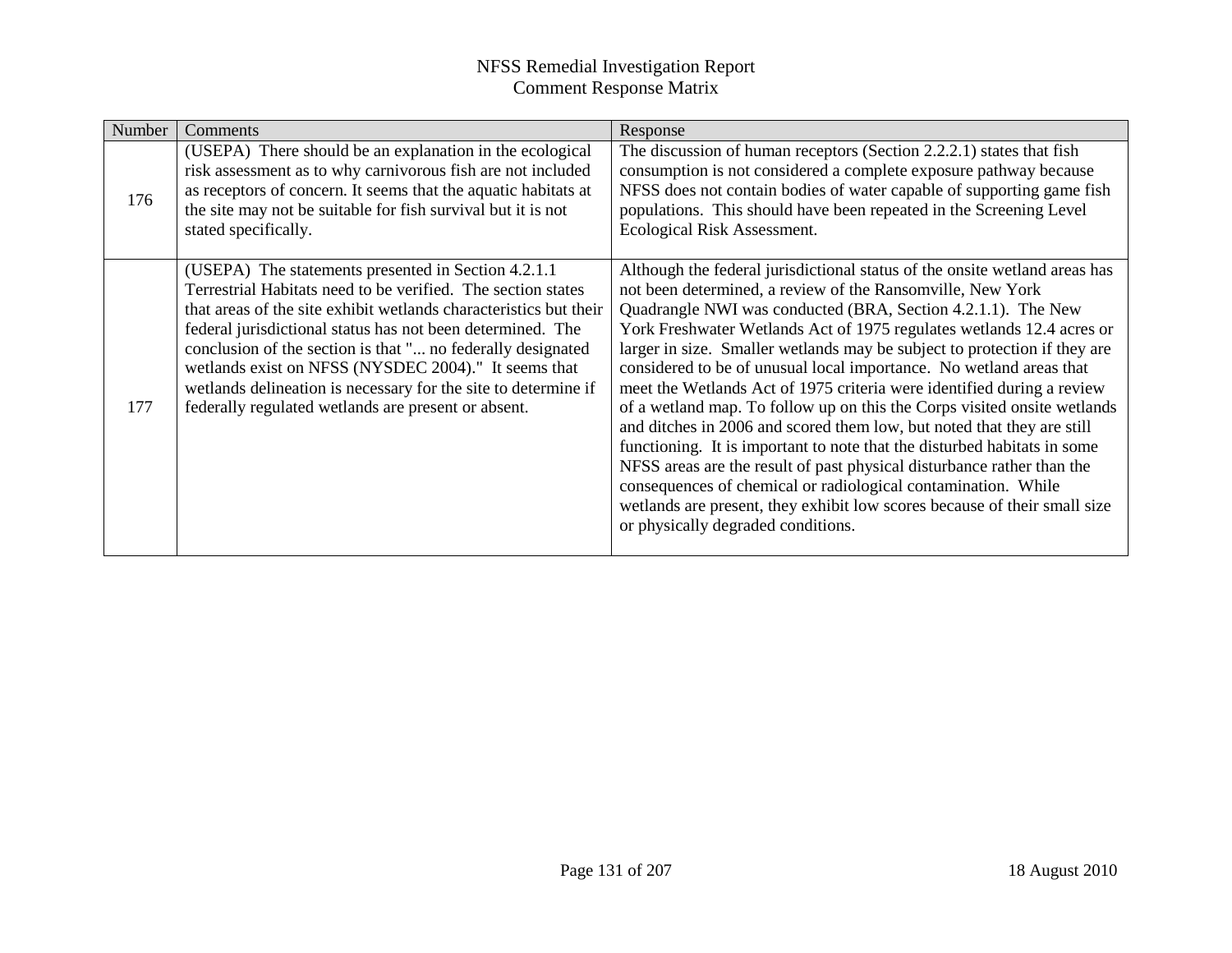| Number | Comments                                                          | Response                                                                   |
|--------|-------------------------------------------------------------------|----------------------------------------------------------------------------|
|        | (USEPA) The Baseline Risk Assessment addresses the on-            | Under the Formerly Utilized Sites Remedial Action Program                  |
|        | site conditions and the potential migration of contaminant to     | (FUSRAP), the Corps is authorized to investigate the potential for         |
|        | off-site locations. There is a potential for the presence of      | radiological and chemical contamination due to past government activity    |
|        | contamination at vicinity properties, off-site underground        | on the 191-acre federally-owned NFSS and three open NFSS vicinity          |
|        | utilities, and at outfall locations that are not addressed in the | properties; Vicinity Property G, Vicinity Property E, and Vicinity         |
|        | RIR or the BRA. The off-site areas should be investigated         | Property E'. The investigation of contamination at vicinity properties in  |
|        | and the BRA revised or amended if deemed necessary.               | underground utilities or at outfall locations would have to be conducted   |
|        |                                                                   | by the Department of Energy. The Department of Energy recently             |
|        |                                                                   | completed "NFSS Vicinity Properties, New York: Review of                   |
|        |                                                                   | Radiological Conditions at Six Vicinity Properties and Two Drainage        |
| 178    |                                                                   | Ditches" (DOE 2010), which reviews of all the work that has been done      |
|        |                                                                   | on the closed vicinity properties. This document is available on the       |
|        |                                                                   | internet at: http://www.lm.doe.gov/Niagara/Vicinity/Documents.aspx         |
|        |                                                                   | Vicinity Properties E, E', and G remain within the authorized scope of     |
|        |                                                                   | the NFSS project and these vicinity properties will be investigated by the |
|        |                                                                   | Corps when other higher priority FUSRAP hazards are resolved and/or        |
|        |                                                                   | adequate funding is available to initiate new investigations concurrently  |
|        |                                                                   | with investigations already underway at the NFSS. A report of findings     |
|        |                                                                   | from the limited site investigation of Vicinity Property G was issued by   |
|        |                                                                   | the Corps in March 2009 (Tetra Tech, 2009). The Corps priority             |
|        |                                                                   | remains the long term remedy for the IWCS.                                 |
|        |                                                                   |                                                                            |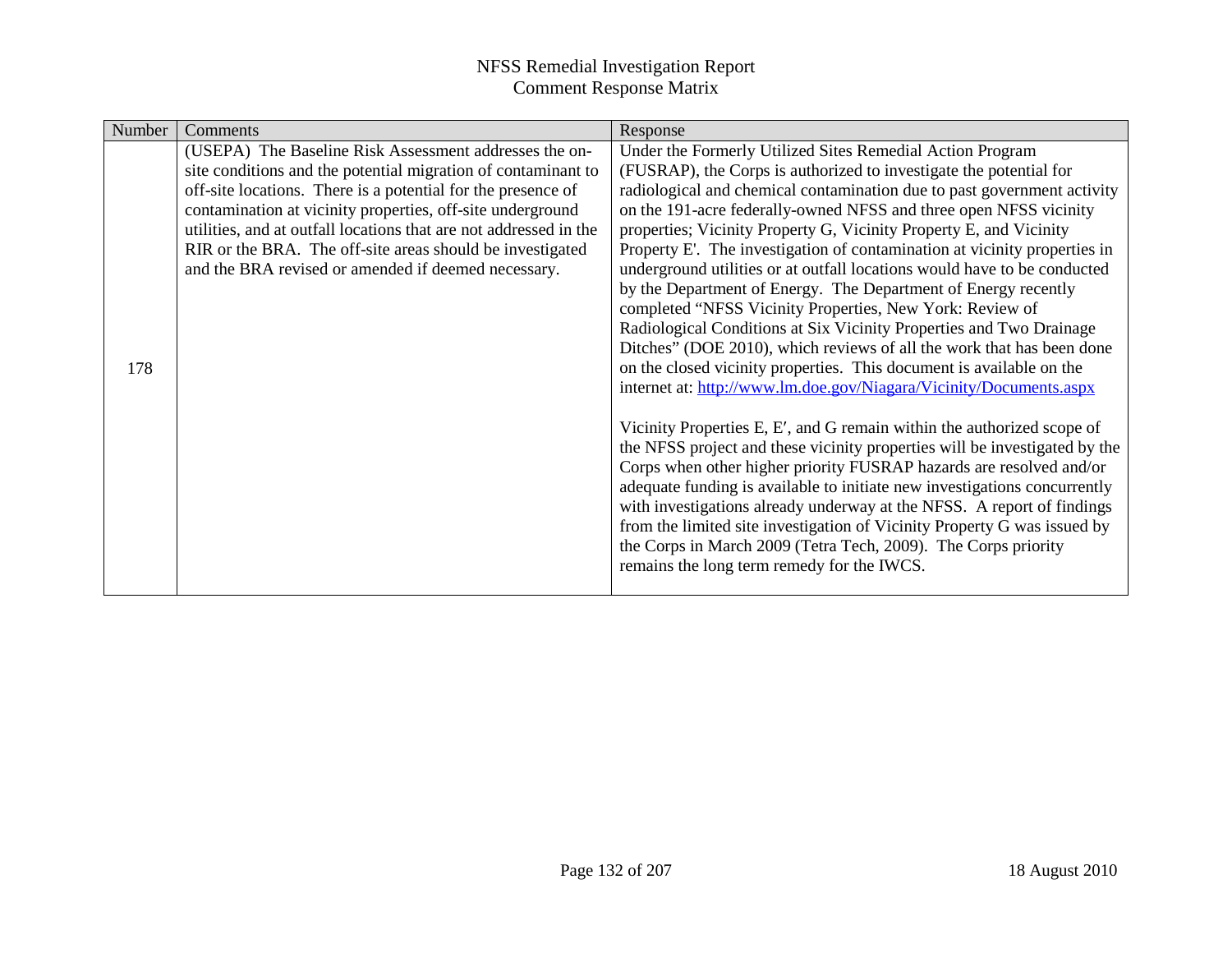| Number | Comments                                                   | Response                                                                    |
|--------|------------------------------------------------------------|-----------------------------------------------------------------------------|
|        | (USEPA) At other sites, when radium-226 or radium-228      | The concern expressed for risks associated with the radon pathway is        |
|        | are present, elevated levels of radon-222 and radon-220    | acknowledged. Risks associated with radon-220 and radon-222 are a           |
|        | where measured in people's homes due to site related       | major concern for alternatives involving the removal of residues and        |
|        | contamination. At times, the contaminated material was     | wastes from the IWCS, and these risks will be evaluated quantitatively      |
|        | brought indoors and reused in the house structures. Other  | in the FS. However, under current conditions, the concentrations of         |
|        | times, the radon entered the homes via, cracks, unfinished | radon isotopes in air at the site are comparable to those measured at       |
|        | floors, or basement sumps. Please, provide a justification | background locations in the area. The ability of the IWCS to contain        |
|        | why the radon pathway was not considered in the BRA        | radon-222 and radon-220 is monitored by the Environmental                   |
|        | given that radium-226 is the primary site contaminant.     | Surveillance Program (USACE 2009). Key components of the ESP that           |
|        |                                                            | monitor the performance and integrity of the IWCS cap include:              |
|        |                                                            | • Radon-222 Flux Monitoring: Annually 180 radon flux canisters are          |
|        |                                                            | placed on the IWCS cap to measure the release of radon-222.                 |
|        |                                                            | • External Gamma Radiation Monitoring: External gamma radiation             |
|        |                                                            | monitors are located around the IWCS and at the perimeter of the site to    |
|        |                                                            | measure external gamma radiation dose rates.                                |
|        |                                                            | • Radon Gas Monitoring: Breathing zone air surveillance is conducted to     |
|        |                                                            | determine the concentration of radon gas at NFSS.                           |
| 179    |                                                            | The results of this monitoring continue to show results well below          |
|        |                                                            | regulatory limits or at or near background level demonstrating the          |
|        |                                                            | effectiveness of the cap in reducing the release of radiation for the       |
|        |                                                            | IWCS.                                                                       |
|        |                                                            | During the FS, the Corps will evaluate risks associated with all            |
|        |                                                            | radioactive contaminants at the site for the various remedial alternatives. |
|        |                                                            | The Nuclear Regulatory Commission has indicated that is not necessary       |
|        |                                                            | or practical to demonstrate compliance with the 25 mrem/yr standard for     |
|        |                                                            | unrestricted release for indoor radon exposures (10 CFR 20.1402). This      |
|        |                                                            | is due to the wide variations in naturally occurring radon levels in        |
|        |                                                            | houses in the country, and the various approaches that can be used to       |
|        |                                                            | mitigate this risk. Rather, compliance is considered to have been           |
|        |                                                            | demonstrated when the residual soil concentration of radium-226 meets       |
|        |                                                            | the requirements for unrestricted release, without including the doses      |
|        |                                                            | and risks from the radon pathway.                                           |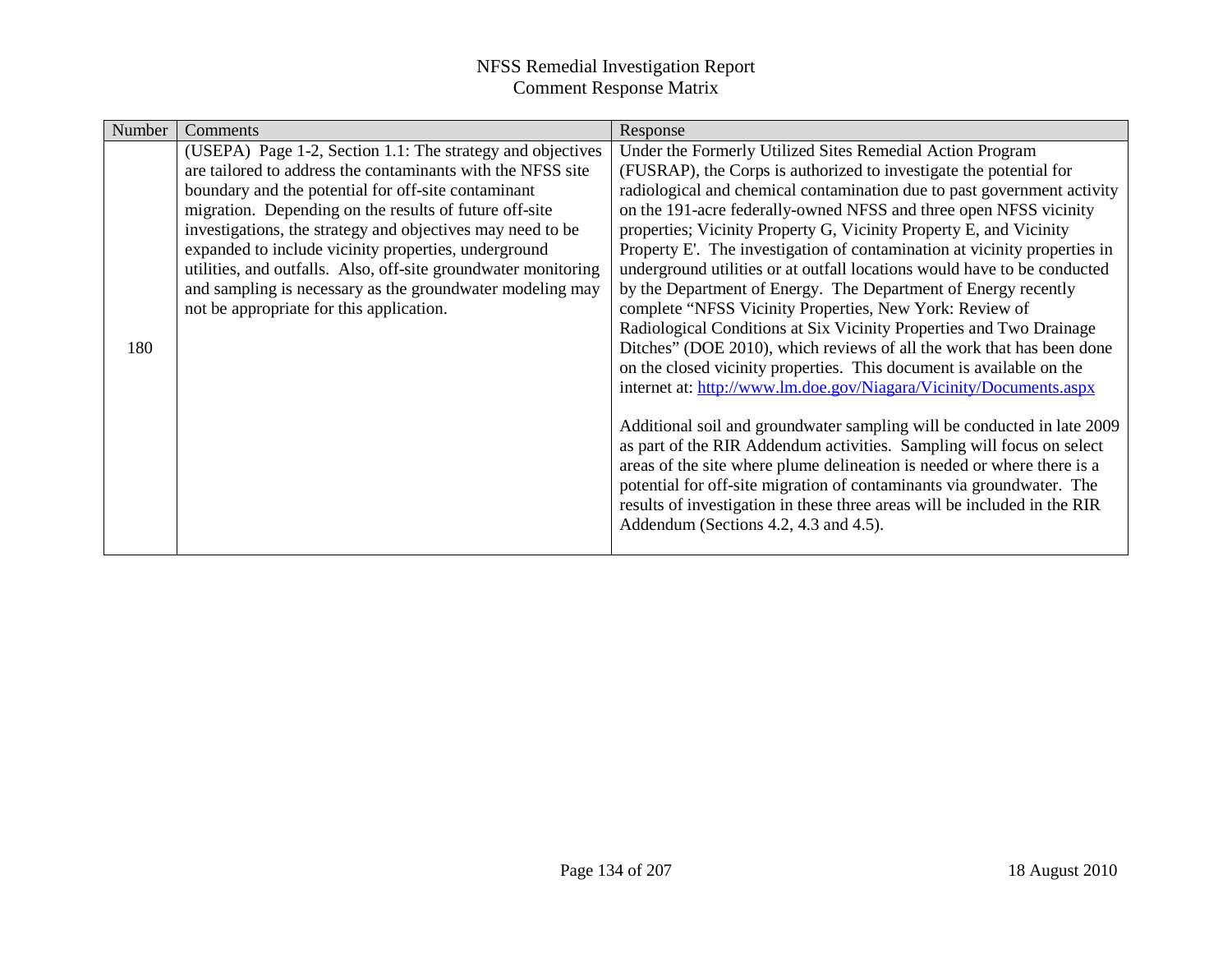| Number | Comments                                                                                                                                                                                                                                                                                                                                                                                                                                                                                                                                                                                                   | Response                                                                                                                                                                                                                                                                                                                                                                                                                                                                                                                                                                                                                                                                                                                                                                                                                                                                                                                                                                                                                                                                                                                                                                                                                                                                                                                                                                                                                                                                                                                       |
|--------|------------------------------------------------------------------------------------------------------------------------------------------------------------------------------------------------------------------------------------------------------------------------------------------------------------------------------------------------------------------------------------------------------------------------------------------------------------------------------------------------------------------------------------------------------------------------------------------------------------|--------------------------------------------------------------------------------------------------------------------------------------------------------------------------------------------------------------------------------------------------------------------------------------------------------------------------------------------------------------------------------------------------------------------------------------------------------------------------------------------------------------------------------------------------------------------------------------------------------------------------------------------------------------------------------------------------------------------------------------------------------------------------------------------------------------------------------------------------------------------------------------------------------------------------------------------------------------------------------------------------------------------------------------------------------------------------------------------------------------------------------------------------------------------------------------------------------------------------------------------------------------------------------------------------------------------------------------------------------------------------------------------------------------------------------------------------------------------------------------------------------------------------------|
| 181    | (USEPA) Page 3-3, Section 3.1.1, last paragraph: The<br>paragraph discusses the finding of the hot rock about the<br>size of a dime that contained over $800,000$ pCi/g of radium-<br>226 and similar elevated concentrations of other<br>radionuclides. The paragraph then provides a justification<br>that such results were not used in the risk/dose assessment<br>because the rock was effectively removed. USACE needs to<br>discuss the likelihood of similar rocks to be present in<br>surface and subsurface soils at the site or consider including<br>such results in the risk/dose assessment. | This rock was not representative of adjacent soils and was effectively<br>removed through sampling. The associated results are not subject to<br>risk/dose calculations. One of the general conclusions of the RI is that<br>the occurrence and distribution of site-related constituents, especially<br>radiological site-related constituents in soils, are very erratic and uneven<br>(RIR, Section 5.0). Samples containing high concentrations of a given<br>radionuclide were frequently located very near samples containing<br>concentrations which were near or below background. Field gamma<br>walkover data covered the entire NFSS property. Gamma walkover is<br>particularly sensitive to gamma emitters (e.g. cesium, thorium and<br>radium) and identified the hot rock in question.<br>Gamma walkover results and analytical data support the conclusion that<br>most of the elevated samples were collected from impacted areas that are<br>small and isolated. Before the NFSS is closed out a final status survey<br>will be conducted using Multi-Agency Radiation Survey and Site<br>Investigation Manual (MARSSIM). The MARSSIM provides<br>information on planning, conducting, evaluating, and documenting<br>building surface and surface soil final status radiological surveys for<br>demonstrating compliance with dose or risk-based regulations or<br>standards. Since radium-226 was identified as a radionuclide of concern<br>at the NFSS, it will be evaluated using the MARSSIM approach. |
| 182    | (USEPA) Page 4-13, Section 4.2.4.1, Section 4.2.4.1, Soil<br>Dwelling Invertebrates Terrestrial Exposure Class: The fact<br>that earthworms and other soil dwelling invertebrates serve<br>as food items for insectivorous birds and mammals can be<br>added to this section.                                                                                                                                                                                                                                                                                                                              | Agreed. The ecological relevance of soil-dwelling invertebrates, both as<br>an important food item for birds and mammals and for their role in soil<br>fertility has not been overlooked. This is the basis for the selection of<br>earthworms as an ecological receptor species for the Screening Level<br>Ecological Risk Assessment (BRA, Section 4.2.2).                                                                                                                                                                                                                                                                                                                                                                                                                                                                                                                                                                                                                                                                                                                                                                                                                                                                                                                                                                                                                                                                                                                                                                   |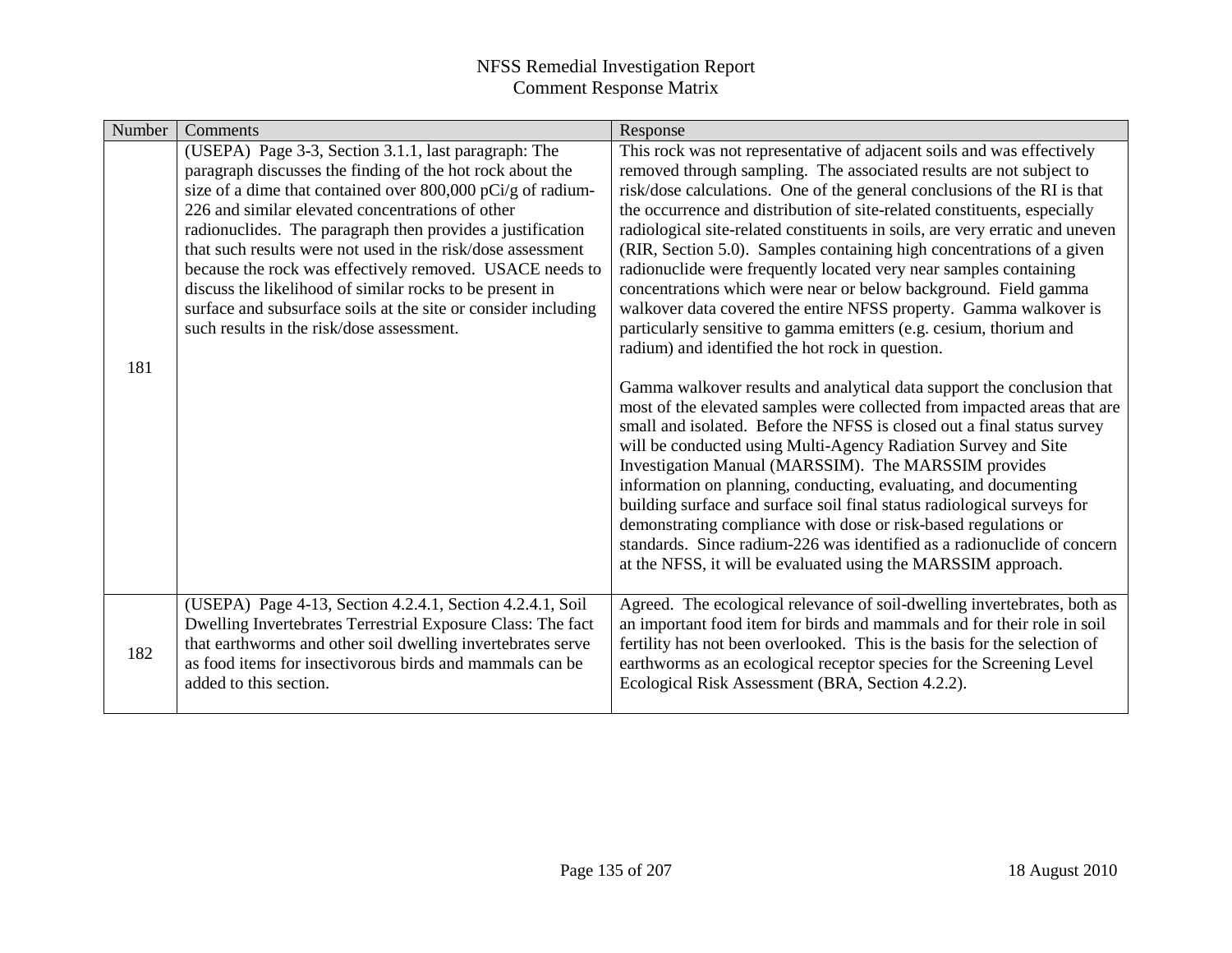| Number | Comments                                                                                                                                                                                                                                                                                                                                                                                 | Response                                                                                                                                                                                                                                                                                                                                                                                                                                                                                                                                                                                                                                                                                                                                                                                                                                                                                                |
|--------|------------------------------------------------------------------------------------------------------------------------------------------------------------------------------------------------------------------------------------------------------------------------------------------------------------------------------------------------------------------------------------------|---------------------------------------------------------------------------------------------------------------------------------------------------------------------------------------------------------------------------------------------------------------------------------------------------------------------------------------------------------------------------------------------------------------------------------------------------------------------------------------------------------------------------------------------------------------------------------------------------------------------------------------------------------------------------------------------------------------------------------------------------------------------------------------------------------------------------------------------------------------------------------------------------------|
| 183    | (USEPA) Page 4-16, Section 4.2.4.2, Aquatic Biota-Eating<br>Predator Exposure Class: An upper trophic level fish species<br>is missing as a selected receptor of concern for this exposure<br>class. There should be a discussion of the reason(s) why no<br>fish are evaluated through the food chain pathway. This<br>comment relates to the General Comment mentioned above.          | Based on at least two ecological reconnaissance surveys of the NFSS<br>ditches, there are no upper trophic level fish in the ditches. There is<br>insufficient water in any of the ditches to support a fishery in the sense<br>of two or more trophic levels. In other words, the few fish present are<br>small and consist of one trophic level. The predators of these fish are<br>represented by terrestrial piscivores such as the great blue heron, rather<br>than bigger fish-eating fish. This approach addresses an upper trophic<br>level and the possibility for biomagnifications, albeit as the existent<br>great blue heron rather than a trout or bass. In the small amount of water<br>available at the NFSS, the various aquatic organisms were grouped as<br>the aquatic biota exposure class to represent the existing situation and<br>not a theoretical food web from a text book. |
| 184    | (USEPA) Page 4-19, Section 4.3.2.1. Screening Steps for<br>COPCs, Steps 2 and 3: Both of these screening steps state<br>that HQs should be summed "  separately for organic and<br>inorganic COPCs to obtain HIs for soil, sediment, and<br>surface water." EPA ecological risk assessment guidance<br>recommends that all HQs be summed together to calculate a<br>Hazard Index.        | It was assumed that the toxicological endpoints for organic chemicals<br>compared to inorganic chemicals were sufficiently different to justify<br>separate Hazard Indices for each general type of chemical (BRA,<br>Section 4.3.2.1). Regardless, it is acknowledged that a master chemical<br>Hazard Index could be determined. This master Hazard Index can be<br>summed from the individual Hazard Indices published in the Appendix<br>C tables of the Baseline Risk Assessment.                                                                                                                                                                                                                                                                                                                                                                                                                  |
| 185    | (USEPA) Page 4-19, Section 4.3.2.1, Screening Steps for<br>COPCs, Step 3: This step states that the lower of the RME<br>or maximum concentration will be used to calculate average<br>daily doses. EPA guidance recommends that the average<br>concentration be used in the risk assessment calculations<br>when the maximum concentration is not used (less<br>conservative screening). | Because this is a Screening Level Ecological Risk Assessment rather<br>than a baseline ecological risk assessment, it is appropriate to use more<br>conservative dose statistics to calculate average daily doses. Use of the<br>95% upper confidence limit of the mean is more conservative than use<br>of the true arithmetic or geometric mean and produces larger hazard<br>quotients, which is proper for this stage of the analysis. Please identify<br>the guidance document and page number where the average or mean is<br>specified to be used in a Screening Level Ecological Risk Assessment<br>instead of more conservative dose statistics, e.g., maximum and 95 %<br>upper confidence limit of mean.                                                                                                                                                                                     |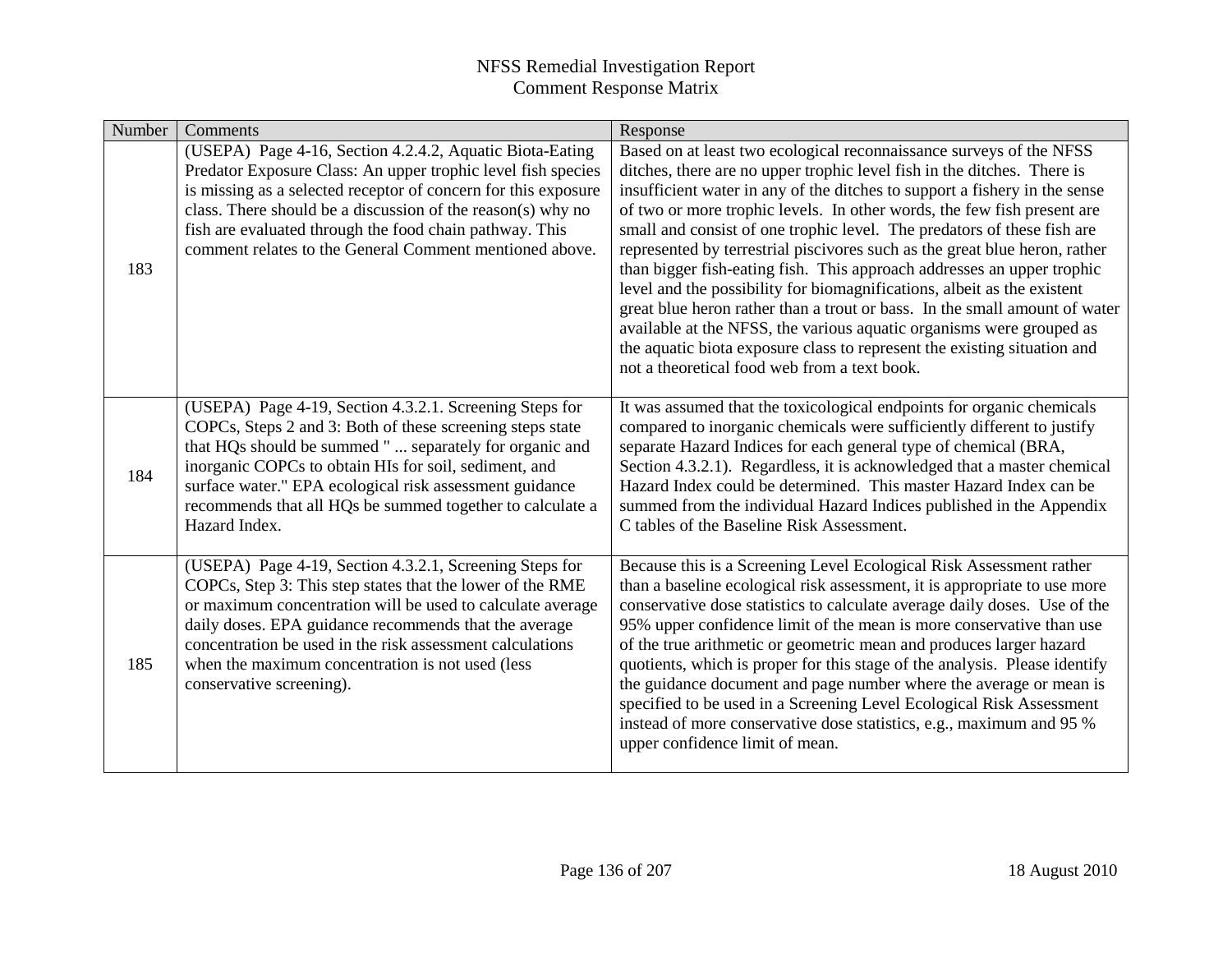| Number | Comments                                                                                                                                                                                                                                                                                                                                                                   | Response                                                                                                                                                                                                                                                                                                                                                                                                               |
|--------|----------------------------------------------------------------------------------------------------------------------------------------------------------------------------------------------------------------------------------------------------------------------------------------------------------------------------------------------------------------------------|------------------------------------------------------------------------------------------------------------------------------------------------------------------------------------------------------------------------------------------------------------------------------------------------------------------------------------------------------------------------------------------------------------------------|
| 186    | (USEPA) Section 4.3.2.3. Exposure Evaluation for COPCs:<br>The ADD equations need to be revised to include<br>parentheses around the BAFs or BCFs and the<br>corresponding media/biota intake value.                                                                                                                                                                       | Agree. The equations should have had parentheses around the<br>Bioaccumulation Factors (BAFs) or Bioconcentration Factors (BCFs).<br>However, computations were performed correctly and no new<br>computations are needed.                                                                                                                                                                                             |
| 187    | (USEPA) Page 4-21, Section 4.3.2.3, Exposure Evaluation<br>for COPCs: The ADD equation for terrestrial animals needs<br>to be corrected; the term BCFa is present in the equation and<br>BAFa in the definition of terms.                                                                                                                                                  | Agree. The term of BCFa in the equation should have been soil-to-<br>animal Bioaccumulation Factor (BAFa). The variable was properly<br>identified below the equation and the computations were performed<br>correctly so no new computations are needed.                                                                                                                                                              |
| 188    | (USEPA) Table 2.2: There is no information on the source<br>of the toxicity values used in this table. They should be<br>included so that these values can be verified as the most up -<br>to-date EPA approved values.                                                                                                                                                    | References for toxicity values were embedded in the table but were not<br>displayed. A revision of Table 2.2 of the BRA will be presented in this<br>RIR Addendum as Table 13-2.                                                                                                                                                                                                                                       |
| 189    | (USEPA) Table 2.6: The resident child HI from ingestion of<br>food items of 0.08 does not agree with the value of 0.8<br>presented on page 2-41. Please correct this discrepancy.                                                                                                                                                                                          | Noted. The correct resident child HI from ingestion of food is 0.08 as<br>presented in Table 2.6. Editorial revision noted.                                                                                                                                                                                                                                                                                            |
| 190    | (USEPA) Table 2.7: The total RME ILCR for the<br>construction worker presented here is 1.4E+02. The correct<br>value should be 9.4E-04. Please correct this discrepancy.                                                                                                                                                                                                   | Noted. The correct ILCR value is 9.4E-04 as stated in the comment.<br>Table 2.7 is summing the wrong values. The correct value indicates<br>lower risk levels and would not change the overall conclusions of the<br>report.                                                                                                                                                                                           |
| 191    | (USEPA) Table 2.8: The subsistence farmer adult and child<br>HI values from ingestion of food items of 0.1 and 0.3 do not<br>agree with the values presented on page 2-45 (0.01 and<br>0.03). Also, the recreational adolescent HI from exposure to<br>surface soil of 0.0004 does not agree with the value on page<br>2-47 of 0.0003. Please correct these discrepancies. | Noted. The EU 3 CTE HI values for a subsistence farmer adult and<br>child HI exposed through the ingestion of food items presented on page<br>2-45 are one order of magnitude too low, they should have been<br>recorded as 0.1 and 0.3. The HI for the recreational adolescent exposure<br>to surface soil is off due to rounding. These changes do not alter the<br>conclusions of the human health risk assessment. |
| 192    | (USEPA) Table 2.10: The surface water HIs for the<br>construction worker and maintenance worker of 0.00005 do<br>not agree with the values (0.00004) presented on pages 2-52<br>and 2-53. Please correct this discrepancy.                                                                                                                                                 | These discrepancies are due to rounding and do not alter the conclusions<br>of the human health risk assessment. No revisions will be made.                                                                                                                                                                                                                                                                            |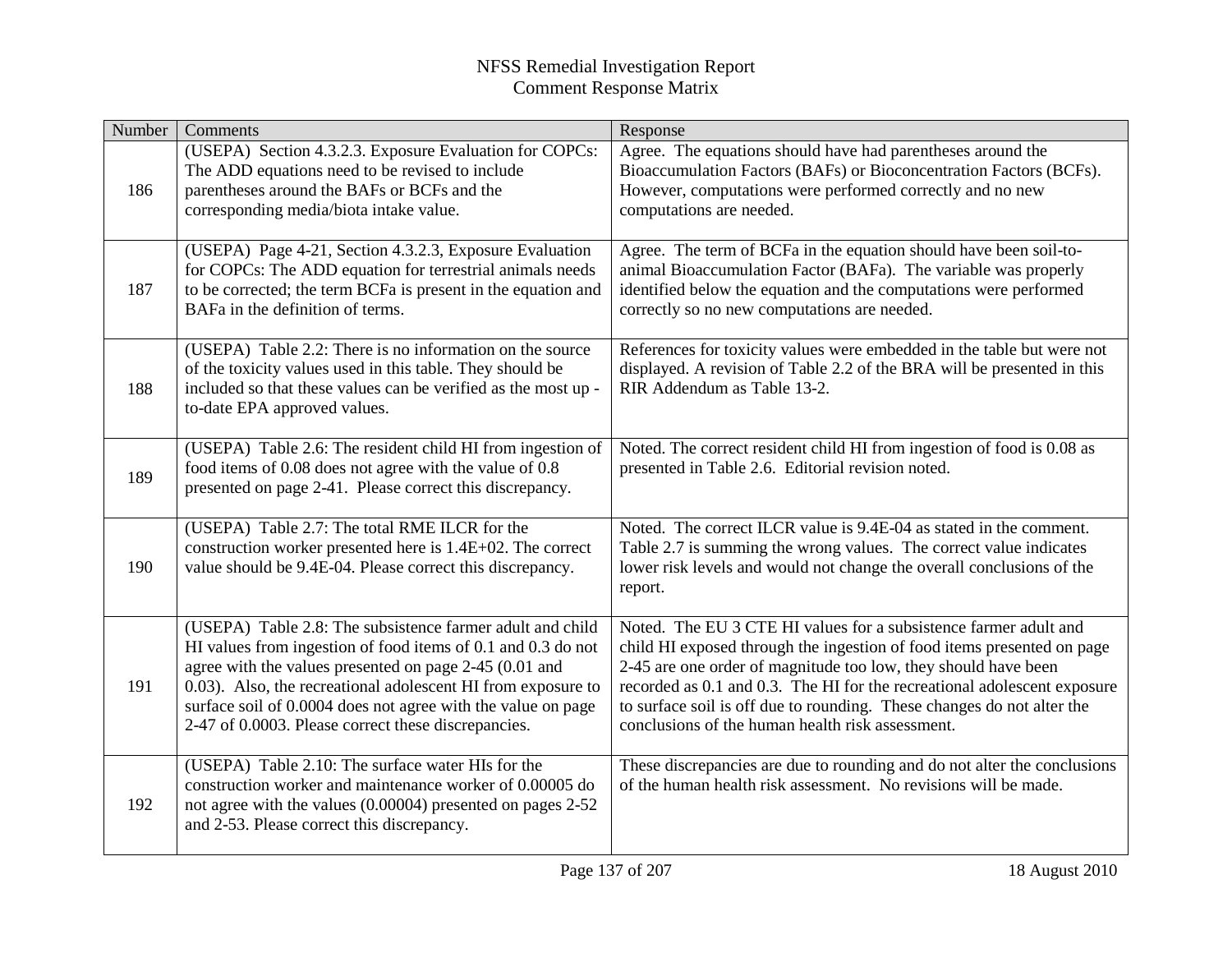| Number | Comments                                                                                                                                                                                                                                                                                                                                                                                                                                                                                                           | Response                                                                                                                                                                                                                                                                                                                                                                                                                                                                                                                                 |
|--------|--------------------------------------------------------------------------------------------------------------------------------------------------------------------------------------------------------------------------------------------------------------------------------------------------------------------------------------------------------------------------------------------------------------------------------------------------------------------------------------------------------------------|------------------------------------------------------------------------------------------------------------------------------------------------------------------------------------------------------------------------------------------------------------------------------------------------------------------------------------------------------------------------------------------------------------------------------------------------------------------------------------------------------------------------------------------|
| 193    | (USEPA) Table 3.7 through Table 3.17: The footnotes state<br>"Values are provided if the exposure pathway is identified as<br>complete in the conceptual site model, otherwise "--" is<br>shown". For all the receptors, sometimes either %-" is<br>shown for risk with the associated dose or vise-versa. It is<br>unclear how can the exposure pathway can be identified for<br>the dose assessment and not identified for the risk<br>assessment or vise-versa. Please revise or explain with<br>justification. | This occurs only for the subsistence farmer and the resident scenarios<br>which included both adult and child receptors. For these two scenarios,<br>cancer risk was calculated on a time-weighted basis for adult and child<br>receptors combined, however dose was calculated for adult and child<br>receptors separately. The notation, "--", appears in the dose column<br>where the time-weighted adult/child risk calculations were presented and<br>in the risk column where adult and child doses were calculated<br>separately. |
| 194    | (USEPA) Table 4.2:<br>a) The management goals for both the terrestrial<br>and aquatic populations and communities<br>mention " past MED activities"; this should<br>be changed to NFSS instead.<br>b) The decision rules for assessment endpoints 3, 4, 5,<br>6, 7, and 8 are missing text describing the outcome<br>if the sum of fractions or sum of HQs is greater than<br>1.<br>c) Assessment Endpoint 7 is missing the selected<br>receptor of mallard duck.                                                  | Although a revision of Table 4.2 would be helpful, it would not change<br>the conclusions of the report.                                                                                                                                                                                                                                                                                                                                                                                                                                 |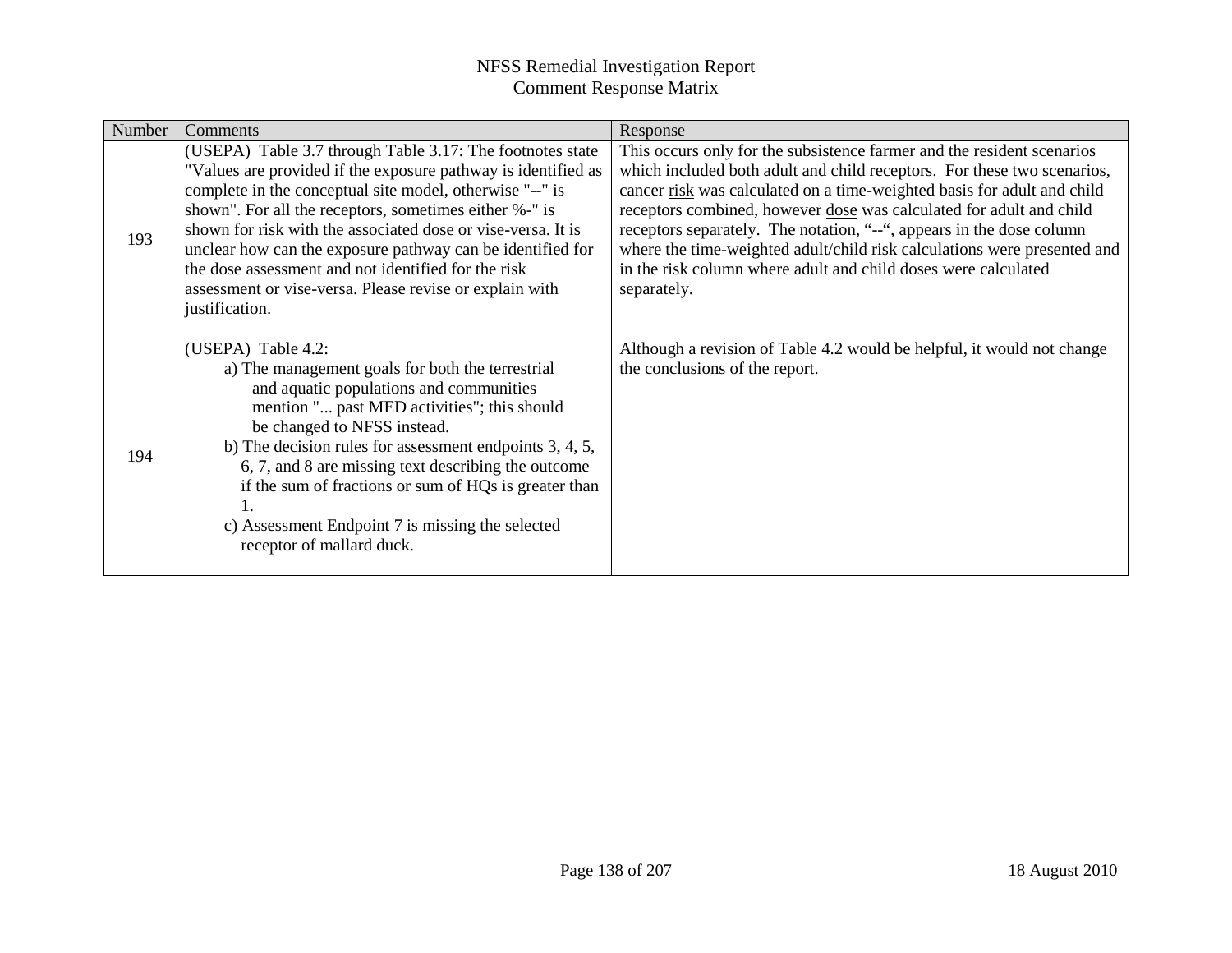| Number | Comments                                                                                                                 | Response                                                                                                                                       |
|--------|--------------------------------------------------------------------------------------------------------------------------|------------------------------------------------------------------------------------------------------------------------------------------------|
|        | (USEPA) Table 4.3 through Table 4.11: Conservative                                                                       | Exposure parameters were provided in the SERA work plan to show                                                                                |
|        | wildlife exposure parameters need to be used in the                                                                      | what values were going to be used. At that time, as well as when the                                                                           |
|        | calculation for average daily dose in a SLERA. In order to                                                               | computations were made, there was no attempt to use data that skewed                                                                           |
|        | maximize the dose, the minimum body weight and the                                                                       | the risk findings. Rather, a compendium by EPA was sought and the                                                                              |
|        | maximum ingestion rate for each selected receptor needs to<br>be used. A review of these tables indicates that several   | information was extracted in good faith as being representative of each<br>particular receptor.                                                |
|        | average values (body weight, food ingestion rate, and water                                                              |                                                                                                                                                |
|        | ingestion rate) were used instead of the most conservative                                                               | Exposure parameters vary from species to species, from age to age on a                                                                         |
|        | values for the short-tailed shrew, red fox, red-tailed hawk,                                                             | given species, and even from location to location. Such variation could                                                                        |
|        | mallard duck, raccoon, great blue heron, and eastern                                                                     | lead to slightly smaller HQs if larger organisms and faster-eating                                                                             |
|        | cottontail. The American robin had its diet divided into a                                                               | organisms are assumed or slightly larger HQs if smaller and slower-                                                                            |
|        | plant fraction and animal fraction of 50% each. In order to                                                              | eating organisms are assumed. The range of HQs is expected to be                                                                               |
|        | be conservative, the most contaminated dietary component,<br>either plant or animal, should be used as 100% of the diet. | small based on professional experience with this type of variability.<br>Birds and mammals of a given species have similar weights, similar    |
|        |                                                                                                                          | ingestion rates, and similar other traits. These similarities mean that a                                                                      |
| 195    |                                                                                                                          | toxicant that was likely to cause risk to that particular ecological                                                                           |
|        |                                                                                                                          | receptor would not be eliminated. That is to say, that numerical                                                                               |
|        |                                                                                                                          | manipulation of the body weights, eating rates, and other traits is not                                                                        |
|        |                                                                                                                          | likely to lead to false conclusions.                                                                                                           |
|        |                                                                                                                          | The same is true of varying animal and plant fractions in the diet. In                                                                         |
|        |                                                                                                                          | nature, animals like the robin, may eat all animals one season and all                                                                         |
|        |                                                                                                                          | plants another season, depending on availability of that food. The                                                                             |
|        |                                                                                                                          | robin's preferred food may not be available year round and the 0.5 for                                                                         |
|        |                                                                                                                          | plant fraction and 0.5 for animal fraction was meant to represent this                                                                         |
|        |                                                                                                                          | variability. It is anticipated that animal and plant fractions can influence<br>HQs. For example, slightly higher HQs would be associated with |
|        |                                                                                                                          | toxicants bioaccumulated in animal food and when the plant food                                                                                |
|        |                                                                                                                          | fraction is relatively low. Likewise, HQs would be slightly lower with                                                                         |
|        |                                                                                                                          | toxicants that are not bioaccumulated in plants and animals, and when                                                                          |
|        |                                                                                                                          | the ratios of animal and plant food are tilted one way or the other.                                                                           |
|        |                                                                                                                          |                                                                                                                                                |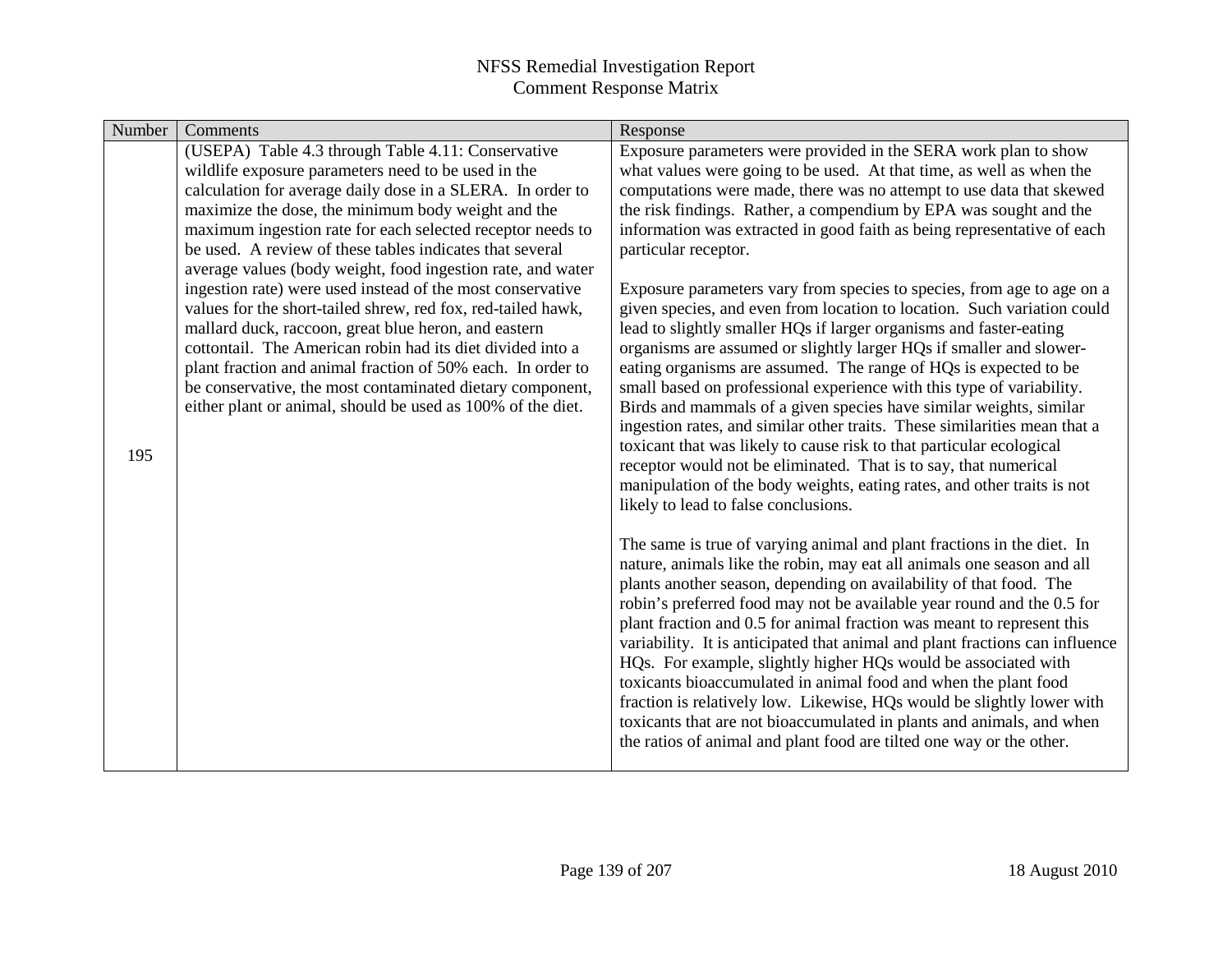| Number         | Comments                                                                                                                                                                                                                                                     | Response                                                                                                                                                                                                                                                                                                                                                                                                                                                                                                                                                                                                                                                                                                                                                                                                                                                                                                                                                                                                                    |
|----------------|--------------------------------------------------------------------------------------------------------------------------------------------------------------------------------------------------------------------------------------------------------------|-----------------------------------------------------------------------------------------------------------------------------------------------------------------------------------------------------------------------------------------------------------------------------------------------------------------------------------------------------------------------------------------------------------------------------------------------------------------------------------------------------------------------------------------------------------------------------------------------------------------------------------------------------------------------------------------------------------------------------------------------------------------------------------------------------------------------------------------------------------------------------------------------------------------------------------------------------------------------------------------------------------------------------|
| 195<br>(cont.) |                                                                                                                                                                                                                                                              | The environmental data and exposure assumptions used for the NFSS<br>SERA are limited and subject to interpretation. The scientific<br>uncertainties inherent in the SERA risk assessment process are<br>acknowledged and discussed in Sections 4.5 of the BRA. However, the<br>default exposure assumptions and other values were selected in a<br>conservative manner and are not likely to under estimate risk to a<br>receptor. Although modifying the exposure assumption mentioned by<br>the comment may not have a substantive impact on the determination of<br>whether and when a cleanup action should be taken, it would necessitate<br>numerous minor revisions to the many calculations conducted for the<br>SERA which could give the impression that the risk assessment is a<br>more discerning scientific tool than may actually be the case. These<br>revisions would require time to complete and may slow remedial<br>progress at the NFSS. No computational revisions are recommended at<br>this time. |
| 196            | (EPA) Throughout the more appropriate acronym for<br>Screening-Level Ecological Risk Assessment is SLERA.<br>Consider replacing "SERA" with "SLERA".                                                                                                         | Noted. Screening-Level Ecological Risk Assessments are routinely<br>referred to using both the "SERA" and "SLERA" acronyms. Since this<br>revision has no effect on the document conclusions the term "SERA"<br>will be retained in the Remedial Investigation Report (RIR, USACE<br>2007a).                                                                                                                                                                                                                                                                                                                                                                                                                                                                                                                                                                                                                                                                                                                                |
| 197            | (NYSDEC) Page 1-4, last paragraph: With respect to<br>ARARs, New York state requirements should also be taken<br>into account.                                                                                                                               | The FS will consider potential applicable or relevant and appropriate<br>regulations (ARARs) including federal and state policies, guidelines, or<br>rules developed to address potential risks similar to those documented<br>for the NFSS.                                                                                                                                                                                                                                                                                                                                                                                                                                                                                                                                                                                                                                                                                                                                                                                |
| 198            | (NYSDEC) Groundwater Flow and Contaminant Transport<br>Modeling Report Page 2-4, Section 2.2.2.1. 1st paragraph:<br>Why weren't recent soil borings by CWM (post 1993) or the<br>Corps' FUDS contractor (EA Engineering) reviewed as part<br>of the program? | When the groundwater modeling study was initiated, all available soil<br>borings were reviewed as part of the program. This included nearly 700<br>borehole locations on the NFSS, Modern Landfill, and CWM properties,<br>including more than 60 installed later than 1993. The locations for all<br>soil borings are shown in Figure 2.8 of the groundwater modeling report<br>(USACE 2007c).                                                                                                                                                                                                                                                                                                                                                                                                                                                                                                                                                                                                                             |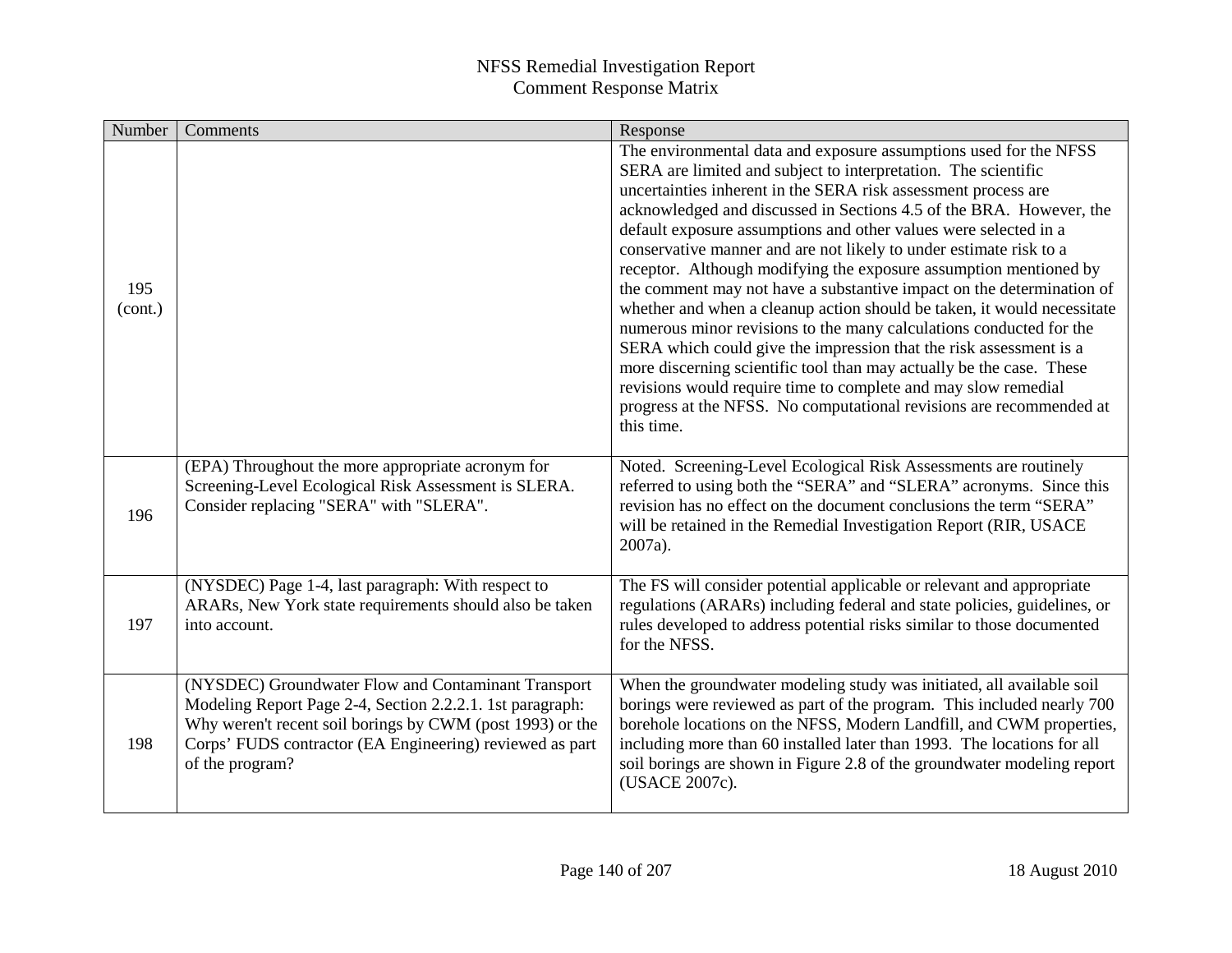| Number | Comments                                                                                                                                                                                                                                                                                                                                                                                                           | Response                                                                                                                                                                                                                                                                                                                                                                                                                                                                                                                                                                                                                                                                                                                                                                                                                                                                                                                                                                                                                                                                                           |
|--------|--------------------------------------------------------------------------------------------------------------------------------------------------------------------------------------------------------------------------------------------------------------------------------------------------------------------------------------------------------------------------------------------------------------------|----------------------------------------------------------------------------------------------------------------------------------------------------------------------------------------------------------------------------------------------------------------------------------------------------------------------------------------------------------------------------------------------------------------------------------------------------------------------------------------------------------------------------------------------------------------------------------------------------------------------------------------------------------------------------------------------------------------------------------------------------------------------------------------------------------------------------------------------------------------------------------------------------------------------------------------------------------------------------------------------------------------------------------------------------------------------------------------------------|
| 199    | (NYSDEC) Groundwater Flow and Contaminant Transport<br>Modeling Report Page 2-6, Section 2.2.2.2. Figures 2.10,<br>2.11, 2.12: Although these Figures may be better presented<br>as 3 dimensional animations on a computer, they do not<br>translate well in two dimensions. Traditional Isopach or<br>surface contour maps of the different unconsolidated<br>deposits may better present the underlying geology. | Figures 2.10, 2.11 and 2.12 depict a three-dimensional view of the NFSS<br>subsurface geology. These three-dimensional images complement the<br>traditional isopach and contoured top surface maps which are presented<br>in Figures 2.13 to 2.20. An isopach map is used to show the areal extent<br>and thickness of subsurface geologic formations for underground<br>structural analysis.<br>Additional subsurface cross-sectional profiles will be developed for the<br>RIR Addendum (Appendix 12-J, USACE 2010) to further explore<br>subsurface stratigraphy near the IWCS and other locations where<br>groundwater may be migrating off site.                                                                                                                                                                                                                                                                                                                                                                                                                                              |
| 200    | (NYSDEC) Groundwater Flow and Contaminant Transport<br>Modeling Report Page 2-7, Section 2.2.2.3.2, 3rd paragraph:<br>When considering the distribution of sand lenses within the<br>Upper Clay Till at the area of interest, the reader should<br>understand the set of data used (as shown in Figure 2.8) and<br>the focus of the study (NFSS).                                                                  | Agreed. Figure 2.8 of the Groundwater Flow and Contaminant<br>Transport Modeling Report illustrates the location of all boreholes where<br>subsurface geologic data were used in the sand lens evaluation. Figure<br>2.14 presents borehole locations where sand lenses have been<br>encountered within the Upper Clay Till. A detailed evaluation of the<br>geology underlying the NFSS was completed based on information<br>provided from over 700 boring logs created during drilling activities at<br>the NFSS, Modern Landfill, and CWM properties. The elevations of<br>subsurface geologic units were compiled into a site-specific database for<br>this project. A summary of the station locations including boreholes,<br>monitoring wells, piezometers etc. that were used in this project was<br>provided in Appendix A of the Groundwater Flow and Contaminant<br>Transport Modeling Report. A statistical summary of the lithologic data<br>contained in the database is presented in Table 2.3 of the Groundwater<br>Flow and Contaminant Transport Modeling Report (USACE 2007c). |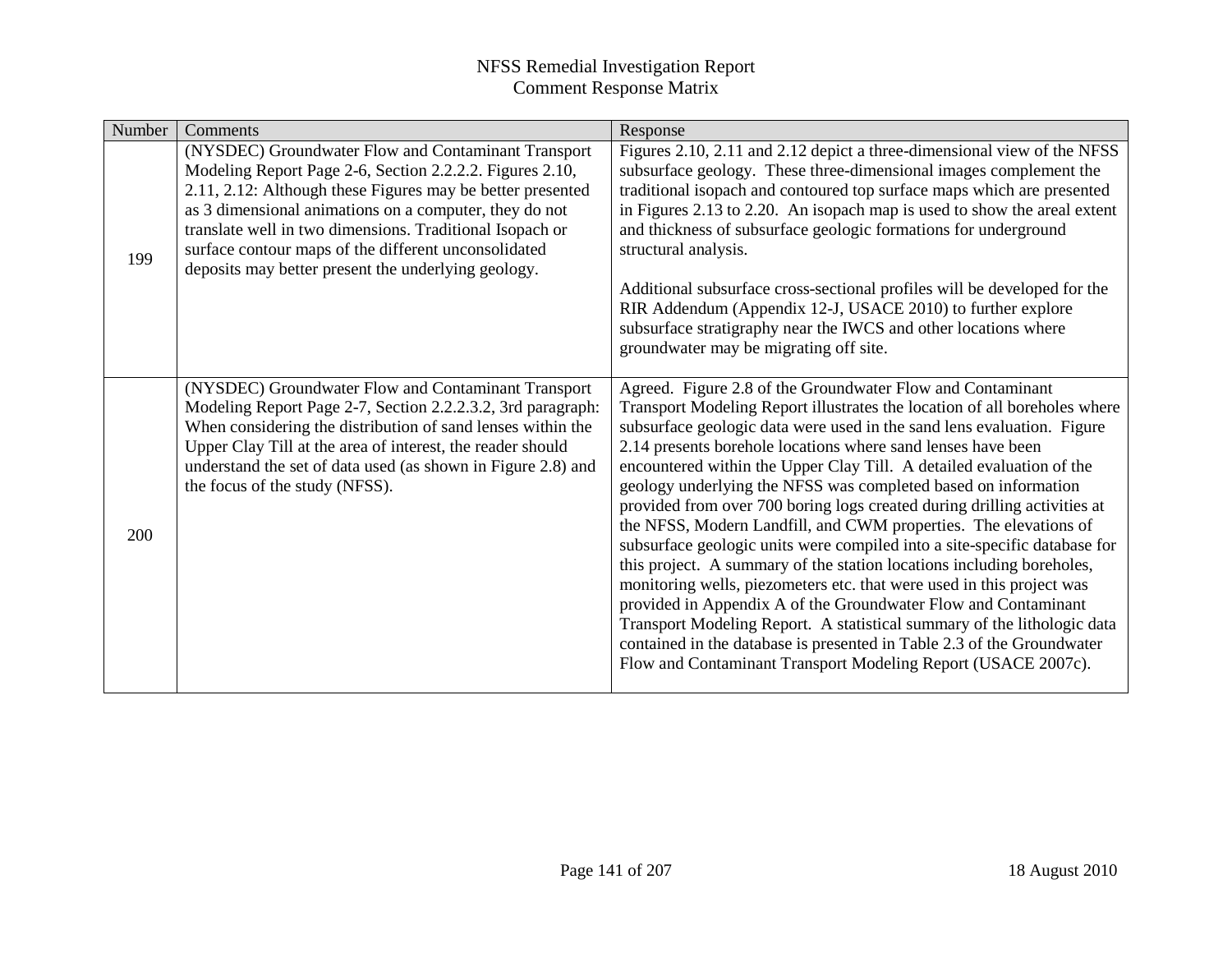| Number | Comments                                                                                                                                                                                                                                                                     | Response                                                                                                                                                                                                                                                                                                                                                                                                                                                                                                                                                                                                                                                                                                                                                                                                                                                                                                                                                                                                                                                                                                                                                                                                                                                                                                     |
|--------|------------------------------------------------------------------------------------------------------------------------------------------------------------------------------------------------------------------------------------------------------------------------------|--------------------------------------------------------------------------------------------------------------------------------------------------------------------------------------------------------------------------------------------------------------------------------------------------------------------------------------------------------------------------------------------------------------------------------------------------------------------------------------------------------------------------------------------------------------------------------------------------------------------------------------------------------------------------------------------------------------------------------------------------------------------------------------------------------------------------------------------------------------------------------------------------------------------------------------------------------------------------------------------------------------------------------------------------------------------------------------------------------------------------------------------------------------------------------------------------------------------------------------------------------------------------------------------------------------|
| 201    | (NYSDEC) Groundwater Flow and Contaminant Transport<br>Modeling Report Page 2-11, Section 2.3.1. 1st paragraph:<br>The term "statistically disconnected" with respect to sand<br>lenses may be true in a statistical sense, but is better<br>supported by field data.        | A summary of the geostatistical analysis performed to evaluate sand lens<br>continuity at the NFSS is presented in Appendix B of the Groundwater<br>Flow and Contaminant Transport Modeling Report (USACE 2007c).<br>The geostatistical analysis was based on available field data (lithologic<br>descriptions). Historical cross-sections were also reviewed, and these<br>also support the conclusion that the sand lenses are not spatially<br>continuous over significant distances. Additional cross-sections will be<br>developed for the RIR Addendum (Appendix 12-J) to further explore<br>subsurface stratigraphy and sand lens connectivity near the IWCS and<br>other locations where groundwater may be migrating off site.                                                                                                                                                                                                                                                                                                                                                                                                                                                                                                                                                                      |
| 202    | (NYSDEC) Groundwater Flow and Contaminant Transport<br>Modeling Report Page 2-11, Section 2.3.2: Please note that<br>due to the limited amount of hydraulic conductivity data for<br>the Glacio Lacustrine Clay unit, the power of the statistical<br>evaluation is reduced. | Agree. The power of the statistical evaluation of hydraulic conductivity<br>is reduced outside the NFSS where data is limited. However, data<br>obtained from CWM and Modern Landfill was used to supplement the<br>NFSS data and provides greater assurance of the lateral continuity of the<br>stratigraphic layering observed at the NFSS. Collectively, between the<br>NFSS, CWM and Modern Landfill properties, there were more than 700<br>boreholes from which the conceptual understanding was developed<br>(Groundwater Model, Section 2.2.2.3, USACE 2007c). This amount of<br>data is considerably more than is typically available for many model<br>development efforts. As an additional measure to validate the values of<br>hydraulic conductivity assigned to the model, NFSS water level data was<br>used in the calibration process. Moreover, the assigned hydraulic<br>conductivity values compare favorably with published literature (e.g.<br>Freeze and Cherry 1979) for the lithology represented by each unit.<br>Although there was limited borehole data away from the NFSS area,<br>United States Geologic Survey (USGS) contours of regional<br>groundwater flow were used to confirm that the regional calibrated flow<br>solution was representative of observed conditions. |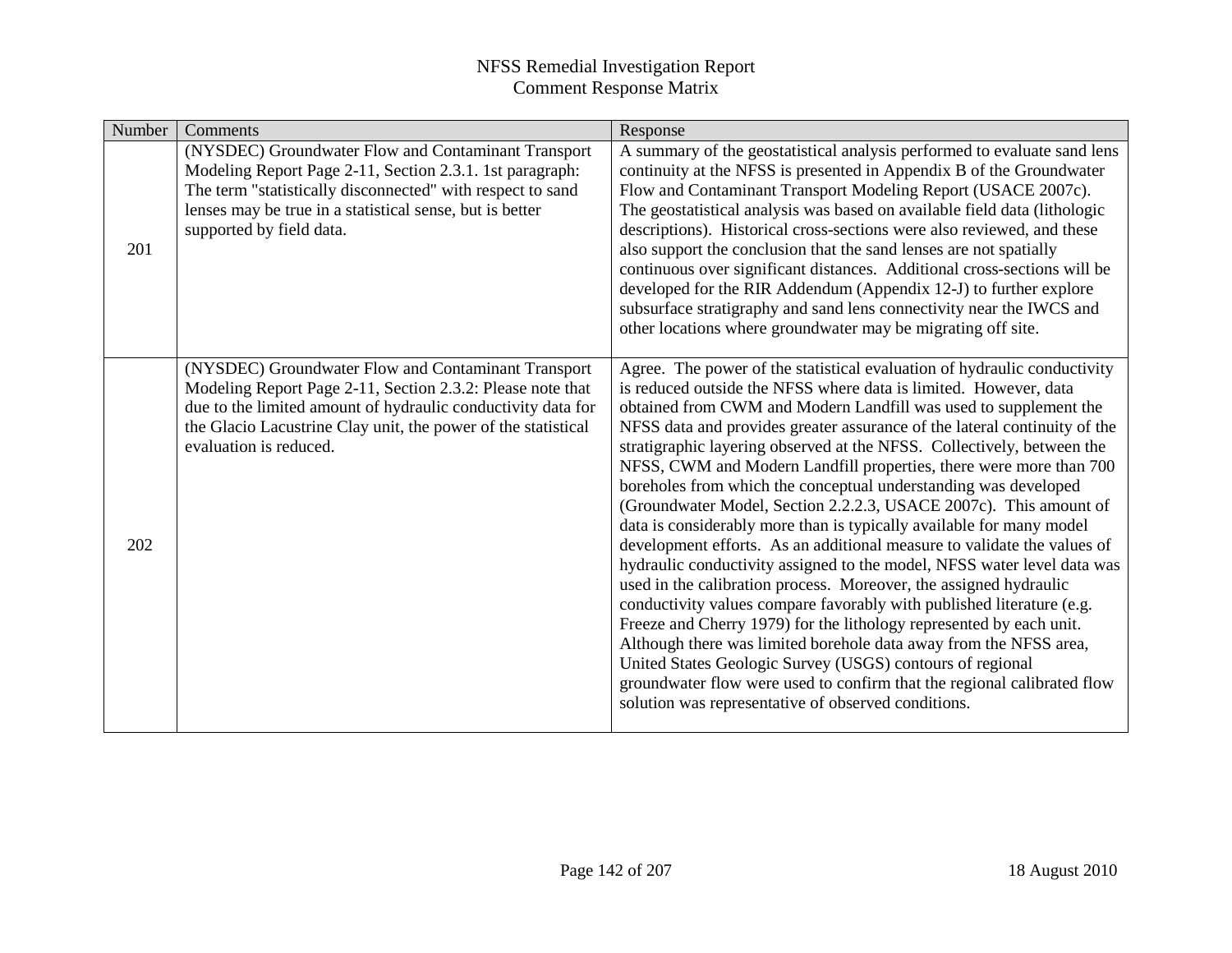| Number | Comments                                                   | Response                                                                                                                                         |
|--------|------------------------------------------------------------|--------------------------------------------------------------------------------------------------------------------------------------------------|
|        | (NYSDEC) Groundwater Flow and Contaminant Transport        | For the purpose of groundwater model analysis, a borehole which                                                                                  |
|        | Modeling Report Page 2-12, Section 2.3.6: Please note that | penetrated the bedrock was assumed to be completed in the bedrock.                                                                               |
|        | some of the monitoring wells depicted on Figure 2.25 as    | According to available borehole records, the wells listed in the comment                                                                         |
|        | Queenston Formation wells, are not screened in the bedrock | penetrate bedrock. Well completion and borehole information was                                                                                  |
|        | (FP01D, F802LD, F102D, W202D, W1206D, W1101D,              | retrieved for the wells in question. These are all CWM wells and can be                                                                          |
|        | W1103D. W1104D & W1105D).                                  | found in "Groundwater Monitoring, Sampling and Analysis Plan, Model                                                                              |
|        |                                                            | City TSDR Facility, Model City, New York" (Bechtel Civil and Minerals,<br>Inc. 1989). It was confirmed that all monitoring wells are screened in |
|        |                                                            | bedrock, have hydraulic connection with the bedrock, or are within                                                                               |
|        |                                                            | inches of the top of the Queenston Formation. These are deep wells, as                                                                           |
|        |                                                            | indicated by the "D" in their names. All boreholes penetrate the                                                                                 |
|        |                                                            | Queenston Formation. In some cases, the screened interval is above the                                                                           |
|        |                                                            | Queenston Formation, but the sand pack or caved materials extend                                                                                 |
|        |                                                            | below the Queenston Formation, indicating a hydraulic connection.                                                                                |
| 203    |                                                            | There are two cases where the well screen is marginally above the                                                                                |
|        |                                                            | Queenston Formation: F802LD (0.8') and W1206D (3'). A summary of                                                                                 |
|        |                                                            | the depths for each of the wells follows below $(QFM = Queenston)$<br>Formation).                                                                |
|        |                                                            |                                                                                                                                                  |
|        |                                                            | F102D – QFM at 37.1' BGS; bottom of sand pack at 40.7' BGS                                                                                       |
|        |                                                            | F802LD – QFM at 55' BGS; bottom of sand pack at 54.2' BGS                                                                                        |
|        |                                                            | FP01D – QFM at 50.3' BGS; bottom of sand pack at 52' BGS                                                                                         |
|        |                                                            | W1101D - QFM at 42' BGS; bottom of sand pack at 42' BGS                                                                                          |
|        |                                                            | (Note typographical error assumed W1101D is W1101D)                                                                                              |
|        |                                                            | W1103D - QFM at 39' BGS; bottom of sand pack at 40.2' BGS                                                                                        |
|        |                                                            | W1104D - QFM at 44' BGS; bottom of sand pack at 44' BGS                                                                                          |
|        |                                                            | W1105D - QFM at 48.3' BGS; bottom of sand pack at 48.5' BGS                                                                                      |
|        |                                                            | W1206D – QFM at 44' BGS; bottom of sand pack at 41' BGS                                                                                          |
|        |                                                            |                                                                                                                                                  |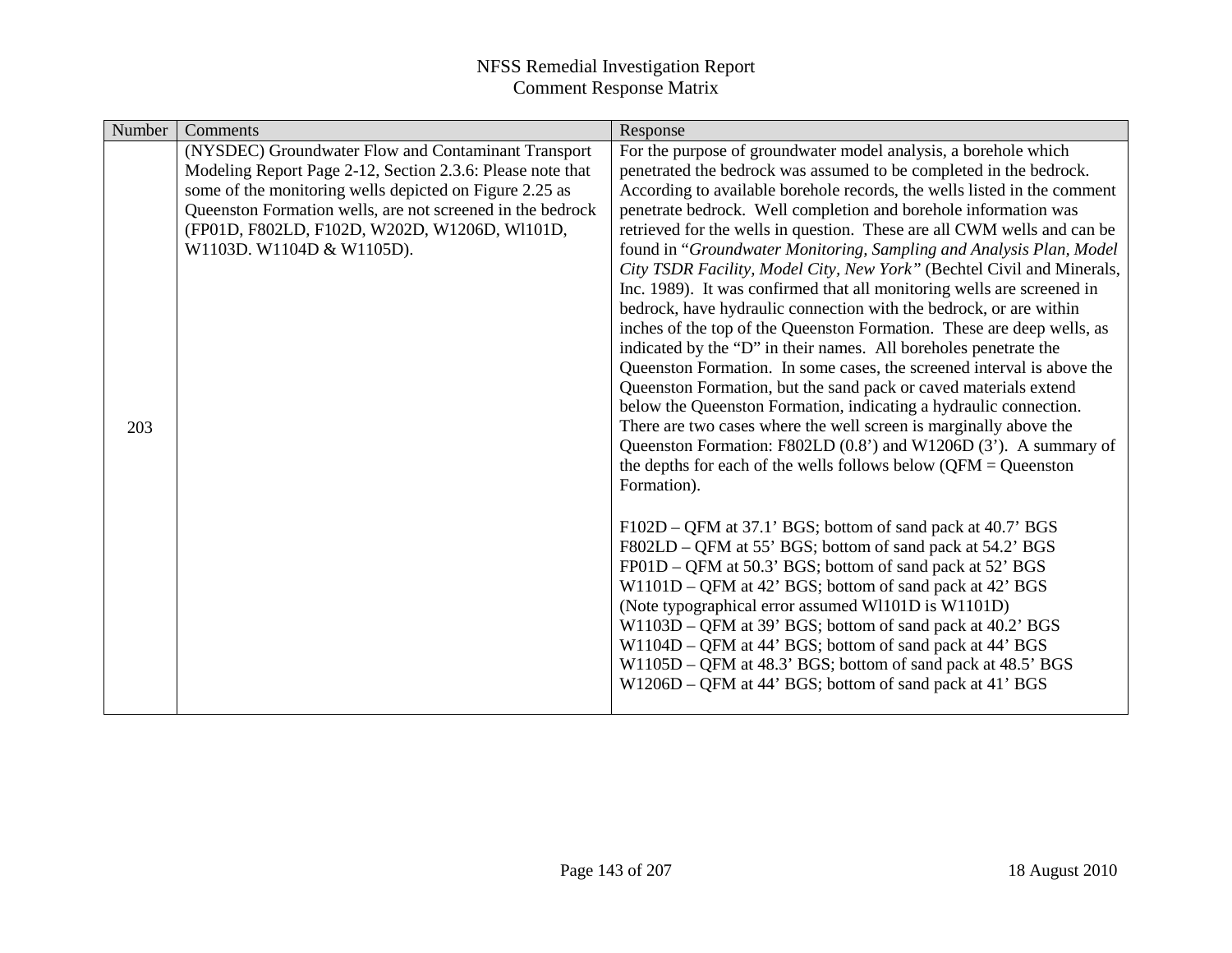| Number | <b>Comments</b>                                            | Response                                                                      |
|--------|------------------------------------------------------------|-------------------------------------------------------------------------------|
|        | (NYSDEC) Groundwater Flow and Contaminant Transport        | A summary of the geostatistical analysis performed to evaluate sand lens      |
|        | Modeling Report Page 2-14, Section 2.4.1, 2nd paragraph:   | continuity at the NFSS is presented in Appendix B of the Groundwater          |
|        | Please explain what "semivariogram analysis" is and why it | Flow and Contaminant Transport Modeling Report (USACE 2007c). To              |
|        | is useful in evaluating sand lens correlation.             | evaluate the degree of spatial connectivity (i.e., spatial continuity) of the |
| 204    |                                                            | sand lenses, the Corps conducted a semivariogram analysis.                    |
|        |                                                            | Semivariogram analysis is a geostatistical technique that is used to          |
|        |                                                            | characterize and describe the spatial correlation of phenomena that are       |
|        |                                                            | spatially distributed, or spread out. It provides the framework for most      |
|        |                                                            | geostatistical analyses. A clarification of this concept will be presented    |
|        |                                                            | in the RIR Addendum (Appendix 12-J).                                          |
|        |                                                            |                                                                               |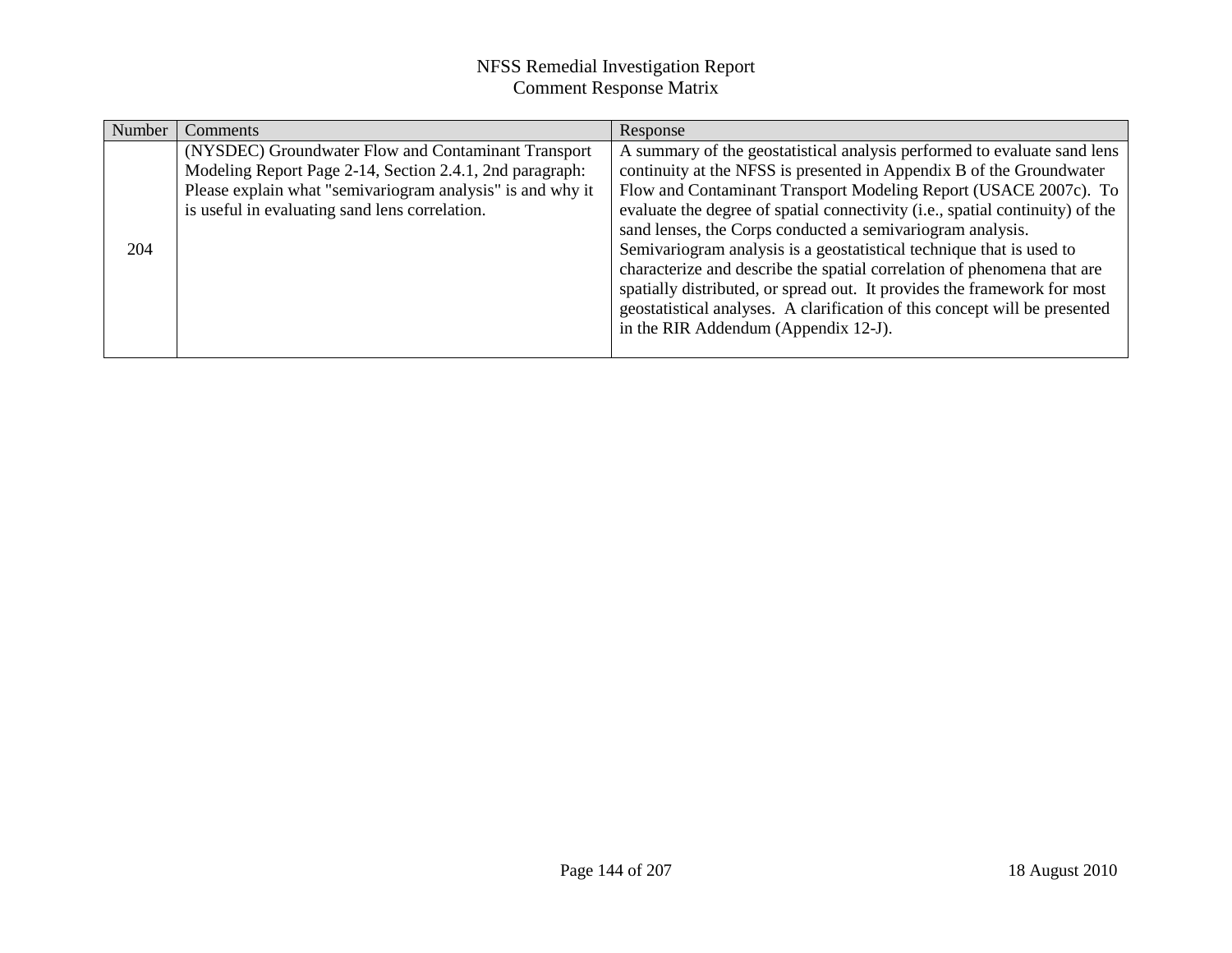| Number | Comments                                                                                                                                                                                                                                                                                                                                                                                                                                                                                                                                                                                                                                                                                                                                                                     | Response                                                                                                                                                                                                                                                                                                                                                                                                                                                                                                                                                                                                                                                                                                                                                                                                                                                                                                                                                                                                                                                                                                                                                                                                                                                                                                                                                                                                                                                                                                                                                                                                |
|--------|------------------------------------------------------------------------------------------------------------------------------------------------------------------------------------------------------------------------------------------------------------------------------------------------------------------------------------------------------------------------------------------------------------------------------------------------------------------------------------------------------------------------------------------------------------------------------------------------------------------------------------------------------------------------------------------------------------------------------------------------------------------------------|---------------------------------------------------------------------------------------------------------------------------------------------------------------------------------------------------------------------------------------------------------------------------------------------------------------------------------------------------------------------------------------------------------------------------------------------------------------------------------------------------------------------------------------------------------------------------------------------------------------------------------------------------------------------------------------------------------------------------------------------------------------------------------------------------------------------------------------------------------------------------------------------------------------------------------------------------------------------------------------------------------------------------------------------------------------------------------------------------------------------------------------------------------------------------------------------------------------------------------------------------------------------------------------------------------------------------------------------------------------------------------------------------------------------------------------------------------------------------------------------------------------------------------------------------------------------------------------------------------|
| 205    | (NYSDEC) Groundwater Flow and Contaminant Transport<br>Modeling Report Page 2-17, Section 2.5.1, last paragraph.<br>Figure 2.28:<br>Does the Corps realize that several of the wells on<br>the CWM property used to create Figure 2.28 are<br>part of groundwater extraction systems?<br>It is not understood why a wider number of<br>$\bullet$<br>monitoring wells on the CWM property, measured<br>on October 17, 2000, were used to create this Figure<br>(and other potentiometric surface maps).<br>Why are water level measurements from only one<br>$\bullet$<br>year (two events) reviewed when water level<br>measurements have been taken annually for several<br>years? Multiple years of consistent flow directions<br>creates a much more compelling argument. | The Corps was aware that several of the CWM wells used to create<br>Figure 2.28 were being used for groundwater extraction at the time the<br>model was developed. Pumping at these wells was not included in the<br>model because field observations demonstrated that extraction from<br>CWM wells did not have a measurable effect on local water levels.<br>Water level contours presented in Figure 2.28 of the Groundwater Model<br>are limited to wells for which (a) water levels were monitored; (b) $x/y$<br>coordinates were available; (c) the screened interval was available; and<br>(d) geologic information was available (to determine the screened unit).<br>Wells lacking any of the above information were not included in the<br>water level plots.<br>Multiple years of water level data is available, but for presentation<br>purposes the average water level from four monitoring events spanning<br>two years was calculated. Thus, this 2-year data set includes 4 water<br>level values for every point shown. Extending the data set further back<br>to include more years would have limited available points where an<br>equal number of water levels had been measured. Variability in the<br>number of water levels may introduce localized bias. Thus the data<br>presented is equally weighted between all four periods, with the trade-<br>off that it is only 2-years worth of data rather than more. As an<br>additional measure of assurance, the 2-year water level average was<br>compared to historical long term averages and confirmed to be<br>consistent. |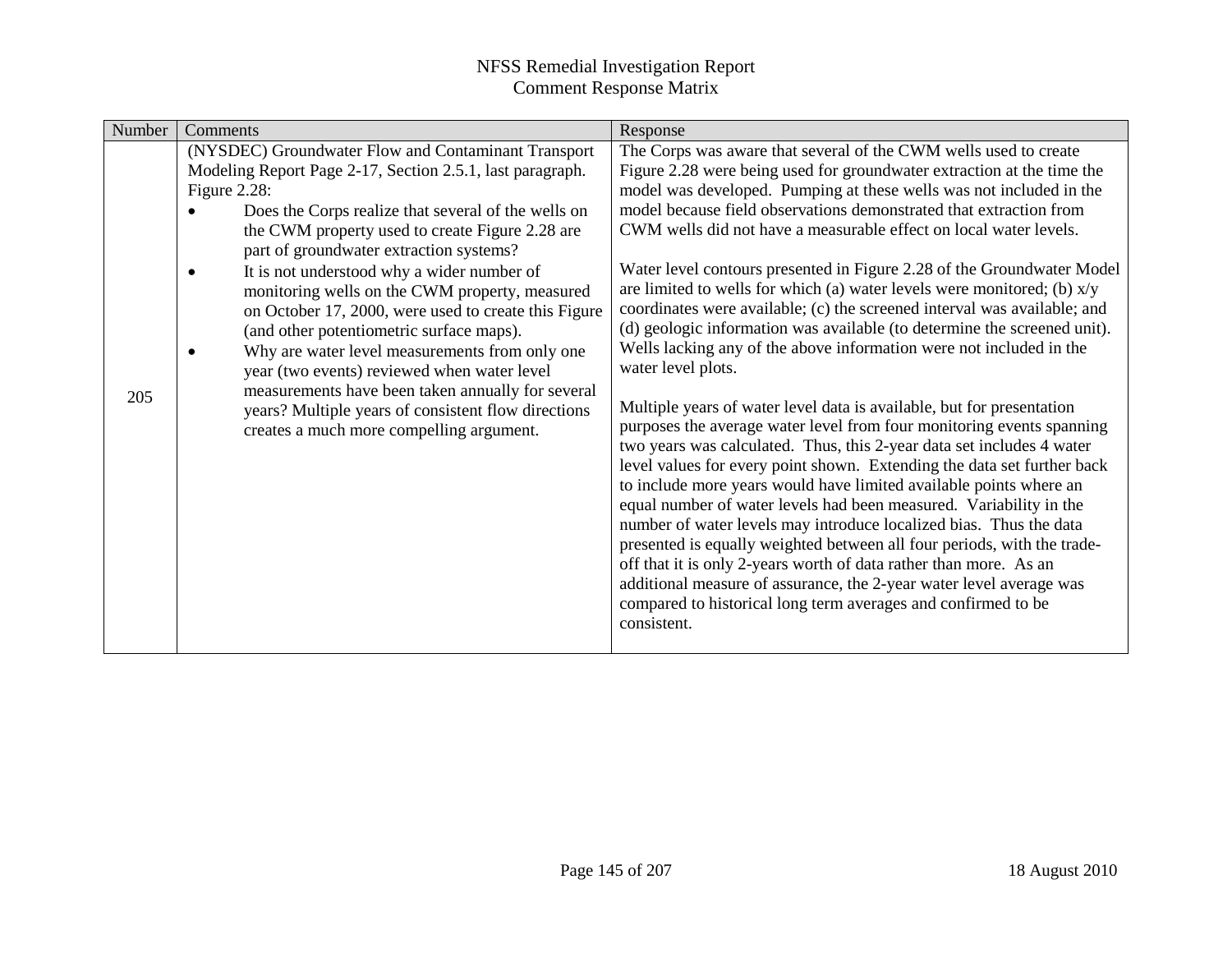| Number | Comments                                                                                                                                                                                                                                                              | Response                                                                                                                                                                                                                                                                                                                                                                                                                                                                                                                                                                                                                                                                                                                                                                                                                                                                                                                                                                                                                                                         |
|--------|-----------------------------------------------------------------------------------------------------------------------------------------------------------------------------------------------------------------------------------------------------------------------|------------------------------------------------------------------------------------------------------------------------------------------------------------------------------------------------------------------------------------------------------------------------------------------------------------------------------------------------------------------------------------------------------------------------------------------------------------------------------------------------------------------------------------------------------------------------------------------------------------------------------------------------------------------------------------------------------------------------------------------------------------------------------------------------------------------------------------------------------------------------------------------------------------------------------------------------------------------------------------------------------------------------------------------------------------------|
| 206    | (NYSDEC) Groundwater Flow and Contaminant Transport<br>Modeling Report Page 2-21, Section 2.6, 2nd paragraph:<br>Water budgets are conducted by CWM (and possibly<br>Modern) annually. In addition, CWM has an on-site<br>weather station.                            | The Corps was not aware that annual water budgets were prepared at the<br>CWM and Modern landfills. Only water budget studies presented in<br>Section 2.6 were available for review during the modeling analysis. For<br>modeling purposes, historical meteorological data were obtained from<br>National Oceanic Atmospheric Administration records for the local<br>Lewiston weather station. Precipitation was not directly entered into the<br>model, but instead provided a reference value to guide model calibration<br>of values of groundwater recharge. Local CWM-measured precipitation<br>would provide more localized data, but the extent of available historical<br>records and accuracy or quality assurance of the CWM data is not<br>known. Nevertheless, the Lewiston station is within reasonably close<br>proximity for the data to provide a sufficient level of accuracy for<br>calibration. Obtaining CWM data would, therefore, not materially<br>change the calibration procedure or otherwise add value to the project<br>objectives. |
| 207    | (NYSDEC) Groundwater Flow and Contaminant Transport<br>Modeling Report Page 3-1, Section 3.2: Finite difference<br>modeling was performed by CWM in the mid-1980's and in<br>2002.                                                                                    | Reports documenting the finite difference modeling conducted by CWM<br>in the mid-1980s were not available during the initiation of the regional<br>model development. Given the available computing resources in the<br>1980's (pre- IBM XT era) the modeling performed then would be<br>somewhat rudimentary.                                                                                                                                                                                                                                                                                                                                                                                                                                                                                                                                                                                                                                                                                                                                                  |
| 208    | (NYSDEC) Groundwater Flow and Contaminant Transport<br>Modeling Report Page 3-7. Section 3.3.3.2, Figure 3.4:<br>Please provide information on the selection of recharge<br>areas. Especially the swampland ponded water depicted on<br>the eastern side of the IWCS. | Precipitation-recharge areas were selected on the basis of land use/land<br>cover data as reported in the EPA "Basins" database. The assigned areas<br>shown in Figure 3.4 of the Groundwater Model reflect the underlying<br>grid resolution and may overlap with known land use features (e.g. the<br>swampland/ponded water assigned to represent the Central Drainage<br>Ditch overlaps with the main road leading past the entrance gate).                                                                                                                                                                                                                                                                                                                                                                                                                                                                                                                                                                                                                  |
| 209    | (NYSDEC) Groundwater Flow and Contaminant Transport<br>Modeling Report Page 3-13. Section 3.4.3.1, 1st paragraph:<br>Was the zonation of hydraulic conductivity based on field<br>data, or to make the model "fit" water level measurements?                          | The zonation of hydraulic conductivity was based on contoured field<br>data as presented in Figure 3.4 of the Groundwater Model. The value of<br>hydraulic conductivity in each zone was adjusted by up to 10 times the<br>original value.                                                                                                                                                                                                                                                                                                                                                                                                                                                                                                                                                                                                                                                                                                                                                                                                                       |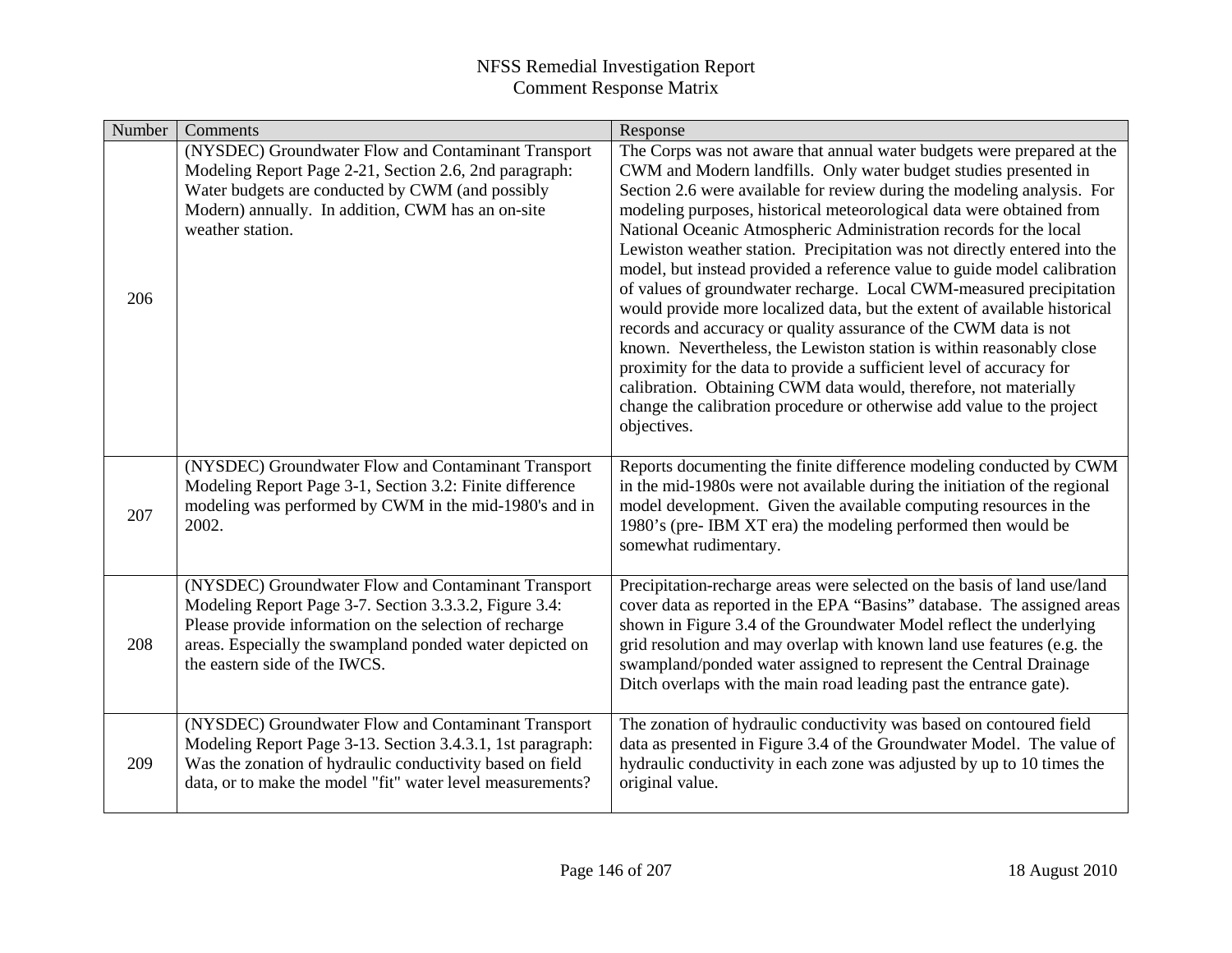| Number | <b>Comments</b>                                                                                                                                                                                                                                                                                                                          | Response                                                                                                                                                                                                                                                                                                                                                                                                                                                                                                                                                                                                                                                                                                                                                                                                                                                                                                                                                                                                            |
|--------|------------------------------------------------------------------------------------------------------------------------------------------------------------------------------------------------------------------------------------------------------------------------------------------------------------------------------------------|---------------------------------------------------------------------------------------------------------------------------------------------------------------------------------------------------------------------------------------------------------------------------------------------------------------------------------------------------------------------------------------------------------------------------------------------------------------------------------------------------------------------------------------------------------------------------------------------------------------------------------------------------------------------------------------------------------------------------------------------------------------------------------------------------------------------------------------------------------------------------------------------------------------------------------------------------------------------------------------------------------------------|
| 210    | (NYSDEC) Groundwater Flow and Contaminant Transport<br>Modeling Report Page 3-14. Section 3.4.3.2, 3rd paragraph:<br>The text states: "the model tends to over predict the<br>hydraulic heads near the Central Drainage Ditch" Could<br>this be related to the selection of this area as a "recharge"<br>area" (as shown on Figure 3.4)? | No, although the area near the Central Drainage Ditch was assigned as a<br>recharge zone, the Central Drainage Ditch itself was prescribed as a<br>drain boundary condition in the model. The model-predicted hydraulic<br>heads near the Central Drainage Ditch are high relative to the target<br>values which define a localized depression in the potentiometric surface<br>near the Central Drainage Ditch. The cause of the over-prediction could<br>be due to a variety of reasons including: 1) model assigned hydraulic<br>conductivity values that are too low in this area; 2) a recharge value that<br>is too high for this location; 3) a drain elevation that is too high; or 4) a<br>drain conductance that is too low. Although the model simulates<br>hydraulic heads in this area that are slightly higher than observed<br>hydraulic heads $(\sim 2$ feet), the model does a good job simulating the<br>general flow patterns in the area of the NFSS within the seasonal range<br>of the heads. |
| 211    | (NYSDEC) Groundwater Flow and Contaminant Transport<br>Modeling Report Page 4-15, Section 4.3.2.1, last bullet on<br>excluding constituents: Does this statement mean that if a<br>constituent is not widespread, its transport is not modeled?<br>What if a constituent is in one isolated area and in high<br>concentrations?          | The model is not intended for high-resolution simulation of small scale<br>features, in this case, single point concentrations. The model is designed<br>to provide regional predictions on the order of years, decades and<br>millennia. Therefore, if a constituent was present at high concentrations<br>but its occurrence was not widespread, it would have been excluded<br>from the simulations.                                                                                                                                                                                                                                                                                                                                                                                                                                                                                                                                                                                                             |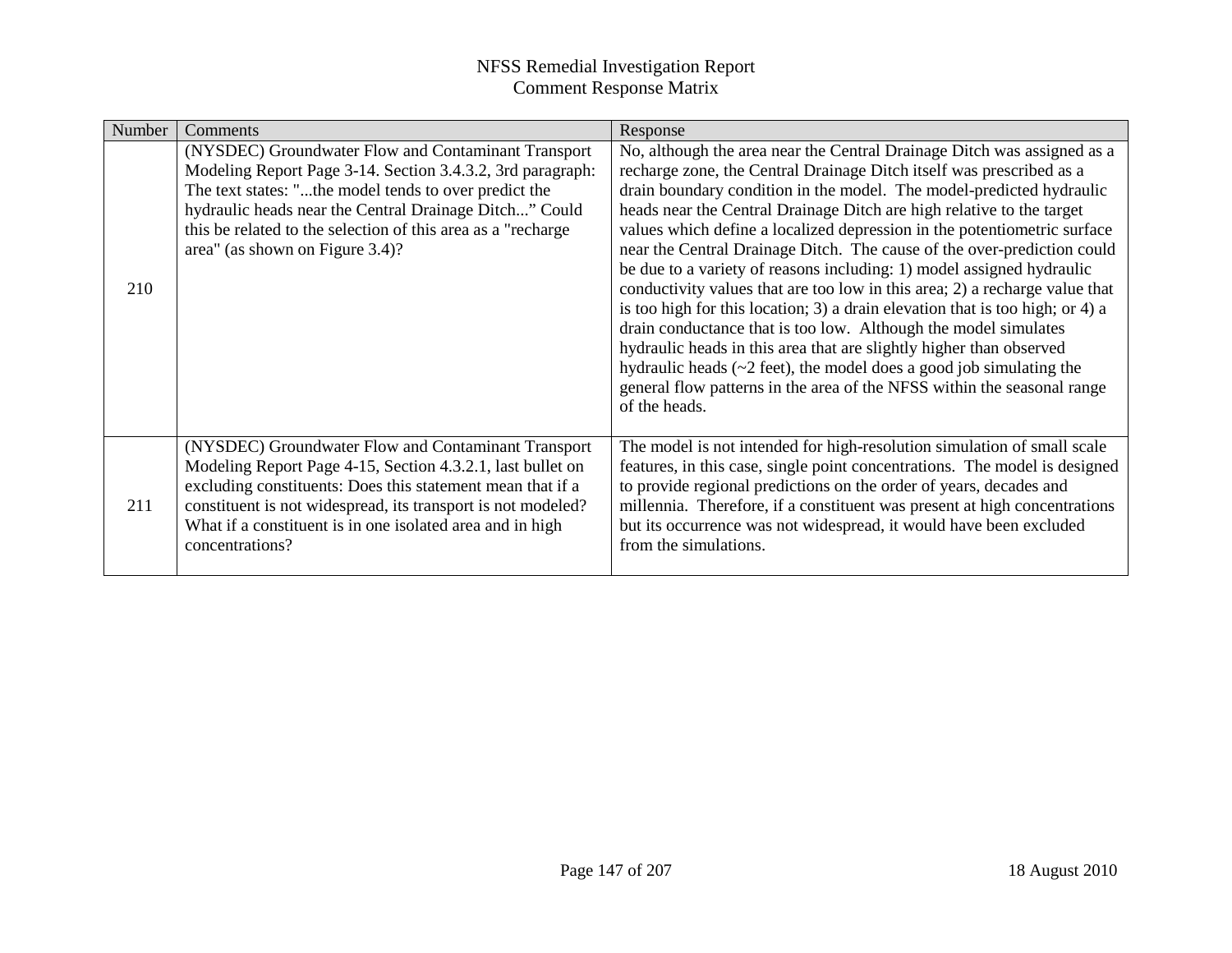| Number | Comments                                                                                                                                                                                                                                                                                                            | Response                                                                                                                                                                                                                                                                                                                                                                                                                                                                                                                                                                                                                                                                                                                                                                                                                                                                                                                                                                                                                                                               |
|--------|---------------------------------------------------------------------------------------------------------------------------------------------------------------------------------------------------------------------------------------------------------------------------------------------------------------------|------------------------------------------------------------------------------------------------------------------------------------------------------------------------------------------------------------------------------------------------------------------------------------------------------------------------------------------------------------------------------------------------------------------------------------------------------------------------------------------------------------------------------------------------------------------------------------------------------------------------------------------------------------------------------------------------------------------------------------------------------------------------------------------------------------------------------------------------------------------------------------------------------------------------------------------------------------------------------------------------------------------------------------------------------------------------|
| 212    | (NYSDEC) Groundwater Flow and Contaminant Transport<br>Modeling Report Page 4-29, Section 4.5: It is not clear<br>from the simulations, whether the model considers<br>groundwater discharge to surface water (Central Drainage<br>Ditch, West Ditch).                                                              | The groundwater model provides a prediction of water and solute<br>discharge into four drainage ditches on the NFSS: the Central, West,<br>South-16 and South-31 Drainage Ditches. Relevant modeling results<br>include:<br>• Among the four drainage ditches, the highest average flow rate was<br>predicted for the Central Drainage Ditch.<br>• The lowest predicted flow rate was for the South 16 Drainage Ditch.<br>• Of the four drainage ditches analyzed, the highest diluted uranium-<br>238 concentrations are predicted to occur in the South 16 Drainage<br>Ditch, originating from sources in Exposure Units 8, 11 and 12.<br>• Uranium-238 screening level exceedances are predicted to occur in the<br>South 16 and South 31 Drainage Ditches after 350 years.<br>• Screening level exceedances, based on diluted flow concentrations,<br>are not predicted to occur in the Central or West Drainage Ditches.<br>A discussion of the model results for groundwater discharge to surface<br>water will be included in the RIR Addendum (Appendix 12-I). |
| 213    | (NYSDEC) Page xxxv, Section ES.4 1st paragraph: Change<br>"and on the northwest by the village of Lewiston" to "<br>and on the northwest by property owned by the town of<br>Lewiston".                                                                                                                             | Editorial comment noted; however, minor editorial revisions to the RIR<br>documents will not be addressed since such corrections will not<br>substantially change the conclusions of the report.                                                                                                                                                                                                                                                                                                                                                                                                                                                                                                                                                                                                                                                                                                                                                                                                                                                                       |
| 214    | (NYSDEC) Page xli, Section ES.4 Surface and Subsurface<br>Soil, 1st paragraph: A description of the "sealing" of the<br>pipeline utilities extending off-site should be provided if<br>available. If documentation is not available, the sealing of<br>the pipelines should be field confirmed (and sealed if not). | The sanitary sewer and acid lines extending from NFSS to CWM were<br>plugged by the Corps in 2006. In addition, the LOOW acid waste sewer<br>and sanitary sewer lines were plugged in the area just north of M Street<br>as part of the consent order issued by NYSDEC in 1978 to SCA, (the<br>predecessor of CWM).                                                                                                                                                                                                                                                                                                                                                                                                                                                                                                                                                                                                                                                                                                                                                    |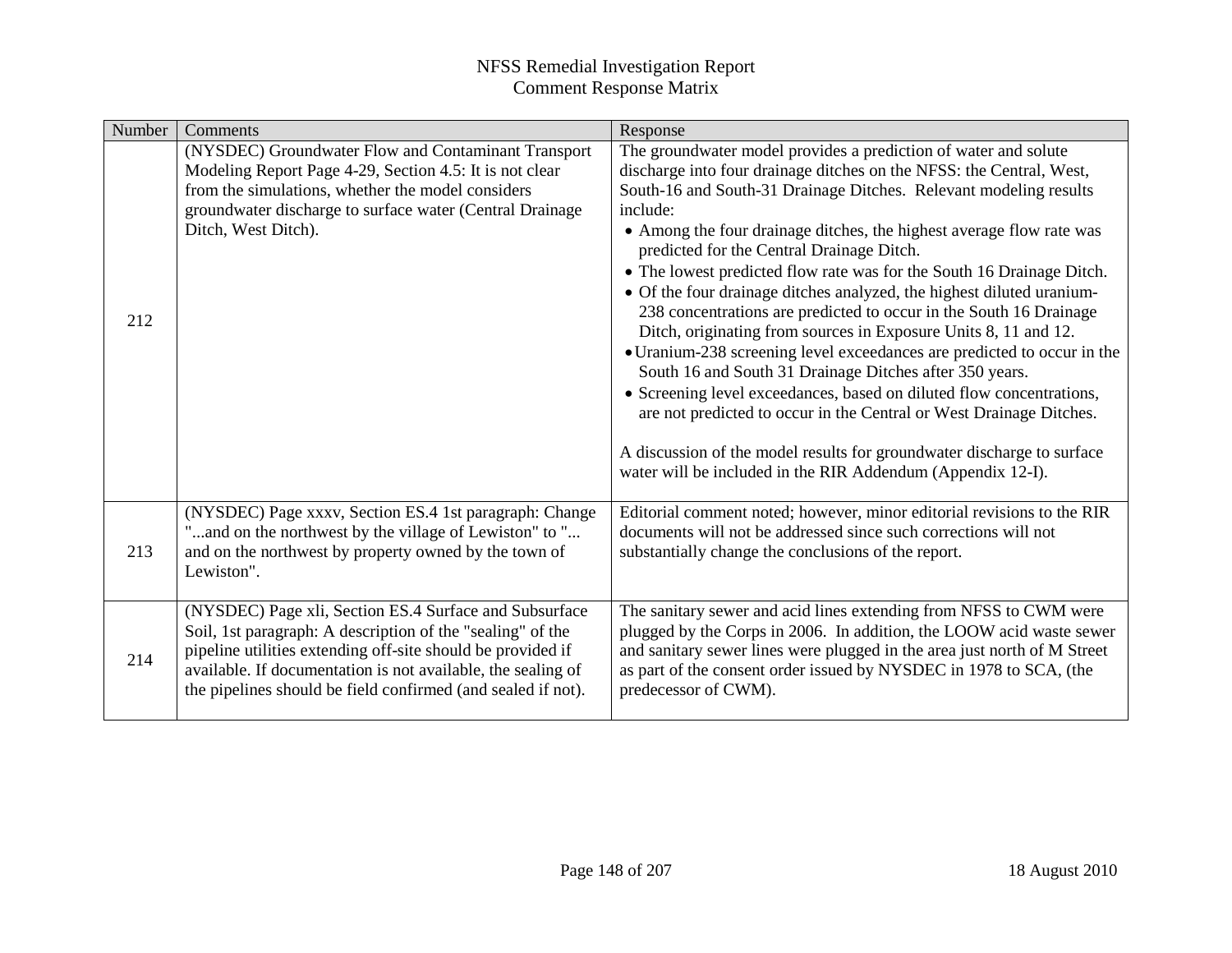| Number | Comments                                                                                                                                                                                                                                                                                                                                                                                                                                                                                                                                                                           | Response                                                                                                                                                                                                                                                                                                                                                                                                                                                                                                                                                                                                                                                                                                                                                                                                                                                                                                                                                                                                                                                                                                                                                                                                                                                                                                                                                                                                                                                                                                                                                                                                                                                                                                                             |
|--------|------------------------------------------------------------------------------------------------------------------------------------------------------------------------------------------------------------------------------------------------------------------------------------------------------------------------------------------------------------------------------------------------------------------------------------------------------------------------------------------------------------------------------------------------------------------------------------|--------------------------------------------------------------------------------------------------------------------------------------------------------------------------------------------------------------------------------------------------------------------------------------------------------------------------------------------------------------------------------------------------------------------------------------------------------------------------------------------------------------------------------------------------------------------------------------------------------------------------------------------------------------------------------------------------------------------------------------------------------------------------------------------------------------------------------------------------------------------------------------------------------------------------------------------------------------------------------------------------------------------------------------------------------------------------------------------------------------------------------------------------------------------------------------------------------------------------------------------------------------------------------------------------------------------------------------------------------------------------------------------------------------------------------------------------------------------------------------------------------------------------------------------------------------------------------------------------------------------------------------------------------------------------------------------------------------------------------------|
| 215    | (NYSDEC) Page xli, Section ES.6, Groundwater, 1st<br>paragraph: The term "plume" should not be used to describe<br>the presence of radionuclides, metals or organic compounds<br>in the groundwater. Insufficient data is presented in the<br>report to substantiate the areas of elevated groundwater<br>contaminants (as depicted on the Figures of Section 5) and<br>appear to be a figment of computerized contouring of data<br>and not representative of actual field conditions. This is not<br>an acceptable and responsible method to present<br>groundwater information. | Although the configuration of contamination in groundwater at the<br>NFSS may be irregular rather than uniform, as depicted by a classic<br>uniform plume, contaminated groundwater areas at the NFSS were<br>referred to as "plumes" in the RIR for the purpose of evaluating<br>constituents present in groundwater (RIR, Sections 5.1.1 and 5.1.2). The<br>extent of groundwater plumes was estimated from point measurements<br>of constituent concentrations in groundwater and in pipeline water.<br>Several plumes were defined by only two or three data points. This<br>method for groundwater plume delineation was considered appropriate<br>since it conservatively estimates, or overestimates, the actual extent of<br>groundwater contamination. This conservatism was used to account for<br>uncertainty associated with the distribution of data points and to ensure<br>that risks are not underestimated. Information regarding contaminant<br>transport via groundwater is available in the NFSS Groundwater Flow<br>and Contaminant Transport Modeling Report (USACE 2007c).<br>As the CERCLA process continues for the site, the broader "plumes"<br>will be redefined to ensure small-scale sources or impacts are not<br>assumed as widespread. Additional soil and groundwater sampling was<br>conducted in late 2009 as part of the RIR Addendum activities (RIR<br>Addendum, Section 3.0). Sampling will focus on select areas of the site<br>where plume delineation is needed or where there is a potential for off-<br>site migration of contaminants via groundwater. This investigation will<br>cover three areas of interest and the results will be included in the RIR<br>Addendum (Section 4.0). |
|        |                                                                                                                                                                                                                                                                                                                                                                                                                                                                                                                                                                                    |                                                                                                                                                                                                                                                                                                                                                                                                                                                                                                                                                                                                                                                                                                                                                                                                                                                                                                                                                                                                                                                                                                                                                                                                                                                                                                                                                                                                                                                                                                                                                                                                                                                                                                                                      |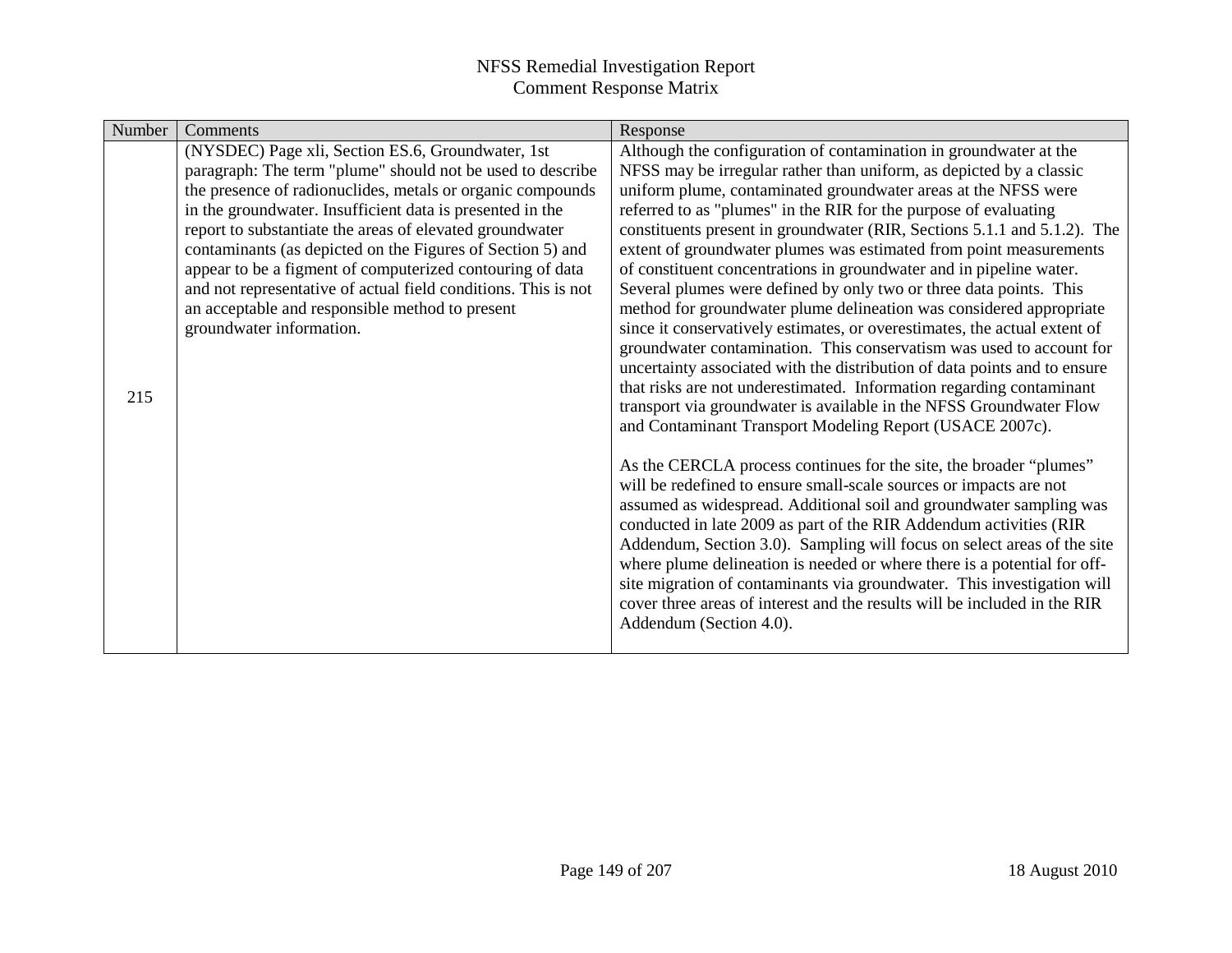| Number | Comments                                                                                                                                                                                                                                                                                                                                               | Response                                                                                                                                                                                                                                                                                                                                                                                                                                                                                                                                                                                                                                                                                                                                                                                                                                                                        |
|--------|--------------------------------------------------------------------------------------------------------------------------------------------------------------------------------------------------------------------------------------------------------------------------------------------------------------------------------------------------------|---------------------------------------------------------------------------------------------------------------------------------------------------------------------------------------------------------------------------------------------------------------------------------------------------------------------------------------------------------------------------------------------------------------------------------------------------------------------------------------------------------------------------------------------------------------------------------------------------------------------------------------------------------------------------------------------------------------------------------------------------------------------------------------------------------------------------------------------------------------------------------|
| 216    | (NYSDEC) Page 1-4, Section 1.5, 5th paragraph: NYSDEC<br>comments on the 1986 DOE Record of Decision include the<br>Department's (NYSDEC's) position that shallow land burial<br>(such as the waste containment structure) is not appropriate<br>for the K-65 waste. The Department considers the K-65<br>waste to be "Greater than Class C" material. | Greater than Class C material contains concentrations of radionuclides<br>that exceed the limits for Class C Low Level Waste as defined by the<br>Nuclear Regulatory Commission (NRC) in the Code of Federal<br>Regulation 10 CFR 61.55. Greater than Class C material is generated in<br>the commercial sector by activities under NRC or NRC-licensed<br>Agreement State over sight. The applicability and/or relevance and<br>appropriateness of this statute will be examined for the K-65 waste and<br>other IWCS materials. The Corps conducted a preliminary evaluation of<br>potential Applicable or Relevant and Appropriate Requirements<br>(ARARs) that may provide the statutory basis for managing the NFSS<br>wastes. ARARs under consideration for NFSS include but are not<br>limited to 10 CFR Part 40 Appendix A and 40 CFR Part 192 Subparts A,<br>B, and C. |
| 217    | (NYSDEC) Page 1-5. Section 1.5, 1st paragraph: It is the<br>Department's (NYSDEC's) understanding that Building<br>403 was used as a firehouse not a laboratory and office<br>building. Please clarify.                                                                                                                                                | Section 1.5.1 of the RIR describes Building 403 as the Main Fire<br>Headquarters, which formerly housed the site's fire protection services,<br>and states that it was demolished in 2000. A laboratory and offices were<br>also maintained in this building. The LOOW Completion Report (White<br>Engineering 1943), which includes Building 403 construction records,<br>will be provided in an RIR Addendum (Appendix 12-B).                                                                                                                                                                                                                                                                                                                                                                                                                                                 |
| 218    | (NYSDEC) Page 1-5, Section 1.5.1, Baker-Smith Area: It is<br>the Department's (NYSDEC's) understanding that the<br>Baker Smith area was used for warehousing, a pipe shop<br>and other "hand-shops".                                                                                                                                                   | During operation of the LOOW, a pipe shop, machine shop, welding<br>shop, and store house were located in the Baker-Smith area near a rail<br>line that ran roughly parallel to West Patrol Road. Section 5.2 of the<br>RIR describes the Baker-Smith Area in greater detail. The LOOW<br>Completion Report (White Engineering 1943), which includes Baker-<br>Smith Area construction records, will be provided in an RIR Addendum<br>(Appendix 12-B).                                                                                                                                                                                                                                                                                                                                                                                                                         |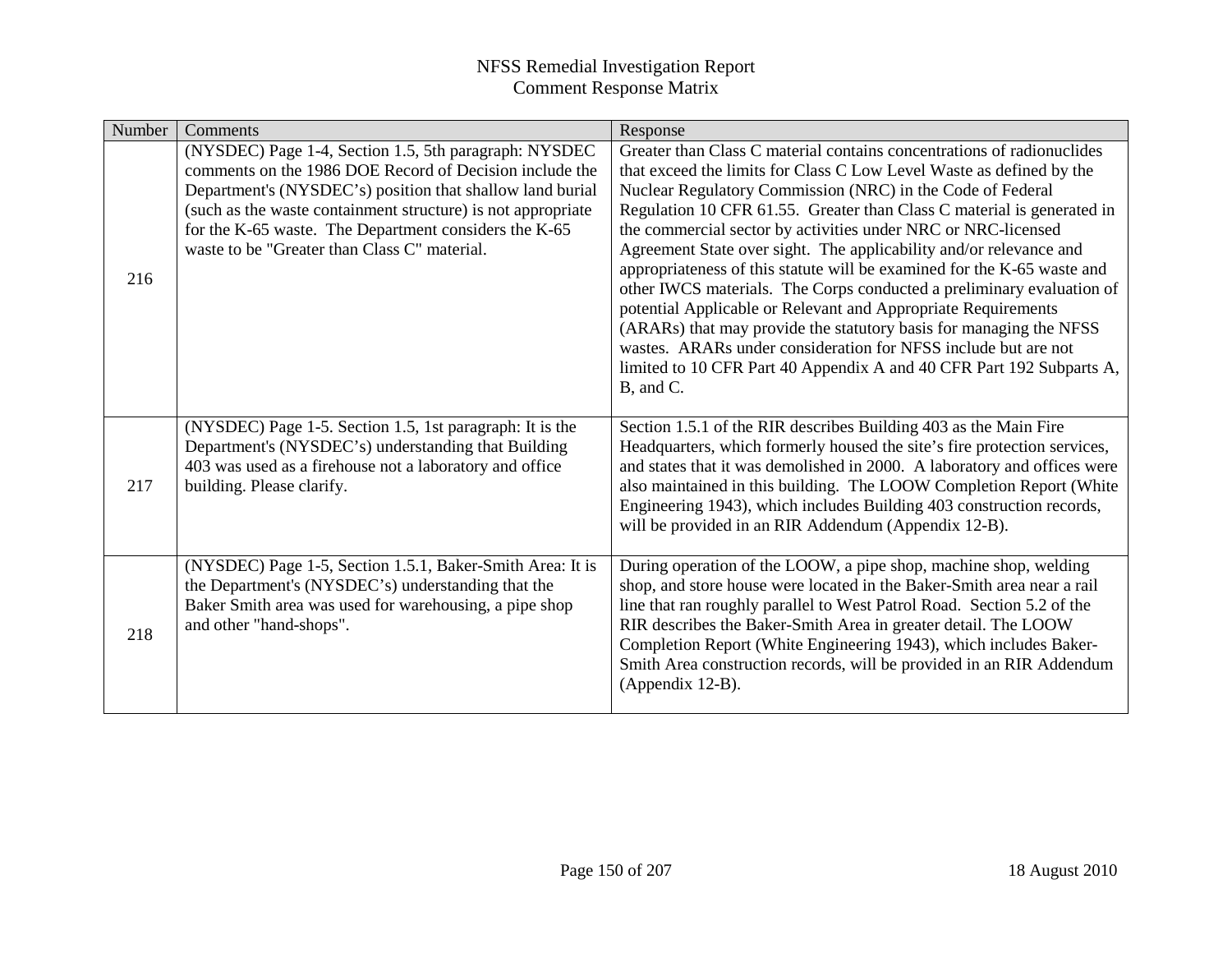| Number | Comments                                                                                                                                                                                                                                                                                          | Response                                                                                                                                                                                                                                                                                                                                                                                                                                                                                                                                                                                                                                                                                                                                                                                                                                                                                   |
|--------|---------------------------------------------------------------------------------------------------------------------------------------------------------------------------------------------------------------------------------------------------------------------------------------------------|--------------------------------------------------------------------------------------------------------------------------------------------------------------------------------------------------------------------------------------------------------------------------------------------------------------------------------------------------------------------------------------------------------------------------------------------------------------------------------------------------------------------------------------------------------------------------------------------------------------------------------------------------------------------------------------------------------------------------------------------------------------------------------------------------------------------------------------------------------------------------------------------|
| 219    | (NYSDEC) Page 1-6, Section 1.5.1, Power Area: It should<br>be mentioned that Building 401 was originally a coal fired,<br>steam plant with coal storage located on the south side of<br>the building.                                                                                             | Section ES.5 of the RIR states that "during the operation of the LOOW,<br>Building 401 served as a power house, generating steam for use in the<br>TNT production facilities. Later, the building housed a boron-10 (a non-<br>radioactive isotope) separation process." Although no explicit statement<br>is made regarding coal storage at Building 401, this does not<br>significantly alter the statement of process knowledge that was made in<br>Section 1.5.1. The RIR Addendum will include the LOOW Completion<br>Report (White Engineering 1943), which includes Building 401<br>construction records (Appendix 12-B).                                                                                                                                                                                                                                                           |
| 220    | (NYSDEC) Page 1-6, Section 1.5.1, Freshwater Treatment<br>Plant: Given the importance of the current status of the<br>former water treatment plant for the storage of residues,<br>much greater detail of the design, operation and use of<br>treatment plant units/buildings should be provided. | Information thought to be relevant to the current status of the buildings'<br>use for residue storage was included in the RIR. If needed, additional<br>detail of the design, operation and use of treatment plant units/buildings<br>will be included in the FS. Construction records for the freshwater<br>treatment plant from the LOOW Completion Report (White Engineering<br>1943) will be provided in an RIR Addendum (Appendix 12-B).                                                                                                                                                                                                                                                                                                                                                                                                                                              |
| 221    | (NYSDEC) Page 1-6, Section 1.5.2: The materials<br>originally "stored" in Building 411 and the Baker-Smith<br>Area should be identified and listed in the report.                                                                                                                                 | Section 1.5.2 of the RIR covers all materials that were stored at NFSS<br>and identifies where they were stored on-site. Restating this information<br>in a different format would be redundant and unnecessary.                                                                                                                                                                                                                                                                                                                                                                                                                                                                                                                                                                                                                                                                           |
| 222    | (NYSDEC) Page 1-9, Section 1.5.2, Other Wastes: Other<br>operations and materials stored at the site (fuel rods, cesium<br>"caps", uranium billets, "new naval waste area") should be<br>included in discussions of historical operations.                                                        | Section 5.3 of the RIR includes a reference to uranium rods stored in<br>Buildings 431 and 432 located near the boundary between Exposure<br>Units 3 and 4. The RIR also describes widespread cesium<br>contamination of environmental media at the NFSS; however, it is<br>unclear what is meant by cesium "caps". Should this have been cesium<br>"gaps"? The KAPL materials included electron tubes (called "gaps")<br>that could have been a source for cesium-137 contamination. Uranium<br>billets are discussed in Section 5.5 of the RIR which includes a<br>description of the shops area in EU 8. The New Naval Waste Area is<br>part of Exposure Unit 3 and is described in the RIR in several locations<br>including Section 5.2. Since these radiological materials are discussed<br>where they were handled, there is no need to repeat this discussion in<br>Section 1.5.2. |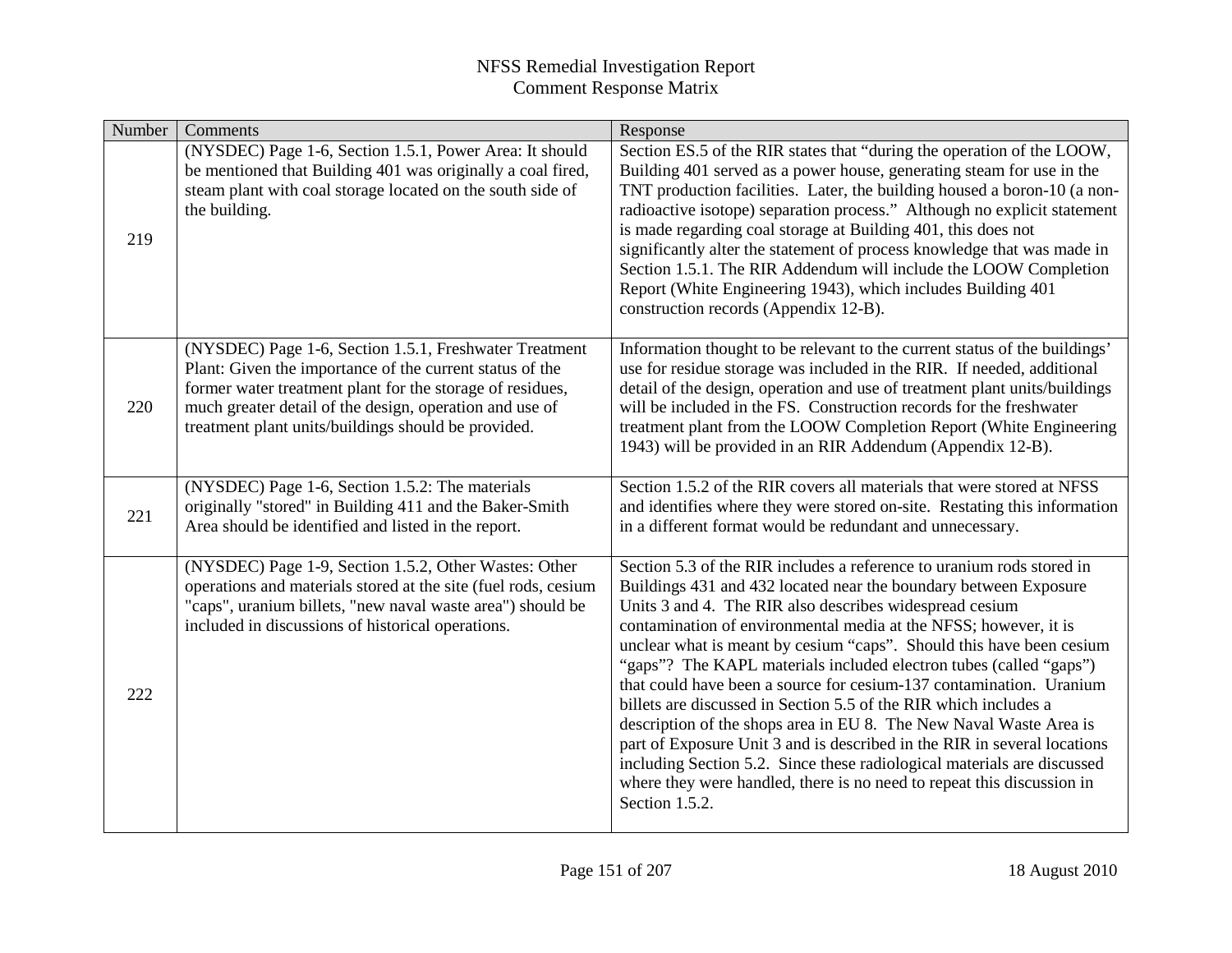| Number | Comments                                                                                                                                                                                                                                                                                                               | Response                                                                                                                                                                                                                                                                                                                                                                                                                                                                                                                                                                                                                                                              |
|--------|------------------------------------------------------------------------------------------------------------------------------------------------------------------------------------------------------------------------------------------------------------------------------------------------------------------------|-----------------------------------------------------------------------------------------------------------------------------------------------------------------------------------------------------------------------------------------------------------------------------------------------------------------------------------------------------------------------------------------------------------------------------------------------------------------------------------------------------------------------------------------------------------------------------------------------------------------------------------------------------------------------|
| 223    | (NYSDEC) Page 1-9, Section 1.5.3.1: The results of the<br>1970 Atomic Energy Commission radiological survey may<br>not have been sufficiently sensitive, given that the detector<br>was located one meter above the ground during the survey.                                                                          | The 1970 Atomic Energy Commission radiological survey was used as a<br>screening technique and has little impact on the delineation of impacts<br>actually on the NFSS property. This survey of the former LOOW site<br>performed using hand-held survey meters was used as a field screening<br>technique to locate higher than "background" concentrations of<br>radioactivity and to select soil sample locations. This information was<br>used as the basis for off-site removal actions conducted at the vicinity<br>properties. These actions included the removal of materials from the<br>Central Ditch and Six Mile Creek beyond the boundaries of the NFSS. |
| 224    | (NYSDEC) Page 2-3, Section 2.2.3: Given that 444<br>documents and records associated with past construction,<br>waste storage and remedial activities were reviewed to<br>generate this section, three pages of findings is insufficient.<br>Much greater discussion on historical information should be<br>presented. | Although hundreds of documents were reviewed, only those that were<br>particularly germane to the investigation are presented here.<br>Information from many of the other documents is cited throughout the<br>report. Appendix D of the RIR contains more detailed information<br>about the reports reviewed as well as scans from some of the most<br>important documents. The RIR Addendum will also include the LOOW<br>Completion Report (White Engineering 1943), which includes historic<br>construction records for many of the structures formerly located at the<br>NFSS (RIR Addendum, Appendix 12-B).                                                     |
| 225    | (NYSDEC) Page 2-11, Section 2.3.6: Why does this report<br>use meteorology data from Niagara Falls Air Force base<br>when the groundwater modeling report uses data from<br>Lewiston?                                                                                                                                  | The meteorological data presented in the RIR was used solely as<br>background information, whereas the meteorological data presented in<br>the groundwater model was used quantitatively. To gain more accurate<br>information, the groundwater model used data from four meteorological<br>stations near the NFSS including the Buffalo International Airport, the<br>Niagara Falls International Airport in Lewiston, New York and Modern<br>Landfill. This was necessary to obtain a complete precipitation data set<br>over an extended time period.                                                                                                              |
| 226    | (NYSDEC) Page 2-13, Section 2.4.1: Is General<br>Engineering Laboratories ELAP certified?                                                                                                                                                                                                                              | Yes, General Engineering Laboratories is an Environmental Laboratory<br>Accreditation Program (ELAP) certified laboratory.                                                                                                                                                                                                                                                                                                                                                                                                                                                                                                                                            |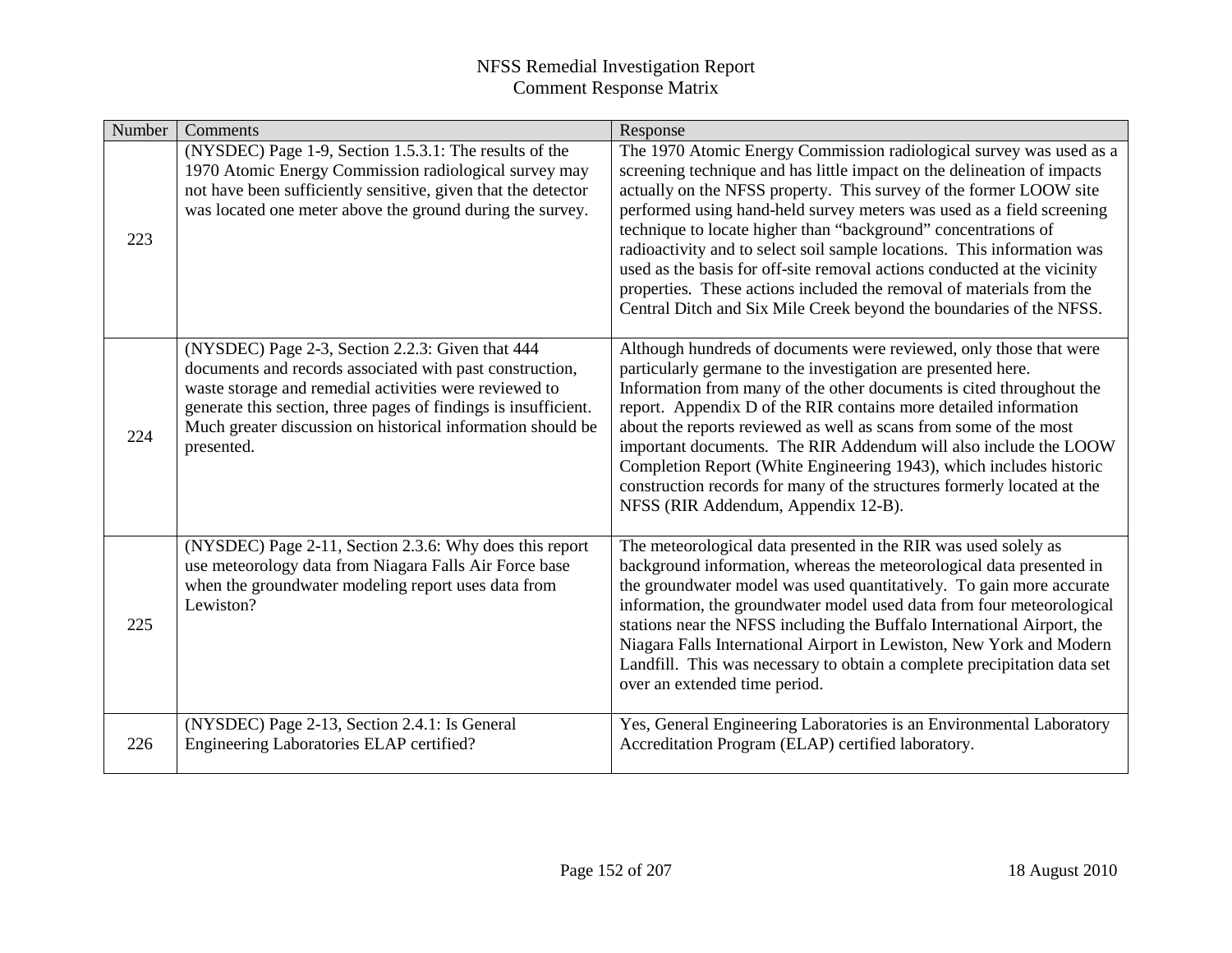| Number | Comments                                                                                                                                                                                                                                                                                          | Response                                                                                                                                                                                                                                                                                                                                                                                                                                                                                                                                                                                                                                                                                                                                                                                                                                                                                                                                                                                                                                                                                                                                                                                                                              |
|--------|---------------------------------------------------------------------------------------------------------------------------------------------------------------------------------------------------------------------------------------------------------------------------------------------------|---------------------------------------------------------------------------------------------------------------------------------------------------------------------------------------------------------------------------------------------------------------------------------------------------------------------------------------------------------------------------------------------------------------------------------------------------------------------------------------------------------------------------------------------------------------------------------------------------------------------------------------------------------------------------------------------------------------------------------------------------------------------------------------------------------------------------------------------------------------------------------------------------------------------------------------------------------------------------------------------------------------------------------------------------------------------------------------------------------------------------------------------------------------------------------------------------------------------------------------|
| 227    | (NYSDEC) Page 3-3, Section 3. 1, Table 3-2: The sample<br>naming convention is illogical. Linking the EU to the<br>sample name would make data review much simpler.                                                                                                                               | The sample naming convention used in the RI was based on the site-<br>wide investigation and used a sequential numbering methodology.<br>During development of the RI, the exposure unit boundaries were<br>adjusted and a sample numbering scheme linking the exposure unit<br>number would have become unmanageable. In addition, data<br>management during the FS will be on an operable unit basis rather than<br>an exposure unit basis.                                                                                                                                                                                                                                                                                                                                                                                                                                                                                                                                                                                                                                                                                                                                                                                         |
| 228    | (NYSDEC) Page 3-4, Section 3.2.1: Were efforts made to<br>tie the topographic survey to surveys of CWM and/or<br>Modem Landfill? The top paragraph on the page discusses<br>areas of settlement on the IWCS cap noted during the 1999<br>survey. Please provide a figure showing these locations. | A review of archival aerial photos was completed as part of the historic<br>site assessment and is included in Section 1.5 of the RIR. The NFSS<br>historic site assessment did not include topographic survey information<br>for adjacent properties; however, review of archival aerial photos was<br>conducted for the LOOW.<br>Some minor settling of the IWCS cap has occurred, primarily in the area<br>of the original R-10 pile. Most locations that experienced settling only<br>reduced in elevation by an inch or less. Localized areas of settling<br>greater than one inch occurred around the area where approximately 60<br>drums containing contaminated soils and resin, 4 steel tanks,<br>approximately 900 boxes of soil samples, tarps, geo-textiles, and other<br>miscellaneous debris were added to trenches cut into the IWCS in 1991.<br>The maximum difference in elevation between the 1996 and 1999<br>surveys was 1.9 inches. The degree of settling has been minor and does<br>not require illustration.<br>A recently completed topographic survey of the IWCS also indicates<br>very little movement or settling of the clay cap. The results of this<br>survey will be presented in the RIR Addendum. |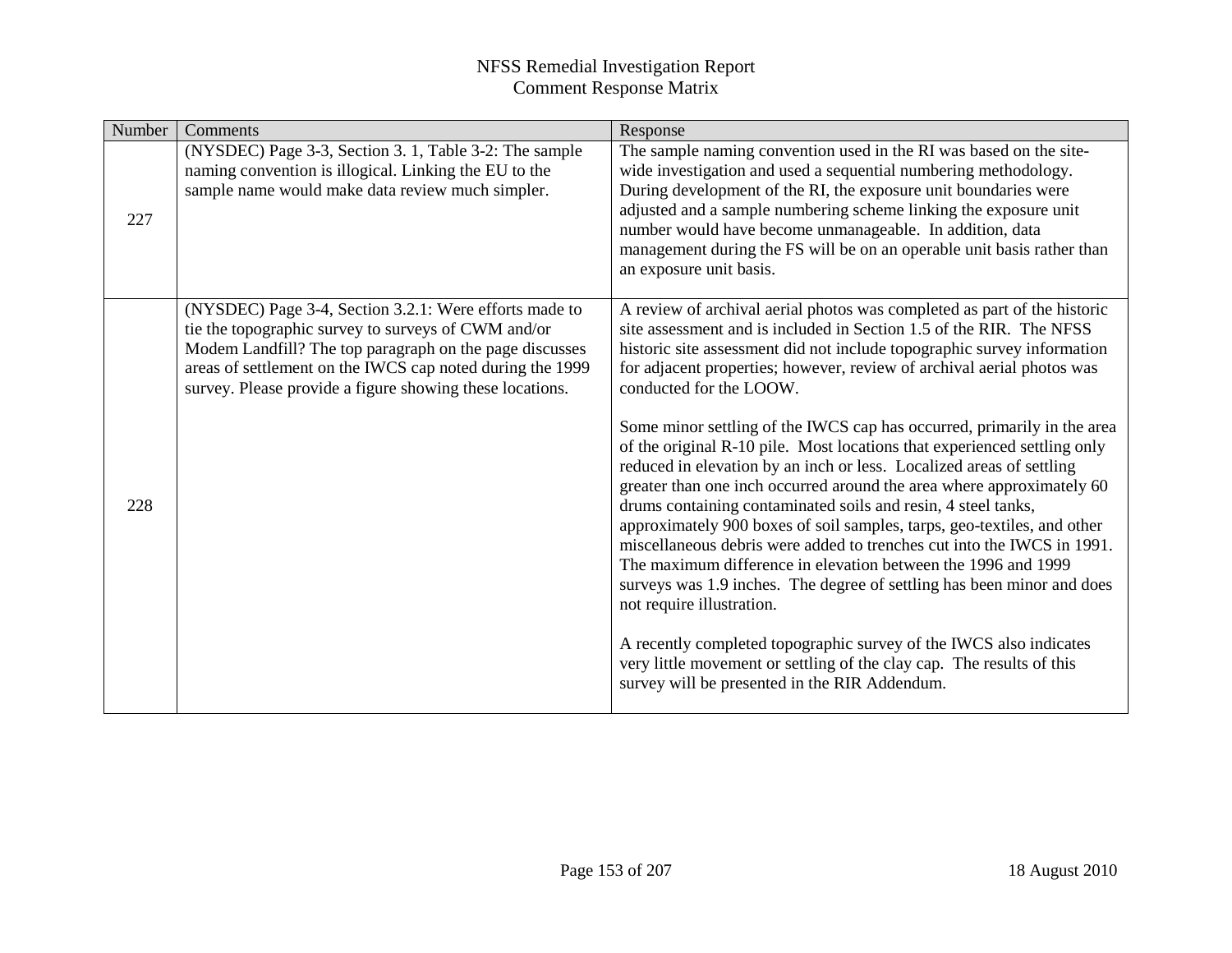| Number | Comments                                                                                                                                                                                                                                                             | Response                                                                                                                                                                                                                                                                                                                                                                                                                                                                                                                                                                                                                                                                                                                                                                                                                                                                                                                                                                                                                                                                                                                                                                                                       |
|--------|----------------------------------------------------------------------------------------------------------------------------------------------------------------------------------------------------------------------------------------------------------------------|----------------------------------------------------------------------------------------------------------------------------------------------------------------------------------------------------------------------------------------------------------------------------------------------------------------------------------------------------------------------------------------------------------------------------------------------------------------------------------------------------------------------------------------------------------------------------------------------------------------------------------------------------------------------------------------------------------------------------------------------------------------------------------------------------------------------------------------------------------------------------------------------------------------------------------------------------------------------------------------------------------------------------------------------------------------------------------------------------------------------------------------------------------------------------------------------------------------|
| 229    | (NYSDEC) Page 3-6, Section 3.3.2.3, last paragraph: Given<br>the importance of underground utilities as potential<br>migration pathways, a greater discussion of the non-<br>intrusive geophysical survey techniques and findings must<br>be included in the report. | A description of the non-invasive geophysical survey methods used<br>during the NFSS RI is provided in Section 3.1 of the RIR with the<br>results presented in Appendix C. Intrusive surveys of the utility lines<br>indicate that no permeable bedding that could serve as a preferential<br>pathway for contaminant migration or large-scale inundation were<br>evident on the NFSS. The Remedial Investigation of Underground<br>Utilities completed for the LOOW stated that trends in chemical<br>concentrations across pipelines were not discernable in many locations,<br>probably due to the fact that several pipelines were sealed to prevent<br>migration within the lines. The report stated that the sealed sections of<br>pipeline are, in effect, acting more as tanks (or storage devices), rather<br>than open conveyances for contaminant migration (EA ES&T,<br>September 2008). A Fact Sheet describing the findings of the Remedial<br>Investigation of Underground Utilities completed for the LOOW is<br>available on the web at:<br>http://www.lrb.usace.army.mil/derpfuds/loow/loow-fs-uuri-2009-05.pdf.                                                                             |
| 230    | (NYSDEC) Page 3-10, Section 3.5.2: Why was the site<br>broken into six sectors for the gamma walkover survey<br>when it was previously broken into 14 EUs? This<br>inconsistency only adds to confusion when reviewing the<br>results.                               | For the gamma walkover survey, the site was broken down into<br>manageable portions by designating Survey Units. Survey Units were<br>defined by the following criteria: physical boundaries (roads/ditches),<br>global positioning satellite signal availability, and the size of an area.<br>The gamma walkover survey is discussed in Appendix B of the RIR and<br>in a detailed technical report, Gamma Walkover Survey and Geophysical<br>Survey of the Niagara Falls Storage Site, Volumes I and II (SAIC 2003),<br>which is available in the administrative record.<br>Results of the gamma walkover survey were used to delineate exposure<br>units and select sample locations in areas with elevated gamma readings.<br>The exposure unit boundaries were drawn to simultaneously satisfy two<br>conditions: (1) to investigate locations with similar contaminant histories<br>and (2) to delineate exposure units sized to include a statistically valid<br>numbers of samples. The proposed exposure unit boundaries were<br>reviewed by NYSDEC prior to their use, and those at the northern<br>property boundary were broken into additional exposure units based on<br>NYSDEC recommendations. |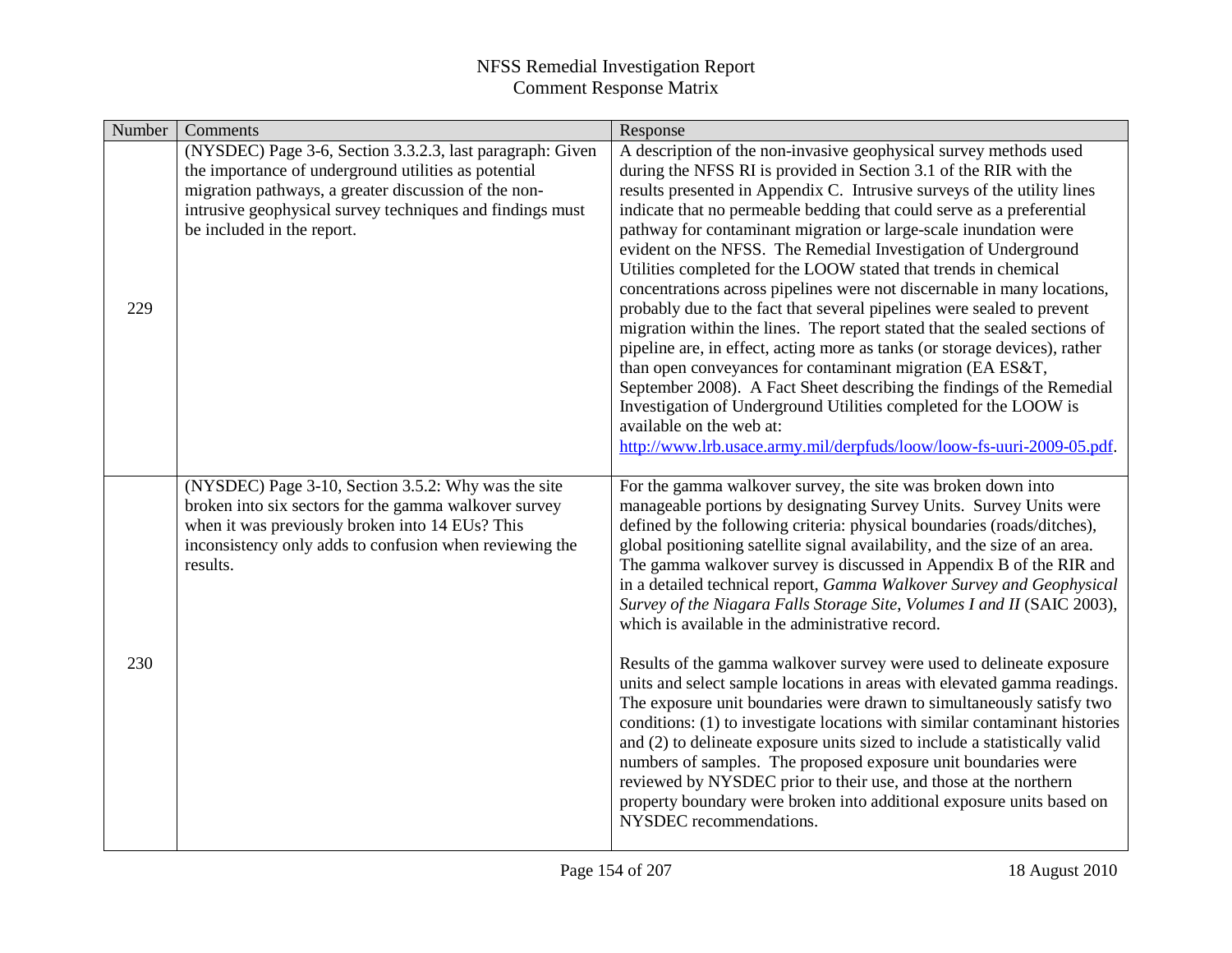| Number | <b>Comments</b>                                                                                                                                                                                          | Response                                                                                                                                                                                                                                                                                                                                                                                                                                                                                                                                                                                                                                                                                                                 |
|--------|----------------------------------------------------------------------------------------------------------------------------------------------------------------------------------------------------------|--------------------------------------------------------------------------------------------------------------------------------------------------------------------------------------------------------------------------------------------------------------------------------------------------------------------------------------------------------------------------------------------------------------------------------------------------------------------------------------------------------------------------------------------------------------------------------------------------------------------------------------------------------------------------------------------------------------------------|
| 231    | (NYSDEC) Page 3-12, Section 3.6.2: New York State<br>Department of Health considers surface soil to be the<br>interval $0 - 2$ " for exposure (the RI used $0 - 6$ " as surface<br>soil).                | For assessment of chemical risk, NYSDEC defines surface soil as 0-2<br>inches below the vegetation root system. To assess radiological risk,<br>NYSDEC defines surface soil as 0-6 inches below ground surface. The<br>RIR/Baseline Risk Assessment defined surface soil as 0-6 inches below<br>ground surface including the root zone excluded in the State of New<br>York definition (RIR, Section 3.6.2). Although there is the possibility of<br>including slightly more soil with the 0-6 inch definition of surface soil,<br>the slight difference is not expected to have a significant impact on the<br>identification of chemicals of potential concern or the calculation of<br>exposure point concentrations. |
| 232    | (NYSDEC) Page 3-22, Section 3.10.2.3: Were the new<br>permanent wells surveyed?<br>Were wells installed in the LWBZ cased off to prevent<br>"dragdown", prior to advancing from the UWBZ to the<br>LWBZ? | All of the new permanent wells referred to in Section 3.10.2.3 of the<br>RIR were surveyed and marked with tags that included USACE Buffalo<br>District, the well identification number, month and year of installation,<br>elevation at the top of the PVC casing, and the ground surface elevation.<br>Due to the presence of a thick aquitard layer between the upper water-<br>bearing zone and the lower water-bearing zone, as well as poor water<br>production from the upper water-bearing zone, well casings to prevent<br>"dragdown" were not considered necessary.                                                                                                                                            |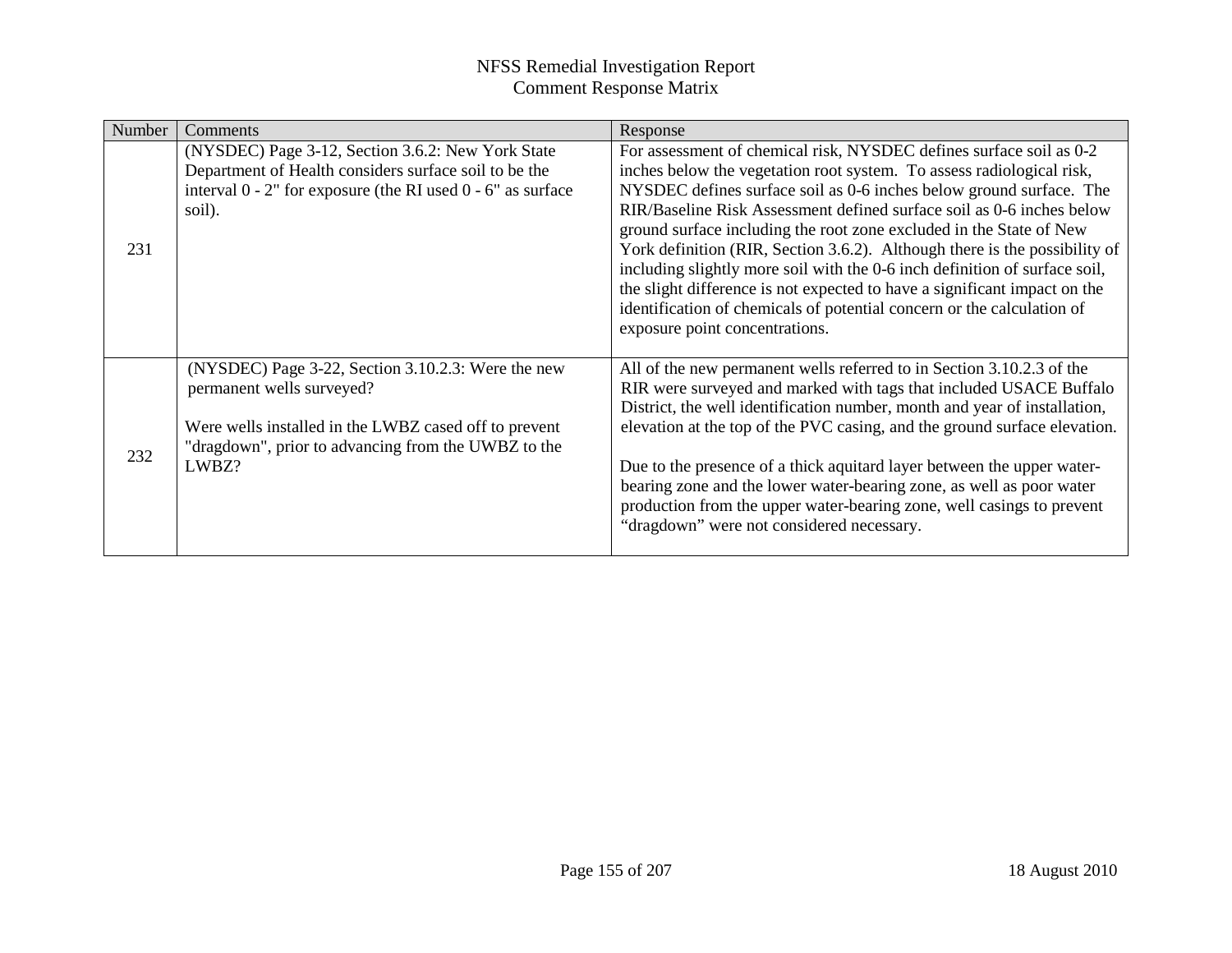| Number | Comments                                                                                                                                                                                                                      | Response                                                                                                                                                                                                                                                                                                                                                                                                                                                                                                                                                                                                                                                                                                                                                                                                                                                                                                                                                                                                                                                                                                                                                                                                                                                                                                                                          |
|--------|-------------------------------------------------------------------------------------------------------------------------------------------------------------------------------------------------------------------------------|---------------------------------------------------------------------------------------------------------------------------------------------------------------------------------------------------------------------------------------------------------------------------------------------------------------------------------------------------------------------------------------------------------------------------------------------------------------------------------------------------------------------------------------------------------------------------------------------------------------------------------------------------------------------------------------------------------------------------------------------------------------------------------------------------------------------------------------------------------------------------------------------------------------------------------------------------------------------------------------------------------------------------------------------------------------------------------------------------------------------------------------------------------------------------------------------------------------------------------------------------------------------------------------------------------------------------------------------------|
| 233    | (NYSDEC) Page 3-25, Section 3.10.2.6: The report<br>mentions that two site-wide water level measurement events<br>were conducted $(12/7/99$ and $8/24/00$ ). Is the data associated<br>with these events presented somewhere? | The water levels in 69 temporary well points were measured on<br>December 7, 1999, and water levels were recorded for 66 permanent<br>monitoring wells on August 24, 2000. Although this data was not<br>presented in the RIR, additional information regarding water levels and<br>an interpretation and discussion of groundwater flow within and between<br>the upper water-bearing zone and lower water-bearing zone of the NFSS<br>is presented in Section 2.5 and Appendix F-1 of the Groundwater Flow<br>and Contaminant Transport Model report completed by HGL (USACE<br>2007c). Water levels measured during 2000 that were used to create the<br>potentiometric flow maps presented in the groundwater flow model will<br>be included in the RIR Addendum (Appendix 12-H). The detailed<br>evaluation of groundwater flow conditions within the hydrostratigraphic<br>units underlying the NFSS was developed based on water level elevation<br>data that were compiled and integrated into the site-specific database<br>which contains over 15,000 water level elevations that were measured at<br>the NFSS, CWM, and Modern Landfill sites. These data were collected<br>as part of environmental characterization and long-term monitoring<br>efforts that have been routinely completed at these sites over the past 20<br>years. |
| 234    | (NYSDEC) Page 3-25, Section 3.10.2.7: Were the<br>temporary well points surveyed?                                                                                                                                             | Yes, all well locations were surveyed, including the temporary well<br>points.                                                                                                                                                                                                                                                                                                                                                                                                                                                                                                                                                                                                                                                                                                                                                                                                                                                                                                                                                                                                                                                                                                                                                                                                                                                                    |
| 235    | (NYSDEC) Page 3-25. Section 3.10.2.10: Since the<br>temporary well points were not developed prior to sampling,<br>this may skew the metals and radiological analytical results<br>due to turbidity.                          | Concur. Typically, samples from temporary well points were turbid and<br>contained visible suspended soil particles. However, total (unfiltered)<br>groundwater results were compared to total (unfiltered) background<br>levels. Dissolved (filtered) groundwater data was handled in a similar<br>fashion. Dissolved fraction groundwater data were used to delineate<br>groundwater plumes (RIR, Sections 5.1.1 and 5.1.2) but, so as to not<br>underestimate risk, total fraction groundwater data were used for the<br>Baseline Risk Assessment (Section 2.1.2, USACE 2007b).                                                                                                                                                                                                                                                                                                                                                                                                                                                                                                                                                                                                                                                                                                                                                                |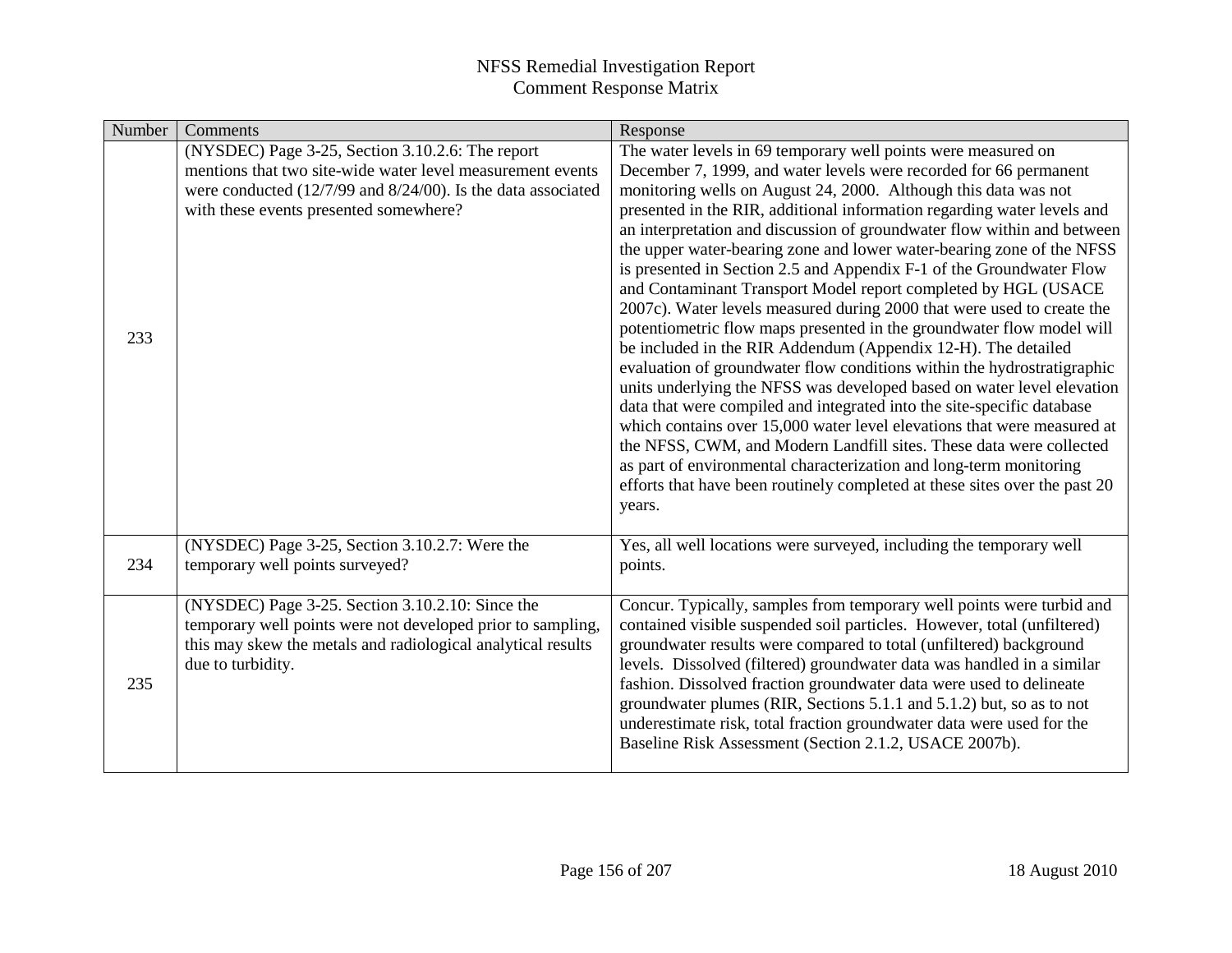| Number | Comments                                                                                                                                                                                                                                                                                                                                                                                                                                                         | Response                                                                                                                                                                                                                                                                                                                                                                                                                                                                                                                                                                                                                                                                                                                                                                                                                                                                                                                                                                                                                                                                                                                                                                                                                                                         |
|--------|------------------------------------------------------------------------------------------------------------------------------------------------------------------------------------------------------------------------------------------------------------------------------------------------------------------------------------------------------------------------------------------------------------------------------------------------------------------|------------------------------------------------------------------------------------------------------------------------------------------------------------------------------------------------------------------------------------------------------------------------------------------------------------------------------------------------------------------------------------------------------------------------------------------------------------------------------------------------------------------------------------------------------------------------------------------------------------------------------------------------------------------------------------------------------------------------------------------------------------------------------------------------------------------------------------------------------------------------------------------------------------------------------------------------------------------------------------------------------------------------------------------------------------------------------------------------------------------------------------------------------------------------------------------------------------------------------------------------------------------|
| 236    | (NYSDEC) Page 3-38, Section 3.16.1.2: Is the source of the<br>ten drums of solid Investigation Derived Waste, which were<br>rejected by the disposal facility (WCS), known?                                                                                                                                                                                                                                                                                      | The material in these drums originated in two places. Most of the<br>material came from the open Vicinity Property G on LOOW and the rest<br>came from an area the Corps investigated for the potential presence of<br>buried animals from the University of Rochester. This investigation was<br>a separate effort and not part of the NFSS RI. A small amount of the<br>material came from an area on Exposure Unit 1 where KAPL waste had<br>once been stored.                                                                                                                                                                                                                                                                                                                                                                                                                                                                                                                                                                                                                                                                                                                                                                                                |
|        |                                                                                                                                                                                                                                                                                                                                                                                                                                                                  | These drums were never shipped to Waste Control Specials. Waste<br>Control Specialist notified the Corps that the waste's characterization<br>data did not meet their waste acceptance criteria and that another<br>disposal facility would have to be located for these drums. These drums<br>are currently being stored on-site in Building 401 and will be properly<br>disposed following waste characterization in 2009.                                                                                                                                                                                                                                                                                                                                                                                                                                                                                                                                                                                                                                                                                                                                                                                                                                     |
| 237    | (NYSDEC) Page 4-1, Section 4.2, 1st bullet: Within the first<br>bullet it states: "Numerous small chips of radioactive waste<br>residue with elevated gamma readings were found near the<br>ground surface in the vicinity of these trenches". It is my<br>understanding in speaking with Corp representatives that<br>these chips were collected upon discovery and surrounding<br>soils were re-surveyed. This needs to be better documented<br>in the report. | As stated, numerous small chips were believed to be present at or near<br>the surface in the vicinity of trenches T802 and T808. Their presence<br>was discovered through random gamma survey of the surface in the<br>vicinity of the trenches to be installed. These chips were not sampled or<br>drummed and it is believed that chips remain on the surface in this area.<br>Field observations for trench locations T802 and T808 are reported in<br>RIR Table 4-1, which describes these areas as having several slightly<br>elevated gamma readings at or near the surface. Gamma walkover<br>surveys are not used to designate areas that should be posted as<br>Radiation Areas (e.g., area roped off and posted as a radiation area).<br>Instead, a separate measurement using a $\mu$ R/h meter, or similar meter, is<br>used to measure what the exposure level would be at waist level. Only<br>areas where results indicate the potential exposure level is 5 mrem/hr or<br>more using a µR/hr meter, or similar meter, are posted as Radiation<br>Areas. These areas near the trenches were not posted to limit personnel<br>access, however, access to the entire NFSS is restricted and the site is<br>posted as a radiological materials area. |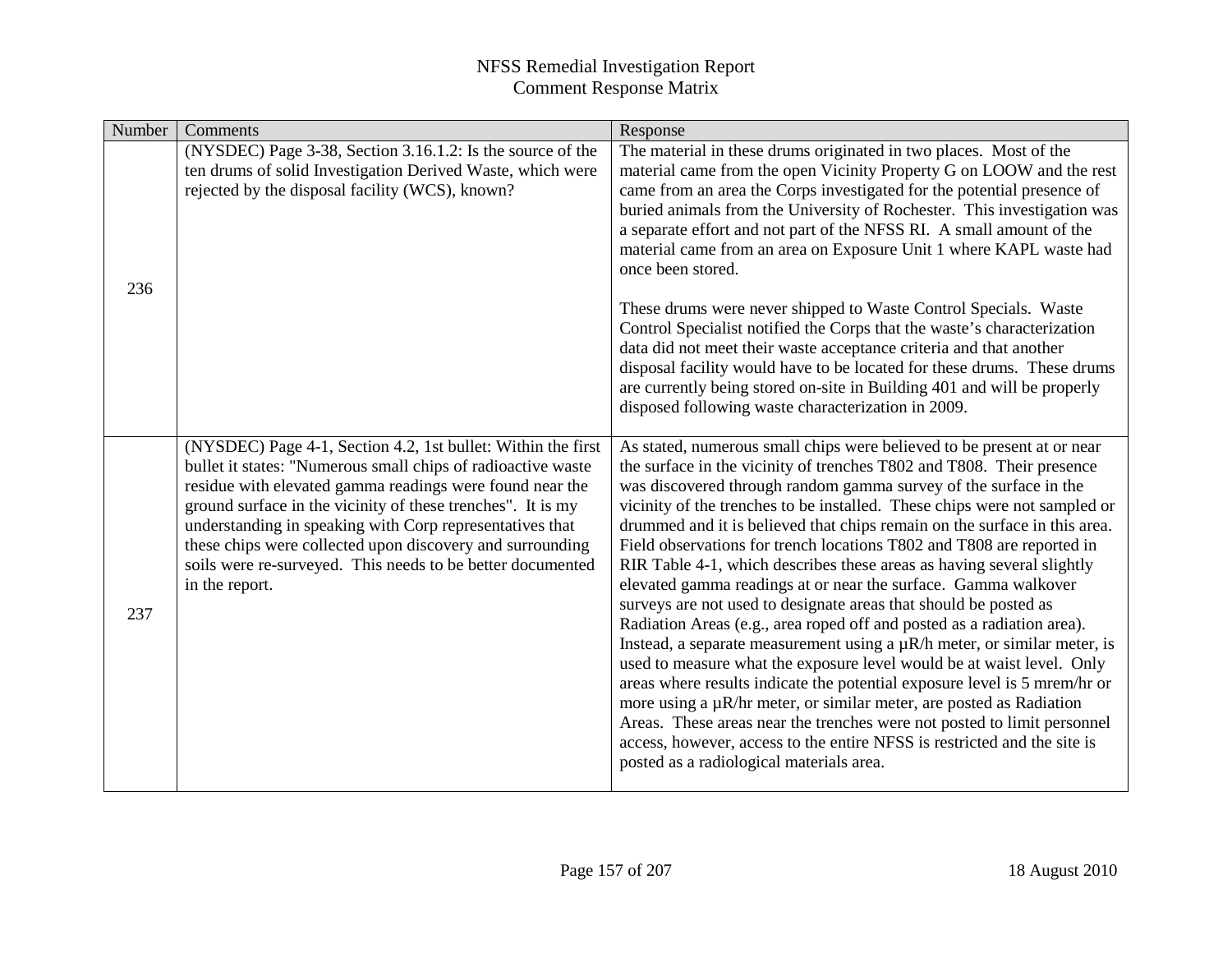| Number | Comments                                                                                                                                                                                                                                                                                                                                                                                                                                                                                                                    | Response                                                                                                                                                                                                                                                                                                                                                                                                                                                                                                                                                                                                                                                                                                                                                                                                                                                                                                                                                                                                                       |
|--------|-----------------------------------------------------------------------------------------------------------------------------------------------------------------------------------------------------------------------------------------------------------------------------------------------------------------------------------------------------------------------------------------------------------------------------------------------------------------------------------------------------------------------------|--------------------------------------------------------------------------------------------------------------------------------------------------------------------------------------------------------------------------------------------------------------------------------------------------------------------------------------------------------------------------------------------------------------------------------------------------------------------------------------------------------------------------------------------------------------------------------------------------------------------------------------------------------------------------------------------------------------------------------------------------------------------------------------------------------------------------------------------------------------------------------------------------------------------------------------------------------------------------------------------------------------------------------|
| 238    | (NYSDEC) Page 4-1, Section 4.2: Please note the<br>information contained in Table 4-1 indicates several other<br>"significant" findings in addition to those presented here.                                                                                                                                                                                                                                                                                                                                                | Although all of the findings are not discussed in this section, the text<br>states a summary of field observations from each trench is contained in<br>Table 4-1 and shown on Figures 3-16 through 3-44 of the RIR.                                                                                                                                                                                                                                                                                                                                                                                                                                                                                                                                                                                                                                                                                                                                                                                                            |
| 239    | (NYSDEC) Page 4-1. Section 4.3: Why weren't the<br>analytical results from the drum, road core and railroad<br>ballast used to determine site related contaminants? Couldn't<br>these matrices contribute to site contamination?                                                                                                                                                                                                                                                                                            | In order to identify site-related contaminants, the concentration of<br>contaminants in environmental media including soil, sediment, surface<br>water and groundwater were compared to background values. No<br>background values were established for the drum, road core, and railroad<br>ballast samples because they are not naturally-occurring environmental<br>media. To be thorough, these samples will be screened against surface<br>soil background levels and risk-based limits in the RIR Addendum.<br>It should be noted that the existence of radiological contamination in<br>building core samples does not constitute a release to the environment;<br>therefore, this data will not be grouped with site soils or other natural<br>media.                                                                                                                                                                                                                                                                  |
| 240    | (NYSDEC) Page 4-2, Section 4.3.1: It is not understood<br>why a background data set could not be established for<br>roadways and railroad ballast. Aren't there roads or railroads<br>not impacted by the site? Or for railroad ballast, why not<br>statistically evaluate the data set and look for outliers? For<br>roadways, a simple review of the data would indicate results<br>out of the expected range (such as 26 ppm of arochlor-1254<br>in sample RC-coreOl-3730 or 5.72 pCi/g of Pu-239 in RC-<br>core3-3734). | Background levels of direct radiation were determined in all media of<br>concern at sampling locations geologically similar to the site, but beyond<br>the influence of the site or other anthropomorphic influences. The<br>media of concern identified for the NFSS include soil, groundwater,<br>surface water, and sediment. Background levels for building cores,<br>roadways and railroad ballast were not established because these<br>features do not occur in natural areas, so there are no naturally-occurring<br>background levels for these media. To be thorough, these samples will<br>be screened against surface soil background levels and risk-based limits<br>in the RIR Addendum (Section 8.0).<br>The remediation of roadway material and railroad ballast will be<br>addressed, as needed during the FS, as part of the Balance of Plant<br>operable unit. The demolition and disposal of Building 401 will be<br>performed using funds received through the American Recovery and<br>Reinvestment Act. |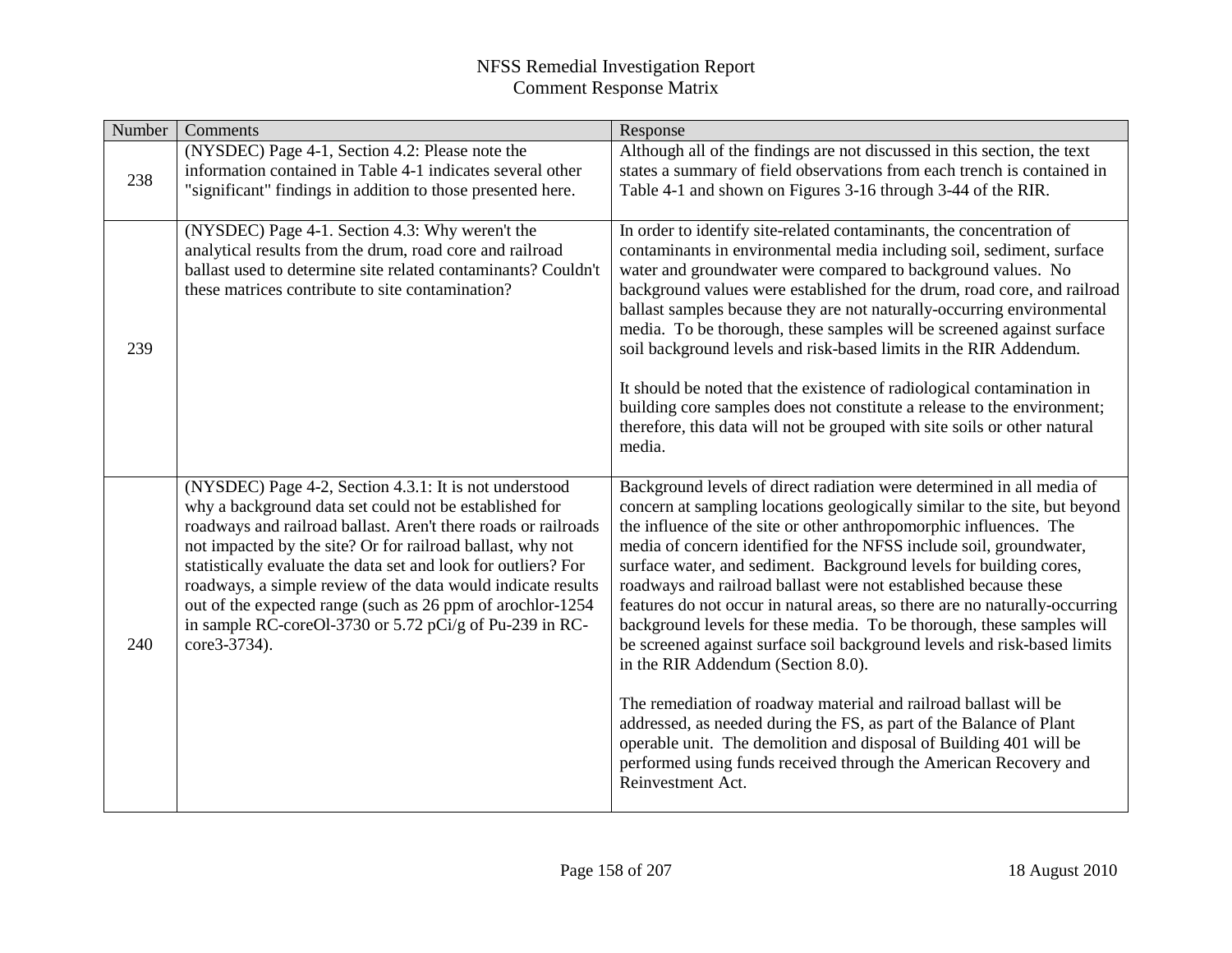| Number | Comments                                                                                                                                                                                                                                                                                                                                                                                                                                                                                                                                                                                     | Response                                                                                                                                                                                                                                                                                                                                                                                                                                                                                                                                                                                                                                                                                                                                             |
|--------|----------------------------------------------------------------------------------------------------------------------------------------------------------------------------------------------------------------------------------------------------------------------------------------------------------------------------------------------------------------------------------------------------------------------------------------------------------------------------------------------------------------------------------------------------------------------------------------------|------------------------------------------------------------------------------------------------------------------------------------------------------------------------------------------------------------------------------------------------------------------------------------------------------------------------------------------------------------------------------------------------------------------------------------------------------------------------------------------------------------------------------------------------------------------------------------------------------------------------------------------------------------------------------------------------------------------------------------------------------|
| 241    | (NYSDEC) Page 4-2, Section 4.3.2: The uranium content<br>seems elevated in the sample of Drum 1. Please provide<br>additional details.                                                                                                                                                                                                                                                                                                                                                                                                                                                       | All available data on the two abandoned and deteriorated drums found<br>on the ground surface in Exposure Units 2 and 4 are presented in Section<br>4.3.2, Appendix AA or Table 4-3 of the RIR. No suitable background<br>data set was available for these matrices; however, the analytical results<br>were used to determine the appropriate disposition of the drums.                                                                                                                                                                                                                                                                                                                                                                             |
| 242    | (NYSDEC) Page 4-2, Section 4.4.1: Because the first<br>reference to an actual number for specific Background<br>Screening Value was found in Table 4-20, it is suggested<br>that within the written text of the document that a listing of<br>background screening values for chemicals be placed in the<br>chemical section and background screening values for<br>radionuclides be placed in the radionuclide section. It might<br>even be helpful if these lists were on separate pages so that<br>they could be removed from the document, making it<br>accessible upon further reading. | Noted. RIR Tables 4-5, 4-34, 4-65 4-88 and 4-95 present summary<br>statistics for both chemical and radiological background levels in various<br>environmental media. Background data summary tables for all<br>environmental media at the NFSS are presented in Table 2.1 of the<br>Baseline Risk Assessment. However, minor editorial revisions to the<br>RIR documents will not be addressed since such corrections will not<br>substantially change the conclusions of the report.                                                                                                                                                                                                                                                               |
| 243    | (NYSDEC) Page 4-5, Section 4.4.1. 2nd bullet: Was the<br>railroad bed near the monitoring wells in question sampled<br>to support the hypothesis proposed for the elevated Uranium<br>in samples from these wells?                                                                                                                                                                                                                                                                                                                                                                           | Railroad bed materials were not sampled near the two background<br>monitoring wells (PZ-21S and PZ-25S) determined to contain outlier<br>levels of total and dissolved isotopic uranium. However, not only did<br>these two samples have unusually high concentrations of uranium<br>isotopes, they also had uranium isotopic ratios indicating that they may<br>have been impacted by site contaminants (Rhodes et al 2006<br>http://www.wmsym.org/abstracts/2006/pdfs/6350.pdf). The samples<br>were removed from the background data set both on the basis of outlier<br>levels of total and dissolved isotopic uranium and lower uranium isotope<br>ratios. All groundwater results from these two wells were below<br>drinking water standards. |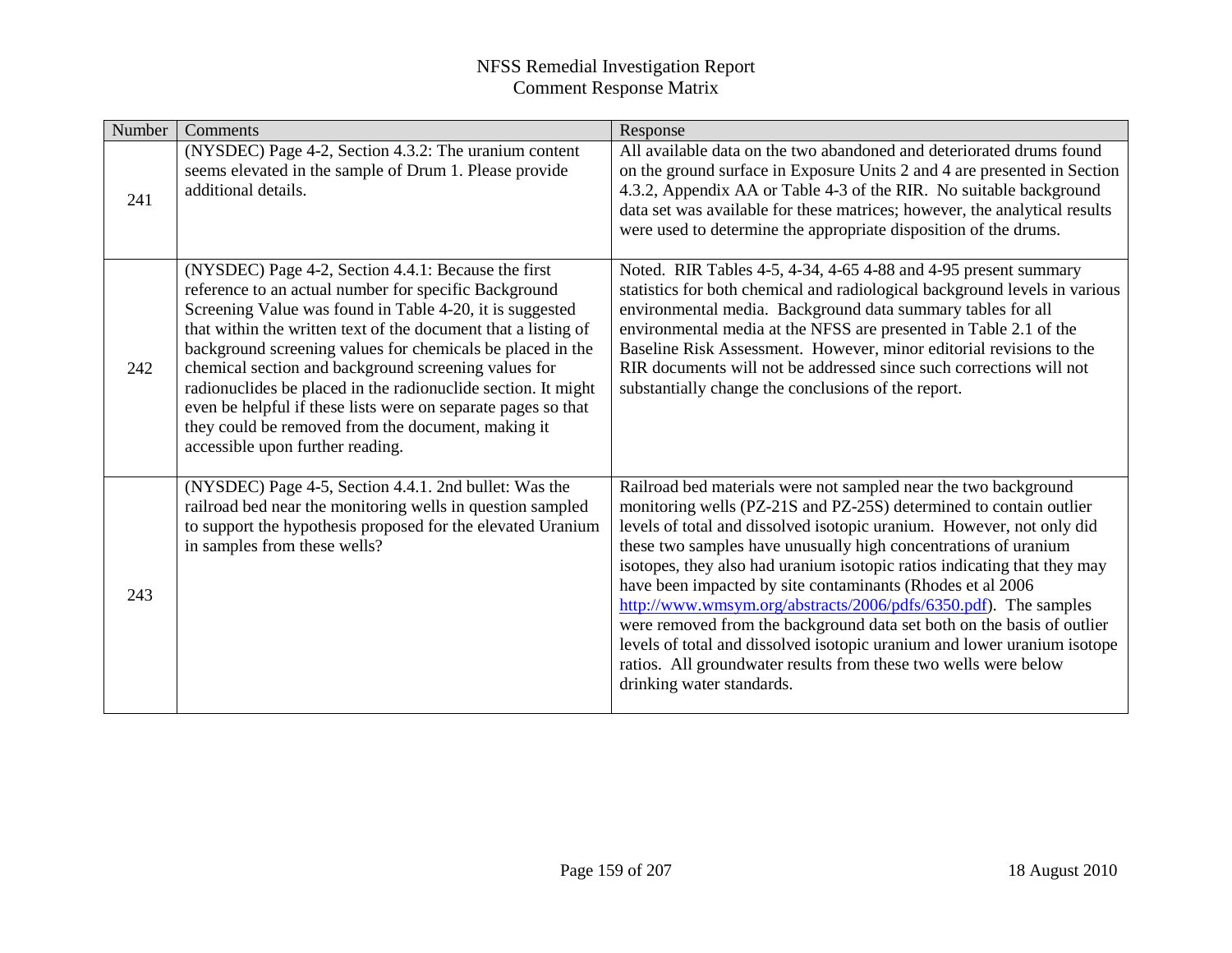| Number | Comments                                                                                                                                                                                                                                                                                                         | Response                                                                                                                                                                                                                                                                                                                                                                                                                                                                                                                                                                                                                                                                                                                                                                                                              |
|--------|------------------------------------------------------------------------------------------------------------------------------------------------------------------------------------------------------------------------------------------------------------------------------------------------------------------|-----------------------------------------------------------------------------------------------------------------------------------------------------------------------------------------------------------------------------------------------------------------------------------------------------------------------------------------------------------------------------------------------------------------------------------------------------------------------------------------------------------------------------------------------------------------------------------------------------------------------------------------------------------------------------------------------------------------------------------------------------------------------------------------------------------------------|
| 244    | (NYSDEC) Page 4-5, Section 4.4.1, 5th and 6th bullets: The<br>appropriateness of the background locations for surface<br>water and sediment needs to be reviewed considering that<br>they are not upgradient/ upstream/ upwind of the site (and<br>the R-10 pile was uncovered for years).                       | The locations selected for surface water and sediment background<br>sampling were considered to be representative sampling locations<br>because they are close to the NFSS and are presumably unimpacted by<br>LOOW or NFSS site-related activities. A summary of the background<br>surface water sample locations, rationale for selection, sample<br>designations and analysis parameters are presented in Table 3-11 of the<br>RIR. Rationale used for the selection of analytical parameters for each<br>sediment sampling location is provided in Tables 3-12 through 3-14 of<br>the RIR.<br>The potential for R-10 related contamination and an interconnection<br>between groundwater and surface water in the West Drainage Ditch will<br>be investigated as part of the RIR Addendum (Sections 4.5 and 9.0). |
| 245    | (NYSDEC) Page 4-6, Section 4.4.1, Statistical Evaluation:<br>Due to the limited amount of background data, the power of<br>the statistical evaluation is diminished. Therefore, the<br>determination of Upper tolerance limits may be questionable<br>and should be used with caution.                           | The background screening value, referred to as the upper tolerance limit,<br>was defined to be the lesser of the 95% background upper tolerance limit<br>and the maximum value detected in the background data set (RIR,<br>Section 4.4.1). Under general statistical guidelines, a total of eight<br>samples are necessary to develop upper tolerance limits. At the NFSS,<br>16 surface soil, 34 subsurface soil, 28 groundwater, 10 sediment and 10<br>surface water samples were used. Prior to performing calculations using<br>the medium-specific background data sets, outliers within the data set<br>were identified using a simple inter-quartile test. Potential outliers were<br>removed from the data set resulting in lower data set variability and a<br>more reliable 95% upper tolerance limit.     |
| 246    | (NYSDEC) Page 4-7, Section 4.4.2: It is understood that<br>statistical evaluation of data can be powerful. However it<br>can also be confusing. Simpler methods for selecting site<br>related contaminants of concern should also be presented<br>(such as process knowledge, site use, historical information). | Statistical methods were used to determine site-related constituents<br>because statistical methods eliminate the bias simpler methods might<br>introduce. A review of historical site records was conducted as part of<br>the RI and references to process knowledge, site use and historical<br>information appear throughout the report.                                                                                                                                                                                                                                                                                                                                                                                                                                                                           |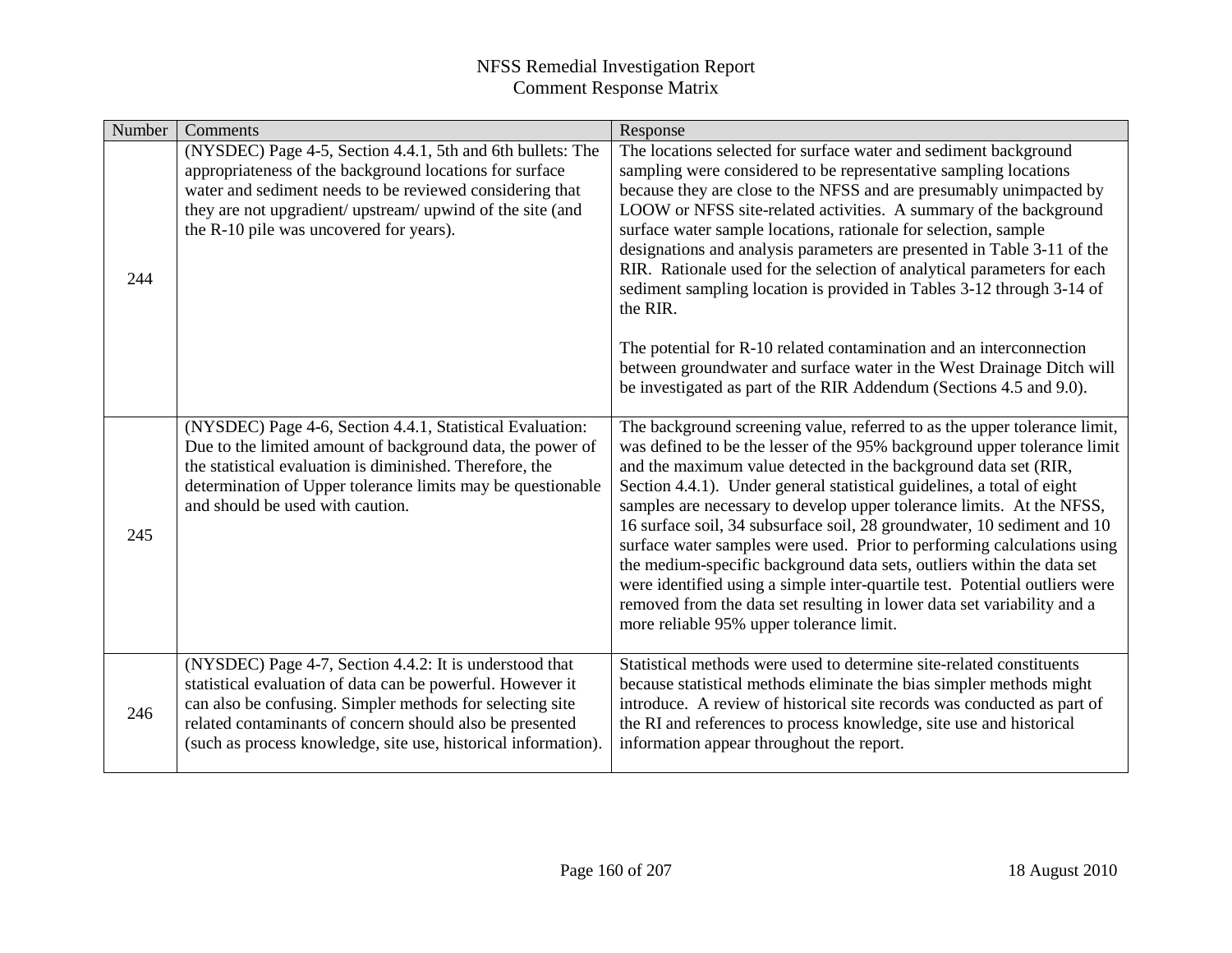| Number | Comments                                                                                                                                                                                                                                                                                                                                                                                              | Response                                                                                                                                                                                                                                                                                                                                                                                                                                                                                                                                                                                                                                                                                                                                                                                                                        |
|--------|-------------------------------------------------------------------------------------------------------------------------------------------------------------------------------------------------------------------------------------------------------------------------------------------------------------------------------------------------------------------------------------------------------|---------------------------------------------------------------------------------------------------------------------------------------------------------------------------------------------------------------------------------------------------------------------------------------------------------------------------------------------------------------------------------------------------------------------------------------------------------------------------------------------------------------------------------------------------------------------------------------------------------------------------------------------------------------------------------------------------------------------------------------------------------------------------------------------------------------------------------|
| 247    | (NYSDEC) Page 4-9, Section 4.5: The use of the correct<br>units for Uranium should be carefully observed. For<br>uranium analysis on liquid media pCi/L or µg/L can be used<br>depending on the purpose of the analysis and standard being<br>compared. However, for soils or sediments the units have to<br>be reported as pCi/g. This comment is applicable to all<br>soil/sediment sample results. | Total uranium in soil/sediment was reported as mg/kg or µg/g rather<br>than pCi/g because this was a total metals analysis. Isotopic uranium<br>was reported as pCi/g because this was an assessment based on activity.<br>The data was compared to results reported with the same units so no unit<br>conversion was needed.                                                                                                                                                                                                                                                                                                                                                                                                                                                                                                   |
| 248    | (NYSDEC) Page 4-10, Section 4.6.1.: With respect to<br>naturally-occurring inorganic compounds, it is not advisable<br>to "pool" data from different strata; or to mix surface soil<br>data with subsurface soil data.                                                                                                                                                                                | The Baseline Risk Assessment assumed that receptors exposed to<br>subsurface soil (e.g. construction workers) would first be exposed to<br>surface soil. To increase the statistical power of the background<br>determination and to be consistent with the exposure assumptions of the<br>Baseline Risk Assessment, all surface and subsurface soil samples were<br>combined to form the background subsurface data set. Only surface soil<br>data $(0 - 0.5$ ft) was used to determine the surface soil background value.<br>Additional discussion concerning background characterization is<br>provided in the Baseline Risk Assessment (Section 2.1.2.2).                                                                                                                                                                   |
| 249    | (NYSDEC) Page 4-11, Section 4.9.1: It is not advisable to<br>mix data from different flow zones.                                                                                                                                                                                                                                                                                                      | Background groundwater samples were collected at 26 locations along<br>the boundary of the LOOW site and on the Modern Landfill property (12<br>in the upper water-bearing zone and 18 in the lower water-bearing zone).<br>To increase the statistical power of the background determination and to<br>establish one site-specific background value for groundwater, all upper<br>and lower water-bearing zone groundwater samples were combined to<br>form the background groundwater data set. Additional discussion<br>concerning background characterization is provided in the Baseline Risk<br>Assessment (Section 2.1.2.2).<br>The RIR Addendum will include a statistical analysis of the upper and<br>lower water-bearing zone statistics to assess similarity of the two<br>populations (RIR Addendum, Section 6.0). |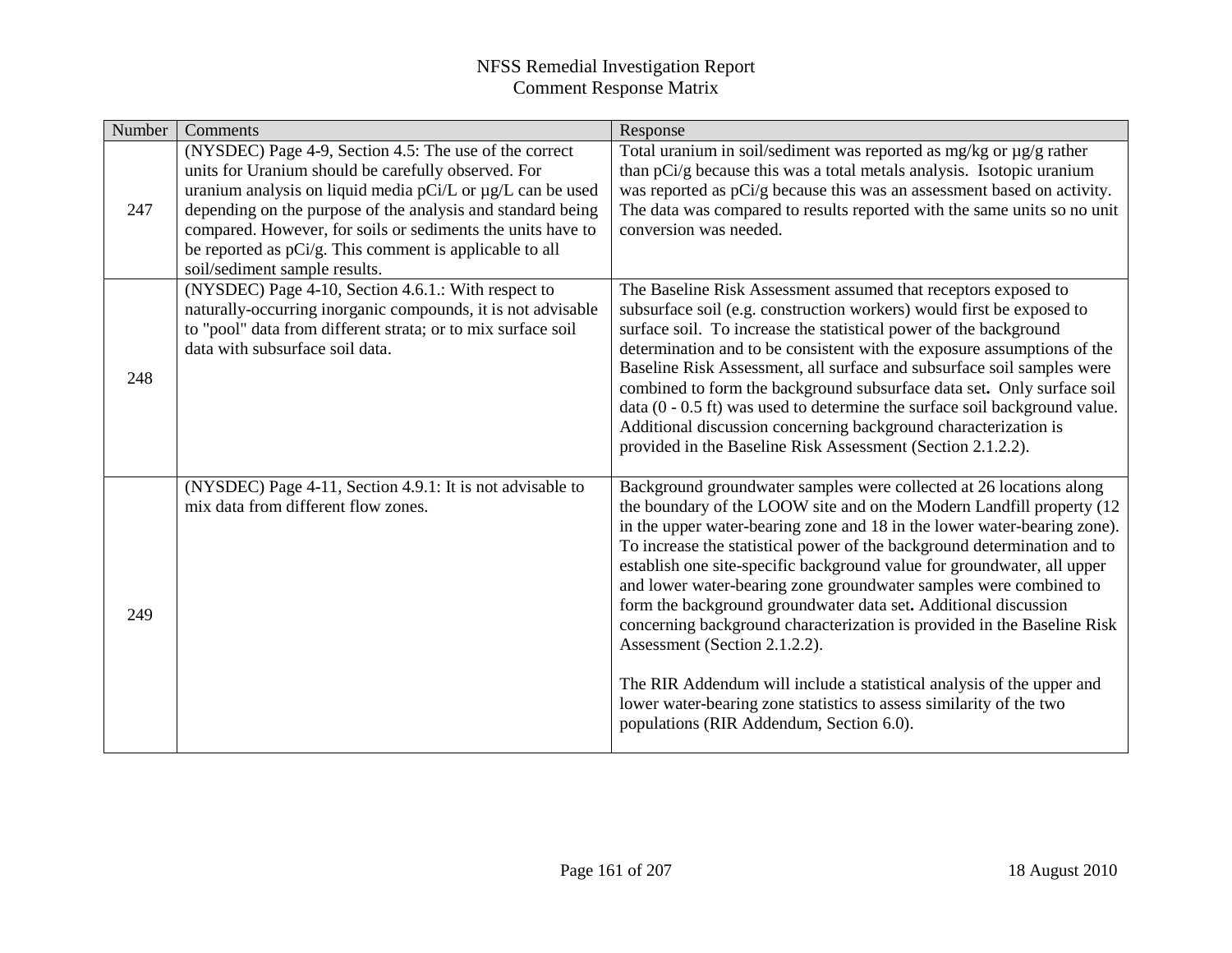| Number | Comments                                                                                                                                                                                                                                                                                                                                                                                                                                         | Response                                                                                                                                                                                                                                                                                                                                                                                                                                                                                                                                                                                                                                                                                                                                                                                                                                                                                                                                                                                                                                                                                                                                                                                                                                                                                                                                                                                                                                                                                                                                               |
|--------|--------------------------------------------------------------------------------------------------------------------------------------------------------------------------------------------------------------------------------------------------------------------------------------------------------------------------------------------------------------------------------------------------------------------------------------------------|--------------------------------------------------------------------------------------------------------------------------------------------------------------------------------------------------------------------------------------------------------------------------------------------------------------------------------------------------------------------------------------------------------------------------------------------------------------------------------------------------------------------------------------------------------------------------------------------------------------------------------------------------------------------------------------------------------------------------------------------------------------------------------------------------------------------------------------------------------------------------------------------------------------------------------------------------------------------------------------------------------------------------------------------------------------------------------------------------------------------------------------------------------------------------------------------------------------------------------------------------------------------------------------------------------------------------------------------------------------------------------------------------------------------------------------------------------------------------------------------------------------------------------------------------------|
| 250    | (NYSDEC) Page 5-2, Section 5.1.1, 2nd paragraph: If<br>samples were collected from a ditch or drainage way,<br>sediment is a proper term for the sample. Materials in-these<br>locations are much more likely from migration and/or<br>deposition during rainfall/runoff events.                                                                                                                                                                 | Due to the impervious nature of soils at NFSS, some areas that are dry<br>for much of the year occasionally accumulate water. Sediment samples<br>collected from locations that are inundated less than half of the year<br>were reclassified as soil samples to be consistent with exposure<br>mechanisms considered in the Baseline Risk Assessment (RIR, Section<br>$5.1.1$ ).                                                                                                                                                                                                                                                                                                                                                                                                                                                                                                                                                                                                                                                                                                                                                                                                                                                                                                                                                                                                                                                                                                                                                                      |
| 251    | (NYSDEC) Page 5-4, Section 5.1.2, 2nd paragraph: With<br>the exception of the last sentence, this paragraph explains<br>the distribution and migration characteristics of the site.<br>However, the last sentence contradicts the reality of the<br>hydrogeologic setting. As stated elsewhere in these<br>comments, the use of the term "plume" is inaccurate and<br>gives an exaggerated depiction of groundwater conditions<br>and migration. | Although the configuration of contamination in groundwater at the<br>NFSS may be irregular rather than uniform, as depicted by a classic<br>uniform plume, contaminated groundwater areas at the NFSS were<br>referred to as "plumes" for the purpose of evaluating constituents present<br>in groundwater. The extent of the groundwater plumes was estimated<br>from point measurements of constituent concentrations in groundwater<br>and in pipeline water. Several plumes were defined by only two or three<br>data points. This method for groundwater plume delineation was<br>considered appropriate since it conservatively estimates, or<br>overestimates, the actual extent of groundwater contamination. This<br>conservatism was used to account for uncertainty associated with the<br>distribution of data points and to ensure that risks are not underestimated<br>(RIR, Section 5.1.2).<br>As the CERCLA process continues for the site, the broader "plumes"<br>will be redefined to ensure small-scale sources or impacts are not<br>assumed as widespread. Additional soil and groundwater sampling was<br>conducted in late 2009 as part of the RIR Addendum activities (RIR<br>Addendum, Section 3.0). Sampling will focus on select areas of the site<br>where plume delineation is needed or where there is a potential for off-<br>site migration of contaminants via groundwater. This investigation will<br>cover three areas of interest and the results will be included in the RIR<br>Addendum (Sections 3.0 and 4.0). |
| 252    | (NYSDEC) Page 5-4, Section 5.1.2, last paragraph: Bis (2-<br>ethylhexyl) phthalate is a common laboratory contaminant<br>and should have been addressed as part of data validation.<br>Presenting a "plume" of this constituent is inappropriate and<br>should not be presented.                                                                                                                                                                 | All positive detections for bis(2-ethylhexyl)phthalate were addressed<br>during data validation. Samples remaining after data validation<br>contained bis(2-ethylhexyl)phthalate at levels equal to or greater than 10<br>times the amount measured in the associated laboratory blanks.<br>Therefore, it is appropriate to retain these data points in the database.                                                                                                                                                                                                                                                                                                                                                                                                                                                                                                                                                                                                                                                                                                                                                                                                                                                                                                                                                                                                                                                                                                                                                                                  |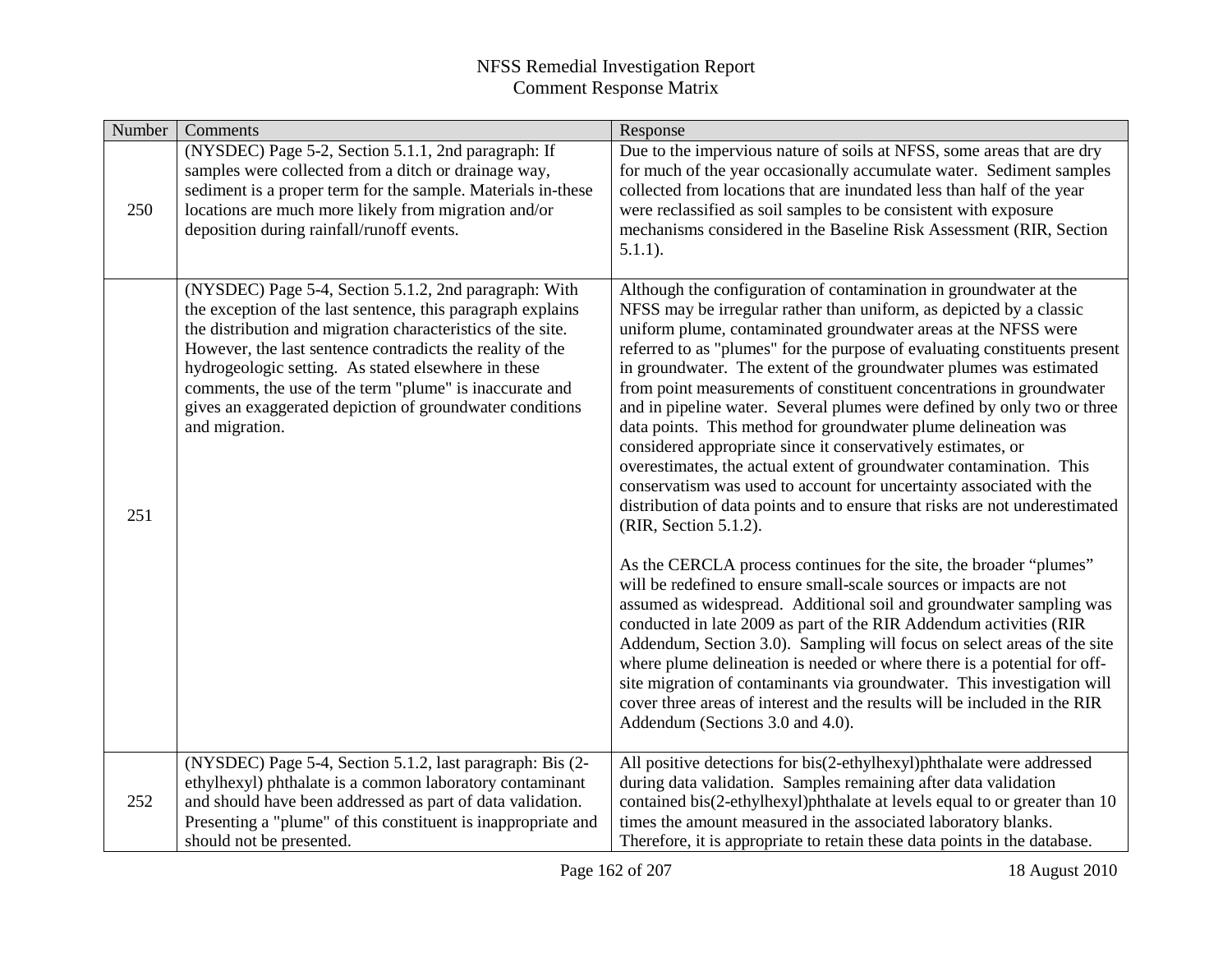| Number | Comments                                                                                                                                                                                                                                                                                                                                                                                                                                                                                                                                                                                                                                 | Response                                                                                                                                                                                                                                                                                                                                                                                                                                                                                                                                                                                                                                                                                                                                                                                                                                                                                                                                                                                                                                                                                                                                                                                                                                                                                                                            |
|--------|------------------------------------------------------------------------------------------------------------------------------------------------------------------------------------------------------------------------------------------------------------------------------------------------------------------------------------------------------------------------------------------------------------------------------------------------------------------------------------------------------------------------------------------------------------------------------------------------------------------------------------------|-------------------------------------------------------------------------------------------------------------------------------------------------------------------------------------------------------------------------------------------------------------------------------------------------------------------------------------------------------------------------------------------------------------------------------------------------------------------------------------------------------------------------------------------------------------------------------------------------------------------------------------------------------------------------------------------------------------------------------------------------------------------------------------------------------------------------------------------------------------------------------------------------------------------------------------------------------------------------------------------------------------------------------------------------------------------------------------------------------------------------------------------------------------------------------------------------------------------------------------------------------------------------------------------------------------------------------------|
| 253    | (NYSDEC) Page 5-6, Section 5.2.1.1, 3rd bullet: The<br>discovery of positive cesium-137 analytical results at several<br>locations around the site needs to be explained. Cesium-137<br>has been shown, in some instances to result from global<br>fallout settling in low laying areas, or as subtly mentioned<br>on this page, in areas of former building foundations,<br>inferring possible accumulated fallout off a roof drip edge or<br>from KAPL waste being present. Plutonium-239 analysis<br>should be performed to rule out the latter. In any event, a<br>discussion should be presented highlighting potential<br>sources. | Cesium-137 is a fission product with global distribution due to fallout<br>from atmospheric testing of nuclear weapons; however, the<br>concentrations of cesium-137 found at NFSS are higher than regional<br>background and greater at depth than in surface soil. Thus, the<br>concentrations and locations of cesium-137 detections at the NFSS are<br>not consistent with what would be expected from atmospheric fallout.<br>Therefore, KAPL waste is assumed to be the source of the cesium-137<br>contamination. The widespread nature of the contamination is being<br>investigated. Historic documents provide some information about where<br>fission product contaminated materials were stored on-site but it is not<br>known with certainty if the materials remained solely in those identified<br>locations (RIR, Section 5.9.4).<br>Although the exact source(s) of cesium-137 are not clear, potential risks<br>due to exposure to cesium-137 were quantified by the Baseline Risk<br>Assessment. Cesium-137 was identified as a radionuclide of concern in<br>several exposure units and will be assessed further during the FS (RIR,<br>Section 7.3). Additional sampling and analysis for cesium and<br>plutonium will also be conducted as part of the RIR Addendum (RIR<br>Addendum, Sections 3.0 and 11.0). |
| 254    | (NYSDEC) Page 5-6, Section 5.2.1.1, 4th bullet: Were<br>shallow soil sampling results consistent with the results of<br>the gamma walkover survey (did the walkover survey detect<br>contamination not identified by the soil sampling or visa-<br>versa)?                                                                                                                                                                                                                                                                                                                                                                               | Site-wide surface soil sampling results were generally consistent with<br>the results of the gamma walkover survey. The gamma walkover survey<br>conducted in 2001 was principally used to select soil sampling locations<br>to investigate the horizontal extent of surface radiological activity<br>observed during the survey (RIR, Appendix B).                                                                                                                                                                                                                                                                                                                                                                                                                                                                                                                                                                                                                                                                                                                                                                                                                                                                                                                                                                                 |
| 255    | (NYSDEC) Page 5-7, Section 5.2.1.1, 2nd bullet: Please<br>define what is meant by "exceedances of the background<br>UTL by a factor of at least 10 were relatively few."                                                                                                                                                                                                                                                                                                                                                                                                                                                                 | For both thorium-230 and radium-226, few samples exceeded the<br>background upper tolerance limits by a factor of 10 or more.                                                                                                                                                                                                                                                                                                                                                                                                                                                                                                                                                                                                                                                                                                                                                                                                                                                                                                                                                                                                                                                                                                                                                                                                       |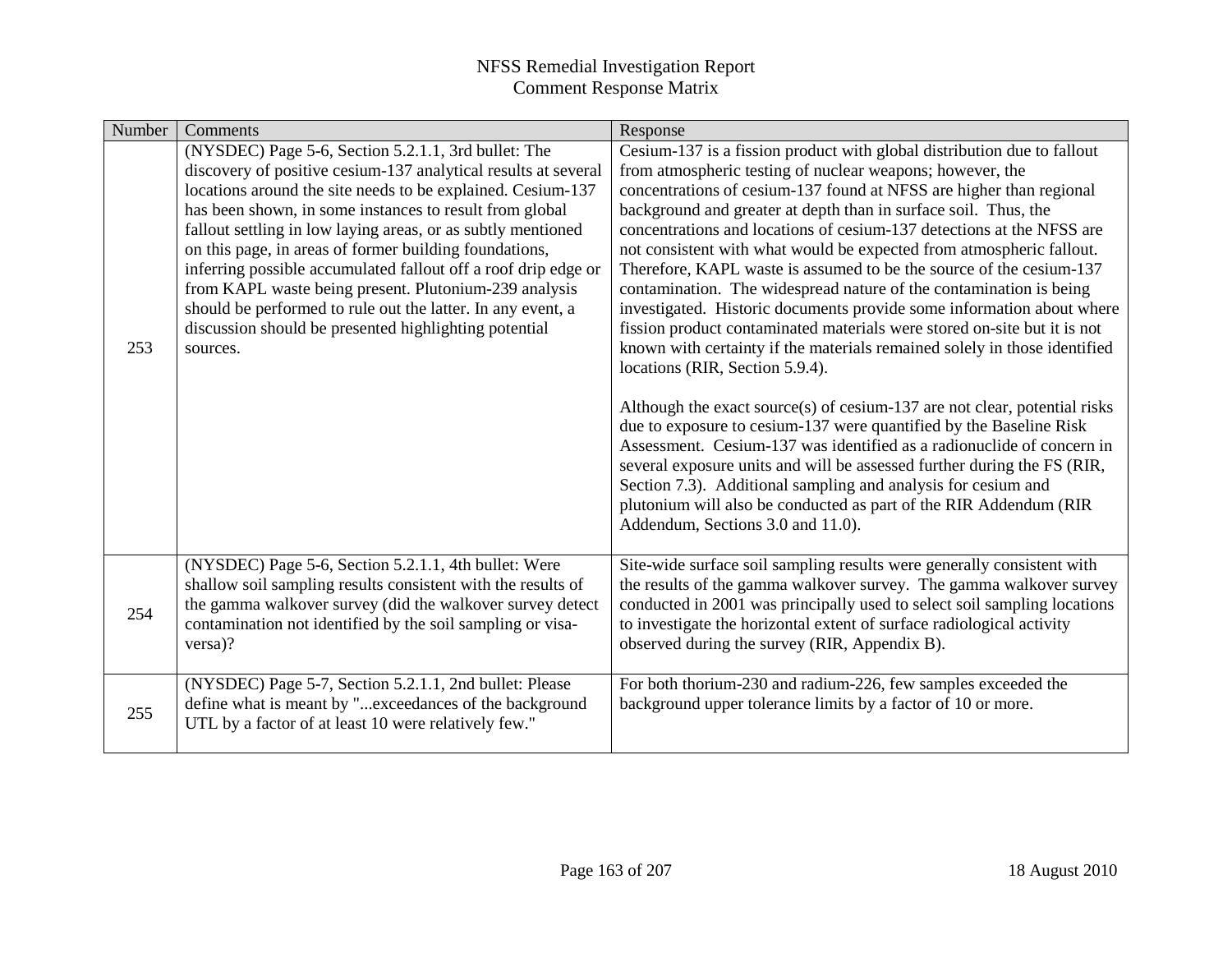| Number | Comments                                                                                                                                                                                                                                                                                                                                                                                                                                                                                             | Response                                                                                                                                                                                                                                                                                                                            |
|--------|------------------------------------------------------------------------------------------------------------------------------------------------------------------------------------------------------------------------------------------------------------------------------------------------------------------------------------------------------------------------------------------------------------------------------------------------------------------------------------------------------|-------------------------------------------------------------------------------------------------------------------------------------------------------------------------------------------------------------------------------------------------------------------------------------------------------------------------------------|
| 256    | (NYSDEC) Page 5-7, Section 5.2.1.1, third bullet: With<br>respect to the distribution of cesium-137 detections in soil<br>samples, it is not unexpected to have compounds present in<br>a random fashion, especially considering the manner in<br>which materials were stored and handled at the facility.                                                                                                                                                                                           | Noted.                                                                                                                                                                                                                                                                                                                              |
| 257    | (NYSDEC) Page 5-7, Section 5.2.1.1, 4th bullet: The value<br>of the information presented in this bullet would be greatly<br>enhanced if the locations, concentrations and identity of the<br>detected compounds were provided.                                                                                                                                                                                                                                                                      | Agreed. RIR Figures 4-2 and 4-3 summarize the occurrence of site<br>related compounds in soil at Exposure Units 1 and 2 that are discussed in<br>this bullet. Although references to the appropriate figures might be<br>helpful, they would not change the conclusions of the report.                                              |
| 258    | (NYSDEC) Page 5-8, Section 5.2.1.1. 1st bullet: This bullet<br>provides only the bear minimum of information on the<br>sampling results. Where were above background levels of<br>radionuclides detected in the subsurface? What about<br>metals? Volatile organics? The information presented is<br>more appropriate for an executive summary rather than a<br>presentation of the results of the investigation.                                                                                    | Due to the large number of samples taken at the NFSS and the number<br>of constituents analyzed for, it was not feasible to include all of the<br>information in the text. The RIR text and figures should be used in<br>combination with the tables to understand the location and concentration<br>of contaminants in site media. |
| 259    | (NYSDEC) Page 5-8, Section 5.2.1.1, second bullet: Please<br>provide the identification numbers corresponding to the<br>abandoned drum samples referenced in this bullet. Please<br>provide specific information on the compounds which were<br>detected in samples of the material within the drum and the<br>soil beneath the drum. This information will allow the<br>reviewer to better assess the statement in the report that the<br>drum is not the source of compounds detected in the soil. | The results for Drum 01 can be found in Table 4-3 of the RIR. Table 4-<br>21 shows the concentrations of site-related constituents present in the<br>surface soil below the drum.                                                                                                                                                   |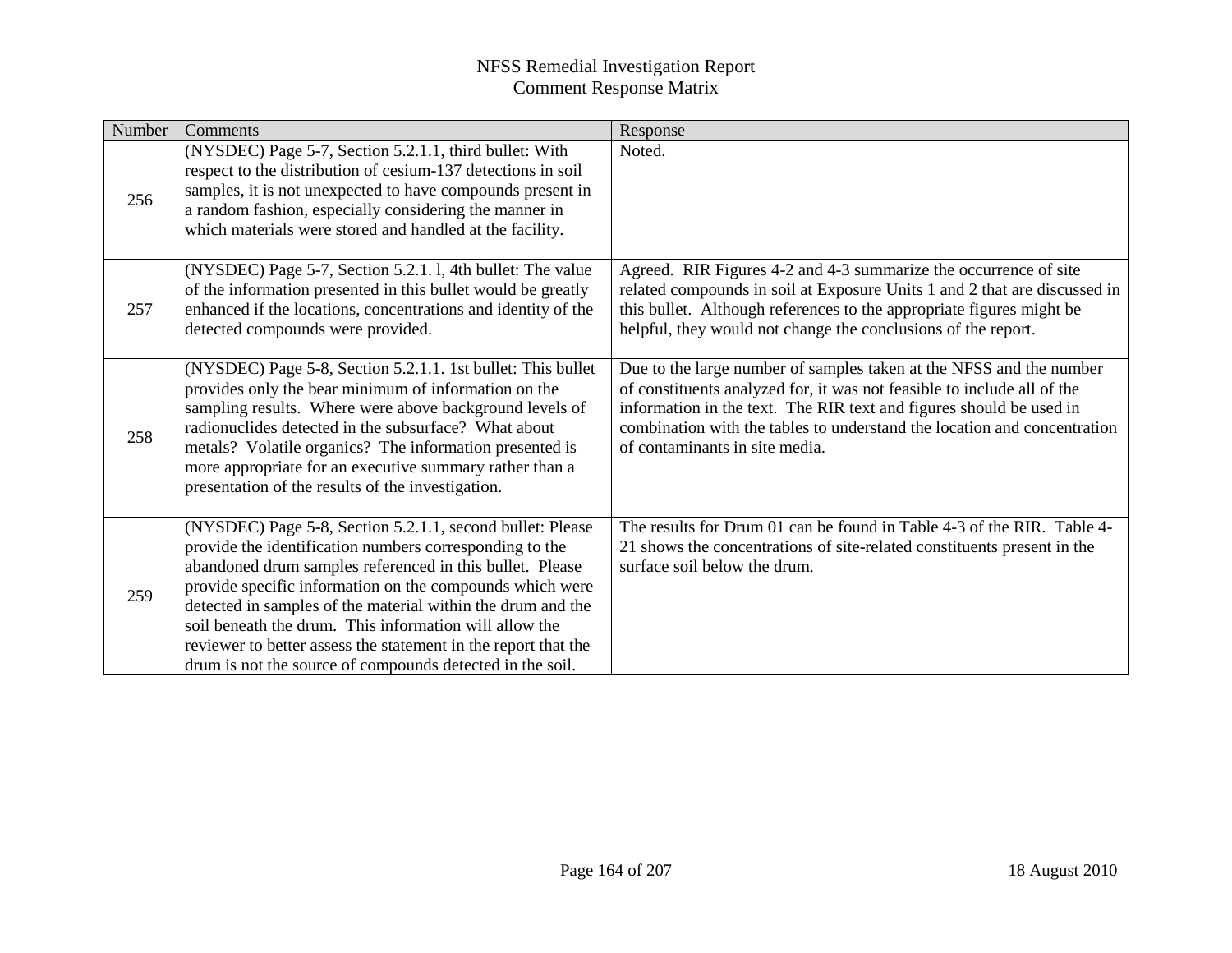| Number | Comments                                                                                                                                                                                                                                                                                                                                                                                                                                                                                                                                                                                        | Response                                                                                                                                                                                                                                                                                                                                                                                                                                                                                                                                                                                                                                                                                                                                                                                                                                                                                                                                                                                          |
|--------|-------------------------------------------------------------------------------------------------------------------------------------------------------------------------------------------------------------------------------------------------------------------------------------------------------------------------------------------------------------------------------------------------------------------------------------------------------------------------------------------------------------------------------------------------------------------------------------------------|---------------------------------------------------------------------------------------------------------------------------------------------------------------------------------------------------------------------------------------------------------------------------------------------------------------------------------------------------------------------------------------------------------------------------------------------------------------------------------------------------------------------------------------------------------------------------------------------------------------------------------------------------------------------------------------------------------------------------------------------------------------------------------------------------------------------------------------------------------------------------------------------------------------------------------------------------------------------------------------------------|
| 260    | (NYSDEC) Page 5-9, Section 5.2.1.4, 1st bullet: Given the<br>characteristics of the unconsolidated strata the groundwater<br>samples containing elevated dissolved total uranium were<br>collected from, it is more likely that the contamination exists<br>in discrete areas and not as a continuous "plume". In order to<br>substantiate the "plume" depicted in Figure 5-4, several<br>additional groundwater sampling points containing elevated<br>dissolved total uranium are necessary between and in the<br>vicinity of the two wells used.                                             | Although groundwater contamination at the NFSS exists in discrete<br>areas, the available data was interpreted using the most conservative<br>approach, delineating continuous plumes where isolated groundwater<br>impacts may exist. This method for groundwater plume delineation was<br>considered appropriate since it conservatively estimates, or<br>overestimates, the actual extent of groundwater contamination. This<br>conservatism was used to account for uncertainty associated with the<br>distribution of data points and to ensure that risks are not<br>underestimated.                                                                                                                                                                                                                                                                                                                                                                                                        |
|        |                                                                                                                                                                                                                                                                                                                                                                                                                                                                                                                                                                                                 | Additional investigation will be conducted in the vicinity of the uranium<br>groundwater plume in Exposure Units 1 and 2 depicted in RIR Figure 5-<br>4. This investigation will begin with an examination of soil boring logs<br>and the results for CWM wells, if available, to locate potential sand<br>lenses. Analytical results from temporary well points will then be used<br>to optimize the location of permanent wells. Results of this additional<br>investigation will be presented in an RIR Addendum (Sections 3.0 and<br>$4.2$ ).                                                                                                                                                                                                                                                                                                                                                                                                                                                 |
| 261    | (NYSDEC) Page 5-10, Section 5.2.1.4, $2nd$ bullet: Why<br>does the report consider ten times the background upper<br>tolerance limit as the criteria for determining impact to the<br>groundwater? The purpose of the investigation is to<br>characterize the different media. Often, just the presence of a<br>constituent is sufficient to warrant additional investigation.<br>This bullet is also inconsistent with the information<br>presented in the 4th bullet, as cesium-137 is a radionuclide<br>and it was detected in excess of 10 times the upper tolerance<br>limit (non-detect). | Ten times the upper tolerance limit of background was used in the<br>Remedial Investigation Report (RIR, USACE 2007a) as a benchmark<br>value to discuss the large number of analytical results, not as criteria for<br>determining the impact to groundwater (RIR, Section 5.2.1.4). All<br>detections in groundwater were examined for identifying site-related<br>constituents.<br>The occurrence of cesium-137 in groundwater at Exposure Units 1 and 2<br>did not exceed 10 times the upper tolerance limit of background. The<br>upper tolerance limit for cesium-137 in background groundwater could<br>not be calculated because it was not detected in the background wells.<br>Summary statistics for background groundwater are presented in Table<br>4-95. Cesium-137 was retained as a site-related constituent and was<br>evaluated by the Baseline Risk Assessment (USACE 2007b) but was not<br>identified as a radionuclide of concern for Exposure Units 1 and 2<br>groundwater. |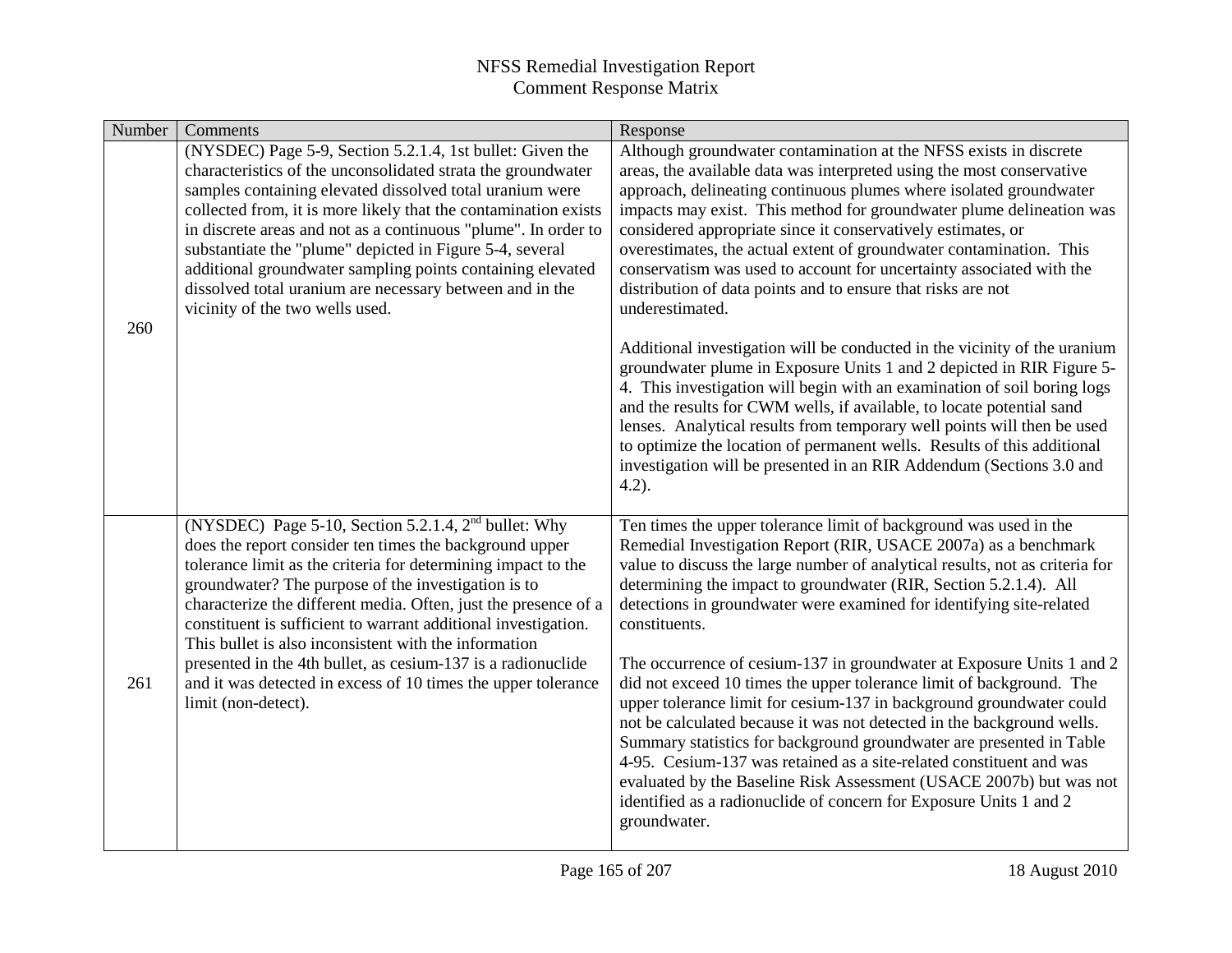| Number | <b>Comments</b>                                                                                                                                                                                                                                                                                                                                                                                                                                                                                                                                                                                                                                                                                                                                                              | Response                                                                                                                                                                                                                                                                                                                                                                                                                                                                                                                                                                                                                                                                                                                                                                                                                                                                                                                                                                                                                                                                                                                                                                                                                                                                                                                                                                                                                                                                                                                                                                                                                                                          |
|--------|------------------------------------------------------------------------------------------------------------------------------------------------------------------------------------------------------------------------------------------------------------------------------------------------------------------------------------------------------------------------------------------------------------------------------------------------------------------------------------------------------------------------------------------------------------------------------------------------------------------------------------------------------------------------------------------------------------------------------------------------------------------------------|-------------------------------------------------------------------------------------------------------------------------------------------------------------------------------------------------------------------------------------------------------------------------------------------------------------------------------------------------------------------------------------------------------------------------------------------------------------------------------------------------------------------------------------------------------------------------------------------------------------------------------------------------------------------------------------------------------------------------------------------------------------------------------------------------------------------------------------------------------------------------------------------------------------------------------------------------------------------------------------------------------------------------------------------------------------------------------------------------------------------------------------------------------------------------------------------------------------------------------------------------------------------------------------------------------------------------------------------------------------------------------------------------------------------------------------------------------------------------------------------------------------------------------------------------------------------------------------------------------------------------------------------------------------------|
| 262    | (NYSDEC) Page 5-10, Section 5.2.1.4, $4th$ bullet: Please<br>correct the first sentence to read: "Cesium-137 was detected<br>in groundwater at location MW 404A and GW810A" The<br>detection of cesium-137 in groundwater is of concern to this<br>Department, and the investigation and characterization of<br>the presence of cesium-137 in groundwater at this area was<br>not sufficient. Simply making calculations on two<br>individual sampling results does not answer the questions of<br>why the contaminant is present. Are wells 404A and<br>GW810A isolated areas exhibiting the highest levels of<br>contamination or do other areas exist? Why did the<br>resample of well GW810A not detect cesium-137? What<br>was different? Does the Corps have a theory? | The typographical error for location GW810A is acknowledged (RIR,<br>Section 5.2.1.4), however, the correction of this error will not<br>substantially alter the conclusions of the RI regarding cesium-137 in<br>groundwater at Exposure Units 1 and 2. Within Exposure Unit 2,<br>groundwater samples were collected from four permanent wells and 11<br>temporary well points. The well locations mentioned in the comment<br>(MW 404A and GW810A) were sampled during Phase 2 to further<br>evaluate the extent of radiological parameters observed in groundwater<br>at Exposure Unit 2. RIR Figure 4-20 shows that radionuclides were<br>identified as Exposure Unit 2 site-related constituents in 10 of the 14<br>groundwater locations using total phase (unfiltered) samples collected<br>from wells installed in the upper water-bearing zone. Wells 404A and<br>GW810A had the highest levels of radiological contamination measured<br>during Phase 2 sampling but are not isolated areas of contamination. It<br>is not fully known why the re-sampling of GW810A resulted in a non-<br>detect value for cesium. The turbidity of the first sample may have been<br>higher since the sample was drawn shortly after well installation, which<br>could result in higher suspended solids causing soil-based detections<br>within the water sample. Although the source of cesium-137 in<br>environmental media at the NFSS could not be fully explained,<br>associated potential risks were evaluated by the Baseline Risk<br>Assessment and cesium-137 was not identified as a radionuclide of<br>concern for groundwater at Exposure Units 1 or 2. |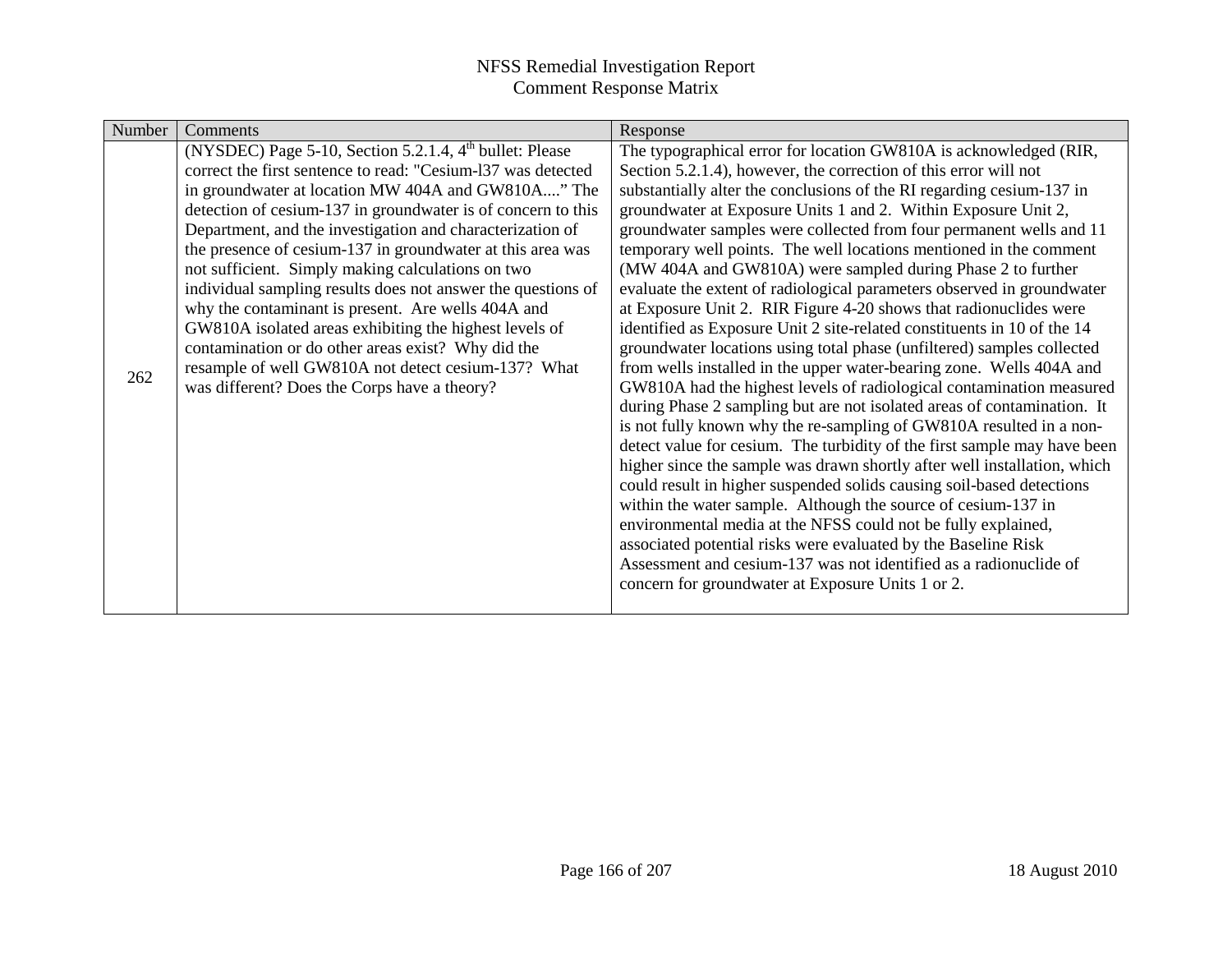| Number | Comments                                                                                                                                                                                                                                                                                                                                                                                                                                                                    | Response                                                                                                                                                                                                                                                                                                                                                                                                                                                                                                                                                                                                                                                                                                                                                                                                                                                                                                                                                                                                                                                                                                                                                                                                                                                                                                  |
|--------|-----------------------------------------------------------------------------------------------------------------------------------------------------------------------------------------------------------------------------------------------------------------------------------------------------------------------------------------------------------------------------------------------------------------------------------------------------------------------------|-----------------------------------------------------------------------------------------------------------------------------------------------------------------------------------------------------------------------------------------------------------------------------------------------------------------------------------------------------------------------------------------------------------------------------------------------------------------------------------------------------------------------------------------------------------------------------------------------------------------------------------------------------------------------------------------------------------------------------------------------------------------------------------------------------------------------------------------------------------------------------------------------------------------------------------------------------------------------------------------------------------------------------------------------------------------------------------------------------------------------------------------------------------------------------------------------------------------------------------------------------------------------------------------------------------|
| 263    | (NYSDEC) Page 5-12, Section 5.2.2: Please see previous<br>comments on the use of the term "plume".                                                                                                                                                                                                                                                                                                                                                                          | Although the configuration of contamination in groundwater at the<br>NFSS may be irregular rather than uniform, as depicted by a classic<br>uniform plume, contaminated groundwater areas at the NFSS were<br>referred to as "plumes" in the RIR for the purpose of evaluating<br>constituents present in groundwater (RIR, Section 5.1.2). The extent of<br>groundwater plumes was estimated from point measurements of<br>constituent concentrations in groundwater and in pipeline water. Several<br>plumes were defined by only two or three data points. This method for<br>groundwater plume delineation was considered appropriate since it<br>conservatively estimates, or overestimates, the actual extent of<br>groundwater contamination. This conservatism was used to account for<br>uncertainty associated with the distribution of data points and to ensure<br>that risks are not underestimated.                                                                                                                                                                                                                                                                                                                                                                                         |
| 264    | (NYSDEC) Page 5-16, Section 5.3.1.1, Trenches 411,412,<br>413: Why weren't parameters other than radiological<br>parameters investigated? Doesn't the name "New Naval<br>Waste Area" suggest the materials at the area were possibly<br>associated with the Navy Interim Pilot Production Plant?<br>Discolored materials and elevated PID readings were noted<br>in all three trenches. Wouldn't this suggest other<br>contaminants besides radionuclides could be present? | Parameters other than radiological parameters were investigated in<br>Exposure Unit 3 (RIR, Section 5.3.1.1). Trenches 411, 412 and 413<br>were dug in areas of disturbed, but reportedly remediated, soil in the<br>New Naval Waste Area. The trenches were located to investigate the<br>presence of the former radium vault where bars of pure radioactive<br>materials were reportedly stored at the western end of the acidification<br>area; therefore, trench samples were investigated for radiological<br>parameters only. Magnetic anomalies, photo-ionization detector<br>readings and visual observations were noted during trench excavations<br>and other soil samples collected within Exposure Unit 3 were analyzed<br>for a variety of potential site-related constituents. A summary of site-<br>related constituents identified for surface and subsurface soil in<br>Exposure Unit 3 is presented in RIR Tables 4-22 and 4-37, respectively.<br>The New Naval Waste Area was used to store demolition debris which<br>may account for the elevated concentrations of polycyclic aromatic<br>hydrocarbon compounds found in area soils and pesticides detected in<br>groundwater. It should be noted that the exact location of the former<br>radium storage vault was not identified. |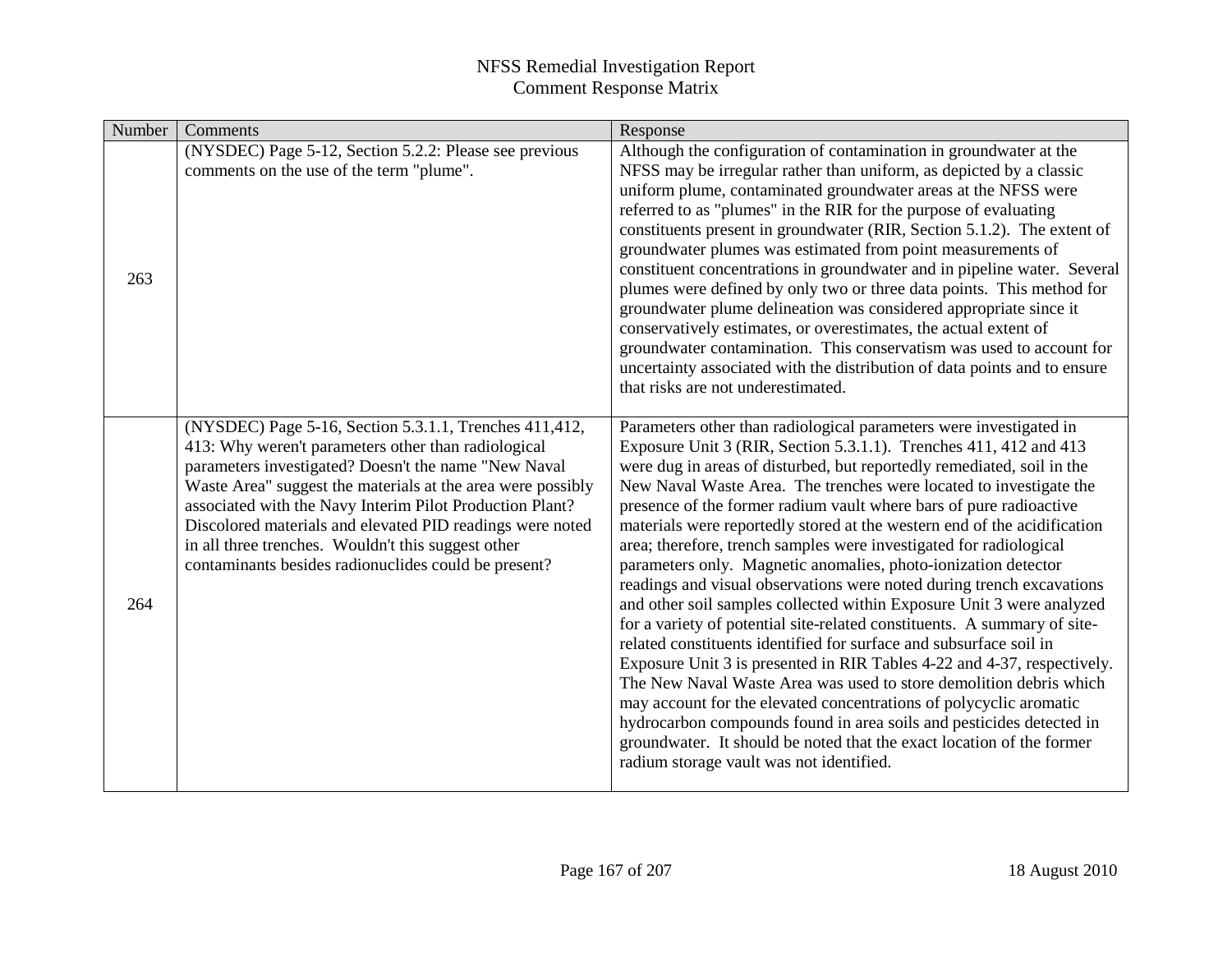| Number | Comments                                                                                                                                                                                                                                                                                                                                                                      | Response                                                                                                                                                                                                                                                                                                                                                                                                                                                                                                                                                                                                                                                                |
|--------|-------------------------------------------------------------------------------------------------------------------------------------------------------------------------------------------------------------------------------------------------------------------------------------------------------------------------------------------------------------------------------|-------------------------------------------------------------------------------------------------------------------------------------------------------------------------------------------------------------------------------------------------------------------------------------------------------------------------------------------------------------------------------------------------------------------------------------------------------------------------------------------------------------------------------------------------------------------------------------------------------------------------------------------------------------------------|
|        | (NYSDEC) Page 5-18, Section 5.3.1.1. $2nd$ bullet: It is not<br>clear why the presence of ballast in the area leads the author<br>to suggest that the ballast is responsible for elevated<br>concentrations of radium-226 in soil samples. Was ballast<br>noted in the samples? How does the ballast explain the<br>presence of other contaminants detected in these samples? | The review of historic records has not been definitive as to the elevated<br>radium found in surface soils and railroad beds. However, the use of<br>phosphate slag containing significant quantities of Naturally Occurring<br>Radiological Materials (NORM), including radium-226, for railroad<br>ballast and general construction aggregate is widespread across the<br>Niagara region. Another possibility for the presence of radium or other<br>contaminants is from possible spills during the loading and unloading of<br>railroad cars.                                                                                                                       |
| 265    |                                                                                                                                                                                                                                                                                                                                                                               | The U.S. Department of Energy investigated areas of elevated<br>radioactivity in Niagara County and found slag with elevated<br>radioactivity present at 62 locations within the county. This was<br>determined to be a phosphate slag material previously identified as<br>cyclowollastonite. This slag material is attributed to the electrochemical<br>production of elemental phosphorus using uranium-bearing raw<br>materials which reportedly originated from the former Oldbury Furnace<br>in Niagara Falls (see the U.S. Department of Energy "Results of<br>Radiological Measurements Taken in the Niagara Falls, New York, Area<br>(NF002), November 1986"). |
|        |                                                                                                                                                                                                                                                                                                                                                                               | A data summary for railroad ballast and building and road core samples<br>is provided in Table 4.2 of the RIR. The RIR Addendum (Section 8.0,<br>USACE 2010) will include a characterization of RI building core,<br>railroad ballast and road core samples and a comparison of these<br>samples to surface soil background levels and risk-based limits.                                                                                                                                                                                                                                                                                                               |
| 266    | (NYSDEC) Page 5-18, Section 5.3.1.1. $5th$ bullet: The report<br>should also discuss the locations of the detections, not just<br>state "frequently" or the "maximum concentration". Several<br>locations had detections of PCBs above New York State<br>cleanup standards.                                                                                                   | Polychlorinated biphenyls (PCBs) were identified in the Baseline Risk<br>Assessment as a significant constituent of potential concern in Exposure<br>Unit 4. However, due to the large number of samples taken at NFSS and<br>the number of constituents analyzed for, it was not feasible to include all<br>of the information in the text. The RIR tables and figures should be used<br>in combination with the text to understand the location and<br>concentration of contaminants in site media.                                                                                                                                                                   |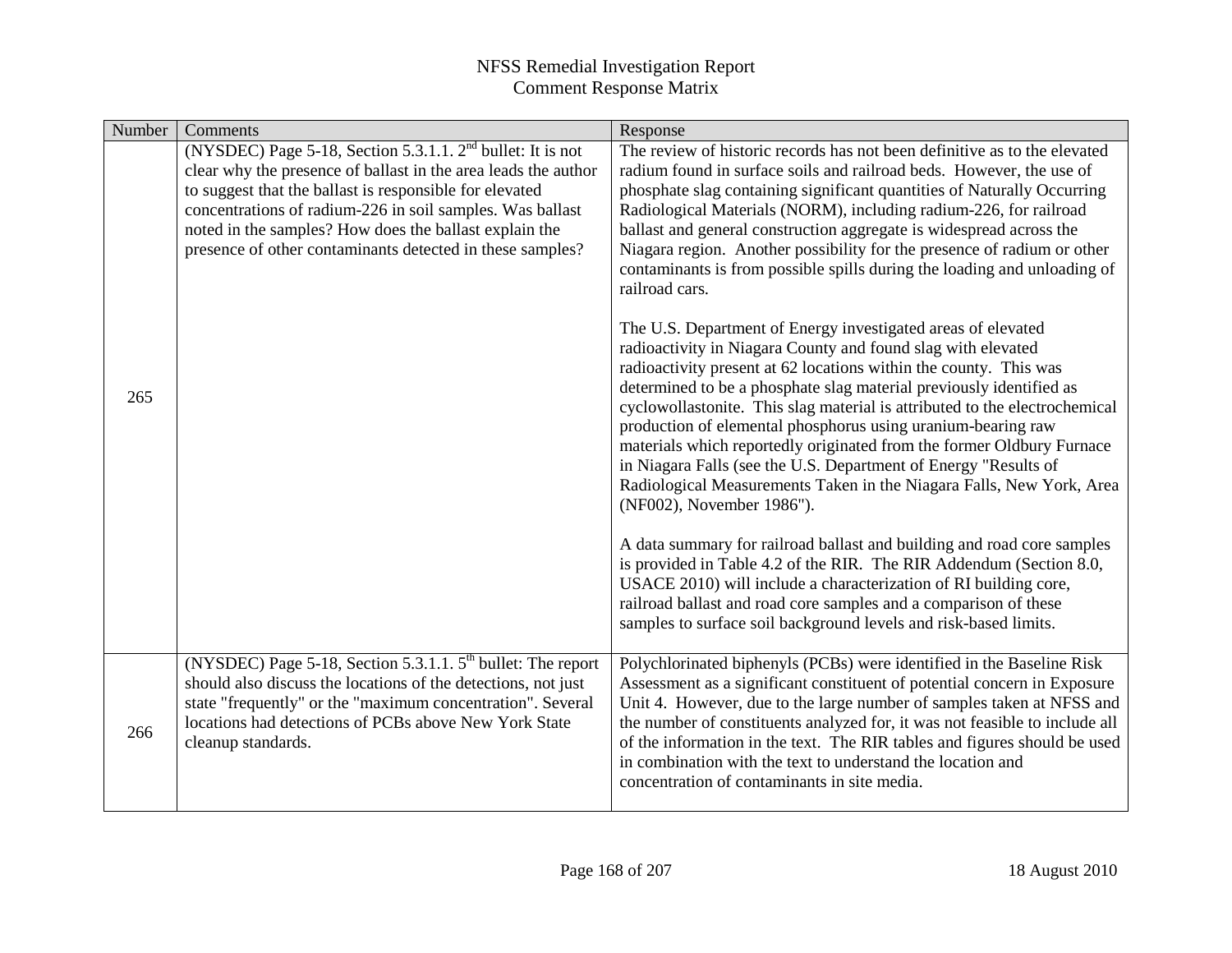| Number | Comments                                                                                                                                                                    | Response                                                                                                                                                                                                                                                                                                                                                                                                                                                                                                                                                                                   |
|--------|-----------------------------------------------------------------------------------------------------------------------------------------------------------------------------|--------------------------------------------------------------------------------------------------------------------------------------------------------------------------------------------------------------------------------------------------------------------------------------------------------------------------------------------------------------------------------------------------------------------------------------------------------------------------------------------------------------------------------------------------------------------------------------------|
| 267    | (NYSDEC) Page 5-18, Section 5.3.1.1, $6th$ bullet: It<br>should be noted that tetrachloroethene was detected at a<br>concentration of 63 parts per million in boring SB415. | Tetrachloroethene was identified in the Baseline Risk Assessment as a<br>chemical of concern in Exposure Unit 4 groundwater. However, due to<br>the large number of samples taken at NFSS and the number of<br>constituents analyzed for, it was not feasible to include all of the<br>information in the text. The RIR tables and figures should be used in<br>combination with the text to understand the location and concentration<br>of contaminants in site media.                                                                                                                   |
| 268    | (NYSDEC) Page 5-19, Section 5.3.1.1, 5 <sup>th</sup> bullet: Please<br>clarify which sample number corresponds with which<br>material sampled.                              | The maximum detected concentration of Aroclor-1254 was 714 $\mu$ g/kg in<br>surface soil sample SS4C001-618. The maximum detected<br>concentration of Aroclor-1260 was 70,200 μg/kg in surface soil sample<br>SS-DRUM07-3398. The 96 surface and subsurface soil sample<br>locations in Exposure Unit 4 are presented on Figure 3-8 and the<br>corresponding analytical data is presented in Appendix AA of the RIR.<br>A summary of site-related constituents identified for surface and<br>subsurface soil in Exposure Unit 4 is presented in RIR Tables 4-23 and<br>4-38, respectively. |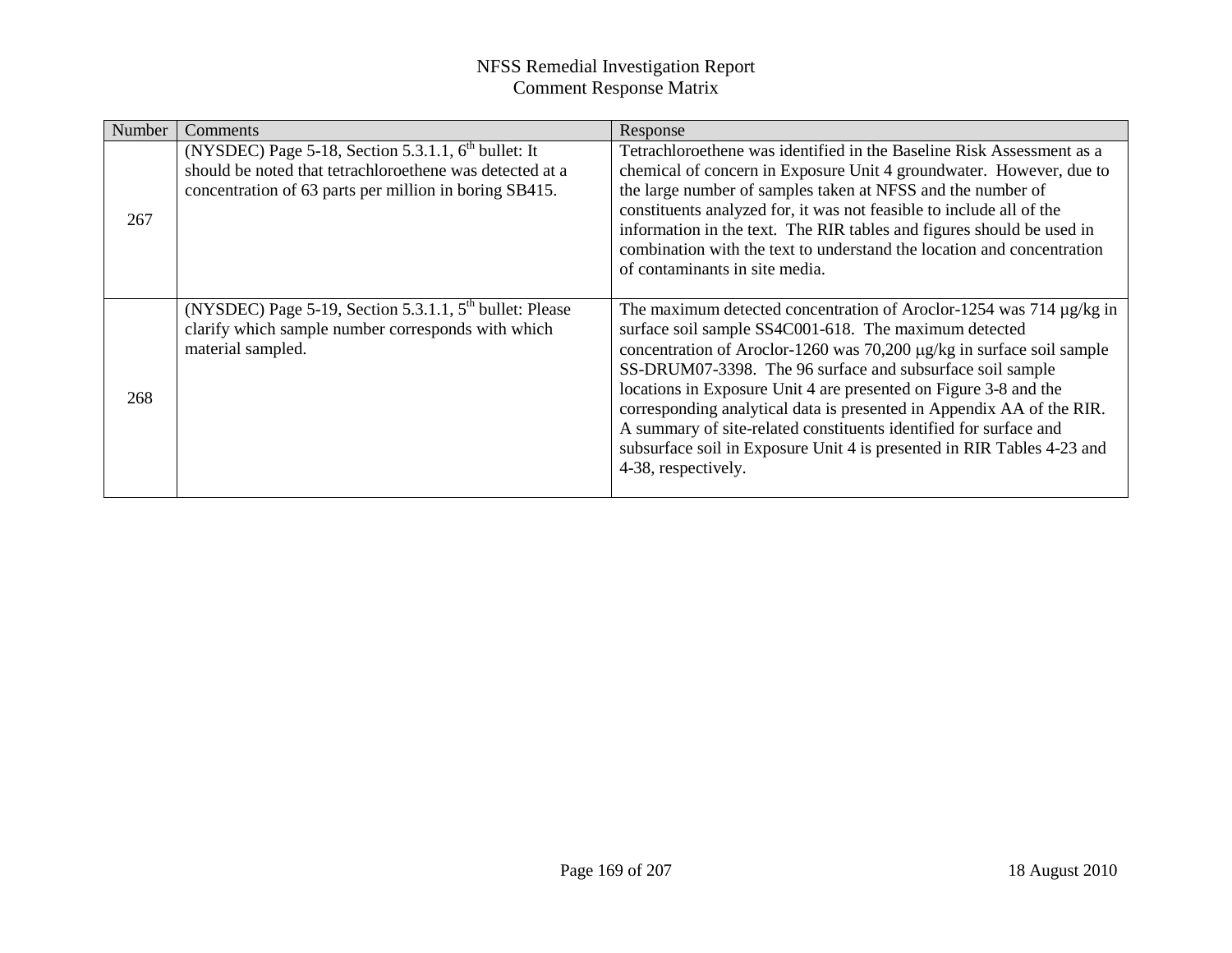| Number | Comments                                                                                                                                                                                                                                                                                                                                                     | Response                                                                                                                                                                                                                                                                                                                                                                                                                                                                                                                                                                                                                                                                                                                                                                                                                                                                                                                                                                                                                                                                                                                                                                                                                                                                                          |
|--------|--------------------------------------------------------------------------------------------------------------------------------------------------------------------------------------------------------------------------------------------------------------------------------------------------------------------------------------------------------------|---------------------------------------------------------------------------------------------------------------------------------------------------------------------------------------------------------------------------------------------------------------------------------------------------------------------------------------------------------------------------------------------------------------------------------------------------------------------------------------------------------------------------------------------------------------------------------------------------------------------------------------------------------------------------------------------------------------------------------------------------------------------------------------------------------------------------------------------------------------------------------------------------------------------------------------------------------------------------------------------------------------------------------------------------------------------------------------------------------------------------------------------------------------------------------------------------------------------------------------------------------------------------------------------------|
| 269    | (NYSDEC) Page 5-20, Section 5.3.1.2: Regardless of<br>turbidity, elevated metals were present in the water<br>sample. This implies that the contaminants are subject to<br>suspension, transport and migration; and therefore a<br>potential problem.                                                                                                        | A three-dimensional groundwater flow and contaminant transport model<br>was constructed for the NFSS (Groundwater Model, Section 4.4.1,<br>USACE 2007c). The groundwater model was used to predict long-term,<br>contaminant mass loading rates to the water table and to simulate the<br>transport of the contaminants within the saturated zone (Groundwater<br>Model, Section 4.5). For this effort all contaminants detected in<br>groundwater were evaluated as potential site-related constituents.<br>In addition to the groundwater model the Environmental Surveillance<br>Program routinely collects total phase (unfiltered) and dissolved phase<br>(filtered) groundwater samples from 18 onsite locations and analyzes<br>them for a variety of parameters. In many cases, the elevated<br>groundwater concentrations seen during the RI (especially for total-<br>fraction data) have not been reproduced by the Environmental<br>Surveillance Program sampling, indicating that turbidity from site<br>disturbance that occurred prior to the RI sampling may have skewed<br>groundwater results (USACE, 2009). The Environmental Surveillance<br>Program groundwater monitoring will continue to ensure that<br>contaminant transport and migration does not pose a risk to human |
|        |                                                                                                                                                                                                                                                                                                                                                              | health or the environment.                                                                                                                                                                                                                                                                                                                                                                                                                                                                                                                                                                                                                                                                                                                                                                                                                                                                                                                                                                                                                                                                                                                                                                                                                                                                        |
| 270    | (NYSDEC) Page 5-21, Section 5.3.1.4: Review of the<br>Section 5 figures depicting groundwater "plumes" leads one<br>to believe groundwater migrates in several directions from<br>the same location. This observation is an additional reason<br>why the Department does not consider the Report's<br>presentation of groundwater conditions is appropriate. | The groundwater model indicates that the predominant direction of<br>groundwater flow is towards the west to north-northwest (Groundwater<br>Model, Section 2.5.1). The RIR Section 5.0 figures depicting the extent<br>of groundwater plumes were conservatively estimated from point<br>measurements of constituent concentrations in groundwater and in<br>pipeline water (RIR, Section 5.1.2). The plumes depicted in the Section<br>5.0 figures give a conservative estimate of the extent of groundwater<br>contamination but do not indicate the directional flow of groundwater.                                                                                                                                                                                                                                                                                                                                                                                                                                                                                                                                                                                                                                                                                                          |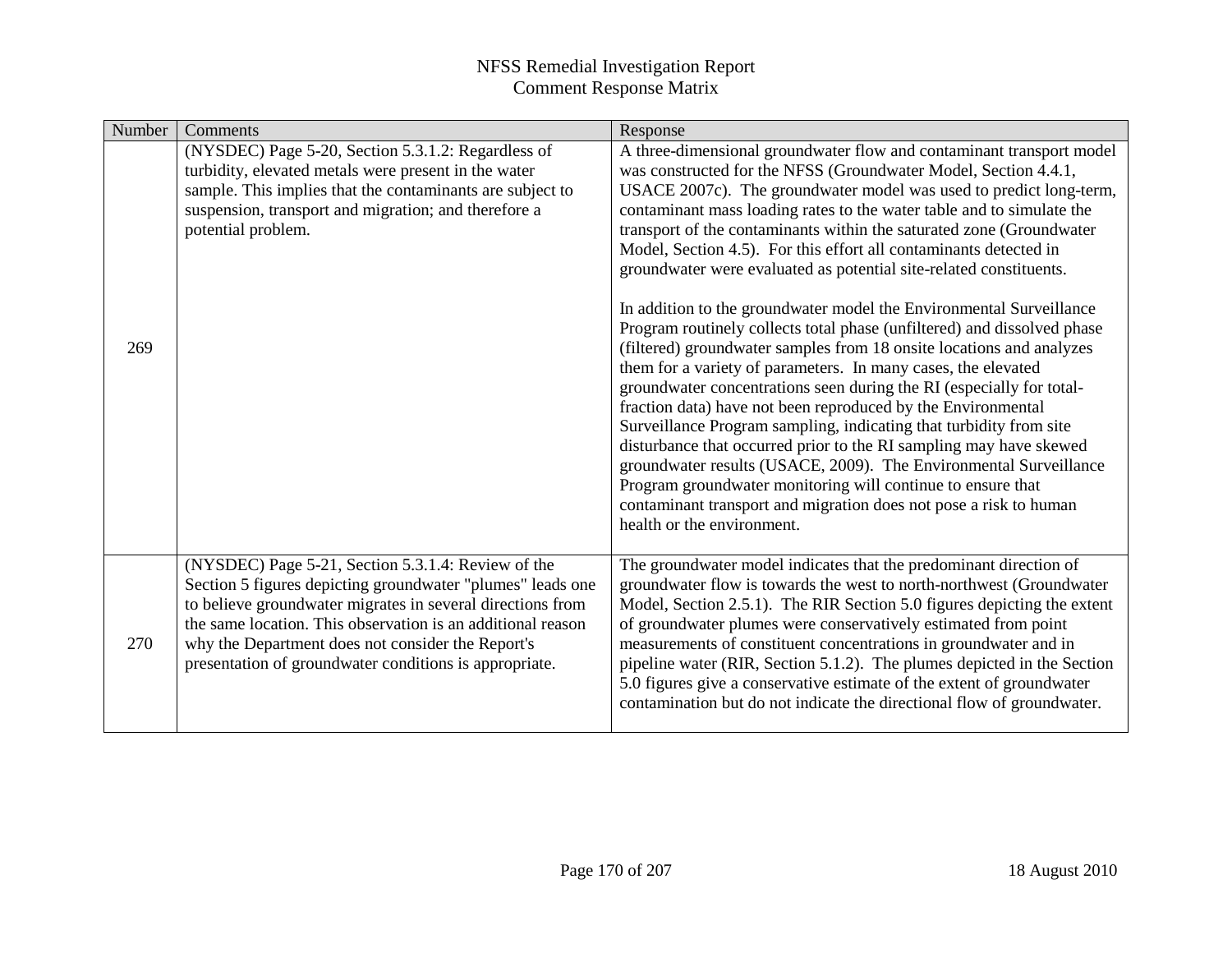| Number | Comments                                                                                                                                                                                                                                                                                                                                                                                                                                                                                                                                                                       | Response                                                                                                                                                                                                                                                                                                                                                                                                                                                                                                                                                                                                                                                                                                                                                                                        |
|--------|--------------------------------------------------------------------------------------------------------------------------------------------------------------------------------------------------------------------------------------------------------------------------------------------------------------------------------------------------------------------------------------------------------------------------------------------------------------------------------------------------------------------------------------------------------------------------------|-------------------------------------------------------------------------------------------------------------------------------------------------------------------------------------------------------------------------------------------------------------------------------------------------------------------------------------------------------------------------------------------------------------------------------------------------------------------------------------------------------------------------------------------------------------------------------------------------------------------------------------------------------------------------------------------------------------------------------------------------------------------------------------------------|
| 271    | (NYSDEC) Page 5-22, Section 5.3.1.4, 1 <sup>st</sup> bullet: It is not<br>so much the concentration of cesium-137 in groundwater<br>samples, but more its presence that is of concern                                                                                                                                                                                                                                                                                                                                                                                          | The high concentrations of cesium-137 in groundwater noted by this<br>comment are from total phase (unfiltered) samples that had high levels<br>of suspended solids or turbidity (RIR, Section 5.3.1.4). Nearly all<br>corresponding dissolved fraction (filtered) samples showed non-<br>detections or minor detections of cesium-137. Since cesium-137<br>appears to be in a non-dissolved state, transport through groundwater is<br>likely to be limited.                                                                                                                                                                                                                                                                                                                                   |
| 272    | (NYSDEC) Page 5-22, Section 5.3.1.4. $2nd$ bullet: The<br>concentration of tetrachloroethene in monitoring well 415A<br>warrants additional investigation and possible interim<br>remedial actions.<br>Please note that due to the low solubility of<br>tetrachloroethene, the high concentration of<br>tetrachloroethene detected in well 415A may indicate the<br>presence of separate phase product in the vicinity of this<br>location. The Department will not consider natural<br>attenuation as a viable remedial option to address<br>contamination of this magnitude. | Additional investigation of volatile organic compound contamination in<br>Exposure Unit 4 groundwater was conducted in late 2009 and the results<br>will be presented in the RIR Addendum (Section 4.3). This<br>investigation began with an examination of existing boring logs to locate<br>potential sand lenses including borings/wells completed on CWM<br>property. Soil samples from boring 415 indicate an increasing volatile<br>organic compound concentration with depth. These and other local data<br>were used to better define the contamination via temporary well points<br>that will lead to optimally placed permanent wells for remedy<br>development. Monitoring well installations were positioned for optimal<br>compliance, "plume" bounding, and long-term monitoring. |
| 273    | (NYSDEC) Page 5-23, Section 5.3.1.5. 1 <sup>st</sup> bullet: Just<br>because a contaminant is not prevalent at numerous<br>locations does not exclude the possibility of it being a<br>problem at individual locations.                                                                                                                                                                                                                                                                                                                                                        | The Corps agrees with this statement; however, this is a discussion of<br>the occurrence and distribution of site-related constituents (RIR Section<br>5.3.1.5). Data for all positively detected analytes was used for the<br>determination of site-related constituents and for evaluation of potential<br>risks. Due to the large number of samples taken at NFSS and the<br>number of constituents analyzed for, it was not feasible to evaluate every<br>individual sample location. Evaluation on an exposure unit basis was<br>necessary for purposes of the Baseline Risk Assessment but final<br>remedial actions will take all data points into consideration.                                                                                                                        |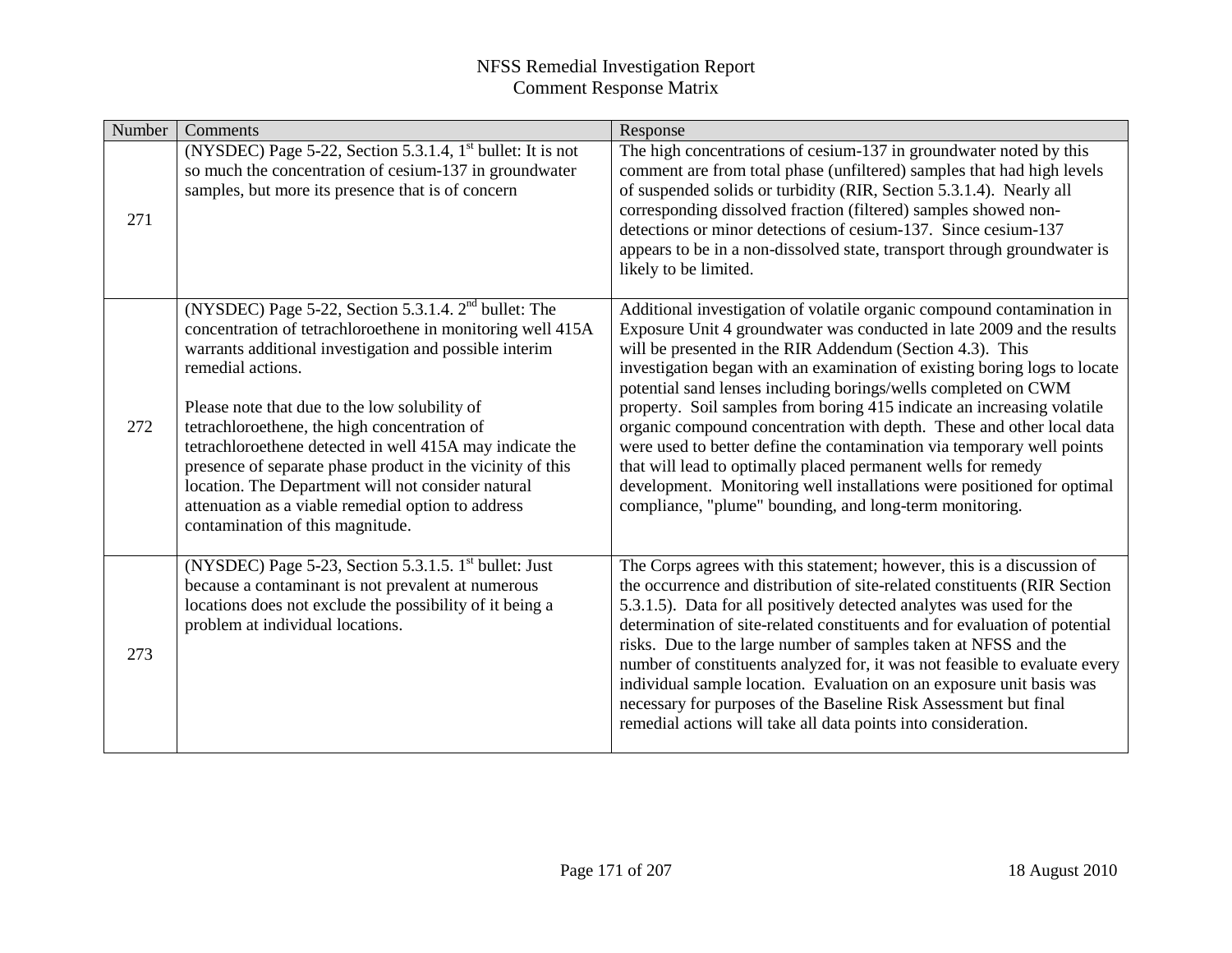| Number | Comments                                                                                                                                                                                                                                                                                                  | Response                                                                                                                                                                                                                                                                                                                                                                                                                                                                                                                                                                                                                                                                                                                                                                                                                                                                                                                                                                                                                                                                                                                                                                                                                                                                                                                                                                                                                                                                                                                                                             |
|--------|-----------------------------------------------------------------------------------------------------------------------------------------------------------------------------------------------------------------------------------------------------------------------------------------------------------|----------------------------------------------------------------------------------------------------------------------------------------------------------------------------------------------------------------------------------------------------------------------------------------------------------------------------------------------------------------------------------------------------------------------------------------------------------------------------------------------------------------------------------------------------------------------------------------------------------------------------------------------------------------------------------------------------------------------------------------------------------------------------------------------------------------------------------------------------------------------------------------------------------------------------------------------------------------------------------------------------------------------------------------------------------------------------------------------------------------------------------------------------------------------------------------------------------------------------------------------------------------------------------------------------------------------------------------------------------------------------------------------------------------------------------------------------------------------------------------------------------------------------------------------------------------------|
| 274    | (NYSDEC) Page 5-24, Section 5.3.1.5, $5th$ bullet: The<br>results of samples collected from MH32 and MH35 are<br>not discussed in the groundwater section of this exposure<br>unit. The results are discussed further in Section 5.3.2.                                                                   | Although these samples were not individually discussed in the<br>groundwater section (Section 5.3.1.4), they were called out in the media<br>interactions section (Section 5.3.2) due to the interaction between the<br>groundwater plumes shown on Figures 5-8 through 5-12 and the pipeline<br>system in Exposure Unit 4.                                                                                                                                                                                                                                                                                                                                                                                                                                                                                                                                                                                                                                                                                                                                                                                                                                                                                                                                                                                                                                                                                                                                                                                                                                          |
| 275    | (NYSDEC) Page 5-24, Section 5.3.1.5, Sanitary Sewers,<br>1 <sup>st</sup> bullet: The concern, again, is the presence of cesium-<br>137 in samples, not necessarily the concentration. Is there<br>a theory on whether these cesium-137 detections are due<br>to groundwater infiltration or the opposite? | A site-wide evaluation of fission products, including cesium-137, is<br>presented in Section 5.9.4.3. Although the predominant radionuclides of<br>potential concern at the NFSS include the naturally occurring uranium,<br>thorium and actinium decay series, fission products like, cesium-137,<br>associated with past waste storage activities, are also present at low<br>concentrations. It should be noted that cesium-137 exists at low levels<br>across NFSS and around the world as a result of fallout from past<br>atmospheric testing of nuclear weapons and the widespread reporting of<br>cesium-137 in onsite media is, in part, due to the fact that cesium-137 is<br>a natural reporting feature of gamma spectroscopy analysis and<br>apparently a product of turbid water samples. However, the most likely<br>source for cesium-137 at the NFSS is the Knolls Atomic Power<br>Laboratory (KAPL) waste stored at the site from 1952 through 1954.<br>The KAPL wastes contained some residual plutonium and fission<br>product radioactivity, such as cesium-137, from a low-level radioactive<br>processing plant at the KAPL facility in Schenectady, New York. In<br>addition to the KAPL materials, electron tubes (gaps) containing<br>cesium-137 that were stored and/or disposed of at the NFSS and LOOW<br>could also have contributed to the cesium-137 contamination.<br>The NFSS Baseline Risk Assessment identified cesium-137 as a<br>radionuclide of concern in soil and groundwater so cesium-137 will be<br>addressed by the FS. |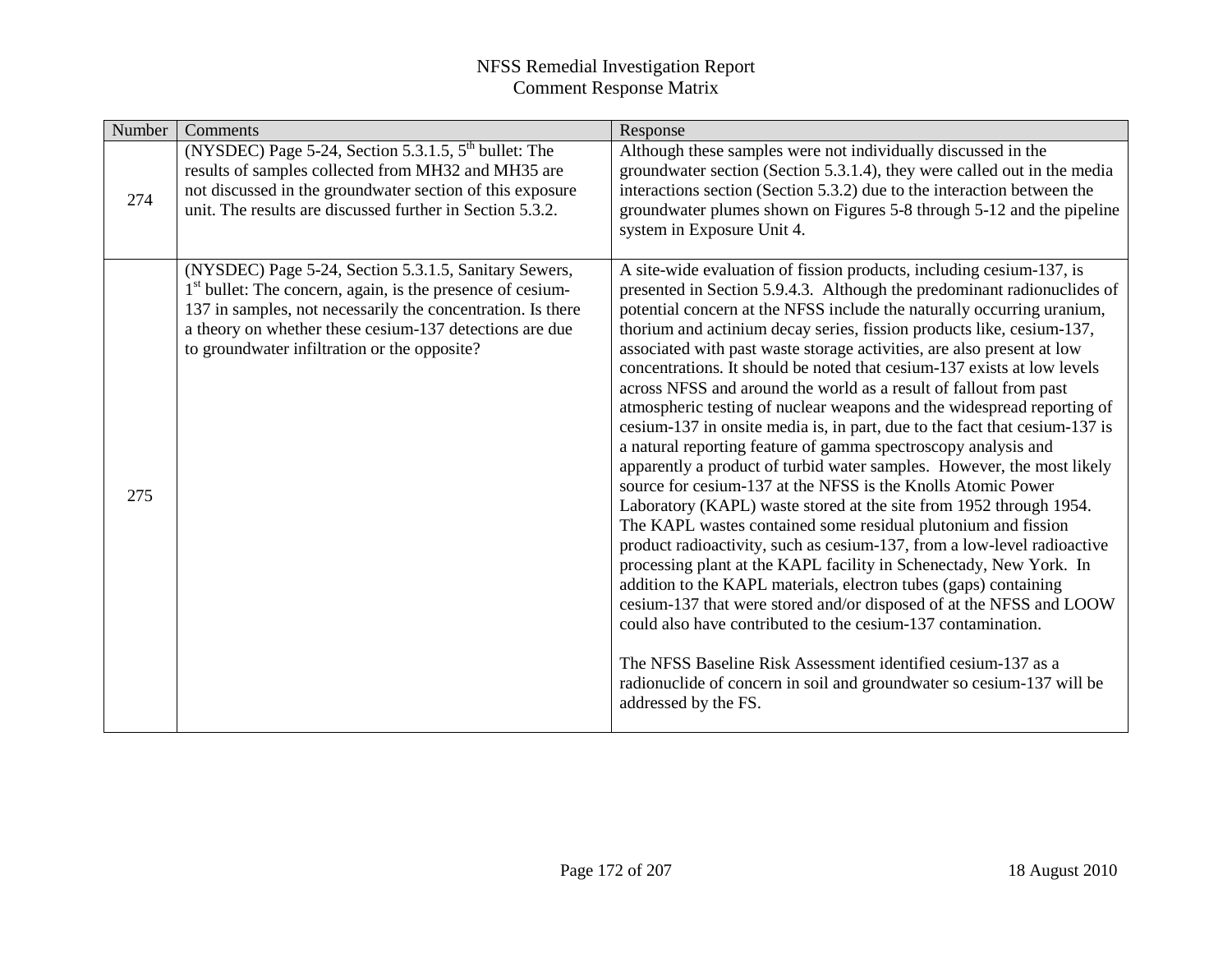| Number | Comments                                                                                                                                                                                                                                                                                                                                                           | Response                                                                                                                                                                                                                                                                                                                                                                                                                                                                                                                                                                                                                                                                                                                                                                                                                                                                                                                                                                                                                                                                   |
|--------|--------------------------------------------------------------------------------------------------------------------------------------------------------------------------------------------------------------------------------------------------------------------------------------------------------------------------------------------------------------------|----------------------------------------------------------------------------------------------------------------------------------------------------------------------------------------------------------------------------------------------------------------------------------------------------------------------------------------------------------------------------------------------------------------------------------------------------------------------------------------------------------------------------------------------------------------------------------------------------------------------------------------------------------------------------------------------------------------------------------------------------------------------------------------------------------------------------------------------------------------------------------------------------------------------------------------------------------------------------------------------------------------------------------------------------------------------------|
| 276    | (NYSDEC) Page 5-25, Section 5.3.1.5. Storm Sewers, $1st$<br>bullet: It is interesting to note that adjacent manholes<br>MH35 (acid sewer) and MH22 (storm sewer) both<br>detected VOCs. However an investigation of<br>groundwater in the vicinity was not conducted to<br>determine if this media is affected. Investigation of this<br>area should be conducted. | Manholes MH22 and MH35 are located in the north central portion of<br>Exposure Unit 4 (RIR, Figure 3-8). MH22 is located on a storm sewer<br>but, because it was dry at the time of sampling, only manhole sediment<br>was sampled. MH35 is located on an acid sewer line and manhole water<br>collected at this location contained low levels of volatile organic<br>compounds. Considering the fact that MH22 and MH35 are on separate<br>lines, that MH22 was dry, and MH35 contained only low levels of<br>volatile organic compounds, no further groundwater investigation is<br>warranted in this area. However, Section 5.3.2 of the RIR states that<br>there likely is an interaction between the volatile organic compounds<br>groundwater plumes shown on Figures 5-8 through 5-12 and the pipeline<br>system in Exposure Unit 4. Additional soil and groundwater sampling<br>in Exposure Unit 4 was conducted in late 2009 as part of the RIR<br>Addendum activities. The results of this investigation will be presented<br>in the RIR Addendum (Section 4.3). |
| 277    | (NYSDEC) Page 5-25, Section 5.3.2: How can the limit<br>of contamination in the pipeline be determined when no<br>samples are collected downstream of the impacted<br>locations? Additional sampling is necessary.                                                                                                                                                 | Additional soil, soil gas, and groundwater sampling was conducted in<br>late 2009 to investigation volatile organic compound contamination in<br>Exposure Unit 4. The results of this investigation will be presented in<br>the RIR Addendum (Section 4.3).                                                                                                                                                                                                                                                                                                                                                                                                                                                                                                                                                                                                                                                                                                                                                                                                                |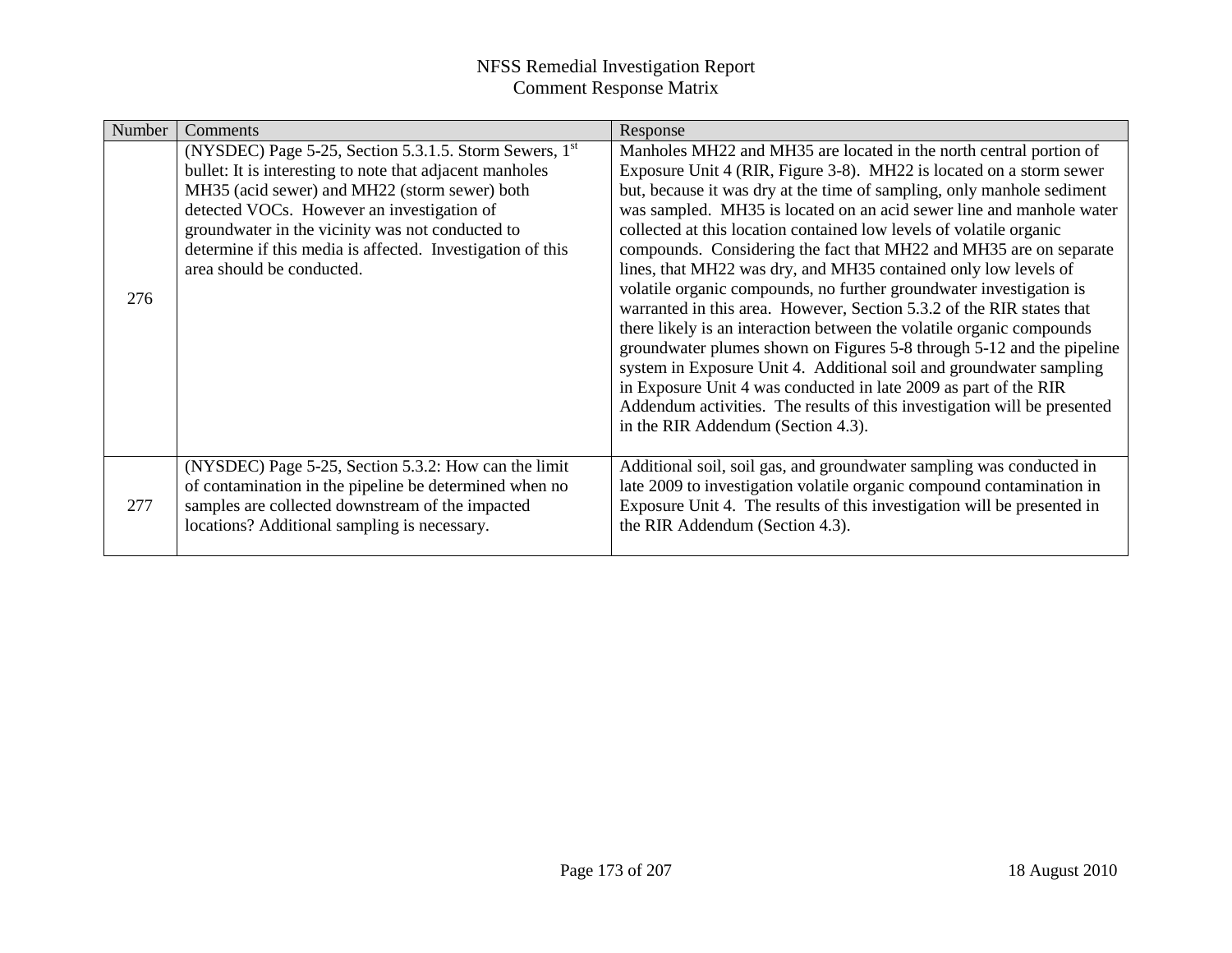| Number | Comments                                                                                                                                                                                                                                                                                                                                                                                                                                                                                               | Response                                                                                                                                                                                                                                                                                                                                                                                                                                                                                                                 |
|--------|--------------------------------------------------------------------------------------------------------------------------------------------------------------------------------------------------------------------------------------------------------------------------------------------------------------------------------------------------------------------------------------------------------------------------------------------------------------------------------------------------------|--------------------------------------------------------------------------------------------------------------------------------------------------------------------------------------------------------------------------------------------------------------------------------------------------------------------------------------------------------------------------------------------------------------------------------------------------------------------------------------------------------------------------|
| 278    | (NYSDEC) Page 5-26, Section 5.3.3, $2nd$ bullet: Please note<br>the following with respect to past usage of<br>tetrachloroethene: Multiple government uses of the property<br>involved the use of solvents such as the Navy Interim Pilot<br>Production Plant, Air Force Plant 68, and the Boron-10<br>Plant. Evidence of past disposal in the area includes<br>abandoned drums, waste piles, pipes, sumps. It is not<br>unreasonable to consider past government operations as a<br>potential source. | The $2nd$ bullet on page 5-26 acknowledges that, although the source of<br>the volatile organic compounds was not established, their presence may<br>be due to past storage activities of the military and the Atomic Energy<br>Commission. Additional soil and groundwater sampling was conducted<br>in late 2009 to investigation volatile organic compound contamination in<br>Exposure Unit 4. The results of this investigation will be presented in<br>the RIR Addendum (Section 4.3).                             |
|        | Please remove the last sentence of this bullet, since the<br>contamination noted on the NFSS is not associated with<br>CWM operations, although CWM does operate<br>groundwater extraction systems associated with past<br>Federal Government contamination (P1202s and PCB<br>Warehouse remedial systems).                                                                                                                                                                                            |                                                                                                                                                                                                                                                                                                                                                                                                                                                                                                                          |
| 279    | (NYSDEC) Page 5-26, Section 5.3.3, 5 <sup>th</sup> bullet: The<br>presence of bis(2-ethylhexyl)phthalate in sample results<br>could also be associated with analytical laboratory<br>contamination.                                                                                                                                                                                                                                                                                                    | All bis(2-ethylhexyl)phthalate detections in groundwater were addressed<br>during data validation and were handled in accordance with EPA's<br>National Functional Guidelines for Superfund Organics Methods<br>Review (EPA 2008). Since phthalates are acknowledged as common<br>laboratory contaminants, the results for bis(2-ethylhexyl)phthalate in<br>groundwater were considered positive results only if the concentrations<br>in the sample exceeded ten times the amount detected in the associated<br>blanks. |
| 280    | (NYSDEC) Page 5-26, Section 5.3.3, 6 <sup>th</sup> bullet: The<br>presence of PCBs in this area could be related to oil<br>jacketed lines, heat transfer fluids or gaskets caulks<br>and seals. The presence of PCE could be associated<br>with the disposal of spent solvent associated with the<br>operations discussed in the comments in the 2nd<br>bullet.                                                                                                                                        | Noted. The RI serves as a mechanism for collecting data to characterize<br>site conditions; determine the nature and extent of contamination; assess<br>risk to human health and the environment; and to collect data necessary<br>to evaluate potential treatment options. (RIR, Section 1.3) Unless there<br>was specific historical documentation of the various sources, speculation<br>regarding the source of documented contamination was not included in<br>the RIR.                                             |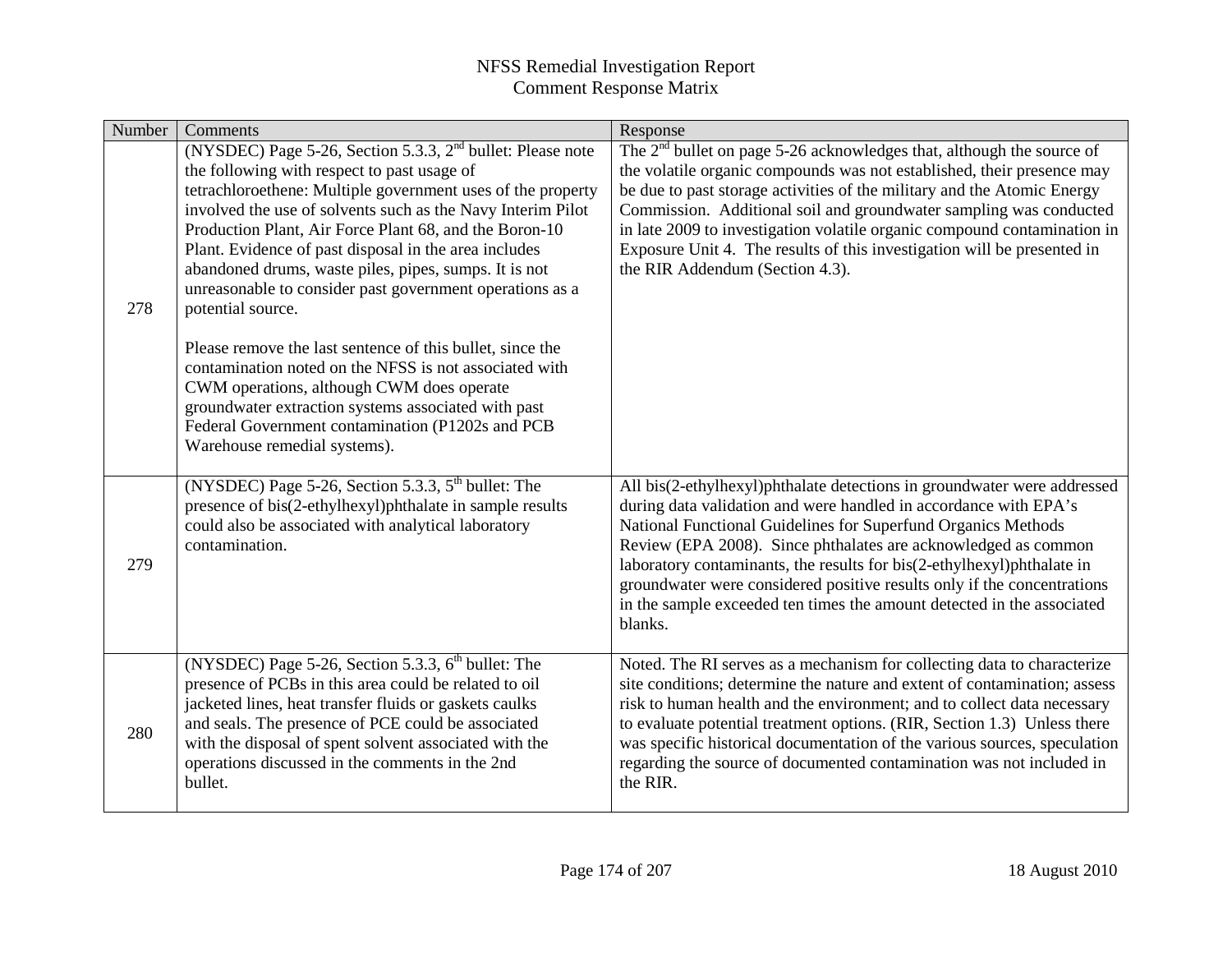| Number | Comments                                                                                                                                                                                                                             | Response                                                                                                                                                                                                                                                                                                                                                                                                                                                                                                                                                                                                                                                                                                                                                                                                                                                                                                                                                                                                                                                                                                                |
|--------|--------------------------------------------------------------------------------------------------------------------------------------------------------------------------------------------------------------------------------------|-------------------------------------------------------------------------------------------------------------------------------------------------------------------------------------------------------------------------------------------------------------------------------------------------------------------------------------------------------------------------------------------------------------------------------------------------------------------------------------------------------------------------------------------------------------------------------------------------------------------------------------------------------------------------------------------------------------------------------------------------------------------------------------------------------------------------------------------------------------------------------------------------------------------------------------------------------------------------------------------------------------------------------------------------------------------------------------------------------------------------|
| 281    | (NYSDEC) Page 5-26, Section 5.3.3 8 <sup>th</sup> bullet: It is<br>expected that elevated gamma walkover survey<br>readings would be associated with surface soil<br>containing radionuclides.                                       | Concur. The bullet states that there appears to be a correlation between<br>elevated readings detected during the gamma walkover and soil samples<br>collected during Phase 3 RI soil sampling for radionuclides.                                                                                                                                                                                                                                                                                                                                                                                                                                                                                                                                                                                                                                                                                                                                                                                                                                                                                                       |
| 282    | (NYSDEC) Page 5-27, Section 5.4.1: It would have<br>been helpful if subsurface samples were taken<br>northeast of road core RC 14 to assist in bounding the<br>groundwater/soil contamination noted on the CWM<br>side of the fence. | There is no groundwater plume in Exposure Unit 6 and groundwater<br>flow is generally to the northwest. Therefore, collecting subsurface soil<br>samples in the area northeast of RC14 does not seem necessary. A data<br>summary for all railroad ballast and building and road core samples is<br>provided in Table 4.2 of the RIR. The RIR Addendum will include a<br>comparison of these samples to surface soil background levels and risk-<br>based limits appropriate for soil exposures.                                                                                                                                                                                                                                                                                                                                                                                                                                                                                                                                                                                                                        |
| 283    | (NYSDEC) Page 5-32, Section 5.4.1.4, $2nd$ paragraph:<br>Data from monitoring well BH57 (screened in the<br>upper Queenston formation) should not be compared<br>to background values for the lower water-bearing zone<br>data.      | Since monitoring well BH57 is screened in the unweathered portion of<br>the Queenston Formation at a depth interval of 91.5 to 101.5 feet while<br>the deepest background well is screened at a depth interval of 41.4 to<br>44.8 feet, there is a possibility that the background data set may not be<br>representative of groundwater samples collected at well BH57. This<br>may explain why concentrations of dissolved radiological parameters<br>exceed the upper tolerance limits of background at this well (i.e., long<br>residence time of the groundwater in the rock allows naturally occurring<br>radiological materials to be dissolved in groundwater). However, to<br>increase the statistical power of the background determination and to<br>establish one site-specific background value for groundwater, all upper<br>water-bearing zone and lower water-bearing zone groundwater samples<br>were combined to form the background groundwater data set. For both<br>water-bearing units, wells were selected to provide a good spatial<br>representation of the area covered by the right-of-entry. |
| 284    | (NYSDEC) Page 5-33, Section 5.4.2: When discussing<br>elevated surface soils in the southeast corner of<br>Exposure Unit 6, is the author referring to sample<br>locations 606 and/or 6B005?                                         | Refer to Figures 4-7a and 4-7b to see the Exposure Unit 6 sample<br>locations with elevated radionuclide detections. Sample locations with<br>elevated radionuclide detections in the southeast corner of Exposure<br>Unit 6 include 606, 6C005, 829, EU061, 6C003, 6C006, and 6B005.                                                                                                                                                                                                                                                                                                                                                                                                                                                                                                                                                                                                                                                                                                                                                                                                                                   |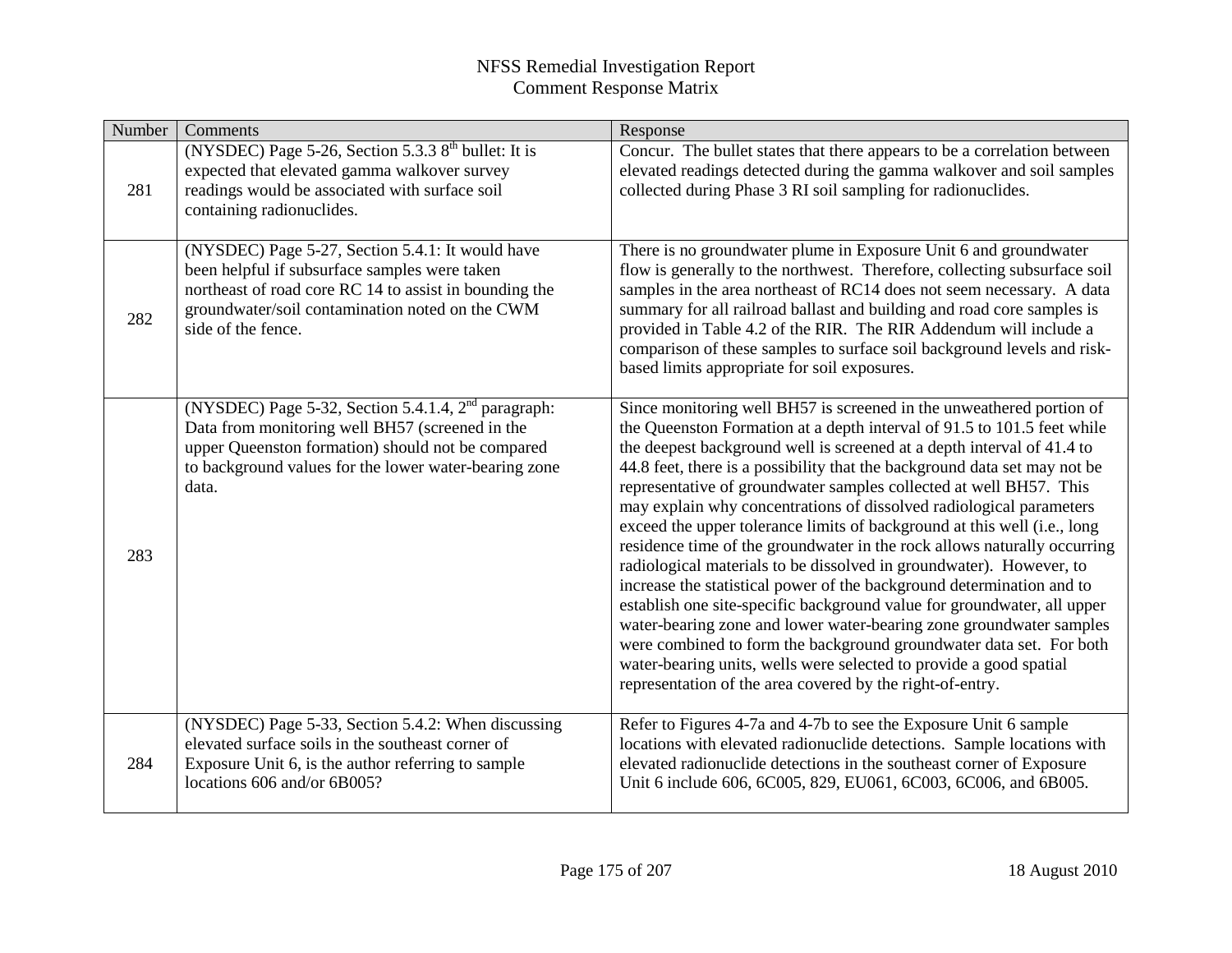| Number | Comments                                                                                                                                                                                                                                                                                                                                       | Response                                                                                                                                                                                                                                                                                                                                                                                                                                                                                                                                                                                                                                                          |
|--------|------------------------------------------------------------------------------------------------------------------------------------------------------------------------------------------------------------------------------------------------------------------------------------------------------------------------------------------------|-------------------------------------------------------------------------------------------------------------------------------------------------------------------------------------------------------------------------------------------------------------------------------------------------------------------------------------------------------------------------------------------------------------------------------------------------------------------------------------------------------------------------------------------------------------------------------------------------------------------------------------------------------------------|
| 285    | (NYSDEC) Page 5-35, Section 5.5.1.1: Please provide<br>the locations, detected parameters and concentrations<br>of contaminants discussed in this section. The current<br>discussion is vague.                                                                                                                                                 | Figures 4-9a and 4-9b and Tables 4-17, 4-23, 4-42 and 4-57 summarize<br>the occurrence of site-related constituents in soil at Exposure Unit 8.<br>Conclusions and findings are summarized in Section 5.5.1.1. The level<br>of detail provided in this summary is the same as that provided for the<br>other exposure units.                                                                                                                                                                                                                                                                                                                                      |
| 286    | (NYSDEC) Page 5-36, Section 5.5.1.1, $1^{\text{st}}$ and $2^{\text{nd}}$<br>bullet: Please note that the source of debris piles<br>investigated by trench 302 and 305 is believed to be<br>the result of Department of Energy remedial work<br>preformed on Modern Landfill property in the 1980's<br>(Vine Street/Vicinity Property N North). | Noted. The RI serves as a mechanism for collecting data to characterize<br>site conditions; determine the nature and extent of contamination; assess<br>risk to human health and the environment; and to collect data necessary<br>to evaluate potential treatment options. Unless there was specific<br>historical documentation of the various sources, speculation regarding<br>the source of documented contamination was not included in the RIR.                                                                                                                                                                                                            |
| 287    | (NYSDEC) Page 5-38, Section 5.5.1.4, $1st$ bullet:<br>Please note that the groundwater contamination noted<br>in samples collected from wells 302/302A and 313 are<br>not part of a "plume" and have different radiological<br>signatures.                                                                                                     | The Exposure Unit 8 dissolved phase uranium plume shown on Figures<br>5-1 through 5-4 was delineated using relatively few data points<br>including data collected from MW302, MW302A and MW313. This<br>method for groundwater plume delineation was considered appropriate<br>since it conservatively estimates, or overestimates, the actual extent of<br>groundwater contamination. This conservatism was used to account for<br>uncertainty associated with the distribution of data points and to ensure<br>that risks are not underestimated. It is not clear how the "radiological<br>signature" at these wells is different or what it is different from. |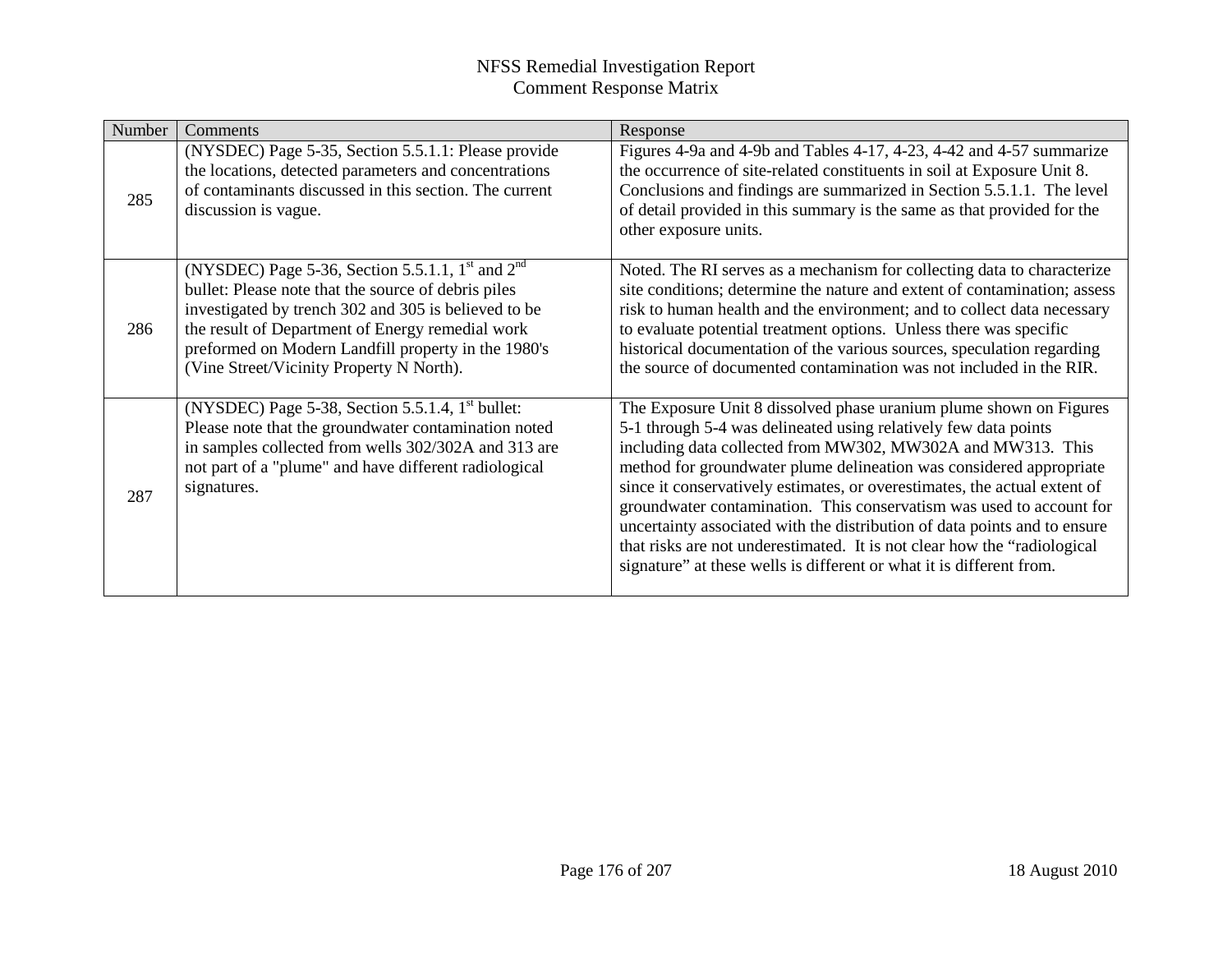| Number | Comments                                                                                                                                                                    | Response                                                                                                                                                                                                                                                                                                                                                                                                                                                                                                                                                                                                                                                                                                                                                                                                                                                                                                                                  |
|--------|-----------------------------------------------------------------------------------------------------------------------------------------------------------------------------|-------------------------------------------------------------------------------------------------------------------------------------------------------------------------------------------------------------------------------------------------------------------------------------------------------------------------------------------------------------------------------------------------------------------------------------------------------------------------------------------------------------------------------------------------------------------------------------------------------------------------------------------------------------------------------------------------------------------------------------------------------------------------------------------------------------------------------------------------------------------------------------------------------------------------------------------|
| 288    | (NYSDEC) Page 5-40, Section 5.5.2: The best<br>explanation of the dissolved uranium plume is that the<br>"plume" does not exist and is a figment of computer<br>contouring. | Although the configuration of contamination in groundwater at the<br>NFSS may be irregular rather than uniform, as depicted by a classic<br>uniform plume, contaminated groundwater areas at the NFSS were<br>referred to as "plumes" in the RIR for the purpose of evaluating<br>constituents present in groundwater (RIR, Section 5.1.2). The extent of<br>contamination was estimated from point measurements of constituent<br>concentrations in groundwater and in pipeline water. In many cases,<br>extent of contamination was defined by only two or three data points.<br>This method for groundwater contaminant delineation was considered<br>appropriate since it conservatively estimates, or overestimates, the actual<br>extent of groundwater contamination. This conservatism was used to<br>account for uncertainty associated with the distribution of data points<br>and to ensure that risks are not underestimated. |
| 289    | (NYSDEC) Page 5-43, Section 5.6.1.1, $2nd$ bullet:<br>Subsurface soil sample 8D006 (0.8) should also be<br>noted when discussing samples with elevated<br>contaminants.     | Noted. All samples with elevated contaminants were not included in the<br>discussion, however, all Exposure Unit 7 sampling locations with site-<br>related constituents are presented graphically in Figure 4-8a.                                                                                                                                                                                                                                                                                                                                                                                                                                                                                                                                                                                                                                                                                                                        |
| 290    | (NYSDEC) Page 5-45, Section 5.6.1.1, 4 <sup>th</sup> bullet: Was<br>a sample of the "chips" exhibiting the high gamma<br>readings collected and analyzed?                   | Trench 808 was excavated in Exposure Unit 7 to investigate the organic<br>burial area. Chips of material with high gamma readings found in<br>Trench 808 were not collected or analyzed because radiological<br>contamination was not the focus of investigations in this area.                                                                                                                                                                                                                                                                                                                                                                                                                                                                                                                                                                                                                                                           |
| 291    | (NYSDEC) Page 5-46, Section 5.6.1.1, 1 <sup>st</sup> bullet: The<br>detection of "Niobium-95" in Trench 810 should be<br>discussed.                                         | Based on discussion with the laboratory and an earlier request from<br>Maxim, the initial detect for niobium-95 was re-evaluated by analysts at<br>General Engineering Labs in 2004. In this re-assessment report the<br>results for niobium-95 were revised to indicate a non-detect result for<br>this particular radionuclide. Results for this sample's duplicate sample<br>also showed non-detectable results for niobium-95. The niobium-95<br>result from the Trench 810 sample was flagged with the data qualifier<br>"R" indicating that the data is unusable and the "OK_TO_USE" notation<br>was later changed to "False" in the database.                                                                                                                                                                                                                                                                                      |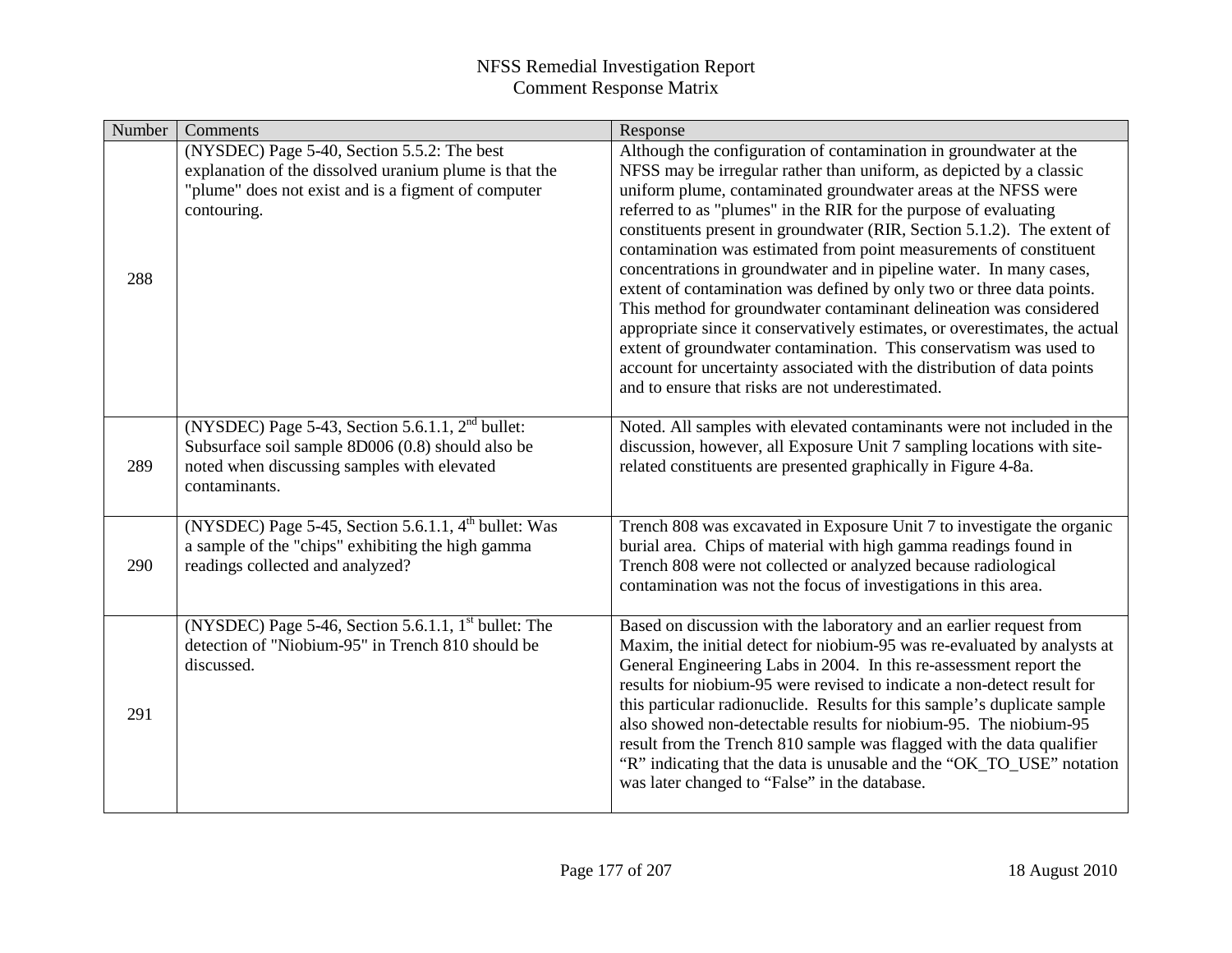| Number | Comments                                                    | Response                                                                                                                      |
|--------|-------------------------------------------------------------|-------------------------------------------------------------------------------------------------------------------------------|
|        | (NYSDEC) Page 5-49, Section 5.6.1.4, $2nd$ bullet:          | The uranium groundwater plumes located south of the IWCS are                                                                  |
|        | Additional investigation is required to support the         | believed to be associated with activities conducted at former Building                                                        |
|        | statements in this bullet. The elevated uranium-234 samples | 409. Since the RIR was released, new information regarding the shape                                                          |
|        | were collected from different media (groundwater and        | and extent of the groundwater plume in the vicinity of the former                                                             |
|        | sanitary sewer). Other groundwater samples in the vicinity  | Building 409 (which is explained further below) has been reviewed and                                                         |
|        | do not indicate contamination of the same magnitude and     | this information suggests that the configuration of this plume may over                                                       |
|        | characteristics.                                            | estimate actual groundwater contamination. The Building 409 plume                                                             |
|        |                                                             | shown in the RIR was drawn using dissolved total uranium data from                                                            |
|        |                                                             | monitoring wells, temporary well points and manhole locations. The                                                            |
|        |                                                             | linear plume extending north and east was drawn using uranium                                                                 |
|        |                                                             | concentrations from one temporary well point (TWP833) and an existing                                                         |
|        |                                                             | manhole (MH06) on a sanitary pipeline. The plume was drawn                                                                    |
|        |                                                             | assuming that groundwater was following a 10-inch potable water line                                                          |
|        |                                                             | which was left in place. For plume delineation, water in the manhole<br>was assumed to be in direct contact with groundwater. |
| 292    |                                                             |                                                                                                                               |
|        |                                                             | In researching this plume, it was found that the concentration of                                                             |
|        |                                                             | dissolved total uranium at the temporary well point (TWP833) in the                                                           |
|        |                                                             | center of this plume had been misreported by the laboratory. The actual                                                       |
|        |                                                             | concentration was ten times lower than what was reported in the RIR.                                                          |
|        |                                                             | Also, the configuration of the plume is conservative because it was                                                           |
|        |                                                             | drawn assuming that pipeline water was in direct contact with                                                                 |
|        |                                                             | groundwater, which does not appear to be the case. If we correct the                                                          |
|        |                                                             | misreported uranium value at the temporary well point, remove manhole                                                         |
|        |                                                             | data since it is not representative of groundwater, only include data                                                         |
|        |                                                             | measured in groundwater and include more recent data collected in this                                                        |
|        |                                                             | area for the RIR Addendum, the configuration of the plume is different.                                                       |
|        |                                                             | The RIR Addendum will present a revised uranium groundwater plume                                                             |
|        |                                                             | map based on this updated information. The results of this investigation                                                      |
|        |                                                             | will be reported in the RIR Addendum, Section 4.5.                                                                            |
|        |                                                             |                                                                                                                               |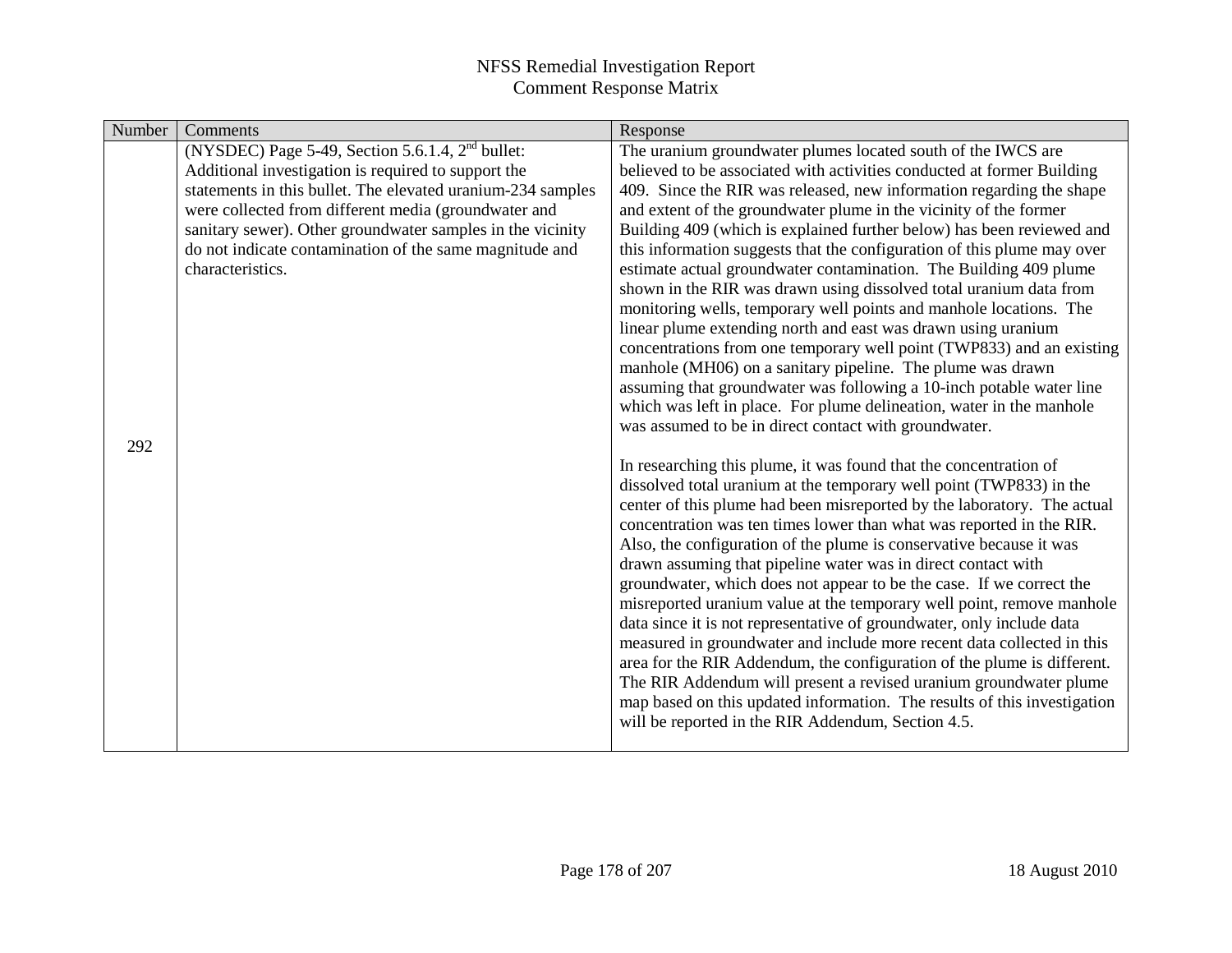| Number | Comments                                                                                                                                                                                               | Response                                                                                                                                                                                                                                                                                                                                                                                                                                                                                                                                                                                                                                                                                                                                                                                                                                                                                                                                                                                                                                                                                                                                                                                                                                                                                                                                                                                                                                                                                                                                                                                                                                                                                                                                                                                                              |
|--------|--------------------------------------------------------------------------------------------------------------------------------------------------------------------------------------------------------|-----------------------------------------------------------------------------------------------------------------------------------------------------------------------------------------------------------------------------------------------------------------------------------------------------------------------------------------------------------------------------------------------------------------------------------------------------------------------------------------------------------------------------------------------------------------------------------------------------------------------------------------------------------------------------------------------------------------------------------------------------------------------------------------------------------------------------------------------------------------------------------------------------------------------------------------------------------------------------------------------------------------------------------------------------------------------------------------------------------------------------------------------------------------------------------------------------------------------------------------------------------------------------------------------------------------------------------------------------------------------------------------------------------------------------------------------------------------------------------------------------------------------------------------------------------------------------------------------------------------------------------------------------------------------------------------------------------------------------------------------------------------------------------------------------------------------|
| 293    | (NYSDEC) Page 5-49. Section 5.6.1.4, $4th$ bullet: The<br>concern with cesium-137 is not the concentration but<br>rather its presence since cesium is not associated with<br>uranium milling residues. | Although the predominant radionuclides of potential concern at NFSS<br>include the naturally occurring uranium, thorium and actinium decay<br>series, fission products associated with past waste storage activities are<br>also present at low concentrations. It should be noted that cesium-137<br>exists at low levels across NFSS and around the world as a result of<br>fallout from past atmospheric testing of nuclear weapons. However, the<br>most likely source for cesium-137 at the NFSS is the Knolls Atomic<br>Power Laboratory (KAPL) waste stored at the site from 1952 through<br>1954. Supplemental records on nature and handling of KAPL materials<br>will be presented in the RIR Addendum, Section 12.1. The KAPL<br>wastes contained some residual plutonium and fission product<br>radioactivity, such as cesium-137, from a low-level radioactive<br>processing plant at the KAPL facility in Schenectady, New York. It is<br>estimated that 408 curies of mixed fission products and 0.63 curies of<br>plutonium were shipped to the NFSS during this time period. However,<br>a majority of the KAPL waste was either burned on-site or shipped to<br>Oak Ridge Reservation for disposal. In addition to the KAPL materials,<br>electron tubes (gaps) containing cesium-137 and strontium-90 that were<br>stored and/or disposed of at the NFSS and LOOW could also have<br>contributed to the cesium-137 contamination. Another possible source<br>of cesium-137 at the NFSS is radioactive wastes from the University at<br>Rochester that were buried on Vicinity Property G but were later<br>excavated and removed.<br>Cesium-137 was identified as a radionuclide of concern in several media<br>at several exposure units and, as such, will be assessed further during the<br>FS. |
| 294    | (NYSDEC) Page 5-49, Section 5.6.1.4, $5th$ bullet:<br>Bis(2-ethylhexyl)phthalate is a common laboratory<br>contaminant. The concentrations noted are not unusual<br>in analytical reporting.           | All bis(2-etylhexyl)phthalate detects were addressed during the data<br>validation. The samples remaining after the validation had no bis(2-<br>ethylhexyl)phthalate in the associated laboratory blanks and were<br>therefore retained as positive detections in the database.                                                                                                                                                                                                                                                                                                                                                                                                                                                                                                                                                                                                                                                                                                                                                                                                                                                                                                                                                                                                                                                                                                                                                                                                                                                                                                                                                                                                                                                                                                                                       |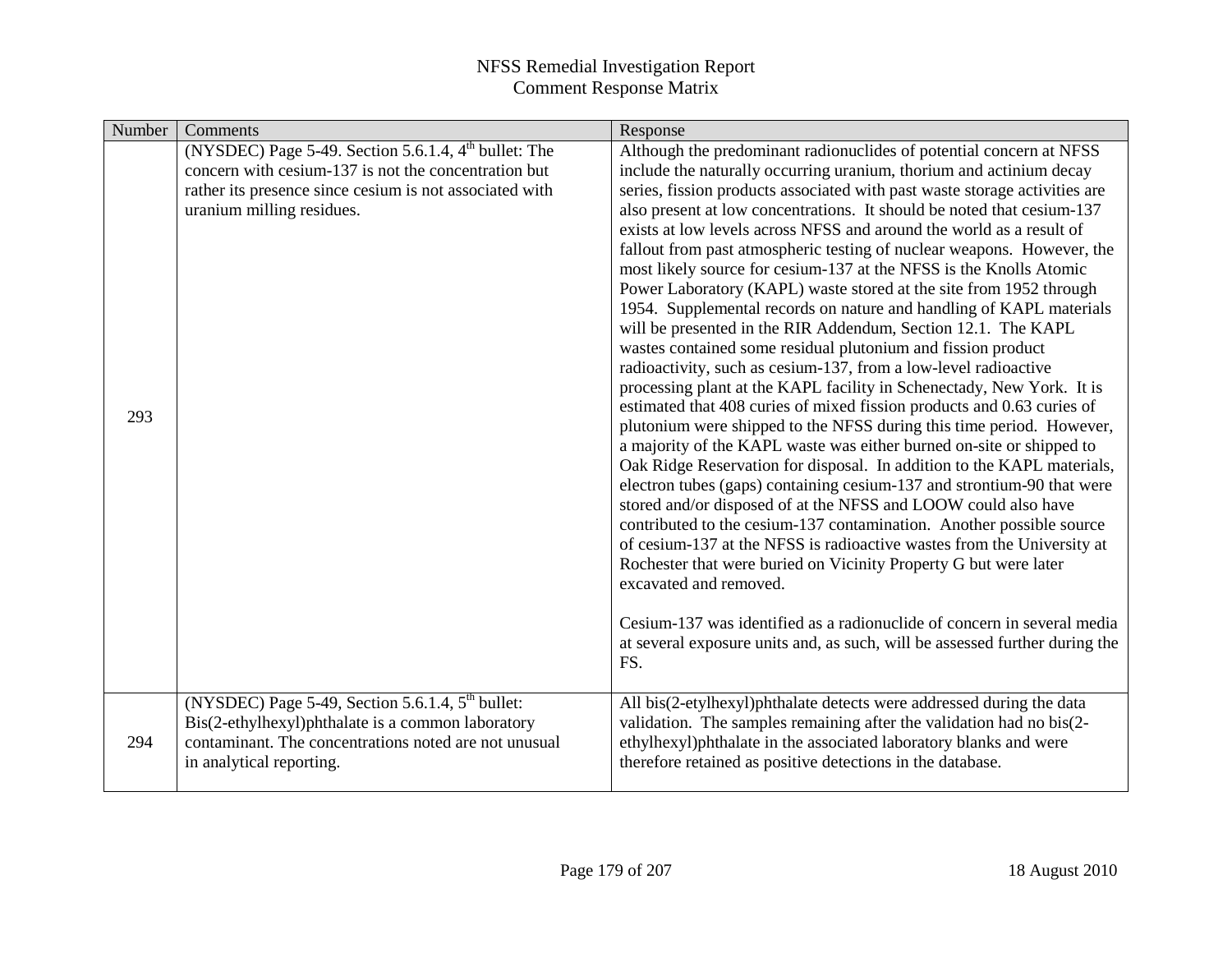| Number | Comments                                                                                                                                                                                                                                                          | Response                                                                                                                                                                                                                                                                                                                                                                                                                                                                                                                                                                                                                                                                                                                                                                                                                                                                                                                                                                                                                                                                            |
|--------|-------------------------------------------------------------------------------------------------------------------------------------------------------------------------------------------------------------------------------------------------------------------|-------------------------------------------------------------------------------------------------------------------------------------------------------------------------------------------------------------------------------------------------------------------------------------------------------------------------------------------------------------------------------------------------------------------------------------------------------------------------------------------------------------------------------------------------------------------------------------------------------------------------------------------------------------------------------------------------------------------------------------------------------------------------------------------------------------------------------------------------------------------------------------------------------------------------------------------------------------------------------------------------------------------------------------------------------------------------------------|
|        | (NYSDEC) Page 5-49, Section 5.6.1.5: Due to the<br>detection of elevated contaminants in samples<br>collected from the underground utilities and the<br>potential of these pipelines to serve as a migration<br>pathway, further field investigation is required. | Between August and October of 2006, the Corps collected a total of 60<br>samples for radiological analysis from within or adjacent to underground<br>utility lines on the former LOOW site including the 30-inch outfall to<br>the Niagara River. Samples were analyzed for radiological constituents<br>including, but not limited to, isotopic uranium, isotopic thorium, radium-<br>226, and radium-228. The results of this sampling were reported in a<br>FUSRAP Fact Sheet available online at<br>http://www.lrb.usace.army.mil/derpfuds/loow-nfss/loow-fs-radundgutil-<br>2007-10.pdf.                                                                                                                                                                                                                                                                                                                                                                                                                                                                                       |
| 295    |                                                                                                                                                                                                                                                                   | The Remedial Investigation of Underground Utilities completed for the<br>LOOW found that the deepest and most heavily chemically<br>contaminated pipelines were the acid waste and sanitary sewer lines as<br>they approach the wastewater treatment plant north of the NFSS (EA<br>Engineering, Science, and Technology, Inc. [ES&T] 2008). One<br>sanitary line and two acid waste lines extend off the NFSS to the north.<br>All of these lines were sealed at the property boundary and the Remedial<br>Investigation of Underground Utilities indicates that no bedding<br>material, which could act as a preferential pathway for contaminant<br>migration, was present around the pipelines leaving the NFSS (EA<br>ES&T, November 2008). A fact sheet that discusses the results of this<br>investigation can be found at:<br>http://www.lrb.usace.army.mil/derpfuds/loow/loow-fs-uuri-2009-05.pdf.<br>Additional information regarding a radiological investigation of<br>underground utilities leaving the NFSS will be presented in Section 10.0<br>of the RIR Addendum. |
| 296    | (NYSDEC) Page 5-51, Section 5.6.2: The localized<br>areas of groundwater contamination identified north of<br>the IWCS could be related to the open storage of R-10<br>residues in vicinity of this area.                                                         | This is acknowledged in Section 5.6.3 which explains that prior to<br>construction of the IWCS, the R-10 pile was located on the ground north<br>of the LOOW freshwater treatment plant where it was left unprotected<br>for several years. The comparison of historical site operations near the<br>IWCS, including the R-10 pile, with current groundwater contamination<br>will be presented in the RIR Addendum, Section 5.4.                                                                                                                                                                                                                                                                                                                                                                                                                                                                                                                                                                                                                                                   |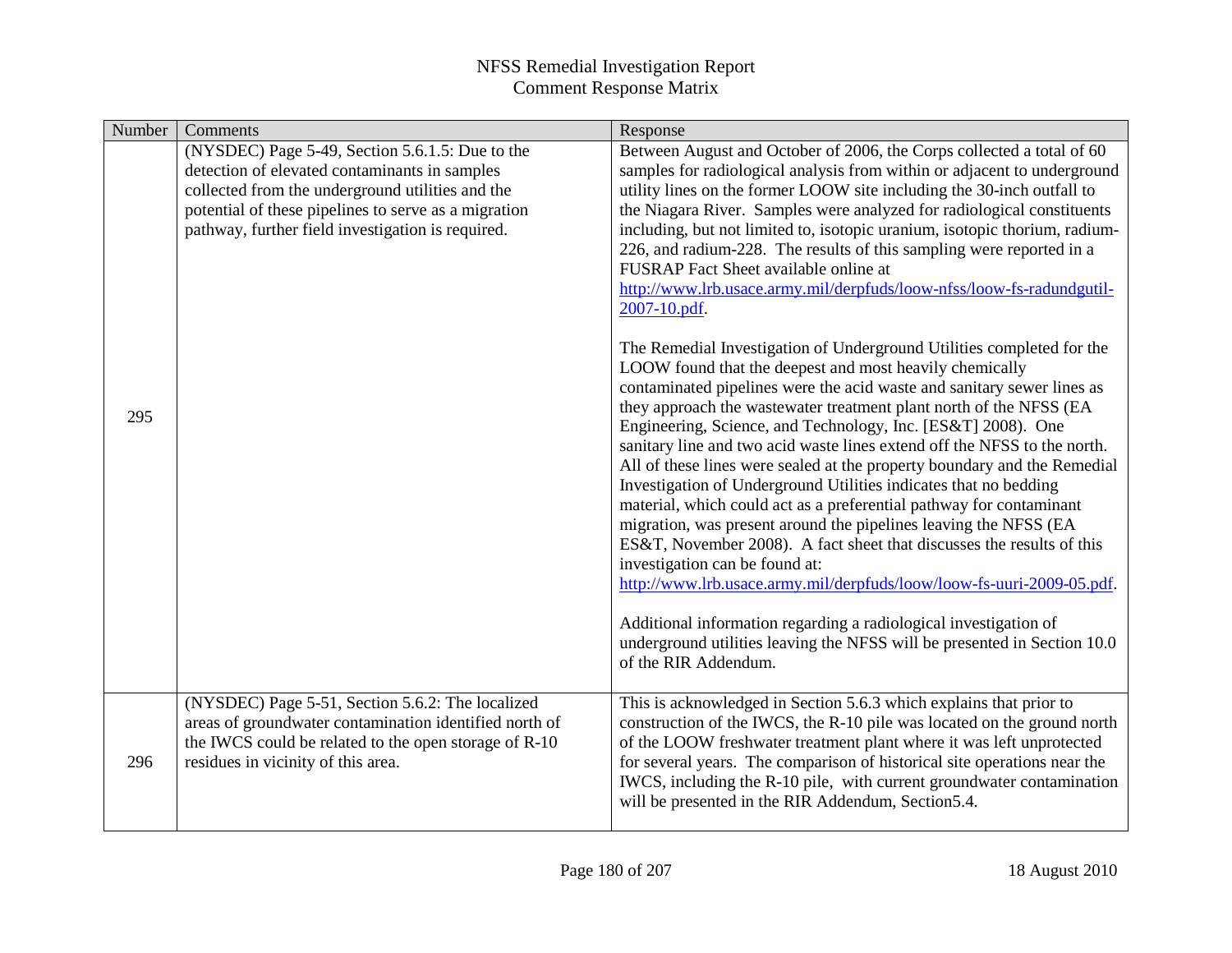| Number | Comments                                                                                                                                                                                                                                          | Response                                                                                                                                                                                                                                                                                                                                                                                                                                                                                                                                                                                                                                                                                                              |
|--------|---------------------------------------------------------------------------------------------------------------------------------------------------------------------------------------------------------------------------------------------------|-----------------------------------------------------------------------------------------------------------------------------------------------------------------------------------------------------------------------------------------------------------------------------------------------------------------------------------------------------------------------------------------------------------------------------------------------------------------------------------------------------------------------------------------------------------------------------------------------------------------------------------------------------------------------------------------------------------------------|
| 297    | (NYSDEC) Page 5-51, Section 5.6.3, $1st$ bullet: The<br>disposal of building materials in the burial areas could<br>be a potential source of detected contaminants.                                                                               | Noted. This is acknowledged by the 1st bullet in Section 5.6.3.                                                                                                                                                                                                                                                                                                                                                                                                                                                                                                                                                                                                                                                       |
| 298    | (NYSDEC) Page 5-51. Section 5.6.3, $2nd$ bullet: It is<br>highly unlikely that cesium-137 would migrate up-<br>gradient in groundwater from Exposure Units $1 & 2$ to<br>Exposure Unit 7.                                                         | The $2nd$ bullet in Section 5.6.3 does not suggested that cesium-137 would<br>have migrated via groundwater from Exposure Units 1 and 2 to<br>Exposure Unit 7; rather, that the KAPL waste stored in these areas is<br>assumed to be the source of the cesium-137 contamination. Although<br>historic documents provide some information about where KAPL wastes<br>were stored on-site, it is not known with certainty if the materials<br>remained solely in those identified locations or if they were transported<br>around the site. Therefore, it is possible that any cesium-137<br>contamination on site may have resulted from KAPL wastes that were<br>known to have been stored in Exposure Units 1 and 2. |
| 299    | (NYSDEC) Page 5-52, Section 5.6.3, $3rd$ bullet: Soil<br>samples should be collected from the areas on the<br>northwest, east and southeast side of the IWCS where<br>elevated gamma readings were noted, to address this<br>identified data gap. | RIR Addendum activities included additional soil and groundwater<br>sampling conducted in late 2009. This sampling will focus on select<br>areas of the site where plume delineation is needed or where there is a<br>potential for off-site migration of contaminants via groundwater. These<br>areas of interest included the area south and west of the IWCS. The<br>results of this investigation will be included in the RIR Addendum,<br>Section 4.5.<br>Soils surrounding the IWCS will be addressed as part of the Balance of<br>Plant operable unit during the FS.                                                                                                                                           |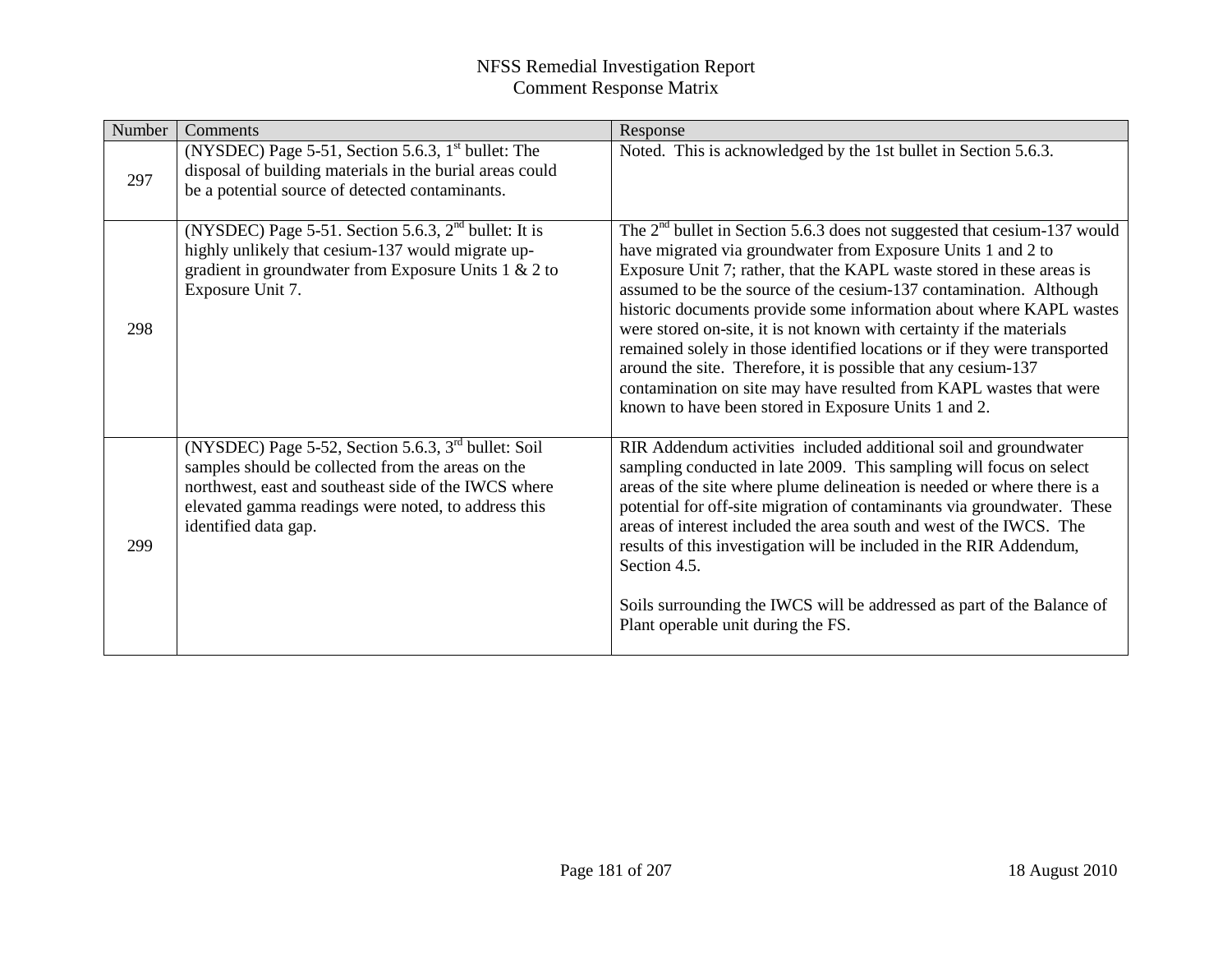| Number | Comments                                                                                                                                                                                                     | Response                                                                                                                                                                                                                                                                                                                                                                                                                                                                                                                                                                                                                                                                                                                                                                                                                                                                                                                                  |
|--------|--------------------------------------------------------------------------------------------------------------------------------------------------------------------------------------------------------------|-------------------------------------------------------------------------------------------------------------------------------------------------------------------------------------------------------------------------------------------------------------------------------------------------------------------------------------------------------------------------------------------------------------------------------------------------------------------------------------------------------------------------------------------------------------------------------------------------------------------------------------------------------------------------------------------------------------------------------------------------------------------------------------------------------------------------------------------------------------------------------------------------------------------------------------------|
|        | (NYSDEC) Page 5-53, Section 5.7.1.1: In summary,<br>the contaminated soil identified in the vicinity of<br>Building 401 will need to be addressed as part of the<br>removal and remediation of Building 401. | The demolition of Building 401 will be performed using \$6.5 million in<br>funds received through the American Recovery and Reinvestment Act.<br>The scope of work for this project has been posted on the web at:<br>http://www.lrb.usace.army.mil/fusrap/nfss/nfss-bldg401-nepascoping-<br>2009-09.pdf.                                                                                                                                                                                                                                                                                                                                                                                                                                                                                                                                                                                                                                 |
| 300    |                                                                                                                                                                                                              | The services required under this Scope of Work involve<br>characterization, and packaging of miscellaneous debris in Building 401<br>at NFSS, demolition of Building 401, and segregating, packaging,<br>loading, transporting, and disposing of the demolition debris and other<br>packaged wastes at appropriately permitted or licensed disposal<br>facilities. The Corps plans to award the contract for this Scope of Work<br>and begin demolition in 2010. The demolition, transportation, and<br>disposal work is scheduled to be complete in 2011.                                                                                                                                                                                                                                                                                                                                                                                |
| 301    | (NYSDEC) Page 5-59. Section 5.7.1.4, $3rd$ bullet: The<br>text of this bullet points out why the areas of elevated<br>concentrations in groundwater should not be referred<br>to as plumes at this facility. | Although the configuration of contamination in groundwater at the<br>NFSS may be irregular rather than uniform, as depicted by a classic<br>uniform plume, contaminated groundwater areas at the NFSS were<br>referred to as "plumes" in the RIR for the purpose of evaluating<br>constituents present in groundwater (RIR, Section 5.1.2). The extent of<br>contamination was estimated from point measurements of constituent<br>concentrations in groundwater and in pipeline water. In many cases,<br>extent of contamination was defined by only two or three data points.<br>This method for groundwater contaminant delineation was considered<br>appropriate since it conservatively estimates, or overestimates, the actual<br>extent of groundwater contamination. This conservatism was used to<br>account for uncertainty associated with the distribution of data points<br>and to ensure that risks are not underestimated. |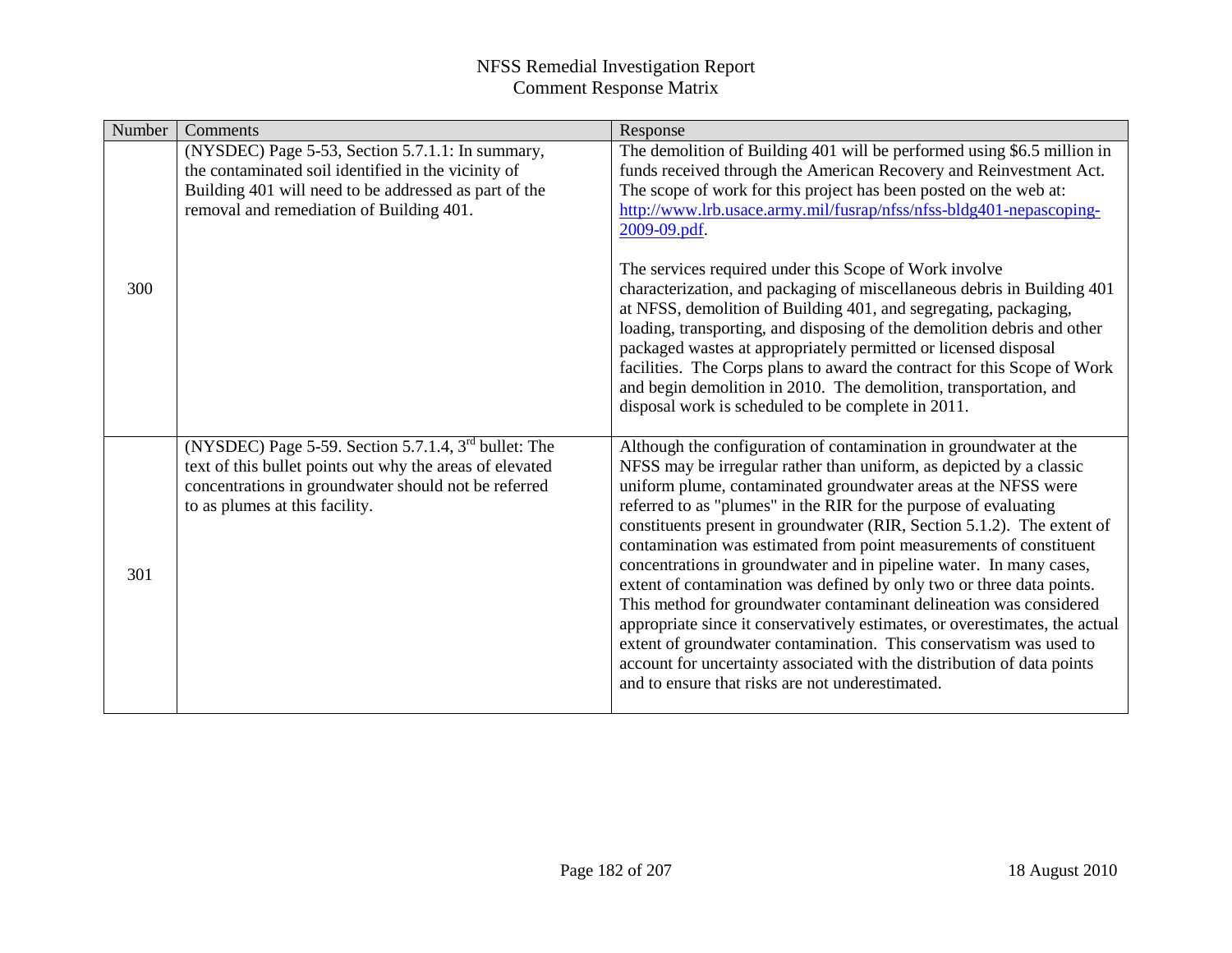| Number | Comments                                                                                                                                                                                                                                                                                                                                                                                                                                                                                  | Response                                                                                                                                                                                                                                                                                                                                                                                                                                                                                                                                                                                        |
|--------|-------------------------------------------------------------------------------------------------------------------------------------------------------------------------------------------------------------------------------------------------------------------------------------------------------------------------------------------------------------------------------------------------------------------------------------------------------------------------------------------|-------------------------------------------------------------------------------------------------------------------------------------------------------------------------------------------------------------------------------------------------------------------------------------------------------------------------------------------------------------------------------------------------------------------------------------------------------------------------------------------------------------------------------------------------------------------------------------------------|
|        | (NYSDEC) Page 5-60, Section 5.7.1.5, Floor Drains:<br>The analytical data associated with samples collected<br>from the Building 401 floor drains identified high<br>levels of various contaminants. These drains (and<br>associated piping) must be addressed as part of the<br>building remediation and removal.                                                                                                                                                                        | The demolition of Building 401 will be performed using \$6.5 million in<br>funds received through the American Recovery and Reinvestment Act.<br>The scope of work for this project has been posted on the web at:<br>http://www.lrb.usace.army.mil/fusrap/nfss/nfss-bldg401-nepascoping-<br>$2009 - 09.$ pdf.                                                                                                                                                                                                                                                                                  |
| 302    |                                                                                                                                                                                                                                                                                                                                                                                                                                                                                           | This project entails environmentally sensitive deconstruction of Building<br>401 allowing access for further remediation of potentially contaminated<br>features such as sumps and drains. The scope of work specifies that all<br>sumps and drains be emptied then plugged to prevent decontamination<br>agents or contaminated debris from entering the drains. The Corps plans<br>to award the contract for this Scope of Work and begin demolition in<br>2010. The demolition, transportation, and disposal work is scheduled to<br>be complete in 2011.                                    |
| 303    | (NYSDEC) Page 5-62, Section 5.7.3, $2nd$ bullet: It<br>would be useful if, as part of the discussion on the<br>correlation of soil sample results to gamma walkover<br>data, there was an evaluation of the soil data to<br>determine if other radioactive parameters were present<br>besides gamma emitters. In other words, was the<br>gamma survey effective in identifying areas of surface<br>radiation contamination, given the range of radioactive<br>materials possibly present? | Gamma walkover surveys are particularly sensitive to gamma emitters<br>(e.g. cesium, thorium and radium). Sample results for these constituents<br>correlated well with gamma walkover results. However, it was<br>understood that some constituents of concern would not be detected by<br>the gamma walkover. Therefore, soil samples acquired at gamma "hot<br>spots", as well as samples taken in areas without gamma walkover<br>responses, were analyzed for alpha emitters, metals and organics as well.<br>These results are discussed on an exposure unit basis throughout the<br>RIR. |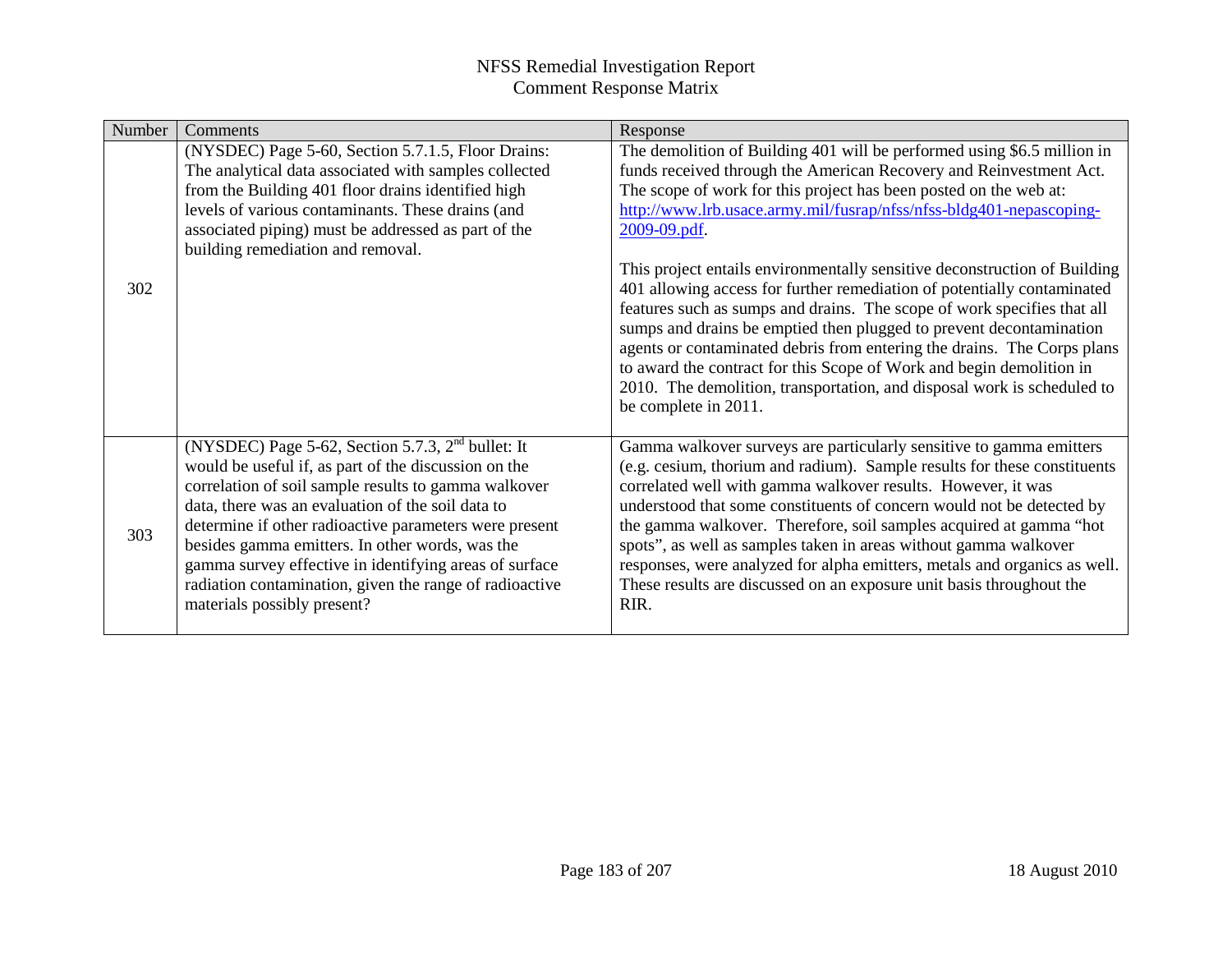| Number | Comments                                                                                                                                                                                                                                                                                           | Response                                                                                                                                                                                                                                                                                                                                                                                                                                                                                                                                                                                                                                                                                                                                                                                                                                                                                                                     |
|--------|----------------------------------------------------------------------------------------------------------------------------------------------------------------------------------------------------------------------------------------------------------------------------------------------------|------------------------------------------------------------------------------------------------------------------------------------------------------------------------------------------------------------------------------------------------------------------------------------------------------------------------------------------------------------------------------------------------------------------------------------------------------------------------------------------------------------------------------------------------------------------------------------------------------------------------------------------------------------------------------------------------------------------------------------------------------------------------------------------------------------------------------------------------------------------------------------------------------------------------------|
| 304    | (NYSDEC) Page 5-74, Section 5.10.1.4, 1 <sup>st</sup> bullet: Please<br>rewrite to read: "Several areas of localized groundwater<br>contamination were identified". The term "plume" gives<br>the impression of migration. Also, see previous discussion<br>on areas of groundwater contamination. | It is acknowledged that, given the irregular configuration of areas of<br>groundwater contamination at the NFSS, use of the term "plume" to<br>describe these areas may overstate impacts to groundwater (RIR, Section<br>5.1.2). The extent of contamination was estimated from point<br>measurements of constituent concentrations in groundwater and in<br>pipeline water. In many cases, extent of contamination was defined by<br>only two or three data points. This method for groundwater contaminant<br>delineation was considered appropriate since it conservatively estimates,<br>or overestimates, the actual extent of groundwater contamination. This<br>conservatism was used to account for uncertainty associated with the<br>distribution of data points and to ensure that risks are not<br>underestimated.                                                                                              |
| 305    | (NYSDEC) Page 5-75, Section 5.10.1.4, 2 <sup>nd</sup> bullet:<br>Given its proximity to the IWCS and concerns over the<br>identified contamination in the former Building 409<br>area, additional characterization and remedial work are<br>warranted.                                             | The RIR Addendum will present a revised uranium groundwater plume<br>map for the Building 409 vicinity based on updated information (Section<br>4.5). Additional investigation of soil and groundwater was conducted<br>south of the IWCS in late 2009. Results from this supplemental<br>investigation also will be reported in the RIR Addendum.                                                                                                                                                                                                                                                                                                                                                                                                                                                                                                                                                                           |
| 306    | (NYSDEC) Page 5-75, Section 5.10.1.4, $3rd$ bullet: Figure<br>5-16 does not accurately portray the groundwater<br>potentiometric surface of the upper water-bearing zone at<br>the NFSS.                                                                                                           | The potentiometric surface depicted in Figure 5-16 was derived from<br>field-measured site data. The resulting potentiometric surface reveals<br>that groundwater flow in the upper water-bearing zone does not follow a<br>smooth and continuous pattern, but is highly irregular. Localized<br>variations in flow direction are attributed to the low permeability of the<br>upper water-bearing zone materials and the presence of intermittent sand<br>lenses. The temporal lag of head in wells from the till matrix versus<br>sand lenses produce this irregular potentiometric surface, which requires<br>some interpretive inferences. On a regional scale, groundwater flow<br>patterns are expected to be to the north-northwest as shown by the<br>regional flow patterns published by the United States Geologic Survey<br>as shown in Figure 2.29 of the modeling report (Groundwater Model,<br>Section 2.5.1). |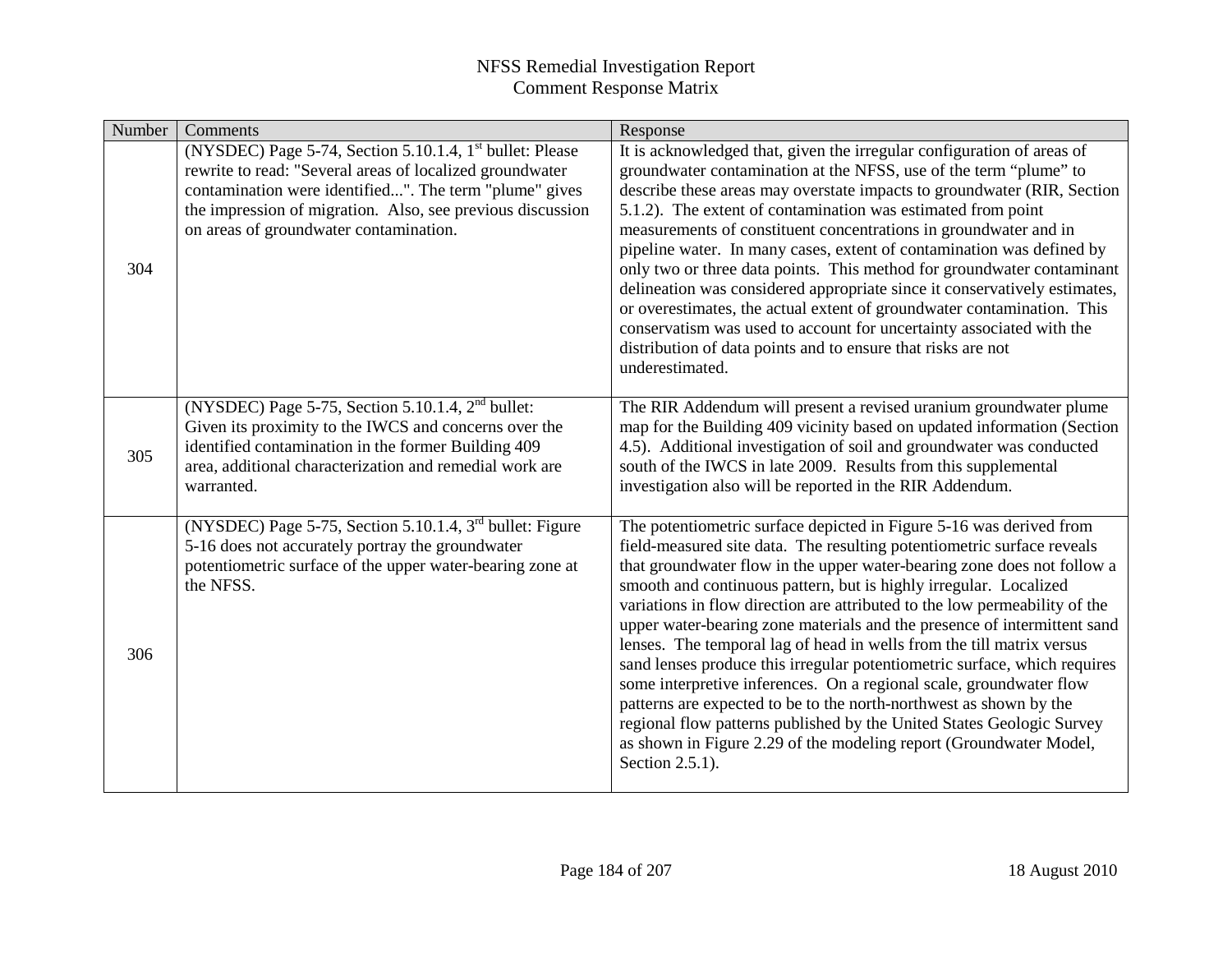| Number | Comments                                                                                                                                                                                                                               | Response                                                                                                                                                                                                                                                                                                                                                                                                                                                                                                                                                                                                                                                                                                                                                                                                                                       |
|--------|----------------------------------------------------------------------------------------------------------------------------------------------------------------------------------------------------------------------------------------|------------------------------------------------------------------------------------------------------------------------------------------------------------------------------------------------------------------------------------------------------------------------------------------------------------------------------------------------------------------------------------------------------------------------------------------------------------------------------------------------------------------------------------------------------------------------------------------------------------------------------------------------------------------------------------------------------------------------------------------------------------------------------------------------------------------------------------------------|
| 307    | (NYSDEC) Page 5-76, Section 5.10.1.4, $2nd$ bullet: This<br>statement is not adequately supported by information<br>gathered as part of the RI. Additional groundwater<br>monitoring investigation is required to substantiate.        | The bullet states that there is a potential that the dissolved total uranium<br>plume extends offsite north of Exposure Unit 1. This possibility was<br>explored further during the RIR Addendum investigation completed late<br>in 2009. To define the extent of the uranium plume, soil and<br>groundwater sampling will be conducted on- and off-site around the<br>northwest boundary of the NFSS where a uranium plume may cross the<br>site boundary onto the Town of Lewiston property (former LOOW<br>wastewater treatment plant). The results will be included in the RIR<br>Addendum, Sections 3.4.3 and 4.2). Based upon the findings of this<br>investigation, additional enhancements to the Environmental<br>Surveillance Program may occur to account for the possibility of off-site<br>contaminant migration via groundwater. |
| 308    | (NYSDEC) Page 5-78, Section 5.10.2: Replace "plumes"<br>with "groundwater impacts".                                                                                                                                                    | It is acknowledged that, given the irregular configuration of areas of<br>groundwater contamination at the NFSS, use of the term "plume" to<br>describe these areas may overstate impacts to groundwater (RIR, Section<br>5.1.2). This method for groundwater contaminant delineation was<br>considered appropriate since it conservatively estimates, or<br>overestimates, the actual extent of groundwater contamination. This<br>conservatism was used to account for uncertainty associated with the<br>distribution of data points and to ensure that risks are not<br>underestimated.                                                                                                                                                                                                                                                    |
| 309    | (NYSDEC) Page 6-1, Section 6. 1, $2nd$ paragraph: New<br>York state regulations must also be considered ARARs.                                                                                                                         | The FS will consider all potential Applicable or Relevant and<br>Appropriate Regulations (ARARs) including federal and state policies,<br>guidelines, or rules developed to address potential risks like those<br>documented for the NFSS.                                                                                                                                                                                                                                                                                                                                                                                                                                                                                                                                                                                                     |
| 310    | (NYSDEC) Page 6-3, Section 6.1, Semi-volatile organic<br>compounds: Bis(2-ethylhexyl)phthalate is a common<br>laboratory contaminant. Evaluation of analytical data<br>detecting this compound should take that into<br>consideration. | All bis(2-ethylhexyl)phthalate detections were addressed during data<br>validation. Its status as a common laboratory contaminant was not<br>overlooked. Samples remaining after the validation showed no bis(2-<br>ethylhexyl)phthalate in the associated laboratory blanks and were<br>therefore retained as detects in the database.                                                                                                                                                                                                                                                                                                                                                                                                                                                                                                        |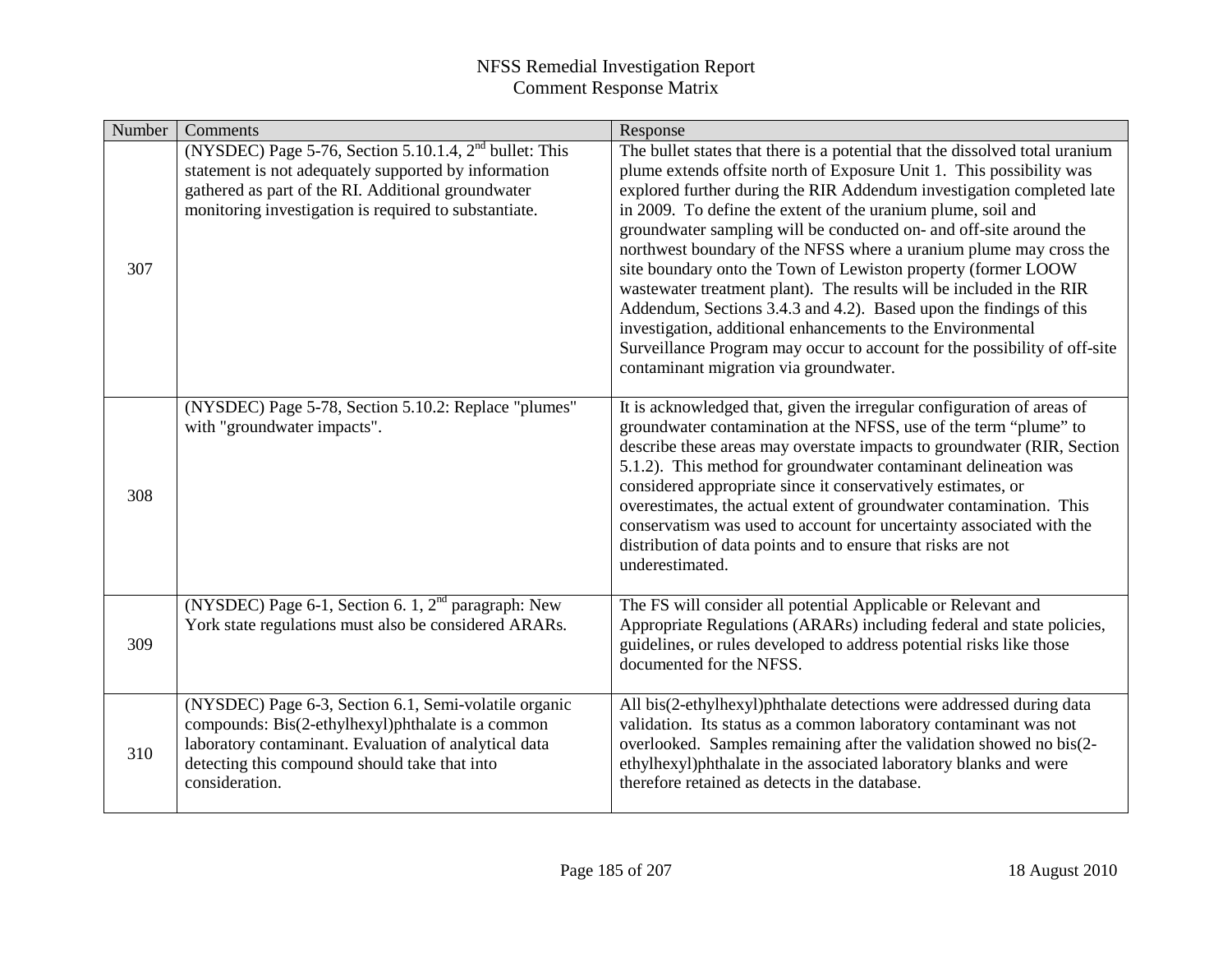| Number | Comments                                                                                                                                                                                                                                                                                                                                                                                                                                                                                                                                                                       | Response                                                                                                                                                                                                                                                                                                                                                                                                                                                                                                                                                                                                                                                                                                                                                                                                                                                                  |
|--------|--------------------------------------------------------------------------------------------------------------------------------------------------------------------------------------------------------------------------------------------------------------------------------------------------------------------------------------------------------------------------------------------------------------------------------------------------------------------------------------------------------------------------------------------------------------------------------|---------------------------------------------------------------------------------------------------------------------------------------------------------------------------------------------------------------------------------------------------------------------------------------------------------------------------------------------------------------------------------------------------------------------------------------------------------------------------------------------------------------------------------------------------------------------------------------------------------------------------------------------------------------------------------------------------------------------------------------------------------------------------------------------------------------------------------------------------------------------------|
| 311    | (NYSDEC) Page 6-8, Section 6.6: Please see Department<br>comments on the "Groundwater Flow and Contaminant<br>Transport Modeling Report".                                                                                                                                                                                                                                                                                                                                                                                                                                      | NYSDEC comments on the Groundwater Flow and Contaminant<br>Transport Modeling Report (USACE 2007c) include comments 198-<br>212.                                                                                                                                                                                                                                                                                                                                                                                                                                                                                                                                                                                                                                                                                                                                          |
| 312    | (NYSDEC) Page 6-9, Section 6.6.1, Item "3": Please see<br>previous comments on the depiction of groundwater<br>contamination.                                                                                                                                                                                                                                                                                                                                                                                                                                                  | It is acknowledged that, given the irregular configuration of areas of<br>groundwater contamination at the NFSS, use of the term "plume" to<br>describe these areas may overstate impacts to groundwater. However,<br>this method for groundwater contaminant delineation was considered<br>appropriate since it conservatively estimates, or overestimates, the actual<br>extent of groundwater contamination (RIR, Section 5.1.2). This<br>conservatism was used to account for uncertainty associated with the<br>distribution of data points and to ensure that risks are not<br>underestimated.                                                                                                                                                                                                                                                                      |
| 313    | (NYSDEC) Page 6-9, Section 6.6.1, last paragraph: As<br>previously commented on in Section 5, the "definition" of<br>a groundwater plume is not based on actual field/geologic<br>conditions. Given the groundwater flow characteristics of<br>the upper water bearing unit, and attenuation of<br>contaminants in geologic material with a high ion<br>exchange potential, the release would have to have<br>occurred approximately 1000 years ago in order for<br>contaminants to have migrated the distance depicted by the<br>report in the northwest portion of the NFSS. | The extent of groundwater contamination at the NFSS was estimated<br>from point measurements of constituent concentrations in groundwater<br>and in pipeline water (RIR, Section 5.1.2). In many cases, the extent of<br>contamination was defined by only two or three data points. However,<br>groundwater impacts may reflect more widespread storage methods for<br>radiologically contaminated materials at the site. Remedial measures of<br>the early to mid 1980s removed radiologically-contaminated sources but<br>left less impacted soils that cannot be directly tied to existing plumes<br>(i.e., impacted soil footprints are different and residual soil<br>contamination is too low to generate the groundwater impacts seen).<br>Consequently, the plumes appear larger and more concentrated than<br>what the current conditions would have generated. |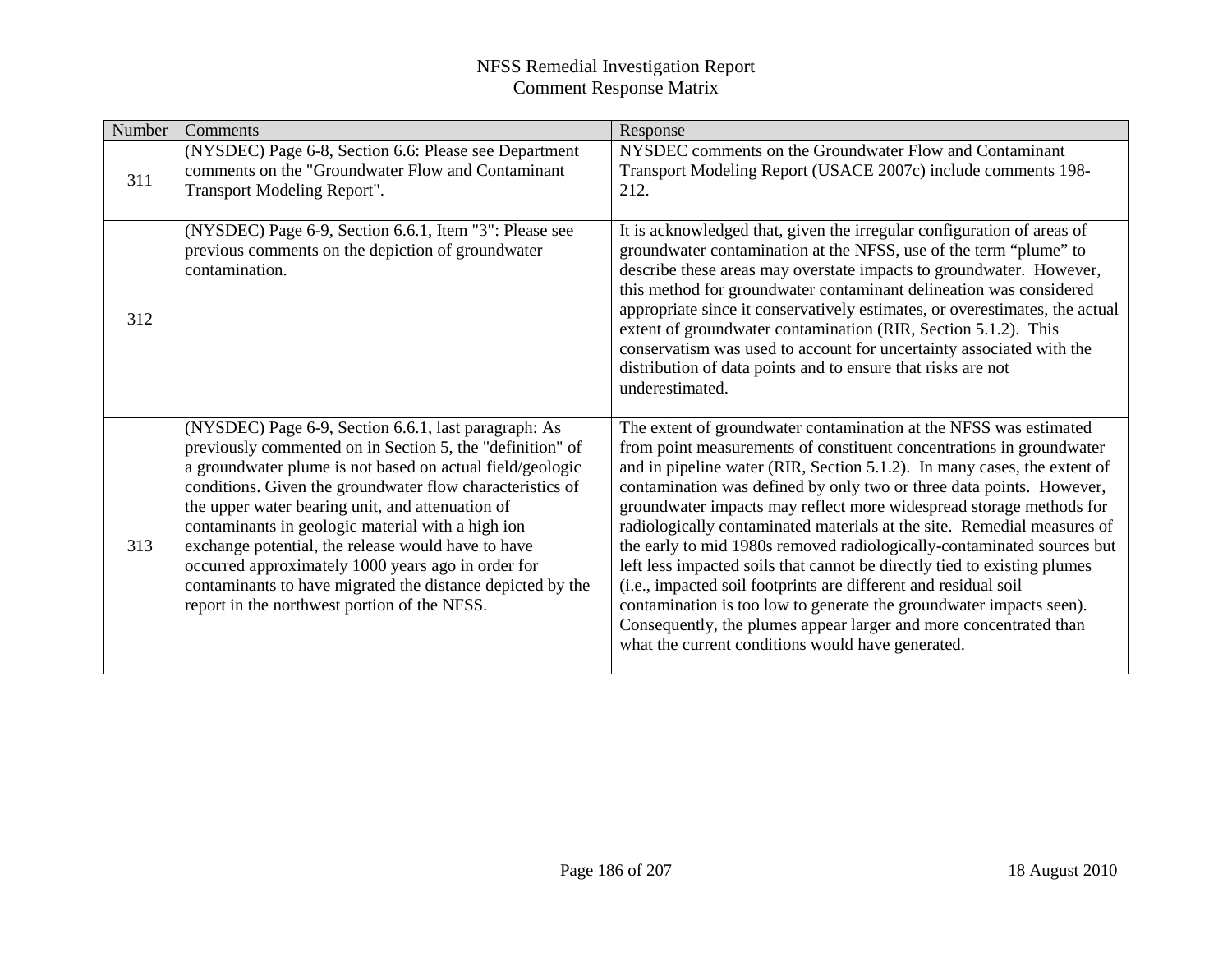| Number | Comments                                                                                                                                                                                                                                                                                                                                                                                          | Response                                                                                                                                                                                                                                                                                                                                                                                                                                                                                                                                                                                                                                                              |
|--------|---------------------------------------------------------------------------------------------------------------------------------------------------------------------------------------------------------------------------------------------------------------------------------------------------------------------------------------------------------------------------------------------------|-----------------------------------------------------------------------------------------------------------------------------------------------------------------------------------------------------------------------------------------------------------------------------------------------------------------------------------------------------------------------------------------------------------------------------------------------------------------------------------------------------------------------------------------------------------------------------------------------------------------------------------------------------------------------|
| 314    | (NYSDEC) Page 6-10, Section 6.6.2: Please understand<br>that modeling is a tool used as part of the remedial<br>decision making process. Results of modeling are only as<br>good as the imputed data and assumptions used. The<br>drawbacks of modeling for the time frames evaluated here<br>are inherent with the inability to calibrate and validate for<br>the long period (1000's of years). | Agreed. Conservative assumptions were used in the model development<br>where possible. This approach serves to account for some of the<br>uncertainty in the long term simulations. To further address<br>uncertainties, worst-case scenario simulations were performed to<br>provide insight into how the model may respond to impacts that<br>currently have a low statistical probability of occurring, but could<br>hypothetically occur over a long-time period (Groundwater Model,<br>4.5.2). It is recognized that the modeling is only one tool that will be<br>used to guide the development, evaluation, and ultimate selection of a<br>remedy at the NFSS. |
| 315    | (NYSDEC) Page 6-13, Section 6.6.4: While the<br>distribution coefficient $(K_d)$ used for uranium-238 (3.6)<br>$L/Kg$ , as part of the groundwater modeling, is much lower<br>than what would be expected in a clay rich material; the<br>purpose of the modeling was to present a worst case<br>scenario.                                                                                        | It is recognized that there is uncertainty in the model predictions. This<br>uncertainty was addressed through the assignment of conservative<br>transport parameters such as the distribution coefficient used for<br>uranium, completion of a sensitivity analysis, and the simulation of<br>several worse-case predictive scenarios. This information will be<br>considered when developing and evaluating remedial options during the<br>FS.                                                                                                                                                                                                                      |
| 316    | (NYSDEC) Page 7-4, Section 7.2.2, 2 <sup>nd</sup> paragraph: Please<br>change strontium-190 to strontium-90.                                                                                                                                                                                                                                                                                      | This typographical error is noted, however, correction of this error will<br>not change the conclusions of the RIR.                                                                                                                                                                                                                                                                                                                                                                                                                                                                                                                                                   |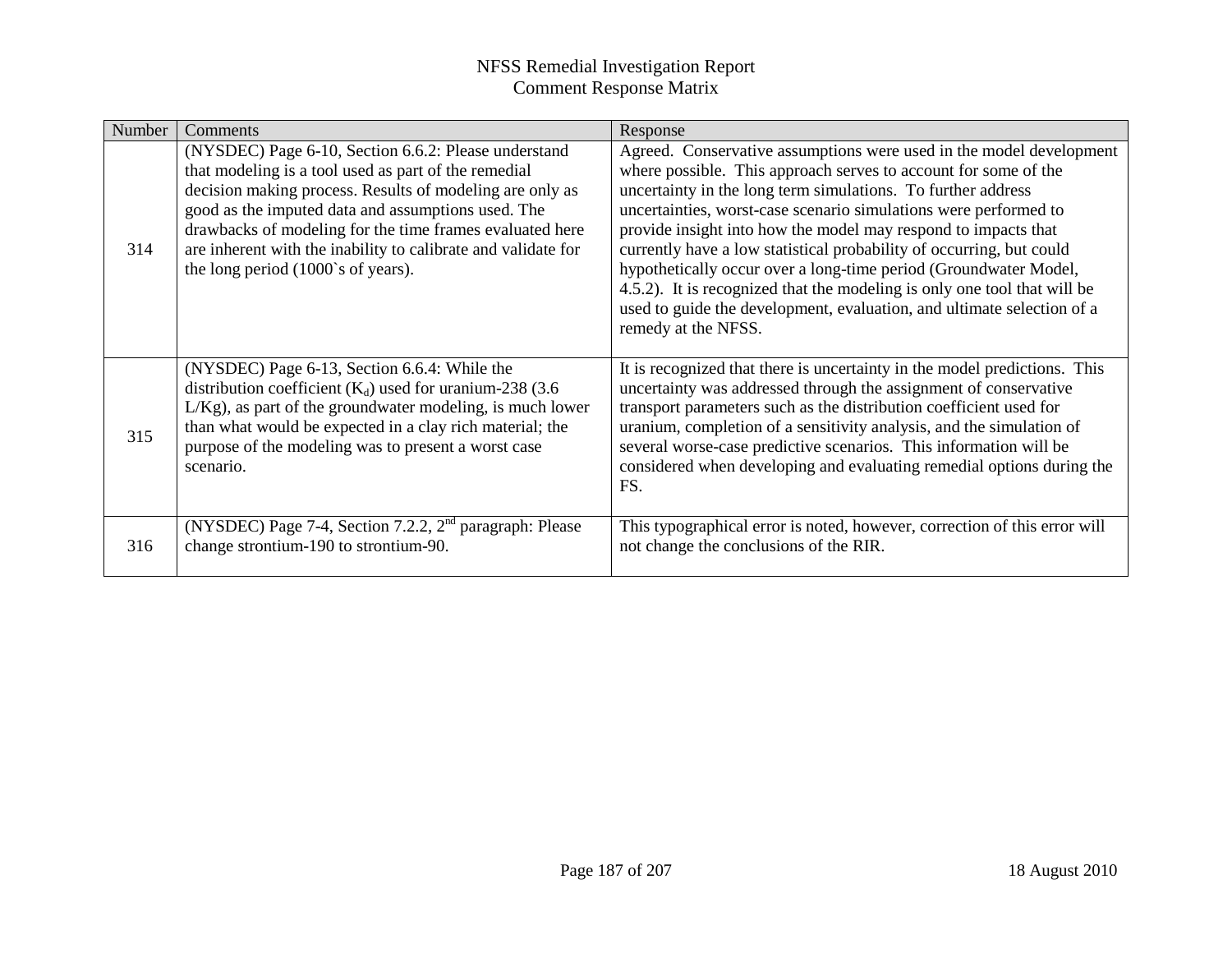| Number | Comments                                                                                                                                                                                                                                                                                                                           | Response                                                                                                                                                                                                                                                                                                                                                                                                                                                                                                                                                                                  |
|--------|------------------------------------------------------------------------------------------------------------------------------------------------------------------------------------------------------------------------------------------------------------------------------------------------------------------------------------|-------------------------------------------------------------------------------------------------------------------------------------------------------------------------------------------------------------------------------------------------------------------------------------------------------------------------------------------------------------------------------------------------------------------------------------------------------------------------------------------------------------------------------------------------------------------------------------------|
| 317    | (NYSDEC) Page 7-9, Section 7.3.2. Recommendations:<br>Please clarify the proposed recommendations for<br>Subsurface Utilities (How did the contaminants detected in<br>this media drop out?)                                                                                                                                       | No further action was recommended for exposure to the contents of<br>subsurface utilities in Exposure Unit 2. The Baseline Risk Assessment<br>concluded that contaminants in the pipelines did not pose unacceptable<br>risk for the short-term exposures assumed for construction workers<br>exposed to this media (BRA, Section 5.4.16). However, it is<br>acknowledged that contamination exists in this media, and it will be<br>further evaluated in the FS and also for potential off-site migration<br>concerns.                                                                   |
|        |                                                                                                                                                                                                                                                                                                                                    | In Exposure Unit 2, uranium isotopes were detected above the<br>background levels in sediment in a sanitary sewer line southwest of the<br>intersection of O Street and Campbell Street. Cesium-137 was detected<br>above the background level in sediment in a storm sewer line near<br>Campbell Street. Radium-226 was detected above the background level<br>in surface water from one manhole location. The presence of site-<br>related constituents in all subsurface utilities and pipelines will be<br>further evaluated in the FS as part of the Balance of Plant operable unit. |
| 318    | (NYSDEC) Page 7-13, Section 7.3.4, Nature of<br>Occurrence: Given the numerous contaminants and media<br>affected at this exposure unit, additional investigation is<br>necessary to fully characterize the unit. Further<br>investigation must define the nature, extent and rate of<br>migration of the identified contaminants. | The RIR recommends further investigation of Exposure Unit 4 (Acid<br>Area and Vicinity). Additional soil, soil gas and groundwater samples<br>were collected from Exposure Unit 4 during RIR Addendum field work<br>conducted in late 2009. Sampling focused on the delineation of organic<br>solvent plumes and the potential for off-site migration of contaminants<br>via groundwater. Results of this sampling will be presented in an RIR<br>Addendum (Sections 3.0 and 4.0).                                                                                                        |
| 319    | (NYSDEC) Page 7-15, Section 7.3.4. Recommendations:<br>Remedial action will be required for this exposure unit.                                                                                                                                                                                                                    | The presence of chemicals of concern and radionuclides of concern in<br>environmental media at Exposure Unit 4 will be further evaluated during<br>the FS.                                                                                                                                                                                                                                                                                                                                                                                                                                |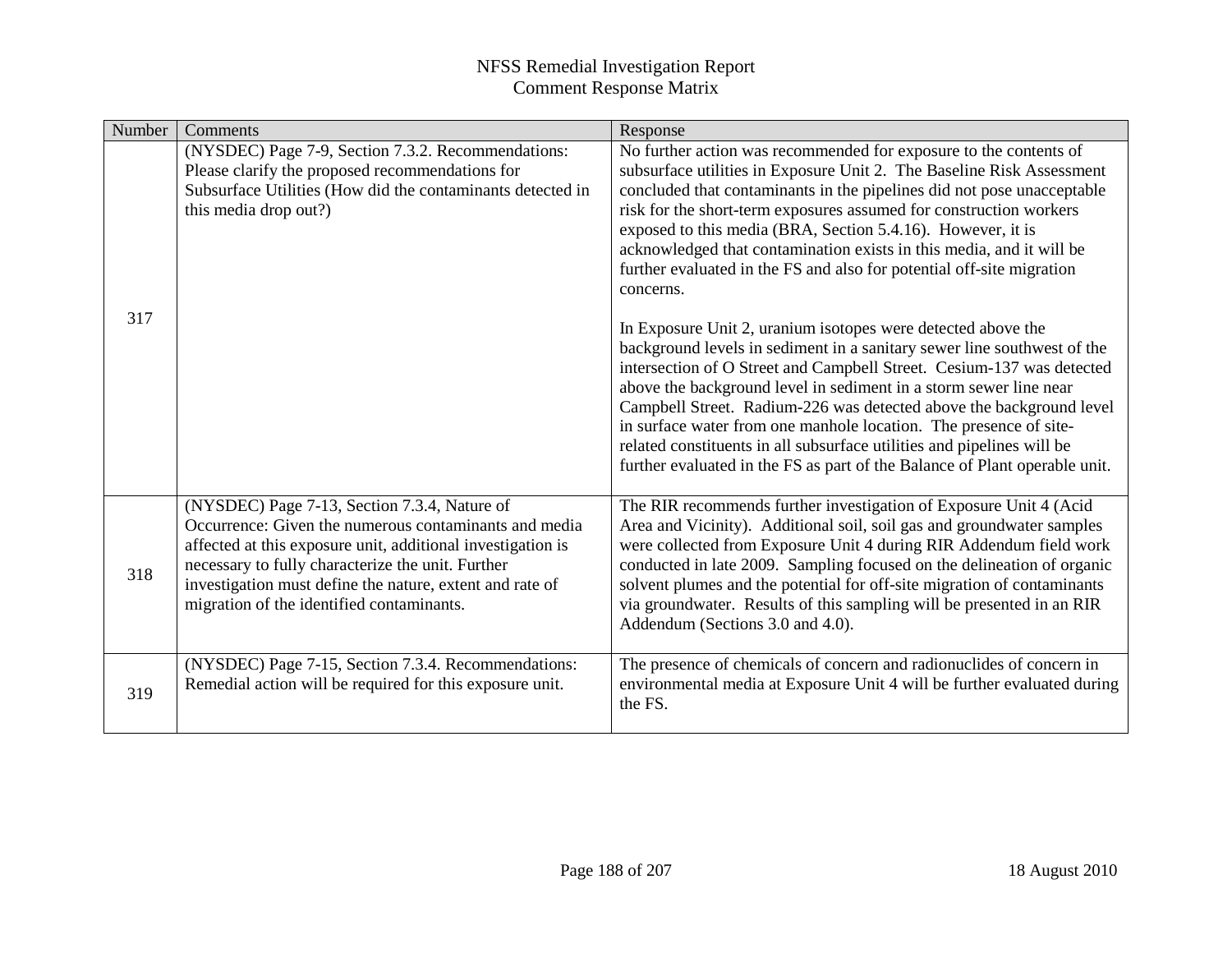| Number | Comments                                                                                                                                                                          | Response                                                                                                                                                                                                                                                                                                                                                                                                                                                                                                                                                                                                                                                                                                                                 |
|--------|-----------------------------------------------------------------------------------------------------------------------------------------------------------------------------------|------------------------------------------------------------------------------------------------------------------------------------------------------------------------------------------------------------------------------------------------------------------------------------------------------------------------------------------------------------------------------------------------------------------------------------------------------------------------------------------------------------------------------------------------------------------------------------------------------------------------------------------------------------------------------------------------------------------------------------------|
| 320    | (NYSDEC) Page 7-30, Section 7.3.10, Recommendations:<br>Besides the IWCS, the FS should evaluate<br>soil/groundwater adjacent to the unit and the ability to<br>monitor the IWCS. | Concur. For the development of the FS remedial action alternatives, soil<br>within, under, and around the IWCS will be considered as part of the<br>IWCS operable unit. Contaminated media outside the IWCS operable<br>unit (e.g. soil, building materials, sediment, and pipelines) will be<br>evaluated as part of the Balance of Plant operable unit. If needed,<br>groundwater will be addressed as a discrete operable unit following the<br>completion of remedial activities for the Balance of Plant operable unit.                                                                                                                                                                                                             |
| 321    | (NYSDEC) Page 7-38, Section 7.3.13, Recommendations:<br>Building 401 should be taken down, followed by<br>remediation of its foundation and subsurface.                           | The demolition of Building 401 will be performed using \$6.5 million in<br>funds received through the American Recovery and Reinvestment Act.<br>The scope of work for this project has been posted on the web at:<br>http://www.lrb.usace.army.mil/fusrap/nfss/nfss-bldg401-nepascoping-<br>2009-09.pdf.<br>This project entails environmentally sensitive deconstruction of Building<br>401 allowing access for further remediation of potentially contaminated<br>features such as the foundation slab, sumps and drains. The USACE<br>Buffalo District plans to award the contract for this Scope of Work and<br>begin demolition in 2010. The demolition, transportation, and disposal<br>work is scheduled to be complete in 2011. |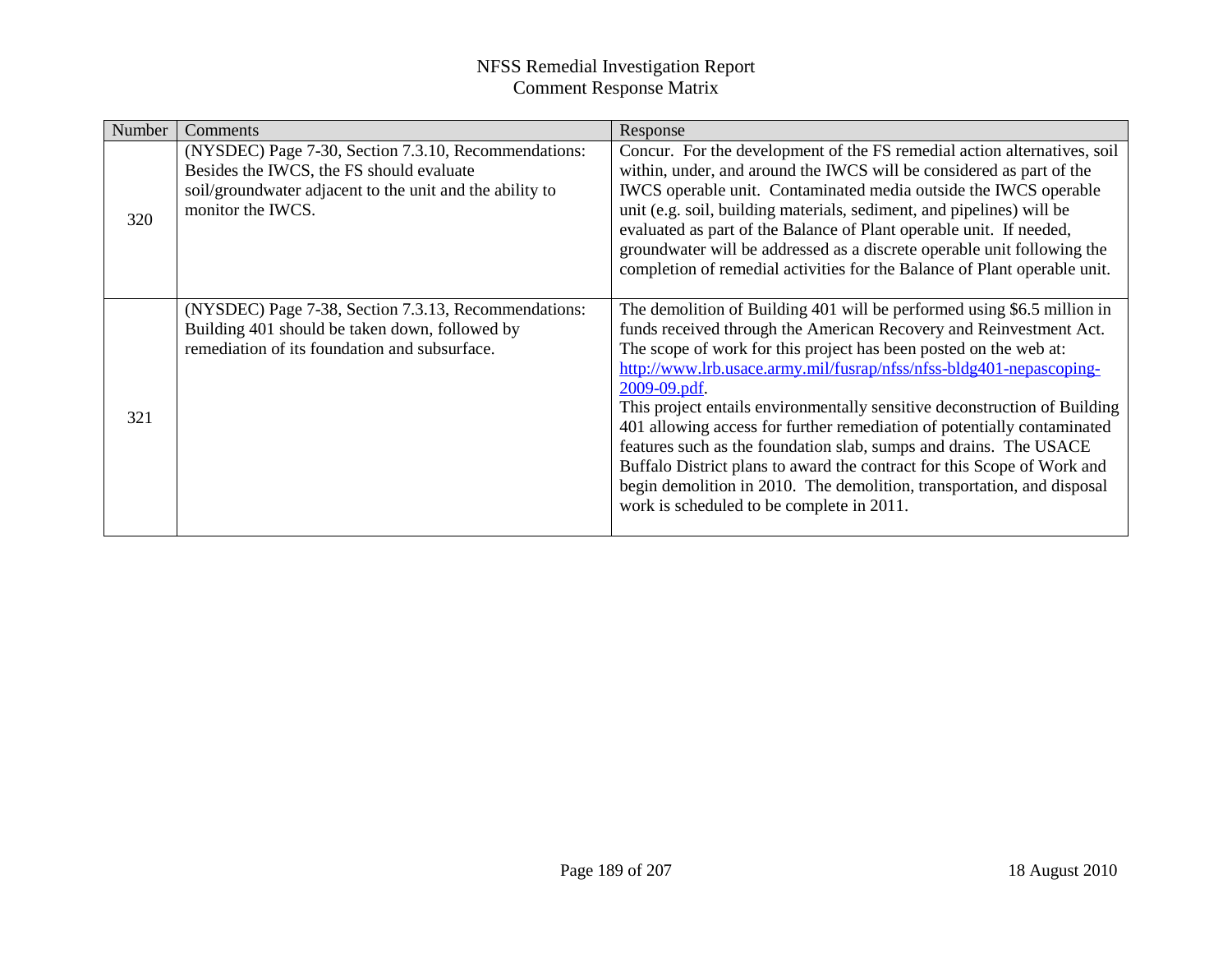| Number<br>Comments<br>Response                                                                                                                                                                                                                                                                                                                                                                                                                                                                                                                                                                                                                                                                                                                                                                                                                                                                                                                                                                                                                                                                                                                                                                                                                                                                   |  |
|--------------------------------------------------------------------------------------------------------------------------------------------------------------------------------------------------------------------------------------------------------------------------------------------------------------------------------------------------------------------------------------------------------------------------------------------------------------------------------------------------------------------------------------------------------------------------------------------------------------------------------------------------------------------------------------------------------------------------------------------------------------------------------------------------------------------------------------------------------------------------------------------------------------------------------------------------------------------------------------------------------------------------------------------------------------------------------------------------------------------------------------------------------------------------------------------------------------------------------------------------------------------------------------------------|--|
| (NYSDEC) Page 7-42, Section 7.3.15, Recommendations:<br>The Environmental Surveillance Program will continue to monitor on-<br>site surface water and sediment. Since the Environmental Surveillance<br>Site drainage should continue to be monitored with respect<br>to remedial actions taken at other exposure units and to<br>Program monitoring began on the NFSS in 1981, its purpose has<br>evolved to include demonstration of continued containment of wastes<br>assess groundwater discharge to surface water.<br>and residues buried within the IWCS and to ensure that on-site<br>contamination does not pose a threat to human health and the<br>environment. This monitoring will continue until all remedial activities<br>for the site are complete.<br>322<br>To address the uncertainty associated with the uranium plume west of<br>the IWCS, three new surface water and sediment locations in the West<br>Drainage Ditch (Exposure Unit 9) were added to the Environmental<br>Surveillance Program sampling conducted in October 2008. Surface<br>water and sediment results from this sampling event will be reported in<br>the RIR Addendum and will be used to determine the need for<br>monitoring wells in Exposure Unit 9 (RIR Addendum, Sections 4.5 and<br>$9.0$ ). |  |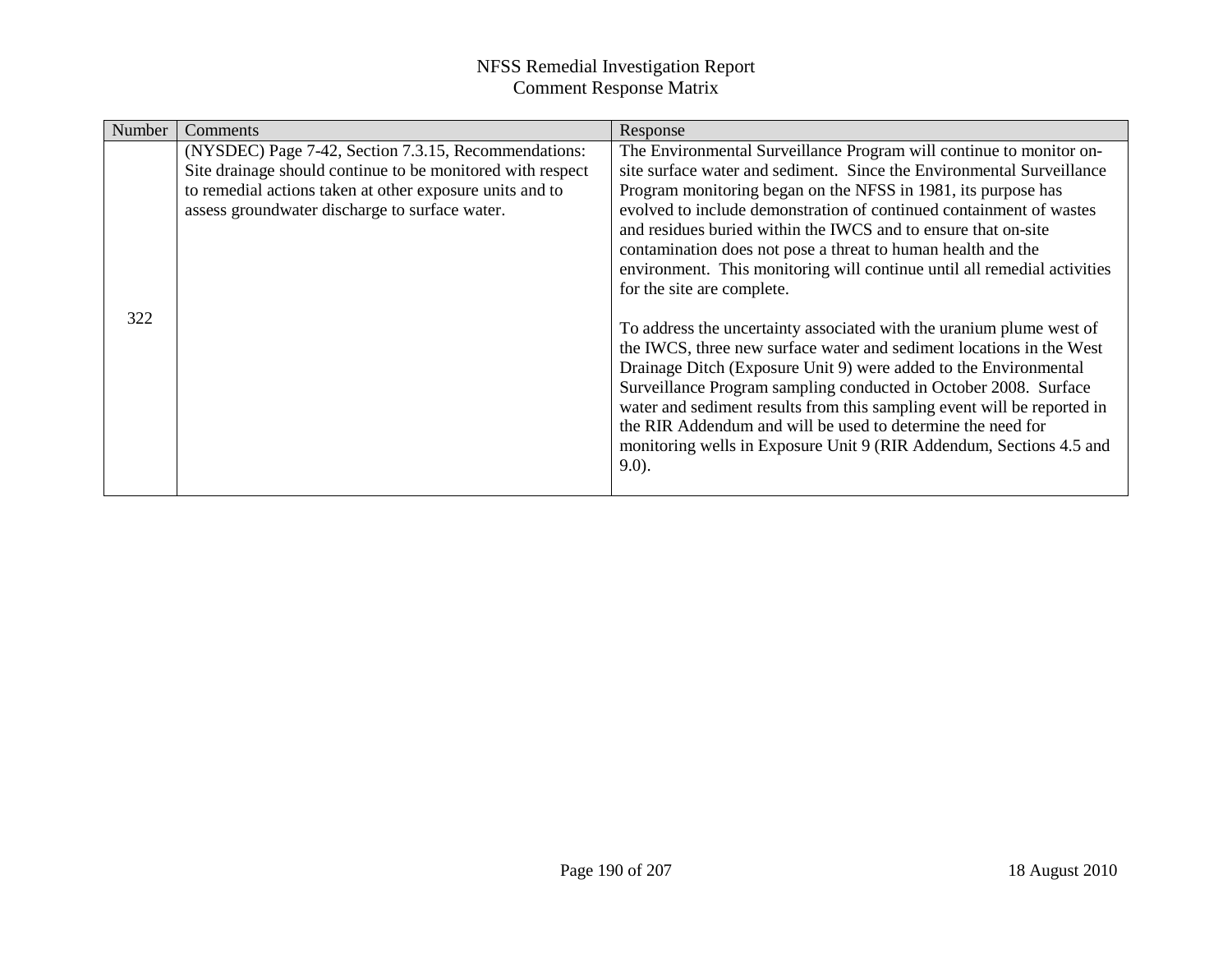| Number | Comments                                                                                                                                                                                                                                                                      | Response                                                                                                                                                                                                                                                                                                                                                                                                                                                                                                                                                                                                                                                                                                                                                                                                                                                                                                                                                                                                                                                                                                                                                                                                                                                                           |
|--------|-------------------------------------------------------------------------------------------------------------------------------------------------------------------------------------------------------------------------------------------------------------------------------|------------------------------------------------------------------------------------------------------------------------------------------------------------------------------------------------------------------------------------------------------------------------------------------------------------------------------------------------------------------------------------------------------------------------------------------------------------------------------------------------------------------------------------------------------------------------------------------------------------------------------------------------------------------------------------------------------------------------------------------------------------------------------------------------------------------------------------------------------------------------------------------------------------------------------------------------------------------------------------------------------------------------------------------------------------------------------------------------------------------------------------------------------------------------------------------------------------------------------------------------------------------------------------|
| 323    | (NYSDEC) Page 7-46, Section 7.3.17, Recommendations:<br>As stated previously, the characterization of groundwater<br>contamination in this report is not accurate or scientifically<br>based. Any conclusions based on the flawed assumptions<br>are also potentially flawed. | Although the configuration of contamination in groundwater at the<br>NFSS may be irregular rather than uniform, as depicted by a classic<br>uniform plume, contaminated groundwater areas at the NFSS were<br>referred to as "plumes" in the RIR for the purpose of evaluating<br>constituents present in groundwater (RIR, Sections 5.1.1 and 5.1.2).<br>The extent of contamination was estimated from point measurements of<br>constituent concentrations in groundwater and in pipeline water. In<br>many cases, extent of contamination was defined by only two or three<br>data points. This method for groundwater contaminant delineation was<br>considered appropriate since it conservatively estimates, or<br>overestimates, the actual extent of groundwater contamination. This<br>conservatism was used to account for uncertainty associated with the<br>distribution of data points and to ensure that risks are not<br>underestimated.<br>Additional groundwater sampling was conducted as part of the RIR<br>Addendum field work in 2009 (RIR Addendum, Section 3.0). Results of<br>this sampling and a refinement of the understanding of groundwater<br>contamination in areas of interest at the NFSS will be presented in the<br>RIR Addendum (Section 4.0). |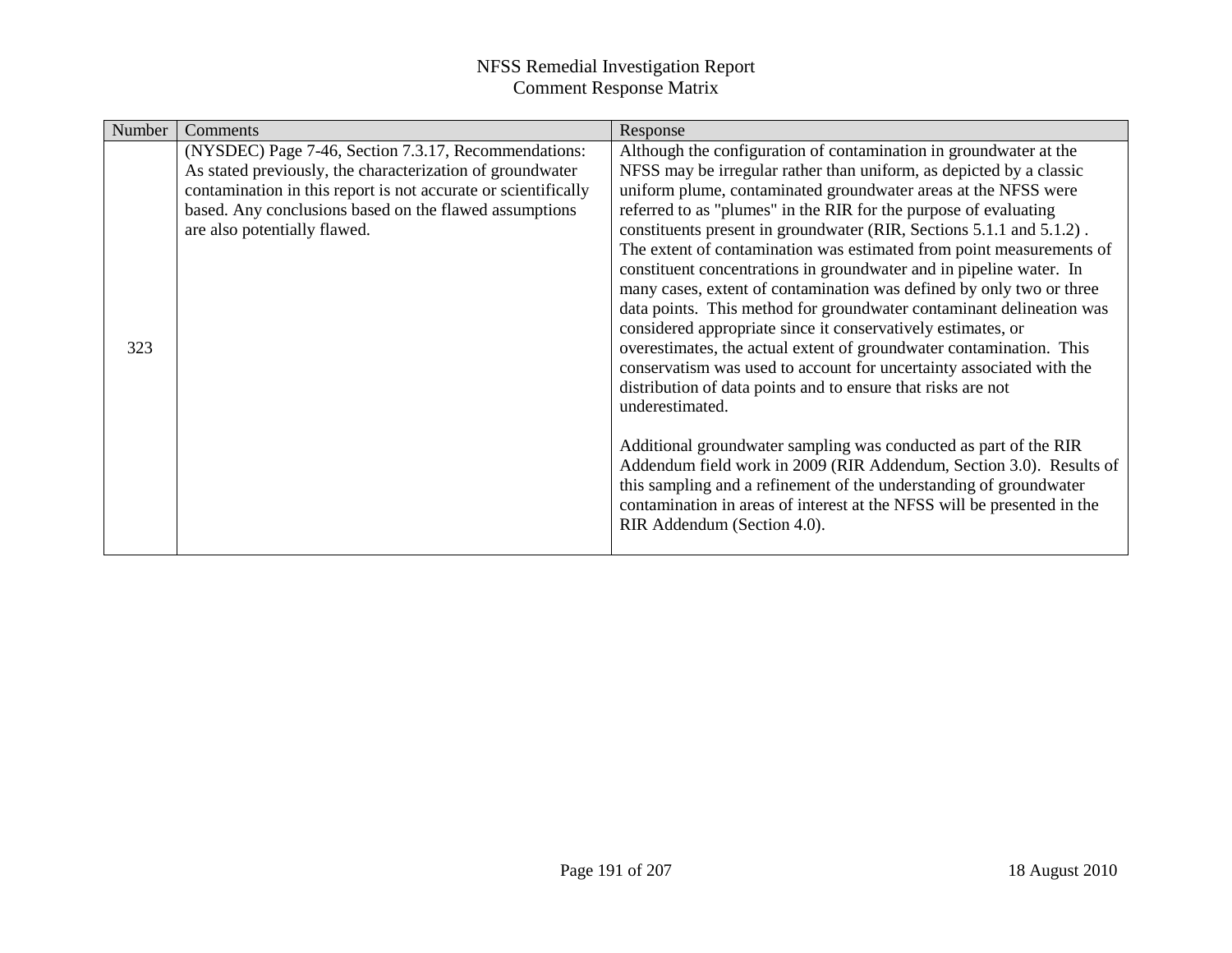| Number | Comments                                                                                                             | Response                                                                                                                                    |
|--------|----------------------------------------------------------------------------------------------------------------------|---------------------------------------------------------------------------------------------------------------------------------------------|
|        | Groundwater Model (HGL 2007). Subsurface Geologic                                                                    | The hydrogeologic model that was developed using data from the NFSS,                                                                        |
|        | Conditions. It is rare that modelers have such a wealth of                                                           | CWM, and Modern Landfill was extended to areas outside the limits of                                                                        |
|        | subsurface data as is available for the NFSS, CWM and                                                                | the data. This conceptual understanding was supplemented with limited                                                                       |
|        | Modern sites. More than 700 boreholes were evaluated to                                                              | data that were available outside this area, including a regional                                                                            |
|        | assess the geologic conditions and related data needed for                                                           | potentiometric surface map and the location of known regional                                                                               |
|        | input parameters to the flow and transport models.                                                                   | groundwater discharge areas (Niagara River and Lake Ontario). The                                                                           |
|        | However, as in all geologic sampling exercise, the                                                                   | extensive on-site borehole information helps confirm the nature and                                                                         |
|        | information and knowledge gained is derived from discrete                                                            | lateral extent of the depositional units. The glacio-lacustrine clay, for                                                                   |
|        | locations where the samples were taken. It is often                                                                  | example, is shown to be laterally extensive (westward) validating what                                                                      |
|        | necessary to make assumptions as to what conditions exist                                                            | its glacio-lacustrine depositional nature would suggest. While it is true                                                                   |
|        | between boreholes, and it is important that subsurface data                                                          | that there is a paucity of data to the northwest of the NFSS, this area is                                                                  |
|        | be available to provide a three-dimensional understanding of                                                         | not the primary focus of the model. The primary focus of the model was                                                                      |
|        | the geologic lithology, stratigraphy and characteristics. As<br>shown in the report (see HGL Fig 2.8), many borehole | to evaluate the potential for off-site migration from the NFSS. The<br>remaining uncertainties in hydrogeologic conditions northwest of the |
|        | locations are available on the NFSS, CWM and to a lesser                                                             | NFSS are not expected to have a significant impact on the ability of the                                                                    |
|        | degree on the Modern Landfill. However, there is a paucity                                                           | model to predict whether contaminants will migrate off-site.                                                                                |
|        | of data to the west and northwest of the NFSS, which also                                                            |                                                                                                                                             |
| 324    | happens to be the general direction of groundwater flow.                                                             | The wealth of available borehole data reduces uncertainty with respect                                                                      |
|        | Therefore, there is uncertainty as to actual conditions in this                                                      | to the representation of on-site subsurface conditions in the model.                                                                        |
|        | important region of the model and requires modelers to                                                               | Extensive subsurface data also reduces uncertainty in the predictive                                                                        |
|        | make assumptions as to continuity of geologic units and                                                              | simulations which suggest that the transport of dissolved contaminants                                                                      |
|        | their properties. This can be considered to be a data gap in                                                         | to the northwest is limited to localized exceedances due to plume maps.                                                                     |
|        | knowledge of subsurface conditions.                                                                                  | Thus, given the predicted extent of plume migration, confirmation of the                                                                    |
|        |                                                                                                                      | conceptual model to the northwest is not a significance data gap.                                                                           |
|        |                                                                                                                      |                                                                                                                                             |
|        |                                                                                                                      | The comment on the presence of fractures in the upper clay till is based                                                                    |
|        |                                                                                                                      | on Section 2.2.2.3.2 of the Groundwater Modeling (USACE 2007c),                                                                             |
|        |                                                                                                                      | which provides a description of the lithology of the upper clay till. The                                                                   |
|        |                                                                                                                      | Groundwater Model indicates that "Minor cracks and joints have been<br>observed to a depth of approximately 9 ft (2.7 m) below the surface" |
|        |                                                                                                                      | This characteristic of the upper clay till was based on the Wehran                                                                          |
|        |                                                                                                                      | Engineering report for Modern Landfill (Wehran 1979) which HGL                                                                              |
|        |                                                                                                                      | reviewed as                                                                                                                                 |
|        |                                                                                                                      |                                                                                                                                             |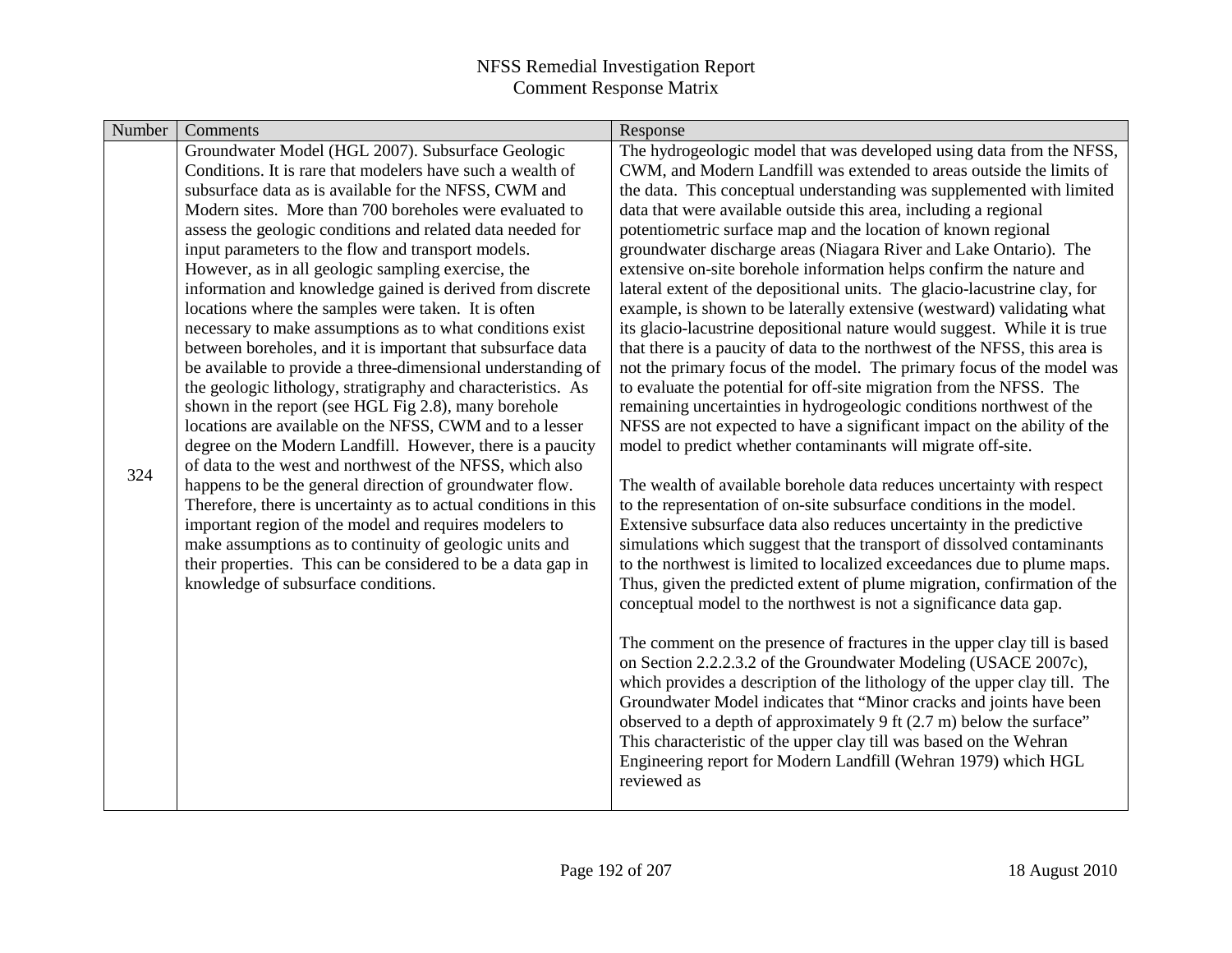| Number         | Comments                                                                                                                                                                                                                                                                                                                              | Response                                                                                                                                                                                                                                                                                                                                                                                                                                                                                                                                                                                                                                                                                                                                                                                                                                                                                                                                                                                                                                                                                                                             |
|----------------|---------------------------------------------------------------------------------------------------------------------------------------------------------------------------------------------------------------------------------------------------------------------------------------------------------------------------------------|--------------------------------------------------------------------------------------------------------------------------------------------------------------------------------------------------------------------------------------------------------------------------------------------------------------------------------------------------------------------------------------------------------------------------------------------------------------------------------------------------------------------------------------------------------------------------------------------------------------------------------------------------------------------------------------------------------------------------------------------------------------------------------------------------------------------------------------------------------------------------------------------------------------------------------------------------------------------------------------------------------------------------------------------------------------------------------------------------------------------------------------|
| 324<br>(cont.) | The presence of fractures in the upper clay till to a depth of<br>approximately 9 feet (2.7 m) is noted and characterized as<br>minor. However, discontinuities in the clayey matrix due to<br>fracturing is commonly observed in surficial clay tills and<br>their role in contaminant fracture has been found to be<br>significant. | part of its efforts in developing the conceptual model. While the HGL<br>report made note of the presence of discontinuities in the upper clay till,<br>the Wehran report further states that where present, the dessication<br>cracks are filled in with gray clay and silt. The Wehran report bases its<br>findings on observations made within backhoe test pits and the report<br>also states that the frequency of such cracks decreases with depth. By<br>their nature, dessication cracks are characteristically isolated<br>discontinuous features and do not provide an interconnected flow<br>pathway, and the fact that they are filled in further reduces their<br>propensity for contaminant transport. In light of the characteristics and<br>observations of the dessication cracks, they are not considered to be a<br>probable pathway for contaminant migration. As an additional note, the<br>occurrence of such cracks on the NFSS comes into question as the Acres<br>American (1981) report, which provides a fairly detailed description of<br>the lithology on the NFSS, makes no mention of such fractures. |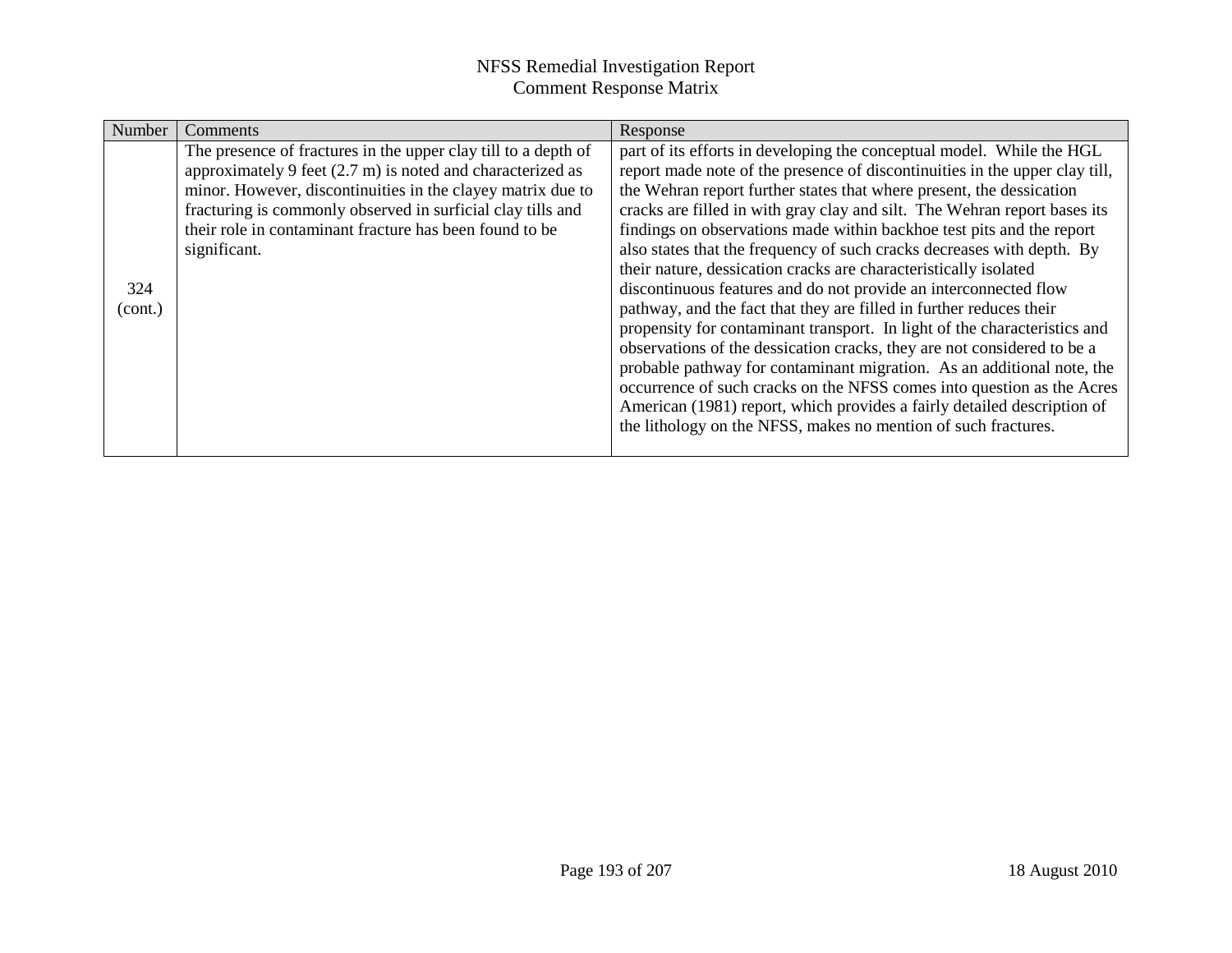| Number | Comments                                                                                                                | Response                                                                                                                                      |
|--------|-------------------------------------------------------------------------------------------------------------------------|-----------------------------------------------------------------------------------------------------------------------------------------------|
|        | Groundwater Model (HGL 2007). Hydraulic Properties. The                                                                 | Hydraulic properties used in the Groundwater Model are discussed in                                                                           |
|        | evaluation of hydraulic conductivity values provides a                                                                  | Section 2.3 of the report. Additional information is provided in this                                                                         |
|        | reasonable estimation of the characteristics for the various                                                            | comment response. The comment touched on multiple items related to                                                                            |
|        | hydrostratigraphic layers. However, it is important to point                                                            | hydraulic conductivity. A response to each item is provided below                                                                             |
|        | out that there is variability associated with each layer's                                                              | under the respective headings. Responses were integrated with previous                                                                        |
|        | properties, and therefore any estimates of groundwater                                                                  | responses where appropriate:                                                                                                                  |
|        | velocity or flux should reflect that variability. For example,                                                          |                                                                                                                                               |
|        | it is clear from the distribution of hydraulic conductivity                                                             | (i)<br>Overlapping Ranges of hydraulic conductivity values for                                                                                |
|        | values that the alluvial sand and gravel unit generally has a                                                           | different units                                                                                                                               |
|        | hydraulic conductivity ten times higher than the upper clay                                                             | The objective of the model is to predict long-term contaminant                                                                                |
|        | till unit, but the range of values also overlaps. So, there may                                                         | transport. This objective is best met adhering to the scientific-basis                                                                        |
|        | be areas where the two units have essentially the same                                                                  | that the bulk-averaged properties of the porous media rather than                                                                             |
|        | hydraulic conductivity. In the big picture, use of geometric                                                            | small scale features govern long-term solute movement. Small-                                                                                 |
|        | mean values is reasonable; however, the variability that may                                                            | scale, disconnected features, while inherent in geologic media,                                                                               |
|        | occur at the smaller, local scale should not be overlooked                                                              | influence solute migration over small spatial and temporal scales. It                                                                         |
|        | when interpreting groundwater flow and transport.                                                                       | is recognized that small-scale heterogeneities may influence                                                                                  |
|        |                                                                                                                         | contaminant transport over short distances; there is no evidence that<br>there are large-scale interconnected features at the NFSS that would |
|        | As noted in HGL Table 2.4, the hydraulic conductivity for<br>upper clay till and glacio-lacustrine clay have equivalent | lead to preferential contaminant transport over large distances.                                                                              |
|        | geometric means and same values were used in the model                                                                  |                                                                                                                                               |
| 325    | (HGL Table 2.5). But, the variability of hydraulic                                                                      | Lack of hydraulic conductivity data for the glacio-lacustrine<br>(ii)                                                                         |
|        | conductivity in the upper clay till extends over six orders of                                                          | clay                                                                                                                                          |
|        | magnitude. The glacio-lacustrine clay is believed to be more                                                            | Given the low permeability associated with the glacio-lacustrine                                                                              |
|        | homogeneous than the upper clay till, but there are                                                                     | clay, few wells have been screened in this unit. Consequently, there                                                                          |
|        | apparently only five hydraulic conductivity measurements.                                                               | is a paucity of available hydraulic conductivity data for the glacio-                                                                         |
|        | Since the glacio-lacustrine clay is part of the                                                                         | lacustrine clay. However, the reported hydraulic conductivity                                                                                 |
|        |                                                                                                                         | measurements for the glacio-lacustrine clay are consistent. Finally,                                                                          |
|        |                                                                                                                         | although there is a lack of hydraulic conductivity data for the glacio-                                                                       |
|        |                                                                                                                         | lacustrine clay, water level data was used to guide calibration of the                                                                        |
|        |                                                                                                                         | model and thus provide greater assurance to the values of hydraulic                                                                           |
|        |                                                                                                                         | conductivity assigned.                                                                                                                        |
|        |                                                                                                                         |                                                                                                                                               |
|        |                                                                                                                         | Small-scale features in the glacio-lacustrine clay<br>(iii)                                                                                   |
|        |                                                                                                                         | Refer to response for (i) above.                                                                                                              |
|        |                                                                                                                         | Lack of hydraulic conductivity data for alluvial sand and<br>(iv)                                                                             |
|        |                                                                                                                         | gravel                                                                                                                                        |
|        |                                                                                                                         | Page 194 of 207 stated hydraulic conductivity data for the alluvial sand and gravel                                                           |
|        |                                                                                                                         | near the IWCS will not materially affect the predictive results of the                                                                        |
|        |                                                                                                                         | model within the                                                                                                                              |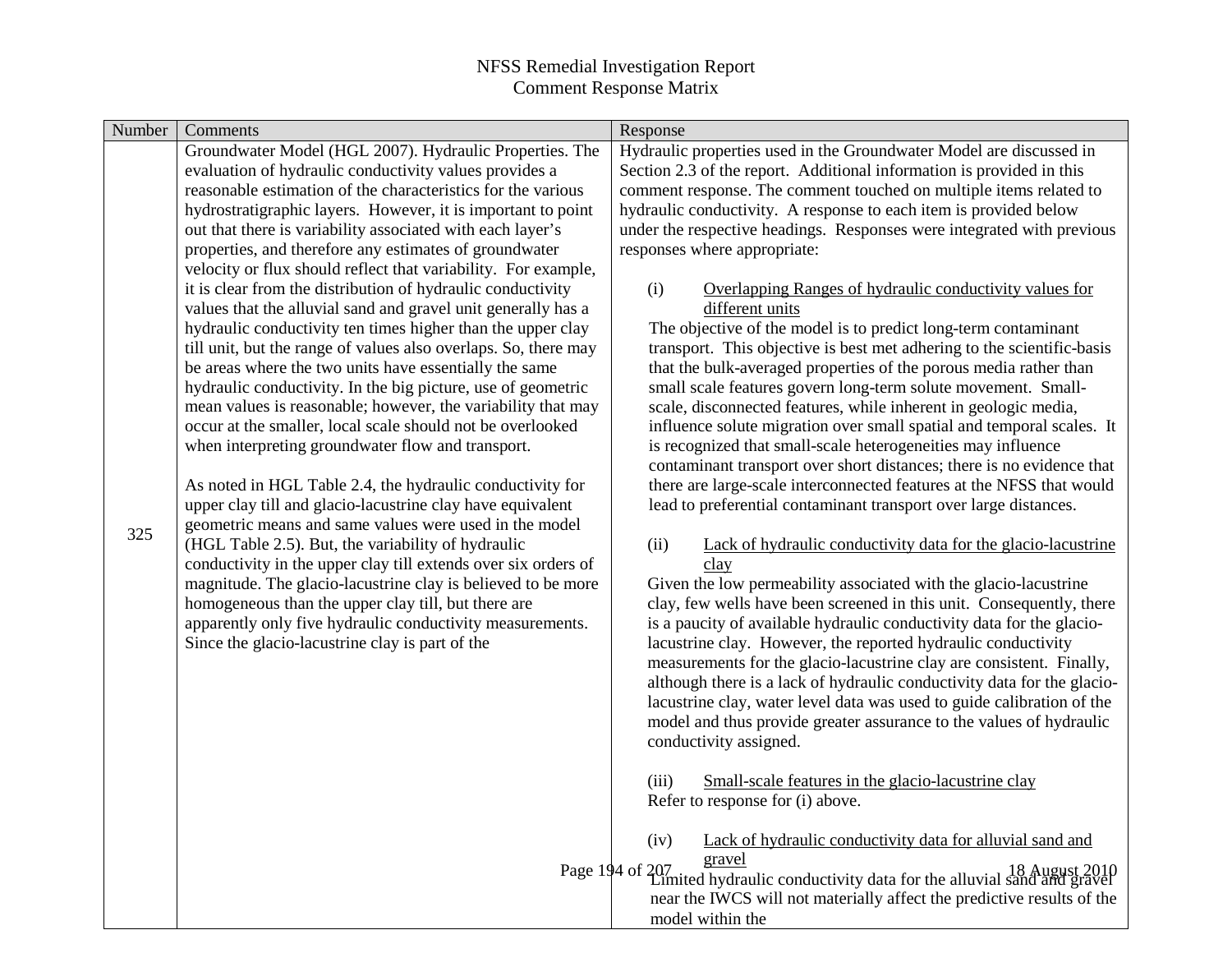| Number         | Comments                                                                                                                                                                                                                                                                                                                                                                                                                                                                                                                                                                                                                                                                                                                                                                                                                                                                                                                                                                                                                                                                                                                                                                                                                                                                                                                                           | Response                                                                                                                                                                                                                                                                                                                                                                                                                                                                                                                                                                                                                                                                                                                                                                                                                                                                                                                                                                                                                                                                                                                                                                                                                                                                                                                                                                                                                                                                                                                                                                                                                                                                                                                                                                                                                                                                                                                                                                                                                                                                                                                                                                                                                 |
|----------------|----------------------------------------------------------------------------------------------------------------------------------------------------------------------------------------------------------------------------------------------------------------------------------------------------------------------------------------------------------------------------------------------------------------------------------------------------------------------------------------------------------------------------------------------------------------------------------------------------------------------------------------------------------------------------------------------------------------------------------------------------------------------------------------------------------------------------------------------------------------------------------------------------------------------------------------------------------------------------------------------------------------------------------------------------------------------------------------------------------------------------------------------------------------------------------------------------------------------------------------------------------------------------------------------------------------------------------------------------|--------------------------------------------------------------------------------------------------------------------------------------------------------------------------------------------------------------------------------------------------------------------------------------------------------------------------------------------------------------------------------------------------------------------------------------------------------------------------------------------------------------------------------------------------------------------------------------------------------------------------------------------------------------------------------------------------------------------------------------------------------------------------------------------------------------------------------------------------------------------------------------------------------------------------------------------------------------------------------------------------------------------------------------------------------------------------------------------------------------------------------------------------------------------------------------------------------------------------------------------------------------------------------------------------------------------------------------------------------------------------------------------------------------------------------------------------------------------------------------------------------------------------------------------------------------------------------------------------------------------------------------------------------------------------------------------------------------------------------------------------------------------------------------------------------------------------------------------------------------------------------------------------------------------------------------------------------------------------------------------------------------------------------------------------------------------------------------------------------------------------------------------------------------------------------------------------------------------------|
| 325<br>(cont.) | underlying natural "containment" of the IWCS, there should<br>be better characterization of the properties of the glacio-<br>lacustrine clay unit. The glacio-lacustrine clay has also been<br>described as containing occasional laminations of silt, and<br>sand and gravel (Golder Associates Inc., 1985; Wehran-<br>Envirotech, 1990; Wehran Engineering Corporation, 1977).<br>These small scale features can be important in transmitting<br>groundwater or contaminants on a local scale.<br>The distribution of hydraulic conductivity for the alluvial<br>sand and gravel unit (HGL Figure 2.23) appears to rely on<br>only three values in the direct vicinity of the IWCS. Since<br>the IWCS is a repository of contaminants, the alluvial sand<br>and gravel is a significant aquifer unit and modeling of the<br>transport form this location is very important, this lack of<br>localized hydraulic conductivity data appears to be a<br>deficiency. Lastly, the distribution of hydraulic conductivity<br>shown on HGL Figures 2.21 to 2.25 are inferred from the<br>available data, and should be regarded as reasonable<br>estimates given the available data. Different values than<br>shown may exist between the borehole locations, and there<br>are no data locations outside of the NFSS, CWM and<br>Modern property lines. | brown clay till. The alluvial sand and gravel underlies the glacio-<br>lacustrine clay and the glacio-lacustrine clay inhibits downward<br>movement of solute into the alluvial sand and gravel. Nevertheless,<br>the available hydraulic conductivity data provides an indication of<br>the variability of the hydraulic conductivity of the alluvial sand and<br>gravel locally. This variability can be used to determine likely<br>upper or lower limits of hydraulic conductivity where there is a lack<br>of measured values, such as near the IWCS. The geometric mean of<br>all alluvial sand and gravel values is 0.05 ft/day and the standard<br>deviation is approximately 1.0 order of magnitude. The calibrated<br>value of alluvial sand and gravel hydraulic conductivity assigned in<br>the model is 0.08 ft/day, which is slightly higher than the geometric<br>mean value, though less than one standard deviation from the<br>geometric mean.<br>Lack of offsite hydraulic conductivity data<br>(v)<br>The hydrogeologic model that was developed using data from the<br>NFSS, CWM, and Modern Landfill was extended to areas outside<br>the limits of the data. This conceptual understanding was<br>supplemented with available limited data from outside this area,<br>including a regional potentiometric surface map and the location of<br>known regional groundwater discharge areas (Niagara River and<br>Lake Ontario). The extensive on-site borehole information helps<br>confirm the nature and lateral extent of the depositional units. The<br>glacio-lacustrine clay, for example, is shown to be laterally<br>extensive (westward) validating what its glacio-lacustrine<br>depositional nature would suggest. While it is true that there is a<br>paucity of data to the northwest of the NFSS, this area is not the<br>primary focus of the model. The primary focus of the model was to<br>evaluate the potential for off-site migration from the NFSS. The<br>remaining uncertainties in hydrogeologic conditions northwest of<br>the NFSS are not expected to have a significant impact on the<br>ability of the model to predict whether contaminants will migrate<br>off-site. |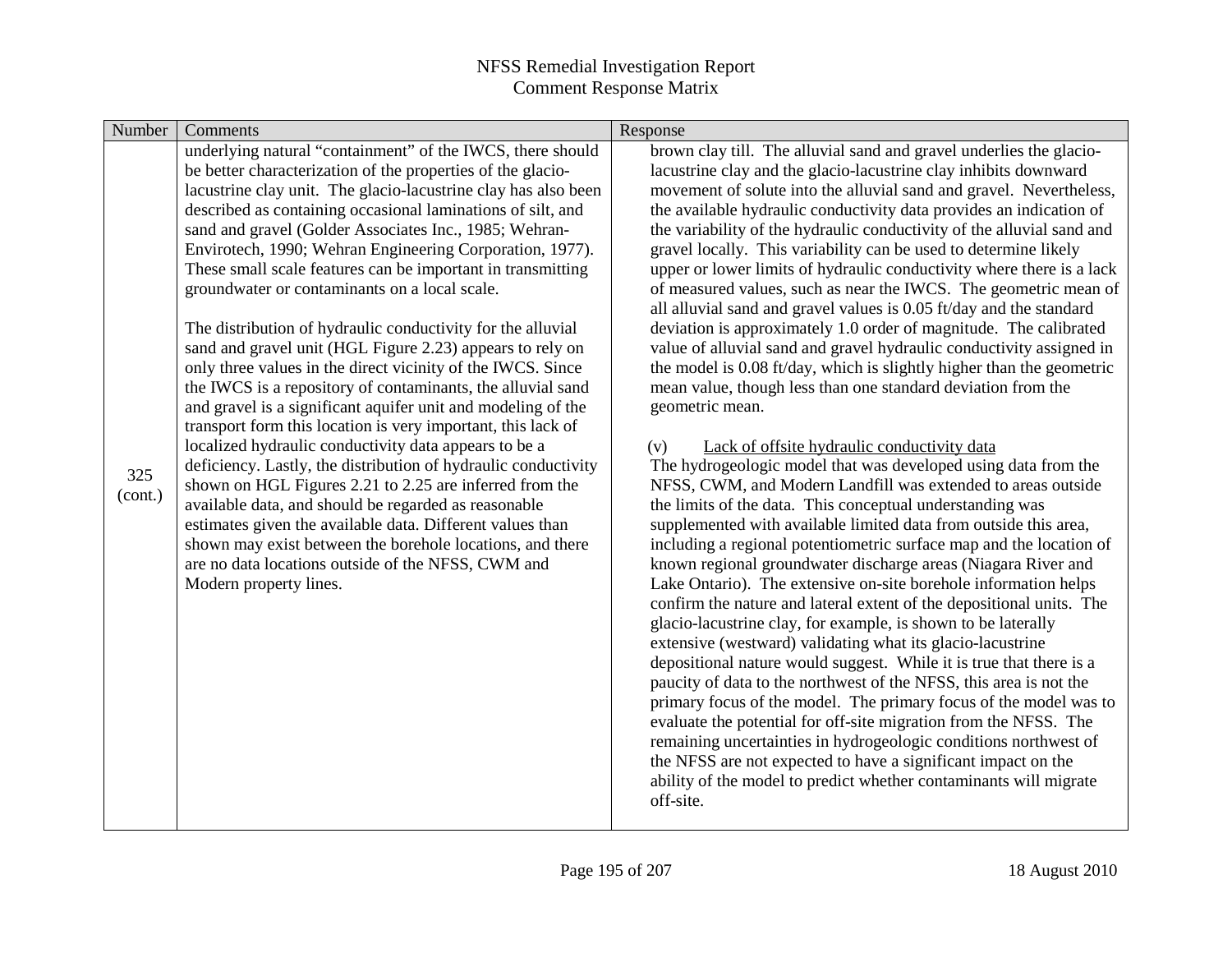| Number | Comments                                                                            | Response                                                                    |
|--------|-------------------------------------------------------------------------------------|-----------------------------------------------------------------------------|
|        | Groundwater Model (HGL 2007). The distribution of sand                              | The sand lens analysis utilized information from 874 boreholes/wells        |
|        | lenses in the upper clay till is an important feature. The                          | completed on the CWM, Modern Landfill and NFSS properties that              |
|        | presence of the more-permeable sandy zones within a low-                            | extend through the entire thickness of the upper clay till. Approximately   |
|        | permeability clayey unit holds the implication that there                           | 250 of these were on the NFSS property. Sand lenses were encountered        |
|        | could be pathways or increased migration of groundwater                             | in approximately 60% of these boreholes/wells. By comparison,               |
|        | flow and contaminant migration through the sand lenses. Of                          | approximately 4% of the 561 boreholes/wells completed on adjacent           |
|        | particular interest, is that for the three waste disposal                           | properties encountered sand lenses. Although more sand lenses were          |
|        | facilities, the NFSS happens to sit directly over an area                           | encountered within the NFSS property, they do not appear to be              |
|        | which appears to have a higher frequency of sand lens                               | interconnected over significant distances. The geostatistical study         |
|        | occurrence. The reason as to why more sand lenses were                              | concluded that the sand lenses are not interconnected over distances        |
|        | apparently observed in the vicinity of the IWCS may not be                          | greater than 15 to 20 feet horizontally and over 4 to 5 feet vertically.    |
|        | known or real, but could be due to the increased density of                         | The geostatistical evaluation of hydrogeological heterogeneity is           |
|        | boreholes on the NFSS, differences in investigation                                 | presented in Appendix B of the groundwater modeling report (USACE           |
| 326    | techniques, or just plain bad luck. If a similar density of                         | 2007c).                                                                     |
|        | boreholes were installed in nearby properties, a similar                            |                                                                             |
|        | pattern of sand lens occurrence might be observed. The                              |                                                                             |
|        | significance of the sand lenses relate to understanding                             | In the RIR Addendum, the occurrence of sand lenses will be looked at in     |
|        | groundwater flow paths, selection of the hydraulic                                  | closer detail to determine if there is a higher density of sand lenses near |
|        | conductivity values used in the model and proper                                    | the IWCS (RIR Addendum, Appendix 12-J). Uncertainties regarding             |
|        | positioning of groundwater monitoring well locations.                               | the NFSS subsurface stratigraphy and sand lens connectivity will be         |
|        |                                                                                     | further assessed in the RIR Addendum through the preparation of a           |
|        | The authors have evaluated the sand lenses using                                    | cross-sectional analysis (RIR Addendum, Appendix 12-J). Cross-              |
|        | geostatistics in order to determine the spatial extent of the                       | section profiles will be developed to verify accuracy and confirm           |
|        | sand lenses and ultimately whether they are connected flow                          | subsurface details in the vicinity of the IWCS and at other locations       |
|        | paths (see Appendix B). The compilation of sand lens data is                        | where impacts to groundwater have been observed.                            |
|        | extensive and thorough. However the semi-variogram                                  |                                                                             |
|        | approach used is not convincing that the sand lenses are not                        |                                                                             |
|        | interconnected.                                                                     |                                                                             |
|        | Groundwater Model (HGL 2007). Water Budget. One                                     | The impact of climate change on meteorological conditions in the            |
|        | potential scenario to be considered in the FS is to leave the                       | vicinity of the NFSS is impossible to predict with any accuracy.            |
|        | IWCS residues in place. In that case an assessment of the                           | Nonetheless, the effect of a long-term increase in precipitation would      |
| 327    | long term potential climate change issues and effect on                             | potentially be similar to the worse-case scenarios that were simulated      |
|        | precipitation, temperature, evapotranspiration and recharge<br>should be addressed. | using the model and presented in Section 4.5.2 of the modeling report       |
|        |                                                                                     | (USACE 2007c). The results of this scenario likely represent the worse-     |
|        |                                                                                     | case impacts associated with dramatic climate change.                       |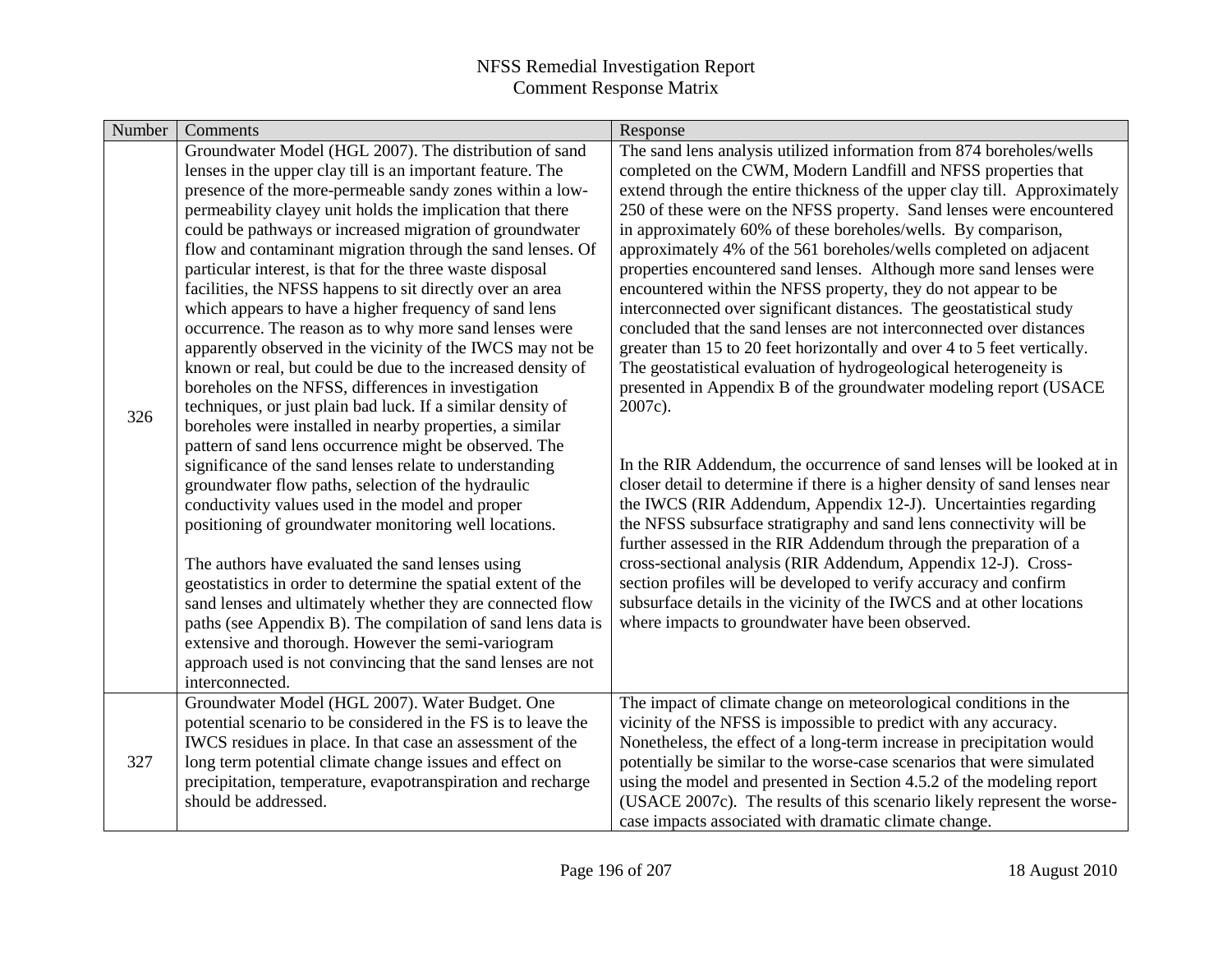| Number | <b>Comments</b>                                           | Response                                                               |
|--------|-----------------------------------------------------------|------------------------------------------------------------------------|
|        | Groundwater Model (HGL 2007). Sec 3.3.3.3 The stream      | The stream boundaries were assigned based on the locations ascribed in |
|        | boundary for the Central Drainage Ditch is incorrect. The | the United States Geologic Survey of eastern Niagara County, New       |
|        | Central Drainage Ditch drains to Four Mile Creek, and not | York, 1:25,000 topographic map. This map indicates the Central         |
|        | Six-Mile Creek as shown on figures 3.1 and 3.4.           | Drainage Ditch forks with a channel draining eastward into Six Mile    |
| 328    |                                                           | Creek and another channel extending toward (though not connecting      |
|        |                                                           | with) Four Mile Creek. This depiction is also consistent with EPA      |
|        |                                                           | hydrology maps. Acres American (1981) presents a different flow        |
|        |                                                           | depiction in which the Central Drainage Ditch flows westward into Four |
|        |                                                           | Mile Creek. Acres American (1981) indicates that the Central Drainage  |
|        |                                                           | Ditch and Six Mile Creek come within a few hundred feet of each other. |
|        |                                                           |                                                                        |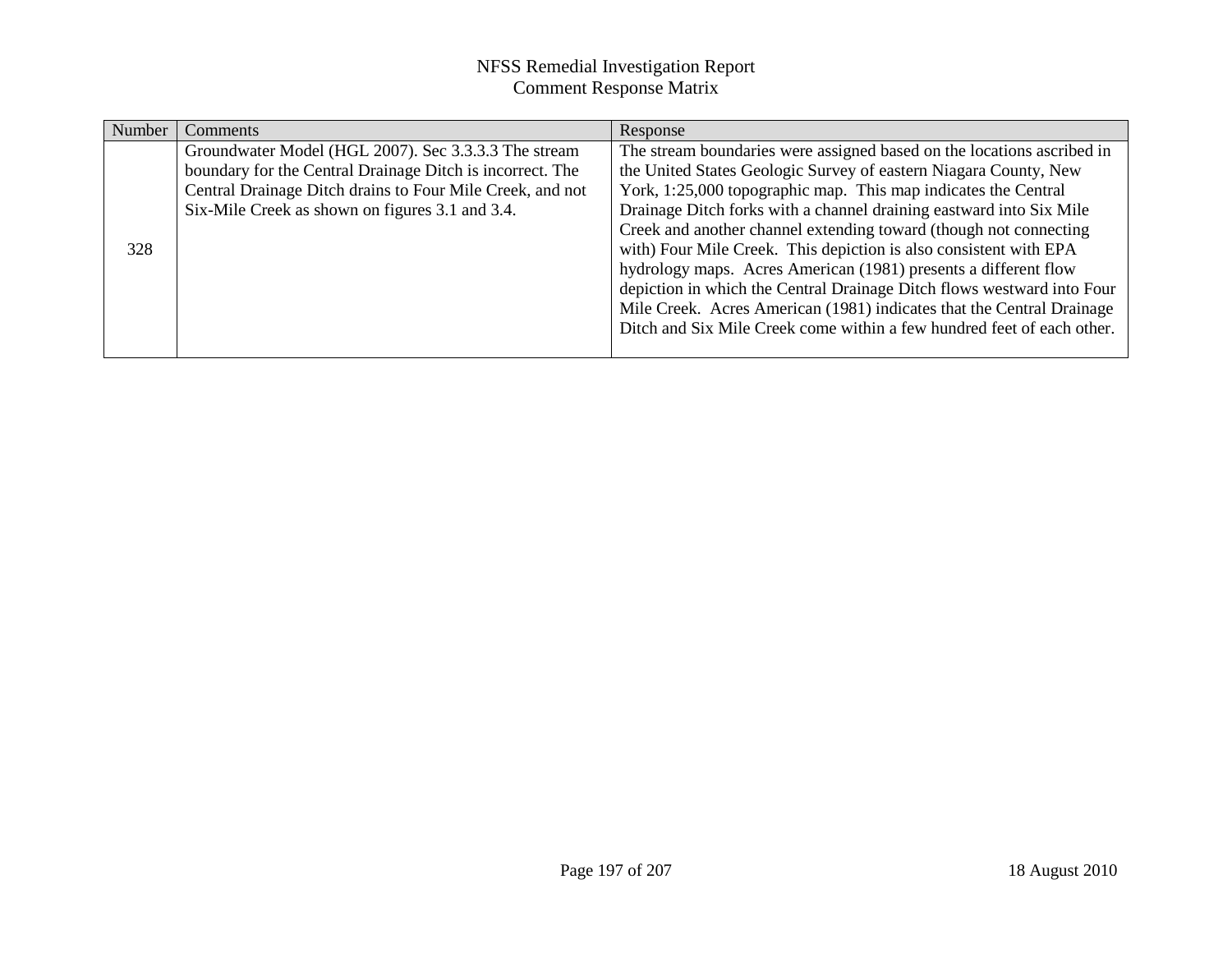| Number | Comments                                                                                                                    | Response                                                                   |
|--------|-----------------------------------------------------------------------------------------------------------------------------|----------------------------------------------------------------------------|
|        | Groundwater Model (HGL 2007). Sec 4.3.2.1 The use of                                                                        | The comment provides a summary of the shortcomings and benefits of         |
|        | distribution coefficient (Kd) isotherm-based sorption models                                                                | the distribution coefficient, or $K_d$ , approach.                         |
|        | to simulate the migration of metals and radionuclides is a                                                                  |                                                                            |
|        | common approach but has strong limitations. The interaction                                                                 | The comment suggests using a coupled reactive transport model. This        |
|        | between dissolved ions in solution with solid mineral phases                                                                | approach is not recommend as it requires input of additional data and      |
|        | can be described through the use of isotherms. An isotherm                                                                  | increased uncertainty with respect to input such as pH, geochemical        |
|        | is a plot of the mass sorbed on the solid surface versus the                                                                | composition of the sediments, organic matter content and other             |
|        | concentration of the constituent in solution, at a fixed                                                                    | parameters which may to be highly variable across the site. Moreover,      |
|        | temperature. As the concentration of the compound sorbed                                                                    | the approach adds additional complexity without reducing uncertainty of    |
|        | onto a solid surface increased, the mass sorbed also                                                                        | the simulation results, particularly at large time scales.                 |
|        | increases in a linear or non-linear manner. Isotherms are                                                                   |                                                                            |
|        | empirically derived from laboratory batch or column                                                                         | The solute transport approach employed accounted for sorption by using     |
|        | experiments. The slope of a linear isotherm is known as Kd                                                                  | a conservative value of $K_d$ , based on NFSS specific data. A             |
|        | or the distribution coefficient. The distribution coefficient                                                               | conservative value of $K_d$ leads to larger plumes and for the purposes of |
|        | approach uses one parameter to describe partitioning                                                                        | long-term simulations provides the most conservative assessment of risk.   |
| 329    | between solution and solid matrix that may be due to several                                                                |                                                                            |
|        | geochemical processes, and it is usually assumed to be                                                                      | It is noted that MINTEQ equilibrium modeling was performed as part of      |
|        | constant in an aquifer. Equilibrium and reversibility of                                                                    | a geochemical analysis for the purpose of determining appropriate          |
|        | reactions is assumed. Site mineralogy is an important factor,                                                               | values of solubility for various chemicals of concern. The MINTEQ          |
|        | but is neglected (Zhu and Burden, 2001). This simple method                                                                 | modeling utilized site specific groundwater chemistry.                     |
|        | of describing ion sorption can be easily incorporated into a<br>mathematical solution of the advection-dispersion equation, | As the CERCLA process progresses, additional data gaps relative to         |
|        | that can be solved analytically or by numerical methods. As                                                                 | remedial decision making will be investigated. If highly in-depth          |
|        | a result most groundwater solute transport model codes                                                                      | groundwater data and analyses are deemed necessary to meet a               |
|        | (including the one used for this project) use an isotherm                                                                   | scientifically defensible remedy, then these data and methods will be      |
|        | approach to describe surface-solute interaction and                                                                         | investigated.                                                              |
|        | retardation formulation. However, the assumptions and                                                                       |                                                                            |
|        | difficulties associated with Kds make the applicability of                                                                  | The comment provides a very good reference summary for future use; if      |
|        | these models to environmental problems concerning metals                                                                    | full citations are available, please forward.                              |
|        | questionable.                                                                                                               |                                                                            |
|        |                                                                                                                             |                                                                            |
|        |                                                                                                                             |                                                                            |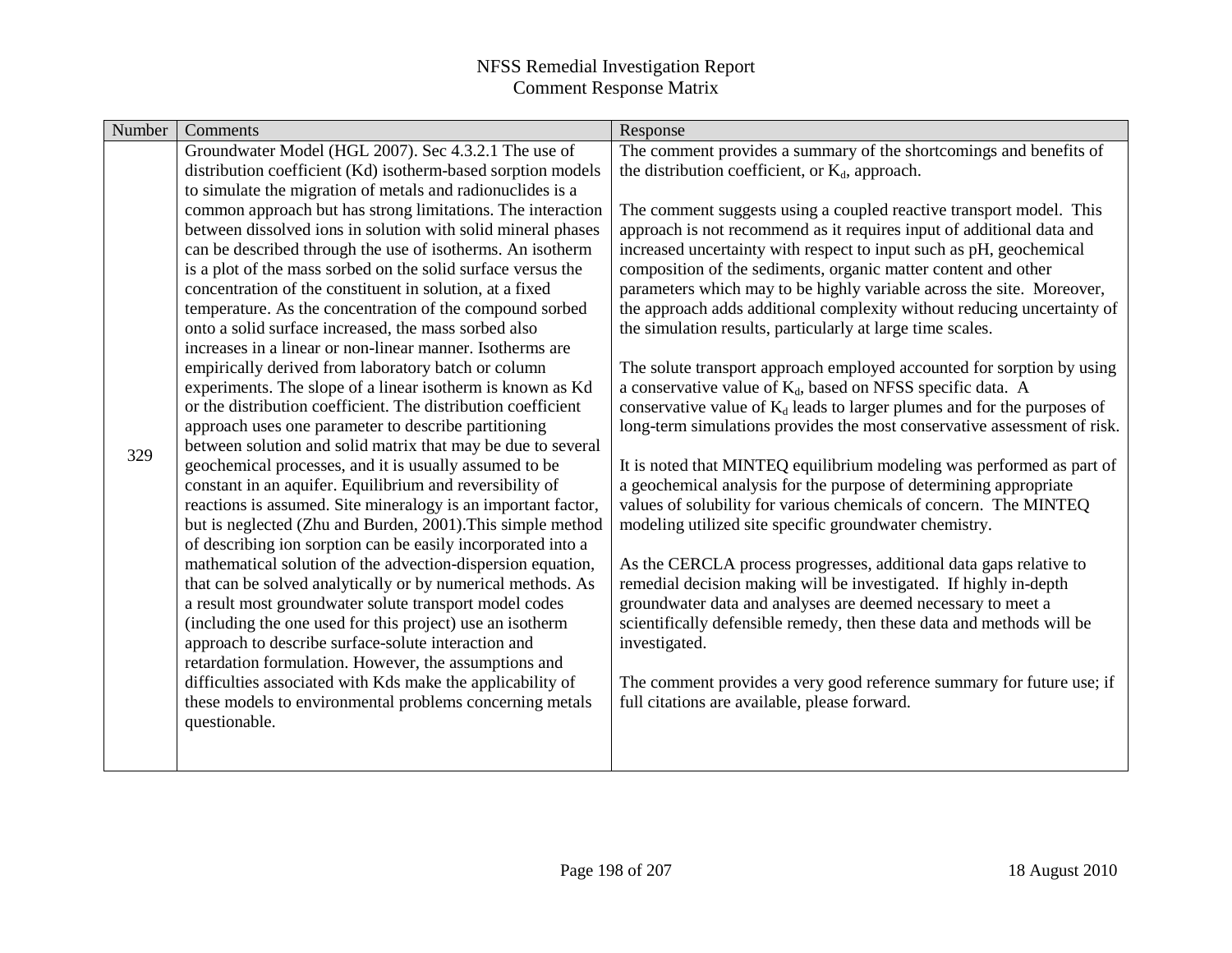| Number         | Comments                                                                                                                                                                                                                                                                                                                                                                                                                                                                                                                                                                                                                                                                                                                                                                                                                                                                                                                                                                                                                                                                                                                                                                                                                                                                                                                                                                                                                                                                                                                                                                                                                                                                                 | Response |
|----------------|------------------------------------------------------------------------------------------------------------------------------------------------------------------------------------------------------------------------------------------------------------------------------------------------------------------------------------------------------------------------------------------------------------------------------------------------------------------------------------------------------------------------------------------------------------------------------------------------------------------------------------------------------------------------------------------------------------------------------------------------------------------------------------------------------------------------------------------------------------------------------------------------------------------------------------------------------------------------------------------------------------------------------------------------------------------------------------------------------------------------------------------------------------------------------------------------------------------------------------------------------------------------------------------------------------------------------------------------------------------------------------------------------------------------------------------------------------------------------------------------------------------------------------------------------------------------------------------------------------------------------------------------------------------------------------------|----------|
| 329<br>(cont.) | Deficiencies in the Kd approach have been known for some<br>time (Bethke and Brady, 2000); (Brady and Bethke2000);<br>(Cherry et al., 1984); (Reardon, 1981)), models using Kd are<br>still applied to metals in groundwater problems ((Sandia<br>National Laboratories, 1999); (U. S. EPA, 1996a); (U.S.<br>EPA, 1999); (U.S. EPA, 2001)). Attempts have been made<br>to make the Kd approach more appropriate through the use<br>of generic Kd vs. pH relationships and selectivity<br>coefficients derived from a geochemical model (U. S. EPA,<br>1996b) or including non-linearity and probabilistic,<br>approaches (U. S. EPA, 1996a).<br>Some factors which most affect dissolved metal<br>concentrations are the total concentrations of metal in the<br>soil, soil solution pH, organic matter content, and the<br>presence of iron and manganese oxides (Sauve et al.,<br>2000b). Redox conditions are also important. Distribution<br>coefficients of a metal can vary over several orders of<br>magnitude for given pH, total metals in soil or organic<br>matter content. Given the multivariate influences that affect<br>metal concentration in solution, it is unlikely that empirical<br>approaches alone will be successful in predicting metal<br>transport at a particular contaminated site (Sauve et al.,<br>2000a). There are however, some advantages of the Kd<br>based model approach which include:<br>• Simple and easy to include in transport<br>• Retardation concept is easily understood<br>• Works best for weakly sorbing, low concentration,<br>contaminants which participate in few reactions and where<br>chemical conditions and pH do not vary. |          |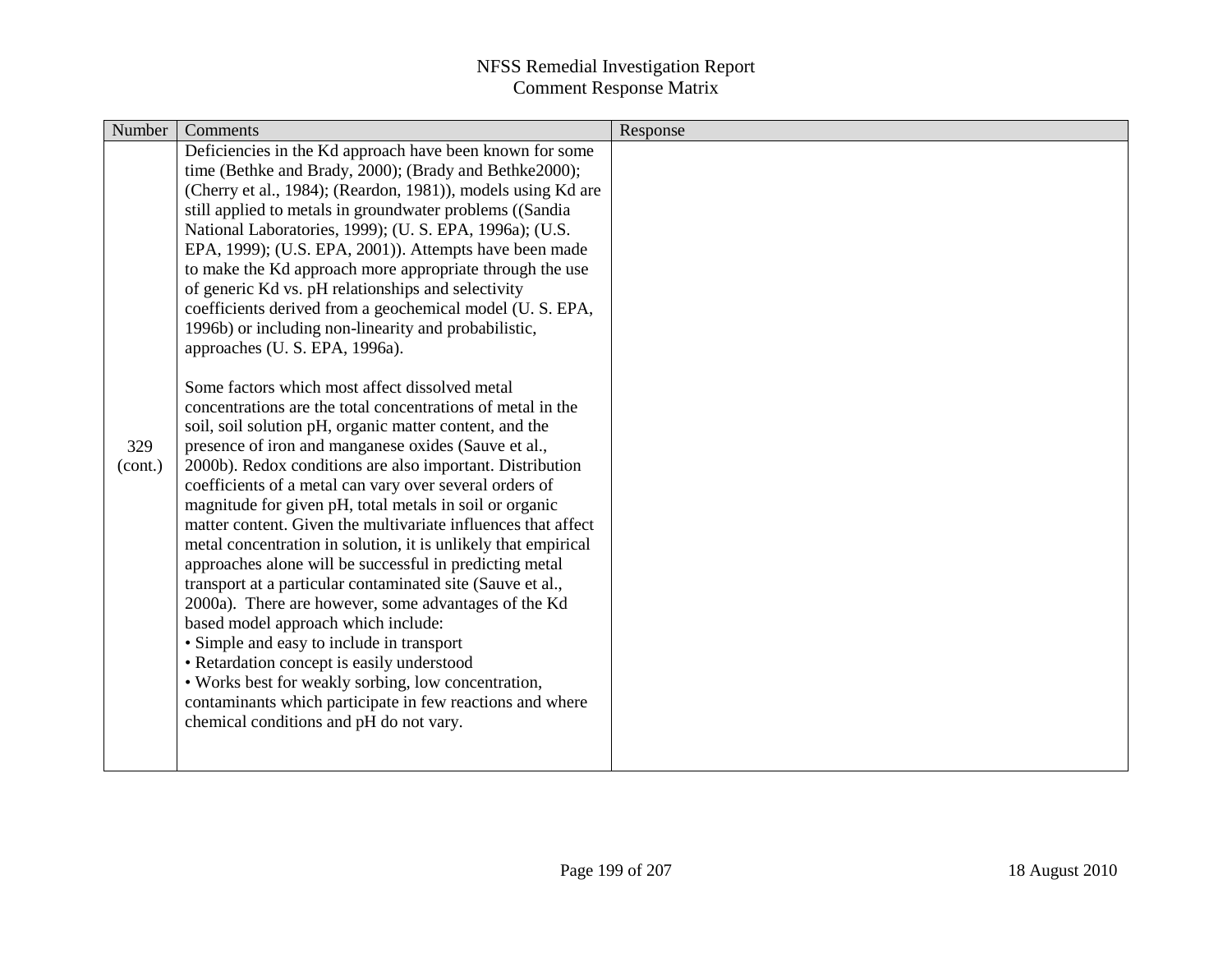| Number         | Comments                                                                                                                                                                                                                                                                                                                                                                                                                                                                                                                                                                                                                                                                                                                                                                                                                                                                                                                                                                                                                                                                                                                                                                                                                                                                                                                                                                                                                                                                                                                                                                                                                                                                                                                                                                                            | Response |
|----------------|-----------------------------------------------------------------------------------------------------------------------------------------------------------------------------------------------------------------------------------------------------------------------------------------------------------------------------------------------------------------------------------------------------------------------------------------------------------------------------------------------------------------------------------------------------------------------------------------------------------------------------------------------------------------------------------------------------------------------------------------------------------------------------------------------------------------------------------------------------------------------------------------------------------------------------------------------------------------------------------------------------------------------------------------------------------------------------------------------------------------------------------------------------------------------------------------------------------------------------------------------------------------------------------------------------------------------------------------------------------------------------------------------------------------------------------------------------------------------------------------------------------------------------------------------------------------------------------------------------------------------------------------------------------------------------------------------------------------------------------------------------------------------------------------------------|----------|
| 329<br>(cont.) | Some disadvantages of the Kd based model approach<br>include:<br>• simplistic and compromises the role of geochemistry<br>• can only simulate one solute at a time (Zhu and Anderson,<br>2002)<br>• assumes an unlimited number of sorption sites and does<br>not include competition<br>• a site specific Kd does not ensure correct assessment of<br>fate under transient system conditions<br>• changes in aqueous speciation and temporal variations are<br>not accommodated (Langmuir, 1997)<br>• typically overestimate plume advance and underestimate<br>"tailing" (Brady and Bethke, 2000)The characterization<br>requirements for contaminated sites which contain metals<br>and radionuclides, in either soil or groundwater should be<br>enhanced to include geochemical measurements of<br>groundwater and characterization of all solid phases and<br>aquifer mineralogy. This has not been done at NFSS.<br>Screening level and detailed risk assessments for the<br>migration of metals in groundwater should be supported by<br>geochemical calculations and reactive transport modeling.<br>Kd-based transport models should not be relied on as the<br>only modeling tool unless the very specific conditions for<br>Kd use can be demonstrated at the site.<br>The minimum approach for screening metals-contaminated<br>sites should include use of equilibrium models (e.g.<br>MINTEQA2) to identify potential reactions, characterization<br>of mineral phases present and provide an opportunity to<br>verify that reactions are actually occurring. In general, for an<br>important site such as NFSS, simple coupled reactive<br>transport models, or even more sophisticated models, could<br>be applied to better understand issues of metal/radionuclide<br>transport. |          |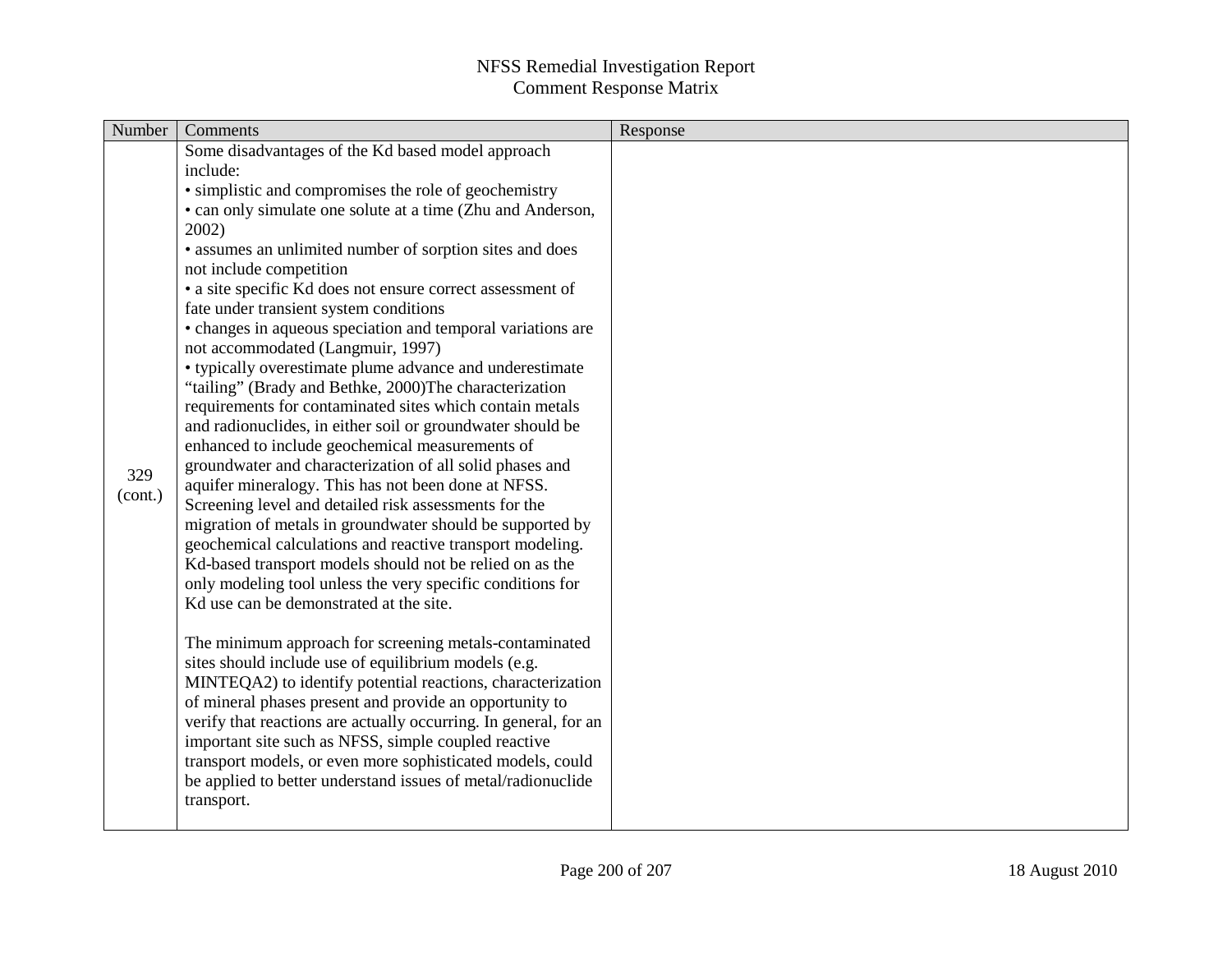| Number | Comments                                                                                                                                                                                                                                                                                                                                                                                                                                                                                                                                                                                                                                                             | Response                                                                                                                                                                                                                                                                                                                                                                                                                                                                                                                                                                                                                                                                                                                                                                                                                                                                                                                                                                          |
|--------|----------------------------------------------------------------------------------------------------------------------------------------------------------------------------------------------------------------------------------------------------------------------------------------------------------------------------------------------------------------------------------------------------------------------------------------------------------------------------------------------------------------------------------------------------------------------------------------------------------------------------------------------------------------------|-----------------------------------------------------------------------------------------------------------------------------------------------------------------------------------------------------------------------------------------------------------------------------------------------------------------------------------------------------------------------------------------------------------------------------------------------------------------------------------------------------------------------------------------------------------------------------------------------------------------------------------------------------------------------------------------------------------------------------------------------------------------------------------------------------------------------------------------------------------------------------------------------------------------------------------------------------------------------------------|
| 330    | Groundwater Model (HGL 2007). It appears that the same<br>Kd value was used in all of the model layers. This is<br>inappropriate as each layer will have different lithology and<br>other characteristics.                                                                                                                                                                                                                                                                                                                                                                                                                                                           | The model accounts for flow and transport in 5 lithologic units;<br>however, source terms were prescribed in the upper clay till only. A<br>conservative value of $K_d$ was assigned to the lower units to represent<br>sorption in lieu of site-specific data.                                                                                                                                                                                                                                                                                                                                                                                                                                                                                                                                                                                                                                                                                                                   |
| 331    | Groundwater Model (HGL 2007). Sec 4.4.3.4 The model<br>calculations for organic contaminants which include a<br>biodegradation rate should only be considered to be for<br>information or bounding purposes rather than a simulation<br>of likely behavior. Additional site-specific information<br>would need to be collected and evaluated in order to provide<br>confidence that the model decay rates are reasonable for site<br>conditions, and that NFSS aquifer conditions would remain<br>conducive for continued biodegradation in the future.<br>Inclusion of a no-decay case would be useful to bound the<br>likely behavior of the organic contaminants. | Tetrachloroethene decay chain half-life was the median value shown in<br>Table 3.1, pp 3-7 of Natural Attenuation of Chlorinated Solvents and<br>Cost Results from Multiple Air Force Demonstration Sites (AFCEE<br>1999). This technical memorandum summarizes the results of natural<br>attenuation treatability studies conducted at 14 Air Force sites in the<br>continental United States. The selected value of 2.6e-4 is in agreement<br>with the expected range of values for trichloroethylene (2e-4 to 8e-2)<br>/day) and vinyl chloride (6e-4 to 8e-2/day) reported in Technical<br>Protocol for Evaluating Natural Attenuation of Chlorinated Solvents in<br>Groundwater" (EPA 1998). Thus the values of biodegradation assigned<br>in the model, though not site-specific, are deemed reasonable and<br>represent our best approximation of the biodegradation rates. This can<br>be further evaluated during subsequent simulations performed as part of<br>the FS. |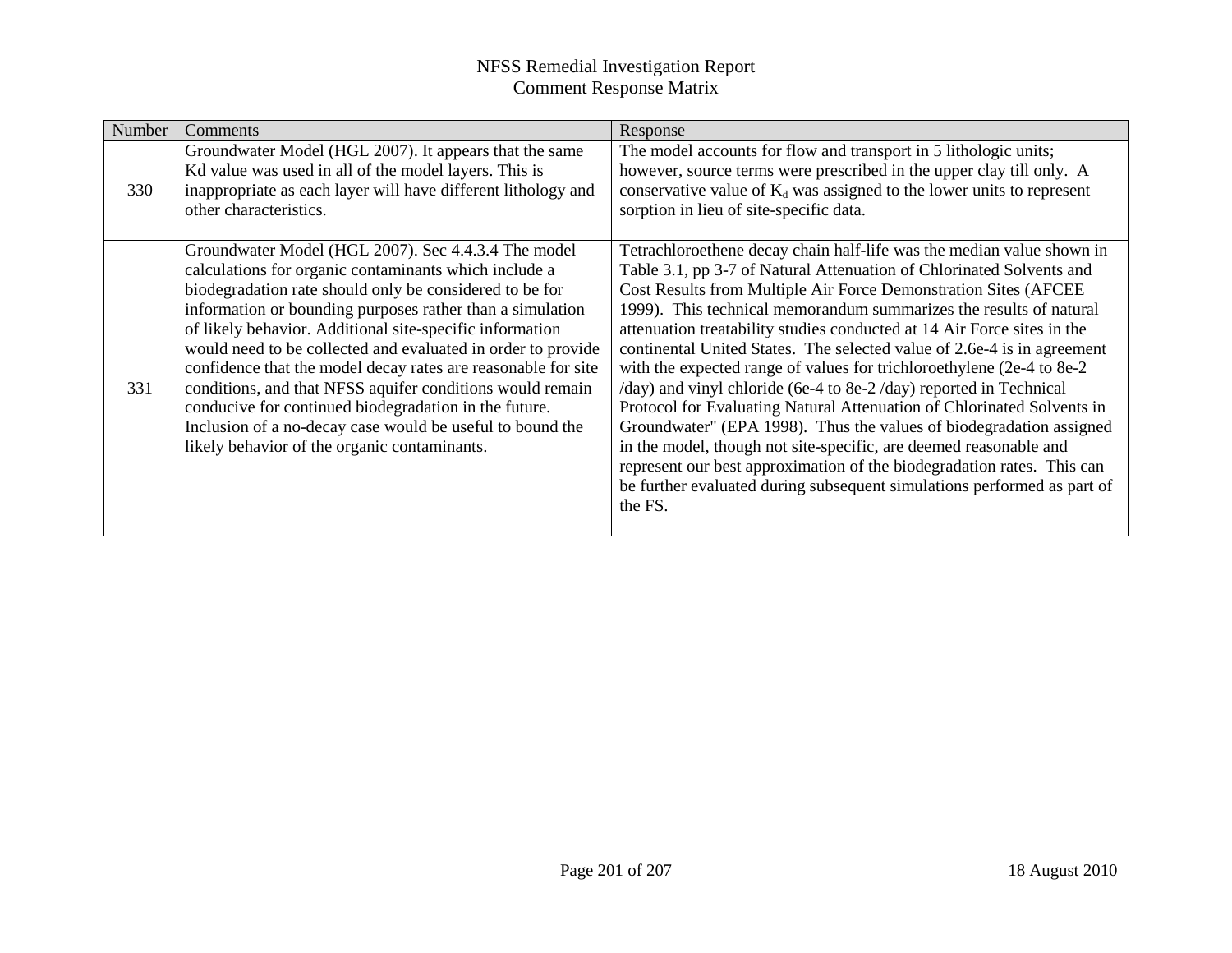| Number | <b>Comments</b>                                           | Response                                                                   |
|--------|-----------------------------------------------------------|----------------------------------------------------------------------------|
|        | Groundwater Model (HGL 2007). Sec 4.4.3.5 Use of the      | The MINTEQ modeling was performed based on the groundwater                 |
|        | MINTEQA2 geochemical model is appropriate to              | chemistry of OW04B, which is summarized in Table 3 of Appendix D of        |
|        | estimate the solubility of elements and complexes at      | the groundwater modeling report (USACE 2007c). Section 3.1                 |
|        | NFSS. However, it appears that the methodology used       | Appendix D provides justification for basing the MINTEQ modeling on        |
|        | involved the measured geochemistry of only one            | groundwater from OW04B exclusively. OW04B is located                       |
|        | groundwater sample (Appendix D). The selected well was    | downgradient of the IWCS and is a shallow well screened in the upper       |
|        | OW04B, completed in the upper clay till. Unfortunately    | clay till. In addition, the May 2003 sampling data for this well comprise  |
|        | there are no other geochemical analyses presented for the | a fairly complete chemical characterization of the groundwater. The        |
| 332    | upper water-bearing zone, or the lower water-bearing      | report notes that use of a single representative groundwater sample        |
|        | zone, so there is no confidence that the one selected     | typically provides a more realistic estimate of geochemical conditions     |
|        | geochemical analysis is in fact representative of         | than a composite groundwater sample compiled from statistical              |
|        | groundwater at NFSS. In addition, Table 3 of Appendix D   | averages. Nevertheless, the representative groundwater sample collected    |
|        | does not indicate the critical parameters pH, dissolved   | from OW04B (Sample 3290; collected on May 15, 2003) was compared           |
|        | oxygen or redox conditions at which the simulations were  | with samples from two nearby wells (OW15B and A42) and confirmed           |
|        | performed. The mineralogy of the NFSS aquifers is not     | that the chemical characteristics were very similar (and generally reflect |
|        | documented.                                               | site-wide average conditions). Values of pH, dissolved oxygen and          |
|        |                                                           | redox conditions are not listed in Table 3. The value of pH, however, is   |
|        |                                                           | listed in the text as 7.4 (second paragraph, Section 3.1).                 |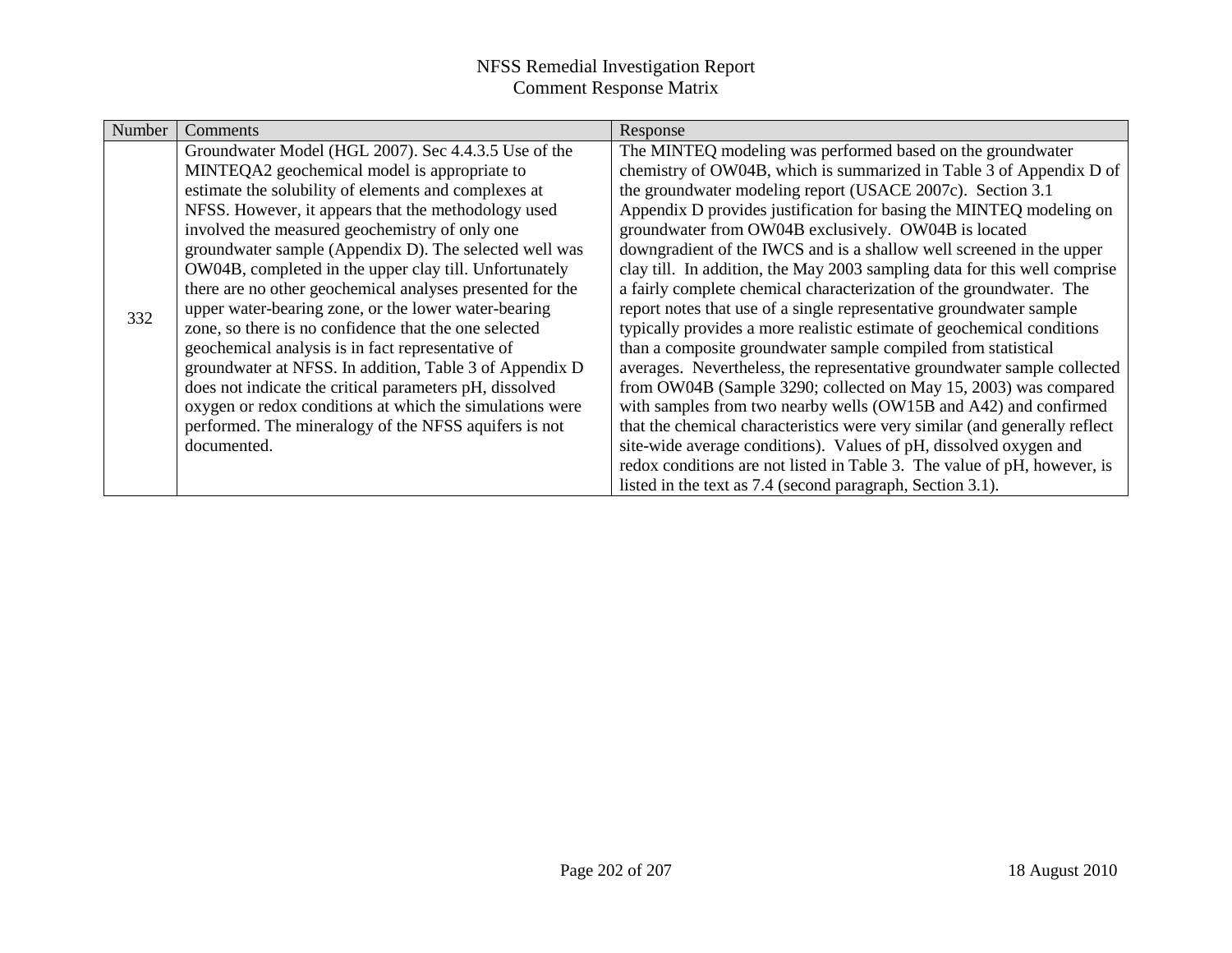| Number | Comments                                                                                                                                                                                                                                                                                                                                                                                                                        | Response                                                                                                                                                                                                                                                                                                                                                                                                                                                                                                                                                                                                                                                                                                                          |
|--------|---------------------------------------------------------------------------------------------------------------------------------------------------------------------------------------------------------------------------------------------------------------------------------------------------------------------------------------------------------------------------------------------------------------------------------|-----------------------------------------------------------------------------------------------------------------------------------------------------------------------------------------------------------------------------------------------------------------------------------------------------------------------------------------------------------------------------------------------------------------------------------------------------------------------------------------------------------------------------------------------------------------------------------------------------------------------------------------------------------------------------------------------------------------------------------|
|        | Groundwater Model (HGL 2007). Sec 4.6 An explanation<br>for the choice of parameters subject to sensitivity analysis<br>should be provided. The variation in Kd only involved the<br>increase in value. The site-specific work by (Seeley, 1984)<br>also indicated that laboratory derived distribution<br>coefficients were as low a 1.1. Testing a lower Kd would<br>help assess poor sorption (faster migration) conditions. | As stated in Section 4.6 of the Groundwater Model, the parameters used<br>in the sensitivity analysis were selected on the basis that they are key<br>transport parameters. These parameters include solubility limit,<br>dispersivity (the tendency to break into finely divided particles or<br>droplets), recharge, porosity and distribution coefficient $(K_d)$ . The<br>sensitivity of model predictions to the distribution coefficient focused on<br>uranium transport. Two values were evaluated for comparison to results<br>from the baseline case, which was run using a distribution coefficient<br>value of 3.6 L/kg for uranium. The rationale for selection of the two<br>sensitivity values is summarized below. |
| 333    |                                                                                                                                                                                                                                                                                                                                                                                                                                 | The first $K_d$ sensitivity value, 8.7 L/kg, was taken from Table 1 of the<br>geochemical determination of NFSS K <sub>d</sub> values conducted by Seeley and<br>Kelmers (1984). This value represents the average of three results for<br>NFSS site samples of brown clay backfill using an initial uranium<br>concentration of 6 mg/L. Although greater than the baseline case value<br>of 3.6 L/kg, 8.7 L/kg is low compared to reported literature values.<br>Seeley and Kelmers (1984) state that the NFSS soil and groundwater<br>systems do not exhibit favorable conditions for uranium retardation and<br>specifically cite the combined effect of high solubility and poor sorption<br>conditions.                      |
|        |                                                                                                                                                                                                                                                                                                                                                                                                                                 | The second $K_d$ sensitivity value, 46 L/kg, was taken from Thibault et al.<br>(1990), a frequently cited compilation of $K_d$ values from previous<br>studies, journal articles, and government lab reports. For clay, Thibault<br>et al. (1990) reported $K_d$ values ranging from 46 to 395,100 L/kg with a<br>geometric mean of 1600 L/kg. To be conservative, the value<br>representing the minimum was used in the sensitivity analysis.                                                                                                                                                                                                                                                                                    |
|        |                                                                                                                                                                                                                                                                                                                                                                                                                                 | A lower value, such as 1.1 L/kg was not included as part of the analysis.<br>The low values determined by Seeley and Kelmers (1984) were<br>performed under conditions of very high uranium concentrations which<br>are not representative of probable transport conditions at the NFSS.<br>Literature values further attest that the baseline value of 3.6 L/kg is<br>highly conservative.                                                                                                                                                                                                                                                                                                                                       |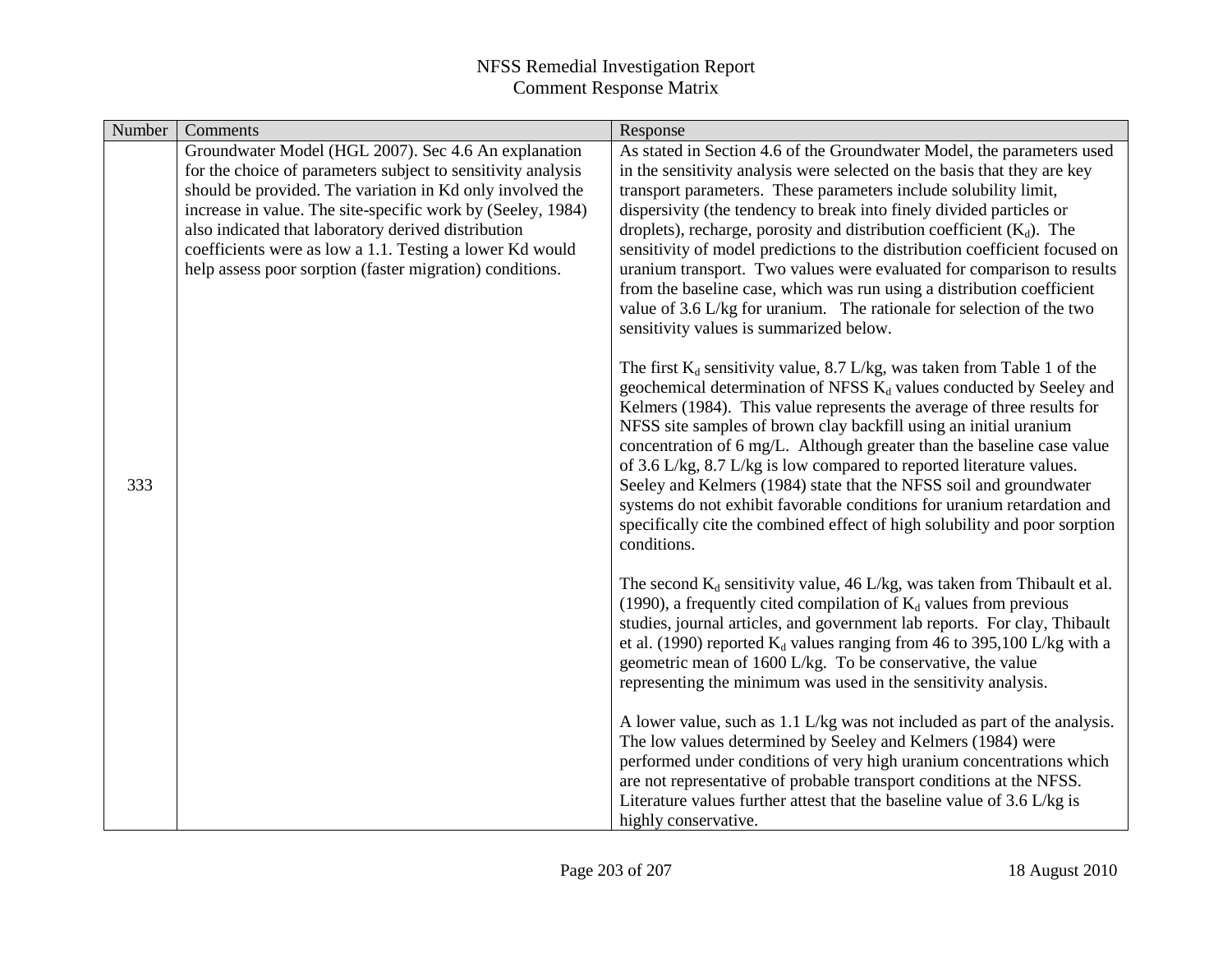| Number | Comments                                                      | Response                                                                  |
|--------|---------------------------------------------------------------|---------------------------------------------------------------------------|
|        | Groundwater Model (HGL 2007). Conclusions. The                | It is recognized that there is uncertainty in the model predictions. This |
|        | development of the hydrogeologic modeling tools has been      | uncertainty was addressed through the assignment of conservative          |
|        | undertaken in a very thorough and thoughtful manner. With     | transport parameters, completion of a sensitivity analysis, and the       |
|        | the exception of comments noted above, considerable           | simulation of several worse-case predictive scenarios. This information   |
|        | insight into the behavior of ground water and solute          | regarding model uncertainty will be considered when developing and        |
|        | transport from the IWCS is possible. Due to disagreement      | evaluating remedial options during the FS. The migration of               |
|        | over the applicability and meaningfulness of the use of Kd    | contaminants to surface water was addressed during the modeling           |
|        | values without further geochemical insight, the predicted     | analysis. Contaminant mass-loading rates were predicted using the         |
| 334    | times of migration and concentration values should not be     | model. This information will be included in an addendum to the RIR        |
|        | accepted as accurate. Since there is disagreement over the    | (RIR Addendum, Appendix 12-I).                                            |
|        | solute transport issues, the understanding and interpretation |                                                                           |
|        | of groundwater flow based on the model could have             |                                                                           |
|        | received more emphasis. In particular, since large drainage   |                                                                           |
|        | ditches are located so close to the IWCS, the potential for   |                                                                           |
|        | groundwater discharge to surface water would appear to be     |                                                                           |
|        | high. This seems to be a higher and faster source of risk     |                                                                           |
|        | exposure that has not been fully discussed in the report.     |                                                                           |

#### **References**

- Acres American Inc., 1981. Hydrologic and Geologic Characterization of the U.S. Department of Energy Niagara Falls Storage Site. Prepared for: Nation Lead of Ohio, Inc. Fernald, Ohio. Ala, N.K. and P.A. Domenico.
- Air Force Center for Environmental Excellence (AFCEE) 1999. Natural Attenuation of Chlorinated Solvents Performance and Cost Results from Multiple Air Force Demonstration Sites, Technology Demonstration Technical Summary Report. Prepared for AFCEE, Technology Transfer Division, Brooks Air Force Base. Prepared by Parsons Engineering Science, Inc. October 1999 [http://www.afcee.af.mil/shared/media/document/AFD-071211-005.pdf.](http://www.afcee.af.mil/shared/media/document/AFD-071211-005.pdf)
- Bechtel (1986) Niagara Falls Storage Site 1985 Construction Report , July 1986.
- Bechtel Civil and Minerals, Inc. 1989. *Groundwater Monitoring, Sampling and Analysis Plan, Model City Treatment/Storage/Disposal/Recycle Facility*, Model City, New York' dated October 1989.
- **BRA**: USACE 2007b. Baseline Risk Assessment for the Niagara Falls Storage Site. Prepared for the Corps by Science Applications International Corporation. December 2007.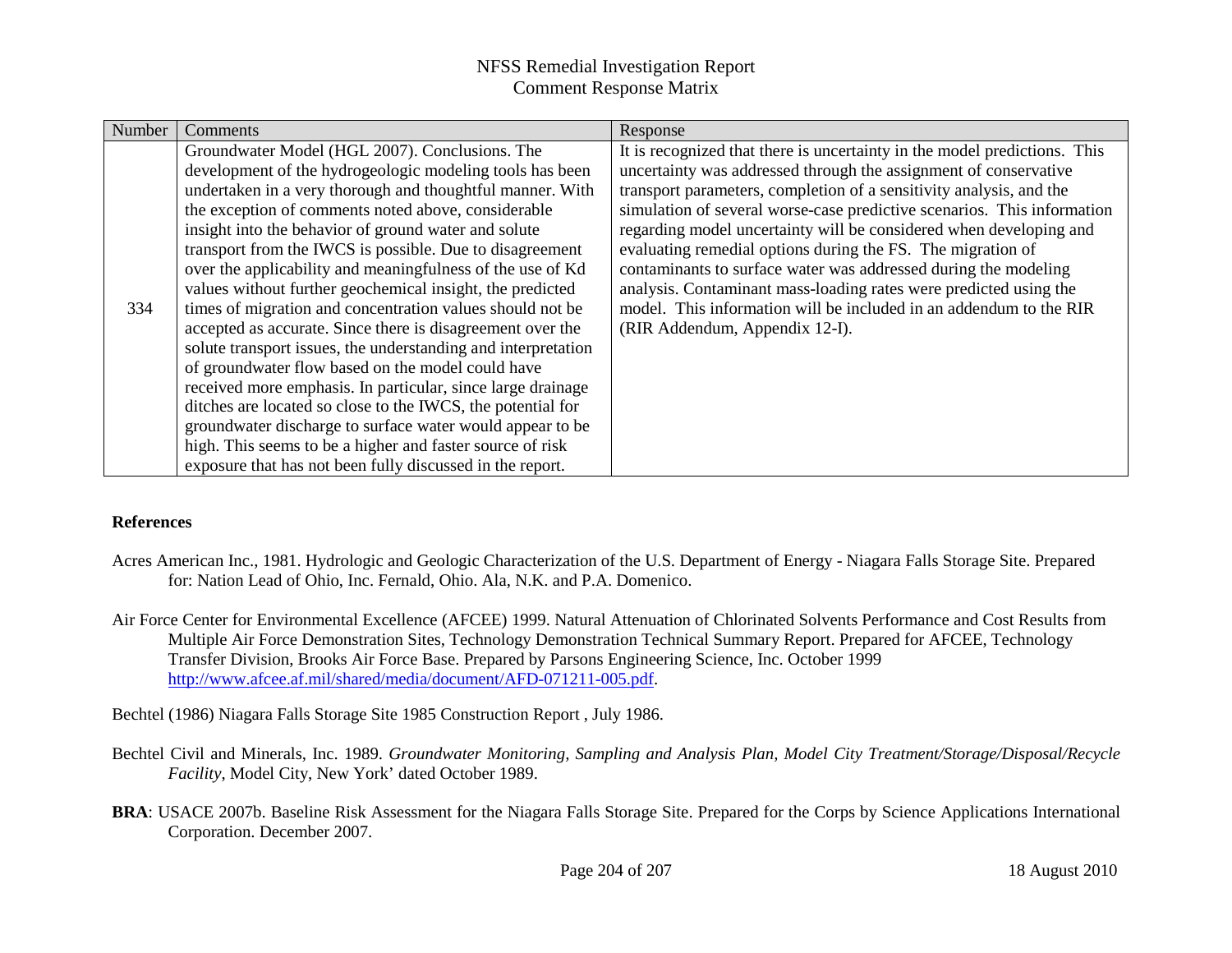- Department of Energy (DOE) 1986. "*Results of Radiological Measurements Taken in the Niagara Falls, New York, Area (NF002)*, November 1986.
- DOE 2010. "*NFSS Vicinity Properties, New York: Review of Radiological Conditions at Six Vicinity Properties and Two Drainage Ditches*". Available at: [http://www.lm.doe.gov/Niagara/Vicinity/Documents.aspx.](http://www.lm.doe.gov/Niagara/Vicinity/Documents.aspx)
- Department of Energy (DOE) 2010. Niagara Falls Storage Site Vicinity Properties, New York: Review of Radiological Conditions at Six Vicinity Properties and Two Drainage Ditches, DOE Office of Legacy Management, [http://www.lm.doe.gov/Niagara/Vicinity/Documents.aspx.](http://www.lm.doe.gov/Niagara/Vicinity/Documents.aspx) March 2010.
- EA ES&T 2008. Final Report of Results for the Remedial Investigation of Underground Utility Lines Formerly Used by the Department of Defense, Lake Ontario Ordnance Works (LOOW), Niagara County, New York. Prepared for U.S. Army Corps of Engineers Baltimore District, September 2008.
- EA Engineering, Science, and Technology, Inc. [ES&T] 2008. Report of the Results for the Investigation of Underground Utility Lines Formerly Used by the Department of Defense, Lake Ontario Ordnance Works, Niagara County, New York. November 2008
- Environmental Protection Agency (EPA) 1989. *Risk Assessment Guidance for Superfund, Human Health Evaluation Manual, Part A* Interim Final, December 1989
- EPA 1991. *Risk Assessment Guidance for Superfund (RAGS), Volume I: Human Health Evaluation Manual (Part B, Development of Risk-based Preliminary Remediation Goals* Office of Research and Development, Washington, D.C. December 1991.
- EPA 1997. *Exposure Factors Handbook, Volumes I-III*, Office of Research and Development, Washington, D.C. August 1997.
- Environmental Protection Agency, 2007. Radiation: Risks and Realities, Understanding Radiation in Your Life, Your World. Office of Air and Radiation, EPA-402-K-07-006, [http://www.epa.gov/rpdweb00/docs/402-k-07-006.pdf.](http://www.epa.gov/rpdweb00/docs/402-k-07-006.pdf)
- Freeze, A. and J. Cherry, 1979. *Groundwater*. Prentice-Hall, New York.
- **Groundwater Model**: USACE 2007c. Draft Final Groundwater Flow and Contaminant Transport Modeling Report. Niagara Falls Storage Site. Lewiston, New York. Prepared for the Corps by HydroGeoLogic Inc. (HGL) December 2007. Also referenced as HGL 2007 in some comments.

Oak Ridge National Laboratories (ORNL) 2001. Risk Assessment Information System. Chemical Specific Factors: [http://risk.lsd.ornl.gov/.](http://risk.lsd.ornl.gov/)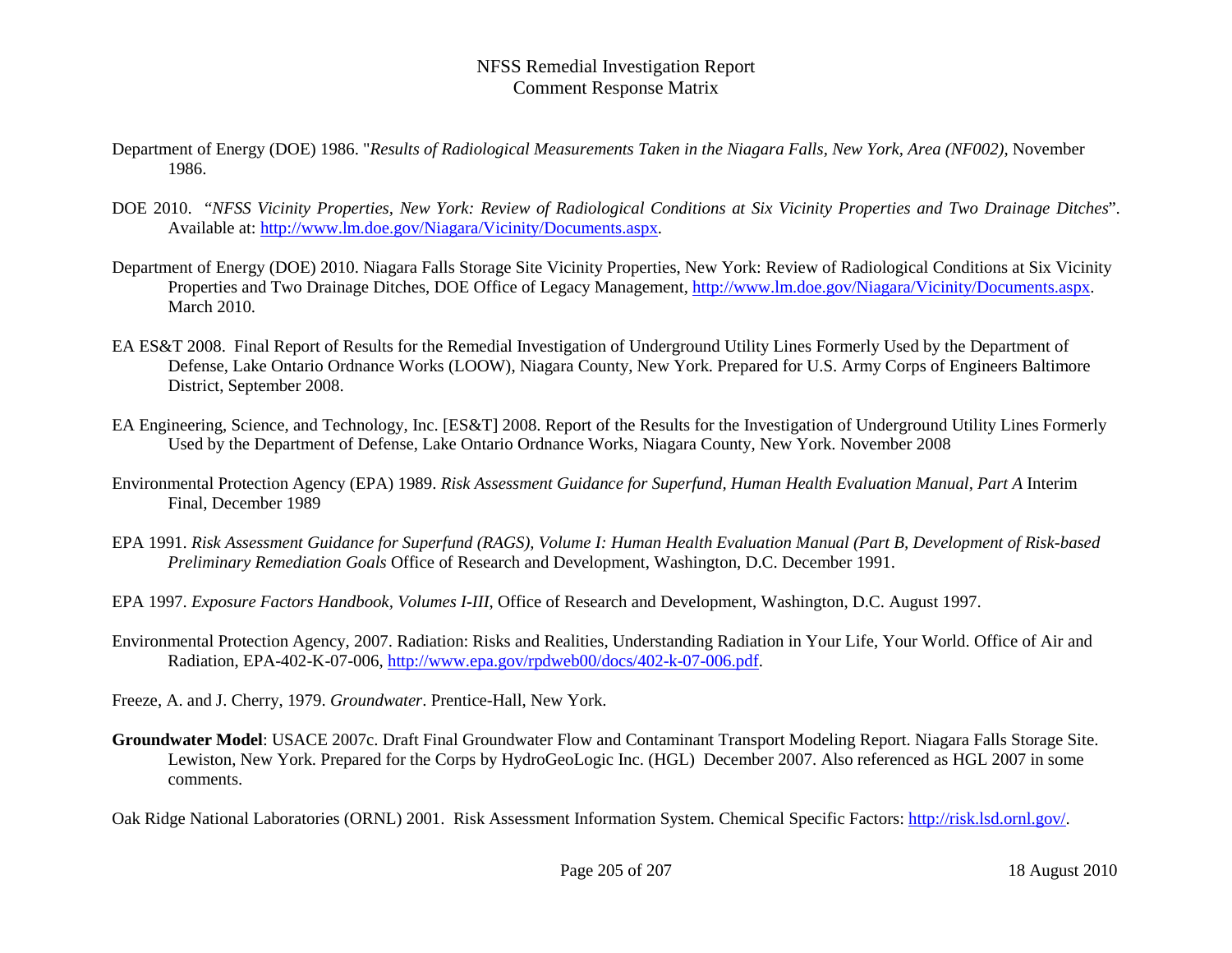- Niagara County Department of Health 2006. Summary Report for Private Water Well Project, Towns of Lewiston and Porter, Niagara County, New York, Available on the internet at: [http://www.niagaracounty.com/docs/loowrpt.PDF.](http://www.niagaracounty.com/docs/loowrpt.PDF) March 2006.
- **RIR**: USACE 2007a. Remedial Investigation Report for the Niagara Falls Storage Site. Prepared for the Corps by Science Applications International Corporation. December 2007.
- **RIR Addendum**: USACE 2010. Draft Revision 1- Remedial Investigation Report Addendum for the Niagara Falls Storage Site. Prepared for the Corps by Science Applications International Corporation. April 2010.
- SAIC, 2003. *Gamma Walkover Survey and Geophysical Survey of the Niagara Falls Storage Site*, Volumes I and II, May 2003.
- Seeley, F. G. and A.D. Kelmers, 1984. *Geochemical Information for Sites Contaminated with Low-Level Radioactive Wastes: I – Niagara Falls Storage Site*, Oak Ridge National Laboratory (ORNL) Oak Ridge Tennessee, November 1984.
- Tetra Tech 2009. *Results of Investigation and Drum Removal, Vicinity Property G, Niagara Falls Storage Site, Lewiston, New York*. Final Report, January 2009.
- Tetra Tech, 2009. *Results of the Site Investigation and Drum Removal Vicinity Property G* Work performed for the Buffalo District USACE, January 2009.
- USACE, 2008. "*Report on the Documentation and Data Gaps Relevant to the Containment of Radioactive Residues in the IWCS"* (2008, USACE: Letters 4-11 to 5-4-2008).
- USACE 2009. Niagara Falls Storage Site Historical Photographic Analysis, Lewiston Township, New York. US Army Geospatial Center, Operation Division, Hydrologic & Environmental Analysis, Alexandria, Virginia. Final. September 2009.
- Unites States Army Corps of Engineers (USACE) 2009. Environmental Surveillance Technical Memorandum for 2008 *(December 18, 2007 to December 17, 2008)*, November 2009.
- United States Environmental Protection Agency (EPA) 1989. *Risk Assessment Guidance for Superfund, Human Health Evaluation Manual, Part A* Interim Final, Office of Research and Development, Washington, D.C. December 1989.
- Wehran Engineering 1979. *Engineering Report of the Modern Landfill, Inc. Sanitary Landfill.* Prepared for Modern Landfill, Inc., August 1979
- Wehran Engineering 1990. Supplemental Hydrogeologic Investigation for Modern Landfill, Inc. Report and Plans prepared for Modern Landfill, Inc., April 1990